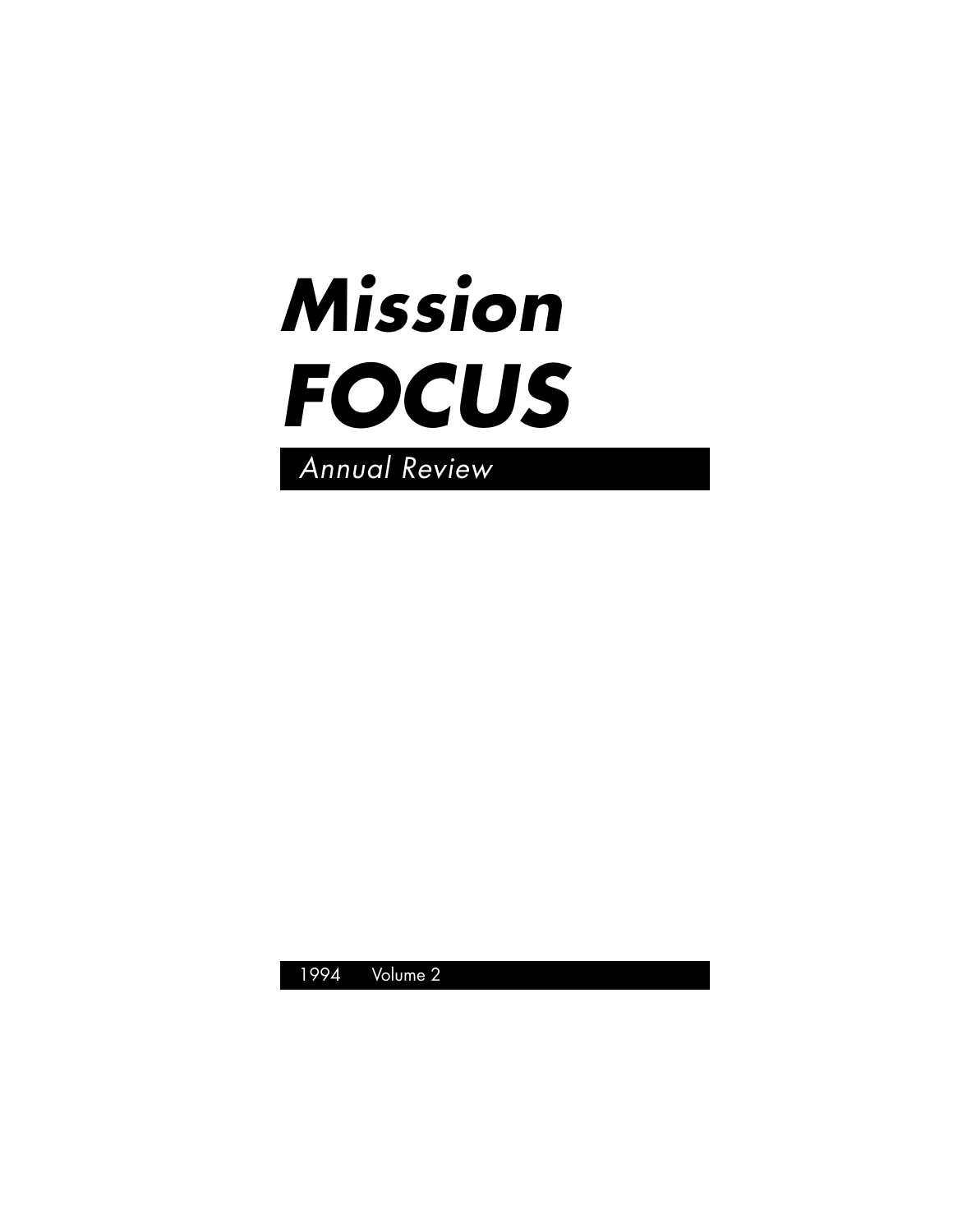# **Mission FOCUS** Annual Review

1994 Volume 2

# **Contents**

|                                                                                       | Introductory Comments: Fundamentalism and   |
|---------------------------------------------------------------------------------------|---------------------------------------------|
|                                                                                       | Mission                                     |
| <b>Editorial Council:</b>                                                             |                                             |
| Editor                                                                                | Religious Fundamentalism and a Christian    |
| Wilbert R. Shenk                                                                      | Response                                    |
| Assistant Editor<br>Marian Hostetler                                                  |                                             |
| <b>Consulting Editors</b>                                                             | Rebuilding Old Walls: A Survey of Religious |
| Lois Barrett<br>Delores Friesen<br>Nancy Heisey<br>Alan Kreider<br>Robert L. Ramseyer | Violence in the Middle East                 |
|                                                                                       |                                             |
|                                                                                       | Islamiya: Islamic Fundamentalism or         |
|                                                                                       | Renaissance?                                |
|                                                                                       |                                             |
|                                                                                       | Mennonite Responses to Fundamentalism       |
|                                                                                       |                                             |
|                                                                                       | Fundamentalism and the Church in            |
| Address correspondence to:                                                            | Central America                             |
| <b>Mission Focus:</b>                                                                 |                                             |
| <b>Annual Review</b>                                                                  |                                             |
| 3003 Benham Avenue                                                                    | Introductory Comments: Community-based      |
| Elkhart, IN 46517-1999<br>U.S.A.                                                      | Development                                 |
|                                                                                       |                                             |
|                                                                                       | Responsible Living as Community             |
|                                                                                       | Development                                 |
|                                                                                       |                                             |
| Subscription rate:                                                                    | "At the Gate Called Beautiful"              |
| \$8 per year.                                                                         |                                             |
| <b>Mission Focus:</b>                                                                 | Our Growth Toward Community Development:    |
| Annual Review                                                                         | The Experience of Reba Place Fellowship     |
| is published annually.                                                                | and Reba Place Church                       |
|                                                                                       |                                             |
|                                                                                       | A Theological Basis for Community-based     |
|                                                                                       | Development                                 |
|                                                                                       |                                             |

# 1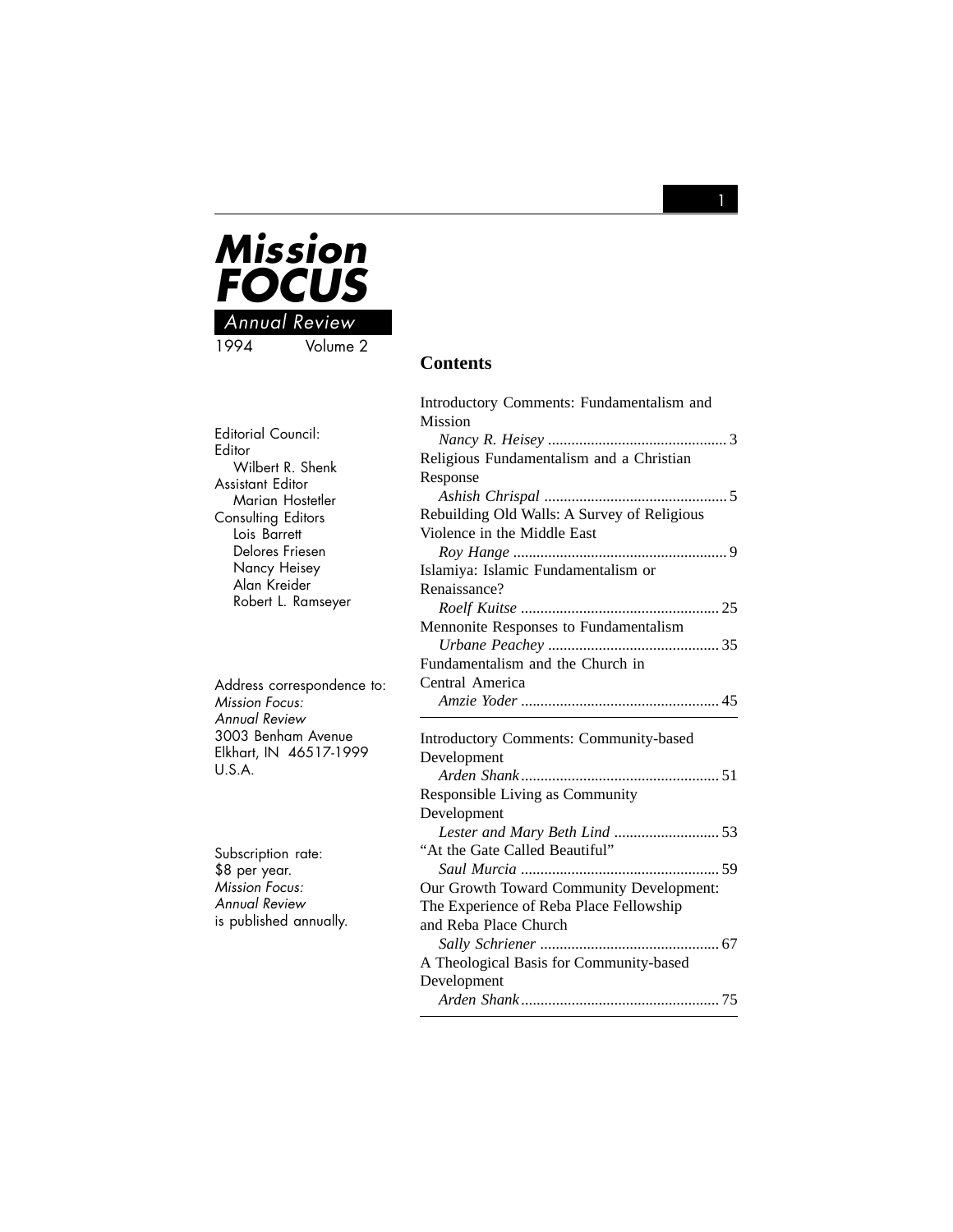| Church and Mission in Europe 1988-1994:<br>A Reflective Assessment |  |  |
|--------------------------------------------------------------------|--|--|
|                                                                    |  |  |
|                                                                    |  |  |
| Reflections on Church, Mission and Society                         |  |  |
| in the Former Soviet Union Today                                   |  |  |
|                                                                    |  |  |
| Christian Witness in Eastern Europe                                |  |  |
| Since 1991                                                         |  |  |
|                                                                    |  |  |
| Kimbanguist Beliefs Taught in Zambia:                              |  |  |
| Law, Jesus Christ, Simon Kimbangu                                  |  |  |
| A Study of the Lusaka Congregation                                 |  |  |
|                                                                    |  |  |
| The New Jerusalem as Paradigm for Mission                          |  |  |
|                                                                    |  |  |
| Why Being Mission-minded Is So Important                           |  |  |
| for Us                                                             |  |  |
|                                                                    |  |  |
| Toward a Mennonite/Brethren in Christ                              |  |  |
| Missiology for Thailand                                            |  |  |
|                                                                    |  |  |
| Dilemmas of a Mennonite Program Agency:                            |  |  |
| Mennonite Central Committee Seeks to                               |  |  |
| Find Its Niche in Cambodia                                         |  |  |
| Jonathan and Ruth Keidel Clemens 149                               |  |  |
| Becoming a Missiologist of the Road:                               |  |  |
| Personal Recollections and Reflections                             |  |  |
|                                                                    |  |  |

# **About this issue**

The 1994 *Mission Focus: Annual Review* includes three groups of articles. The first on fundamentalism has been commissioned and edited by Nancy Heisey. This phenomenon continues to manifest itself in many parts of the world and within various religio-cultural traditions. The second group was developed under the leadership of Arden Shank and is devoted to the theme of community-based development. The third set of three articles is based on analytical reports to the Europe Committee of the Council of international Ministries in December 1993—an updating of similar reports in 1991—assessing the impact of recent developments in Russia and Western and Eastern Europe on Christian witness and the church in these regions.

The rest of the articles in this volume cover a range of issues, all arising out of personal experience of Christian ministry. *Mission Focus* is intended to be a forum where thoughtful reflections can be shared more broadly.

*Wilbert R. Shenk, editor*

2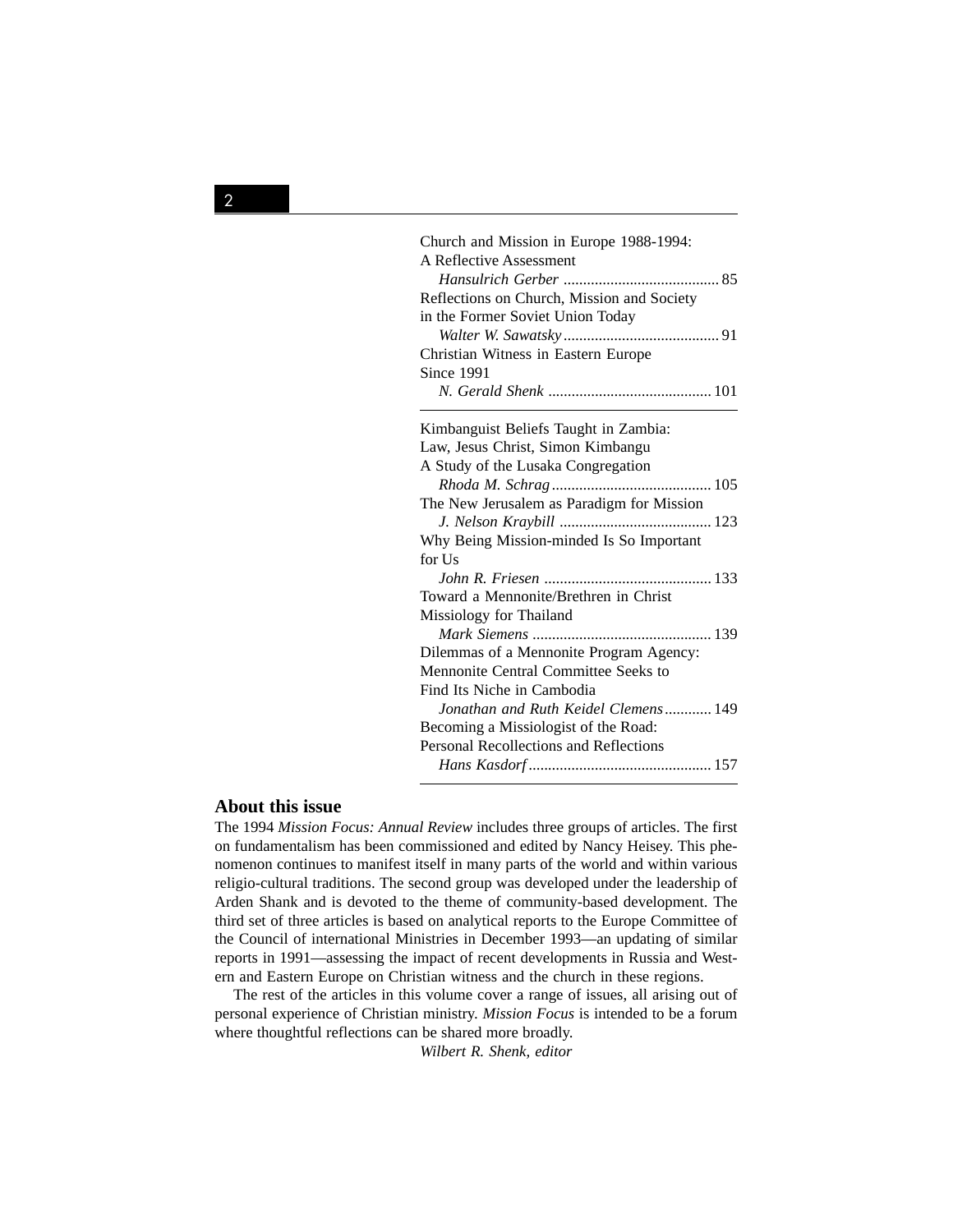# **Introductory Comments: Fundamentalism and Mission**

*Nancy R. Heisey*

The term "fundamentalism" has become common currency in diplomatic and public media discourse. Although it emerged in the United States at the beginning of the 1900s, this term now serves as shorthand for a complex cluster public media discourse. Although it emerged in the United States at the be ginning of the 1900s, this term now serves as shorthand for a complex cluster of phenomena characterizing a variety of religious responses in these last years of the twentieth century. Some interpret these responses, which include a call to return to ancient religious practices, renewed links of religious and political nationalism, and the use of violence to change unacceptable societal patterns, as dangerous and destructive challenges to modern civilization and culture. Others argue that such an interpretation represents the frightened response to change by those who controlled the world order now collapsing in the post-Cold War era.

In either case, or even assuming that neither approach to the various forms of socalled fundamentalism is entirely accurate, this complex of religious responses confronts people in mission around the world. Those committed to nonviolence and to action for justice as integral to mission can neither ignore the phenomenon nor interpret it too easily.

The articles in this issue explore various understandings and questions about fundamentalism from Indian, Middle Eastern, Central American and North American perspectives. While they clarify some of the issues that Mennonite mission workers and supporters might raise, they do not offer a neat package of appropriate responses for us. It is our hope that they will contribute to further and more informed discussion on the topic.

*Nancy R. Heisey is a consulting editor for* Mission Focus: Annual Review *and is currently doing graduate study at Temple University.*

Mission Focus: Annual Review © 1994 Volume 2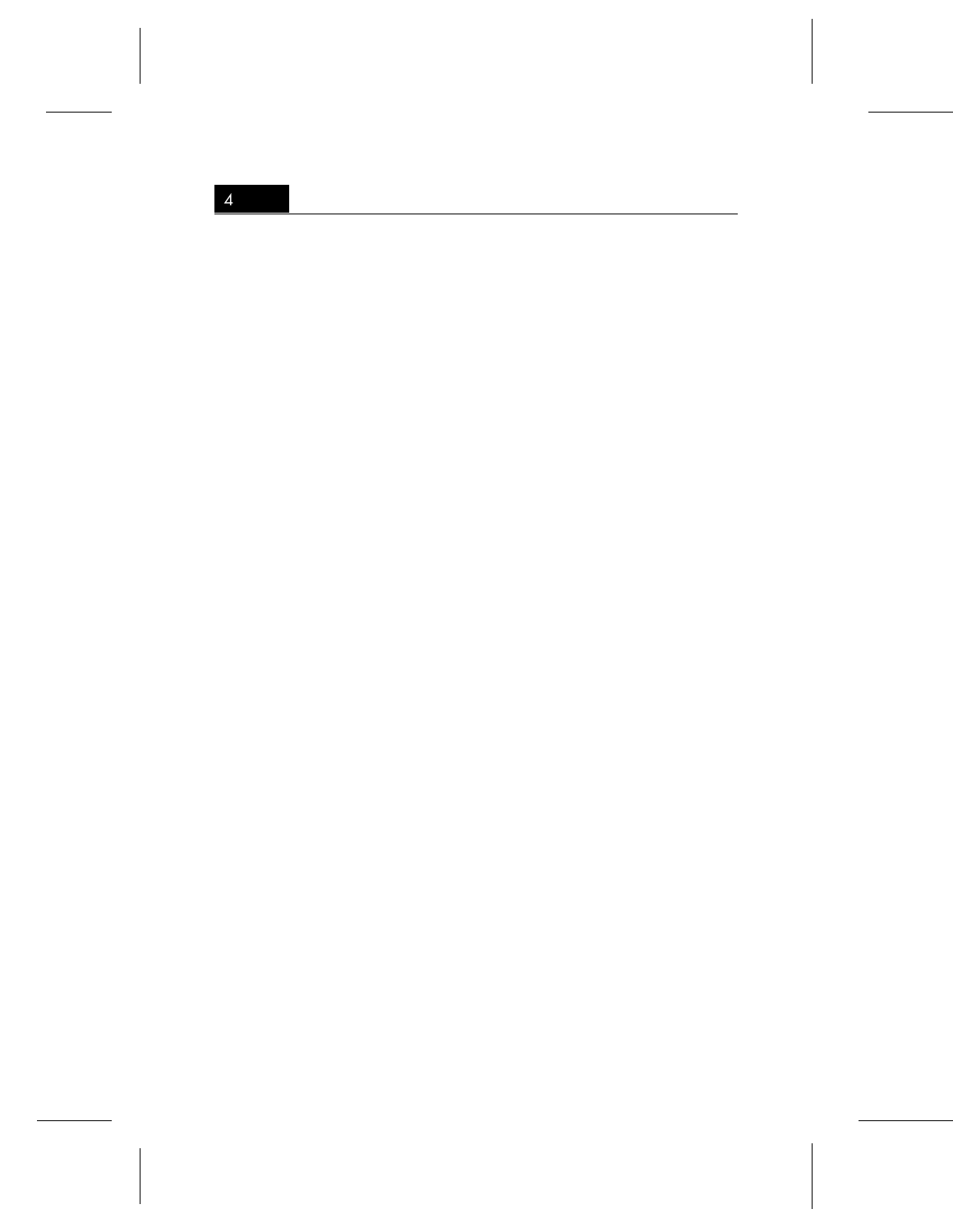# **Religious Fundamentalism and a Chrsitian Response**

*Ashish Chrispal*

The word "fundamentalism" first came to be associated with evangelical Christianity. George M. Marsden calls it "a subspecies of evangelicalism."<sup>1</sup> Christian fundamentalism originated in America in the 1920s. The name ref tianity. George M. Marsden calls it "a subspecies of evangelicalism."1 Chris tian fundamentalism originated in America in the 1920s. The name referred to a segment of Christians who, in a spirit of organized militancy, defended their religion and resisted modernist theology and other trends which they considered inimical to the essence and cause of the biblical faith.

Today, however, the concept may refer to any movement or attitude stressing strict and literal adherence to a set of basic principles in religious matters. It signifies a milieu of revivalism and awakening which arises out of a real or potential threat to the survival and growth of a particular faith; even an imaginary threat would suffice for such an uprising. Religious fundamentalism emerges and flourishes in such a context and plays the role of a defender, savior, and promoter.

Religious fundamentalism is not merely an Indian problem but also an international one. In one way or another the whole world is under its threat. It questions the very integrity of the human race, but, more particularly, it confronts the largest democracy of the world—India. India's avowed commitment to the secular character of the nation is being challenged by the rising militancy of religions. The pluralism in India has attempted to mean not merely accepting many religions, but having various religious communities working together to build and maintain a just, humane nation. This very participation in nation-building requires a harmonious coexistence of the various religious communities. Religious fundamentalism has made such coexistence a passing shadow.

Religious fundamentalism is no longer a monopoly or a feature exclusively of the Semitic religions who have a mission mandate. It has become a universal feature in the 20th century as shown by the events in Nepal, India, and Sri Lanka during the past decade. Forms of fundamentalism have emerged and grown even in so-called accommodative, tolerant religions such as Hinduism, Buddhism, and Sikhism. People like Khomeini and Adwani represent that kind of perspective which feeds fundamentalism.

Before looking into some initial Christian responses necessary to combat reli-

*Ashish Chrispal, chaplain, Kokaikanal School, Kodaikanal, India, earlier taught systematic theology at Union Biblical Seminary, Pune, India. He taught at Associated Mennonite Biblical Seminary spring 1993 which on sabbatical leave from UBS.*

Mission Focus: Annual Review © 1994 Volume 2

 $\sim$  Ashish Chrispal 5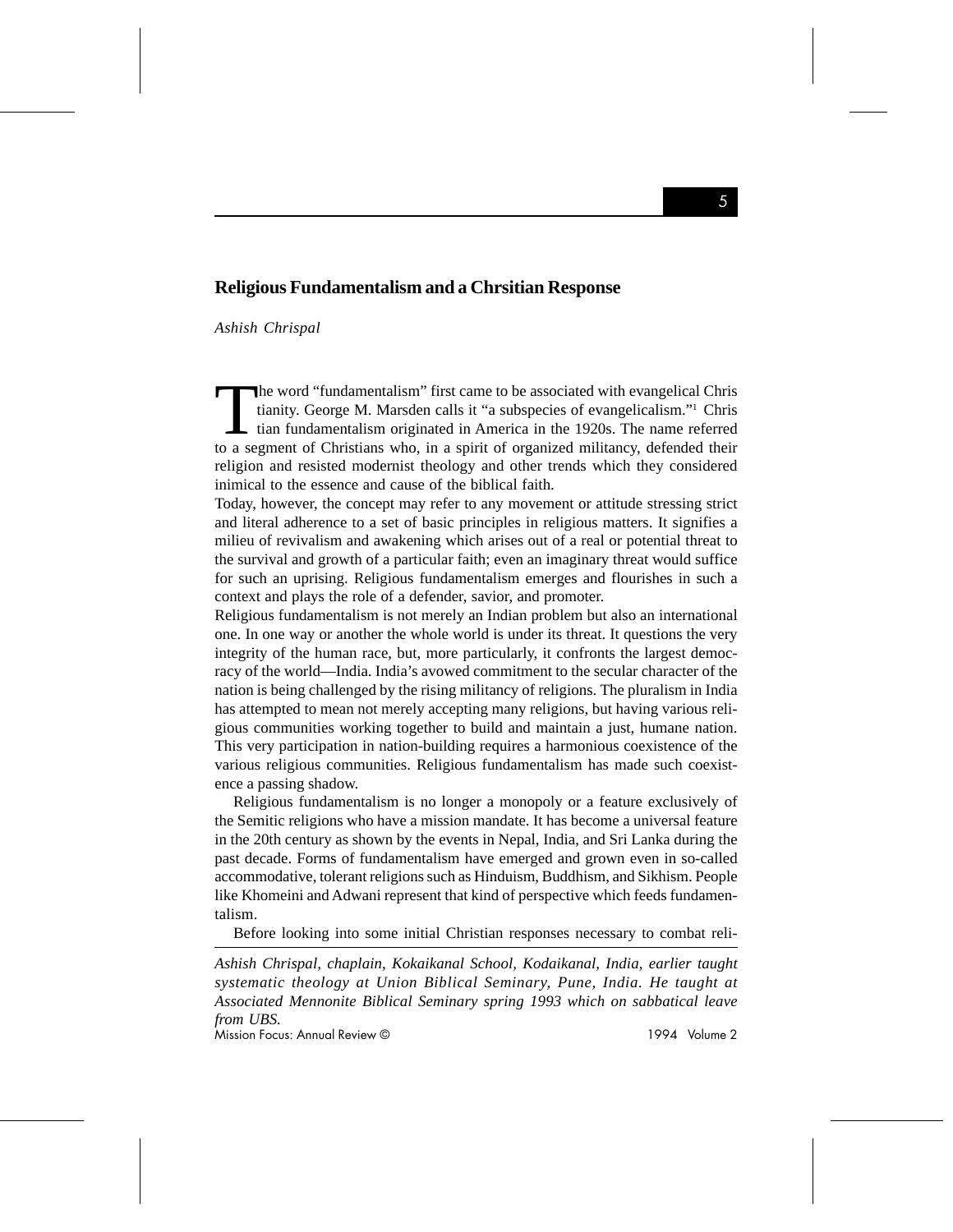gious fundamentalism, we must note some of its major features.

# **Major features of religious fundamentalism**

a. Dogmatism**: Dogmatism strongly asserts an opinion, a viewpoint, or a system of ideas with an element of absolutism in it. It refers to an often unreflective ideological position. It may manifest itself in areas such as:**

- 1) Scriptural dogmatism: One's scriptures alone are true while others have only perversions of truth or are not even scriptures. The clarion call is "Back to the Scriptures."
- 2) Religious dogmatism: One's religion alone has the answer to the problems of the world and is the only custodian of true spirituality. The call to its adherents is to defend the religion by all means, and to bring people to accept it.
- 3) Territorial dogmatism: One's land is the only land of pure spirituality and virtues. It is a God-chosen, the promised land. The call is to defend and promote the cause of this land, to strengthen one's nation and desire to make it the only royal and princely state in the world. As an Islamic Jihad activist told a Mennonite worker in the Middle East:

Because Islam is comprehensive and seeks to show this peace to all people, it really has no physical borders. The whole world is its realm. So toward this goal we will try all means. If nonviolent actions will not bring peace, then we are willing—and indeed it is a duty—to engage in jihad. In regard to the state of Israel, or any other region resistant to the call of Islam, we have a sacred duty to work by all means toward achieving this goal. $2$ 

Or as Hindu militant groups have said, "If you want to live in India, then you must say `I worship Mother India' or accept second-class citizen status."

4) Communal dogmatism: One's own community or race alone can claim to be the "true children of the soil" the people, the only chosen and privileged people. Others are non-people, enemies of the people, traitors, or fifth-columnists. In this context communalism and nationalism go hand-in-hand. Thus religion has been politicized and politics sacralized. The call to the followers is to preserve and maintain racial purity—to neutralize the debasing influence of uncultured and wicked races and to nationalize the others (that is, to Christianize, to make Islamic, to Hinduize).

**b. Intolerance.** Along with dogmatism goes intolerance. It is quite blind and prejudiced. It does not have patience to listen to those who differ and cannot consider other viewpoints or arguments. It leads to total arrogance toward others.

**c. Militancy:** It is an outcome of dogmatism and intolerance, and results in an aggressive spirit. All means are legitimated for the sake and defense of one's religious commitment. In religious fundamentalist groups, force is not only endorsed but even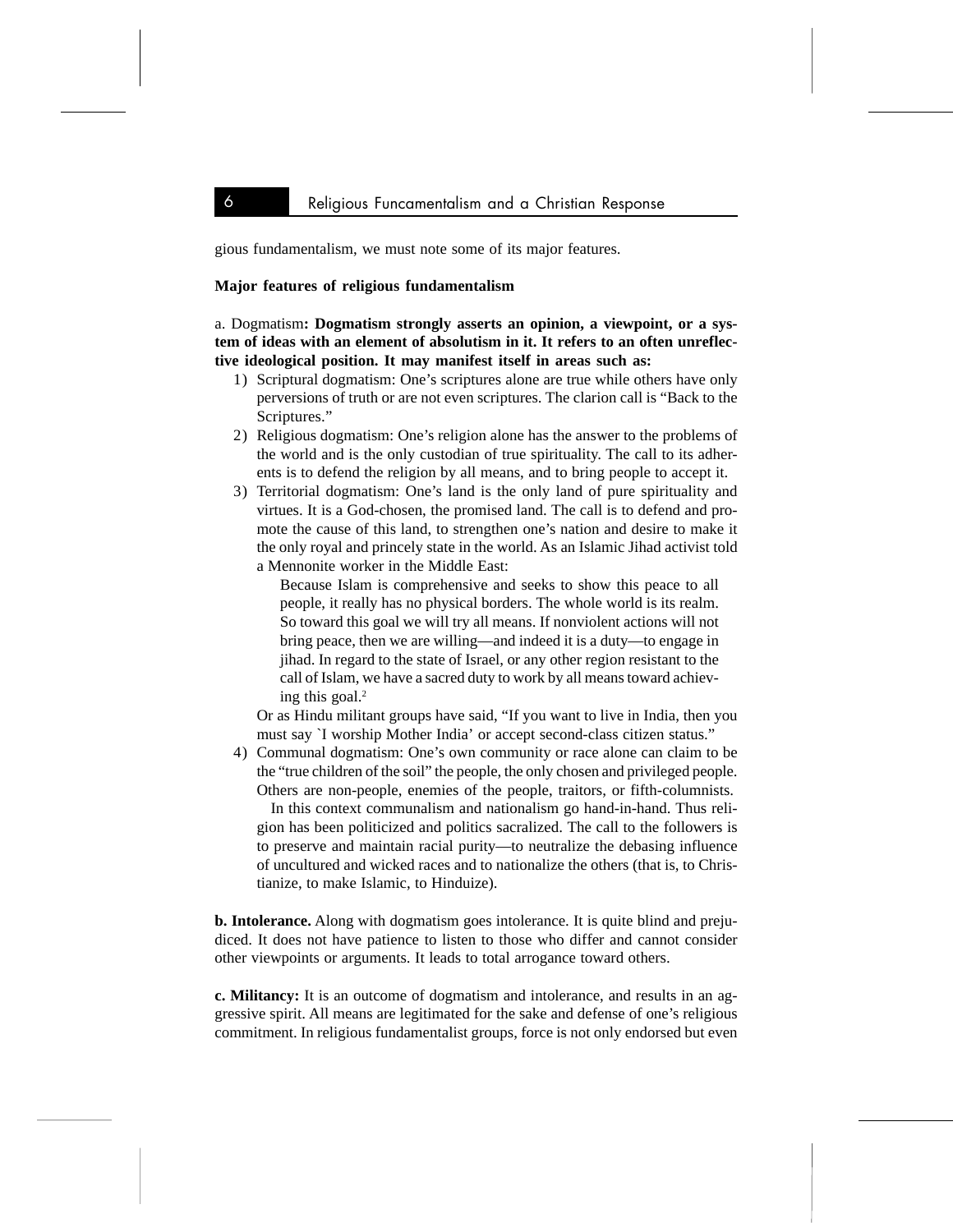recommended. Offense is considered to be the best defense. One of the leaders of the present militant Hindu political party, Dilip Singh Judeo, says: "The Christians used to sacrifice a calf on Christmas. We declared that anyone who eats a cow will be, in turn, eaten up by us...

"We told the missionaries that for every choti (tuft) clipped, we shall clip two throats... I believe in tit for tat. We have prepared a hit list of missionaries."3

**d. Orientation toward the past:** Old is good, pure, virtuous, and noble. For a religious fundamentalist the present is corrupted. Therefore the call is to be revived by returning to the old values and beliefs. Rather than emphasizing reform, religious fundamentalism calls for the re-establishment of the old religious structures.

**e. Expansionism:** Since the call is to promote the old, progress to the future is not through a new outlook but by reviving the ancient, the old golden days which will help to attain a glorious future. There is a strong sense of mission. It is a consequential element in the Asian religions and not a constitutional one.

# **A Christian response**

As pointed out in the previous section, fundamentalism generates prejudice, intolerance, and hatred. Being militant and aggressive, it causes communal, racial, or interreligious clashes. The expression and consequences of religious fundamentalism are thus quite alien to the eternal values and ideals of the Christian faith, even though Christendom has in the past portrayed the same features for Christianity. Religions fundamentalism, even if it is found in Christianity, is dangerous, inhuman, and thus against the very nature of God. This un-compromising stand against the religious fundamentalist position, however, does raise several questions.

The most serious question which needs an answer is whether the anti-fundamentalist position of Christians means that we hold to no absolutes in the Christian faith and practice. Does this position mean that Christians have no commitment to mission or no loyalty to the church? Does it imply that we are not loyal to our nations? Is it possible to be committed to our faith without being intolerant of other faiths?

The answer to the first three questions is a clear "No," while to the fourth one the answer is "Yes." Christians have strong convictions and understandings regarding our faith commitments. Persons may be deeply committed to God's mission in the world and sincerely loyal to the body of Christ as well as to their nation.

It is possible to be dogmatic and entertain an absolute viewpoint without becoming a fundamentalist. Strong convictions and orthodoxy are not bad nor dangerous in themselves. The real difference is that fundamentalists want to **impose** their ideas upon others, and they nurse a desire to annihilate or terminate other beliefs or systems. It is this degeneration of convictions into a desire for totalitarianism of religion through whatever means, that is dangerous and a threat to human life in community.

Christians should refuse to entertain such fundamentalist dreams for the following three reasons: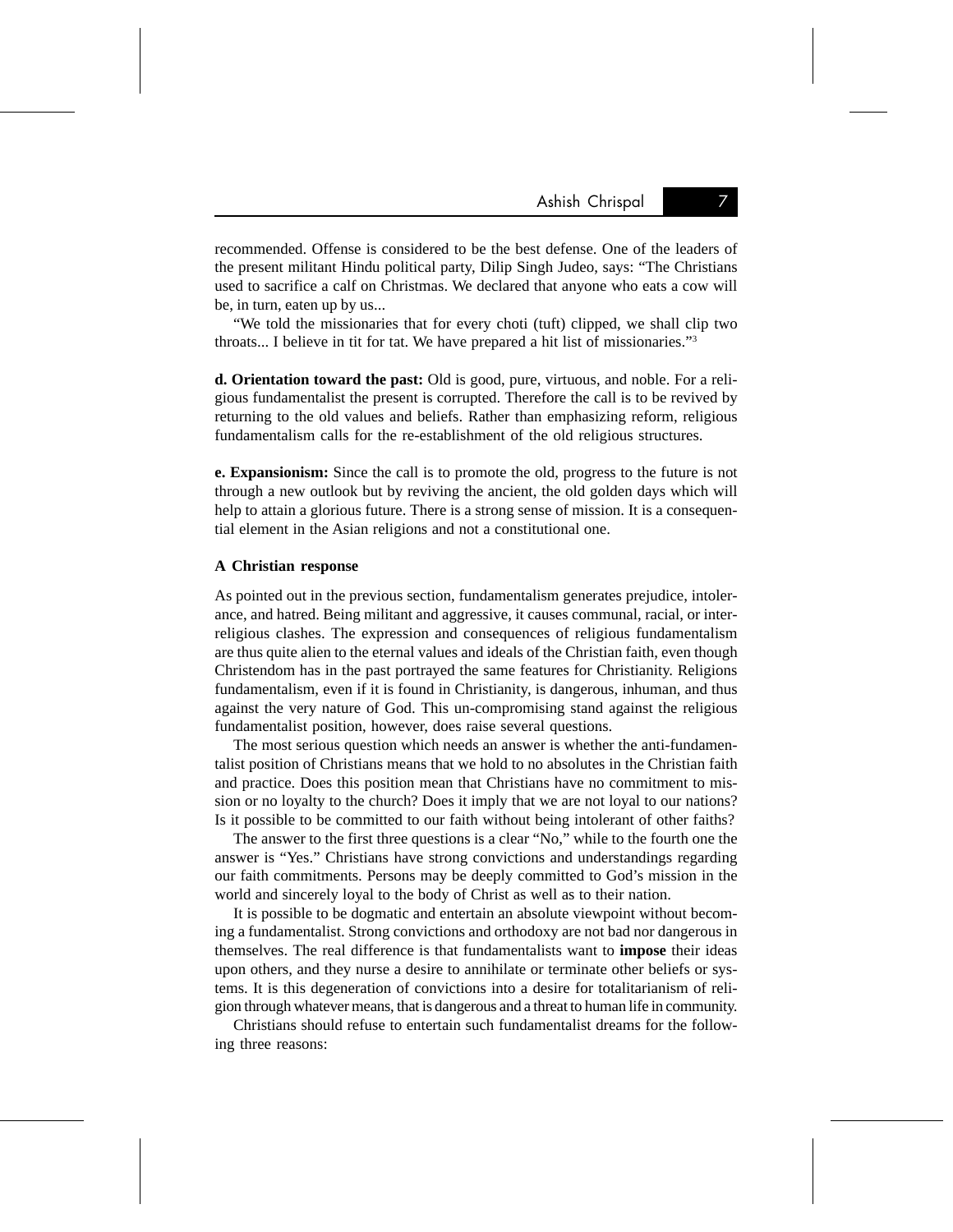**1)** The Christian understanding sees human beings as made in the image of God with freedom of choice. This very understanding commits Christians to recognize its implications in the religious arena and to respect people of other faiths for their choices. Today, Christians are called to develop a sense of commitment which is accompanied by tolerance. Our neighbors of other faiths are free to believe or not to believe what we believe. Our understanding of tolerance is not based on the conviction that other religious doctrines and ideologies are also true but because those who hold them have a God-given right of choice. Fundamentalists do not recognize this freedom as being an intrinsic right and so impose their doctrines and viewpoints.

2) **Christians are not nationalists, but patriots. Nationalism based upon religious** fundamentalism is uncritical, unhealthy, and blindly devoted to country. It seeks to impose a unitary system of government and refuses neighbors the right to be free and devoted to their nation, if they happen to be from a different religious community.

Patriotism, on the other hand, means a deep commitment and loyalty to one's nation. Love for the nation is neither uncritical nor blind. There is a commitment to the nation's honor, dignity, defense, and prosperity. Patriots are equally concerned about the rightness of their country's actions and attitudes. They seek to develop a critical and constructive commitment to the welfare and progress of the nation that is freely rooted in righteousness and justice and looks forward to God's shalom for the whole universe.

Christian patriots are those who love their nations, not in a parochial sense, but with a sound, universal outlook. Thus they must guard against politicization of religious convictions and avoid sacralized territorial dogmatism. Christians are both national and catholic, but not at the expense of others.

**3)** In the new context of growing religious fundamentalism, the mission of God has to be rediscovered from the very mission of Jesus Christ. God's mission is not that of expansionistic Christendom, but a call, a loving invitation, a sharing of the crucified and risen Lord so that people may have life. There may be gentle, loving persuasion, but no imposition. Our respect for the freedom of others, while being convinced of the uniqueness and finality of Jesus Christ, is paramount. We must look at others not as "objects" or "things" to be made like ourselves, whether they like it or not. Rather, we must see them as responsible and intelligent beings with dignity and honor.

Religious fundamentalists do violence to that which is human, destroy harmony in the community, and generate fear and hatred even at the international level. Yet they, too, are in God's image. Christians have the privilege to love even such persons. The only way we can do that is the way of the cross, accepting our powerlessness so that God may empower us with love and shalom to bring new life to the human community.

## **Endnotes**

<sup>1</sup> The Encyclopedia of Religion, Vol. V (1987), p. 190.

2 "Lapp Interviews an Islamic Jihad Activist," *MCC Peace Section Office Newsletter* (Jan.-Feb. 1993), p. 6.

3 N. KI. Singh, "A Crisis of Faith," *India Today* (May 15, 1992), p. 52.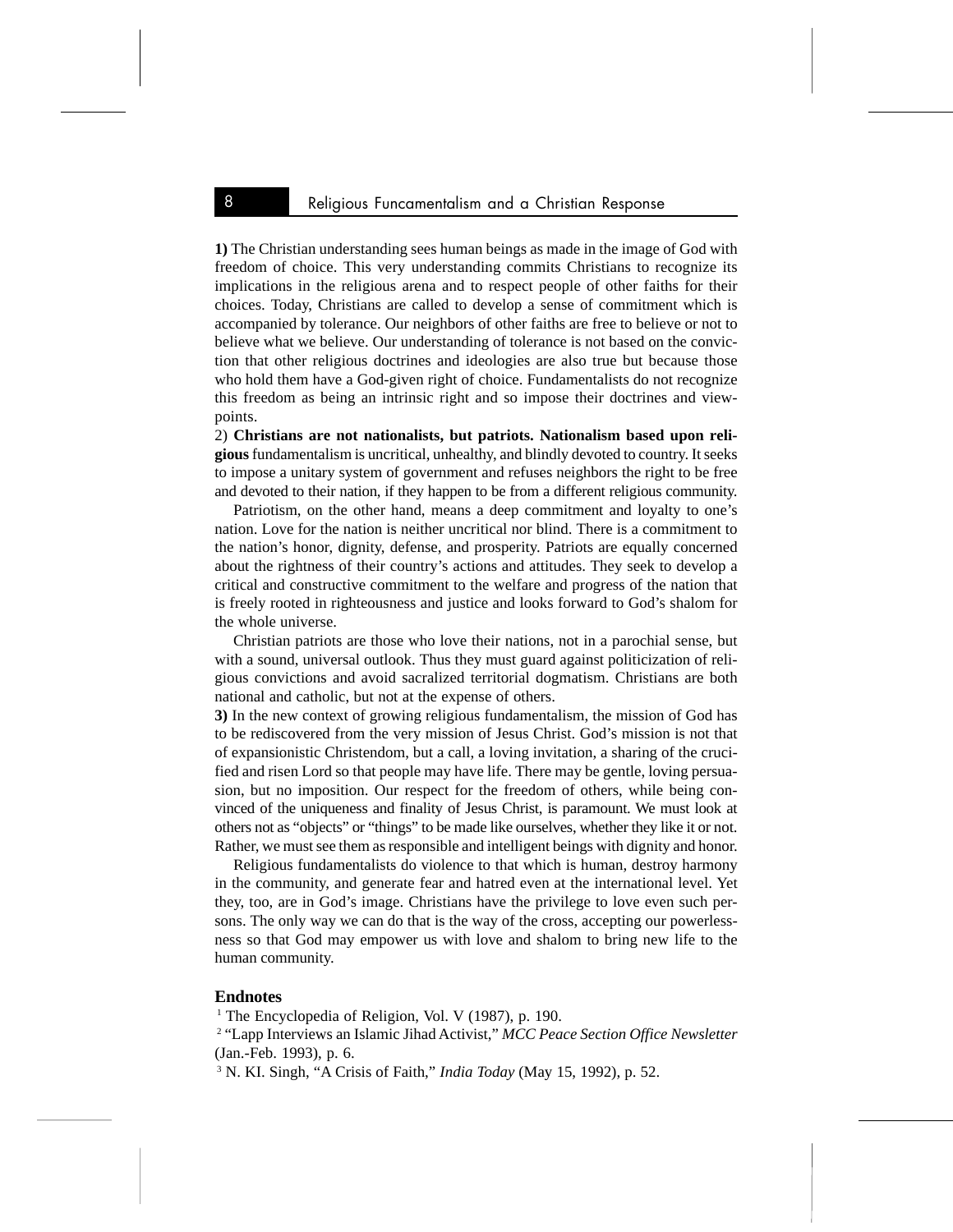# **Rebuilding Old Walls: A Survey of Religious Violence in the Middle East**

*Roy Hange*

# **From the Berlin Wall to other walls**

In service of the Prince of Peace, Anabaptist Christians have attempted to be ministers of reconciliation wherever they find themselves. At the close of the 20th century and the end of the ideological bipolarity of the Col n service of the Prince of Peace, Anabaptist Christians have attempted to be ministers of reconciliation wherever they find themselves. At the close of the 20th century and the end of the ideological bipolarity of the Cold War, the world An exploration of the emerging religious and ethnic tensions in the broader Middle East indicates that they have very deep foundations The assumptions behind many religious conflicts, although heightened by colonialism and suppressed by the Cold War, were drawn out of the centuries-old conflicts between Islam and both the Christian West and the Christian East.

If the Cold War was the Third World War of this century—a battle of attrition fought by proxy on others' lands and in the factories of the superpowers with the world always a few minutes from doomsday destruction—then humanity has struck out in this century in its search for peace. Blinded by these proxy battles and the nuclear duel of the superpowers, many failed to see the deeper ethnic and religious tensions and were surprised by the revolution in Iran and the war in the former Yugoslavia. Although many fanatical and extremist acts of religious violence seem irrational within the Cold War frame of reference, they can be seen to have an internal logic within their own sense of retributive justice. This logic may seem as convincing as the superpowers' argument that they needed to be able to destroy the world to save it, or the United States' need to destroy a Vietnamese village to save it. In the perversion of religious violence is the lie that salvation can be found in the destruction of the other. As a Christian I believe that the cross of Christ saved us from this and other lies.

The following survey of the various sides of this religious violence is made not to condone these acts of violence, but to lay out the structures of historical resentment in which they occur. Political, economic, and religious tensions between the Islamic world and both the Christian West and Christian East have been the primary norm since the inception of Islam in the seventh century. With the recent passing of the Cold War, and the resultant global realignment of tensions, new fault lines have

*Roy Hange is an MCC worker in the Middle East.*

Mission Focus: Annual Review © 1994 Volume 2

Roy Hange 9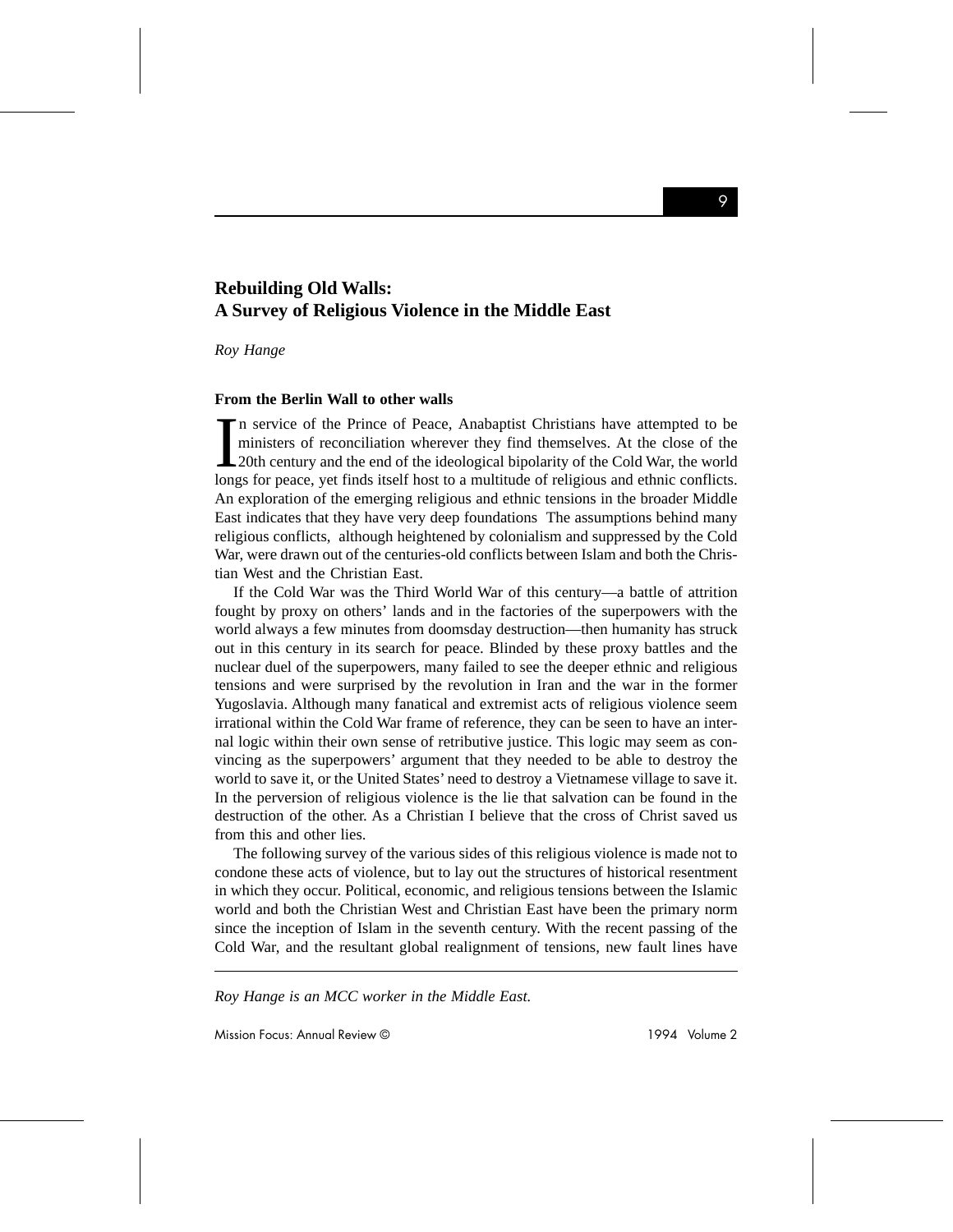emerged, or re-emerged with ethnic and religious differences. Charles Kimball points out that Christianity and Islam now represent nearly half the world's population and "the ways in which Christians and Muslims relate and interact will shape the future of this planet—for better or worse," (Kimball, p. 7).

From the vantage point of the Middle East, and without access to much that has been written on the new forms of conflict in the last few years I will survey religious tensions in the broader Middle East, as they feed extremism, fanaticism and religiously oriented-violence. This paper is an attempt to frankly consider the existing tensions and ways to find peace in the midst of them. This survey will move first toward a focus on resurgent Islam to help Western Christians understand its internal logic as a backdrop to considering inter-religious tensions.

## **Survey of resurgent Islam**

The Middle East and the broader Muslim world have experienced a growing wave of activity focused on restoring the Islamic nature to all of life. Slogans such as "Islam is the answer" and "The Quran is our constitution" have been the rallying cry for many groups. An understanding of resurgent Islam is necessary for understanding the background of religiously oriented extremism and violence in the Middle East. Resurgent Islam is here defined as that broad range of activities carried out by Muslims to restore control over their own religious, social, economic, and political formation. This survey of resurgent islam and its relation to Christianity and the West should be read with the following assumptions in mind:

1) Islam as a religion is a comprehensive way of life including spiritual, personal, family, social and political realms.

2) In light of the above, in the Muslim world and especially the Middle East, anything religious is political and anything political is religious. Thus, this topic is sensitive and volatile both religiously and politically.

3) In Islam, as well as in Christianity, there is wide diversity in interpretation about what true faith and practice involve. The diversity and scope of this paper does not allow for other than general references to these faiths nor for elaboration on various nuances. The terms Muslim and Christian will here refer to those people and groups primarily formed by those faiths.

### **a. Reflections of resurgent Islam.**

In the last two centuries the weakness of the Muslim world in the face of the military and economic strength of the West led to an identity crisis and a process of critical reflection for many Muslims. This reflection has fueled the activities of resurgent Islam to recover the Muslim soul, society, and politic. This critical reflection has generally taken two paths toward reform: 1) self-critical reflection, and 2) reflection critical of Western ideologies and alliances which leads to a replacement with Islamic ideology and strengthened alliances with Islamic countries. The following Muslim voices speak to this disillusionment and the struggle for reform of the Muslim world.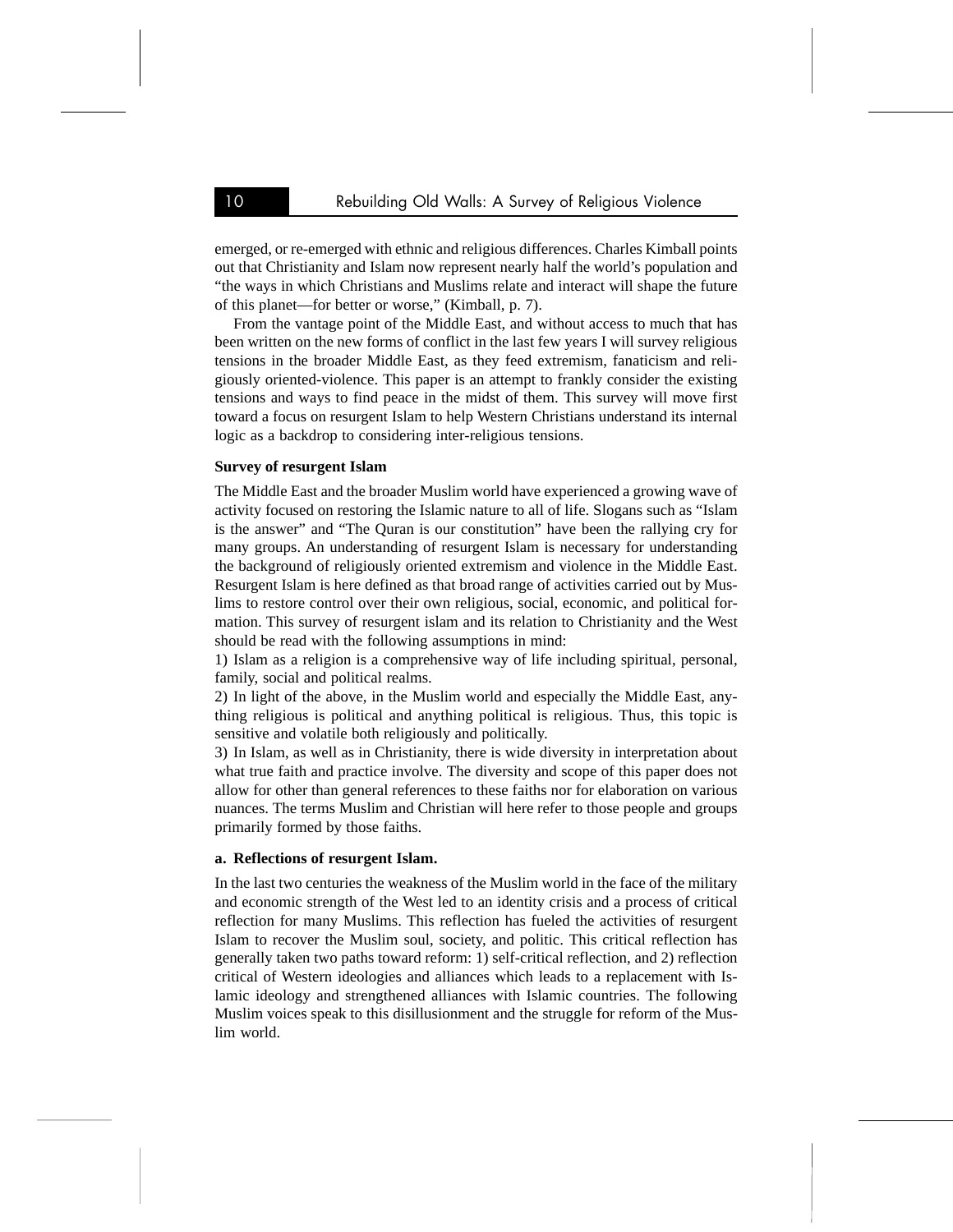Anwar Ibrahim, Finance Minister of Malaysia, reflects on the need for internal reform:

In my view as a Muslim, it would be a helpful beginning if the Ummah, the world Muslim community, looked critically at itself and its problems. The Gulf War provided yet another proof of our intellectual and moral predicament: our inability to think ourselves out of our disunity, frustration and helplessness, and to grasp and deal with the fundamental challenges confronting us. There has been a collapse of moral initiative. We have become accustomed to blaming everything on the colonial past; we remain oblivious to the excesses and brutalities inflicted by Muslims on other Muslims... Rampant corruption, disregard for fundamental human rights, denial of education and employment opportunities to women, illiteracy, economic disparities and tolerance of tyrannical regimes are not the symptoms but the causes of our decay. These social problems are our own creation and we cannot blame them on others. (Ibrahim)

An Egyptian diplomat Hussein Ahmed Amin, comments on the need to find a new central Islamic focus for Egyptians:

For a century Egypt has flirted with a variety of beliefs and ideologies. Each phase was greeted with great fanfare, each new belief adopted with conviction, each new sacrifice accepted without question. Egypt in the past has tried liberalism, military rule, democracy, fascism, one-party rule, and pluralism. It has flirted with capitalism and socialism, it has talked Arabism and Africanism, and then befriended the East.... We made war with Israel, and then peace. We were united with Syria and then not on speaking terms. We fought American domination, and then surrendered to it. We made a friendship treaty with the Soviet Union and then tore it up. And throughout all of this, Egypt's intellectuals have watched and become increasingly disenchanted: Egypt's young people have watched and become incredulous.

Against this background is it surprising that people have come to search for an immutable doctrine, for some constancy in the values they are asked to support? Why, they ask, since everything else has resulted only in corruption, in economic disaster, in the repression of civil liberties, and in military defeat, should we not embrace in Islamic rule, in accordance with the decrees of the Qur'an and Sunna (Amin, 7).

# **b. From historical antagonism to living resentments.**

# **1) Islam's initial expansion: seventh to 17th centuries**

Islam spread quickly after its inception in the seventh century, taking over areas that had once been "Christian." In many areas the new Muslim rulers were, at least initially, often considerate of the rights of other faiths. In Egypt and Syria the Oriental Orthodox Christians welcomed the Muslims as liberators from the oppressive rule of the Byzantine Empire and Church.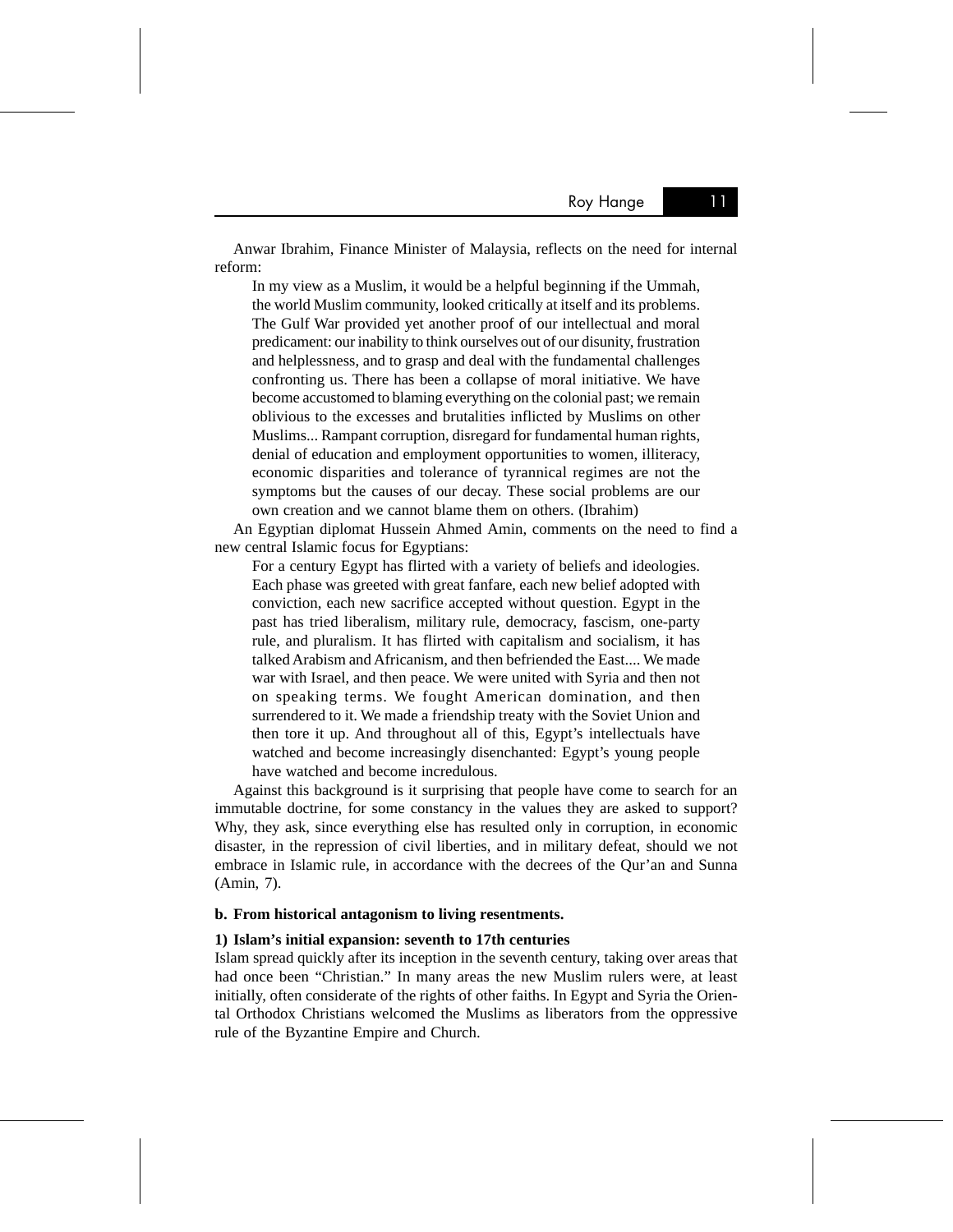Except for the establishment of a few small Crusader kingdoms in Palestine for 150 years and the permanent loss of Spain and Sicily, the Muslim world expanded until the unsuccessful siege of Vienna in 1683. This was a major turning point for the Muslim world's political fortunes. The Muslim Ottoman Empire, which held power until 1918, was for the previous 600 years almost continually either trying to impose Islamic rule on Europe or responding to European counter-attacks. This state of chronic tension and conflict became the foundation of the deeply-held fears, suspicions, and prejudices that are re-emerging now.

# **2) Political contraction of Islam: 17th-20th centuries**

Although most of the people conquered in the initial Muslim military expansion of the seventh and eighth centuries eventually became Muslim in the 16th century, the carpet of Muslim political domination was rolled back with the growing military power of Europe and colonialism. By the end of World War I, only four of the 43 current members of the Organization of the Islamic (Afghanistan, Turkey, Saudi Arabia and Yemen) were not under direct or indirect European colonial rule.

The European powers in most Muslim countries established educational, cultural, and political institutions of Western character. These institutions formed and trained the future, post-independence leadership who maintained the Western structures of governance began by the colonial powers.

# **3) Islam's political independence: 20th century**

This century has witnessed the nations of the Muslim world moving through roughly three stages of independence: 1) political independence, 2) nationalization, and 3) Islamization. All Muslim countries have obtained political independence and the nationalization of political and religious institutions, while Muslim countries are at various stages of Islamization because the various degrees of success of the Islamicists in a given country.

- a) Political independence: The majority of Muslim countries obtained their independence from colonial rulers within the three decades following World War II. Most of the Muslim countries were occupied by either the French or the British. The battles for independence were often costly. The Algerian war for independence from France (1954-1962) left 500,000 dead on both sides. Divisions of the Muslim world that became independent states were often contrived sections or mandates of the Ottoman Empire that the European colonial powers deemed logical for their own interests.
- b) Nationalization: Islam was denied an integral role in the political and social formation of its own people during the colonial era. With political independence most Muslim nations maintained Western governance patterns and institutions in a nationalized form. Initially the prime political loyalty of the citizens was formed to be national rather than Islamic. There were also attempts at Pan-Arab nationalism that resulted in temporary unions of various countries. Most of the new nationalist leaders had Western-oriented political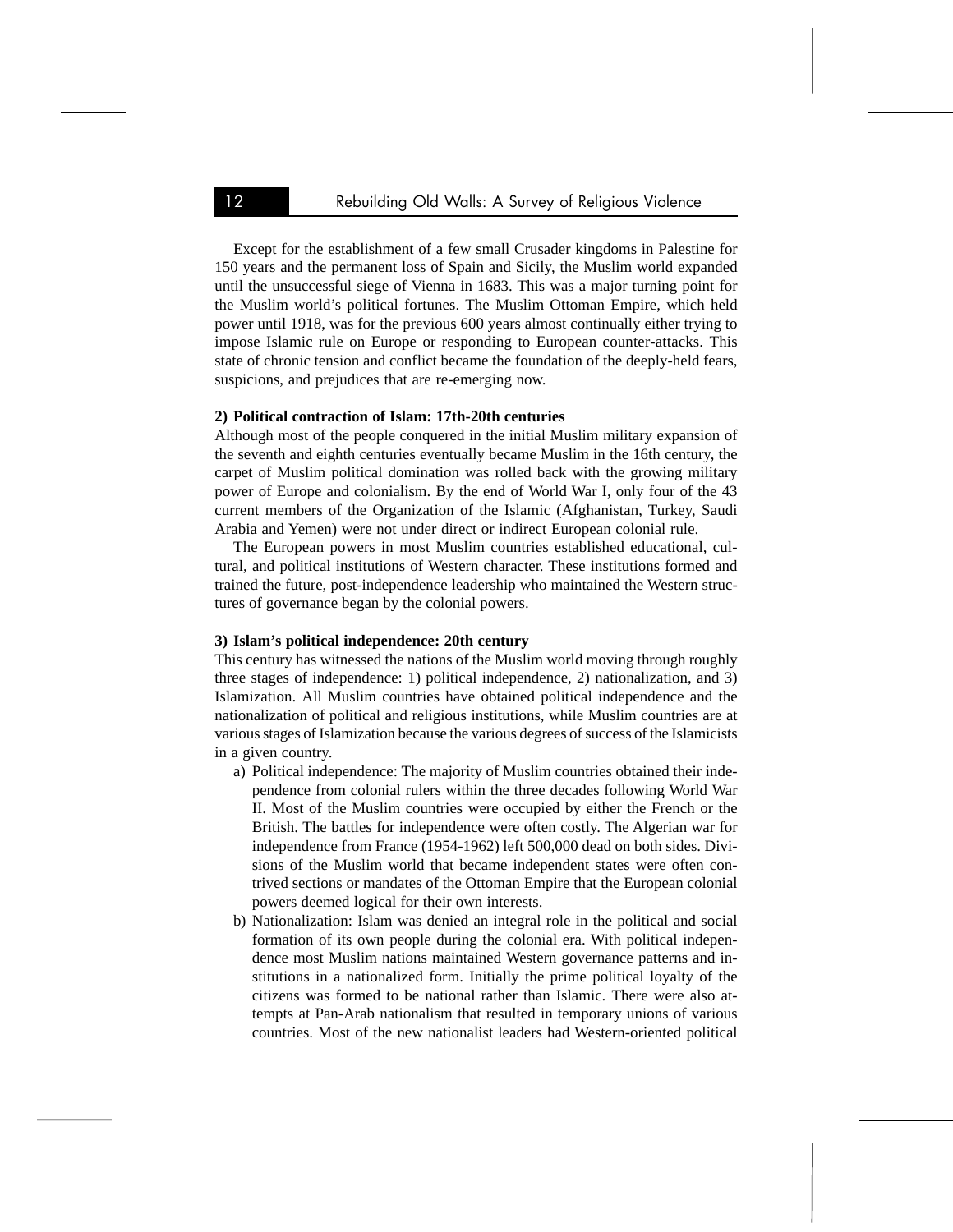or military education. Through the nationalization process most Islamicists were thwarted in their attempts to bring in more Islamic character, for example Nasser's suppression of the Muslim Brotherhood in Egypt. The dilemma was that emerging Islamic styles of justice and governance were supposed to fit into Western structures. Examples of this mismatch include the Egyptian legal system which, although incorporating many elements of Islamic law, is based on the French system to the extent that all law students are required to study French; also the generation of generals now controlling Algeria were trained by the French colonial forces and switched to the side of the Algerian revolution a few years before its victory.

- c) Islamization: The final stage of political independence, in many Muslims' view, is the current Islamization of the Muslim world. This struggle is a comprehensive reclamation and redefining of their life together in terms of Islam. If necessary, this process can include violence, but most often it need not. This process is seen by some Muslims as the final stage of independence when the "west-toxification" of cultural and political life has been removed. Islamicists work to establish rule by Islamic governments using Islamic law. Some Islamicists have a vision of a transnational, regional Islamic union that would do away with the nation-state divisions left over from European colonial history. This author was once shown a map of such an envisioned union by a Muslim.
- d) The affront of colonialism for Muslims was the separation of their religious and political life. Kenneth Cragg notes: "Islam is totalitarian. It does not distinguish between duty as a believer and duty as a citizen, between what is owed to God and what is owed to society. All social responsibilities are religious in character and religion is fulfilled in what ensues not only in the mosque but also in the market" (Cragg, 128).

A Muslim told this author that "the violence in Egypt and Algeria is a natural reaction by Muslims to not being allowed free and fair democratic expression of their will to bring an Islamic order to society. "He went on to say that these activists were only doing what the revolutionary American forces did before their independence from Britain—a covert fight with superior forces for the right of political selfdetermination for the majority.

During the Cold War, communist and democratic forces engaged in supporting revolutionary wars in various theaters of "low intensity conflict" to support the propagation of their own ideologies and control. In a similar way some elements of resurgent Islam engage in militancy with the common purpose of bringing society, faith, and politics into integrated submission to Allah. Militant Muslim forces are now fighting for territory or political control in Kashmir, the Philippines, Southern Sudan, Southern Lebanon, Bosnia, Azerbaijan, Algeria, Egypt, Israel/Occupied Palestine, Kurdistan, and Tazjikastan. This militancy is not affirmed by all Muslims.

#### **4) Are new fears of resurgent Islam valid?**

The question of the West's fear of resurgent Islam could well come back on itself.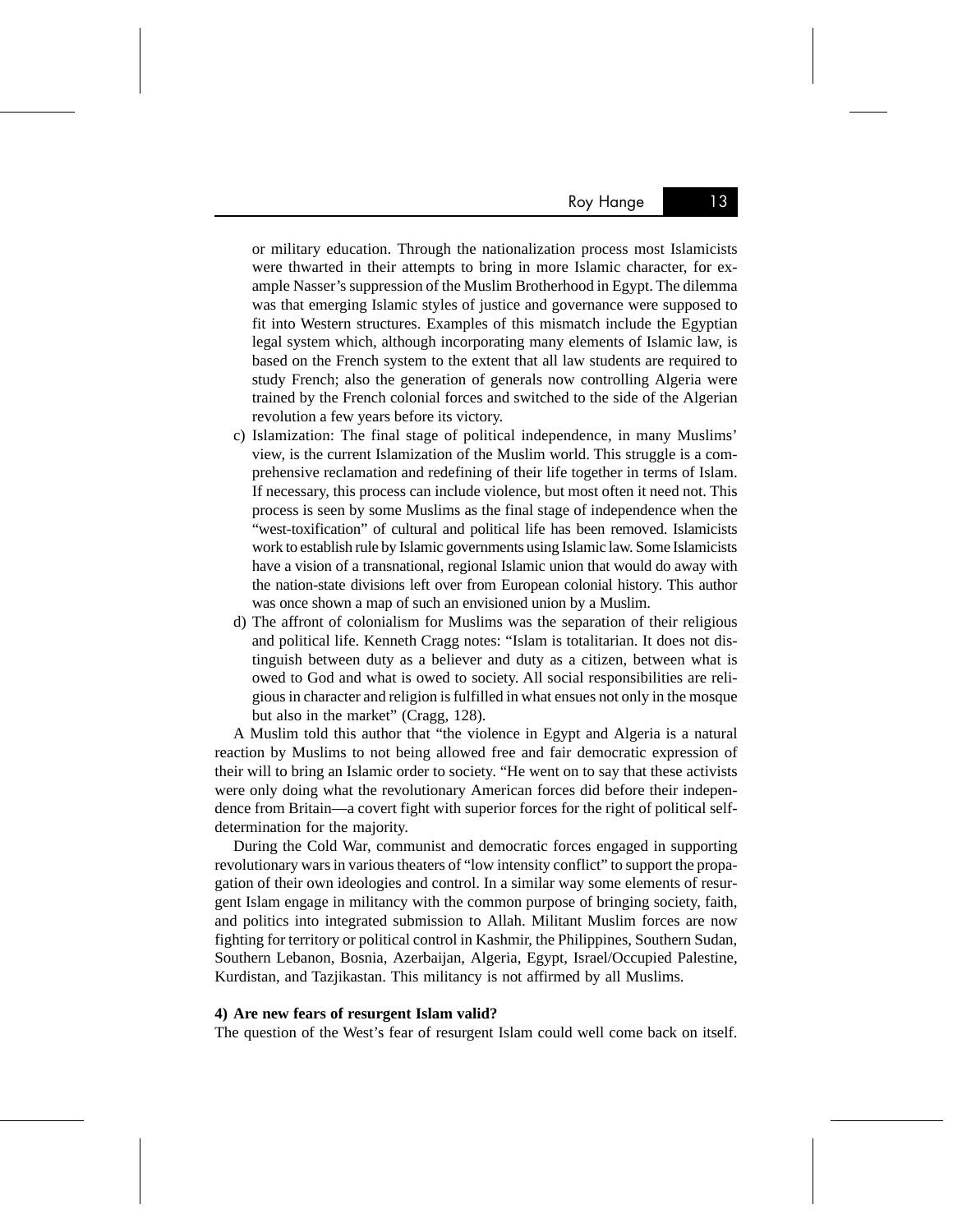Islam has faced militant Christianity in the Crusades and colonialism. It has faced secularism in western and Communist media and in the many international institutions which try to tell Muslims how to live without a religious basis. And it has faced militant Zionism in the occupation of Palestine and Southern Lebanon. Many Muslims see the activities of militant Muslims as a simple regaining of political, social, and ideological territory.

Many Muslims would ask who the militants were in this century by pointing to the fact that both world wars began in the "Christian" world and that the smaller conflicts were most often inspired by Communism's revolutionary wars and the democratic West's colonial wars. Muslims see both ideologies with their sources in ostensibly Christian lands. The Muslim world has also been a playground for the occasional "low intensity conflicts" between militant democracy and militant Communism during the Cold War.

# **Surveying the walls of vindictive history**

A survey of the scriptures of Jews, Christians, and Muslims reveals that many stories and themes for those scriptures are about religio-political violence, conquest, and nation-building. A survey of the history of those three religions' relationship to each other will reveal much the same thing.

The following accounts are to be seen as blocks in the dividing walls of hostility as built by and seen by various sides. While acknowledging that this is a comparison of the worst of Islam and Christianity, it is an attempt to face the conflict directly in hope that clearer understanding may point to ways to move beyond conflict.

#### **a. The Muslim side of the dividing wall**

In many areas of the Middle East, Muslims and Christians have lived together relatively peaceably for centuries. Yet, in the last few years a disturbing trend toward an intensification of religiously oriented violence has emerged. The following examples show a disturbing trend toward some Muslims seeing the enemy in religious terms.

In 1993, in Turkey, a governor would not promise security measures for minority Christians in a region where there is severe fighting between the government and the Kurds. He told one church leader: "The Christian West was allowing for the slaughter of Muslims in Bosnia, so why should we protect you here? "In the same year a Christian village was forcibly evacuated and a priest was kidnapped.

Following the Gulf War, the Iraqi common people suffered deeply from the sanctions on Iraq. Such hardships brought out latent religious tensions in some areas. Iraqi Christians were told in bread lines, "Go get bread from George Bush."

In Algeria on a remote work site on the night of December 15, 1993, 50 armed Muslim militants led 12 Croatian women out of their barracks two by two. After confirming that they were Christians, the militants cut their throats. In May 1994, two French Catholic social service workers in Algeria, a priest and a nun, were killed by Muslim militants. Between September 1993, when an ultimatum was given for all foreigners to leave Algeria, and May 1994, 34 foreigners were killed by Mus-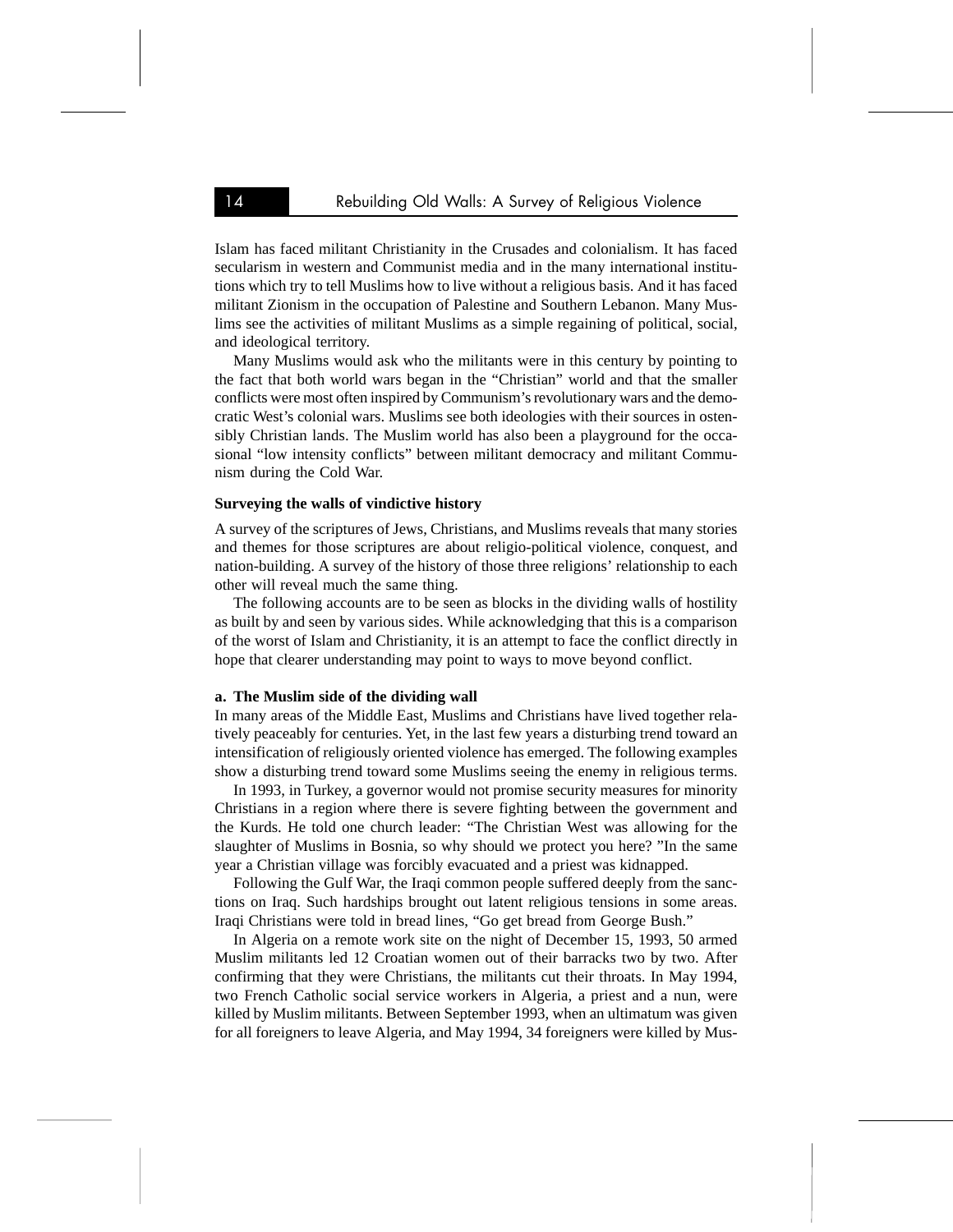lim militants.

In Lebanon in June 1993 there was a failed attempt by a militant Muslim organization to bomb a busload of Christian clergy, mostly bishops, on their way to a conference at Balamand University, an institution of the Greek Orthodox Church of Antioch.

In Egypt the current violence by Muslim militants attempting to install an Islamic government is directed against the government and Coptic Christians. On Friday, March 11, 1994, two Coptic priests and three other Copts were killed in an attack by Muslim militants outside a Coptic monastery south of Cairo.

In India since 1989, more than 8,000 people have died in Muslim-initiated separatist violence in Kashmir. The Indian government claims that Pakistan is arming and training thousands of Muslim militants fighting for the independence of predominantly Muslim Kashmir. Also in India, about 2,000 people were killed in violence between Muslims and Hindus after Hindu militants destroyed a 16th-century mosque in December 1992.

In the Philippines militant Muslim groups have been fighting for independence. In the ongoing conflict one of these groups attacked a church during Sunday mass on December 26, 1993.

The "Voice of Iran's" Arabic service describes "five fronts" on which Islam is fighting in the Middle East. On three of these fronts, (Armenia, Bosnia, and Southern Sudan) Islamic forces are facing direct "Christian" opposition, while in Southern Lebanon and the West Bank and Gaza, they face indirect Western support.

Muslims have also made statements calling for coordinated Muslim defensive measures. Resolution 14 of the Final Communique of "International Conference for Supporting the Islamic Revolution of the Palestinian People" issued in Teheran, Iran, on October 22, 1991, noted that:

The conference denounces the American project for arms control in the Middle East and confirms that this project aims at destroying the defensive structure of Islamic countries and granting more strength to the Zionist enemy. Hence the conference calls on all Islamic countries to make all efforts to achieve integration among Islamic nations and consolidate the defensive force of the Islamic world against superpower threats.

#### **b. The Eastern Christian side of the dividing wall**

It is appropriate to acknowledge that Christianity was under attack by Islam for a thousand years from the 7th century until the failed Muslim attempt to take Vienna in 1683. Throughout this history of tension, the Orthodox Christian world has been closest to Islam through minority communities within Muslim countries and through the predominantly Orthodox countries of eastern Europe that border Muslim countries. As minority communities under Islam, the Arabic-speaking Orthodox, Uniate Catholic, and Protestant churches of the Middle East, except for the Maronites of Lebanon, have long ago made peace with living under the wing of Islam. However, this is not so with the Eastern Orthodox communities of Eastern Europe. Both the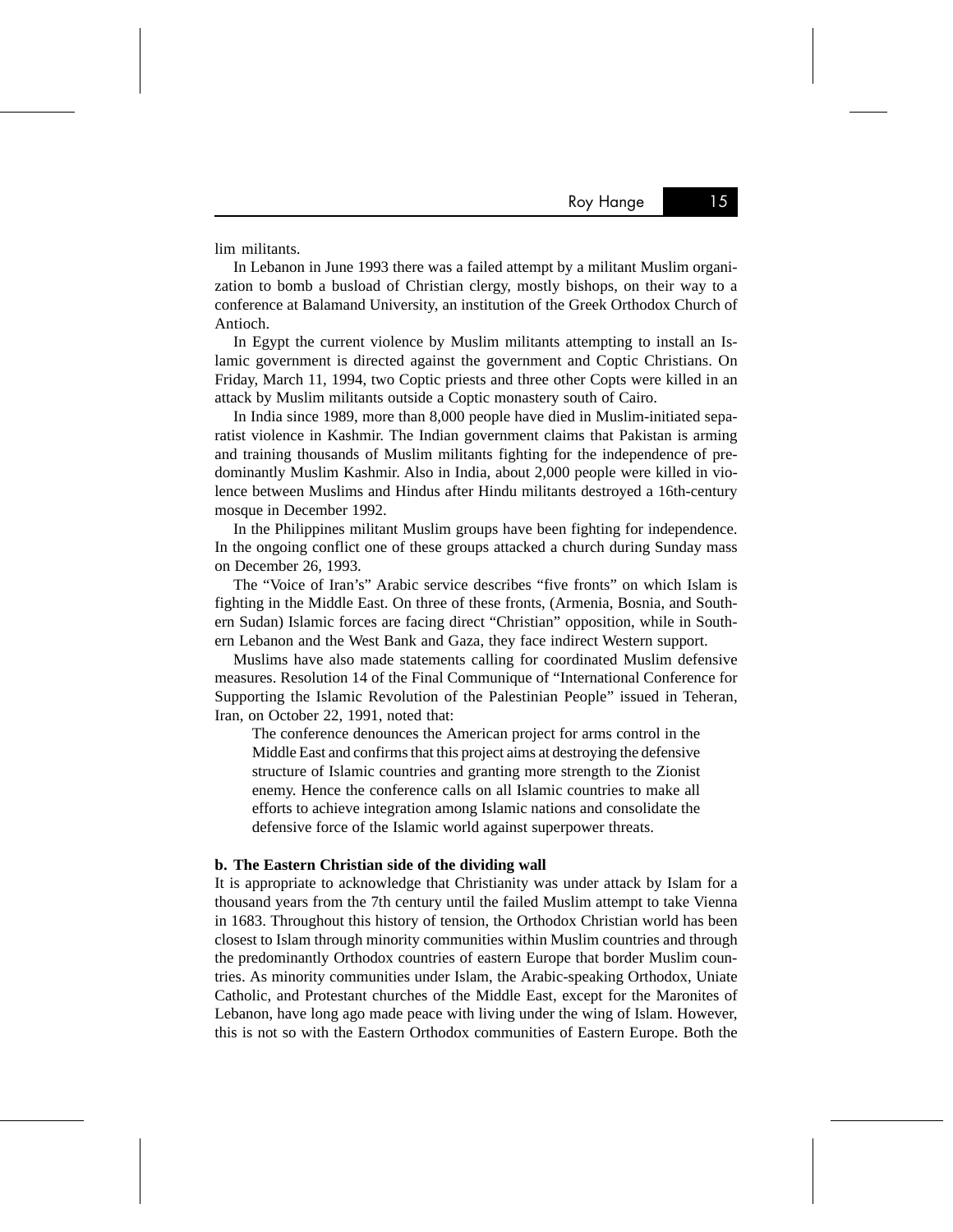Middle Eastern and East European Christian communities paid the initial price of the expansion of Islam and the continued price of the ebb and flow of both the power of Islam and the power of Europe.

Because of fearing for their status under possible future Islamic governments, Arabic-speaking Middle Eastern Christians for the most part affirm the right of Islam to reassert itself in the global community. According to Gabriel Habib of the Middle East Council of Churches, "Another main point for many Muslims today refers to their right to assert themselves in the world community, to gain its respect, to liberate themselves from all past colonialism and cultural oppression by the West. Their mission is to be present and to cooperate with liberation movements in the Third World. From their perspective, the Third World is also seen as in opposition to Western culture and power" (Habib, 31). Except for the Christian militia during the civil war in Lebanon, Arab Christians, who were also victims of Western colonization, have not participated in violence against Muslims.

The situation of the various Slavic and Greek Orthodox communities has been much different. Many of their communities have been alternately occupied by and liberated from Ottoman forces. They experience a dynamic front line, territorial defensiveness built up by centuries of Muslim occupation or threat of conquest. Their experience has built up a strident nationalism that has been violently expressed in recent years.

In Armenia, fighting in the six-year war between Christian Armenian forces and Muslim Azerbaijani forces has cost more than 20,000 lives. When Russian forces withdrew from Armenia they left their weapons behind. The Azerbaijani side is said to be supported by Iran and Turkey. Although over a million Armenians had been massacred by Turkish forces at the beginning of this century, the little-known precursor to that event was the 1877 Russian invasion of eastern Anatolia "spearheaded by Russian Armenian officers and administrators, who have risen in the tzar's service since his annexation of Eastern Armenia earlier in the century." The victorious Russian troops "used Turkish rifles they had captured to arm local Christians and stimulated.... 'massacres of the Muslim villagers to thwart local resistance' something the Russians had done on the Balkan front" (Joseph, 83, 84).

In the former Yugoslavia, Serbian Orthodox troops are engaged in a brutal re-Christianization of Bosnia, which had become Muslim under the Ottoman militants engaged in a re-Islamization of territory Islam had lost to European colonialism. In Bosnia in May 1992, "Mustafa Mulkanovich, assistant chief Imam in Bratante, was murdered...the day after he spoke against Serbian atrocities on television. Serbs went to his mosque while he was addressing his 400-strong congregation and demanded that he denounce Islam and perform salat (prayers) in the Christian Orthodox way. This the Imam refused to do. So the Serbs beat him senseless. Alcohol was then poured into his mouth until he regained consciousness. He was beaten up further and, finally, his throat was slit—a manner of killing for which the Serbs are notorious" (Dolat-Abadi, 1).

There have been press reports that the weapons used by Christian militia in the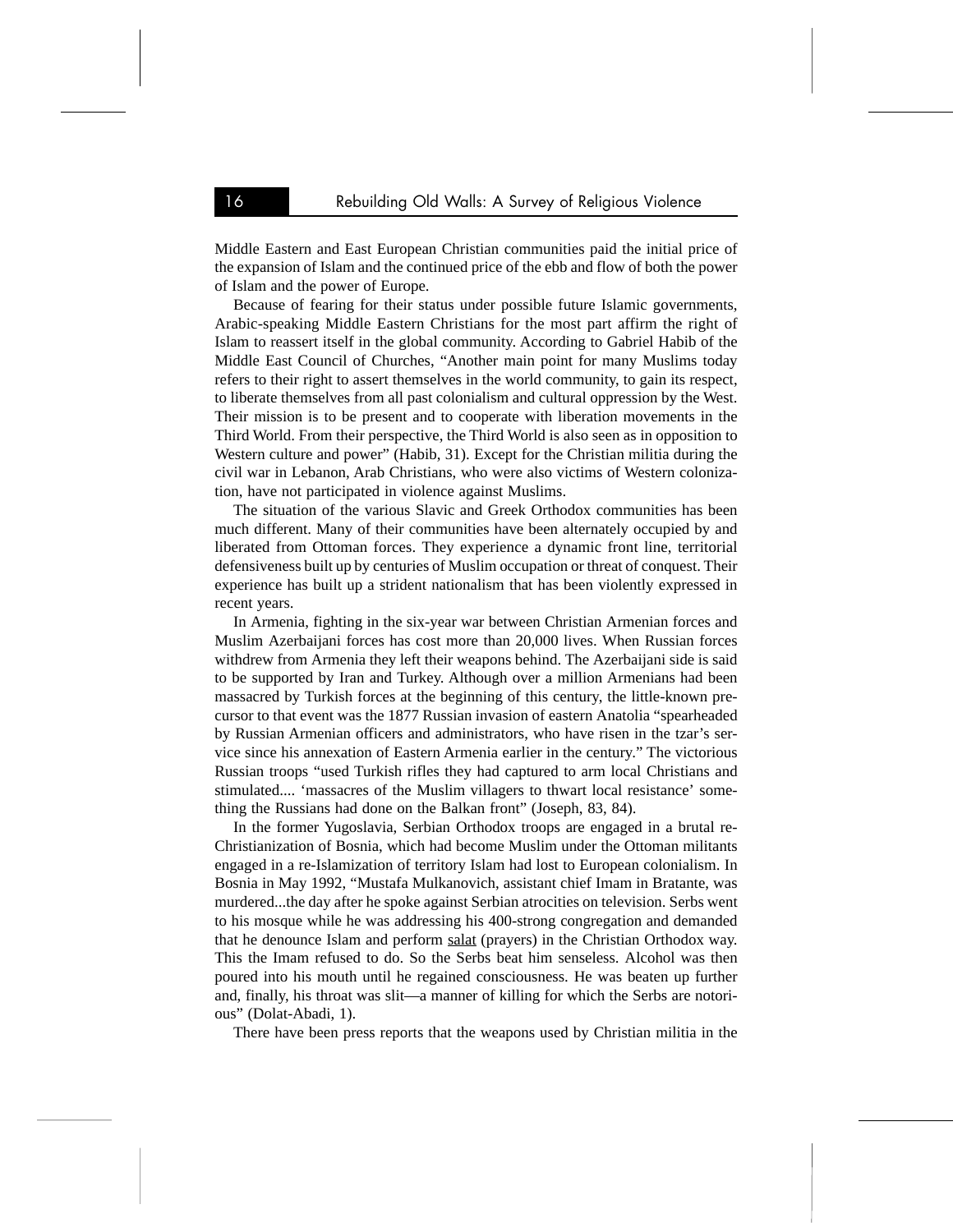Roy Hange 17

civil war in Lebanon were sold to Serbian militia. There were also attempts to bring weapons from Afghanistan to Bosnia on planeloads of Muslim relief shipments.

In Greece, an August 1993 official security report was leaked to the press stating that "Only Greeks who are members of the Orthodox faith are fully Greek and that the Orthodox religion should form the basis for foreign policy, with Greece seeking to create an Orthodox axis in the Balkans 'to set against the Turkish Moslem arc in the region'" ("In Greece," 2).

The resurgence of ultra-right nationalism in predominantly Orthodox Russia raises the question of the future of Russia's orientation toward bordering Muslim countries and former member states of the Soviet Union that are predominantly Muslim. Vladimir Zhirinovosky, whose ultra-nationalist Liberal Democrats emerged as the most popular party in the December 1993 Russian elections, has been accused of war-mongering after a book he recently wrote proposed attacks on the Muslim nations of Turkey, Iran, and Afghanistan. Russian armed forces have been accused by Muslims of assisting the emerging Christian state of Armenia in its fight against Azerbaijan and in Tadzhikistan for containing Muslim militants coming north from Afghanistan. There are also reports of Russian volunteers fighting with Serbs in Bosnia.

#### **c. The western Christian side of the dividing wall**

Modern, resurgent Islam has lost hope for a change in the "Christian" West. What Muslims have met—beginning with the Byzantine Empire and the Crusaders; European colonialism and missionaries bearing a Western gospel; Western support for displacing the Palestinian people; the modern moral assault through movies, videos and rock music; and the various Western efforts to control the oil and other resources from the region—has left little but bitter resentment.

Although much current media attention has been given to the militant aspect of resurgent Islam, little coverage has been given to the history of "militant Christianity" in the Muslim world. The following statements, all of which were made after the initial Muslim incursions into the Christian world and the Crusaders incursion into what had become the Muslim world, are examples of this militant Christianity and evidence of the depth and continuity of the West's self-conscious contention with Islam. They indicate that "extremism" can be seen as an ingrained part of the Western Christian mentality and should soften our critiques of militant Islam:

**1490s:** "This gold can be used against the Mohammedans to reconquer the Holy Land,"Christopher Columbus argued before Spanish royalty to gain support for his venture westward. His discoveries led to a pillage of the strange peoples of the West and to conquering the strangers from the East. Columbus' comment was heard by this author in a seminary lecture and seen in a television cartoon series for Muslim children on the history of Muslim Spain.

**1830:** "However fine, French Algiers replaced something apparently just as fine. When, in 1830 France began its conquest, (of Algeria) it razed most of the villas and gardens of the Moorish city; it turned mosques into churches, barracks, or even a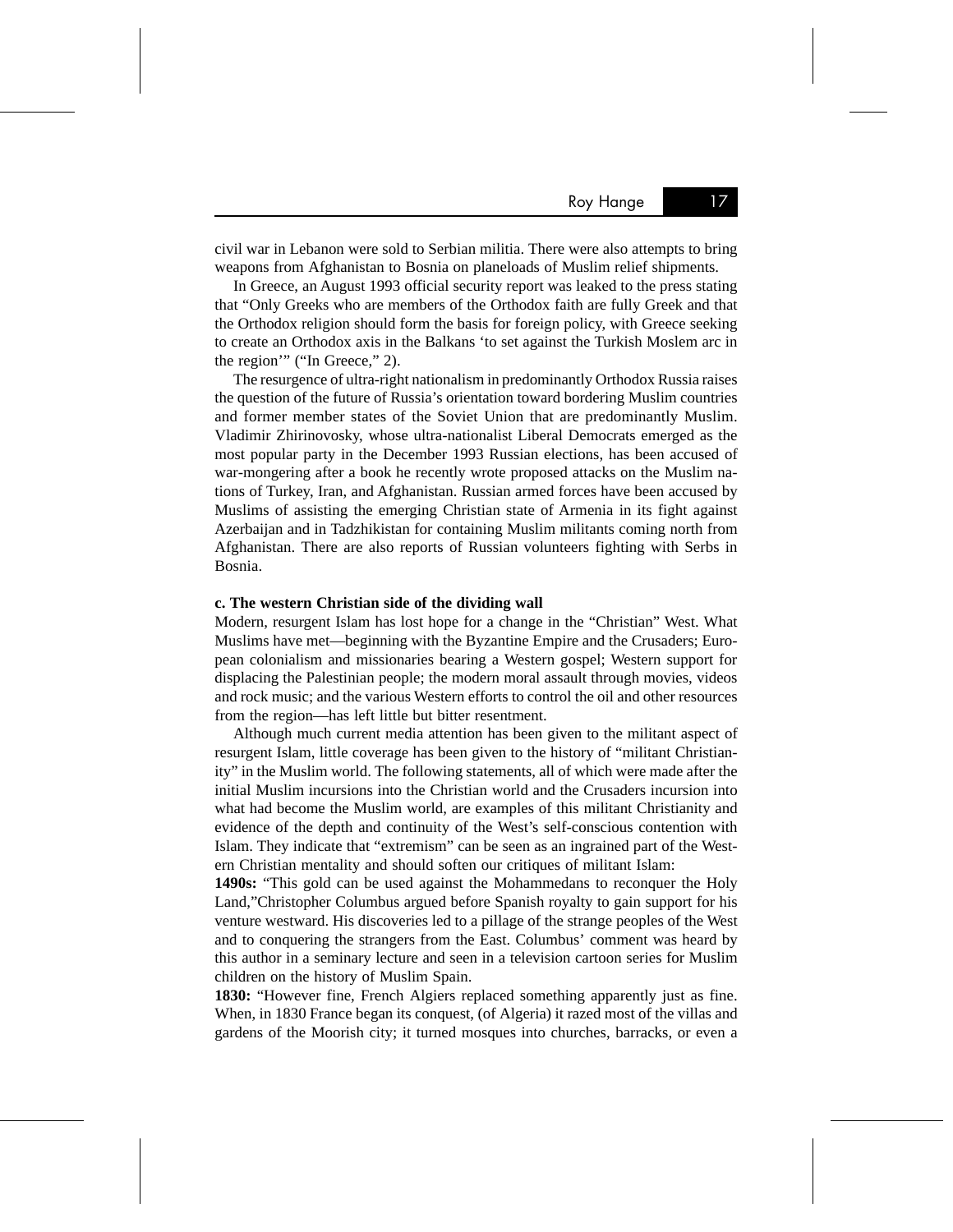cabaret. Marechal de Bourmont told his troops that 'you have rejoined the Crusades.' The French took decades, with great and wanton cruelty, to subdue the mountainous interior" (Hirst, 7).

**1918:** After the British Army entered Jerusalem and pushed out the Muslim Ottoman forces, "the Times of London pointed out that what was taking place in the region in 1918 was reminiscent of past French and English participation in the historic Crusades. 'Saladin entered Jerusalem in triumph as Allenby enters in today.' This 'deliverance of Jerusalem' was looked upon as 'a most memorable event in the history of Christendom.' To General Allenby himself is attributed the boast that 'today ended the Crusades'" (Joseph, 121).

**1920:** The famed Lawrence of Arabia, reflecting on his efforts as a British officer in helping the Arabs defeat the Turkish Ottoman forces, wrote: "The Cabinet raised the Arabs to fight for us by definite promises of self government afterwards. Arabs believe in persons, not in institutions. They saw in me a free agent of the British Government, and demanded from me an endorsement of its written promises. So, I had to join the conspiracy, and, for what my word was worth, assured the men of their reward...I risked the fraud, on my conviction that Arab help was necessary to our cheap and speedy victory in the East, and that better we win and break our word than lose" (Lawrence, 24).

**1920:** The French General Gouraud entered Damascus, after the Battle of Maissaloan, and one of the first things he did was to visit the tomb of Salah El Din, the Muslim general who repelled the Crusaders in the 12th century, and said, "Salah El Din, listen, we have returned."

**1944:** Regarding the new-found oil reserves in the Middle East, US President Franklin D. Roosevelt told Lord Halifax, the British Ambassador in Washington: "Persian oil is yours; we'll share Kuwait and Iraq. As for Saudi Arabian oil, it's ours" (Yergin, 401).

**1991:** The following scene was coveredby television news in the United States. On an allied aircraft base in the Middle East in the midst of the Gulf War, the following message was handwritten by U.S. military personnel on the side of a bomb about to be dropped on Iraq: "If Allah doesn't listen, try Jesus."

**1990s:** Many Muslims resent what they perceive as a double standard in implementing United Nations' resolutions. When UN sanctions or military actions are against Muslim countries they are enforced quickly and with brutal force, as in Iraq and Somalia, often resulting in many civilian casualties. But when similar sanctions or actions are against opponents of Muslim countries, such as in Occupied Palestine and Bosnia, force is rarely or belatedly used, resulting in the continued occupation, killing, or imprisonment of Muslims. Either way Muslims see themselves as permitted to be victims by the world community.

# **Disturbing trends in religious violence.**

During the last year various voices in the western media asked the question, "Is Islam the new enemy?" However, what emerges from the above survey is that the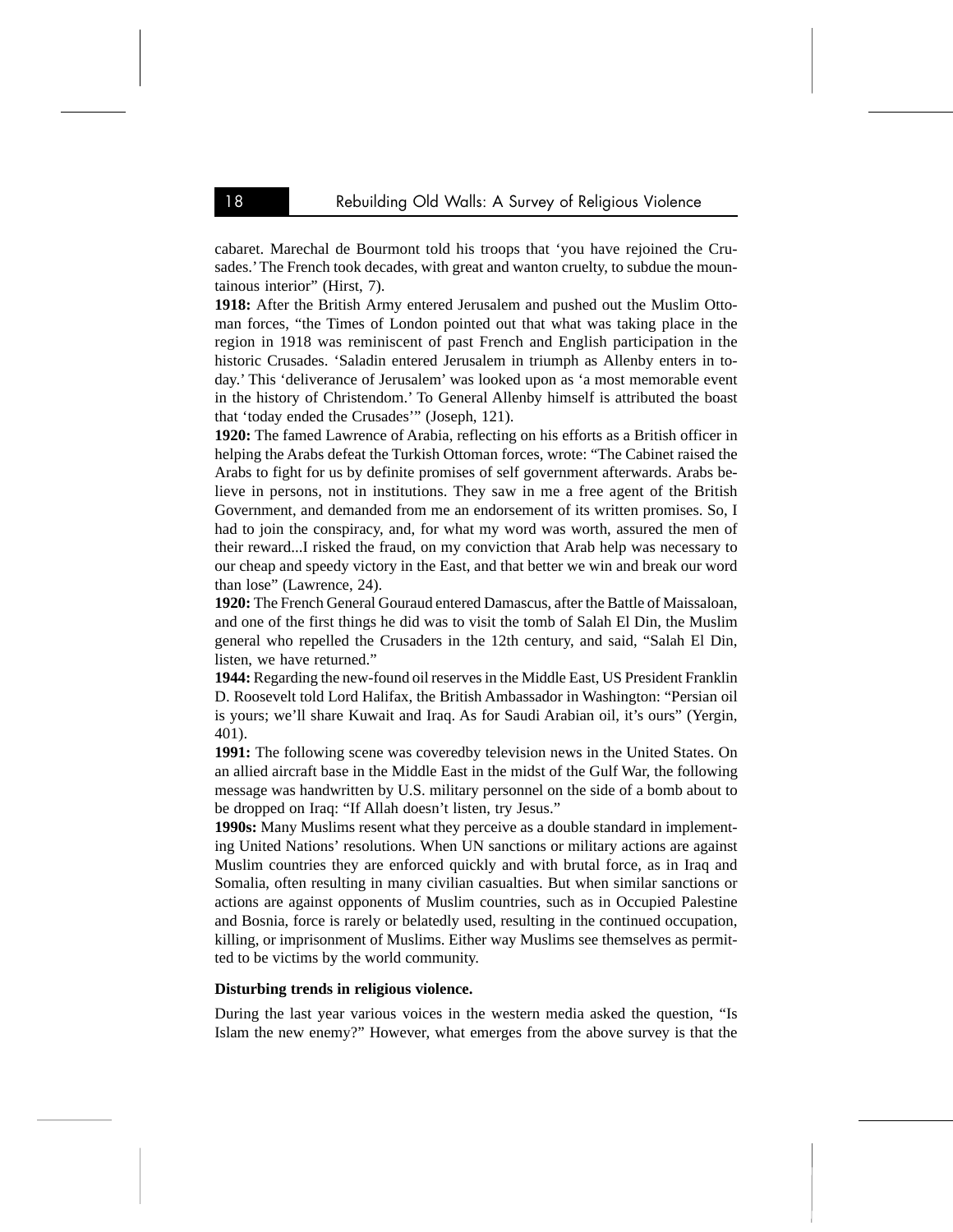Roy Hange 19

Muslim world and the Christian world are each other's old enemies. Old grievances and territorial disputes are becoming the source of new, violent encounters that in the cycle of the vindictive history between the two peoples will amplify into the grievances of the next millennium. If Islam is the new enemy, it is the relatively new enemy of Zionism and of those in the West who would seek to control or limit Islam's emerging social, economic, and political self-determination. Now that Judaism has a state again, it has the right to join the other children of Abraham who have been fighting each other in the Middle East.

Among the disturbing trends of violence are: 1) religiously motivated massacres of Christians in Southern Sudan, of Muslims praying at a Hebron mosque, of Muslims in Bosnia, and of Jews at a bus stop in Israel; 2) the destruction of holy places such as churches in Turkish-occupied Cyprus and mosques in Bosnia and India; 3) the restriction of citizenship based on religious affiliation, such as in Israel where only a Jew can be a full citizen, and as in the Greek report referred to above proposing that only an Orthodox can be a true citizen of Greece, or as in some Muslim countries where only a Muslim can be a first-class citizen; and 4) the proposal by some to have defensive alliances of nations based on religion as in the call for an Orthodox block in the Greek government report and the call for Islamic defense alliances.

Christians who face the dilemmas posed by religious violence can still find answers in the cross of Christ. Bishop Kenneth Cragg, student and interpreter of Islam and author of the book *The Arab Christian*, calls his readers to look to the cross:

Whatever we can or cannot believe about 'God in Christ,' the way of Jesus' cross escapes these human snares. It gives us no alibi for a false righteousness, no handle to evade our own sinfulness because we are doing God's business. On the contrary, it leaves us in a situation in which it is we who are accused. It saves us by disallowing us the indulgence of forcing others. It tells us that, if we are to be 'jealous' on behalf of God, it must first be against ourselves. This sense of things is the heart of any theology caring for the world as it is in Middle East experience today. For the Middle East is prey to the tyranny of lesser causes made absolute. In taking as ultimate what can only be right as relative those causes repudiate the unity of God. They make idols out of human structures of power and pride and hold themselves accountable only to their own will. So doing they substitute themselves for God, their authority for His sovereignty. The excess they then commit—Muslim, Christian, Israeli are the 'shirk' that violates the submission due to God alone. Insistently politicized as they are, the confrontations of mosque, church and Zion underline the irony that it is religion itself that is most prone to harden and brutalize the claims of land and tribe and culture and nation. God's name is then named only in being denied. Invocation and desecration are one and the same. The cause of God is betrayed into being only ours (Baily, 1991; 290, 291).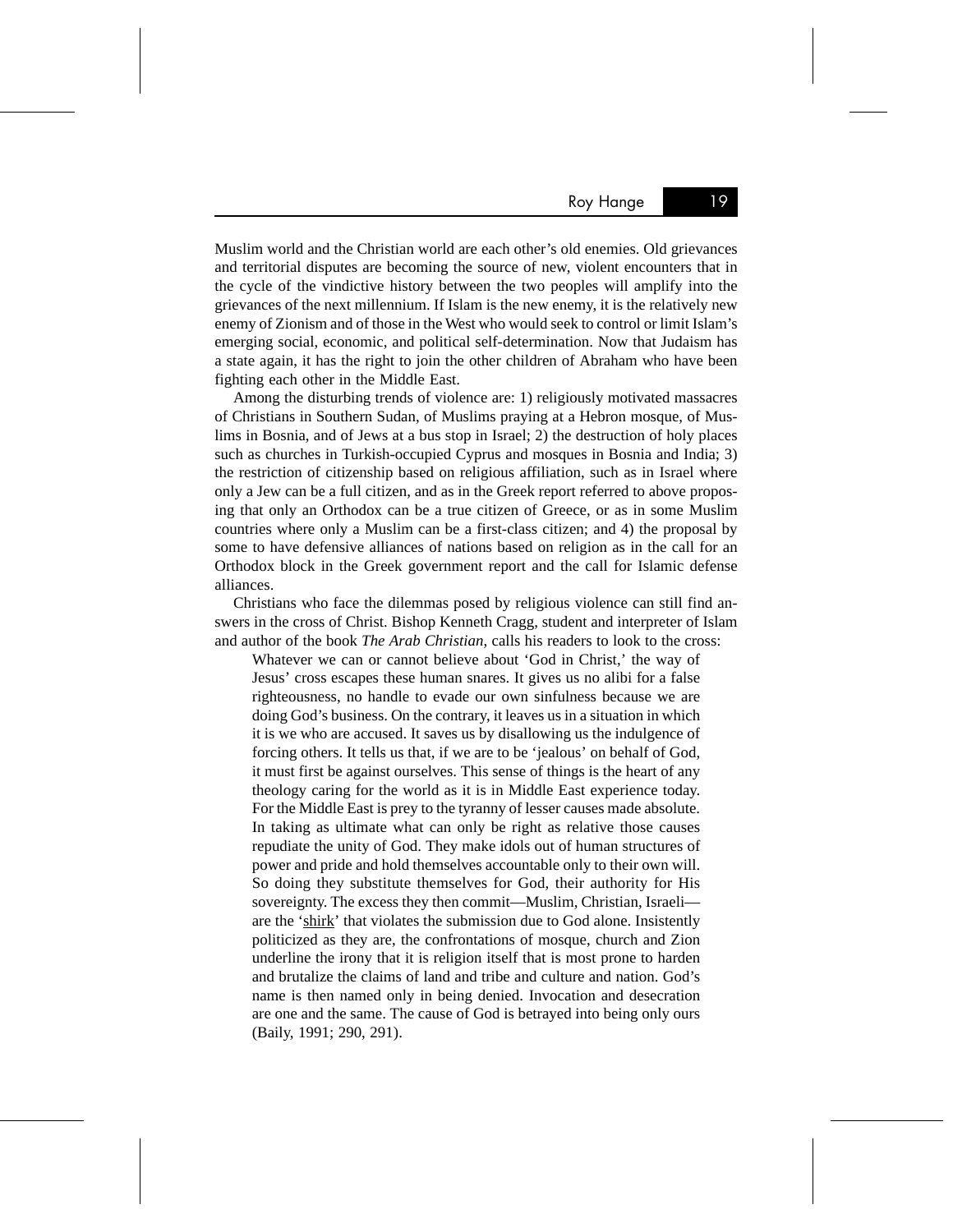# **Seeking common ground**

Considering the growing religious and ethnic tensions around the world, the time has come for Christians and Muslims to find the common ground on which we can stand together without the dividing walls of hostility. Most churches acknowledge the common ground we share with Judaism as a monotheistic faith while also acknowledging differences. Some churches have worked at dialogue with Islam, but often historical and theological animosities bog down the discussions. Following are some ways in which Anabaptist Christians can affirm some common ground with Islam.

# **a. Sharing a vision for faith-oriented change**

Resurgent Islam shares many elements with other movements working for profound religious social, and political transformation. Although the content and method of that change may be different, there is a common call for faith-oriented change. Islam has many commonalities with Christian movements of transformation initiated by religious renewal. In addition to the Anabaptists who pioneered the separation of church and state, such movements include the revivalism of 19th-century North America, its many social reforms and spiritual benefits, and the Catholic base Christian communities whose work for justice comes out of communities which discern Scripture together. Willard M. Swartley has noted seven similarities between Anabaptism and Liberation Theology. Resurgent Islam would share the form of these similarities, although the content would differ and Anabaptism would not condone the use of violence as some Liberation theologians and some Islamicists do. These religious movements:

1) are radically oriented to the vision of a new order, rooted in the conviction that God is doing a new thing;

2) protest against the evils of existing political orders and contain a variety of responses from violent revolution to non-violence;

3) gain strength from potent socio-economic political dynamics within the larger society including economic disparities and dramatic increases in literacy;

4) distrust and critique the dominant socio-political-theological ideology with the new religious commitment providing a dynamic of protest and vision for a new social order;

5) manifest a wide variety of emphases and forms through which hope and vision for new social orders are to be realized;

6) have originated in a number of places at the same time with both similar and differing features; and

7) make use of their scriptures in active reflection on their life situations and the content of those scriptures in ways that reshape the commitment of the community to obedience (adapted from Swartley, in Schipani 68, 69).

# **b. Sharing a critique of imperial Christianity**

Muslim writers throughout history have critiqued Christians for not following the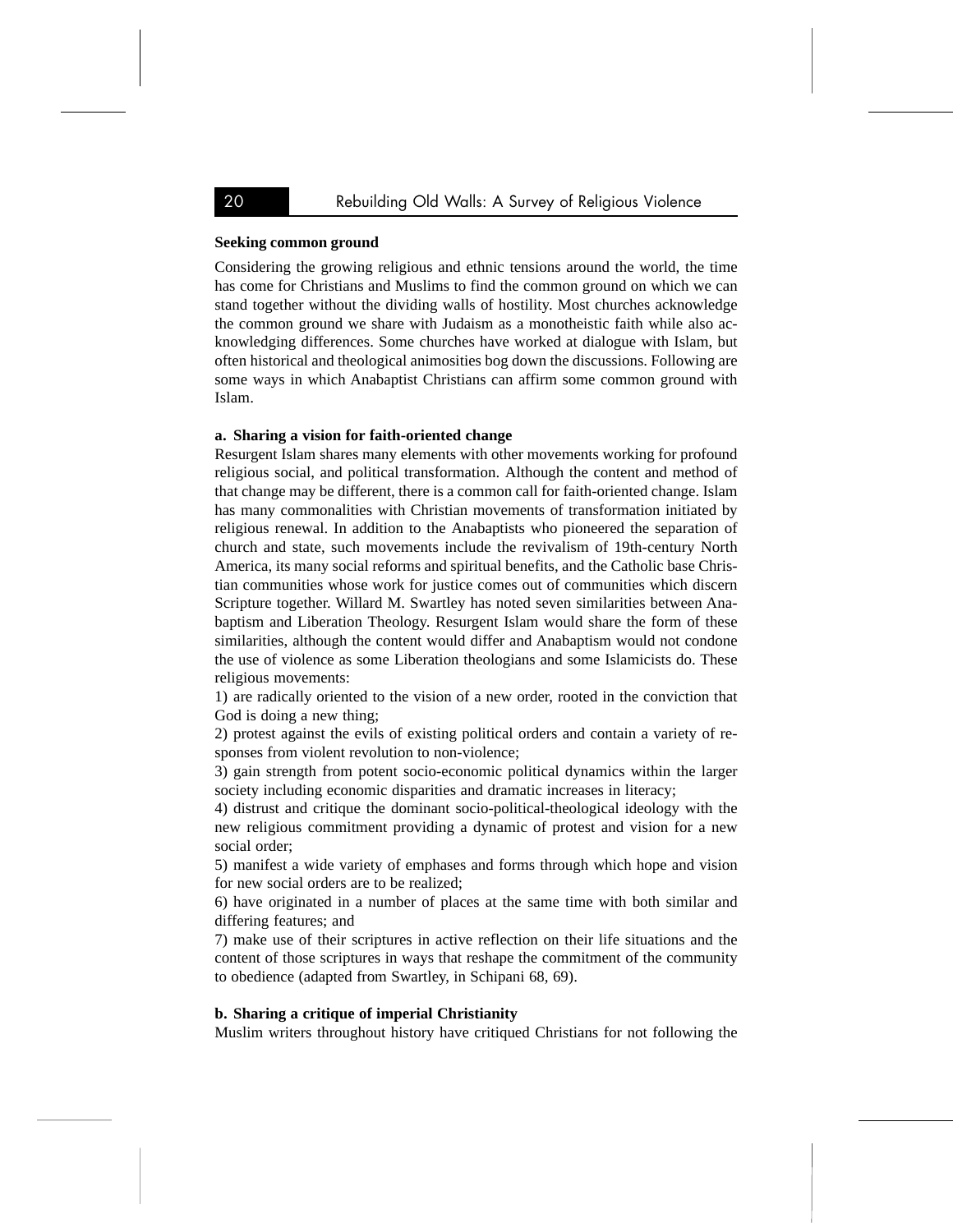Roy Hange 21

basic teachings of Jesus whom Muslims revere as a prophet. In fact, 10th century Muslim theologian Abdal Al Jabar wrote, "It was not the Romans who became Christian but Christianity which was Romanized" (Stern, 128). This comment, made during Islam's golden age, noted a theological shift in Christianity that led toward an imperial identity and loss of its original witness. Anabaptists defined this same shift in the 16th century and out of it built a church separated from the state. Islam has experienced the intolerance and persecution of imperial Western Christianity much as the early peace churches such as the Quakers, Mennonites and Brethren did.

# **c. Shared affirmation of the primacy of faith**

The Anabaptist vision was an effort to recover the original vision of Christianity in the midst of a very corrupted form of it. At the time of the Reformation the state churches served the interests of the established political powers. Resurgent Islam is attempting to achieve a parallel recovery within its own historical and theological framework.

Anabaptist Christians affirmed that the prime loyalty for Christians was religious rather than political and that the church and state should be separate. This elevated the power and status of the church to a level of the state since it asserted that the church could no longer be an appendage of the state structure. Resurgent Islam would argue that the prime loyalty for Muslims is a religion that forms its politics and that the affairs of the state are a part of religion. This move also elevates the power and status of Islam above any secular state structure by making it Muslim (submitted to God).

#### **d. Sharing a prophetic voice**

Both Anabaptist Christians and Muslims share a critique of the silence of the church in relation to global injustices, many of which Christians directly participate in. In his characteristically strong rhetoric, the Iranian cleric Ayatollah Khomeini condemned the complicity of many Christian clergy with the injustices in today's world:

Today, the people of the world are subject to the devilish powers who arrogantly confront the teachings of the prophets and hinder the realization of those teachings. The responsibility lies more heavily on the shoulders of the Christian clergy because most of the great powers are Christian or claim to be Christian. It is the responsibility of the Christian clergy to launch a spiritual battle against those powers who act in opposition to the teaching of the prophets and the teachings of Jesus Christ... Why do you confine your attempts to guide people within the four walls of the church? First of all you must try to guide the ruling classes. The prophets were appointed to oppose the strong... Do not allow Christianity to lose its honor and status in the eyes of the masses. Do not allow that the Christian clergy be identified by the people as the supporter of the oppressors (quoted in Musk, 159).

Muslims cannot understand why Christians do not seem to take Jesus's teachings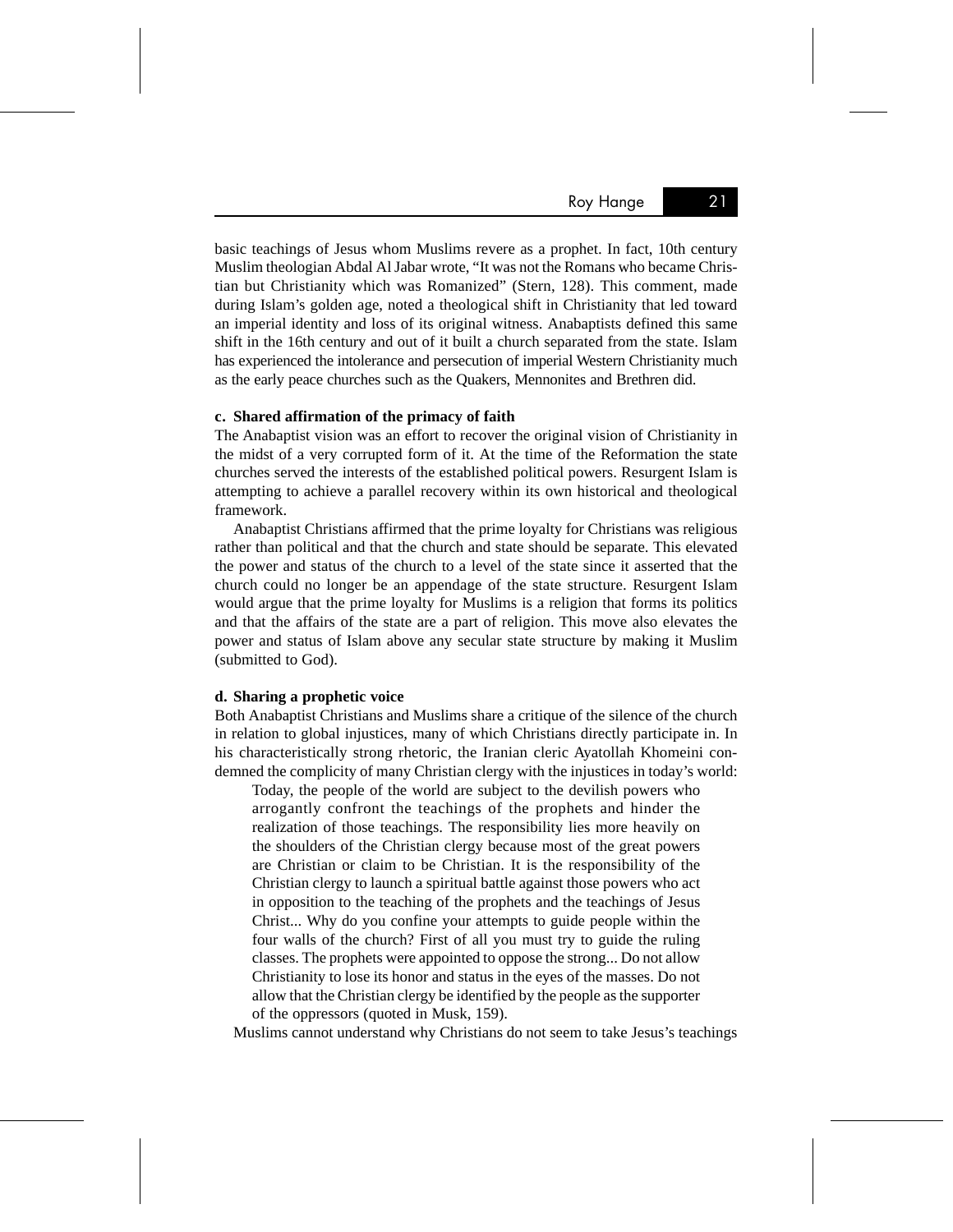as a guide for life the same way the Muslims take to heart the teachings of the Quran and the Prophet. Anabaptist Christians do try to live out the teachings of Jesus in worshipping communities despite sacrifices that may entail. In this way they attempt to maintain the integrity of the Christian message. The sensitivity of Muslims to the lack of Christian integrity is stated by Rachid Rida, in the Koranic commentary of Manar. "They seek to attract non-Christians, including Muslims, to their faith, while they themselves do not believe in it." To prove this he refers to Luke 6, where Christians are invited to love their enemies and to do good to those who hate them, and concludes by saying: "Show me one Christian who puts this into practice!" (Van Nisspen, 25).

### **e. Sharing in seeking economic justice**

Anabaptist Christians have worked and called for greater economic justice for the peoples of the earth. This work has included income-generating projects among Muslims. Muslims are also sensitive to this call because of the great economic disparities in the Muslim world and the fact that many Muslim countries were colonized. In the Middle East, Mennonite Central Committee (MCC) has assisted with relief and development aid to Palestinian refugees and the poor in other countries in the region. In these efforts, many relationships of trust and cooperation have been built between Muslims and Christians. In all relationships MCC workers have attempted to take a servant, rather than an exploitative, stance, although our presence has often been treated initially with suspicion.

Such suspicion is often well-founded. Nadal El-Saadawi, the famous Egyptian feminist, warns her fellow Muslims.

Were the people of South Africa subjected to killing and banishment because they were Muslims? Or the people of Vietnam? Were the peoples of Asia, Africa and Latin America subjected to the colonial wars that have taken place this century because they were Muslim?... Western imperialism has always tried to dress up these materialist motives in moral garb, and it is not in our interests, as Arabs and Muslims, to join in this dangerous game. It is basically directed against us, not because we are Arabs or Muslims, but because our countries contain oil, natural gas, and other economic advantages... (El-Saadawi, 7).

#### **Infinitely free to walk through walls**

Many Western churches have issued statements and sponsored and attended interfaith dialogues. Most of these activities happen from the safe distance of words on paper and representatives of communities sharing perspectives in conference rooms. These churches do not often realize the very important role of the Christians of the Middle East in this dialogue. Ghassan Tueni, president of Balamand University states:

It is for the Christians in the Middle East to reinvent, with Islam, the day by day dialogue, instead of the sterile, and irritating academic debate practiced in the West. To live together with Islam should be a source of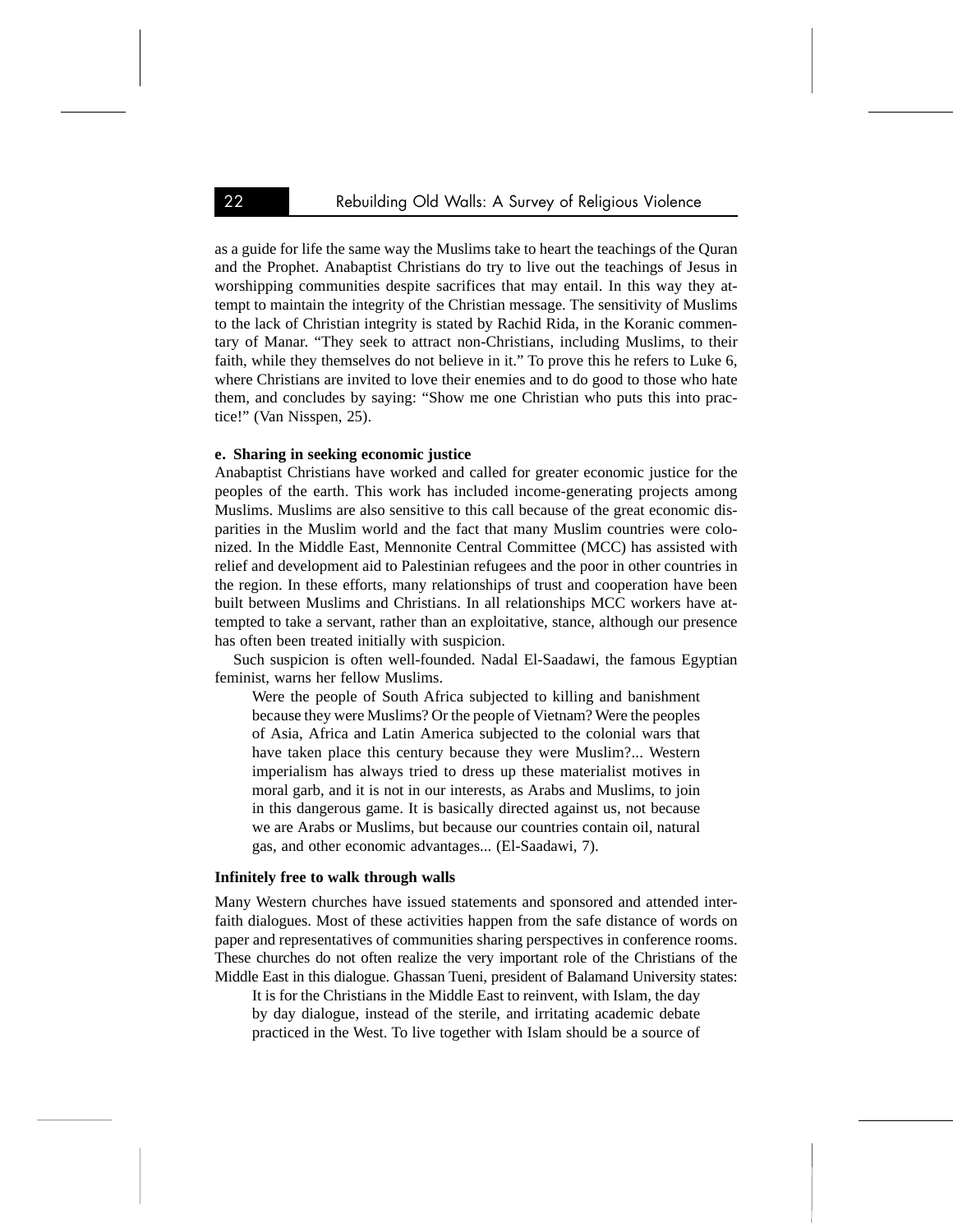reciprocal enrichment, a truly royal path towards the opening of always new horizons of culture, ideology and even religion... In order for this to occur,Islam must no longer be perceived as a danger and nothing but a danger. This is what it could become each day more and more if it is constantly rejected, held back, misunderstood. An object, nothing but an object of hatred and covetousness, but never a partner (Tueni, 21).

Muslims have been willing to acknowledge and accept acts of impartial Christian love and charity. An MCC relief worker in war-torn Southern Lebanon was told, just before his release by Muslim interrogators following his brief kidnapping, "Keep up the good work." MCC representatives providing relief assistance to earthquake victims in Iran were told by their Iranian Red Crescent hosts, "Finally we have found each other." MCC workers in Damascus, Syria, were told by Muslim hosts following a meal which included a discussion of what MCC was and the style of its service work in the Middle East, "We didn't know there were Christians like this."

In Kenya, MCC worker Hadley Jenner describes a study tour group meeting with members of the Moyale Muslim Association:

The Muslims closed the session by explaining Islamic beliefs and how their faith equips them to face the challenges they meet. They emphasized Islamic teachings on sharing, charity and doing justice, as well as the aspect of hardships coming from God as punishment for our sins. There was a closing plea not to judge Islam by the failure of people, such as in Somalia, a Muslim nation. Some of the study tour members then made the same plea for Christianity. I felt greatly relieved that my earlier fears of a confrontative session had not only failed to materialize, but had been replaced by a swelling glad sense of shared, common ground. Truly we are people of the Book, intent on doing God's will on earth as in heaven (Jenner, 3).

Perhaps the final word should be in the voice of a leader of a church that has lived with Islam for 13 centuries. This church, the Greek Orthodox Church of Antioch, had no militia during the civil war in Lebanon and has worked extensively at Muslim-Christian relations. Patriarch Hazim said:

For us Christians, our task is to discern and to draw the face of the coming Christ in and on all this. Useless servants, crucified servants, we become, therefore, infinitely free to love. For the problem of the encounter of religions and cultures in the unification of the earth can only be solved by love, not in its relative and sentimental sense, but in the sense that "God is love" (Hazim, 19).

If there is a way forward for Christians with Islam, it may be for Christians to "keep up the good work" in acts of love in Muslim contexts, to encourage each other on the way of service in our respective faiths, and to find contexts where day-to-day dialogue can build understanding as Christians commend Christ as the One through whom God has made us infinitely free to love, free to understand Muslims on their own terms, and free to forgive.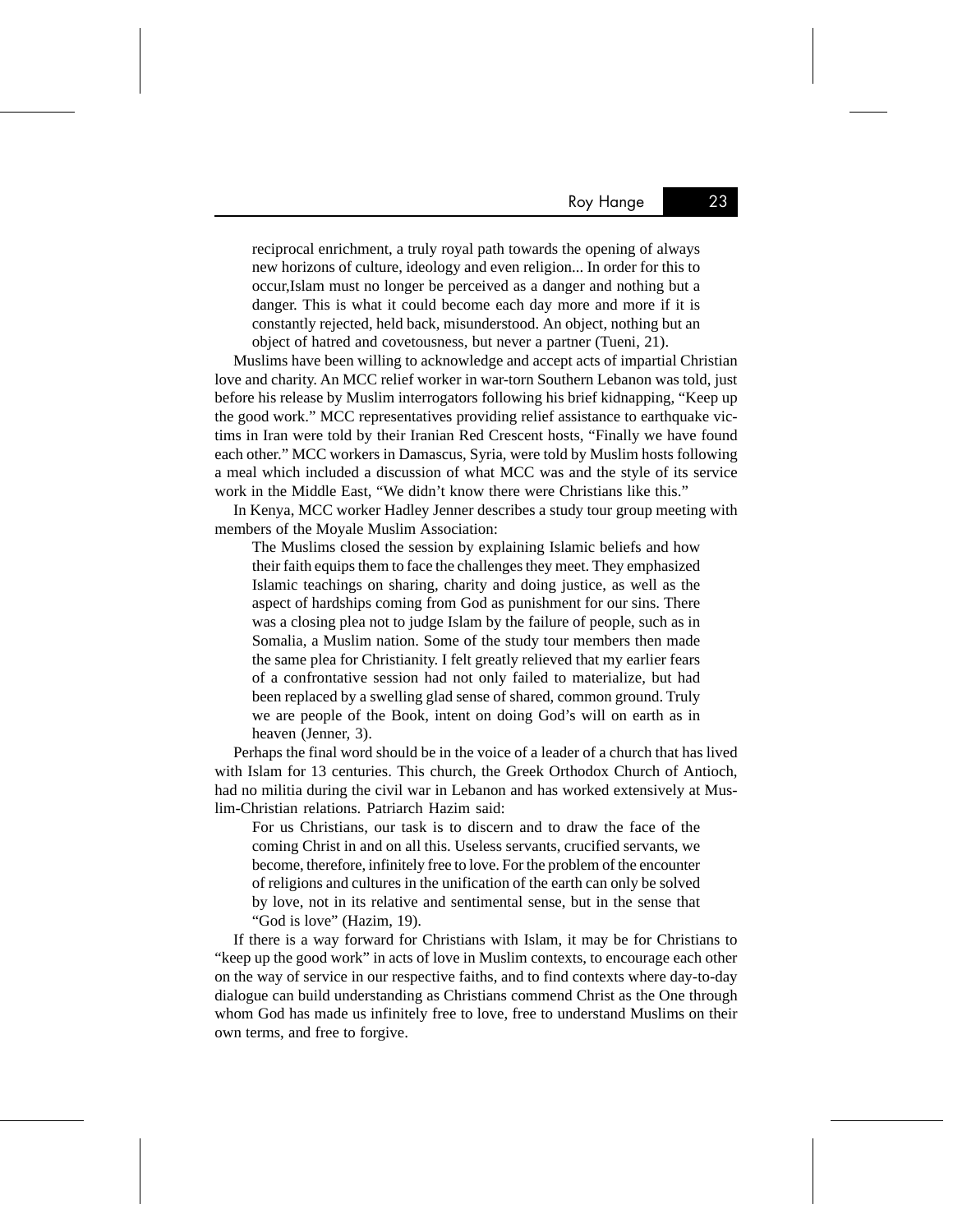# **Bibliography**

- Amin, Hussein Ahmed. "Associations of Religion, Violence and Despair" *Al Ahram Weekly* June 18-24, 1992, p 7.
- Cragg, Kenneth. *The Call of the Minaret,* Second Edition. Maryknoll: Orbis Books New York, 1989 p 128).

\_\_\_\_\_\_\_\_\_\_. *Arab Christianity.* Louville: Westminster/John Knox Press, 1991.

Dolat-Abadi, Parviz. "Serbs Slit Imams' Throat in Their Frenzy to Destroy Islam in Bosnia" *Crescent International* Vol. 21 No. 7 (June 16-30, 1992).

Habib, Gabriel. "Christian Muslim Issues in the Middle East" *MECC Perspectives* No. 4/5, July/August 1985.

Hazim, Patriarch Igantios. "Christianity and the Encounter of Religions and Cultures" *MECC Perspectives* No. 4/5, July/August 1985, p 19)

- Hirst, David. "Islamists see a Second Liberation" *Guardian Weekly* February 6, 1994, p 7).
- Ibrahim, Anwar. "Wanted Muslim Renewal in a Pluralistic World" *International Herald Tribune,* February 9, 1993.
- (No author). "In Greece, 'Documents of Shame'" *International Herald Tribune,* August 5, 1993, p 2.
- Jenner, Hadley, H. "Communion with Moyale Muslims" *Intercom* (Mennonite Central Committee) February, 1994, vol. 38, no. 2, p 3
- Joseph, John. *Muslim–Christian Relations and Inter-Christian Rivalries in the Middle East.* Albany: State University of New York Press, 1983.
- Kimball, Charles. *Striving Together: A Way Forward in Christian-Muslim Relations.* Maryknoll: Orbis Books, 1991.
- Lawrence, T.E., *Seven Pillars of Wisdom.* London: Penguin Books, 1988.
- Musk, Bill A., *Passionate Believing.* Tunbridge Wells: Monarch Publications, 1992.
- El Saadawi, Nadal. "Forget the religious flannel...they want our oil" *Al Ahram,* October 1-7, 1992, p 7.
- Schipani, Daniel S., ed., *Freedom and Discipleship: Liberation Theology in Anabaptist Perspective.* Maryknoll: Orbis Books, 1989.
- Stern, S. M., Tr., "Abdl Al Jabbar's Account of How Christ's Religion was Falsified by the Adoption of Roman Customs." *Journal of Theological Studies* 1968, p 128-185.
- Tueni, Ghassan. "The Destiny of Christians of the Orient: to Negotiate a Pact with History" pp 20-22 *MECC News Report,* June/July 1992 vol. 5/5.
- Van Nioopon, Fr. Christian. "Our Christian Faith as Lived and Expressed in our Society, Today and Tomorrow" *MECC Perspectives* No. 4/5 July/August, 1985, p 25.

Yergin, Daniel. *The Prize.* Simon and Shuster, 1991.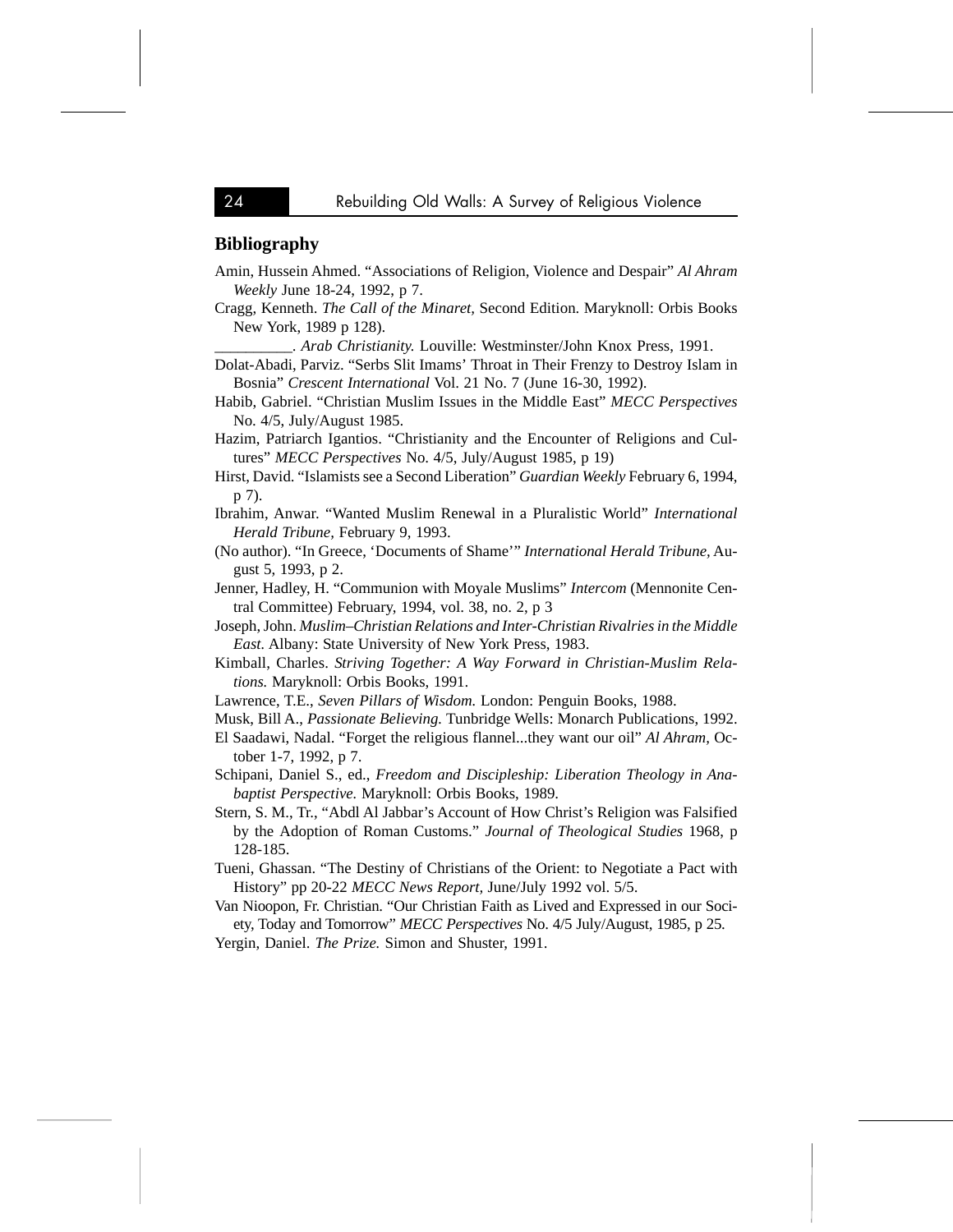# **Islamiya: Islamic Fundamentalism or Renaissance?**

*Roelf Kuitse*

# **A new banner?**

The Communist Manifesto, written about 150 years ago, started with the words:<br>
"A specter haunts the world, the specter of communism." These words could<br>
be repeated today, if we would replace "communism" with "Islamic fun "A specter haunts the world, the specter of communism." These words could be repeated today, if we would replace "communism" with "Islamic fundamentalism."1 Some see after the red banner the coming of the green banner, and after the hammer and sickle, the crescent and the star.

Serbian nationalists like Karadzic and Seselj claim that they defend Christian civilization in Europe against Islamic fundamentalism. The danger in this view is that Islam is identified with fundamentalism, especially with the violent aspects of this movement. Western world history carries an undercurrent of negative feelings and images about Islam.<sup>2</sup> The present-day developments tend to reinforce those feelings. Islam is seen as the enemy. Because of the danger of demonizing Islam, it is important to try to come to an understanding of the background of the fundamentalistic current in Islam.

#### **A world-wide phenomenon**

The word "fundamentalism" was first used for a movement among Christians in the United States at the beginning of this century. This movement emphasized the inerrancy and infallibility of the Bible as a fundamental doctrine of the Christian faith. Fundamentalism in the Christian context was/is a protest movement against the Enlightenment, the methods of modern science, and secular rationality.

At the end of the 20th century, the word "fundamentalism" is used for all kinds of revitalization movements in both religious and secular contexts. In a collection of essays about fundamentalism published in Germany, one can find reflections on fundamentalism in philosophy, in the feminist movement, and in the ecological movement.<sup>3</sup>

Not only in monotheistic religions but also in religions like Hinduism and Theravada Buddhism there are fundamentalistic currents. In the three volumes of *Fundamentalism Observed,* one can find broad and detailed documentation of such

Mission Focus: Annual Review © 1994 Volume 2 *Roelf Kuitse retired in 1990 from the faculty of Associated Mennonite Biblical Seminary as professor of mission. He served in Indonesia and Ghana where he was an adviser on the staff of the Islam-in-Africa Project.*

 $\sim$  25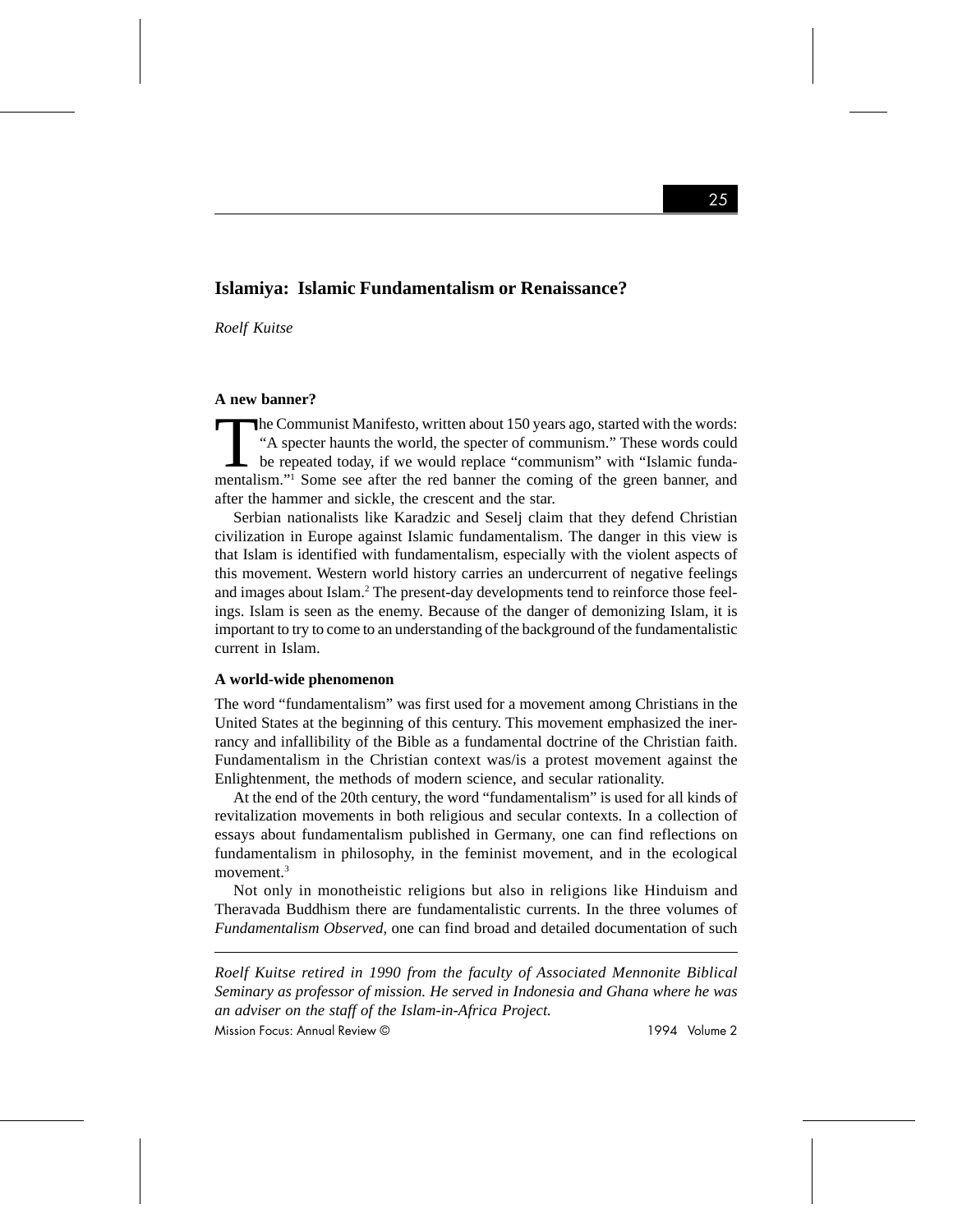movements within Protestantism, Roman Catholicism, Judaism, Islam, Hinduism, Theravada Buddhism, etc.4

Yet it remains a question whether the word "fundamentalism" does not lose its color and content when it is so widely used for movements with such different backgrounds. Scholars from non-Western countries speak about the verbal imperialism of Western scholars, who transfer words or concepts from a Western, Christian context to characterize movements in totally different contexts. Muslim scholars do not use the word "fundamentalism." Instead they speak about "Islamism" (Islamiya) or about the renaissance (nahda) of Islam.

## **Faith and history**

Sociologist Max Weber once spoke about the disenchantment of the world because of the development of science and technology. Religions would die because of this development, he suggested.

In mission circles at the beginning of this century there was much talk about the disintegration of the so-called non-Christian world religions. They would disintegrate and die it was thought, because they would be unable to survive the collision with modern civilization, which was penetrating the whole world. These expectations have not been realized, however. In many parts of the world there are movements of resurgence, revival, and revitalization, in response to the penetrating power of Western civilization. Islamism, which is one of these movements, is not a monolithic, homogeneous movement. It is a movement with many branches, violent and non-violent.

Islam has spread over a large part of the world. Although the center of the Islamic world is the Middle East, the most populous Islamic communities can be found in Asia (Indonesia, India, Pakistan, Bangladesh). These populous Islamic countries belong to the periphery of the Islamic world, as do countries with an Islamic majority in Africa.

Islamiya movements have developed especially in the center of the Islamic world, in the Middle East. In the Middle East there is a living memory of a golden era, the era of a rich, Islamic culture, developed in the first centuries of Islamic history. In the Middle East there is also a bitterness that this rich cultural history did not continue. Countries on the periphery of the Islamic world do not look back on such a long and rich cultural tradition, steeped in Islam. That is one of the reasons why they have not been disturbed in the same way, as have countries in the Middle East, by movements of resurgence and revitalization, Pakistan is an exception, as will be noted below.

There have been attempts among some scholars to reduce the Islamiya movement to a socio-political protest movement. The social-political context plays a significant role, but the basic concern is a religious one. This basic religious question is related to the history of the religious Islamic community, the umma. This umma is described in the Quran (3:110) as the best of all communities, a community, so the interpretation goes, which will always be victorious. That was indeed the case in the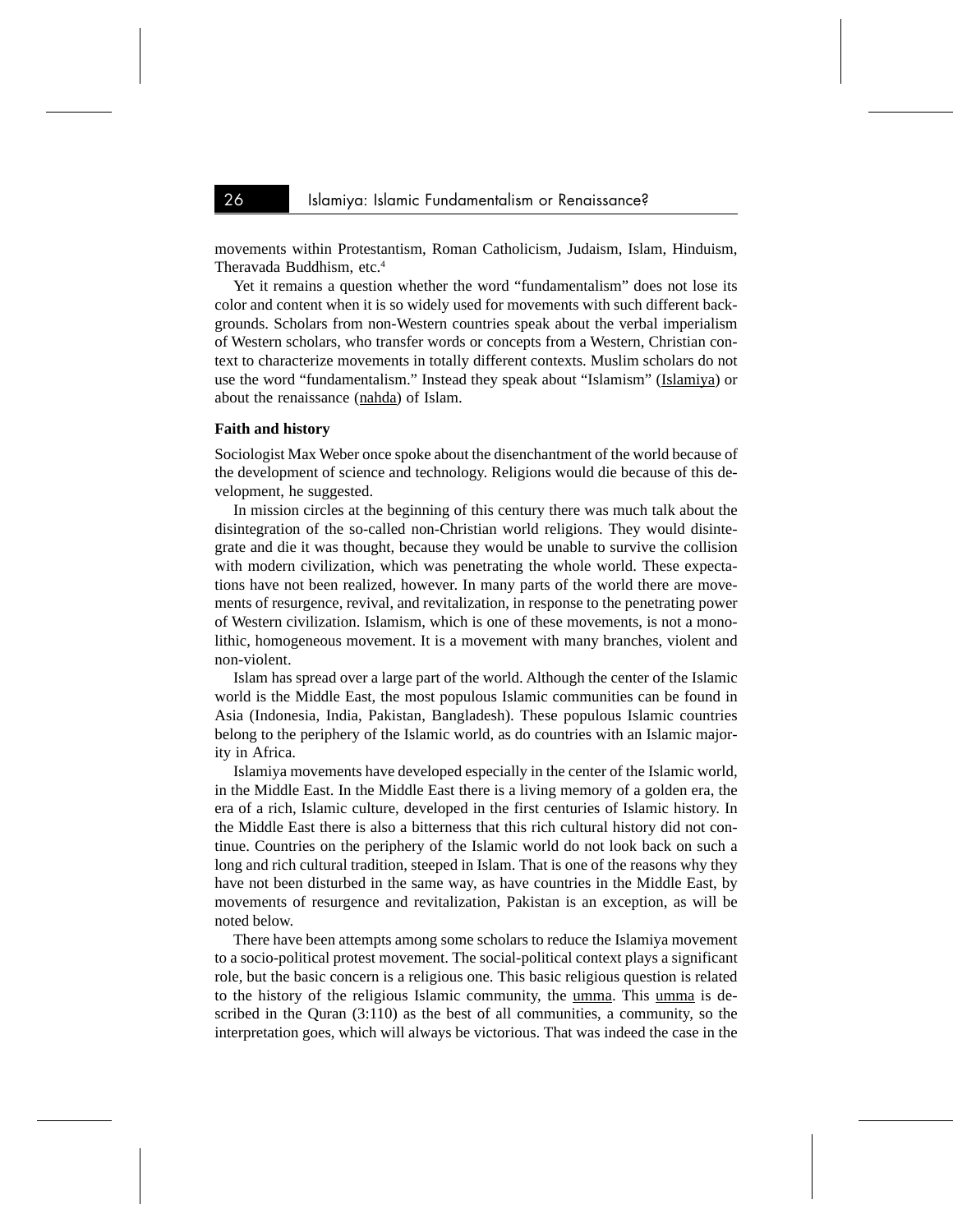Roelf Kuitse 27

glorious years of Islam in the first centuries of its history. History confirmed faith. Muslim fundamentalists look back with pride to this golden era. (The Shi'ites do not look backward to this mythical past, like other Muslims; they look forward to a golden future, when the hidden imam will return as the Mahdi). However, history did not continue to develop according to faith. There was dissension and disunity; there was religious, cultural, and political decline. Worst of all, foreigners, non-Muslims, started to rule the house of Islam during the time of colonialism. Once subjects of history, Muslims then became objects. History no longer affirmed faith. The burning question became more and more: why did history and faith move away from each other?

# **Two responses**

To this burning question two different responses were given. One response came from the so-called modernists. Centers of the modernist movement were Egypt and India. Things went in the wrong direction, so the modernists claimed, because the past overshadowed the present. Muslims were tied too much to the tradition, to interpretations of Quran and Suna by their ancestors. In this way the dynamic element in Islam was lost, and the Islamic community was unable to react in a creative way to the impact of modern civilization. Instead of <u>taklid</u> (literally "to hang something upon the neck or the shoulder"), that is, submission to the interpretations of the ancestors, there should be room for idjtihad (literally "exerting one's self" to form an opinion), that is, free interpretation of the sources of Islam, in response to the challenges of modern civilization. This free interpretation, according to the modernist view, would show that there is no contradiction between the Quran and modern science. The modernists emphasized that the development of the modern, western world after the Renaissance could not be understood without taking into consideration the impact of the Islam.

This new, fresh interpretation also led modernists to the view that a separation should be made between laws of the shari'a (religious and moral laws which are valid for all times and places) and political, social, and economic laws with meaning limited to certain times and places. Based on these views modernists could cooperate with national, liberal, and social movements. They propagated modern education and modern codes of law. Islam, according to Taha Hussein, should become part of Europe. A present-day representation of these views is found in the writings of the Sudanese scholar Mahmud Taha in his book *The Second Message of Islam.* Taha was executed for apostasy by the government of Numeiry, but his followers (Republican Brotherhood) continue to propagate an Islamic humanism. Despite arguments from other Muslims, they claim that Islam is in harmony with modern human rights.5

The other response to the question of why history went in the wrong direction comes from the so-called fundamentalists. Their answer is simply that history went astray, and no longer affirms faith, because Muslims have not kept the divine laws; they have been disobedient. "West-toxification" (Ali Shariati) has driven them in the wrong direction. The only solution to the crisis is to go back to the sources of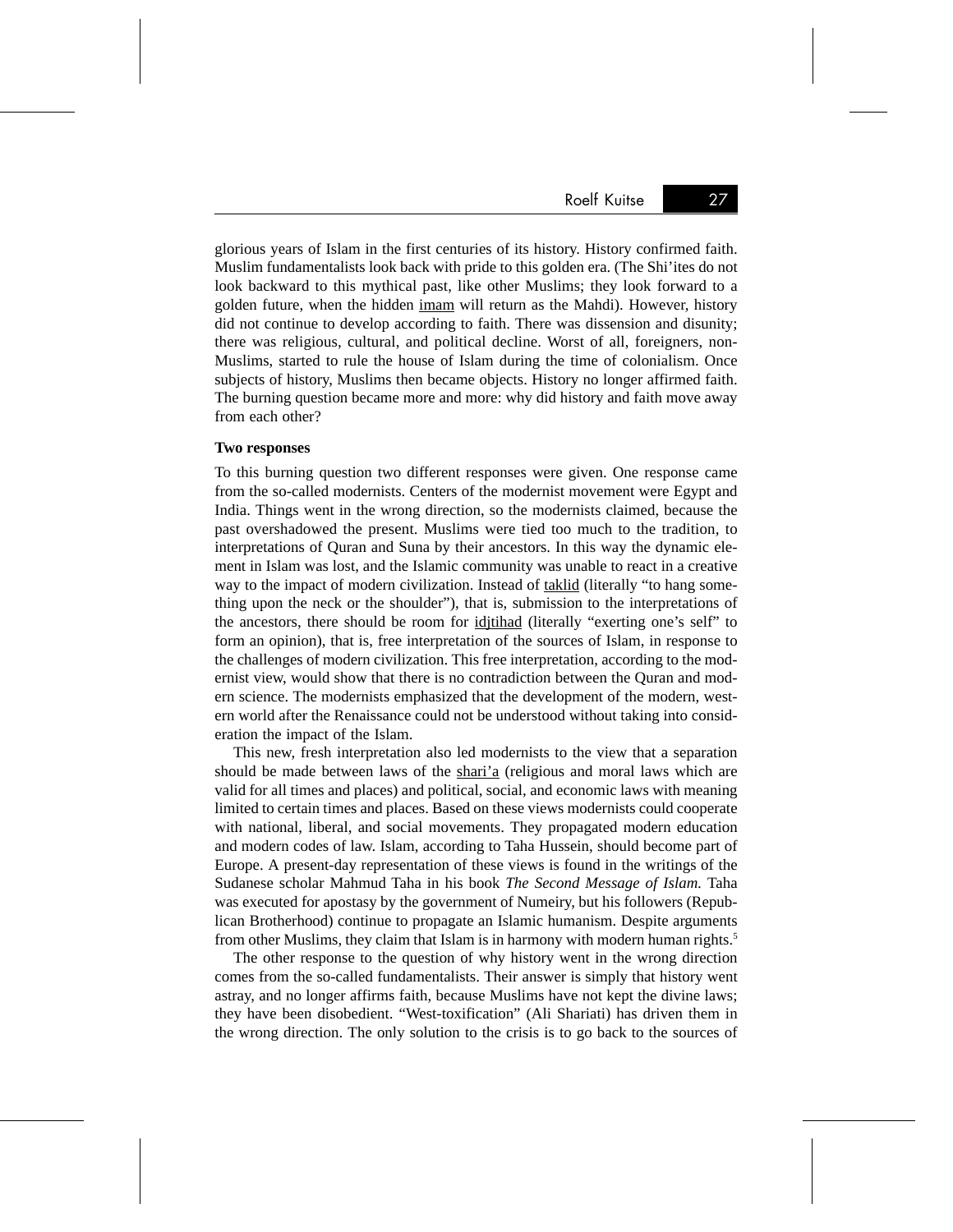Islam, to be obedient to the God-given laws and to create a political structure in harmony with the divine will. The fundamentalistic fervor increased after the defeat of the Arab powers against Israel in 1967, the breakup of Pakistan in two states in 1971, and the revolutionary changes in Iran in 1978-1979.

# **Enemies**

Fundamentalists feel themselves surrounded by enemies. They react against the secularists. They want to reclaim the public square for Islam, for the laws of God. They do not want a privatizing of religion. They also attack the mystics, because of their dichotomy between soul and body, spirit and matter, religion and politics, faith and history. They vehemently reject the spiritualization and individualization of the Islamic religion. The mystical communities are rejected because of non-Islamic influences in these communities. Yet leaders like Ayatollah Ruhollah Khomeini and Hasan al-Banna, the founder of the Muslim Brotherhood in Egypt, have been influenced by mysticism. A third enemy is the modernists. Fundamentalists react strongly against modernist dichotomies, such as those between eternally valid laws and temporary laws, religious and secular education, and religious versus secular laws and courts. Life in all its aspects should be subjected to God and to God's will, as disclosed in the shari'a. Fundamentalists sometimes use arguments developed by modernists, for example, the view that the Quran does not contradict modern science. For different reasons, they also share with modernists the emphasis on idjtihad.

A fourth enemy is traditional Islam, Islam tied to the traditions of the past. In the first place, fundamentalists criticize traditionalists because they do not give room for free interpretation of the Quran and Sunna. A second criticism is that the guardians of tradition, the ulama, accept and justify the status quo in society. Fundamentalists in Egypt, for example, point to the religious leaders of el-Azhar who have, in the course of history, legitimized in their public statements (fatwa's) such events as the short rule of Napoleon, the British intervention, the nationalism of the Wafd party, the socialism of Nasser and the liberalism of Sadat. These religious leaders are sometimes called by their critics, "the parrots of Islam." They say what the political leaders want them to say. This critique explains the remarkable fact that in many countries (except Iran) leaders of the revitalization movements belong to the laity.

The last enemy is the West. A deep distrust exists in regard to the Western world, which is seen as one of the main causes of the decline of the Islamic world. There is still the suspicion, kept alive by the memory of many negative experiences, that it is the aim of the Western world to destroy the House of Islam. It was once tried during the Crusades, later via colonialism, and now by way of cultural penetration. The seductive appeal of Western civilization is seen as a menace to true faith. None of the ideologies of the West to which Muslims have succumbed, neither socialism, communism, nor liberalism, have solved social and economic problems. That is why there is the call back to Islam, to pure Islam.

In contrast to their enemies the so-called fundamentalists regard themselves as the party of God, the defenders of God, the defenders of the unity of God. This unity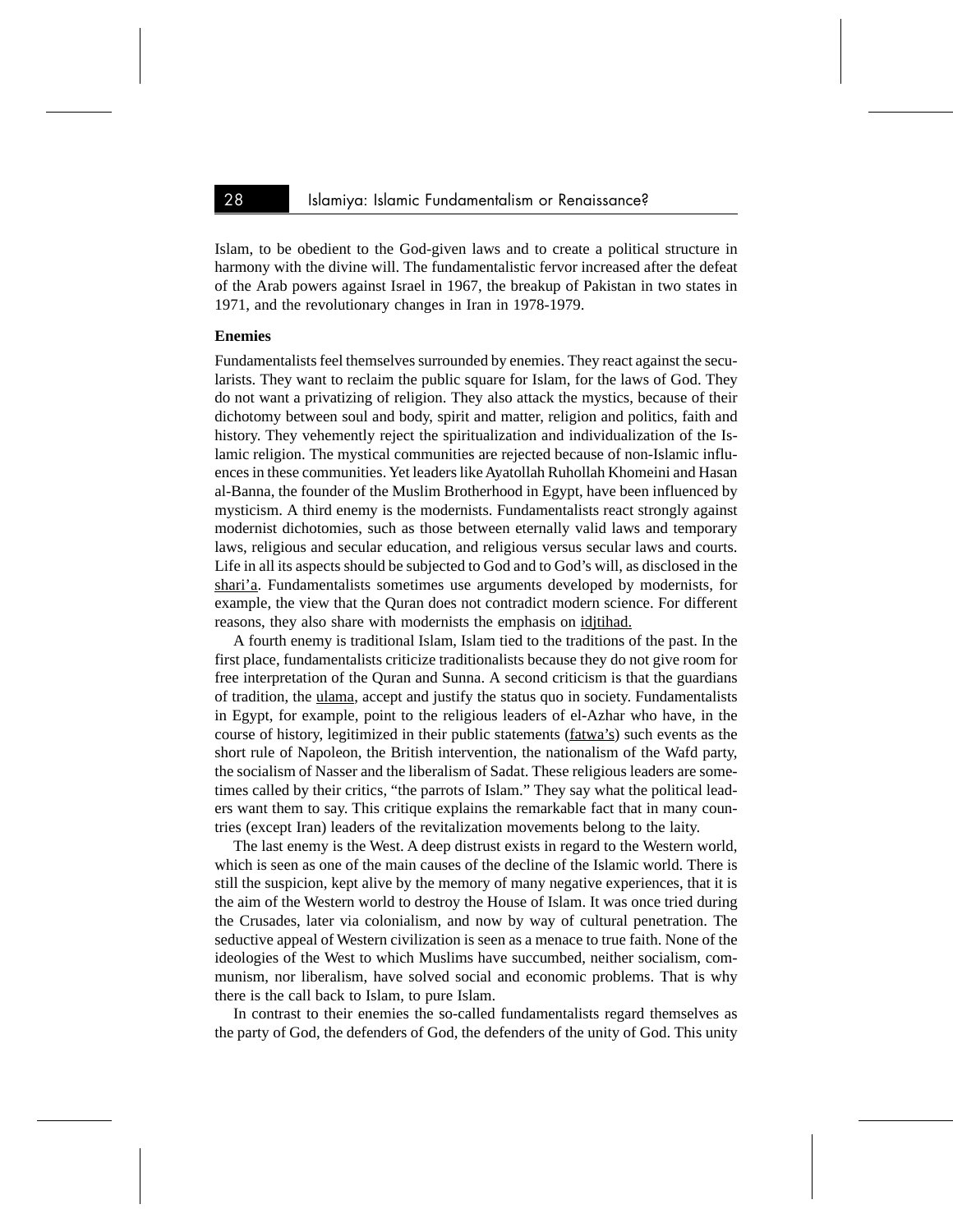does not go together with the dichotomies which are proclaimed by the enemies of God. Islam is comprehensive. To let parts of life be ruled and directed by something else than the will of God is shirk, that is, to give a partner to God, to associate somebody or something else with God. Maududi, one of the leaders of a revitalization movement in Pakistan (Jamaat-i-islami) wrote: "It (Islamic religion) encompasses all areas of human life, from the sanctuary of the human heart to the arena of socio-political relations, from the mosque to the parliament, from the home to the school to the economy, from art, architecture and science to law, state and international relations." 6 Not only the comprehensive character of Islam, but its universal character is also emphasized in the Islamiya. Islam is seen as something directly related to the unity of God. In contrast, nationalism is seen, as putting something else next to God, as shirk, giving partners to God. This explains the initial hesitation of a leader like Maududi to support the creation of Pakistan, out of fear of nationalism. It is also the background of the resistance in the Middle East among Muslims against the nationalism of the Baath party in Syria and Iraq. Local elements in popular, devotional practices, or folk religion, are also seen as being in sharp contradiction with the universal character of Islam.

After having given attention to what the so-called fundamentalists reject and defend in order to make history affirm faith again, I would like to focus on three countries where the Islamiya movement has had a deep impact: Iran, Pakistan and Egypt.

# **Iran**

Iran is a society with a Shi'ite majority. The Shi'ites have a history of suffering and oppression. That is why in Shi'ite belief all temporal power is by its nature regarded as oppressive. Only the power of the 12th imam, when he returns to the world as Mahdi, will establish the perfect political/social order intended by the Creator, an order of peace and justice. The more or less quietist tradition was that the religious leaders should try to restrain the excesses of the oppressor. In this tradition people should not try to overthrow the oppressor, let alone to replace him. However, that is what happened when Khomeini overthrew the oppressive regime of the Shah and replaced him as ruler in a state based on Islam. This was done against the advice of other ayatollahs, for example Ayatollah Shariatmadari. This taking of exclusive power was, according to many, a strategic mistake. The perfect, divinely-ordered society was no longer a metaphysical idea, to be inaugurated at the return of the 12th imam. Khomeini's government was to inaugurate and achieve it here and now, as a kind of realized eschatology. Failure was in effect doctrinally impossible. And there has been great failure and therefore disappointment and disillusionment among the people. When the deprived erupt in protest, the leading clergy (mullah) have to act in the role of oppressor, sometimes in a brutal way. The moral authority of religious leaders has been damaged because of their political power. The ideal was an Islamic state, based on Islamic law and ruled by those who have studied, know and can interpret the law, guided by the hidden imam. The reality has become for many people an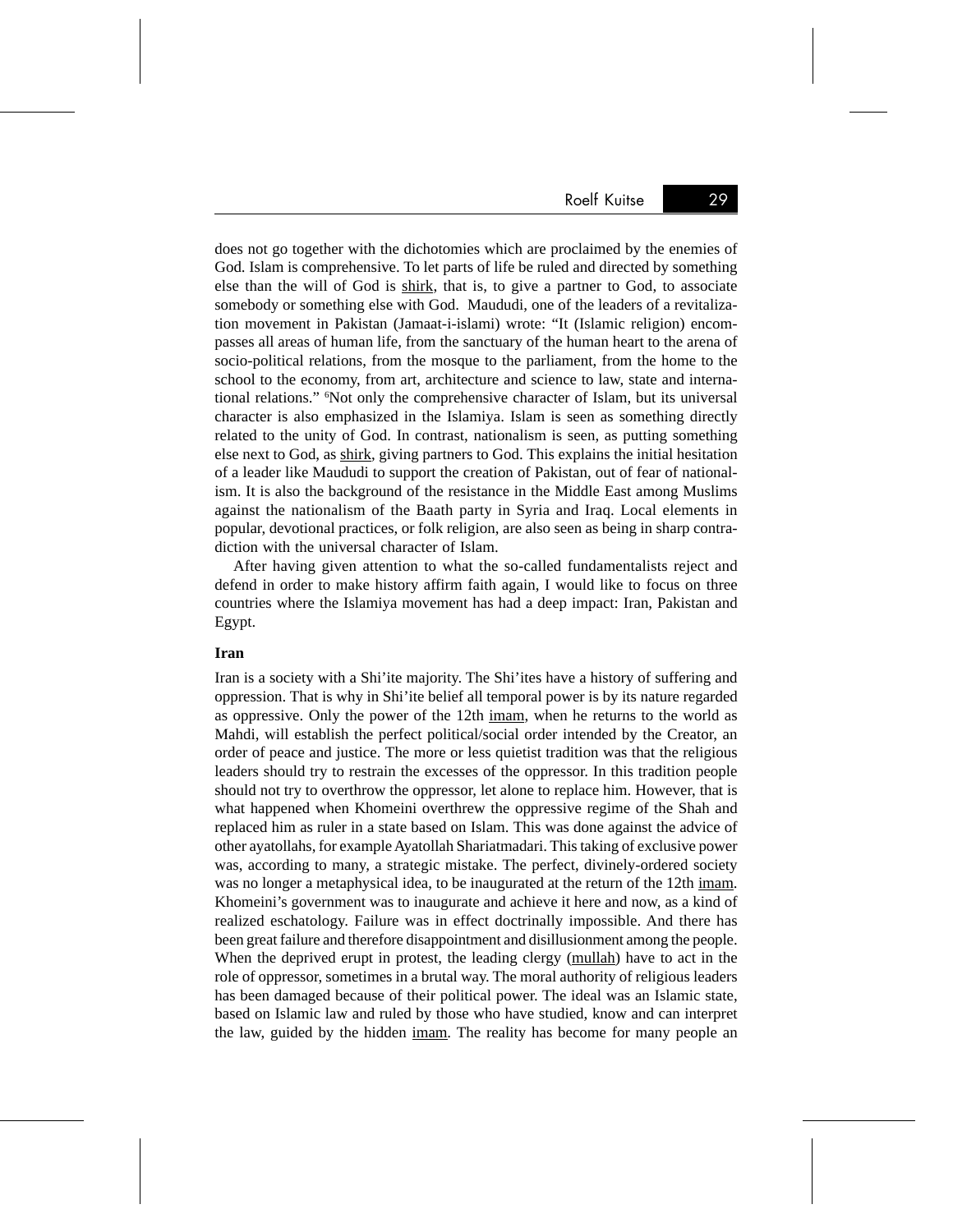oppressive regime, which has not contributed much to an improvement of the conditions of life for the people at the bottom of society.

# **Pakistan**

Islam was the raison d'être for the creation of Pakistan, after the Second World War. When political independence came for India, a majority of Muslims did not want to live as a minority, dominated by a Hindu majority. They wanted to live in their own state, based on Islam. That led to the exodus of many millions of Muslims out of India. Since the creation of the new state there has been much discussion about what it means to have a state based on Islam. Does it mean that the leaders in the state should be religious persons, who know the divine laws and who can interpret these laws, as in Iran? Or should it be a state with a special counsel of ulama, with the responsibility to check whether the laws accepted by parliament are in accordance with Islamic law or not? Saududi, a leader of the Islamiya movement in Pakistan, wrote about a theo-democracy, a state where the sovereignty of God will overrule the sovereignty of the people. This theo-democracy should be established in a peaceful way. A traumatic experience was the 1971 creation of Bangladesh. The ties of Islam proved to be not strong enough to keep the eastern and western parts of Pakistan together. There have been many experiments in the short history of Pakistan to let laws of Islam be guidelines for segments of society like education, banking, and administration of justice.

# **Egypt**

Egypt is an important country in the world of Islam. It is the country where a century of Islamic learning and the Al-Azhar, one of the oldest universities in the world, can be found. Egypt also has a central position from a strategic point of view. Three continents meet in Egypt. That is why it has been an object of intervention by France and Britain. Egypt has also played a significant role in the modernistic Islamic movement. At present Egypt is a country with a growing population, much poverty and high unemployment, especially among university educated people. The Islamiya movement shows a very clear development pattern, moving from nonviolent to violent activities. It started in the twenties with the Muslim Brotherhood, founded by Hasan al-Banna, as a movement to counter the corruption of Islamic society. The emphasis was on educational, social, and devotional service, aimed at strengthening the Islamic lower-middle-class. Because of the resistance it experienced from the government (many of the pamphlets of the movement were written in prison), the movement became more radical.

Sayyid Qutb, one of the leaders during the period of radicalization, expressed in his writings<sup>7</sup> his conviction that Egyptian society had become a society of djahilyya, or ignorance, a society ruled by infidels. To reform this society was regarded as impossible; the only thing to do was to create a totally renewed society. The first step should be withdrawal from the corrupt society and the creation of a new Islamic community as the nucleus for a new society. (Takfir wa'l Hidjra is the name of one of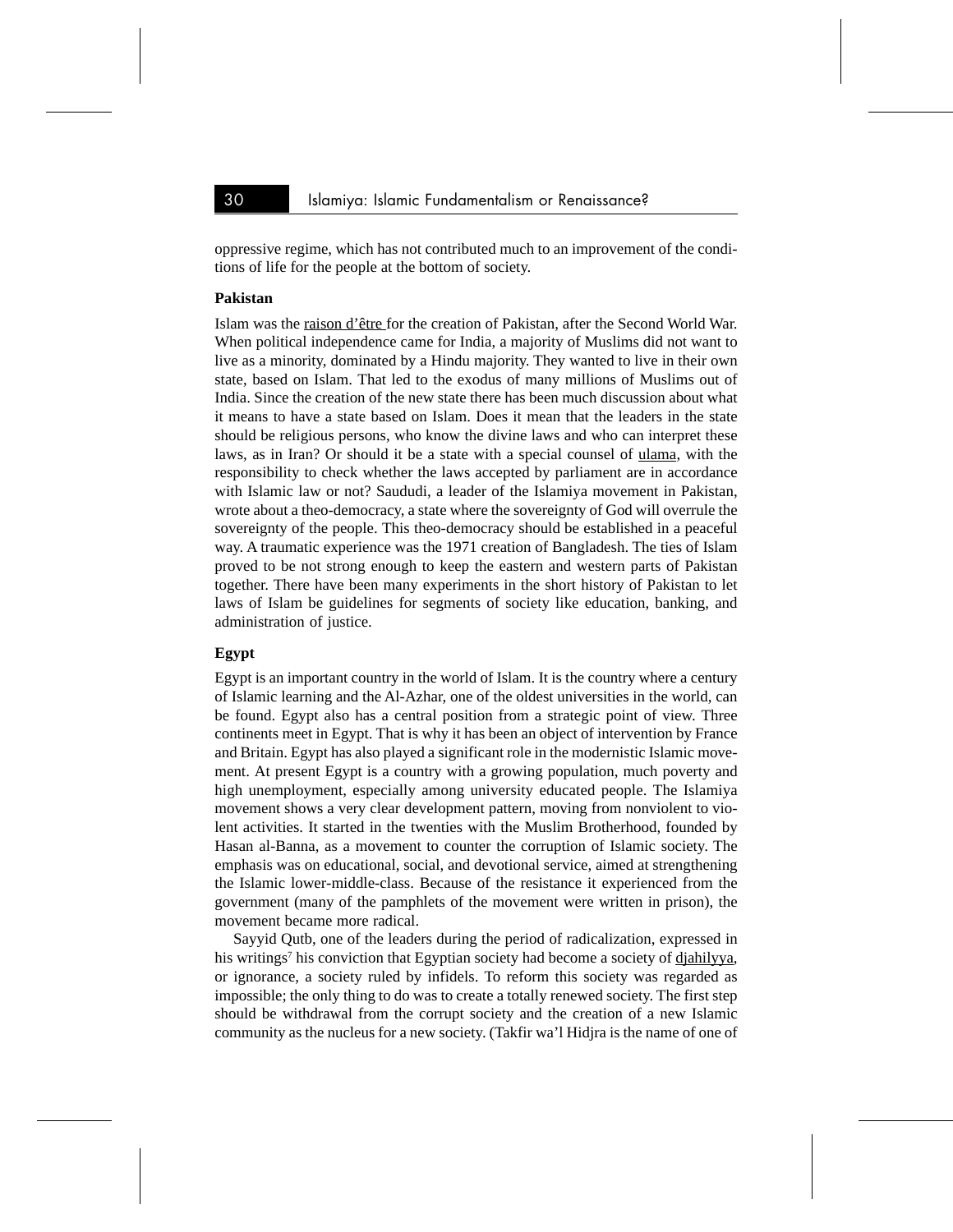Roelf Kuitse **31** 

the groups that wants to break ties with the society where infidels rule, as Mohammed did when he moved from Mecca to Medina). The government, however, did not allow this building of a new society; its harassment and persecution continued. Only one possibility was left, according to Muhammad al Farag<sup>8</sup>: "the forgotten duty" to fight against the infidels who rule and who prevent the establishment of a new society. Since the mid-70s, the violence used by certain factions of the Islamiya movement against political leaders, Copts, and foreigners has increased. However, the nonviolent segments of the movement continue to do relief and social work among the poor. A network of mosques, involved in social programs, has been created. Many intellectuals, especially from the so-called "hard" sciences, participate in the work. The social spectrum of the Islamiya movement has broadened.

## **Concluding remarks**

What about the future of these movements, of Islamiya? Professor Arkoun, a Muslim from North Africa who teaches at the Sorbonne in Paris, believes that the so-called fundamentalistic movement in Islam is a historical accident rather than an inevitable process. He seems to suggest that there have been movements like this before in Islamic history (fundamentalism avant la lettre) which have not had a lasting impact.9 In times of rapid change, in times of encounter with other world-views, in times of invasion of the Islamic commonwealth by other nations, movements like Islamiya were born and will be born, but they have only limited impact on the course of history, according to Professor Arkoun.

As long as there is a strong disparity between the rich and poor, people of the lower and the lower-middle class will be susceptible to religious ideologies like Islamiya. As long as there are people who are of the conviction that history and faith should converge, there will be dissatisfaction about the present situation of Islam, compared with the mythical past. And this dissatisfaction will continue to find expression in movements like Islamiya.

The critical question is whether the dreams of fundamentalists can be realized. Is it possible to base a modern society on a system of laws that goes back to a distant past? Is it possible to create an Islamic political community in a situation of global interdependence? The Islamic world is not John Donne's island, but, rather,a part of the great world of this modern, industrial era and therefore exposed to many secularizing influences. Violence cannot wipe out these influences.

In various ways attempts by different social groups have been made to attain the goals of the Islamiya movement. In Iran it is the clergy which has played a leading role. In Pakistan and Egypt the laity has started and guided the movement. It is wrong to see violence as one of the main characteristics of the Islamiya movement in Islam. There have been and are attempts to work for revitalization of Islam via dawah, propagation of the faith through educational and devotional activities as in Malaysia, India, and Egypt. Yet in some places the great jihad (the struggle against evil thoughts and intentions and the struggle against injustice and corruption in society) has given way to the small jihad, the violent struggle against people accused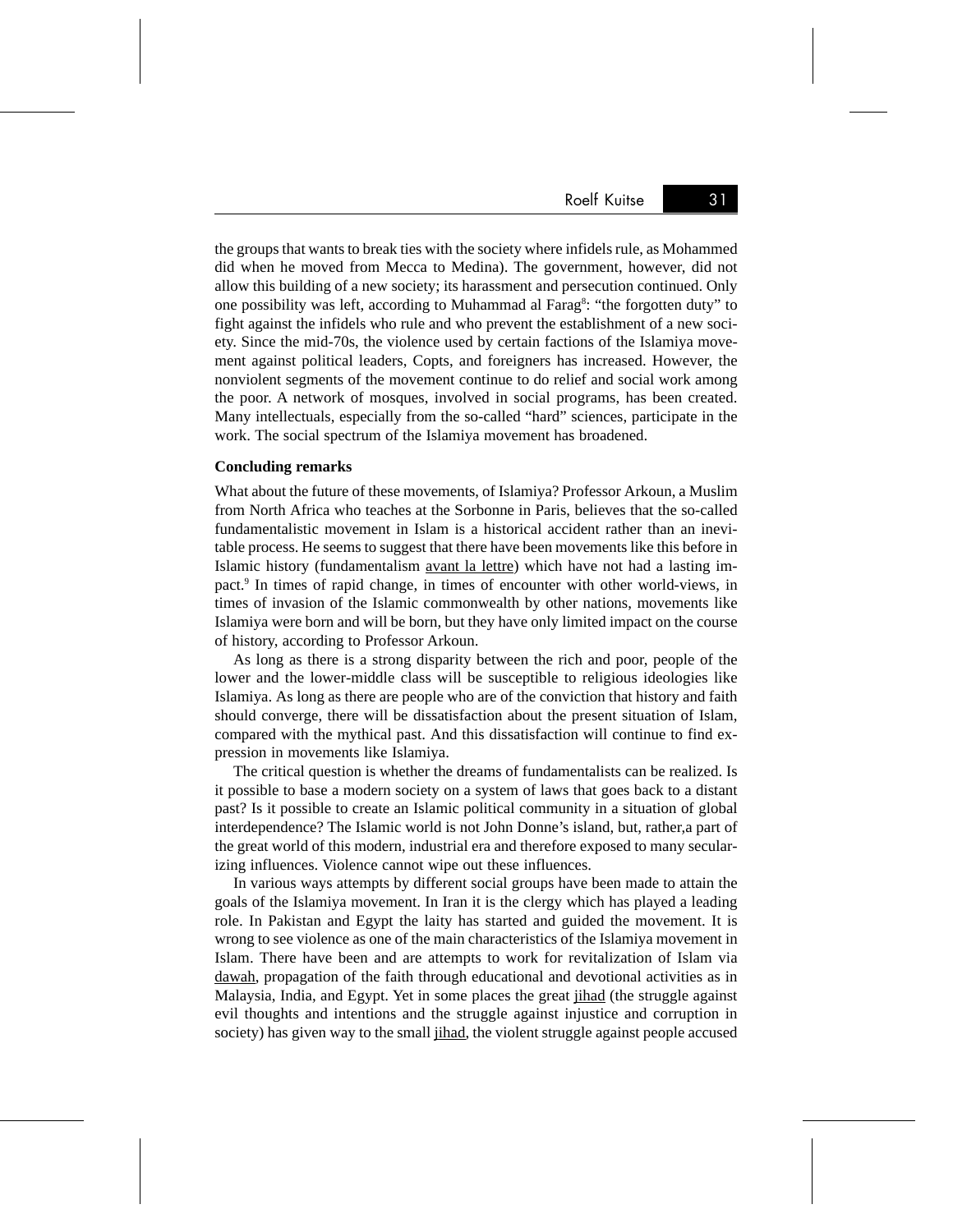of corruption and infidelity. In countries like Egypt and Algeria this violence has encountered violence from the government. These development have led to much disillusionment, disappointment, bitterness, and hatred.

Is it realistic to expect that history will confirm faith? The Christian church tried to live and act as a victorious community during the Constantinian era. The attempt was a failure. There will always be a tension between faith and history, a tension which cannot be undone by the use of force or violence. Islam should not be identified with fundamentalism, and fundamentalism/Islamiya should not be identified with holy war. In the Islamic world the fundamentalists are a small minority. Not all Muslims are fundamentalists and not all fundamentalists are Muslims. The Church should not only come to a better, more empathetic understanding of Islam, but should also fight against the demonization of the religion of their Muslim neighbors, a demonization in which the Church (in the past?) has also participated.

There should also be awareness among Christians in the West that the Western world has contributed to the radicalization of Islam. Muslims have been deeply humiliated by the way the West has dealt with, spoken about, and seduced Muslims by the products of Western culture.

Finally, there should be among Christians in the Western part of the world a growing awareness of the difficult position in which many Christians of the socalled ancient churches in the Middle East find themselves in a time of growing polarization between main-line Muslims and their fundamentalistic family members in the House of Islam.

# **Literature**

An extensive list of books and essays published on Fundamentalism in Islam can be found in the three volumes of *Fundamentalisms Observed* mentioned in note 4.

Arjomand, S., ed., *From Nationalism to Revolutionary Islam*, Albany: Suny Press, 1984.

Dekmejian, R. Hrair, *Islam in Revolution.* Syracuse: Syracuse University Press, 1984. Fischer, M. J., "Islam and the Revolt of the Petit Bourgeoisie", *Daedalus,* Winter, 1982.

- Lawrence, B., *Defenders of God.* San Francisco: Harper and Row, 1989.
- Kepel, G., *Muslim Extremism in Egypt: The Prophet and the Pharaoh,* Berkeley: University of California Press, 1985.

Youssef, M., *Revolt Against Modernity,* Leiden: Brill, 1985.

Riesebrodt, M., *Fundamentalismus als patriarchalische Protestbewegung. Amerikanische Protestanten (1910-1928) und iranisch Shi'iten im Vergleich,* Tübingen: J.C.B. Mohr, 1990.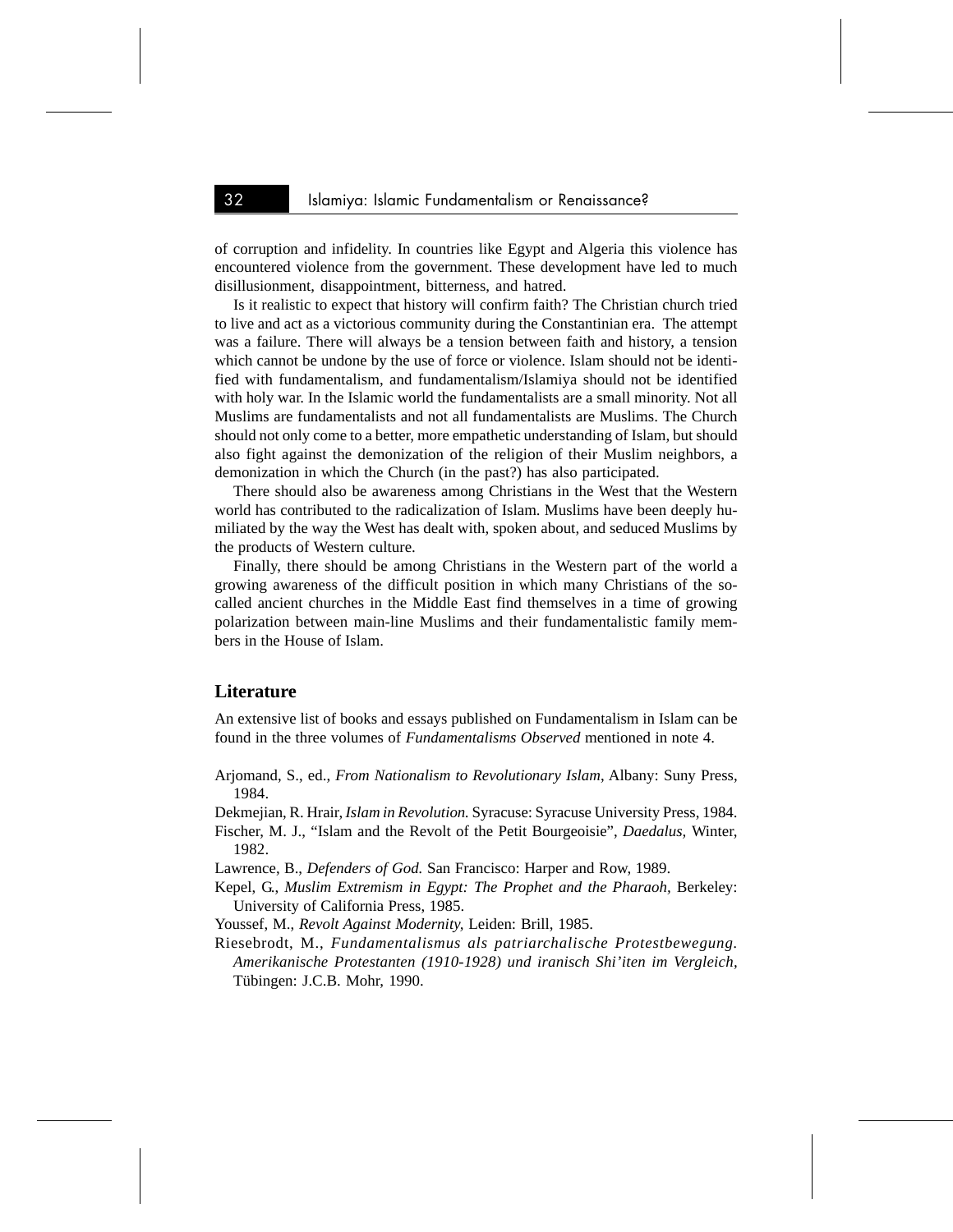# **Endnotes**

<sup>1</sup> Thomas Meyer, *Fundamentalismus—Aufstand gegen die Moderne*, Hamburg: Rowohlt Verlag, p 7.

<sup>2</sup> N. A. Daniel, *Islam and the West,* Edinburgh University Press, 1958, and Islam, Europe and Empire, Edinburgh University Press, 1966.

Edward Said, *Orientalism,* New York: Vintage Books, 1979. Edward Said deals in his book with negative predispositions of many Orientalists toward Islam.

Bernard Lewis, *Islam and the West,* Oxford University Press, 1993. Lewis responds to Said's criticism on pp 99-119.

<sup>3</sup> Thomas Meyer, ed., *Fundamentalismus in der modernen Welt*. Frankfurt am Main: Edition Suhrkamp, 1989. A collection of essays.

<sup>4</sup> M. Marty and R. Scott Appleby, *Fundamentalisms Observed.* Three volumes, Chicago: University of Chicago Press, 1991-1993.

<sup>5</sup> One of the members of the Republican Brotherhood is Abdullah Ahmed an Na'im. Because of his views he was imprisoned in Sudan. He authored *Towards an Islamic Reformation: Civil liberties and human rights,* Syracuse: Syracuse University Press, 1990. One of the remarkable statements of Abdullah Ahmed an Na'im is, "The Medina message is not the fundamental, universal, eternal message of Islam. That founding message is from Mecca" (Fundamentalisms Observed, Vol 1, p 392).

<sup>6</sup> Maududi, *An Introduction to the Jamaat-i-Islami.* Lahore: Jamaat-i-Islami, 1978, p 5.

<sup>7</sup> Sayyid Qutb (1906-1966) wrote *Milestones on the Road* (Ma'alim fi al tariq), challenging the ideology of Nasser. He was accused of denial of Arab nationalism, defense of class divisions, and rejection of patriotic morality. In 1966 he was executed.

<sup>8</sup> Muhammad Abd-el-Salam-al Farag, a young engineer, wrote *al Farida al Ghaiba,* or *The Forgotten Duty,* which later became the constitution of the al-Djihad group. A translation of this booklet can be found in *Revolt Against Modernity,* by Michael Youssef, Leiden: Brill, 1985, appendix I, p 146-177.

<sup>9</sup> Muhammad Arkoun, *Ouvertures sur l'Islam,* Paris: Granchet, 1989, p 201-203.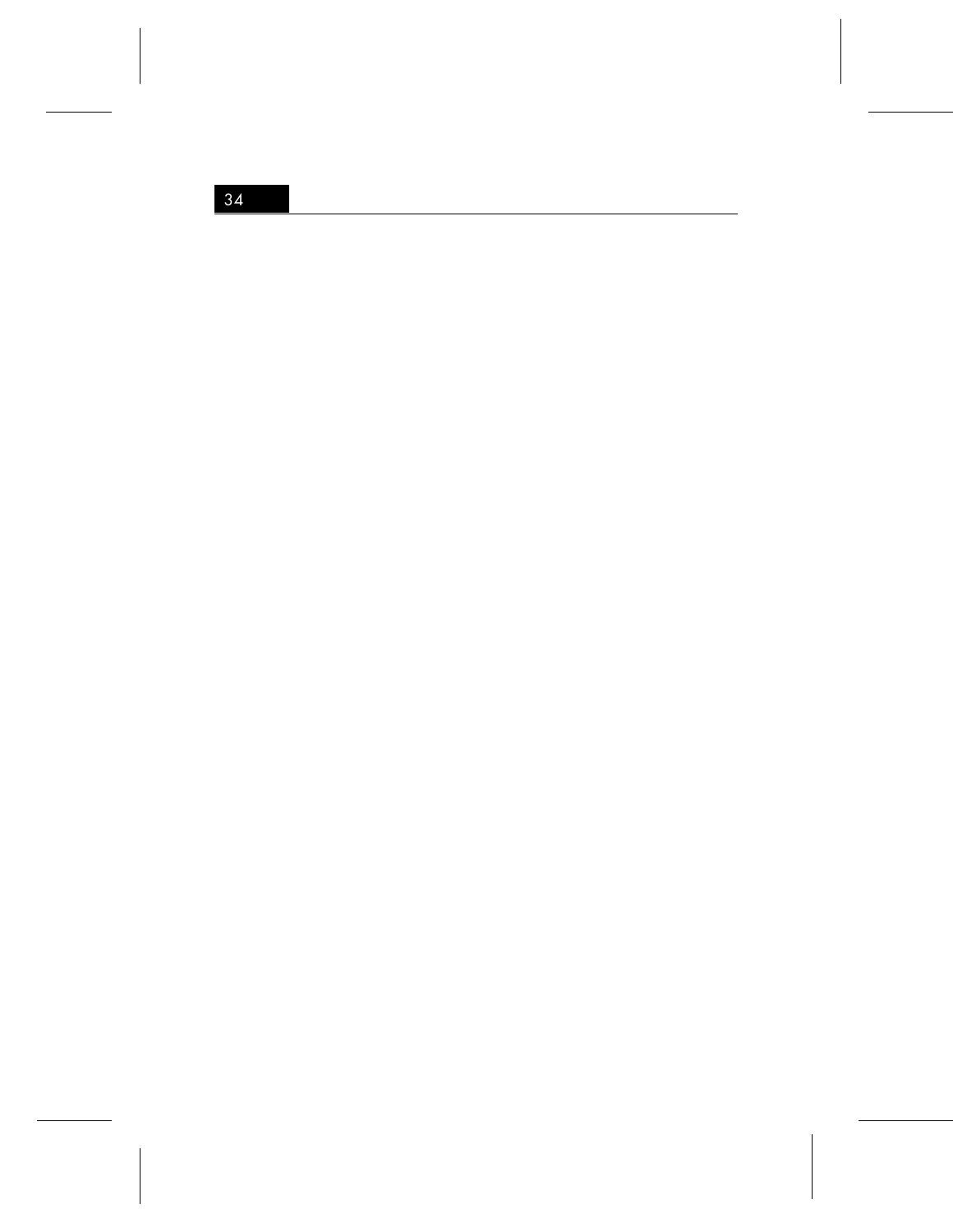# **Mennonite Responses to Fundamentalism**

*Urbane Peachey*

The history of the church is filled with attempts to get as close as possible to A.D. 33, or to orthodoxy, to correct belief. This desire to understand what is right and to live faithfully according to that understanding i recently saw a bumper sticker that read: "Orthodox Christianity: Est. 33 A.D." The history of the church is filled with attempts to get as close as possible to A.D. 33, or to orthodoxy, to correct belief. This desire to understand what is right the United States the desire to understand correctly, to live faithfully, and to defend what one understands, has tragically resulted in the proliferation of 1,500 religious bodies and sects.

In 1965 I traveled around Africa for six weeks on small missionary airplanes. I was fascinated with the visual guidance system the pilots used when they were beyond reach of a radio signal—estimating wind speed by the speed of cloud shadows moving over the surface of the earth, and marking the location by sighting rivers and other landmarks. When we returned to Nairobi, Kenya, from a trip to western Tanzania, the mountains were nearly clouded over. The pilot tried unsuccessfully to find clear mountain passes, then made an emergency landing at an exclusive tennis club, to the dismay of its manager.

Christian movements can obstruct our dreamed-of return to the early days of the church, like the clouds obstructed our return to Nairobi. Christian movements, creeds, and theologies may be vital for the generation they serve in their own socio-religious cultural context, and surely they are important landmarks, but they can be like clouds that prevent seekers from getting back to A.D. 33. The clouds then become the reason for another route to Nairobi, another confession of faith, another creed, and another issue of *Mission Focus*! Any movement or teaching, including the Anabaptist movement or the writings of St. Augustine, can become such a cloud.

I view the fundamentalist movement of the late 19th and early 20th centuries in the United States as a cloud that still closes some of the mountain passes in our journey back to A.D. 33. This fundamentalist weather pattern still hangs low in evangelical mountain passes.

This paper deals with Mennonite responses to fundamentalism in the North American mission-evangelism context. I suggest that we must view plural Menno-

*Urbane Peachey has been Pastor of Akron, (Pa.) Mennonite Church since 1986. He served with Mennonite Central Committee in various capacities for 26 years and is an M.Div. graduate of Lancaster Theological Seminary.*

Mission Focus: Annual Review © 1994 Volume 2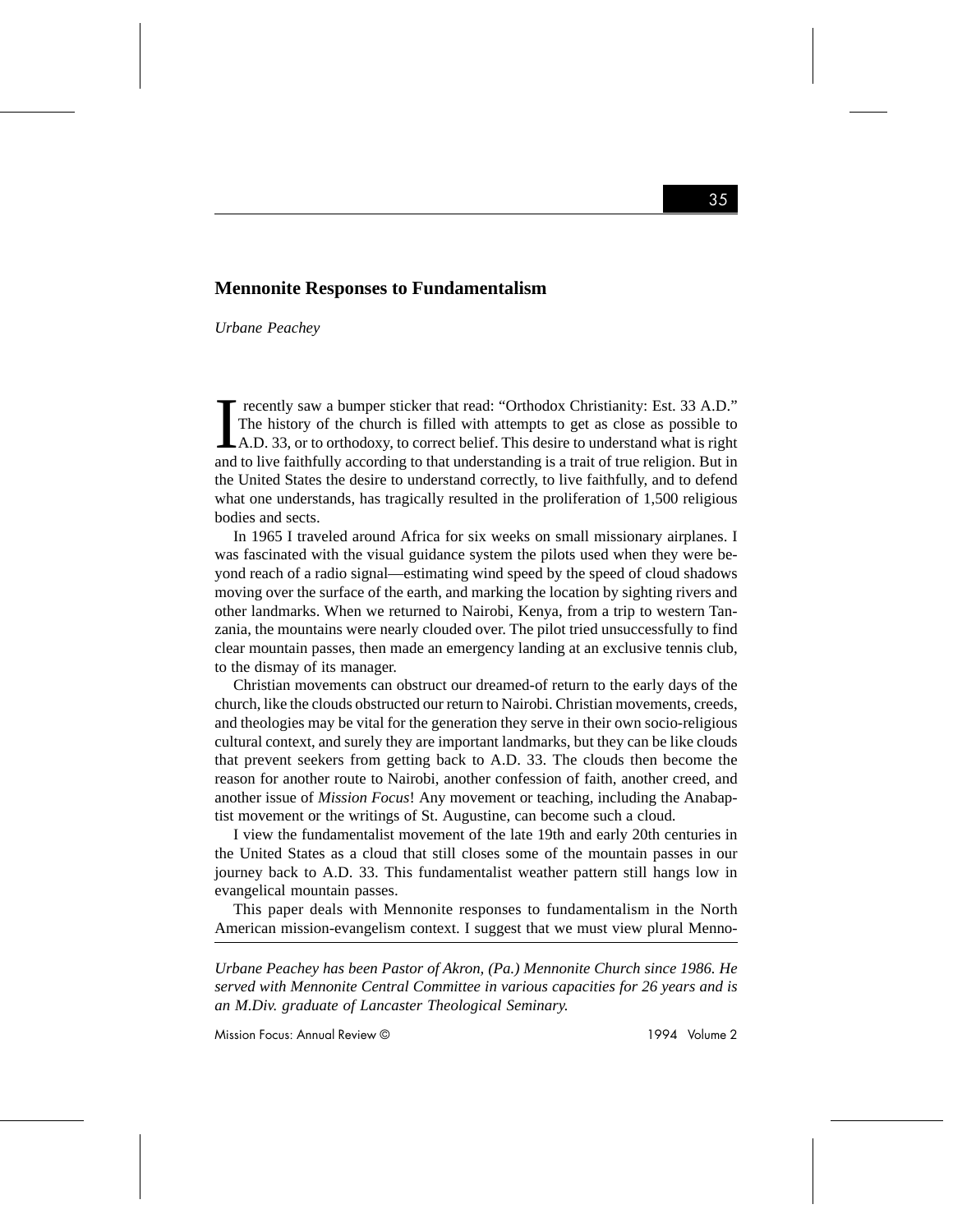nite responses. One of the church leaders with whom I discussed this article asked, "Why are you writing about fundamentalism? I don't even hear that word used." I suggest that fundamentalism had a formative influence on and continues to affect American Protestant and Mennonite beliefs, even if unnamed and unrecognized. It is interesting that each stream of North American Mennonite thought today seems to bless its particular view as "Anabaptist" and/or biblical, while often being inattentive to the origins of its religious language.

While on a pastoral exchange in the Netherlands in 1993, I talked with one Dutch theologian who commented, "Dutch Mennonites were seduced by liberalism. American Mennonites were seduced by evangelicalism!" Seduction means that something happens of which we are not aware. I was frequently asked to explain American "God talk" to Dutch Mennonites. "Where does the religious language of American Mennonites come from?" they asked. My response was that popular Mennonite beliefs and categories, as expressed in many local congregations, (in contrast to the views of Mennonite academic institutions) often come from popular evangelical and related sources, while Mennonites think they come from the Bible. In that sense I agree with the Dutch theologian. American Mennonites have been seduced. Some will surely ask about the influence of liberalism among American Mennonites. In the liberal-fundamentalist controversy and the evangelical movement that followed, I suggest that fundamentalism left a much stronger deposit among American Mennonites than did liberalism.

My thesis is that evangelicalism has retained many fundamentalist attitudes, definitions, and emphases, and mediated them to Mennonites. Even though the fundamentalist movement collapsed and splintered after World War II, fundamentalist definitions and categories lived on in the evangelical movement. Evangelicalism was an accommodation between fundamentalism and the religious mainstream. Mennonites have been taking in fundamentalism disguised as evangelicalism. Whatever our orientation, we should know where our religious language comes from, and not think of our religious beliefs as biblical or first century when they come from just around the corner in our own century.

Three definitions of fundamentalism serve as my framework for this paper: 1) Fundamentalism as it emerged in the 1920s and 1930s; 2) selected tight doctrinal definitions as the touchstone of the faith; and 3) an attitude that censures Christians who do not hold to selected tight doctrinal definitions.

### **The historical and sociological milieu**

Fundamentalism in America emerged as part of the complex, dynamic, religious and political growth of the nation. Perhaps we see fundamentalism too narrowly as a product of a religious battle with liberalism. I would like to summarize the milieu that gave energy to a defined fundamentalism in the following points:

## **a. The rural-urban population shift**

Mark Noll explains that the rural-urban population shift had an enormous impact on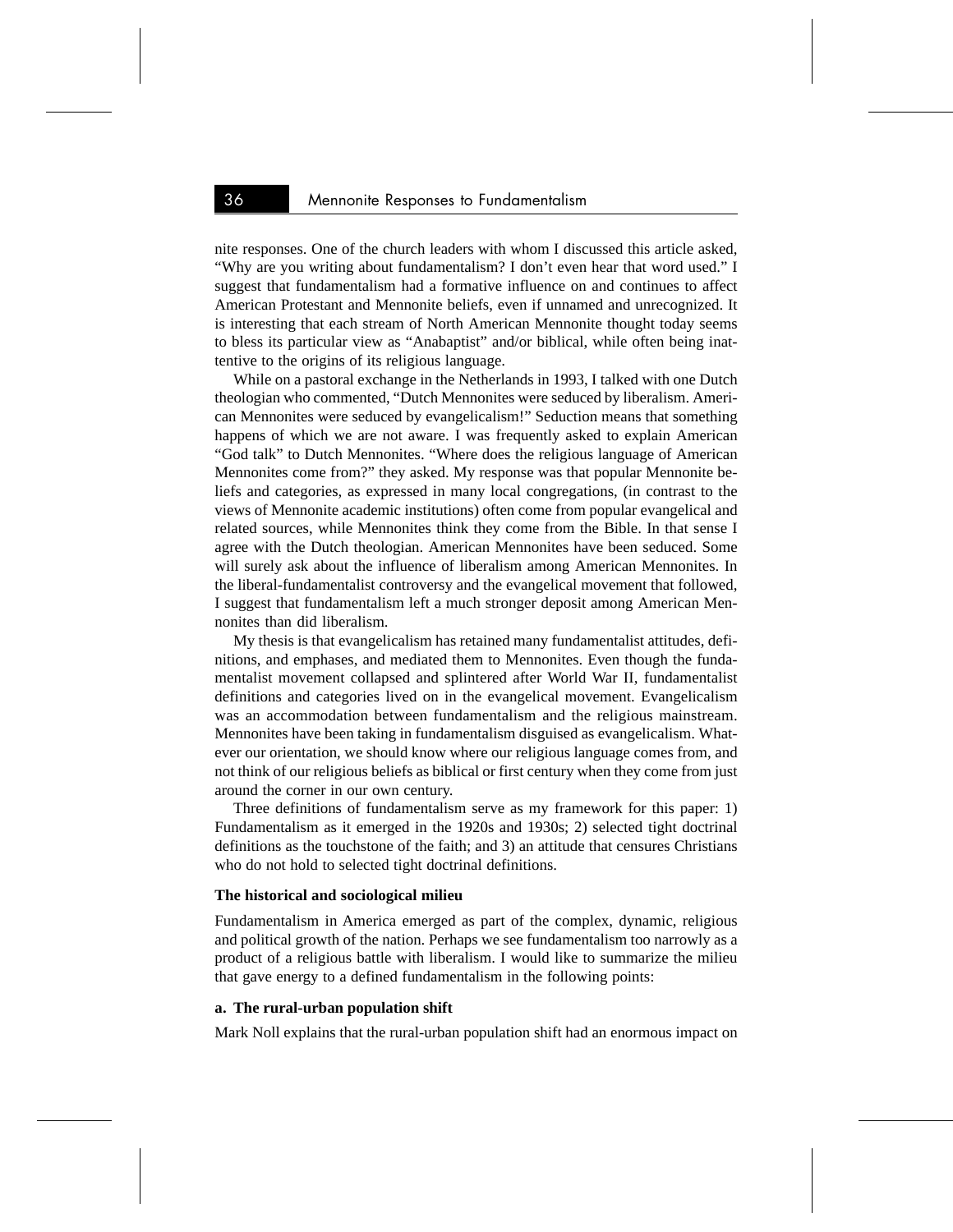Urbane Peachey 37

the religious life of the United States. The percentage of the population living in towns or cities of 2,500 or more increased from 26 percent in 1870 to 56 percent in 1930. The absolute number rose from 9,900,000 to 69,000,000. The urban environment provided more intense commercial pressure and more diverse religious and cultural exposure than the previous predominantly rural environment. Moderate fundamentalists were upstaged by radical elements whose quarrel "seemed to be with almost every facet of modern life." Winthrop Hudson joins Noll in explaining that many who were swept into the ambiguities of an urban environment found security in the religion of their childhood. They write that fundamentalism was as much the product of a cultural as of a religious concern. The mores that were emphasized as indispensable to the Christian life had, in the words of H. Richard Niebuhr, "at least as little relation to the New Testament and as much connection with social custom" as did those aspects of behavior that were condemned, and that the cosmological and biological notions that were stressed as integral to the Gospel were equally culturally conditioned (Hudson, 353).

#### **b. Scientism in American education**

In the 19th century, some of the great universities that originally had a denominational base adopted the German seminar model of education and other new forms of higher education. Education moved from character formation to the German emphasis on specialized, advanced, critical, scholarship. The university placed increased stress on freedom from sectarian control.

## **c. Historical criticism of Scripture**

Much of the scholarship from Europe toward the end of the 19th century seemed to undermine the confidence most American Christians had in the **literal** truthfulness of Scripture. New ways of explaining and interpreting the text along with new findings or theories about the transmission of texts raised questions about long-held assumptions about the Bible. Historical criticism was perceived as reckless and as squeezing the life out of the Bible. Religious leaders and revival preachers reacted vigorously with an effort to restore the authority of the Bible.

# **d. Charles Darwin and the** *Origin of Species*

There was opposition to the theory of evolution soon after Charles Darwin's publication in 1859, but Protestants did not generally begin to divide on this issue until the scientific establishment gradually accepted the theory. Theologians like B.B. Warfield and others at Yale and Princeton who emphasized the inerrancy of Scripture still believed that the Bible was not necessarily opposed to evolution. They and others wanted to emphasize devotional experience, not only propositions.

#### **e. Dispensational premillennialism**

In the 19th century, dispensationalism was articulated by John Nelson Darby, a Plymouth Brethren from Great Britain. The 1909 publication of the Scofield edition of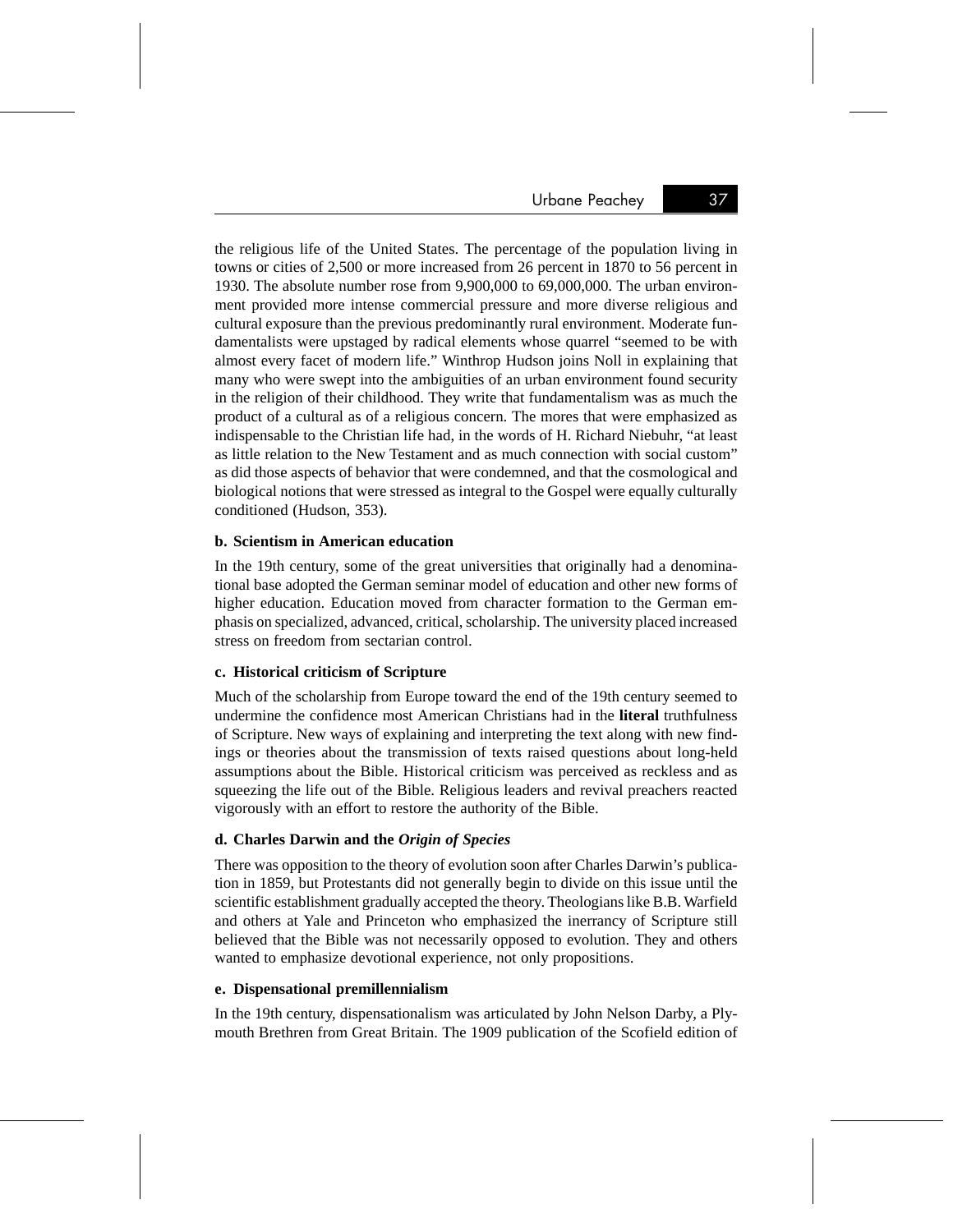the King James Version of the Bible popularized the teaching in the United States.

### **f. Holiness and pentecostal movements emerged**

Emerging toward the end of the 19th century, these enthusiastic groups gathered members for revival meetings, encouraged confession of sins and testified to a cleansing renewal, which they attributed to the Holy Spirit. Wuthnow notes that after the famous Azusa Street revival in Los Angeles in 1906, speaking in tongues and miraculous healings became common in pentecostalism.

# **Origins of American Protestant Fundamentalism**

The religious life of Europe was restrained by ecclesiastical structures approved by the state. The European parish system nurtured the people. However, colonial governments did not succeed in exporting their parish systems and ecclesiastical structures. In the Old World everybody had been attached to a religious authority. In the New World people became disestablished. A vacuum quickly developed because religious authority and hierarchy did not keep pace with migrations. For example, the Anglican church had no bishop in America until the early 1700s. Independent lay people cleared land, subdued the Indians, organized community life, preached on the frontier, and wrote church constitutions which often disregarded the norms of the mother country.

Given that vacuum, preaching revivals, mission societies, Sunday schools, and special-purpose groups like the Salvation Army and the YMCA, became the way to address religious need and to get supporting members. The Great Awakening of the 18th century and the revival preaching that came with it in both country and city had a far-reaching influence on the development of American religious life. Preaching became the cornerstone of Protestantism. Equally significant was the degree to which preachers felt required to preach in support of the American political agenda. Those who demurred were persecuted. The utopian vision of the 19th century gave rise to many communal societies including the Shakers, the Mormons, and the Millerites. Many insisted that God had elected this new country for a special purpose.

Most histories of American Fundamentalism trace its roots to Princeton Theological Seminary in the 1880s. J. Gresham Machen, professor of theology at Princeton, drove out even staunchly conservative colleagues with his ill-advised dogmatism in personal relationships and his determination to dominate seminary life. He eventually left and formed Westminster Theological Seminary in Philadelphia. Archibald Alexander Hodge and Benjamin B. Warfield stayed behind to defend biblical authority and inerrancy of Scripture against the challenges of science and historical criticism.

In 1905 Amzi C. Dixon, associated with the Moody Church in Chicago, published a book in which he declared that there could be no reconciliation between science and religion. The duty of the church was to convert people and to keep out of politics. He claimed that there could be no true revival that was not led by "believers in the inspiration and infallible authority of the Word of God" (Hudson, 350).

With the help of Reuben A. Torrey, superintendent of the Moody Bible Institute,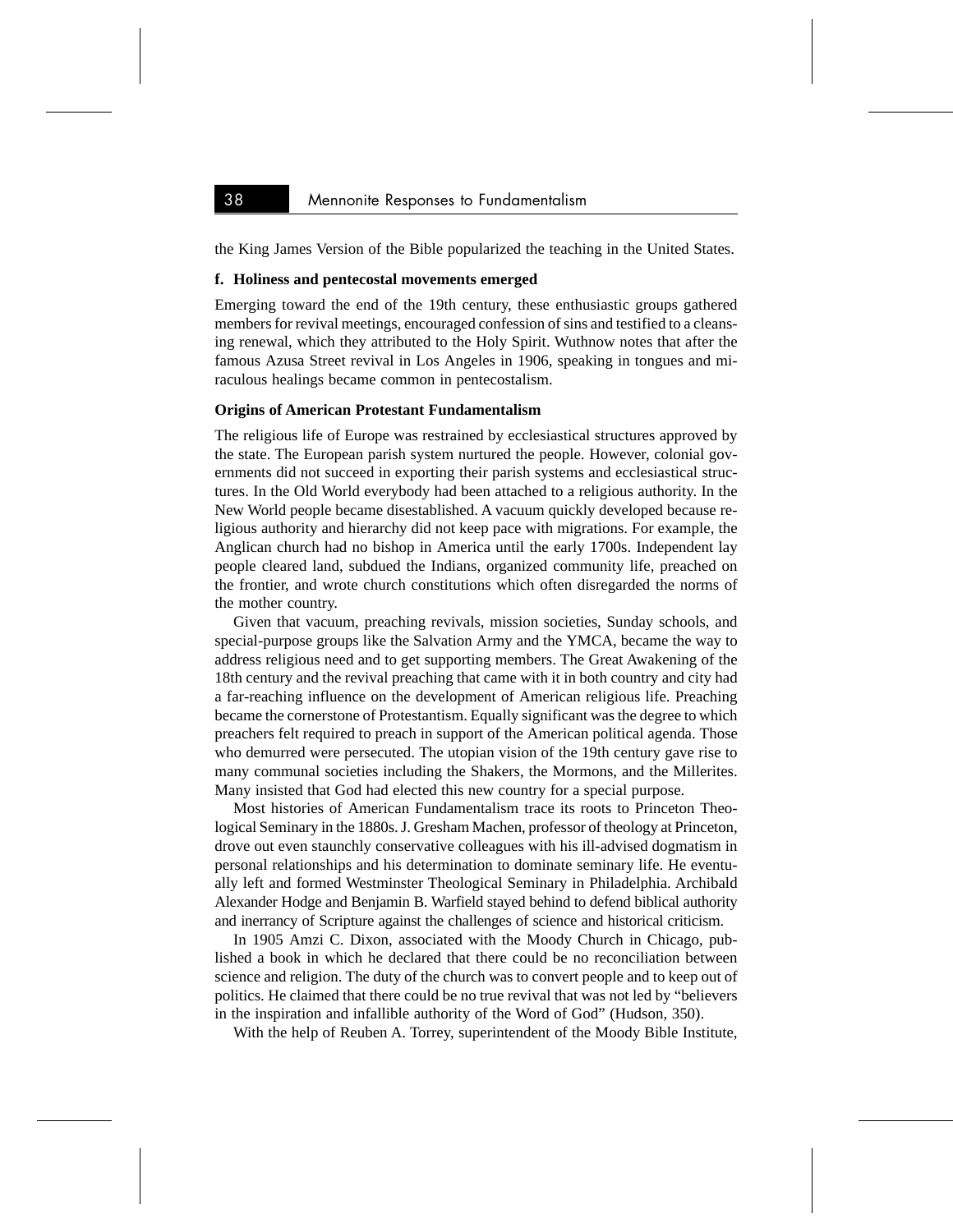Urbane Peachey 39

Dixon published 12 small volumes entitled *The Fundamentals.* These brief treatises, financed by two wealthy residents of Los Angeles, Milton and Lyman Stewart, reduced the faith to clear essentials. They were sent to every pastor, evangelist, missionary, theological student, Sunday school superintendent and YMCA and YWCA secretary whose address could be found.

These 12 volumes did not name "five fundamentals," as has commonly been believed. Ernest Sandeen explains that the 1910 General Assembly of the Presbyterian Church is the only body in the fundamentalist movement that ever adopted "five fundamentals." These five points were the inerrancy of Scripture, the virgin birth, substitutionary atonement, physical resurrection, and the miracle-working power of Christ. The creedal statement of the Niagara Study Conference in 1878 had adopted 14 points.

Liberals and Fundamentalists organized mutually antagonistic groups. In 1919 the World's Christian Fundamentals Association, a dispensationalist-premillennialist group, was organized to combat modernism. In 1920 the Northern Baptist Convention called a "Fundamentals" conference to muster opposition to "liberalism" in that denomination. The term "Fundamentalist" originated at that conference when Curtis Lee Laws, Baptist editor of the *Watchman-Examiner* referred to those ready "to do battle royal for the fundamentals" (Marsden, 57).

After World War I prominent Protestant leaders prepared to resume the social consciousness of pre-war years, but hostile sentiment against modernism would not be quieted. The Fundamentalist cause won public attention through the preaching of William Jennings Bryan, leader in the Democratic party. By his magic voice and moving rhetoric, he was able to mount a unified crusade. It was not difficult to get support for the idea that modernism and Communism were two sides of the same coin. Soon every denomination was embroiled in the modernist-fundamentalist controversy.

The Fundamentalists were not organized into a unified movement, however. The Bible School "dispensationalists" looked for heresy by summarizing key points of faith. Laws, the *Watchman-Examiner* editor, was primarily concerned with the authority of the Bible. This group wanted to retain the integrity of the Christian faith, but did not want to make an issue of evolution, biblical inerrancy, and premillennialism. Thus the Fundamentalist movement was filled with splits and division.

The 1925 Scopes Trial in Dayton, Tennessee, charged John Thomas Scopes with teaching evolution in opposition to an ambiguous state law. The violent language and smear tactics of the vociferous plaintiffs in that case alienated public opinion and caused diminished Fundamentalist influence in major denominations.

# **Mennonite interface with Fundamentalism**

Much has been written about the Mennonite response to Fundamentalism in the first part of this century. Norman Kraus observes, "In the early 1900s a small but extremely significant group of emerging leaders in the Church allied themselves theo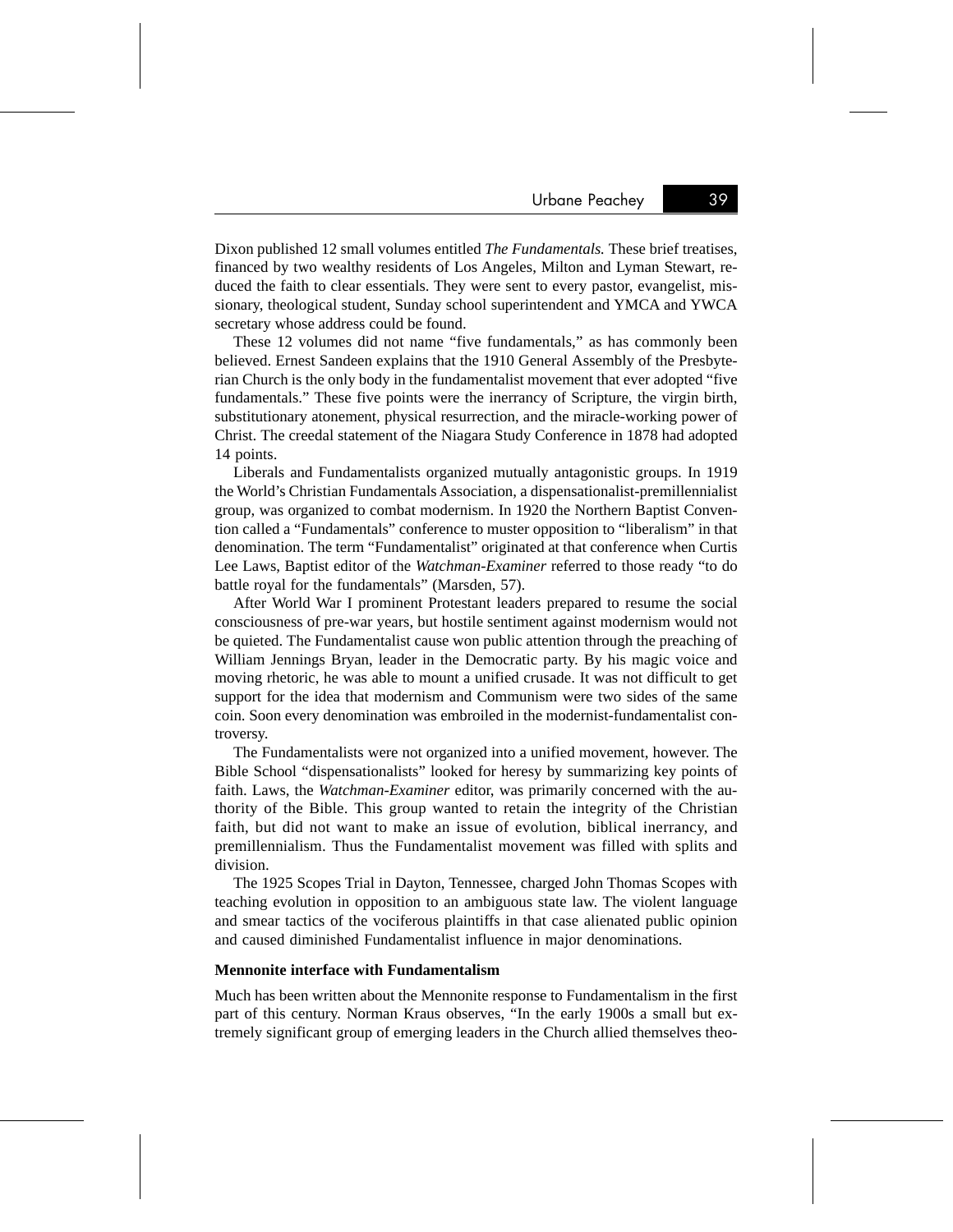logically with the cause of Fundamentalism and for a generation guided the denomination in that theological direction. This loose alliance introduced into the tradition a strain of religious expression that was alien to it both theologically and ethically." These leaders, who strongly identified with the Fundamentalist cause, also emphasized the "all things" of Scripture, teachings not generally recognized by other Protestants. "The Mennonite Church," wrote Daniel Kauffman, one of those leaders, "is firmly committed to the fundamentalist faith including some unpopular tenents of faith which many so-called fundamentalists reject" (Kraus, 131).

Juhnke explains that J. B. Smith of Hesston College, writing the chapter on the Bible in the 1914 *Bible Doctrine,* introduced terms new to many Mennonites: "plenary inspiration," " verbal inspiration," and "original autographs." Distinctive Mennonite definitions of ordinances and restrictions were reinforced in the spirit of fundamentalism (Juhnke, 129).

The direct influence of this era is still being worked out among North American Mennonites, in my view, but for this writing I simply want to acknowledge its significance and return to more recent evangelical mediation of fundamentalist beliefs and categories.

#### **The fundamentalist-evangelical interface**

After World War II the rigid separatist stream of American fundamentalism came under attack by a new generation of conservative leaders who saw greater gains from disciplined participation in society than from withdrawal. Wuthnow explains:

From the beginning, evangelical leaders consciously steered away from the sectarianism, fragmentation, and theological strife that had reduced the effectiveness of their Fundamentalist forebearers. They acknowledged that negativism, confessional disputes, organizational inefficiency, and badly remiss social conscience had left the fundamentalist movement in ill-repute with much of the American public. They took heart in seeing themselves as the defenders of theological truth. But their energies focused less on defending timeless truths than on promoting a new spirit of interdenominational cooperation for the advancement of Christianity... (Wuthnow, 177).

One watershed event was Billy Graham's city-wide campaign in New York City in 1954. Graham cooperated with mainline denominations in the campaign, causing fundamentalist groups to withdraw their support and part ways with Graham.

New evangelical leaders repudiated the fundamentalist label and selected "evangelicalism" instead. The National Association of Evangelicals (NAE) was formed in 1943. Several years later Carl F. H. Henry said, "If, as is often remarked, the Federal Council of Churches is the voice of Protestant liberalism in America, Protestant evangelicalism, too, needs a single voice" (Wuthnow, 174).

One Protestant leader in 1946 wrote that evangelism is concerned above all with the individual's need to make a "personal decision" for Christ. To its credit the newly emerging stream of Evangelicalism was not entirely separatist; the evangeli-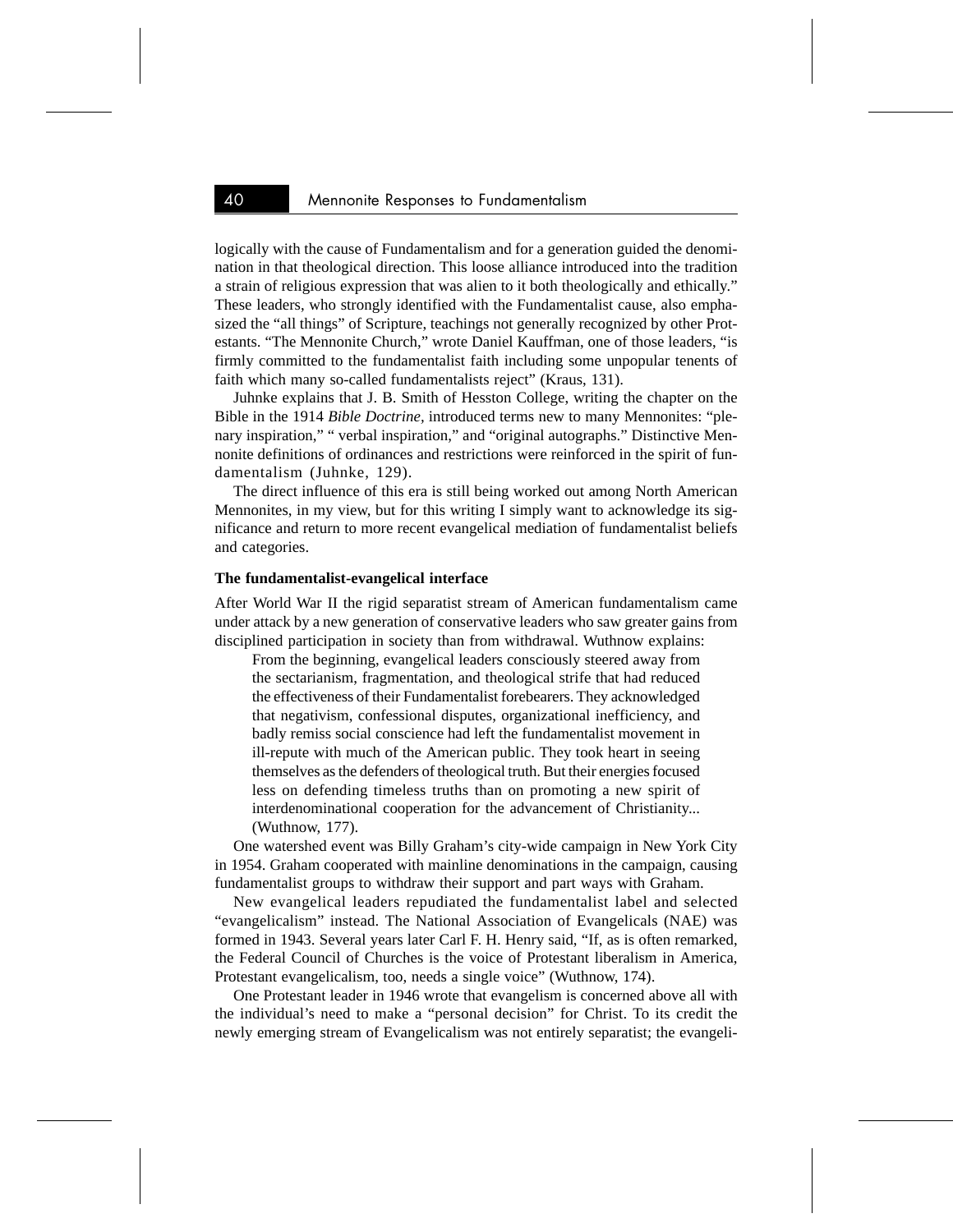Urbane Peachey 21

cal emphasis found a home in mainline as well as independent denominations. There was often appreciation for the warmth and vitality contributed by evangelicals.

But the use of the word "evangelical" to name a movement is problematic. Walter Brueggemman explains, in an unpublished lecture, that "evangelical" is the adjective for "gospel." Only the noun and verb forms of "gospel" are used in the Greek New Testament. Like Brueggeman I am distressed that the adjective for "gospel" has been co-opted to defend dogma, to divide, and to stake out positions, when its use in Scripture is to herald "good news." Is the proliferation of 1,500 religious bodies and sects good news for people to whom life has brought bad news?

#### **The evangelical-Mennonite interface**

The formation of the NAE provided a platform from which to launch special-purpose groups that grew in importance. Such groups did and do impact American Mennonite mission-evangelism thinking. They included the National Broadcasting Association, the National Sunday School Association, the Evangelical Foreign Missions Association, the Commission for Church Schools, World Relief Commission, and Fuller Theological Seminary. Fuller recruited faculty, administrators, and trustees from evangelical organizations throughout the United States, forming an evangelical nucleus in southern California with a nationwide network.

Evangelical influences among Mennonites were personalized through well-known persons like Elizabeth Elliott, widow of slain missionary Jim Elliott. Daughter of Philip E. Howard, Jr, editor of the conservative *Sunday School Times,* Elizabeth Elliott has been widely read among Mennonites. Mennonites are active participants in Billy Graham evangelistic campaigns and Graham's seminars on evangelism.

Interdenominational journals such as *Moody Monthly* and *Christianity Today* were founded in hopes of drawing readers from among conservative Christians of widely-differing backgrounds. The doctrinal statements on which these journals were founded tended to emphasize a few core tenets of Christianity, rather than wandering into minefields of theological dispute. Large numbers of Mennonites read evangelical publications rather than or in addition to Mennonite materials. My intent is not to argue against use of evangelical publications, but to underline that evangelical materials, which often mediate fundamentalist categories and beliefs, are being used extensively in Mennonite circles. The influence of local Christian radio broadcasting on Mennonite churches must also be noted.

Having maintained that Mennonites picked up some fundamentalist categories, beliefs, and attitudes from evangelical streams, what are these categories, beliefs and attitudes? The Kauffman-Driedger study uses few fundamentalist categories, compared to issues debated in the 1920s and 1930s, but we can benefit enormously from its systematic research.

Fundamentalism, they write, focuses on specific theological interpretations and emphases, "on the virgin birth of Jesus, the Bible as the inerrant and infallible Word of God, Christ as the only Savior from eternal punishment, and creation of the world in six 24-hour days" (Kauffman & Driedger, 69).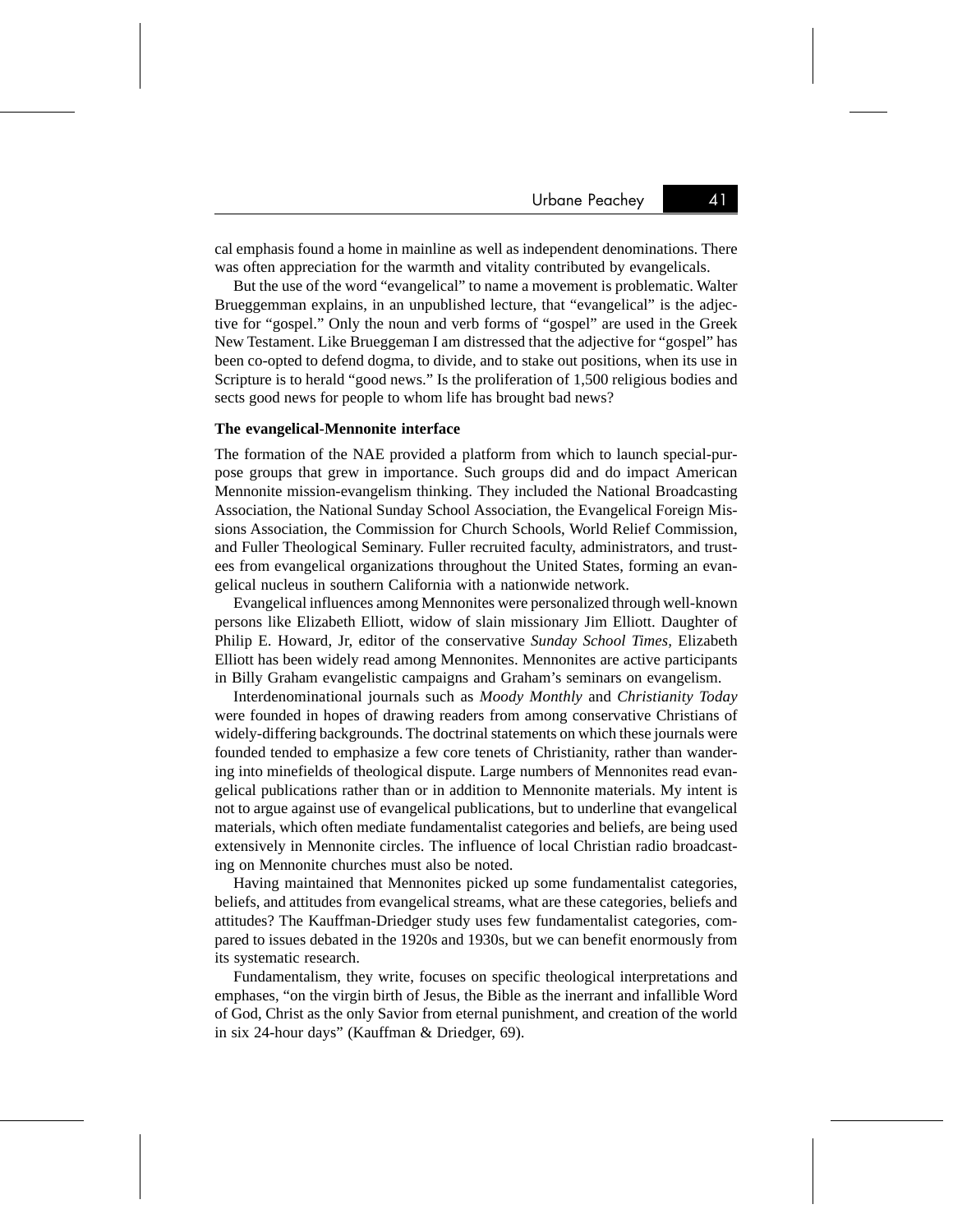General Conference and Mennonite Church responses indicate that more than 80 percent of the respondents believe Jesus was born of a virgin. More than 70 percent believe the Bible is the inerrant Word of God. More than 50 percent believe that a person must accept Christ as savior or suffer eternal punishment, and more than 40 percent believe God created the earth in six 24-hour days. More than 70 percent believe that those who do not accept the fundamentals should be excluded from membership.

In my pastoral experience I sometimes find people who speak in the above categories and definitions because they think orthodoxy requires it, and because they have not experienced more lively ways of affirming the authority of the Bible and the importance of faith in life. Others step back from clear faith commitment because fundamentalist definitions offend their intellect. Some have never had opportunity to think about the use of literary, rather than historical or scientific ways of hearing the message of Scripture. J.C. Wenger quotes the late M. T. Brackbill of Eastern Mennonite College, "The Bible was not written to tell us how the heavens go, but how to go to heaven" (Kraus, 118).

Kauffman-Driedger respondents also affirmed four basic Anabaptist beliefs—adult baptism, the lordship of Christ, church discipline, and opposition to war. The survey finds that Mennonites take very conservative positions on theological and moral issues. On issues of morality Mennonites probably have much in common with fundamentalist and evangelical groups. But Mennonites are not fundamentalist in attitude or spirit. On peace and social issues Mennonites break company with fundamentalists and many evangelicals, and would be regarded as liberals within the Christian spectrum (Kauffman & Driedger, 213).

The study observes that Anabaptist Mennonites are unique in that they are strong on peacemaking, in-group identity, communalism, and service to others, and are wary of excessive individualism. Yet Mennonites emphasize orthodox beliefs and submissive roles for women. They hold negative views of welfare aid and racial equality. While Mennonites have great contrast on some issues, they have similar scores on moral issues, devotionalism, quality of religious life, evangelism, and opposition to secularism. "Anabaptism and Fundamentalism are two major tiles in the Mennonite mosaic—two quite different tiles, but with some common characteristics" (Kauffman & Driedger, 253-255). This summary from the Kauffman-Driedger study illustrates how mixed up we are. While distinctions cannot be clearly drawn, I believe the data supports a view that Mennonites are shaped by fundamentalism much more than we realize.

#### **Summary**

Approaching the end of the 20th century North American Mennonites are diverse in belief and approach in much the same way as Catholics are. We are not the monolithic group we once thought we were. I believe Mennonites in local congregations need to step back and take another look at categories, beliefs, and attitudes. I agree with the Dutch theologian who thinks American Mennonites have been seduced.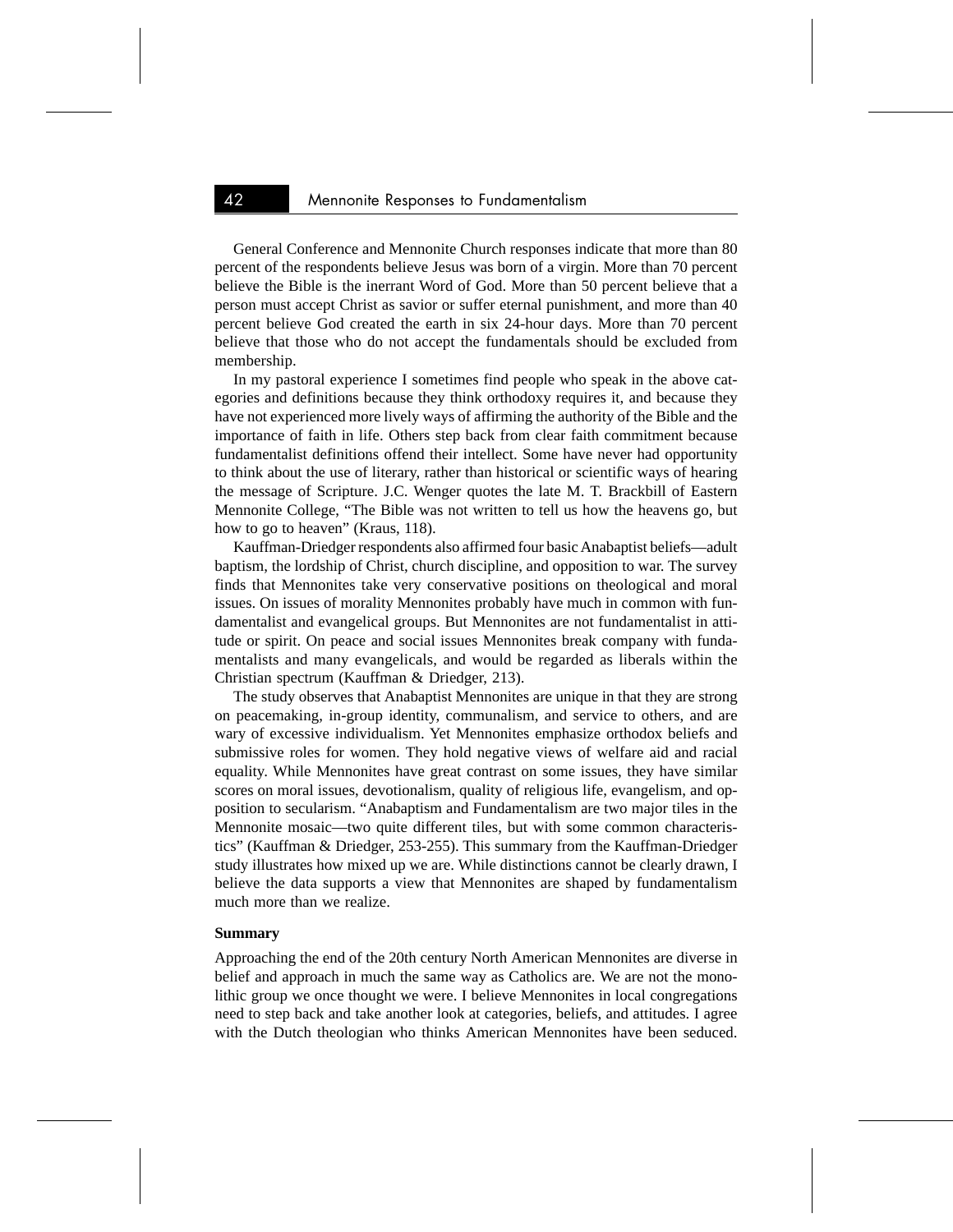Urbane Peachey 43

Local congregations have lost their way and are blown about by too many "winds of doctrine." Some Mennonites, I hope a small minority, are about to be seduced again by the religious right—by Falwell, Robertson and the Christian Coalition. As evangelical streams of thought are being politicized by the religious right, Mennonites who bought blindly into certain evangelical streams now buy blindly into politicized religion.

But we are not without witness. We do have clear signposts, the first from the biblical canon. No one book of the Bible contains the whole witness. The last two chapters of John's Gospel make that point for us (John 20:30-31, and John 21:25). The biblical witness comes to us as two covenants. The writers of the New Covenant looked on the Old Covenant as inspired. What we must come to understand is that the witness from heaven came to people of old in many different ways, and in these last days, "by a Son,...the reflection of God's glory..." (Heb 1:1-4). The witness is partial, but unique in each prophet, each Gospel, each epistle, and each piece of wisdom literature. The inspired witness in each writing is drawn out by the life situation of the people. Such an understanding is, in my view, very different from the way much of evangelicalism, infused by fundamentalism, sees the witness from heaven. It is unacceptable, for example, to insist on "born again" language when the New Testament uses 13 different phrases or words for the same experience.

The second example, related to the first, is found in a prominent footnote written by David A. Shank in *The Transfiguration of Mission* (1993). Observing that "nothing is more noticeable today than the great variety of understandings and interpretations that constitute christological thought in the churches," Shank argues that "diversity is understandable and justifiable from a biblical point of view" (:37). Shank's footnote gives the following foundation for this position: 1) There is a "pluralism of names and titles and their meanings" for Jesus. 2) There is a "pluralism of timeevents" around one Christ-event—pre-existence, birth, baptism/endowment with Spirit, ministry, etc. 3) The "pluralism within the ministry of Jesus opens up different christological perspectives: evangelist, healer, exorcist, prophet, teacher, man of protest," Son of Man, Son of God. 4) There is a pluralism of faith responses baptism, new birth, drinking of living water, eating of the living bread, and taking up the cross. These illustrations only begin to develop the expansive grid of biblical thought and experience of the witnesses (77).

The tight doctrinal definitions hanging like fog in evangelical mountain passes are incompatible with the lively grid of biblical studies now found in ecumenical and Anabaptist scholarship. The Mennonite *Confession of Faith* being brought to the Assemblies of 1995 is a long step toward an open theology that will invite all of us into a new interaction with biblical studies. The advent of this attitude opens the way for our generation to be engaged with sacred Scripture in fresh and transforming ways. That is a challenge that can be picked up in the local congregation as well as in the academy. If we can be thus poised in the church and in the world, we will be "good news" in the sense that the Gospel intends. We may even be in place for the Spirit of God to enliven and shape our history, a little as it happened in A.D. 33!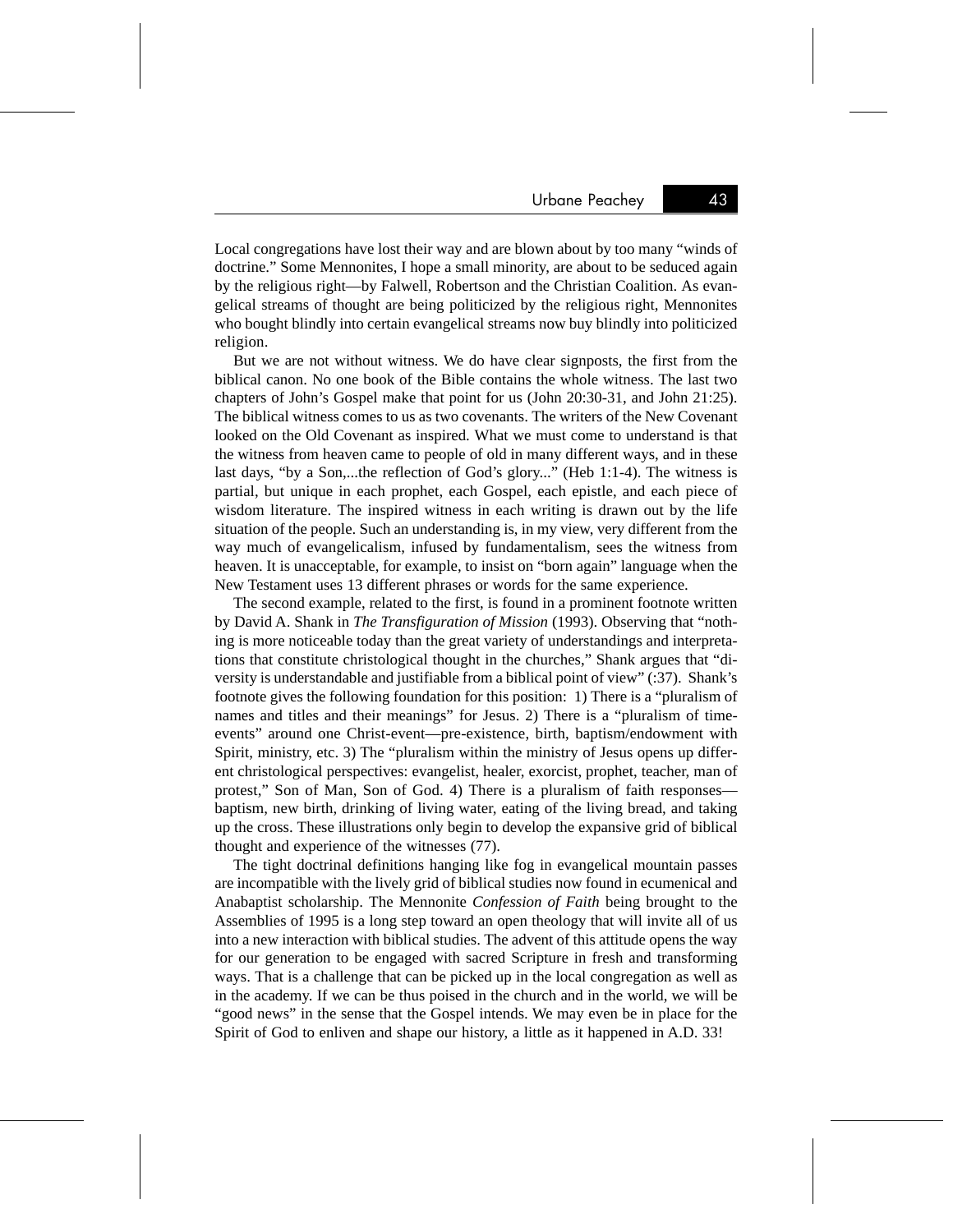# **Bibliography**

Hudson, Winthrop S. and John Corrigan. *Religion in America* (Fifth Edition). New York: Macmillan Publishing Company, 1992.

Juhnke, James C. *Vision, Doctrine, War.* Scottdale: Herald Press, 1989.

- Noll, Mark A. *A History of Christianity in the United States and Canada.* Grand Rapids: Eerdman Press Company, 1992.
- Kauffman, J. Howard, and Leo Driedger. *The Mennonite Mosaic: Identity and Modernization.* Scottdale: Herald Press, 1991
- Kraus, C. Norman, in Swartley. *Essays on Biblical Interpretation.* Elkhart: Institute of Mennonite Studies, 1984.
- Kraus, C. Norman (editor). *Evangelicalism and Anabaptism.* Scottdale: Herald Press, 1979.
- Marsden, George M. *Fundamentalism and American Culture.* New York: Oxford, 1980.
- Sandeen, Ernest R. *The Roots of Fundamentalism.* Chicago: University of Chicago Press, 1970.
- \_\_\_\_\_\_\_\_\_. *The Origins of Fundamentalism.* Chicago: University of Chicago Press, 1980.
- Shank, David A., "Jesus the Messiah: *Messianic Foundation of Mission,*" in ed. Wilbert R. Shenk, *The Transfiguration of Mission.* Scottdale: Herald Press, 1993. Pp. 37-82.
- Wuthnow, Robert. *The Restructuring of American Religion.* Princeton: Princeton University Press, 1988.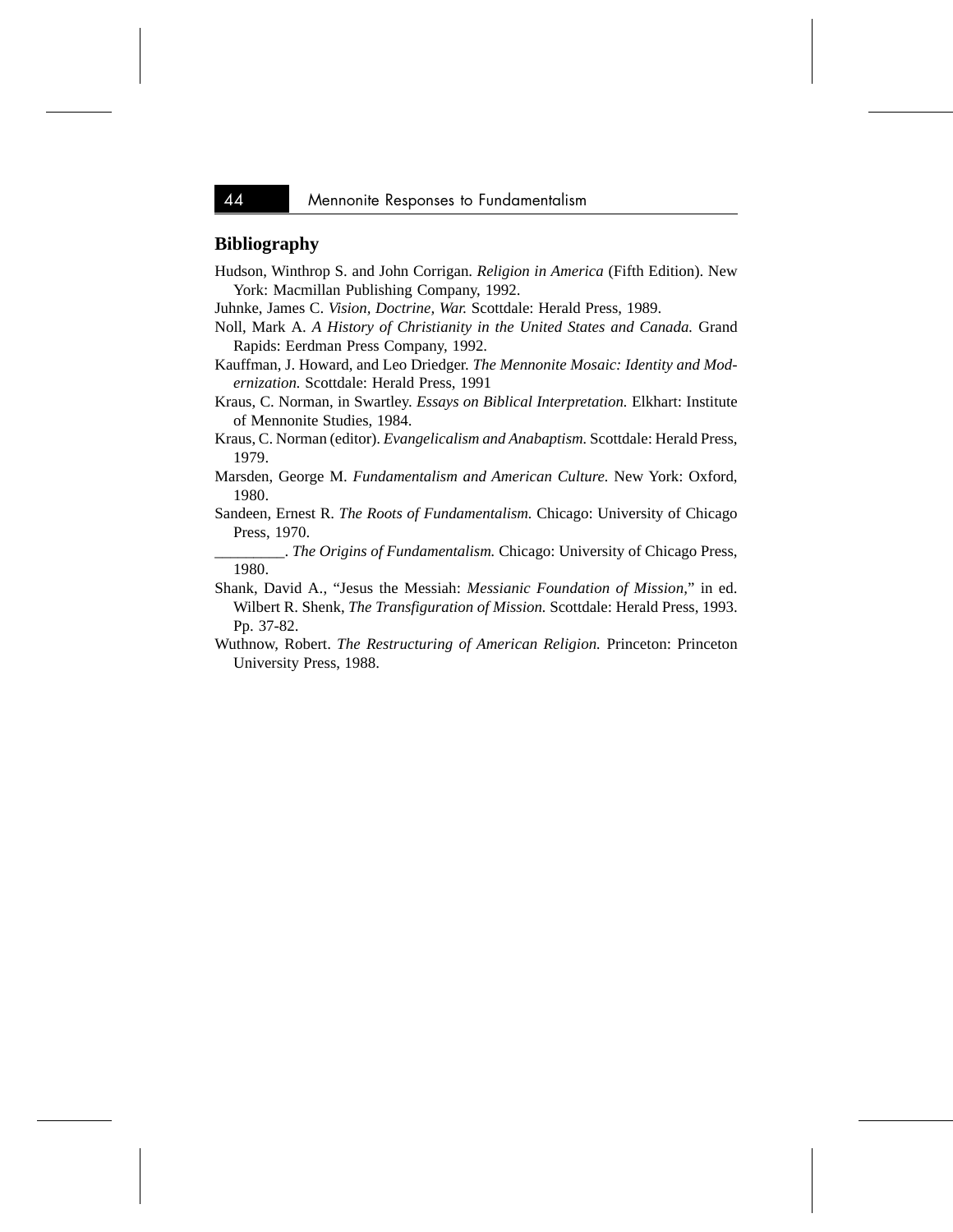# **Fundamentalism and the Church in Central America**

*Amzie Yoder*

What does a religious movement that developed on the North American<br>scene eventy a century ago have to do with the church in Central American<br>diverse fundamentalism play a significant role in how the Central<br>American churc scene nearly a century ago have to do with the church in Central America today? Does fundamentalism play a significant role in how the Central American church today sees itself, its work, and its witness? How have the impressive "mega-churches" in Central America been shaped by their fundamentaldispensationalist theological orientation? Do these mega-churches represent the "nearness" of the reign of God? The following reflections address these questions in the context of what is now happening in Central America and how it relates to historical and modern fundamentalism. Issues facing the church in Central America today cannot be understood apart from knowing something of how the fundamentalist movement and the church developed.

#### **Fundamentalism's historical development**

Fundamentalism is a very diverse and difficult to define phenomenon. As an affirmative label, the catchword "fundamentalism" is most commonly associated with a type of conservative Christianity that developed out of the liberal-conservative controversy in primarily white North American Protestant evangelicalism at the turn of this century. "The movement took its name from a series of twelve [privately financed] paperback volumes issued between 1910 and 1915.... The volumes consisted of edited articles by leading conservative evangelical leaders, who defended biblical inerrancy and attacked the evils of secular 'modernism'" (Hadden-Shupe, 109). These writings, which carried significant dispensationalist orientation, identified what were considered to be "the irreducible minimum of belief without which one could not be Christian" (Hordern, 52-53). Among these "fundamentals" were the verbal inspiration and absolute inerrancy of the Scripture, the virgin birth, blood atonement, the bodily resurrection of Christ, the miracle-working power of Christ and the open rejection of the historical-critical method in biblical exegesis.

In the context of the liberal-conservative religious controversies, aggressive, some-

*Amzie Yoder worked for more than twenty-five years as a missionary with Eastern Mennonite Missions in Honduras and Guatemala. During that time he served from 1984-1993 as executive director of the Latin American Anabaptist Seminary (SEMILLA). He currently resides in Goshen, Indiana.*

Mission Focus: Annual Review © 1994 Volume 2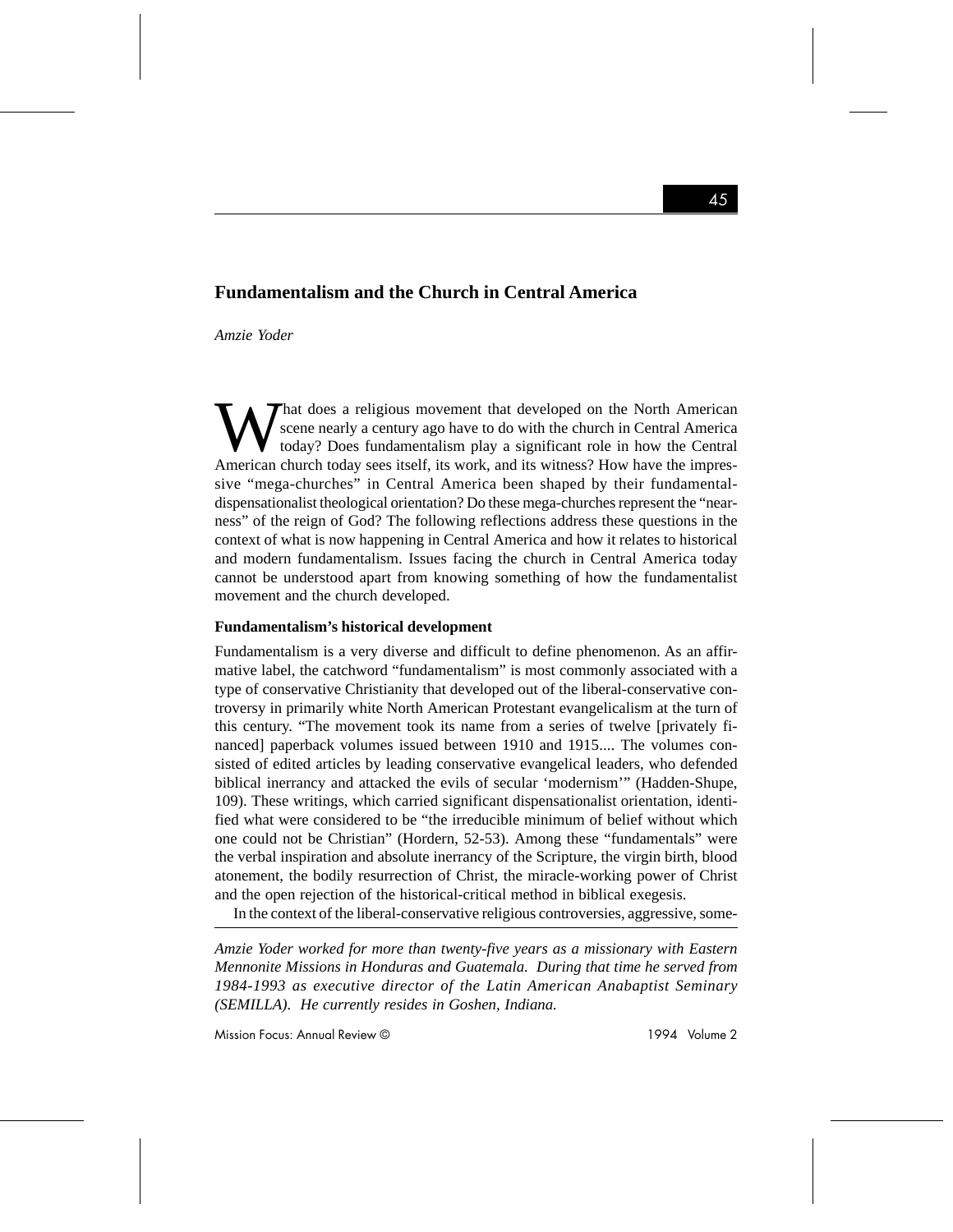times brash, militant fundamentalist groups developed and the term "fundamentalism" took on considerable disrepute. Of special offense to those outside the movement were attitudes that claimed fundamentalist understanding as **the only Christian position**. All criticism of this partisan position was seen as a direct attack on historic Christianity. In his definitive work on fundamentalism, James Barr considers this attitude "a pathological condition of Christianity." He continues:

Contrary to general belief, the core of fundamentalism resides not in the Bible but in a particular kind of religion....In other words, fundamentalism is based on a particular kind of religious tradition, and uses form, rather than the reality of biblical authority to provide a shield for this tradition (4-5, 11).

In the socio-religious of atmosphere of turn-of-the-century North America, fundamentalism developed to define and defend the historic Christian faith. The focus was primarily on cognitive adherence to "correct faith" formulation with little emphasis given to the application and incarnation of faith in life. The movement incorporated a completely eschatological dispensationalist doctrine of the church. However, in the decades of the 1970s and 1980s fundamentalism in North America has evolved from its purely religious beginnings. Now its theology and ethics are expressed by the political approaches of the "Religious Right" with the "electronic church" being one of its major expressions.

## **Protestantism established In Central America**

The Protestant (Evangelical) Church was established in Central America slightly over a century ago during the time of the North American fundamentalist controversies. North American Protestant missionaries were brought into the region by liberal Catholic political leaders who were vying with the Roman Catholic hierarchy for greater power, especially the control of the land. The assumption was that Protestant missions (main-line non-Pentecostal groups) would bring much-needed development and modernization and in the process dilute the power of the Catholic hierarchy. Missionaries met strong opposition from what was, for all practical purposes, an official Roman Catholic state church.

Until the late 1950s, the large majority of Protestant churches in Central America were a struggling, persecuted minority, primarily rural. Their Gospel was highly moralistic, and salvation was personalized with the primary focus on life after death. The missionaries taught concerns and religious concepts similar to those then current in North America. This approach encouraged the historically strong antagonism between Catholics and Protestants to continue. For Protestants, conversion meant no longer being Catholic, becoming "Christian", and distancing oneself from much of the native culture, especially its religious orientation and social structures. Until the late 1960s a very limited number of the professional and political power brokers of society were included among the new Protestants. However, with the development of the mega-churches since the 1970s, the governing elite began to include more people with rightist religious and political views. Many are active members in what is now called the "evangelical" movement which currently repre-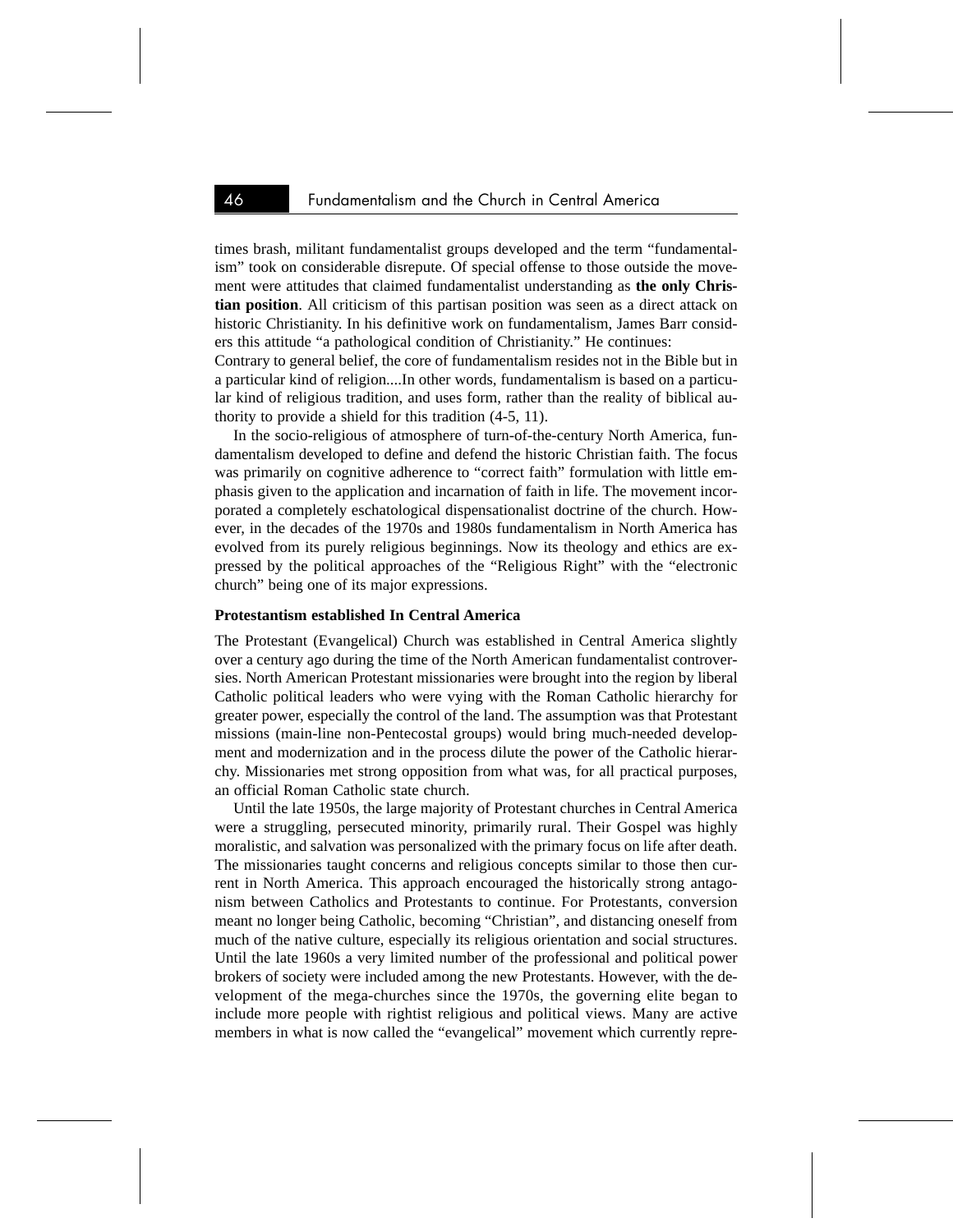sents the large majority of non-Catholic Christians in Central America.

### **The scene changes**

Natural disasters in the 1960s and 1970s contributed to this shift in the religious "balance of power" in Central America. Honduras was hit by Hurricane Fifi, and Nicaragua, Guatemala, and El Salvador suffered major earthquakes. Costa Rica's major earthquakes came later. In the wake of these natural disasters scores of old and new mission agencies and personnel arrived to offer much-needed emergency assistance. Many came with good intentions, while others saw the time as an appropriate opportunity for evangelizing "lost souls." Most of these missionaries had very little cultural sensitivity or preparation for international experience. The result was both the proliferation of imported religious ideas and practices and the beginning of "empire building."

# **Challenges from fundamentalism**

As noted above, fundamentalism developed originally as a corrective to contemporary church-wide concerns for orthodoxy in Christian faith. Like other "defendingthe-faith" renewal movements in the history of the church, fundamentalism became characterized by a loss of objectivity, focusing attention primarily upon corrective doctrine and belief rather than on Christian faith addressing the issues of the lived experience of people. It indirectly promoted a religious legalism that undermined the validity and relevance of Christian faith to modern life. Subsequently, fundamentalistic turn-of-the-century agenda was exported to Central America by Protestant missionaries. Little attention was apparently paid to the implications of their basic theological suppositions. The development in the last decades of the political Christian Right in north America has brought a resurgence of historic fundamentalism that, especially via mass media, is now also strongly influencing the church in Central America.

#### **A. Unique hermeneutics**

A major challenge that fundamentalism presents is its strong, individualistic, almost magical, yet selective and arbitrary appeal to literal interpretation of the Scriptures. This approach makes it practically impossible to take into account obvious historical and contemporary factors and to understand any of the original intent of biblical authors. In the heat of defensive conservative liberal debates, biblical passages tend to be taken out of context and used as pretexts to support doctrinal positions or theological systems. The fundamentalist approach to Scripture tends to ignore historical contexts and treats the Bible as a "flat book," taking all parts of the older and newer Testaments as equally binding.

In contrast, an objective reading of the Scriptures by the faith community allows the Bible to speak for itself as a testimony of God's people to prophetic and historic events. The Scriptures themselves present God's self-revelation as progressing from promise to fulfillment. The newer Testament was written in response to the new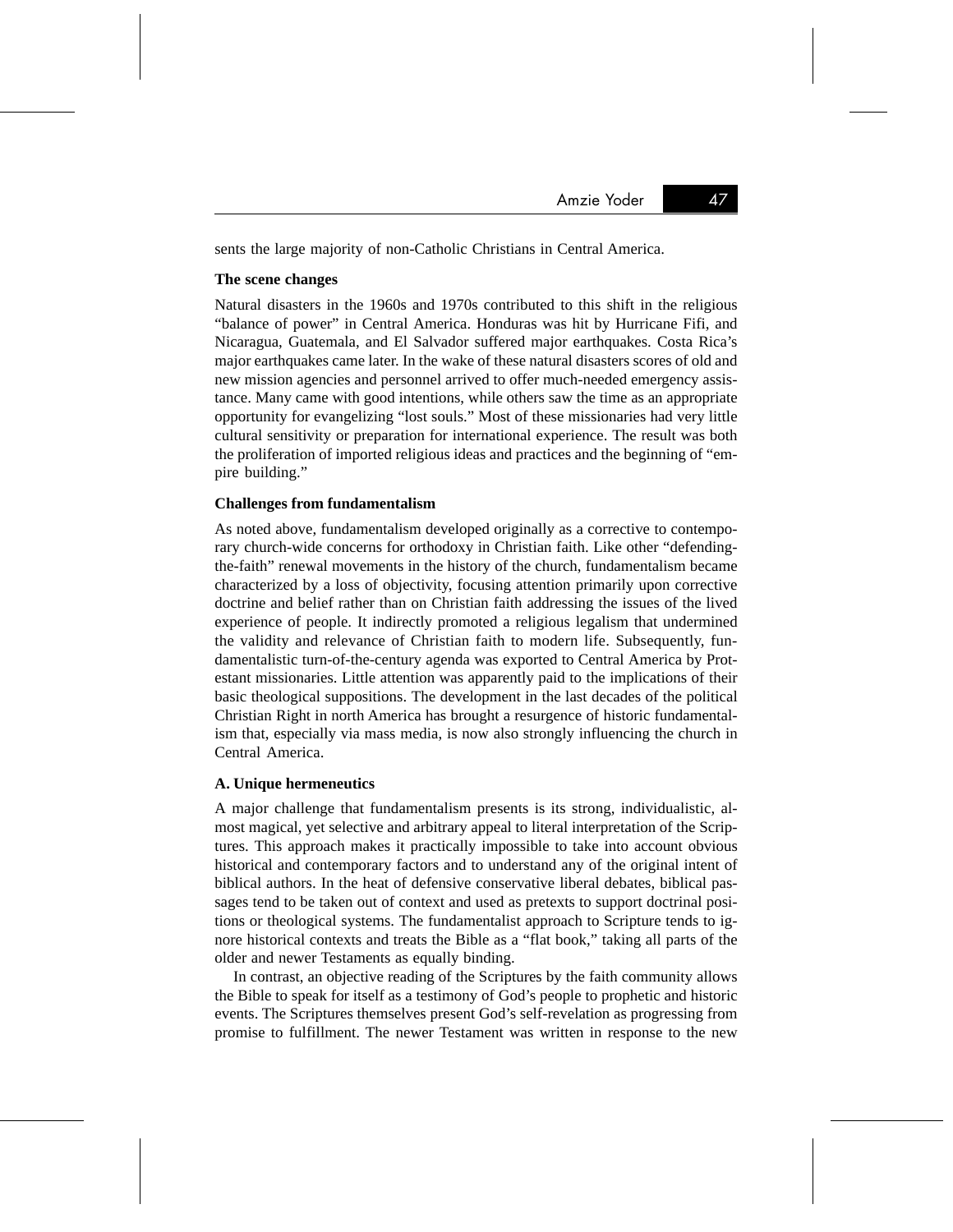covenant and the fulfillment of the older Testament by Jesus Christ. Christ and active faith in him are presented as the basis of interpreting God's Word, for Christ himself "encounters us in the biblical message as the incarnate Word of the Redeemer God" (Secondin, 6). The ultimate goal in interpretation, therefore, is to let the Bible speak for itself with a call to worship and following Christ daily in conscious obedience.

This understanding of Scripture differs substantially from the one which interprets Scripture primarily as a defense for fixed positions and systems of thought. Yet it is the latter understanding that is subscribed to today by most Central American evangelicals, who have seen themselves as the rejected and persecuted religious minority. Such a use of Scripture has been especially notable since the early 1960s as the evangelicals refer to biblical authority as an explanation of their aggressive evangelization of all who are not a part of their specific religious movement. Evangelization thus becomes active proselytism among both the established Protestant and Catholic faith communities.

#### **B. Sectarianism**

A second challenge fundamentalism presents the Central American church is its strong tendency toward sectarian exclusiveness that promotes dogmatism and fanaticism. Central American Protestantism is plagued today with hundreds of different denominational groups working in a competitive, independent manner. Most of these groups are the results of doctrinal controversies. Each faction typically lays claim to Holy Spirit guidance in holding on to "sound doctrine" as over and against "human doctrine." Issues of control and power struggles among church leaders have no doubt also been frequent but unrecognized factors leading to the many painful church splits. While most of these groups are small in number and struggle to survive, in the last two decades a new phenomenon is appearing. Congregations patterned after affluent North American churches are developing in most of Central America's capitals and larger cities. Memberships number in the hundreds and thousands, some as high as 10,000. Auditoriums and coliseums are being built to accommodate 5,000 or more for weekend corporate worship and teaching services. Pastors are strong leaders, many of whom are professionals in some secular field but with very limited formal biblical and theological training.

The above-noted literal hermeneutical approach to the Scriptures is used to justify leadership structures that are consciously very hierarchical, not unlike the Roman Catholic structures they so vehemently denounce. A strong and repeated element of the teaching focus is that God will financially bless those who faithfully give their tithes and offerings. The majority of the members have little education and see the church as their best hope to counteract their rapidly deteriorating socio-economic situation. Church leaders with the most charisma, marketing skill, and crowdmanagement ability are the most successful in retaining positions of authority. Frequently a capable, rising leader challenges the top leader(s) on some procedure or issue and ends up breaking away with followers to begin building another evangeli-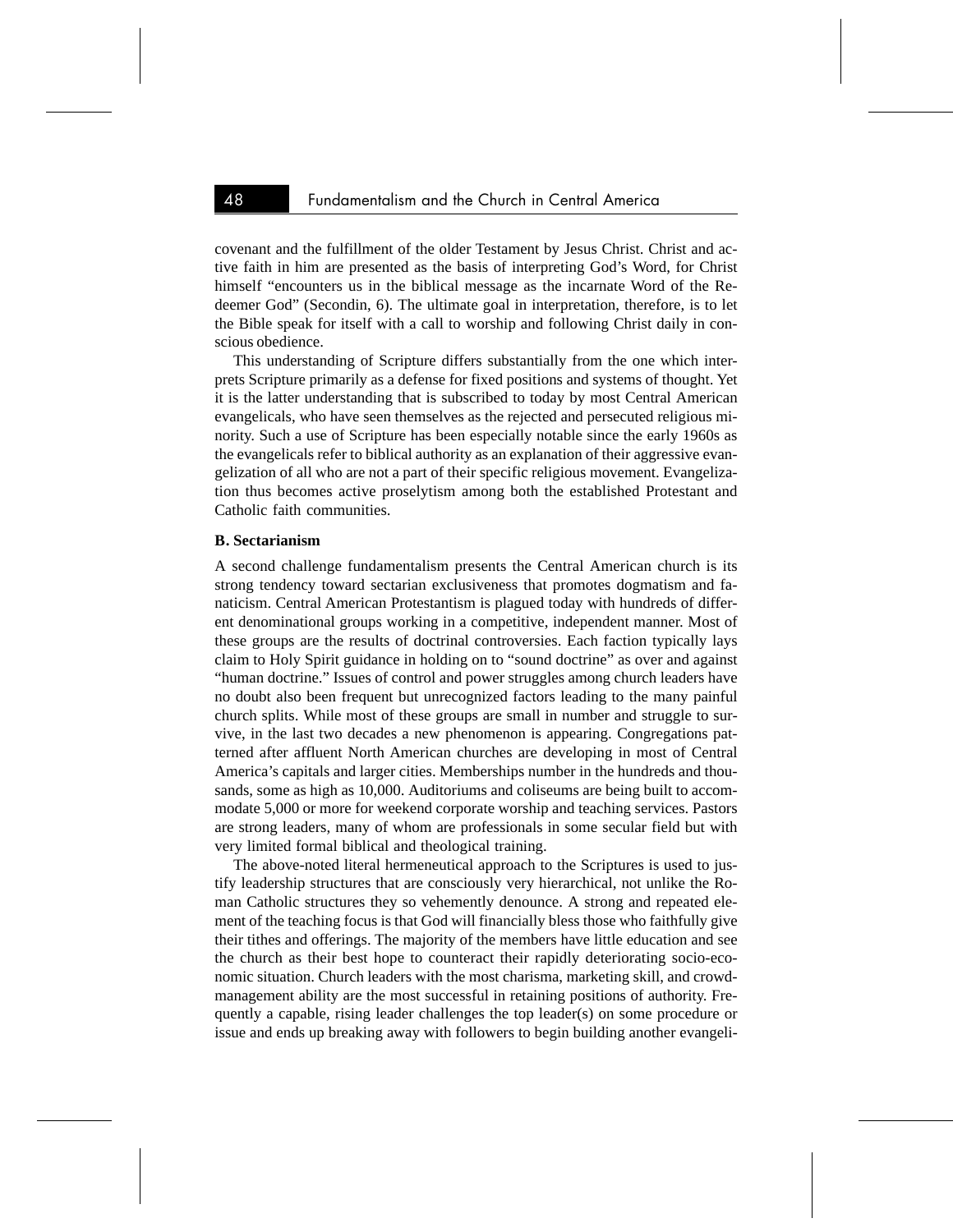cal "empire." The income/benefit levels of these pastors are the envy of everyone and perpetuate the historical inequities common to all of Central America from the time of the Spanish Conquest to the later influx of capitalism with its free enterprise system.

Throughout church history, error and apostasy have often been marked not by the total absence of truth, but by an over-emphasis or imbalance of some aspects of truth. It is imperative that the church today put serious effort into developing a more biblical understanding of leadership and ecclesiology.

# **C. Neo-Constantinianism**

A third challenge related to fundamentalism facing the Central American church is its tendency toward a conscious alignment with political systems in order to promote the church's religious goals and agenda. It is ironical that the union of church and state so strongly denounced and held against the Roman Catholic Church by Protestants is now being accepted by large evangelical groups to further their own cause.

Fundamentalism first developed with the orientation of a nearly complete withdrawal from all "political and cultural involvement" (Cerillo and Dempster, 109- 112). In recent years, however, the process of opposing the "secular humanism" sweeping North America led fundamentalists to appeal to American patriotism and traditional values. "Recipients of massive secular media exposure, they forged alliances with other Christian, religious, and secular groups in support of conservative political causes (*Ibid, 110*). Veteran political activists befriended the rising fundamentalist media stars—the television preachers—forming mutually beneficial relationships. In the interest of achieving their goals, these fundamentalist leaders accepted becoming politicized. The gospel of prosperity became an important element to justify affluent lifestyles related to the public and political world. Wealth was perceived as proof of God's approval and poverty as evidence of spiritual failure. The gospel of strength and military might developed in the fervor of the perceived world struggle between Christianity and Communism.

Because some Latin American theologians insisted that the Gospel spoke of the redemption, or "liberation" of people from their oppressive, inhuman and hopeless situations, North American fundamentalism saw this "liberating theology" as a form of Communism carefully disguised. Liberation theology and "the Soviet threat became more important in evangelical sermons then the words of Jesus" (Ibid, 135). In its anti-communist stance and its reluctance to recognize that the truth of the Gospel requires solidarity with the marginalized people of the world, the Central American church has frequently been useful to oppressive military governments (Galindo, 12- 13).

In Central America, evangelicals aspire for political party roles and several evangelical presidents have gained office, both by military coup and democratic elections. It is again ironic that these well-intentioned national reformers were expelled before the end of their terms leaving behind sad records of basic human rights violations and political financial corruption. Some evangelical groups continue to form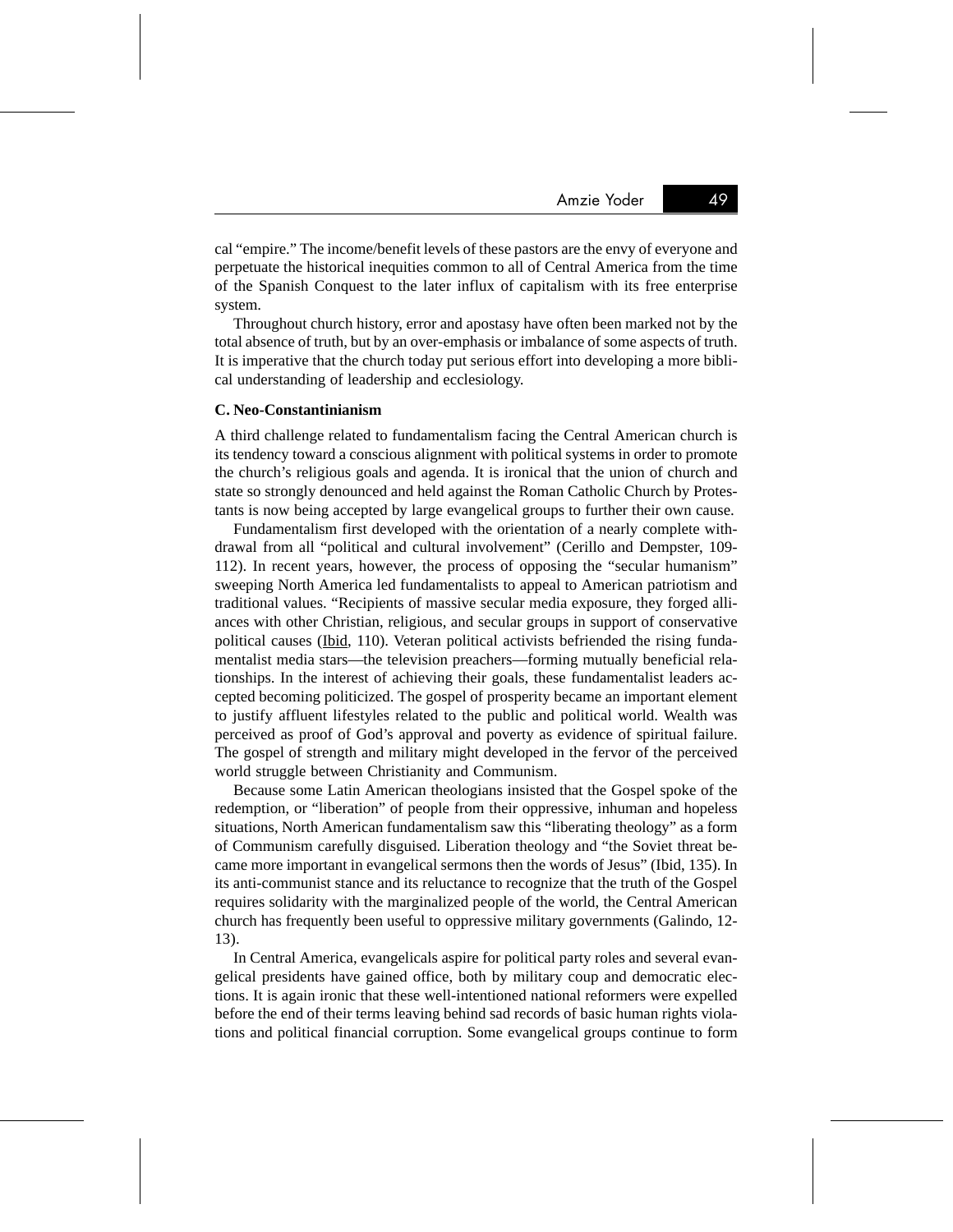official Christian political parties, but others now insist that the church can be a greater influence in society from without rather than from within the formal political structures. Yet for many in Central America, Christian faith continues to be "ideologized" with little discernment between political ideology and biblical theology.

#### **Conclusion**

As noted above, religious fundamentalism originated as a corrective conservative religious phenomenon within North American Anglo-Saxon Protestantism. Today fundamentalism's focus has broadened to include a wide range of religious, social, and political issues. In both North and Central America, it has evolved into the Evangelical Right. For this movement, it seems, religion and the Christian church have become a means to create and justify materialistic, militaristic, and even imperialistic values that are at odds with the life and teachings of Jesus, the founder and Lord of the church. We may hope that followers of Christ in Central and North America will become more interested in discerning the times and choosing to be biblical in living out their Christian faith.

# **References Cited**

Barr, James. *Fundamentalism.* London: SCM Press LTD, 1977.

- Cerillo, Agustus, Jr. and Depster, Murray W. *Salt and Light: Evangelical Thought in Modern America.* Grand Rapids, MI & Christian College Coalition, Washington, D.C.: Baker Book House, 1989.
- Galindo, Florencio. "Fundamentalism in Latin America." *Theology Digest,* 40:1, 1993.
- Hadden, Jeffery K. and Shupe, Anson, editors. *Secularization and Fundamentalism Reconsidered: Religion and the Political Order,* Vol. III. New York: Paragon House, 1989.
- Hordern, William E. *A Layman's Guide to Protestant Theology.* New York: The Macmillan Company, 1968.
- Sandeen, Ernest R. *The Origins of Fundamentalism.* Philadelphia: Fortress Press, 1968.
- Secundin, Bruno. "Fundamentalism: Challenges and Dangers." *Theology Digest,* 40:1, 1993.
- Selvidge, Maria J., ed. *Fundamentalism Today: What Makes It So Attractive?* Elgin, Illinois: Brethren Press, 1984.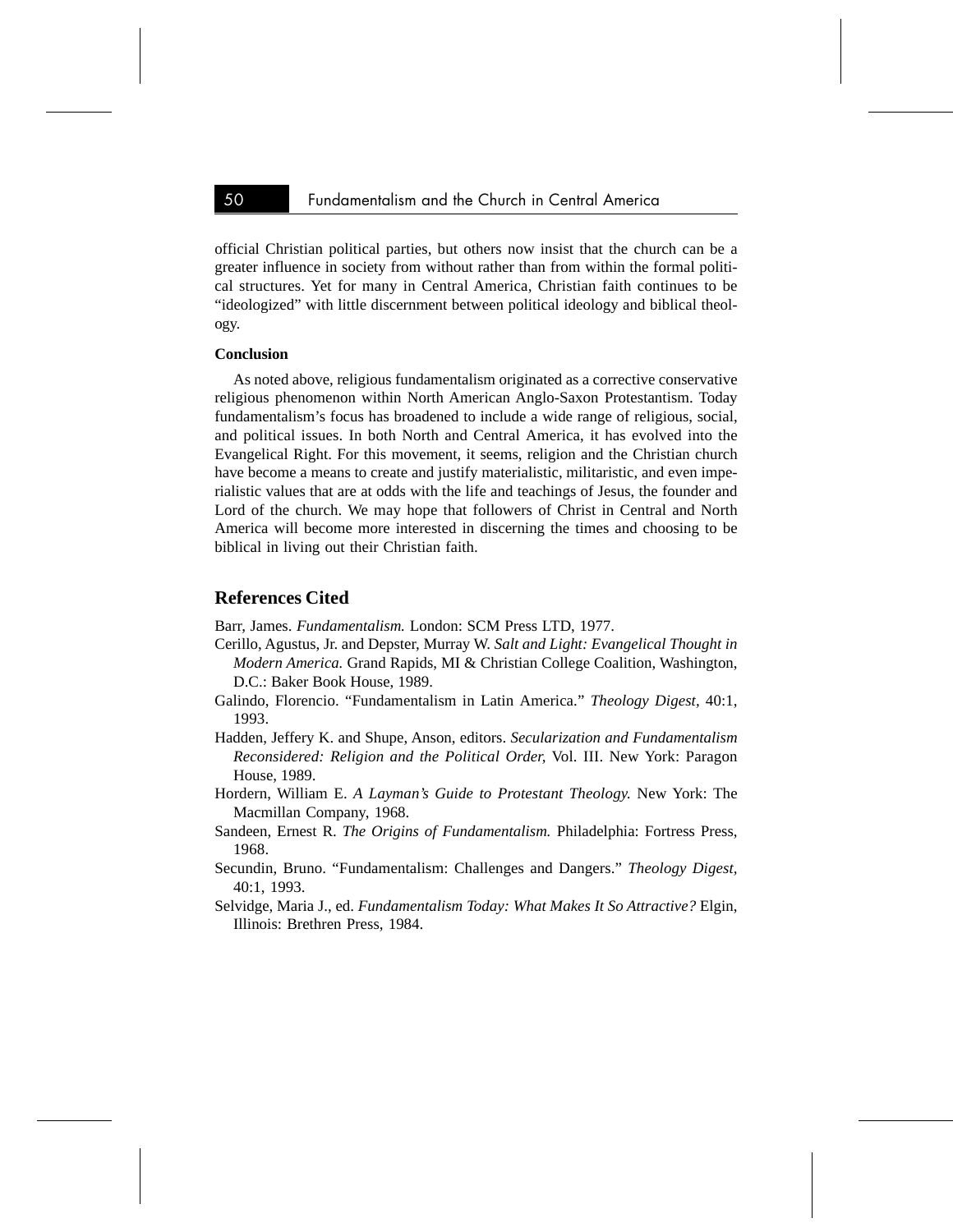# **Introductory Comments: Community-based Development**

*Arden Shank*

Over the last 30 years, community-based development is an emerging field of work in low-income and minority neighborhoods. After years of neglect, poverty, and discrimination, communities of all kinds began to organize the work in low-income and minority neighborhoods. After years of neglect, poverty, and discrimination, communities of all kinds began to organize themselves to save and improve their neighborhoods.

These efforts resulted in new organizations whose primary concern was the welfare of their neighborhoods. Such community-based groups took all shapes and sizes. They formed in urban neighborhoods, small cities and towns, and in rural areas. By the mid-1970s there were about 200 of these groups in the United States.<sup>1</sup>

Now, in the 1990s, there are nearly 3,000 such groups in the U.S. They are developing affordable housing, building vital small businesses, creating jobs, and providing education, health care, and social services. These activities not only grow out of a concern for the neighborhood, but in many cases neighborhood people are the prime movers.

People in many local communities around the country are finding ways to address needs and create new options from within. I have been fortunate to see this from my statewide involvement with both the Indiana Association for Community Economic Development and the Indiana Welfare Watch, as well as on a local level with LaCasa of Goshen.

A coalition of foundations and corporations called the Council for Community-Based Development, says that "'community-based development' has become the widely accepted term that embraces the full range of activities being carried on by these locally controlled organizations."2 The limits are defined by each local community.

"Frequently, as they gain experience and confidence, they diversify their agendas. Organizations interested in housing, for example, may expand their activities into social services. Others formed as advocacy groups for better government services may become active in economic development. Whatever course they take, their basic mission remains the same: to make lasting improvements in their communities."3

Many of these efforts have been started by or sustained by local churches. It has been people of faith in large and small, black, brown, and white, neighborhoods who

*Arden Shank is the executive director of LaCasa of Goshen, Ind., and the president of the Indiana Association for Community Economic Development.*

Mission Focus: Annual Review © 1994 Volume 2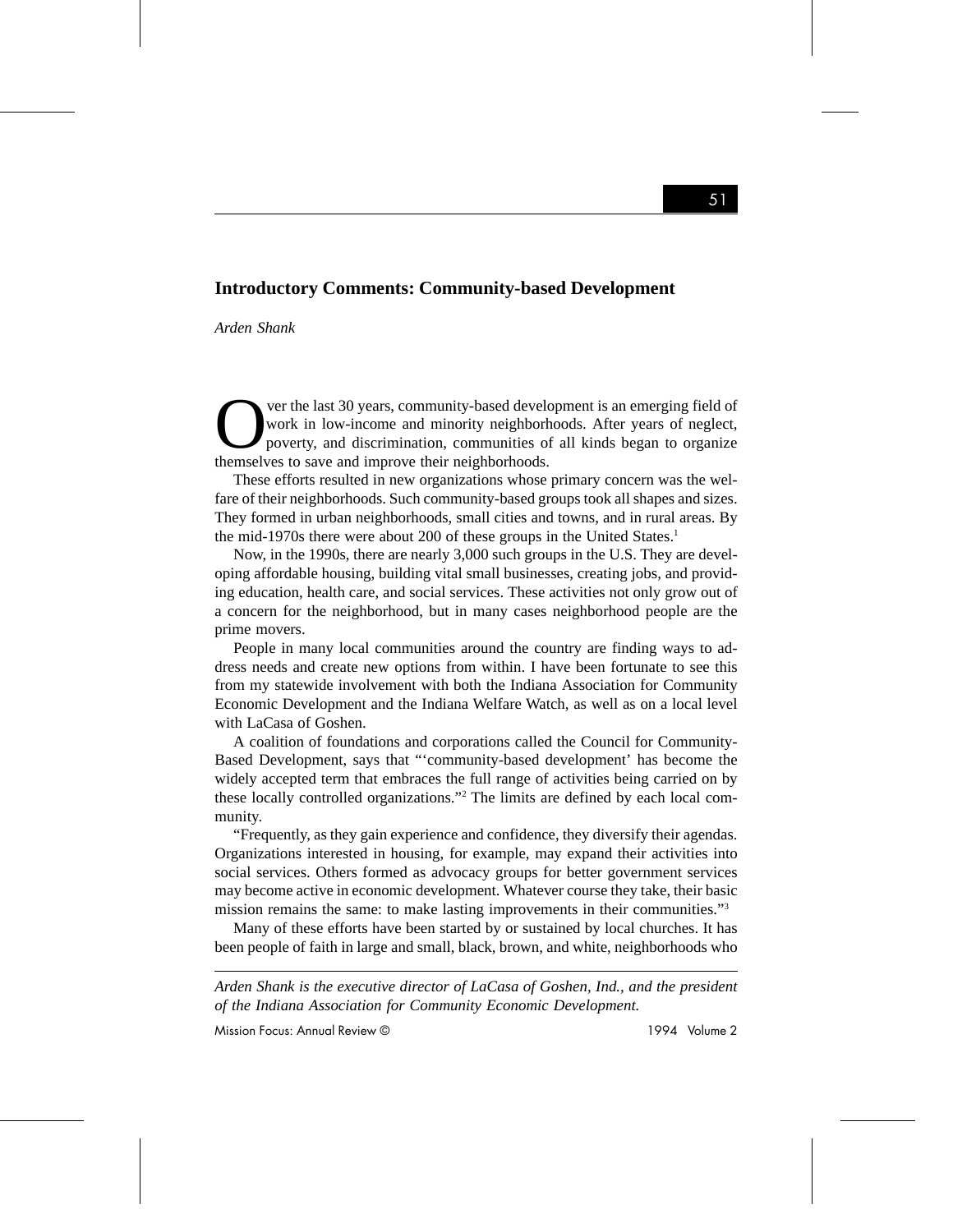have acted on the vision for neighborhood wholeness and justice. It is both the church as an institution and the people as individuals of faith that have undergirded the work. It is difficult to find even one sustained and successful community-based development organization that does not have church involvement in some way.<sup>4</sup> Community development is church work; it is mission in the profoundest sense.

From nearly the beginning, Mennonite churches and people have been involved in this movement. Early efforts in the late 1960s and early 1970s took place in smaller communities like Fort Wayne, Elkhart, and Goshen, as well as other places around the country. Over the past 10 years in particular the number of Mennonites involved has increased.

Aside from occasional anecdotal essays there has been very little serious theological or ethical reflection by Mennonites on community-based development in the United States, and on Mennonite involvement in this activity. When I pointed out this lack to Wilbert Shenk, he invited me to work with him to gather several articles. The essays in this issue of *Mission Focus* are the result. Bear in mind that the writers are community development practitioners, not seasoned scholars. We have businesses to run, houses to build, programs to manage, and hurting people to encourage. We write from experience and from the gut.

My essay will give some theological and biblical reflections about communitybased development using my own work at LaCasa as the starting point. Lester and Mary Beth Lind write from a rural West Virginia perspective emphasizing "selfreliant interdependence" as community development. They root their thoughts in the work of a well-known Anabaptist. Saul Murcia describes Mennonite community development on the border in Brownsville, Texas. Writing from a racial, cultural, and economic minority status, he struggles with the meaning of faithfulness in the context of overwhelming poverty. Sally Schreiner gives a historical review of the community development activities of the Reba Place Fellowship and Reba Place Church in Evanston, Illinois. Their call to be a community has had a profound impact in their neighborhood.

These essays are only a beginning effort. They are an invitation to more scholarly research and writing. The essays are also an invitation to join us as people of faith, maybe in your own neighborhood, in community-based development.

# **Endnotes**

<sup>1</sup> *Against All Odds: The Achievements of Community-Based Development Organizations,* National Congress for Community Economic Development, Washington, D.C., 1989, p. 3.

<sup>2</sup> *Venturing into Neighborhoods,* Council for Community-Based Development, Washington, D.C., 1991, p. 1

<sup>4</sup> This claim was made by Phil Amerson, senior pastor of the First United Methodist Church of Bloomington, Indiana, during a workshop on "Church and Community Development Corporations" at the Eighth Annual Conference of the Indiana Association for Community Economic Development in Indianapolis, May 20, 1994.

**Ibid.**, p. 4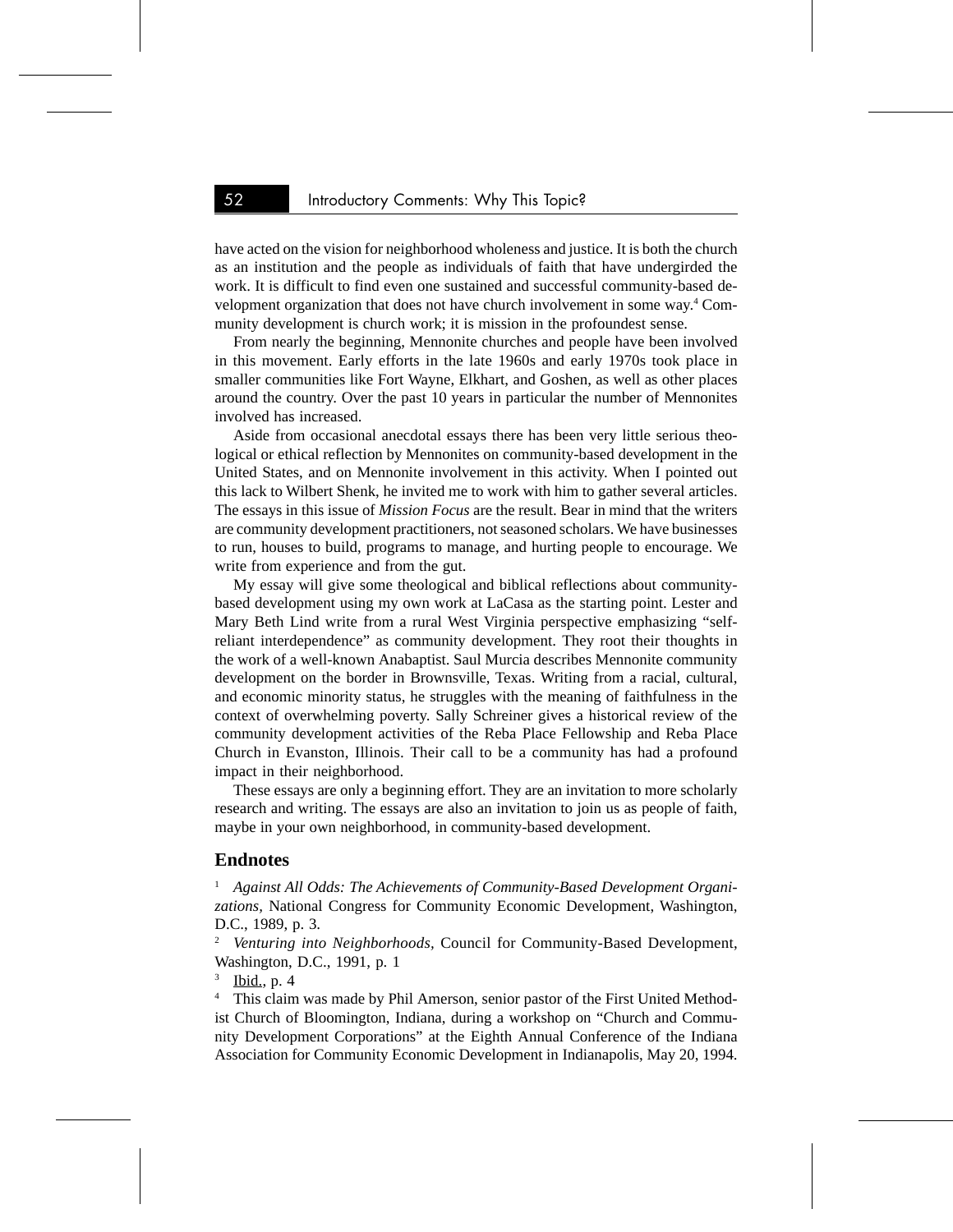# **Responsible Living as Community Development**

*Lester and Mary Beth Lind*

The vision and goal Pilgram Marpeck, an early Anabaptist, had a dual concern<br>for personal repentance and social responsibility. Justice for Marpeck encom<br>passed both individual and social transformation. One was impossible for personal repentance and social responsibility. Justice for Marpeck encom passed both individual and social transformation. One was impossible without the other. His call was to a justice without coercion, which included a strong sense of responsibility for the physical and spiritual welfare of his neighbors. Marpeck believed that the Spirit works from the bottom up and is unconstrained, rather than being mediated by institutional structures from the top down.<sup>1</sup> This glimpse of Pilgram Marpeck captures much of the philosophy that motivates us.

We moved to Harman, West Virginia in 1973. We are both college graduates and are committed to living by Gospel values. While going overseas with Mennonite Central Committee (MCC), or aligning ourselves with a State-side mission organization had some attraction, we desired to simply live responsibly in a neighborhood and become involved in the life of our community. Our call was to a rural community where we could attempt to live responsibly in matters of finances, patterns of consumption, the well-being of our neighbors, and the care of the natural environment. Community development became part of this greater vision of responsible living.

Our basic premise is that God is creator and owner of all. We are caretakers or stewards of the small portion of this marvelous creation that affects us personally. Our mottos can be described as "self-reliant interdependence" and "think globally and act locally." Self-reliance is not selfishness, but rather living with the awareness that we are responsible for the shalom of everything affected by our choices. We accept responsibility for the choices we make. This means we count the cost, not merely the economic costs. It is a false illusion that price reflects cost. As caretakers for God, the cost is measured in terms of the health of the whole, not in what seems to benefit us most.

This definition of self-reliance suggests interdependence. In the final analysis there is no difference between how we care for ourselves and how we care for others. Neither is there difference in how we care for the natural world. Biblical stewardship

*Lester and Mary Beth Lind, Harmon, West Virginia, recently completed an assignment as long-term directors of the Harmon Discipleship unit. Most recently they were Voluntary Service resources people.*

Mission Focus: Annual Review © 1994 Volume 2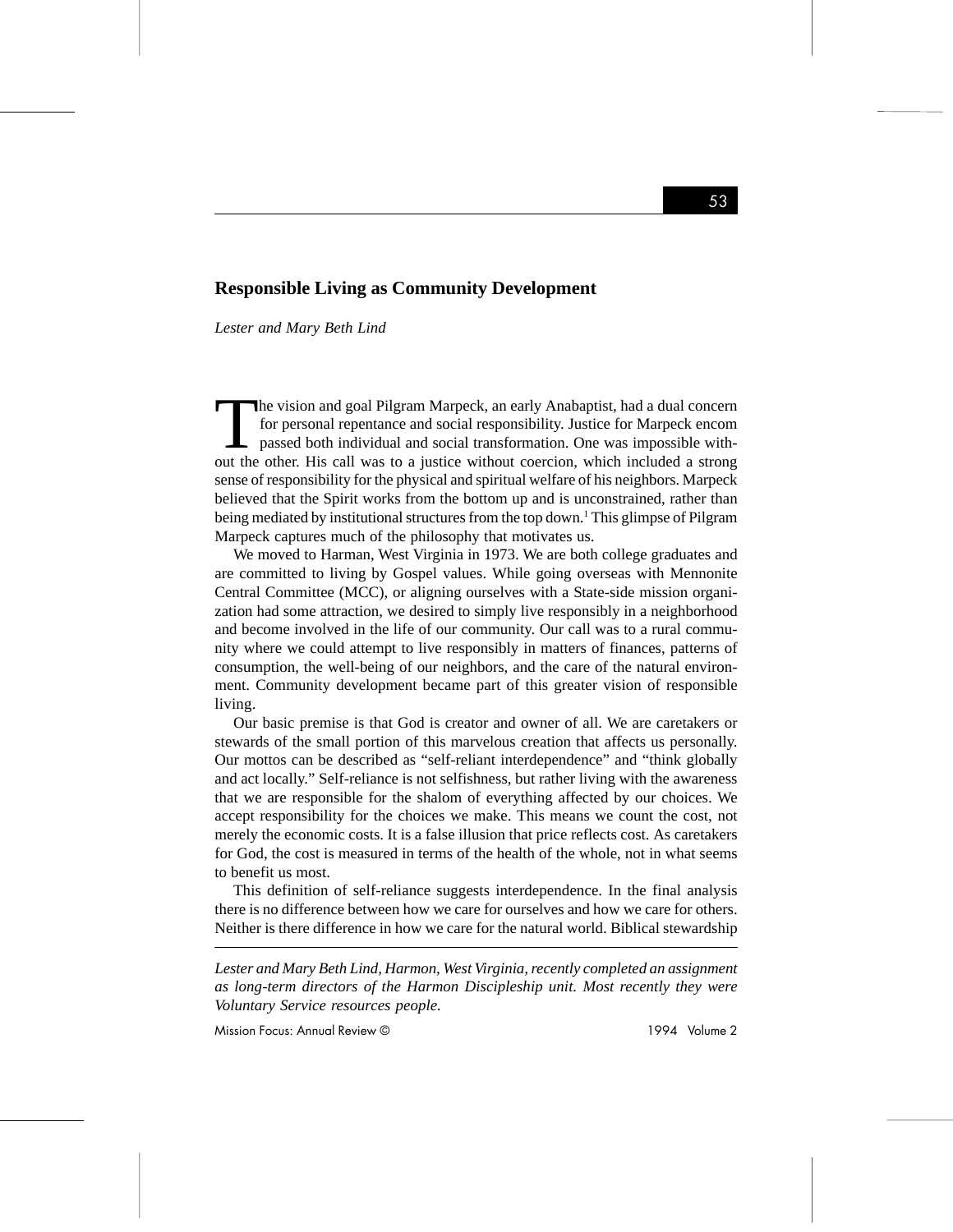uses the same criteria for determining how we care for self, others and the environment. Wendell Berry says it succinctly : "It is impossible to care for each other more or differently than we care for the earth."2

We attempt to live from the Anabaptist principle that affirms Jesus Christ as the normative way for life. Jesus's teachings as well as his model of living guide how we live. His inaugural address in Luke 4, his Sermon on the Mount in Matthew 5-7, his teaching on life, power, and servanthood in Mark 8-10, and his commitment to accept the consequences of his choices (John 15-20), give us direction in life. But we are faced with a problem. Jesus lived 2000 years ago in a situation much different from the Appalachian setting in which we live. How do we bridge the gap in history and with the credibility claim to be following Jesus? Perhaps glimpses of our involvements will provide the answer.

# **Our experience**

Our first fives years in the Harman community were spent getting ourselves established. We did not see ourselves as "mission folk" nor as "developers"; rather we were learning a life of self-sufficiency. Our parents, our neighbors, and our own mistakes became our teachers. These years were crucial in two ways. We developed habits and patterns independent of middle-class North American values. And we learned much about our community.

We also discovered that we were lonely. Most of our neighbors were pursuing middle-class values of materialism, consumerism, and personal profit. We were trying to live by Gospel values. Consequently our social interaction remained fairly superficial. We were also misfits in our local congregation. Our spiritual growth was not being nurtured in a community of believers. After six years of working hard to establish ourselves, we moved from the community in an attempt to care for our social and spiritual needs. We had experienced burn-out.

After a three year "furlough" or "exile," depending on one's perspective, we returned to our home in Harman. We were refreshed, but more importantly we had discovered that we needed to accept the responsibility for our own nature. Our attempts at self-sufficiency turned to self-reliance and interdependence. We understood ourselves better and were able to be more responsive to our community.

Building on our earlier years we became more involved in local activities. We put new energy into the Old Mill, a craft shop marketing products from local crafts persons. We had been managers of the Mill before our break. We initiated a VS Discipleship program for young adults in the Mennonite church. We began producing and marketing fresh vegetables from our land. Mary Beth launched a part-time career in dietetics. These four areas, a craft shop, discipleship and spirituality, vegetable production and marketing, and dietetics from the foundation for our involvements in community development. They provide ways of staying connected to the local community and the broader Mennonite church. We will briefly describe the evolution of each area.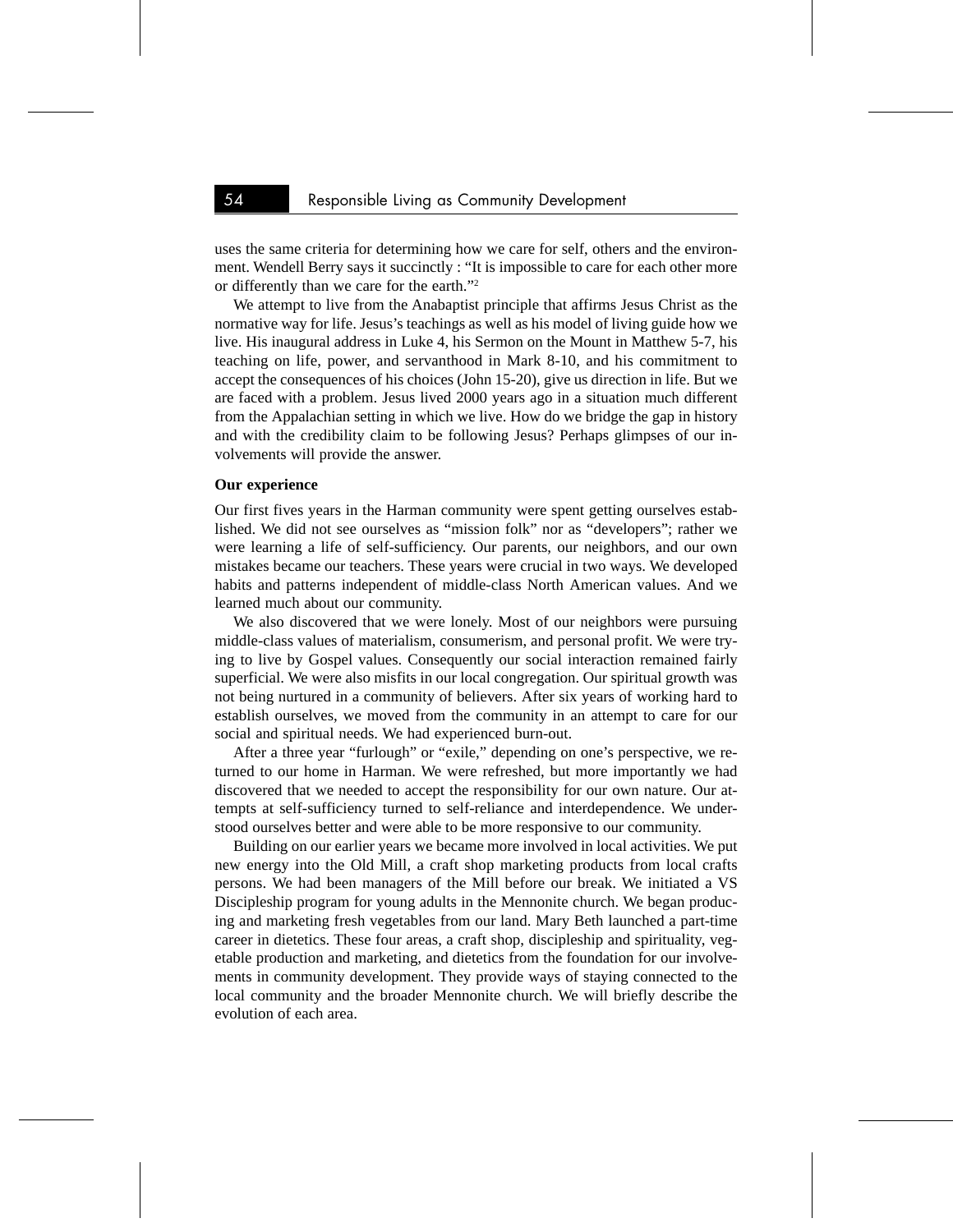# **1. Nutrition: public health**

Mary Beth formed contracts with several state and federally-funded organizations that needed the expertise of a dietician. This put her in touch with many persons, both clients and colleagues. This business has two significant results. First, Mary Beth receives regular calls from individuals or small groups who are interested in enhancing their own health through better nutrition. Mary Beth has the opportunity to be involved in numerous local settings, a neighbor willing to share her knowledge for the benefit of others.

Second, Mary Beth is learning how the structures operate. She has been able to identify funding sources for alternative nutritional and health-care programs. At the same time other leaders in the community are at least exposed to if not influenced by the values that motivate Mary Beth. As a result she serves on various local organizations' boards, including the county housing authority and a community arts board.

## **2. Gardening and marketing**

Lester was the organizer and manager of the vegetable endeavor. Our produce became known for its quality and was in demand by restaurants and many households. This reputation among our neighbors has prompted many inquiries about production techniques, pesticide use, and marketing ideas. Our little farm has become a model for many others who want to produce higher quality food for themselves or for market.

In addition to marketing our own produce, Lester worked with the county agricultural extension agent to develop a farmers' tailgate market. For over ten years he has given leadership to this organization which provides a good outlet for the producers and at the same time provides quality produce for many consumers.

On the state level Lester helped organize the West Virginia Direct Marketing Association. This organization of agricultural producers has become an information bank for marketing techniques and a credible voice of agriculture in the political arena. Several groups have spun off from the organization, including an organic growers group, an herb-growing and marketing group, and an aquaculture organization.

# **3. Spirituality and discipleship**

While the VS discipleship program has been terminated, our interest in nurturing spiritual growth of persons continues. Together we work at Mountain Retreat, offering personal retreats to individuals, and organizing group events that nourish the spirituality of the participants. Not only does Mountain Retreat meet needs of individuals, it also has formal relationships with both Virginia Mennonite Conference and Allegheny Mennonite Conference. We are active participants in the contemplative spirituality movement within the Mennonite church.

## **4. The Old Mill**

The craft shop has several aspects that relate to community development. It has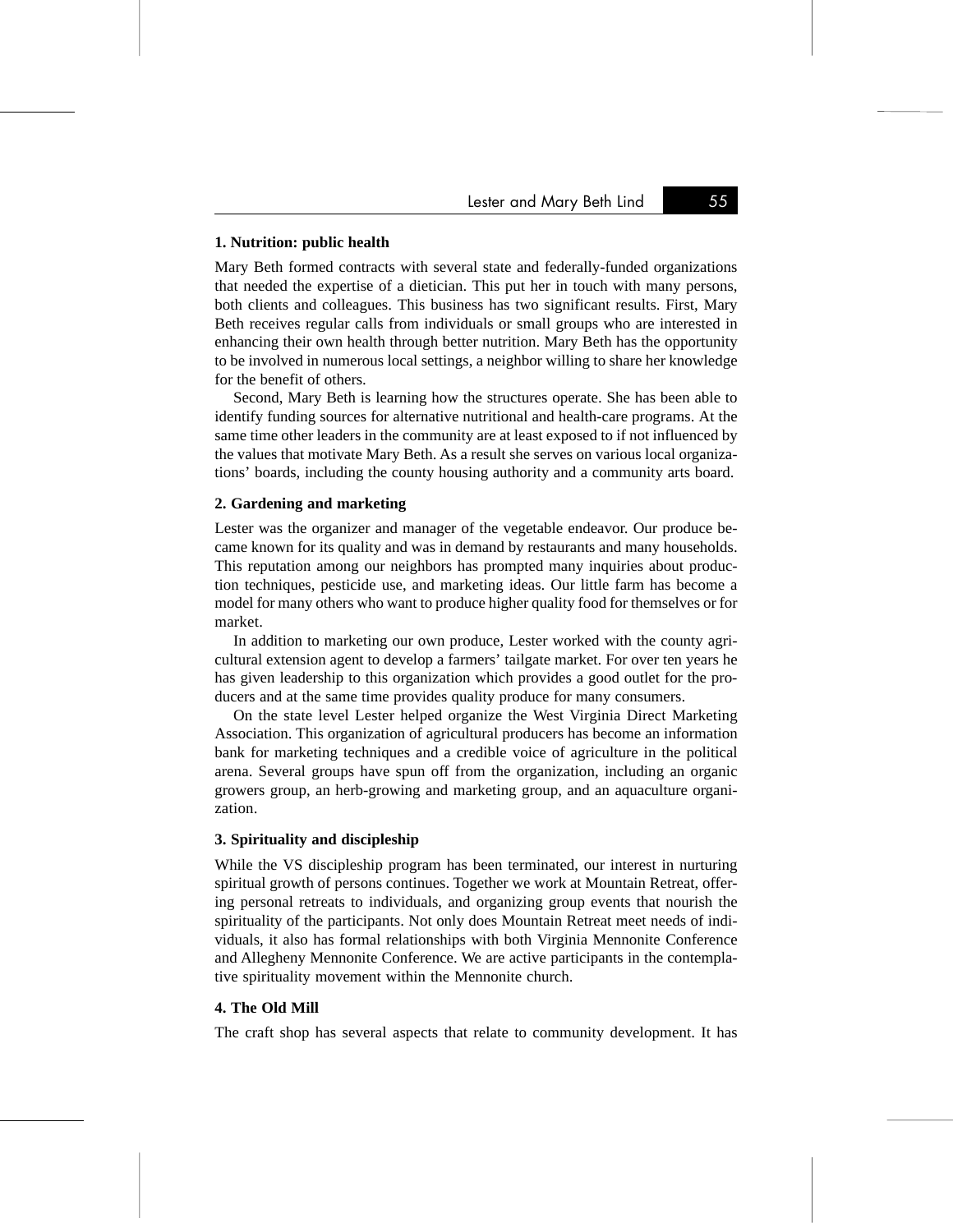provided a good market for producers in our area. It has also offered employment to persons in the community. A third feature has been the use of the mill itself. Grains are still milled into flour and local farmers continue to bring their grains which will supply their families with corn meal or flour through the winter.

All of the above examples could be excluded from some definitions of community development. We see it as community development by lifestyle. We are also involved in more standard ways of community development. During the last year we participated in a local group that learned community development philosophy at the same time that community projects were being accomplished. Sixteen small groups within the county received training in assessing needs and resources, organizing a group that operates around a mission statement, learning good communication skills, creating budgets, and writing grants. By the end of this training each group was wellorganized and received a small grant as seed money to accomplish a specific project. The group that we were part of will be offering mediation within the school system. Our intent is to grow into a mediation center that offers a variety of mediation and communication resources to the county.

# **Reflections**

Although early on we had ideas of intentional community, we never had any formal support structure such as a mission board or service agency. Our accountability was primarily to ourselves and to a lesser degree, our community. One advantage of this independence is that local acceptance and ownership is essential if the project is to continue. A second advantage relates to the credibility of the project. The examples we shared are important enough that we could form relationships with larger institutions. This kind of networking is important, but the management and control should remain locally based.

The disadvantage of independence is that we had no formal support structures to provide for our emotional, financial, and spiritual needs. Neither society nor the church equips persons to take responsibility for their own personal growth and wellbeing. It requires an incredible amount of inner strength and God's grace to persevere as an alternative to the norm. If the Kingdom values are truly upside down when judged by normal middle class values, then the church must discover better ways of teaching Kingdom values.

Regrettably the local church never seemed to understand what we were and are about. In our situation the local congregation never considered what we were doing as mission or Kingdom building. A basic dilemma is the difference in defining mission. The local congregation was begun as a mission endeavor. Its understanding of mission is primarily centered around saving souls. We understand mission as concern for the total well-being of all. Our energy is given to human and environmental needs. Mission includes the state of one's soul but is much broader than that. All of creation is going to be redeemed.

Another thing we have learned is flexibility. Our basic principles are solidly grounded, but flexibility is necessary in developing and implementing one's lifestyle.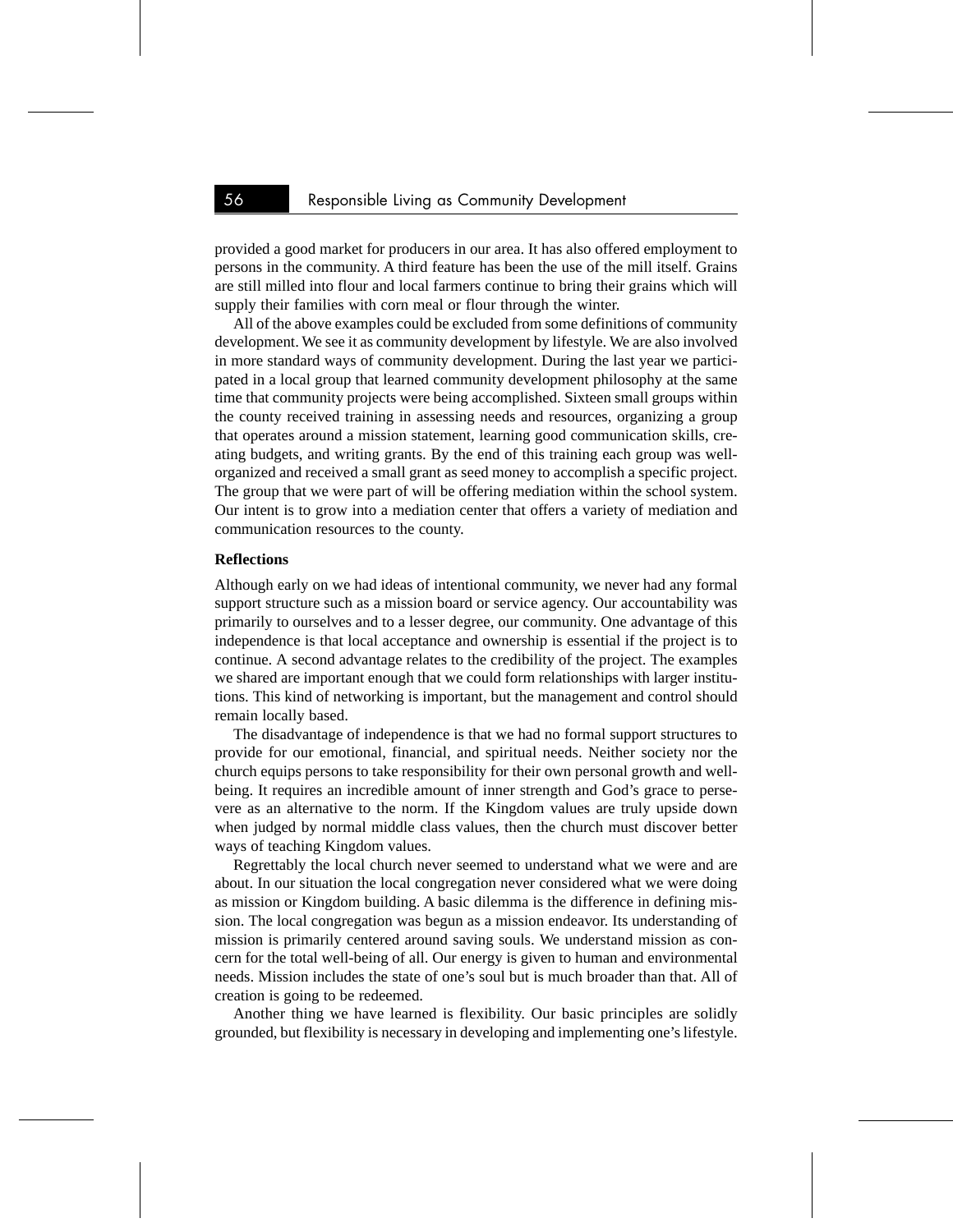For example, one of our major principles is to be involved in our local community. Yet we found it difficult to be nurtured by the local churches. So we compromised and now we drive to a completely separate community for our church family.

The church we attend, Philippi Mennonite, is truly a gift to us. It is not a traditional congregation. Among other things it takes its community seriously and speaks clearly on issues of justice. It has been involved in organizing the community to address the issue of mega-landfills. As a result, a "state of the art" landfill that was to receive garbage from Baltimore and Philadelphia was not allowed in the county.

Sometimes we are asked what keeps us going when change happens slowly if at all. We respond that our original goal was not community development. Our goal was responsible living. So with a healthy skepticism toward consumerism and the underlying principle that promises happiness and security as marketable commodities, we attempt to practice the biblical vision of shalom. We are not perfect and we mess up frequently. We experience God's grace and forgiveness and feel the invitation to stay on the path of shalom. And we cannot walk the path of shalom without sharing it with others!

We began by describing how Pilgram Marpeck understood mission. It is fitting to close with another insight from him. Marpeck was against the centralization of power. He "opposed those whom he thought violated the sovereignty of the individual conscience."<sup>3</sup> His goal was to provide those "in his sphere of influence with a new sense of identity, worth, and dignity."4 We share a similar philosophy and goal with Marpeck.

# **Endnotes**

<sup>1</sup> Boyd, Stephen. *Pilgram Marpeck: His Life and Social Theology*. Durham: Duke University Press, 1992. pp 170-171.

<sup>2</sup> Berry, Wendell. *The Unsettling of America: Culture and Agriculture.* New York: Avon Books, 1977. p. 123.

<sup>3</sup> Boyd, Stephen. *Pilgram Marpeck.* p. 172.

Ibid. p. 172.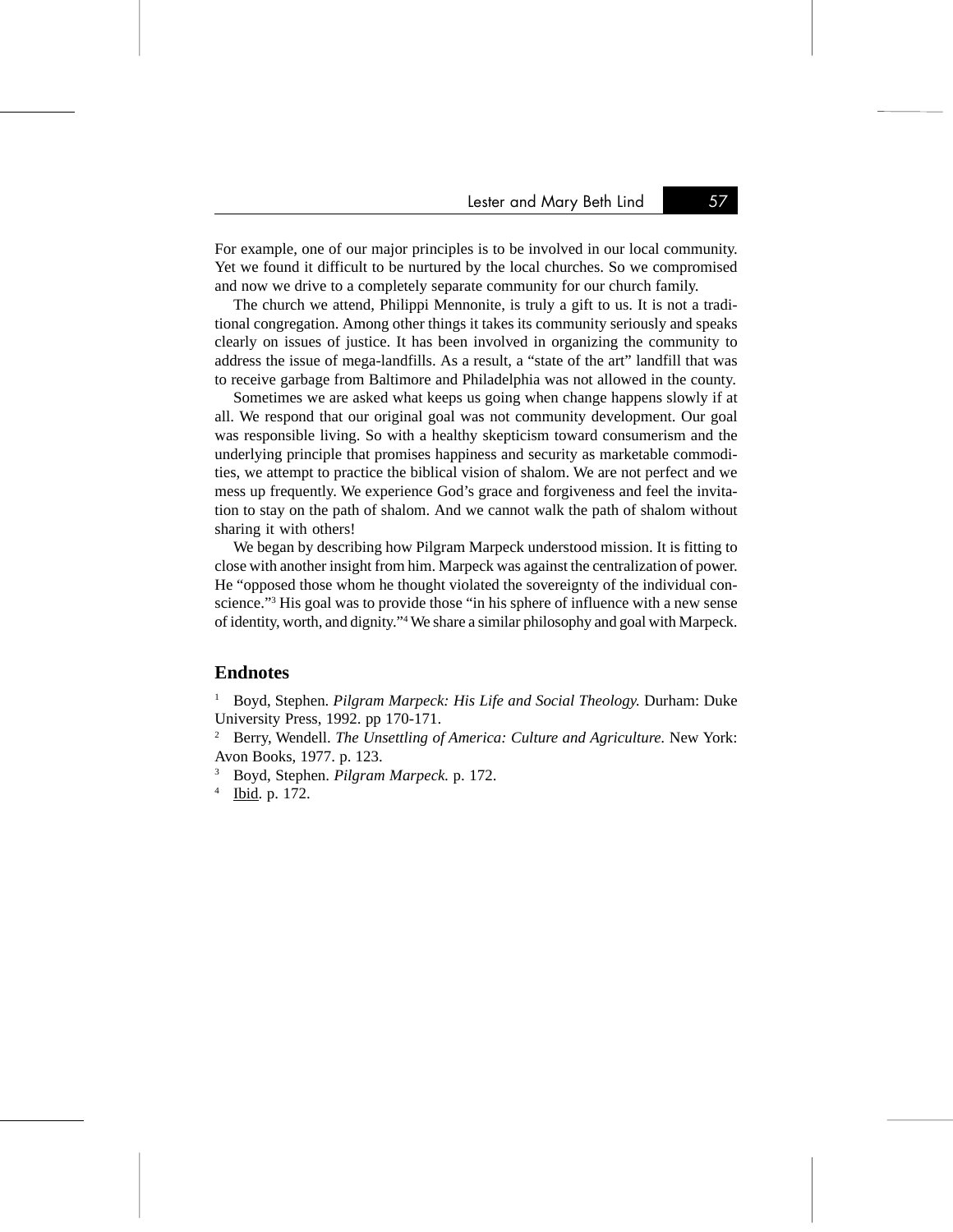Responsible Living as  $C_8$  Responsible  $D$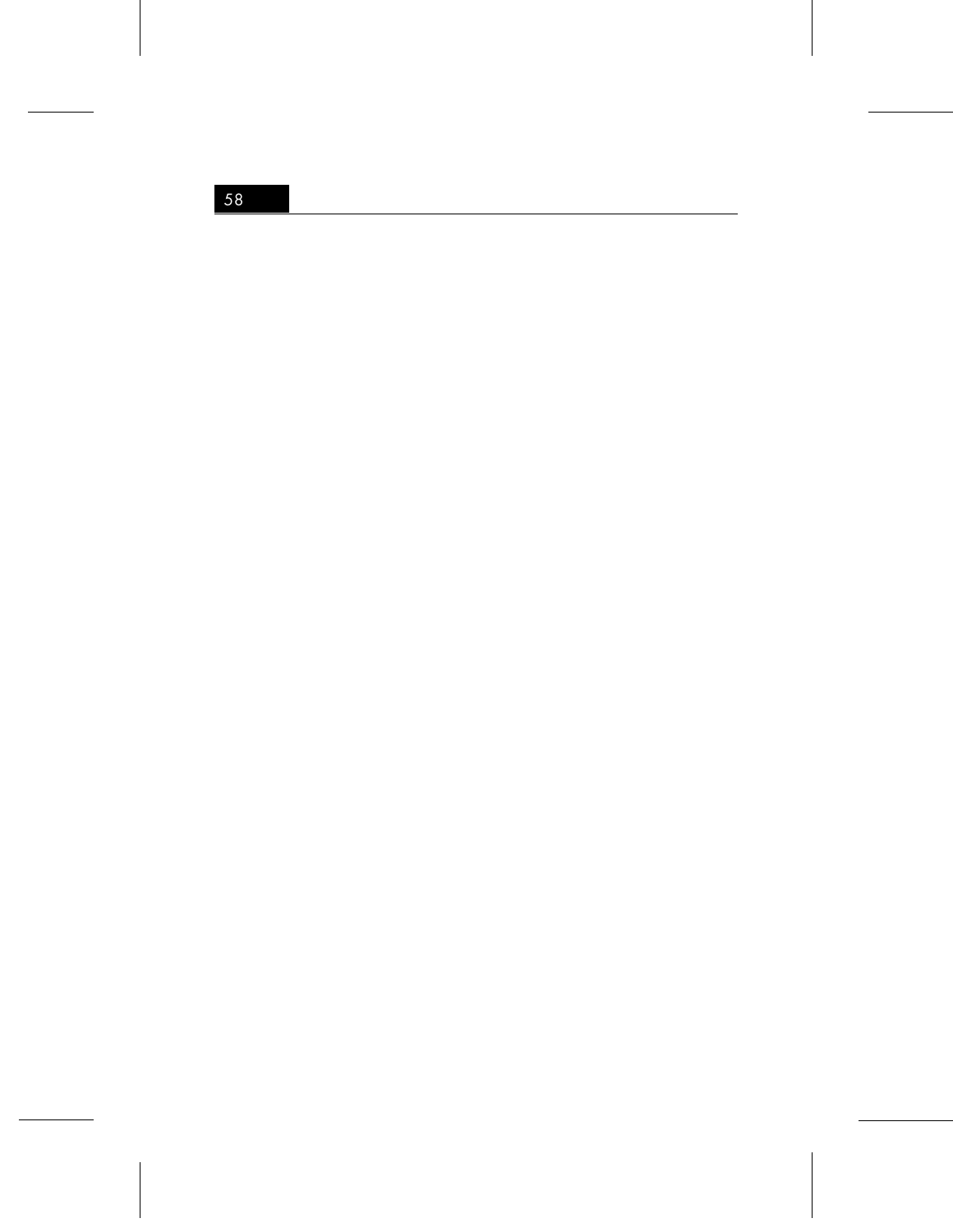# **"At the Gate Called Beautiful"**

*Saul Murcia*

**Brownsville is located on the southernmost tip of Texas on the Mexico-United**<br>States border. The current population of 100,000 is 90 percent Hispanic,<br>young, growing rapidly, and extremely poor. Brownsville, in fact, was States border. The current population of 100,000 is 90 percent Hispanic, young, growing rapidly, and extremely poor. Brownsville, in fact, was recently identified as the poorest city in the United States, with 44 percent of its residents falling below the federal poverty line. Many in Brownsville would argue that the poverty rate is actually closer to 60 percent. The unemployment rate is approximately three times the national level, or 24 percent.

Perhaps nowhere is the impact of unemployment and poverty more evident than in the quality of housing. Frequently, two or three families live in one dwelling. Homes with exposed wiring, no indoor plumbing, and crumbling walls and roofs are common. Many houses are considered unlivable and have been condemned by the city; yet people continue to live in them. Moreover, rent is often unjustifiably high for example, \$300 or more per month for little more than a shack.

The city of Brownsville has available as much as \$4 million in federal Housing and Urban Development (HUD) funds for the purpose of community development. Yet it can be difficult to access these funds, since three to five years are often required to maneuver through the bureaucracy. Furthermore, the money that is available from the federal government will not suffice to ensure that housing in the city is upgraded.

This article is based on my experience of the past five years of living and learning about the U.S.-Mexico border. I have also drawn on the reflections of the members of Iglesia Menonita del Cordero [Mennonite Church of the Lamb], of volunteers, and of our pastor, Conrado Hinojosa.

#### **History**

Iglesia Menonita del Cordero was founded in 1972. Today the membership is 150. The church holds three services per week, has 11 Sunday school classes, and has youth and women's groups involved in numerous projects. The membership of the church continues to grow at a slow but steady rate. More important, however, is the stability of the congregation, reflecting the members' long-term commitment to one

*Saul Murcia is Voluntary Service coordinator for Mennonite Board of Missions, with an office in Austin, Texas.*

Mission Focus: Annual Review © 1994 Volume 2

# Saul Murcia 59 ann an S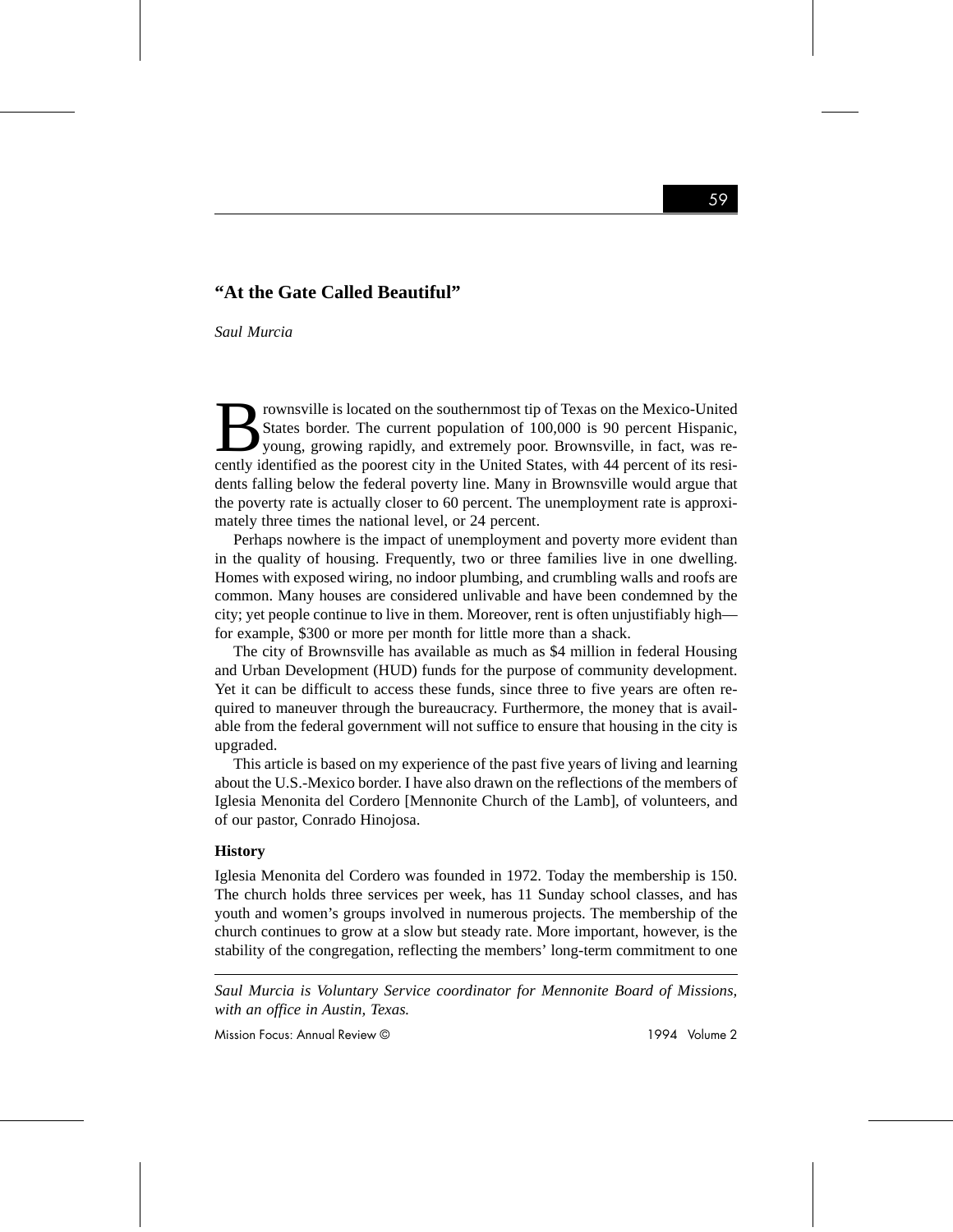another and to the mission of the church.

Mexican Americans constitute the majority of the membership of Iglesia Menonita. The church is currently the largest Hispanic Mennonite congregation in the United States. Moreover, Iglesia Menonita is considered by many to be the most active Hispanic church in terms of its involvement in the community. Early in its existence, Iglesia Menonita identified a need for decent housing in Brownsville. The situation sparked a vision within the congregation to take a role in providing suitable housing. In response to a request to Mennonite Board of Missions (MBM) in 1976 for assistance, a Voluntary Service unit was established in Brownsville, with up to four volunteers at any given time.

Conrado Hinojosa recalls the time when there was no "program" or Mennonite church in Brownsville, just the vision of a young couple without many resources to develop anything. Some 20 years later we are in his office reflecting on how it all developed.

In reply to my question about how the congregation and home repair project got to its current stage, Conrado said: "It's simple. I had a vision and very limited resources. Therefore, the partnership and the cooperation from 'el Norte' was crucial. This meant that volunteer labor, primarily from the mid-west Mennonite world, came down often to serve. And, some capital investment was part of it as well. Initially, MBM bought the several acres of land on which the church is located and loaned the church \$17,000 to construct the church building."

Throughout the years the cooperation and partnership between a young Mennonite congregation and the Mennonite Church, including MBM, have been challenging. Conflicts, misunderstanding, and discouragement have been a part of this relationship. However, those elements are inevitable and have been accepted by both parties as great opportunities to grow as God's people.

#### **Construction rojects**

The program, "El Buen Vecino" [The Good Neighbor], 1976-1994, emerged from an effort to assist low-income families in Brownsville to improve their housing (in many cases they lacked basic services--water, sewer system, electricity, etc.). This project established a revolving fund of \$30,000, which is available to anyone in the community. To this \$20,000 is added annually for operating expenses.

Most of the revolving fund money used in the program is raised locally. In some cases the construction program can earn some money by taking projects with the municipal Housing Development office of Brownsville.

"El Buen Vecino" has done over 1,000 home repair jobs throughout the Brownsville community, averaging 5,000 hours of volunteer labor per year. Calculated at \$5 per hour, this is a \$25,000 contribution to the program.

The primary financial support of "El Buen Vecino" has come from the pooling of resources by the MBM volunteers. Several volunteers working as teachers and nurses contribute their salaries to the common fund, out of which two or three full-time construction workers are supported.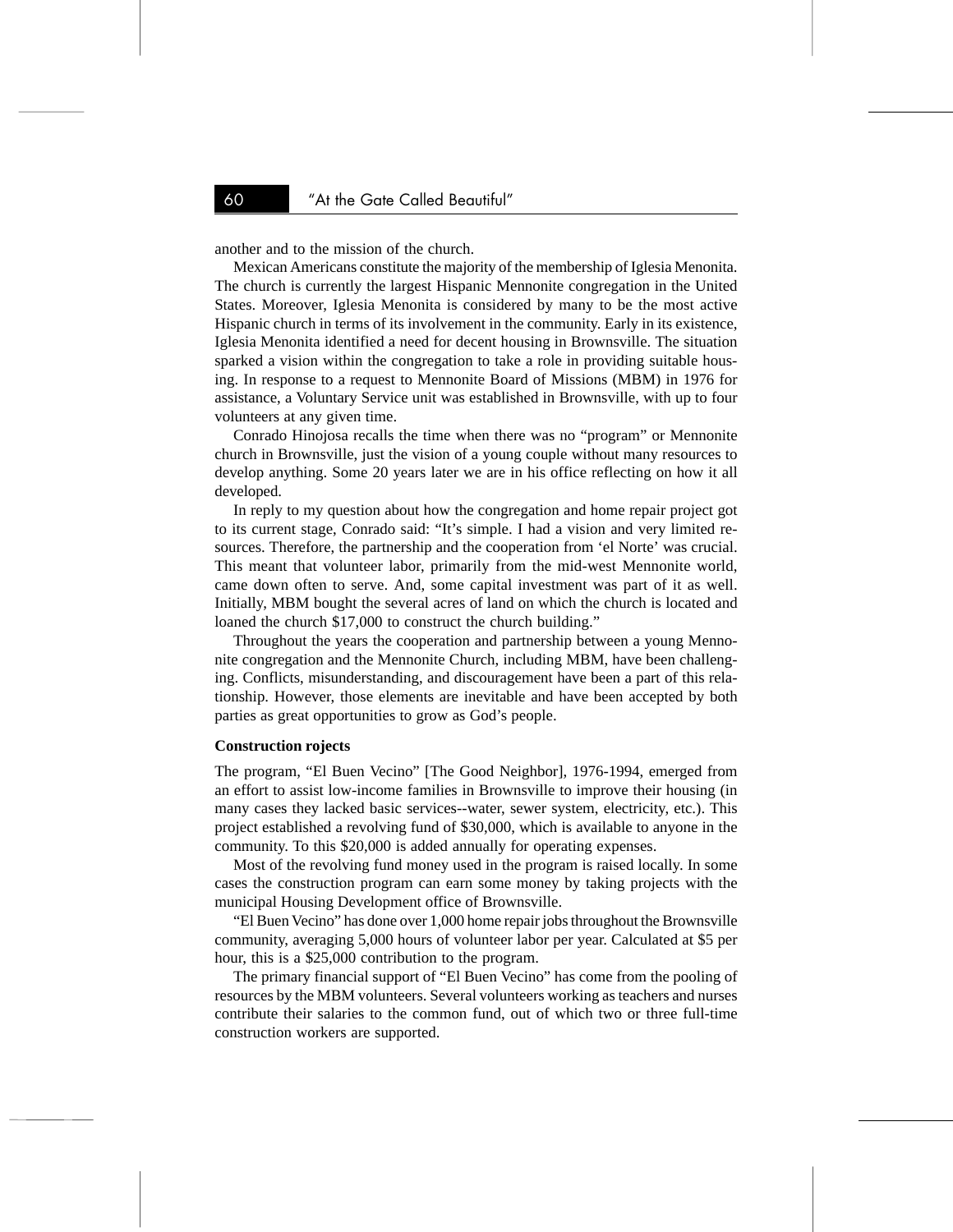Saul Murcia **61** 

As the church has grown, its people have been able to help each other. In 1984, Iglesia del Cordero started The Sharing Fund project. This project is a revolving fund established by local church leaders with the purpose of building one house for a family in the congregation each year. 1994 marks the tenth anniversary of "The Sharing Fund." This project has worked in concert with "El Buen Vecino" home repairs. The accomplishments include: ten new houses plus major remodeling to another five homes and numerous repairs to the homes of church members. Since monies are paid back to the fund slowly, the Sharing Fund tries to manage as well as possible with its \$50,000, attempting to increase this fund with additional grants.

#### **Mennonite partnership building initiative**

In an effort to foster a common vision, streamline administration, and increase local resources, Mennonite Partnership Building Initiative, Inc. (MPBI), a non-profit organization, was established by uniting the two projects described above, "El Buen Vecino" and The Sharing Program. MPBI staff consists of an administrator and both short and long-term volunteers. The program operates under a board of directors which includes beneficiaries of the programs and church leaders.

MPBI's goal is to help alleviate the community's housing problems, one family at a time—helping those the banks regard as high-risk, those susceptible to being taken advantage of by unscrupulous developers, and those who have no other hope of ever having decent housing. Although the church has actively promoted this project on behalf of its members for 10 years, its aim is to extend the project into the community as a witness to God's love.

MPBI makes small loans of up to \$3,000 to low-income families for home repairs. Each loan is paid back in small monthly payments based on the financial capacity of each family. The lowest monthly payment is \$25.

The new home program requires the family to meet four conditions:

- Own a lot (sometimes the family is still paying for it while construction is going on).
- Have a minimum of \$7,000 in savings before construction starts.
- Be a member of the church. Consideration is being given to
	- set this requirement aside.
- Help with construction as much as possible.

MPBI loans the rest of the money without interest, up to a maximum of \$10,000, to enable construction of the house. The family, members of the congregation, Vsers, and retirees who come as Winter VSers furnish the labor. The new homeowners repay the money they borrow into the revolving fund so that additional homes can be financed. The monthly payments start as low as \$150. The project is an example of how sharing financial resources, time, and talents as well as striving to do God's will on earth can result in needs being met.

In order to increase the base fund of MPBI, efforts are being made to establish a partnership between MPBI and churches of the South Central Mennonite Conference with these congregations investing \$7,000 in each new home built or in major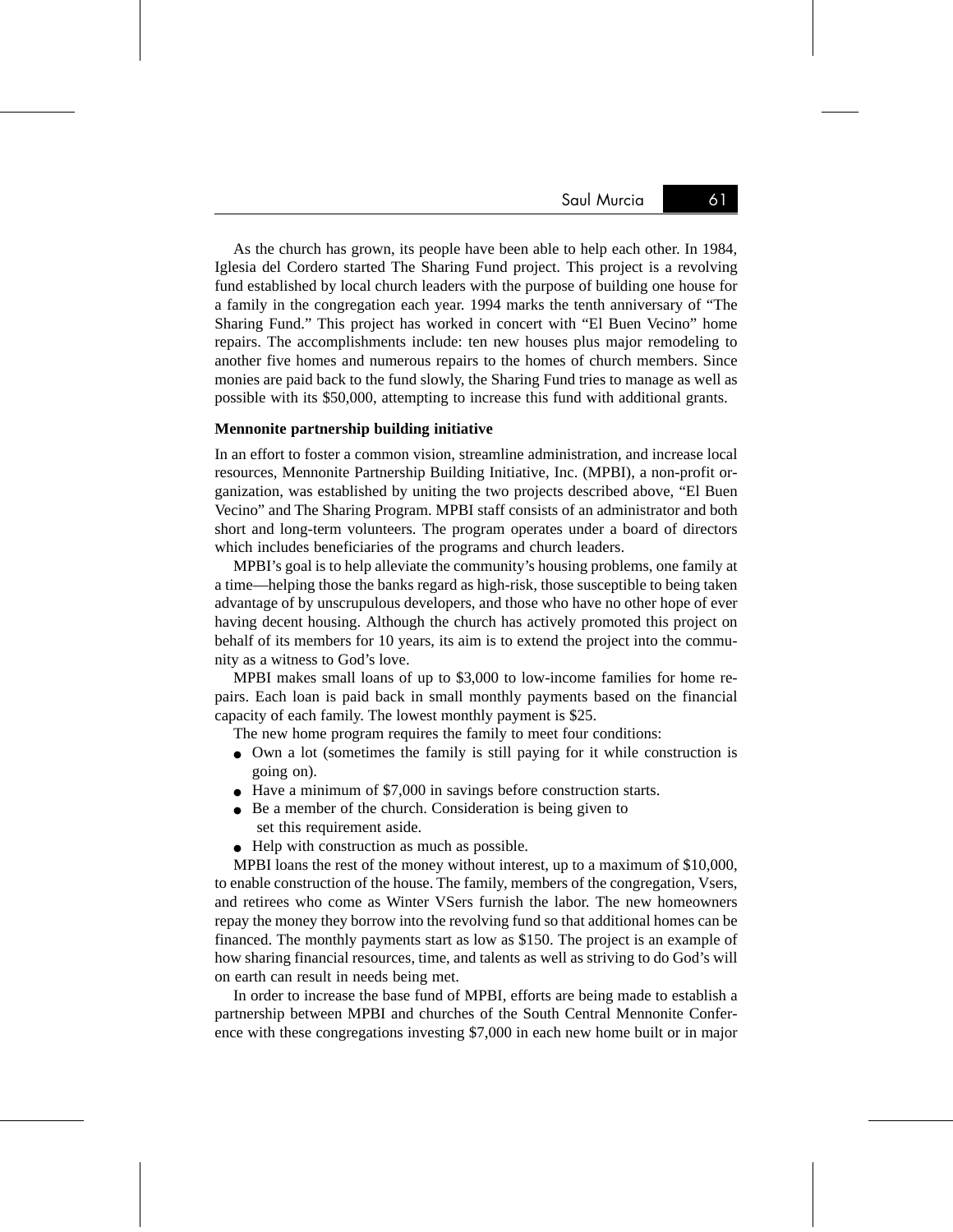home repairs. The partnership calls for congregations to make financial contributions, as well as to give volunteer labor.

This is a summary of community development of the Mennonite Church in Brownsville, Texas. The distinctive character of this initiative is shaped by certain factors that need to be considered in order to evaluate its results.

MPBI is not a "success" story based on accepted business principles but a project that still struggles to structure and develop itself. However, MPBI is an opportunity for Mennonite Christians to accomplish certain tasks, which allows us to define "success" in a different way.

- It is an opportunity for direct involvement with those in need.
- It is an opportunity to learn from other people's material and spiritual reality.
- It is an opportunity to learn and practice skills one would not otherwise use.
- It is an invitation to share our resources with others.

# **Theology**

Conrado Hinojosa, pastor of Iglesia Menonita del Cordero, shared with me the dreams and constant struggles he has had to develop this congregational program. Out of Conrado's sharing, I want to offer reflections based on the last home dedication and relate this to a Bible story.

Our most recent home dedication service was for a single mother. She and her two daughters had lived in a small trailer for ten years. With the help of MPBI and many from the congregation, she was able to build her new home! Day after day Maria worked at a sewing factory in order to achieve her dream of becoming a home owner. Finally, she was able to save \$7,000, a fortune in her circumstances. "I never have had that much money in my hands," she said. However, it was enough for MPBI and members of the congregation to starting building Maria's three-bedroom house. For many of us in the congregation, observing people go through the process of becoming home owners has been a highly-rewarding opportunity to learn about community development as a grassroots effort of a "poor" church. Every time a house is finished the congregation is invited to come to a service of dedication and celebration.

At Maria's home dedication service, the pastor referred to Acts 3:1-10. This story describes well the situation being celebrated. In this passage Peter and John are going to the temple to pray. They observed a man, a cripple from birth, being carried to the temple gate where he would beg from those going in. When he saw Peter and John he asked them for money. Peter and John got involved in his situation. They did something for this man without giving him money. They healed him! Naturally, this brought great joy and wonder to this man and to all who knew him as a cripple. If we think about it, Maria's situation is not so different from that of the man described in this Bible story.

The options are limited for a woman like Maria, with no education, unstable,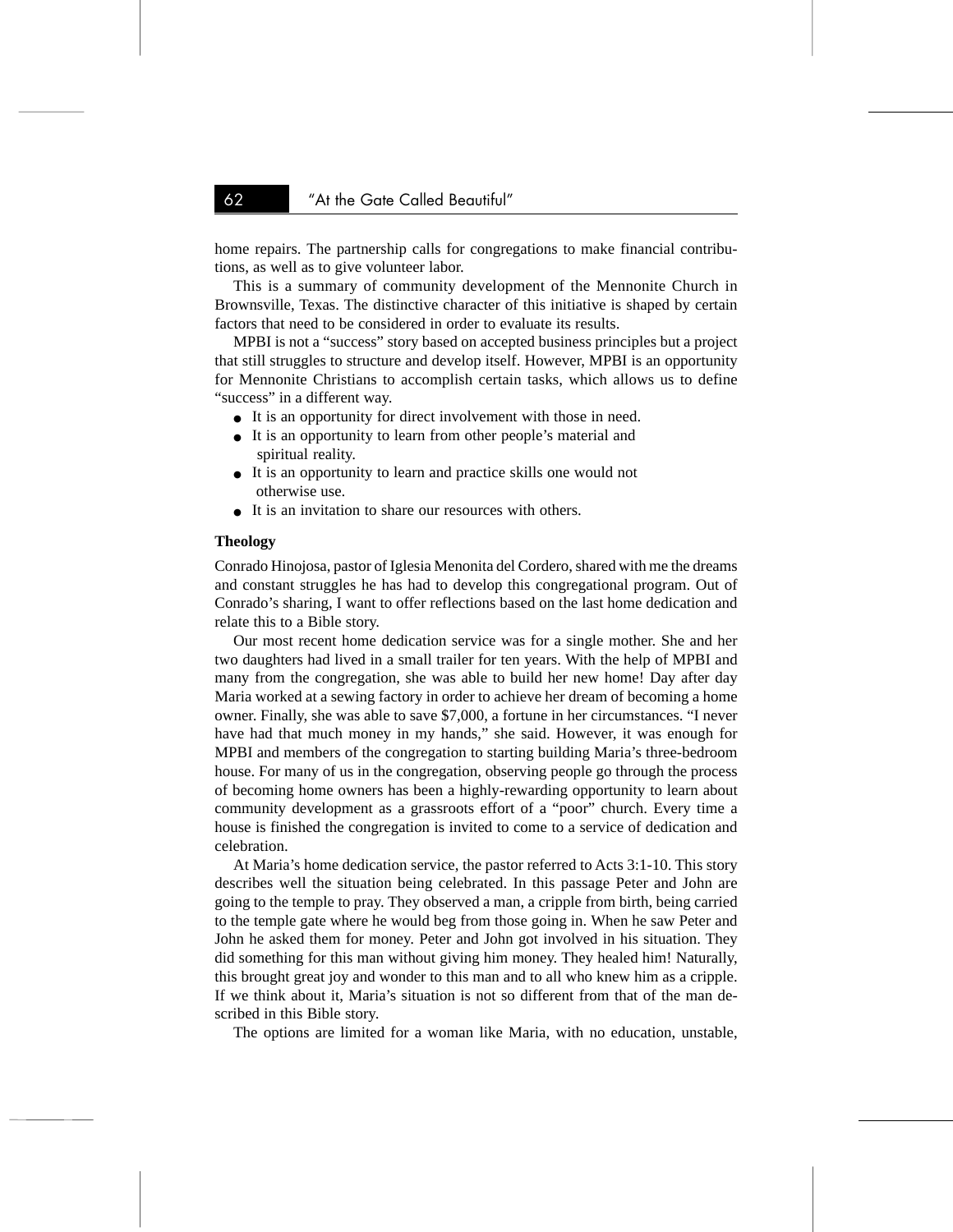minimum wage jobs, with two young daughters to feed and educate. As a matter of fact, a woman under these circumstances can easily join the growing number of marginalized families in this country.

Returning to the dilemma facing Peter and John, we recognize that the Mennonite church in Brownsville faces the same questions. Out of this passage I would like to raise three main questions that underscore the importance of community development through a church base.

**1. What do we do with "crippled people" along the way to the temple,** who are waiting at the gate called "beautiful"? What do you do when refugees come to your door, or people cannot afford decent housing, or people cannot find a job, or when drug gangs are lined up outside your church?

These are very difficult questions that the Brownsville Mennonite church has dealt with during its history. The Old Testament emphasizes the importance of welcoming the stranger, and there is no better place to work at this Biblical tradition than along the U.S.-Mexico border and at the Iglesia Menonita del Cordero in Brownsville.

Constantly—and some days more than others—people come, mainly from Mexico and Central America, who need bread and water, a place to stay for a night or so, asking for important information, asking for refuge. They are waiting at "the gate" of a developed country!

It sounds right and easy to help people under these circumstances, but, in fact, it isn't. Along the border, like cactuses, mesquite trees and bushes, nationalistic and legalistic feelings grow strong. If you come from the south or from the other side of the river, you run into a great deal of suspicion. People will look at you, trying to find out if you have a right to be in the United States or not. Here, the Rio Grande separates people with the same ethnic and cultural background into two nations.

In spite of limited resources, "poor" churches cannot turn their backs on such people. These churches, for the most part, welcome and receive these strangers gladly, offering to help them somehow. Often, besides their physical needs, refugees crave to tell the stories of their quest for "freedom." They have traveled through various countries with nothing more than their trust in God.

Then we also have local people who have made their home in the Rio Grande Valley, subsisting on minimum wages for the past two or three generations. It is not easy to live and grow up in the valley. Here conditions are stacked against achieving the "American dream": high unemployment, crowded public schools which result in a high rate of drop-outs, involvement in illegal drug traffic, and lack of good housing.

With God's blessing we have seen people's lives transformed and have had many occasions for celebration and praise to our Creator. Through the challenge of this ministry we have developed a strong sense of community and we have experienced spiritual renewal.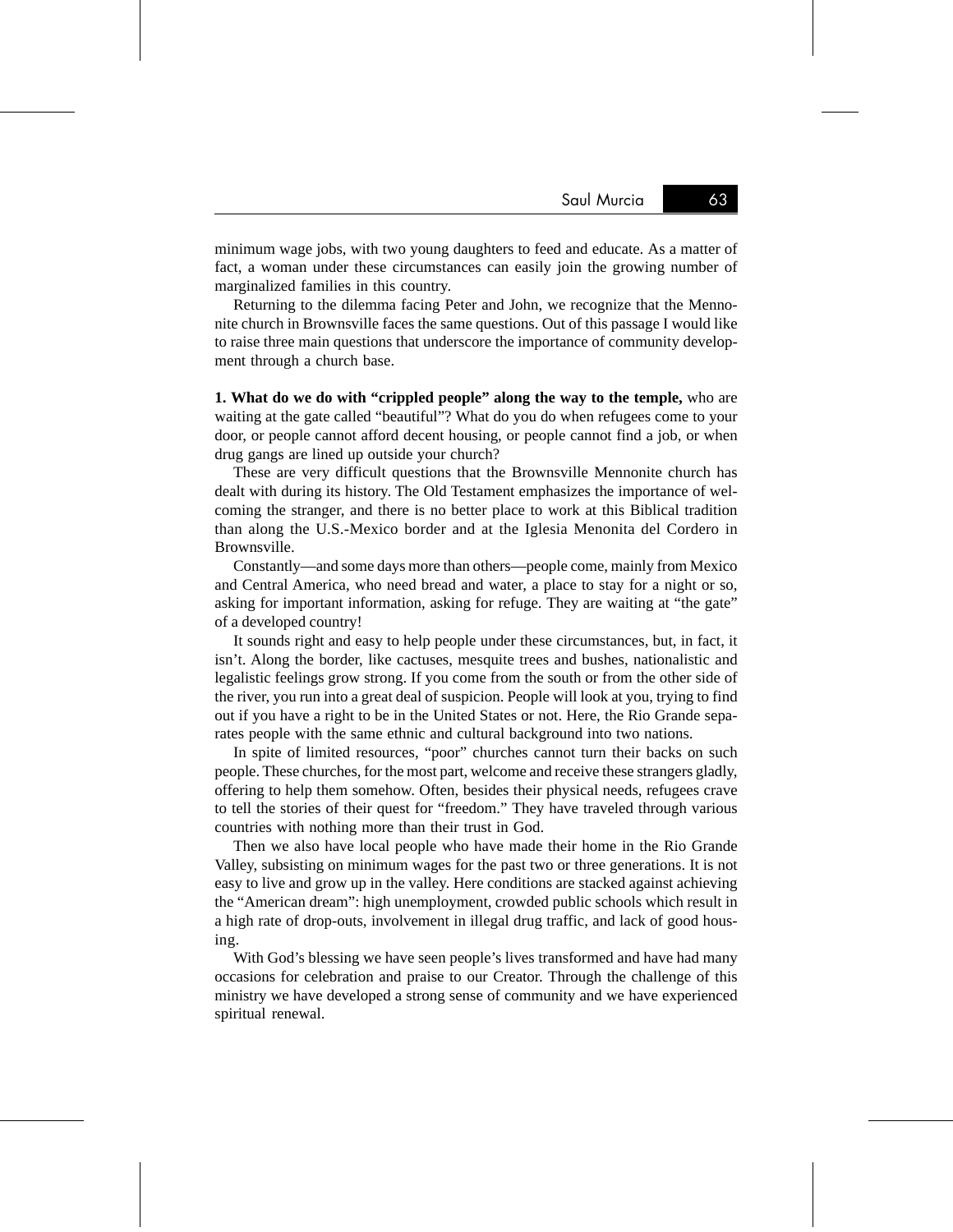#### **2. When there is neither silver nor gold to give them, what do you do?**

As the south looks at the north, (meaning the Mennonite churches north of South Texas), it is hard to deny that there is no silver or gold to give away. However, financial aid is not what is needed, in many cases, to deal with "crippled people." As a Mennonite church we are called to "get involved" by experiencing, by supportinfg, by celebrating and by suffering the pain of the handicapped/crippled people of our communities. This is perhaps a long process and community development efforts needed for to effect change.

Politicians, scholars, community developers, professionals, and even religious groups, keep talking the same language and working at the same issues that "crippled people" in South Texas or along the United States-Mexico border (on both sides). Yet their limited involvement and self-interest make real community development impossible. The problems continue, and the underdevelopment grows deeper. However, the Mennonite church, at least in Brownsville, is trying to do better than that. We must make a difference as a Christian church.

Recently, a volunteer commented that there is a big difference between social services and social justice. This perhaps fits well into what I call "meaningful economic development." Often social services are set up to help people with hand-outs if people follow a set of rules established in order to qualify for help. Needy people are kept in a "system" that is working according to a higher structure. The result is dependency.

Social justice efforts concentrate on empowering people to control their lives. Social justice calls people to a self-discovery process and to use people's potential to create and to develop their lives according to their desires and need for change. Therefore, I believe that community development programs need to incorporate the meaning of social justice in their by-laws.

#### **3. Could Peter and John ignore the cripple and go on inside the temple?**

More than ever meaningful community development needs to be encouraged and initiated by the Mennonite church. "Means" meaning that it should be done with a great deal of integrity, and respect. It should focus on the people who participate on both ends--those on the implementation side and those who are recipients.

Perhaps the best way to describe the church-based community development in Brownsville is by the concepts described by Robert D. Lupton in his book, *Returning Flight.* Lupton talks about three important concepts in any Christian community development project today. He redefines the concepts of relocation, redistribution, and reconciliation. These three concepts summarize the potential that a community of faith, (Hispanic Mennonite, or any other Mennonite church), can work at.

**Relocation:** This means that Mennonite Christians are called to move from "comfortable settings" to re-establish or to relocate in those environments where "crippled people" are waiting for our response as a Christian church.

The Mennonite churches play a big role in this process through service programs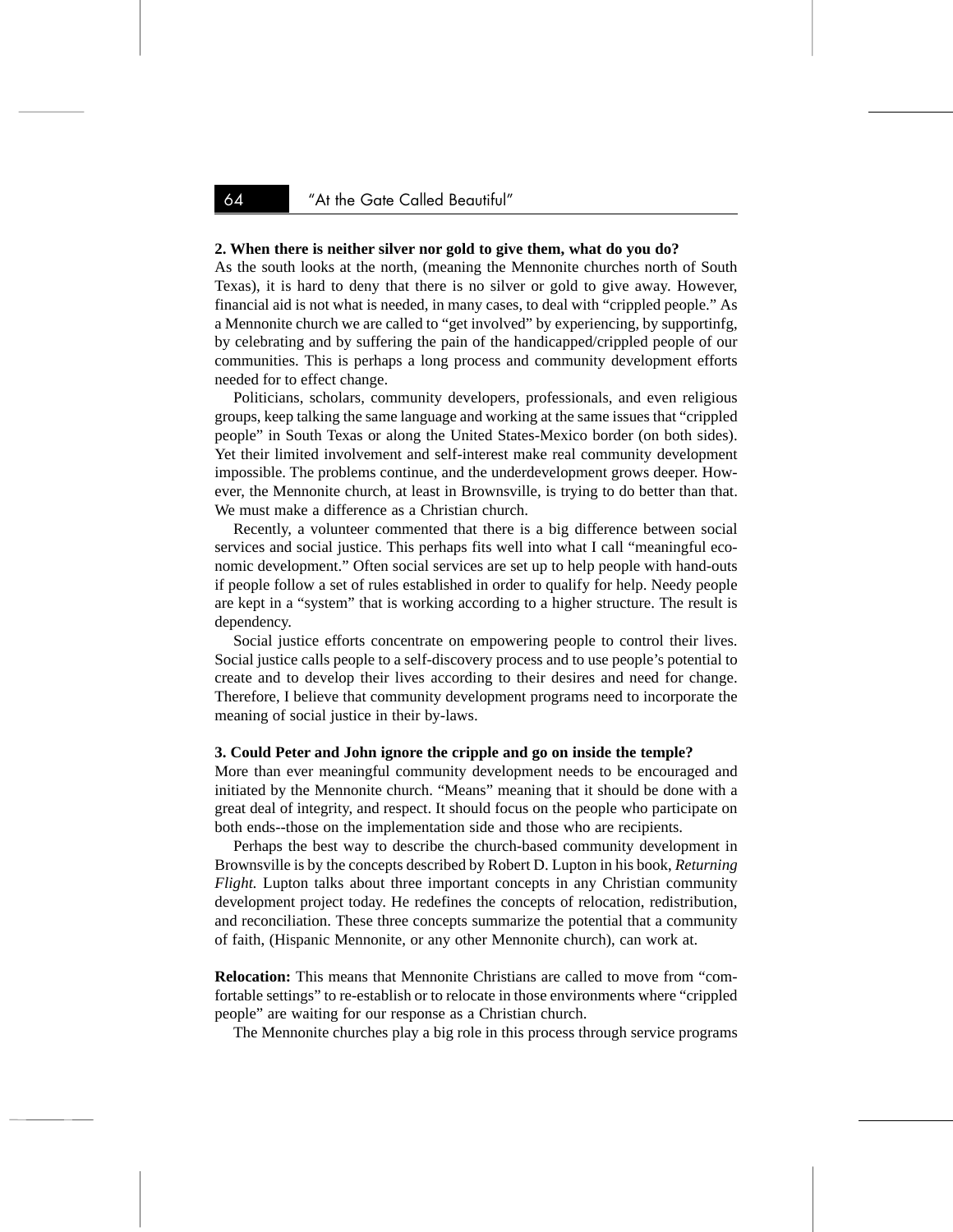and church development when people are helped and challenged to relocate in areas of conflict, in deteriorating neighborhoods, etc. This is not a safe or ideal setting, and it brings sacrifices. But this is where the church is called to be today, in order to renew the church.

**Redistribution:** This means that many critical resources—economic systems, social systems, and needed skills have abandoned "crippled" communities and have been placed in safer and more ideal settings. The Mennonite churches are called to redistribute their resources to communities that have not yet been able to meet basic needs, instead of remodeling church buildings and building new facilities, new programs, and projects.

When I was a volunteer in South Texas I had great difficulty in explaining to a peasant from Central America that "I was a volunteer committed to a simple life style." As a way of consoling myself I thought that although I could not hide my wealth, at least I was there to contribute something.

Redistribution cannot mean only money but also a redistribution of other wealth, such as education. It can mean vacationing in a poor area, doing business in areas where you normally would not do business, and investing in poor settings.

**Reconciliation:** If those first two concepts can be implemented, reconciliation is more likely to happen among communities that did not have a chance of being part of our church body before. It is clear that when the church is in touch with the poor, that church's spiritual development and transformation can happen.

I recall a divorced and unemployed woman with five children who was helped by our home repair program. A group of youth from a Mennonite church from the Midwest came, bought materials and helped to put a new roof on her house. After a couple of months and more repair work on her old house, this woman started to talk to us about her pain, her family's struggles, their great need for reconciliation, with God as well as in their extended family. I felt that finally we were at the gate called Beautiful.

# **Conclusion**

These three concepts—relocation, redistribution, and reconciliation—have been crucial to the development not only of the Mennonite church in Brownsville and its construction program, but also to families and individuals both within and without the church well.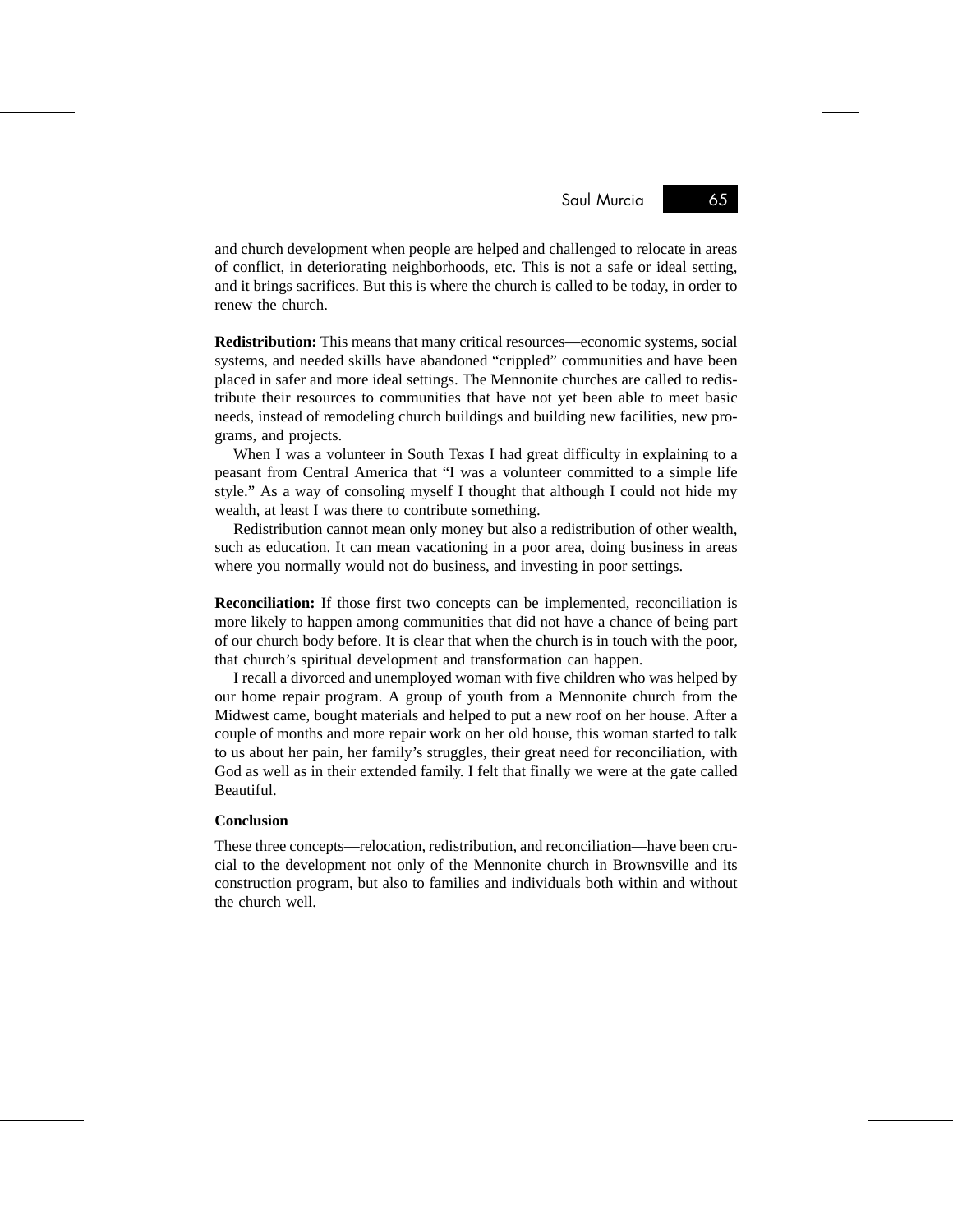$A$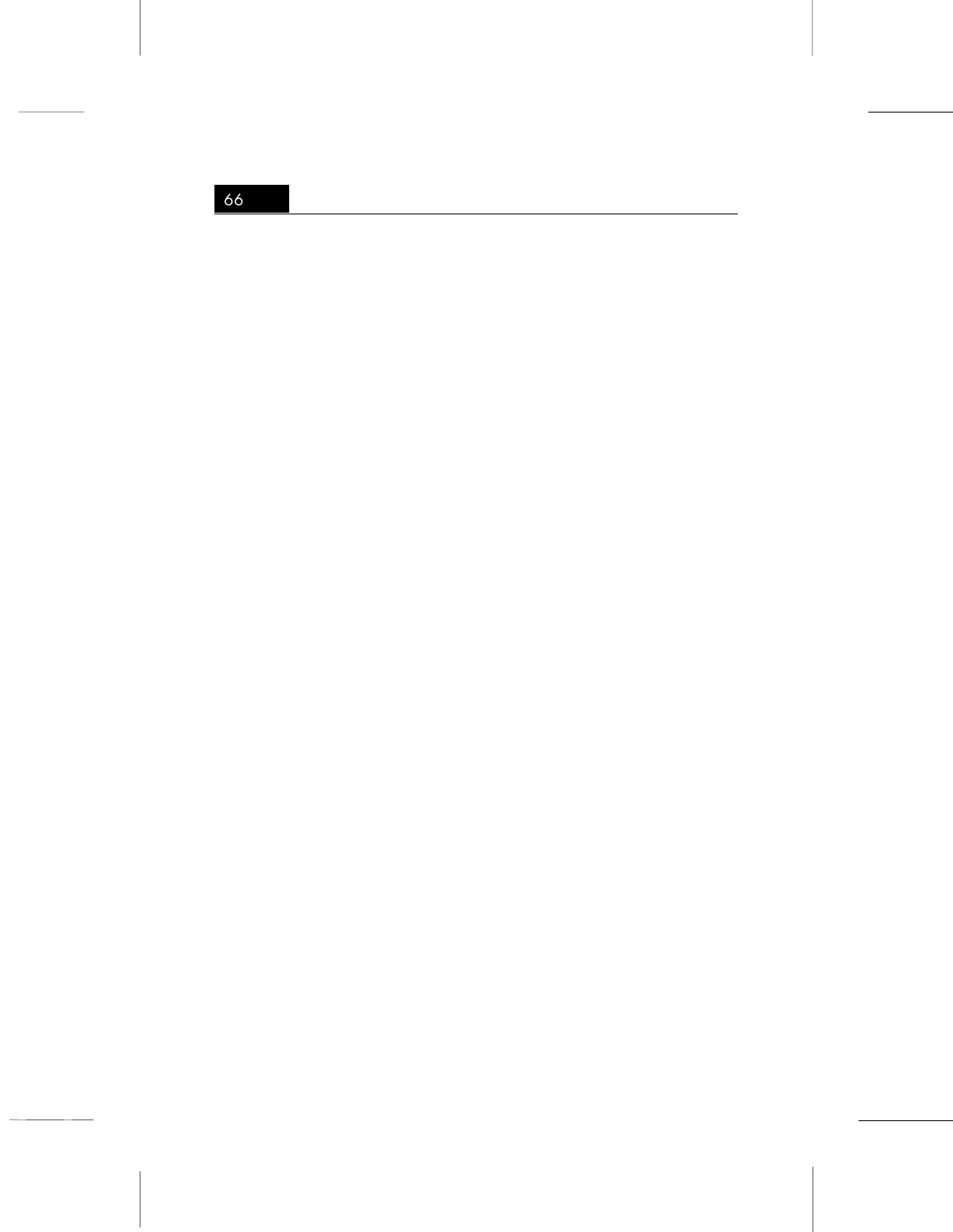# **Our Growth Toward Community Development: The Experience of Reba Place Fellowship and Reba Place Church**

*Sally Schreiner*

eba Place Fellowship began in 1957 as a group of five Mennonite adults formed a Mennonite Central Committee Voluntary Service unit in a racially changing neighborhood in Evanston, Illinois, just beyond the northern border of Chicago. From the start, founder John W. Miller identified the unit's goal as not only to provide Christian service to meet human need but "to gather together a congregation of believers."1

Today that Fellowship has become a church of some 300 members and a communally-owned housing ministry of 22 properties and 125 living units within a 12 block area. The church has launched a separately-incorporated day nursery serving 50 children, and numerous ministries which affect its surrounding community: an outreach to senior citizens, a part-time parish nurse, an after-school program for neighborhood youth, food and clothing depositories, Sonshine Group (a fellowship group for developmentally disabled adults), an evangelistic outreach to neighborhood men and youth, and community organizing to address political and economic structures impacting the area.

# **Some History**

An early writing from the *Reba Place Circular* (June 1958) confirms that Reba Fellowship's leaders desired their life to have an impact on the city dwellers around them:

The life-form of a Christ-centered church community in an urban environment will testify to the power of Christ to shatter the deceptively lonely community of greed which urban man has built and to unite him in a family of love.<sup>2</sup>

In the early years of the Fellowship's life, members worked in schools, social work agencies, and local hospitals and devoted energy to establishing a new kind of intentional Christian community based on the early church modeled in the book of Acts. An early pamphlet, "The Way of Love" describes Fellowship members' intention to model Christ's love through the choice to live in close proximity, through the

*Sally Shreiner serves on the pastoral staff of Reba Place Church and leads a geographic cluster of the church in Rogers Park, Chicago's northernmost neighborhood. She is vice chair of the board of directors of the Mennonite Board of Missions.*

Mission Focus: Annual Review © 1994 Volume 2

# Sally Schreiner 67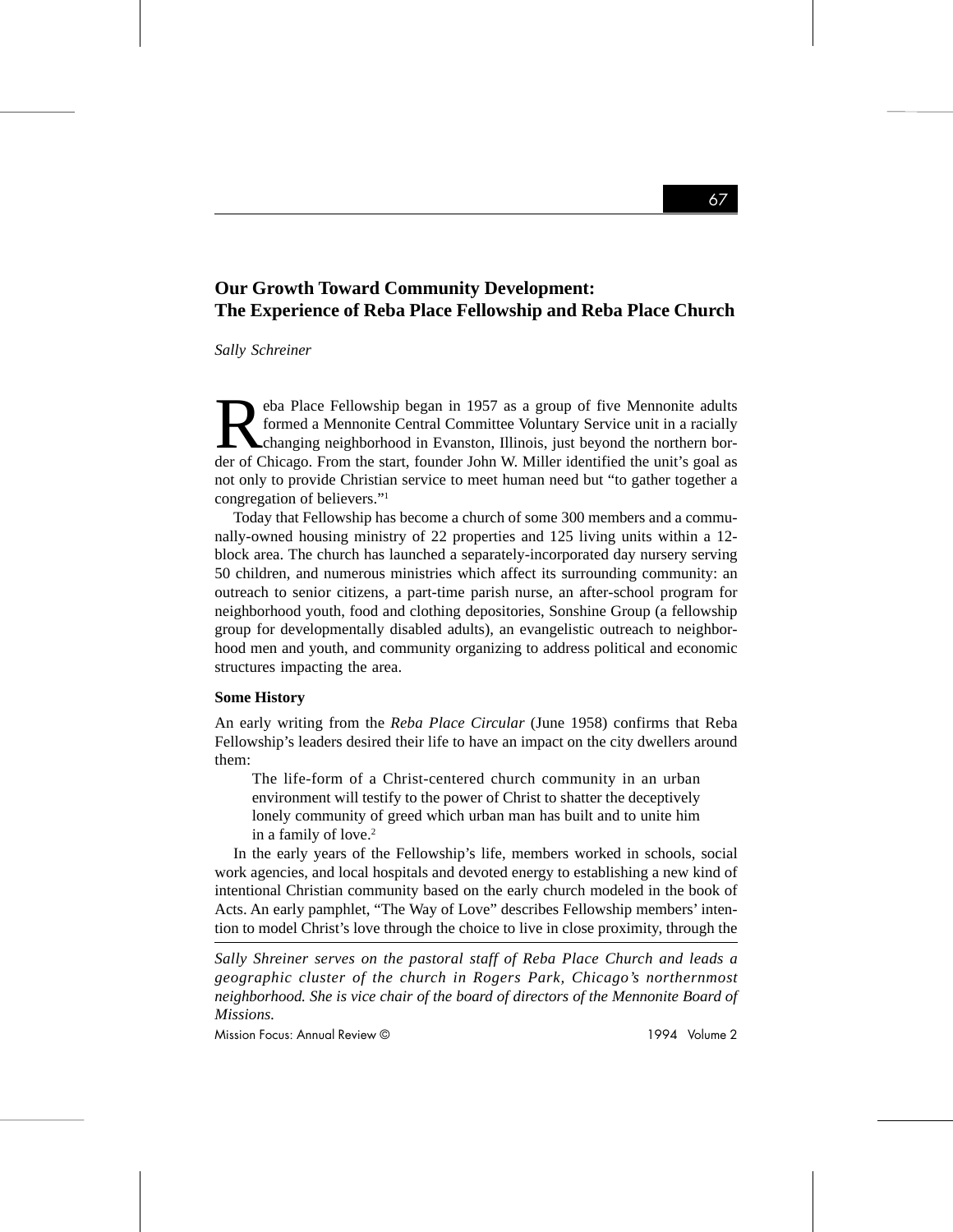shared economic life of a common treasury, through personal relationships of openness and accountability, and through shared decision making.<sup>3</sup> They tried to communicate their beliefs and radical social concerns through "Open Letters" to friends and neighbors. In 1961, they established a "yoked congregation" relationship with Church of Hope, an experimental communal church among the inner city poor on Chicago's west side. Personnel exchanges and material assistance flowed between the two groups until urban renewal displaced Church of Hope and most of its white members moved to Reba Place in 1966.

# **The growth of community ministries**

**Reba Place Day Nursery** represents Reba Place Fellowship's oldest neighborhood ministry. It began on the first floor of one of the Fellowship-owned houses (the space used for worship on Sunday mornings) in 1966 as an outreach primarily to neighborhood children of working mothers, and only incidentally to serve Fellowship children. Hilda Carper, who had worked in children's ministries at Church of Hope, was its first director. Today, in a second location, recently expanded to include three storefronts, RPDN's 15 full and part-time staff serve about 50 children of mixed ethnic/racial backgrounds and economic levels. The Day Nursery recently received a \$225,000 grant from the city of Evanston, in recognition of the strong contribution it makes to the day care needs of the South Evanston community. It demonstrates a commitment to children from low-income families by reserving over one third of its enrollment for children funded through Title XX. A \$50,000 HUD grant has recently enabled services to low-income families to expand.

Over the years, many strong relationships have been formed between RPDN staff members and neighborhood parents and children, some of whom have been drawn into the life of Reba Place Church. Lois Shuford, a nursery parent evangelized into Christian commitment and church membership at Reba, is the current director.

**Reba Housing:** By 1959, Mennonite Central Committee concluded its sponsorship of this experimental urban fellowship and members assumed financial responsibility for the two houses on Reba Place where they lived. Up until 1971, properties in the neighborhood were acquired in proportion to the growth of the Fellowship and the amount of space needed to house its members. Though money was often in short supply, God would miraculously supply the resources needed for a down payment from unexpected sources.

In the early 70s, RPF was given opportunity to purchase two local multi-unit apartment buildings (48 units in all) which had 188 housing code violations needing correction. The offer pushed RPF to consider a more active role in the neighborhood to stem the ghettoization of certain "problem buildings" and to become justice-oriented landlords to tenants not involved with the life of the Fellowship. Julius Belser, another long-time Reba elder who came to RPF from being pastor of the Church of Hope, identifies some of the questions this property acquisition posed for RPF:

Could we evict someone? Were we to manage our property for our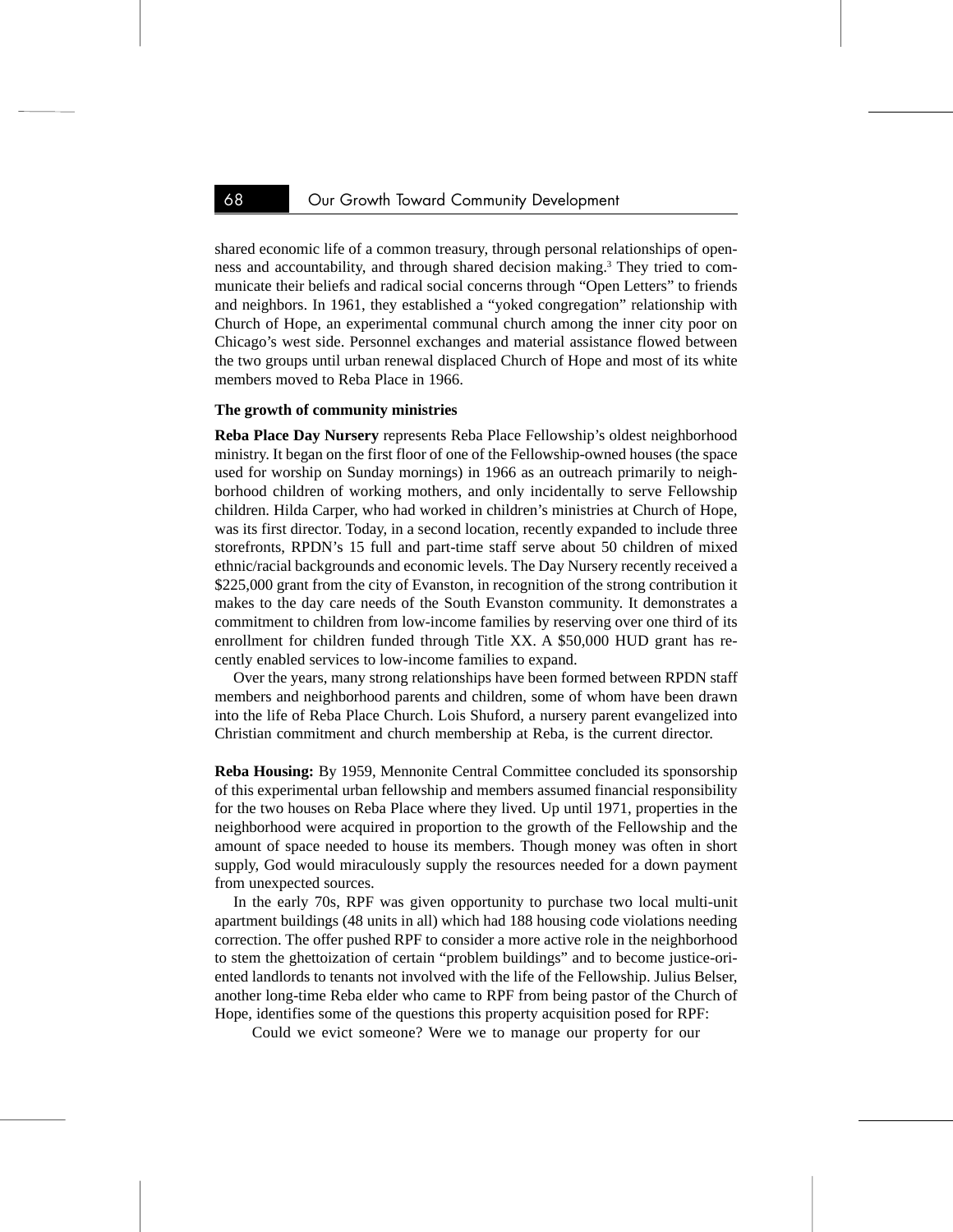Sally Schreiner 69

neighbors on the same terms that we do for ourselves? We prayerfully proceeded with the assurance to our tenants that they would not need to move as long as things were going well. We have run the buildings on a basically non-profit level and in this way kept the rents at the lower edge of the market.<sup>4</sup>

# **The birth of Reba Place Church**

Until the mid-70s, growth in Fellowship membership had largely come from outside its south Evanston neighborhood. RPF's unique identity as a radical Christian community had attracted idealistic Christian seekers from many parts of the country and even from other countries of the world. Its infectious charismatic worship life began attracting more local folks, however, who were not necessarily convinced of the necessity of total economic sharing as a requirement for church membership. After much prayer and discernment about how to respond to this challenge, the Fellowship reached a decision in 1980 to offer two types of membership—communal and congregational—to those participating with equal integrity in one local body, Reba Place Church. Those remaining in common treasury and joint decision-making structures would retain the name Reba Place Fellowship. Those becoming congregational members would still embrace key features of Reba community life: geographic proximity to one another, radical economic stewardship, relationships of openness and accountability, and seeking the counsel of fellow Christians in making major life decisions.

#### **Increased property management**

The resulting numerical growth in the church opened more demand for affordable, accessible rental housing in the Reba neighborhood. Over the years, the Fellowship has acquired seven multi-unit apartment buildings, constituting 97 rental units, managed by **Reba Apartments.** Demand for these units is high, as each size apartment typically has a waiting list of 30-35 people. The 15 houses or smaller two to four unit apartment buildings, constituting 28 units, are managed by **Reba Housing.** Both agencies are managed by Fellowship members.

Ronn Frantz, manager of Reba Apartments since 1988, identifies the housing ministry's purposes as threefold: 1) nurturing intentional Christian community by making housing proximity available, 2) providing affordable housing in the neighborhood, and 3) providing a common work experience for the building crew.

"The common work emphasis has received the least attention in recent years," he notes. "Instead, we have focused on finding, training, and keeping skilled workers so we can make more use of non-skilled workers." Non-skilled workers who have benefitted from employment training here have included children of communal and church members, college students, international visitors, and Cambodian and Central American refugees Reba has hosted over the years. For the first five to ten years, all crew members were communal. Most employees since then have been at least church-related. Presently, the two housing ministries require the services of eight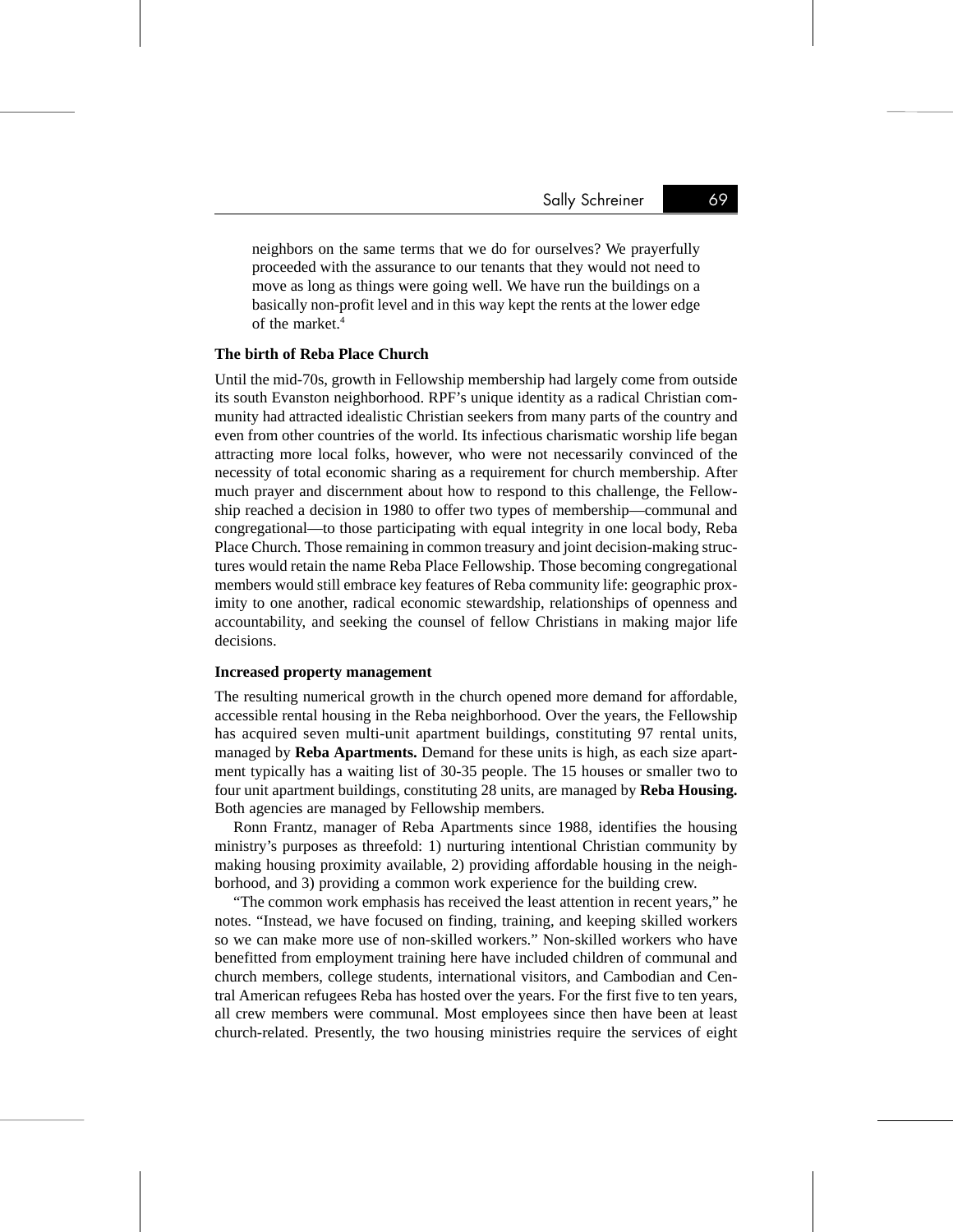full-time workers and four part-time workers.

Ronn Frantz says, "I feel comfortable with running Reba Apartments as a business, without contradiction with viewing it as a ministry. If we feel God has called us to this ministry, we ought to manage it in such a way so that the business can continue."

#### **Neighborhood Demographics**

Reba's presence as property owners and managers has had a definite impact on the neighborhood, both for good and ill. "We've contributed important stability in the neighborhood over the years," Ronn Frantz comments. "In the 60s, our presence moved the neighborhood up, halting white flight and black ghettoization. In the 80s our presence had the opposite effect: it has put constraints on the pressures of gentrification as lots of buildings here were being sold and rehabbed. In the late 80s and early 90s our presence and holdings put downward pressure on how much rents other landlords can ask. Without holding everything, we've set a standard to prevent widespread or complete gentrification."

He goes on, "I believe many of the social problems in our nation stem from economic classes being separated. When resources and awareness of resources are present in one neighborhood, then the neighborhood is better off. I see that [preservation of economic and racial diversity] as the most significant contribution we've had on economic and social development in the neighborhood."

At the same time, Reba's improvement of its real estate holdings over the years has contributed to the general trend of rising property values in the neighborhood, which have made home ownership out of the question for lower- income residents. Nevin Belser, manager of Reba Housing since 1979, says, "The first couple of houses we bought in the late 50s for \$18,000 or \$20,000. I see comparable houses now going for \$500,000." He estimates the value of RPF's current holdings at between six and eight million dollars, depending on the fluctuations of a fickle market. More than 70 percent of the mortgages for Reba Housing are paid off. Reba Apartments have about 50 percent yet to be paid.

In pondering future directions for the communally-owned housing ministry, Belser observes, "Because of our consensus process, involving many different people [communal members number 57 today] with different points of view having to come to unity [whenever a change is proposed], the net effect has been a slow, organic, steady growth in our housing ministry." Issues under discussion include whether to continue paying off mortgages and build up capital to extend the housing ministry; whether to go into further debt to acquire additional housing more quickly, given scriptural injunctions against indebtedness; or whether to use housing revenues to fund other good causes. A Housing Policy Board of 13 communal members has been formed to work towards broader consensus on these underlying issues.

### **Racial reconciliation and evangelism**

Although the first black residents of the Reba neighborhood were Fellowship mem-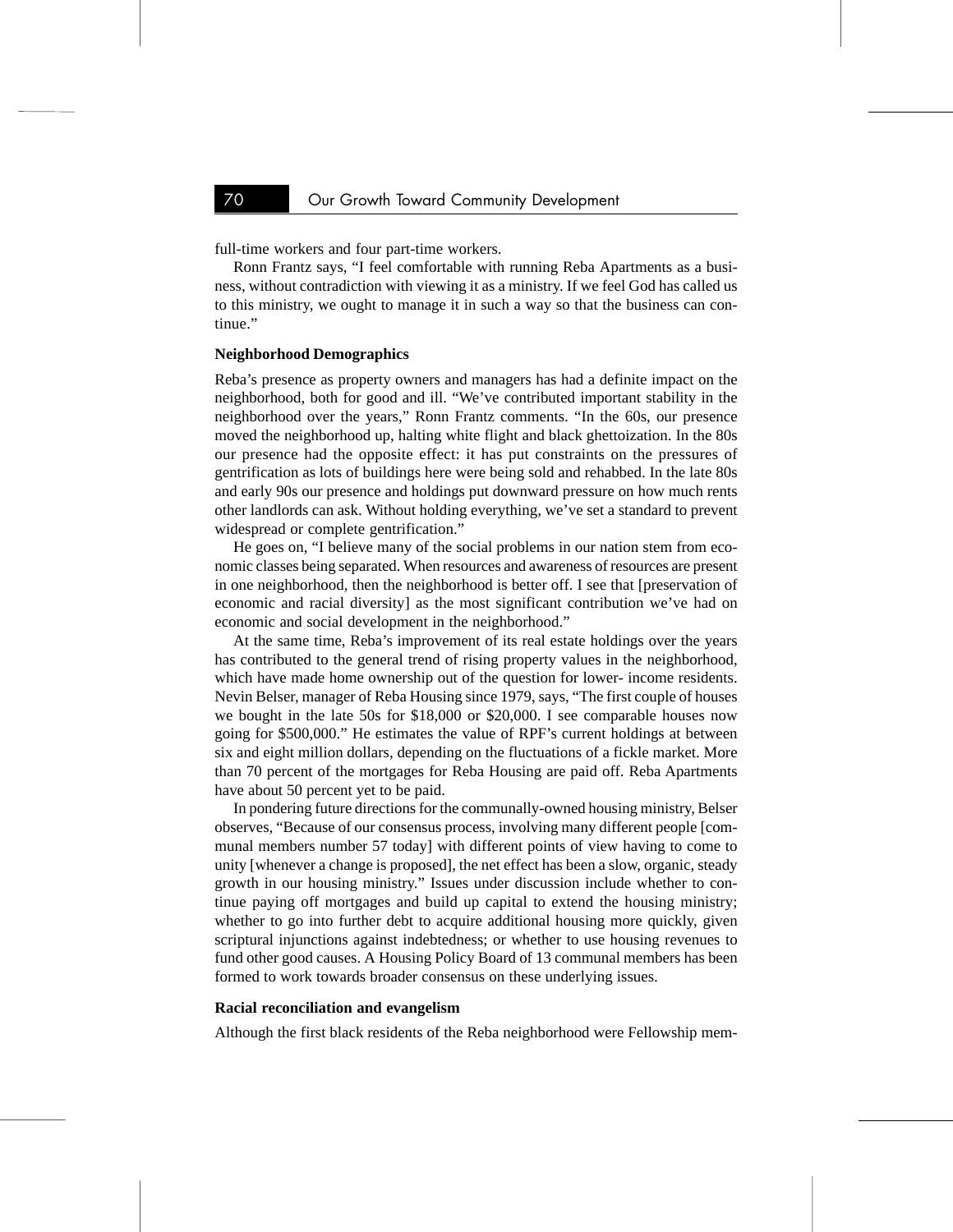bers, few black neighbors have been attracted to the church over its 37 year history. Racial demographics have stabilized in the neighborhood at 50 percent black and 50 percent white. In the early 90s church members felt convicted to embrace a more deliberate focus on racial reconciliation by calling a black male pastor to join the church staff.

Since 1992 James Offutt has given significant leadership to a more intentional outreach to African-American neighbors around the church through aggressive evangelism and integration of black worship forms into the traditional Reba Sunday service. Music from the Racial Reconciliation Choir, visible African-American leadership down front on Sunday morning, and monthly Sunday evening outreach services to African-Americans have all helped to increase African-American church membership from three to nearly 20 and have drawn additional attenders who now worship at Reba on a regular basis. A group of black Africans, mostly in the U.S. for higher education, have also come to embrace Reba as their home church in recent years.

Offutt has helped take the church to the streets by conducting public memorial services for black neighbors slain through gang violence. He led the church in holding outdoor Sunday evening services in Reba Park, a gathering site for neighborhood youth and illegal drug activity, twice per month during the past summer. And he has encouraged the development of TrueMen, a new evangelistic outreach to African-American men, young men, and boys which is being led by two younger African-American men in the congregation, George Providence in south Evanston and Karl McKinney in the north Chicago neighborhood of Rogers Park.

A church team of a white male and female and a black male and female is presently conducting anti-racism workshops for clusters of 30-40 throughout the church, heightening the awareness of white members, in particular, to systemic causes of racism which must be actively opposed.

#### **Community development prospects**

Differences in economic class and educational level are especially apparent between whites and blacks in the Reba neighborhood. Employment stands out as a critical need of African-American males in the south Evanston community. While job creation is sorely needed, Nevin Belser observes that most Reba members have not been successful at starting businesses because they lack the profit motive as an incentive to succeed and they have not been willing to put in the long hours apart from family and church which are necessary to make a business grow.

A notable exception is Jeremy Males, a Reba Church member and local entrepreneur, who has operated his KOG (Kingdom of God) Manufacturing Company in nearby Skokie for several years now as an employment and discipleship ministry for 8-10 men. In his machine shop he has hired recently-released prisoners, Cambodian refugees, persons with mental illness, and church-related folk who have had difficulty finding employment. As he anticipates retiring from the business of manufacturing specialized drill bits, he dreams of establishing a worker-owned and operated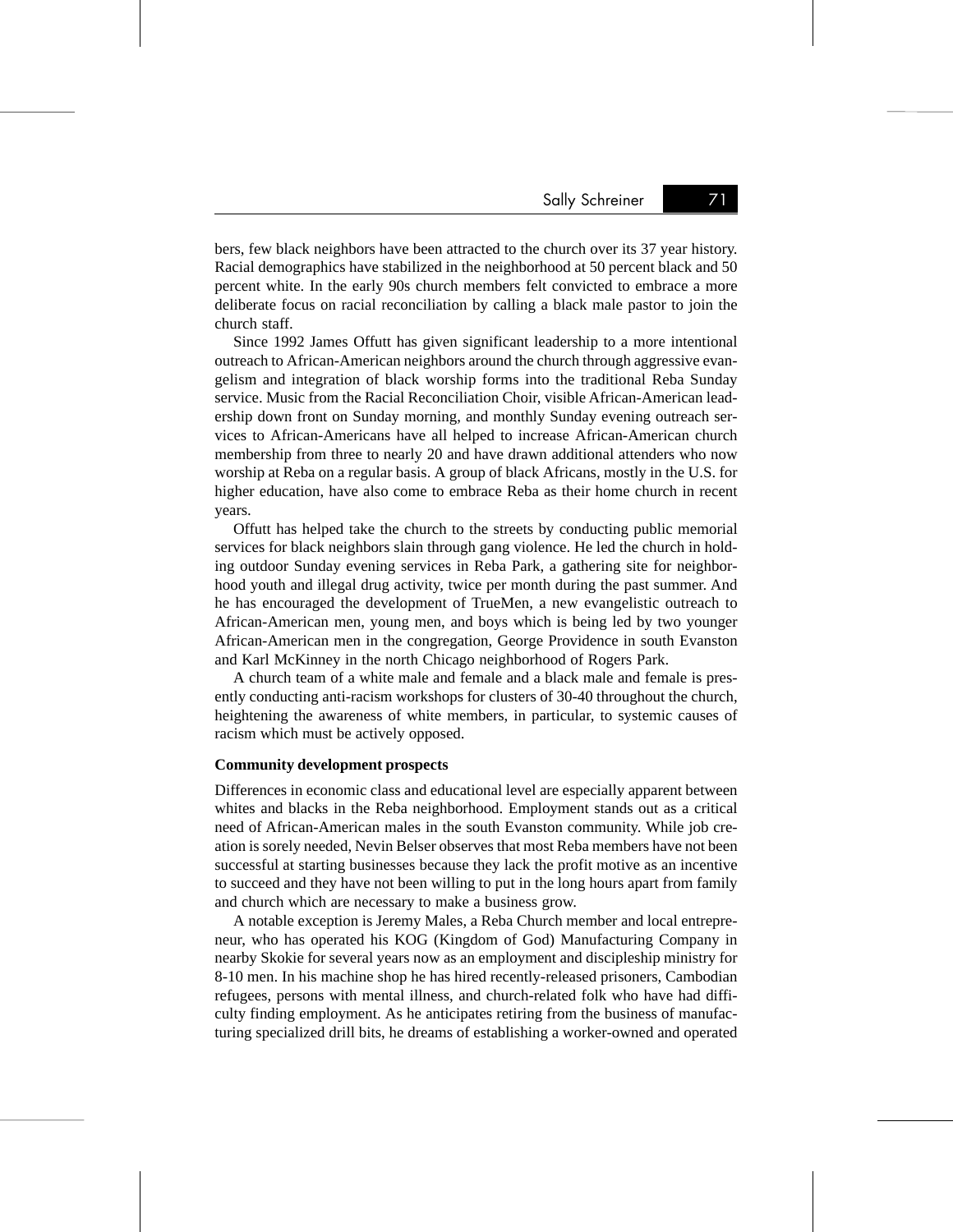co-operative which can continue to provide employment and Christian character development.

James Offutt, himself an entrepreneur who runs a family sports equipment manufacturing firm on the side, dreams of creating more jobs through more extensive marketing of his free-standing basketball hoop games. He also talks about starting a Reba business to subcontract parts of another intentional community's toy manufacturing business.

Offutt has been working with the Evanston Clergy Association to secure funds for the six-month start-up of the WORTH (Work Opportunity Reorientation Training Help) Program, a vehicle for Christians in the city to provide part-time temporary work experiences for African-American young people in sales and services.

Males' and Offutt's talk of co-ops stems from their exposure in recent months to the story of the successful worker cooperative movement based in the village of Mondragon among the Basque people of northern Spain.<sup>5</sup>

Another Reba player influenced by the cooperative model is a newly-created legal entity called the Reba Development Corporation (RDC.) Its eight-member board includes communal and congregational church members with legal, pastoral, social service, building management, real estate development and business expertise. RDC formed to mount a proposal that an abandoned Nabisco factory building in the neighborhood be turned into a multi-generational housing development project for lowincome neighbors. Before they could bring together the necessary partners in funding, they were outbid by a developer with a goal of turning the building into loft condominiums.

RDC has now turned its focus on purchasing a 12-unit "problem building," known in the neighborhood for its drug trafficking, and making the building a low-income cooperative owned by its residents. This would be a new step for Reba in that it is not a communal project involving communal funds or staff. With a likely purchase cost of \$500,000 and fix-up cost of \$300-400,000, government subsidy will need to be secured to keep the cost per unit down to an acquisition level lower-income residents can afford. Julius Belser and Jim Offutt dream of bringing in master carpenters through Mennonite Disaster Service or Voluntary Service to train and supervise local unemployed neighbors to help with the rehabilitation work.

RUN has formed committees focused on public safety, housing, communications, family/youth recreation, special events, and employment. A health care committee is being developed as a means of entering into dialogue with St. Francis Hospital about its commitment to the neighborhood. RUN's leaders aim to be diligent in monitoring developmental activities in the community to insure that hiring comes from the neighborhood. RUN hopes to secure tax- exempt status at some point in the future in order to be able to secure federal funds for housing development and job creation to work in complementarity with what Reba Place is already doing. It is tied into the larger network of the Evanston Neighborhood Conference which coordinates the activities of all neighborhood organizations. Offutt has been pleased with the representation of renters as well as property owners at RUN meetings. The local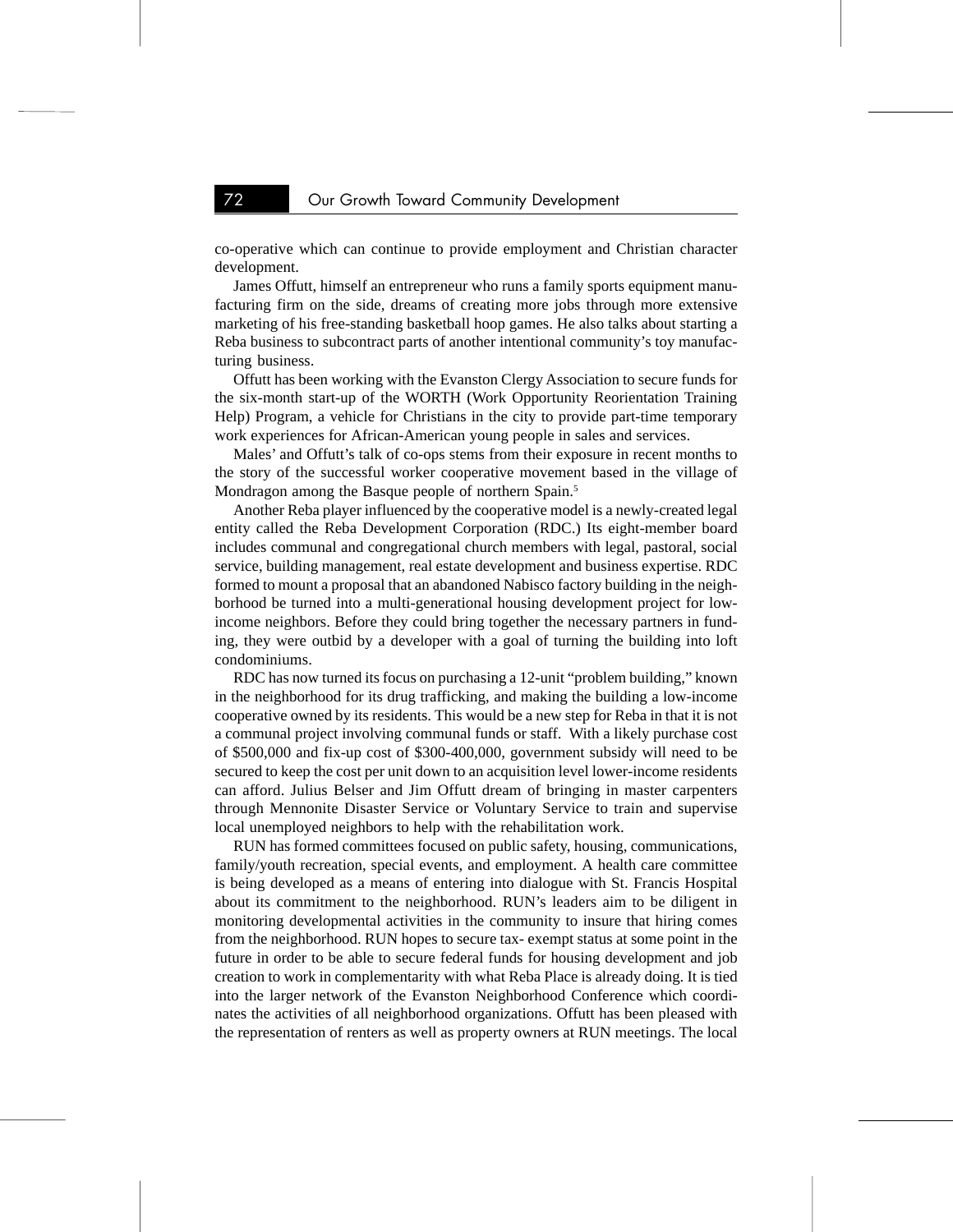alderman, the city mayor, the city manager and all city department heads have come to engage in dialogue with RUN members and hear their concerns.

# **Concluding reflections**

From this brief survey of the Reba Place Fellowship and Church's steps toward community development, some patterns emerge. In seeking to establish a certain quality of life for themselves in the city, members have ended up benefiting the surrounding community as well. Is this the result of enlightened self-interest or Christian faithfulness? Perceptions and interpretations, even among Reba members, are mixed. Some are pleased with the slow, organic growth of Reba's holistic community development endeavors. Others feel Reba has been too focused on its internal life and has contributed to the "suburban indifference" all too common to anonymous city life.

The discovery of the dead body of a young black man slain in gang warfare in the yard of a Reba property in the summer of 1986 sounded a wake-up call to invest more intentionally in neighborhood relationships. "This kind of thing happens when we're not in touch with each other and are distant from our neighbors—people fall through the cracks," Julius Belser remarks. "Our neighbor's need is our responsibility. That's the whole point of the Good Samaritan story our Master told us."

Some Reba members, like Belser and the others who came with him from the Church of Hope on Chicago's west side, have long nourished the desire to be more intentionally involved with the poor and unchurched around RPF and RPC. Others younger or newer to Reba are just now overcoming fears and racial stereotypes to the point where they are feeling at home in the neighborhood and better able to reach out.

To this author, it seems as if Reba now stands at a "kairos moment" in its life as a faith community. Having established credibility in the city and neighborhood through its stable presence amidst racial and economic fluctuations, the Reba body is poised at the brink of entering more deeply and substantially into the life of its neighborhood. Without a racially integrated leadership team, this deeper involvement would have been difficult, if not impossible. But God has been putting the necessary pieces in place to allow social and spiritual transformation to come together.

Building more genuine neighborhood relationships, sharing the Gospel, and forming ecumenical and public/private partnerships to facilitate housing, job development, educational and political empowerment ministries—all will take time and focused attention which have heretofore been invested more internally in the church's development. Certainly we need to count the cost. But may we be emboldened and empowered to plunge ahead and continue to learn from our experience and our mistakes. For as Jeremiah counseled the exiles in Babylon:

Seek the peace of the city where I have sent you into exile, and pray to the Lord on its behalf, for in its welfare you will find your welfare. (Jer. 29:7)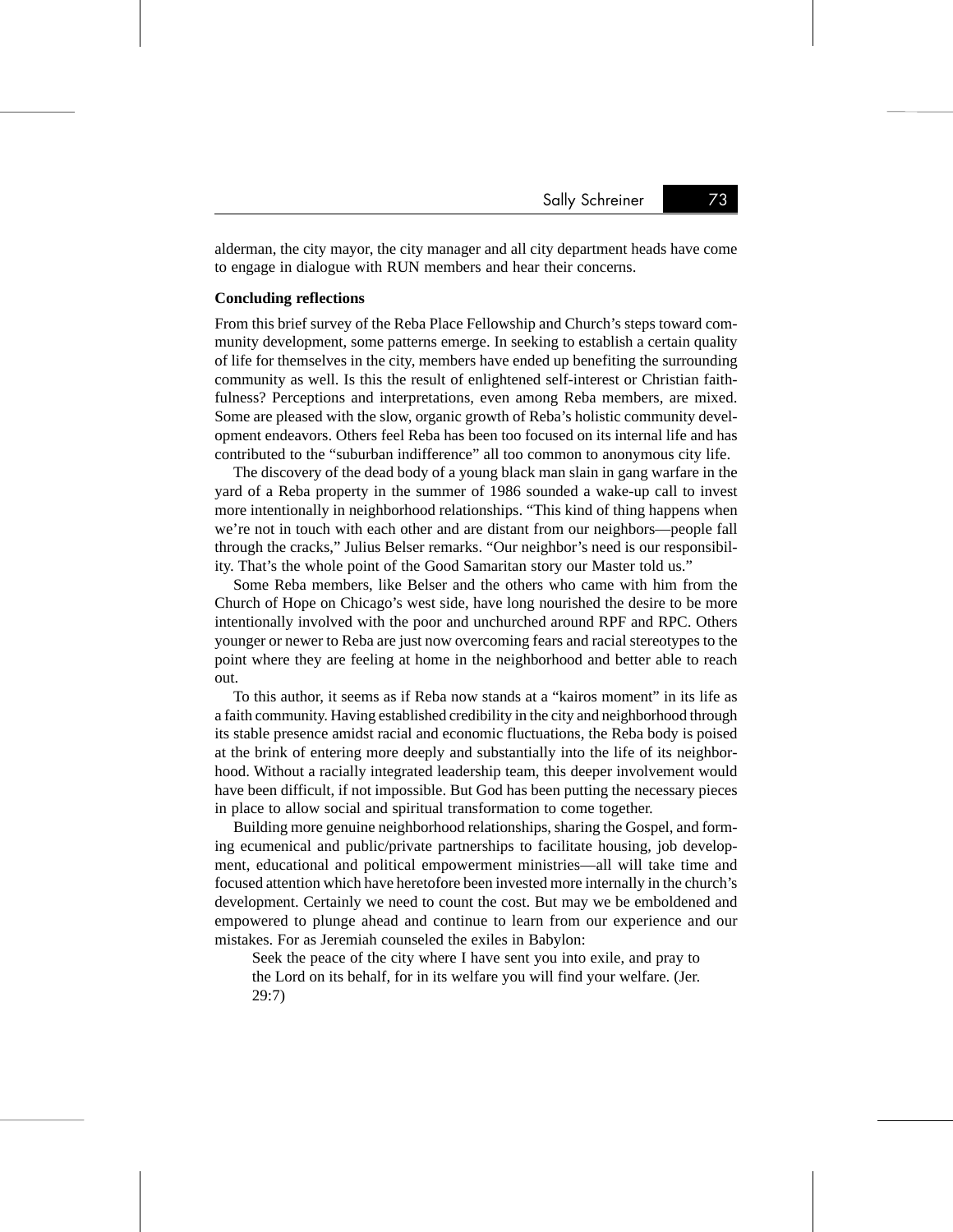# **Bibliography**

- Jackson, Dave, Dial 911: Peaceful Christians and Urban Violence, Scottdale, Pennsylvania, Herald Press, 1981.
- Jackson, Dave and Neta Jackson, Coming Together, Minneapolis, Minnesota, Bethany Fellowship, Inc., 1978.
- \_\_\_\_\_, *Glimpses of Glory: Thirty Years of Community--the Story of Reba Place Fellowship,* Elgin, Illinois, Brethren Press, 1987.
- \_\_\_\_\_, *Living Together in a World Falling Apart,* Carol Stream, Illinois, Creation House, 1974.

Vogt, Virgil, *Treasure in Heaven,* Ann Arbor, Michigan, Servant Books, 1982.

Whyte, William Foote and Kathleen King Whyte, *Making Mondragon: The Growth ad Dynamics of the Worker Cooperative Complex,* Ithaca, New York, ILR Press, 1988.

# **Endnotes**

<sup>1</sup> Miller, John letter to Ray Bair, 27 February 1957, Reba Place Church Archives, Evanston, Illinois, as cited in Dave and Neta Jackson, *Glimpses of Glory,* p. 38.

<sup>2</sup> *Reba Place Circular,* No. 1, June, 1958, p. 2, Reba Place Church Archives, Evanston, Illinois, as cited in Dave and Neta Jackson, Glimpses of Glory, p. 75.

<sup>3</sup> "The Way of Love," date uncertain, Reba Place Church Archives, Evanston, Illinois.

<sup>4</sup> Belser, Julius, "Affordable Housing - RPF Experience," February 3, 1989 address to Evanston Ecumenical Action Council, Reba Place Church Archives, Evanston, Illinois.

<sup>5</sup> Whyte, William Foote and Kathleen King Whyte, *Making Mondragon: the Growth and Dynamics of the Worker Cooperative Complex.*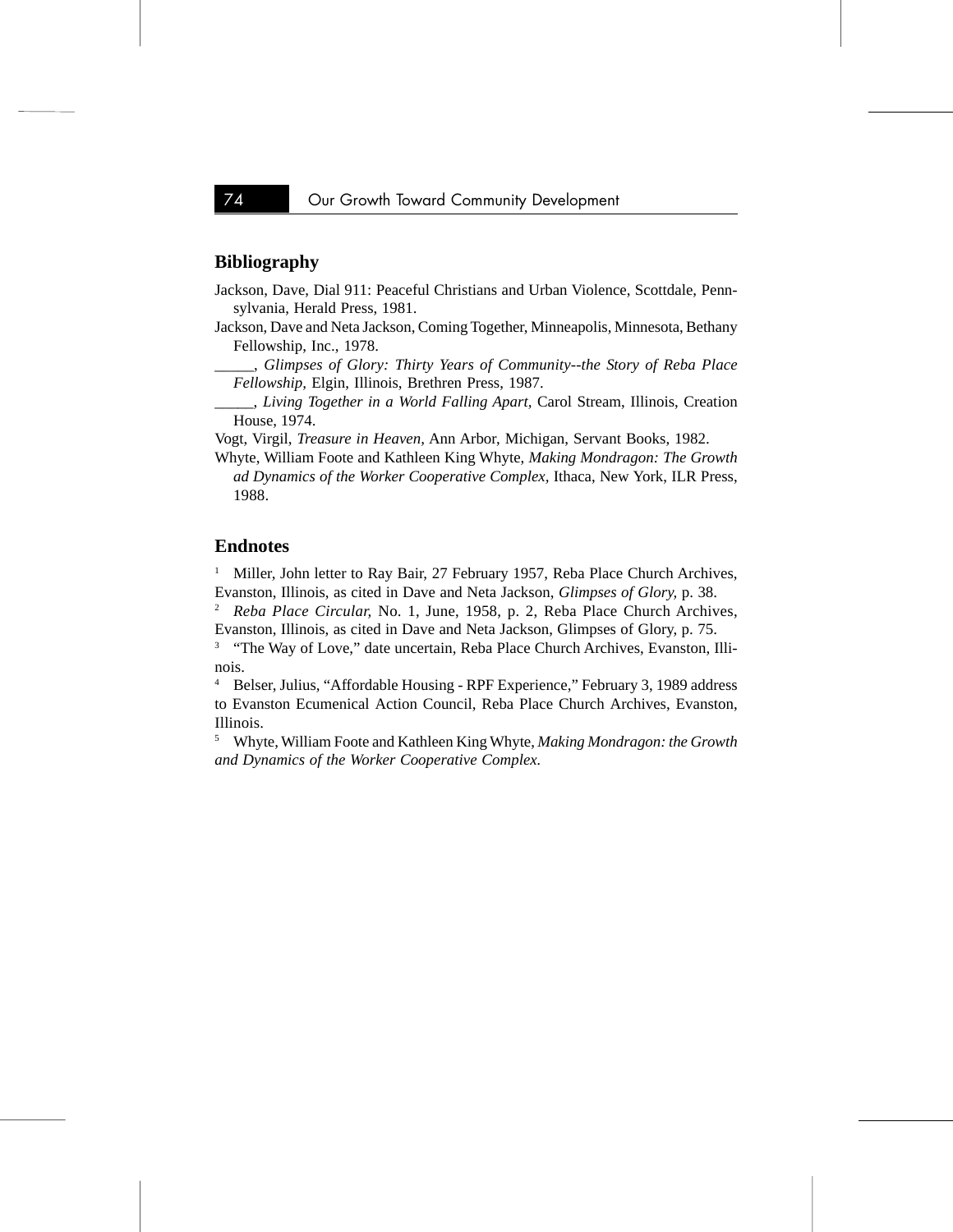# **A Theological Basis for Community-based Development**

*Arden Shank*

**Community-based development looks comprehensively at a neighborhood, see** ing its strengths and weaknesses. It looks at the social, economic, political, and spiritual health of the neighborhood. As a person with theologic ing its strengths and weaknesses. It looks at the social, economic, political, and spiritual health of the neighborhood. As a person with theological training, I have done this "looking" with theological eyes. What follows is my way of making sense out of so many unjust and senseless activities and structures whose result is poverty.

My particular place of looking has been LaCasa of Goshen, Inc. LaCasa is a community development corporation founded by churches in Goshen on an interfaith basis to create opportunities within low-income and Hispanic communities. We operate programs providing affordable rental housing, options for homeownership, emergency assistance, immigration services, neighborhood organizing and planning, and cultural celebrations.

For 25 years LaCasa has been a change agent in the Goshen area. LaCasa has been a voice for the marginal, for the Hispanic minority, and for low-income people. The people who started LaCasa worked at change in several different ways. As a small organization in a small town, LaCasa was, as it is now, only a small speck on the horizon of injustice and problems.

#### **Alternative to the dominant view**

Community-based development was built upon the notion that all the residents in a community have a right to equal access to the economic and social resources of society regardless of income level or cultural and racial origin. Community efforts to revitalize neighborhoods emerged because this equal access was denied to some races, neighborhoods, and people.

While our democratic ideal calls for a society where everyone is equal, often the dominant culture around us uses power and violence in order to reward only some. Our society's structures and systems have created a large number of people who have been cut off from the resources necessary to maintain a decent standard of living. The dominant culture, including most banks, retail outlets, manufacturing, theater and the arts, and religious organizations abandon some neighborhoods. Decisions in

*Arden Shank is the executive director of LaCasa of Goshen, Ind., and the president of the Indiana Association for Community Economic Development.*

Mission Focus: Annual Review © 1994 Volume 2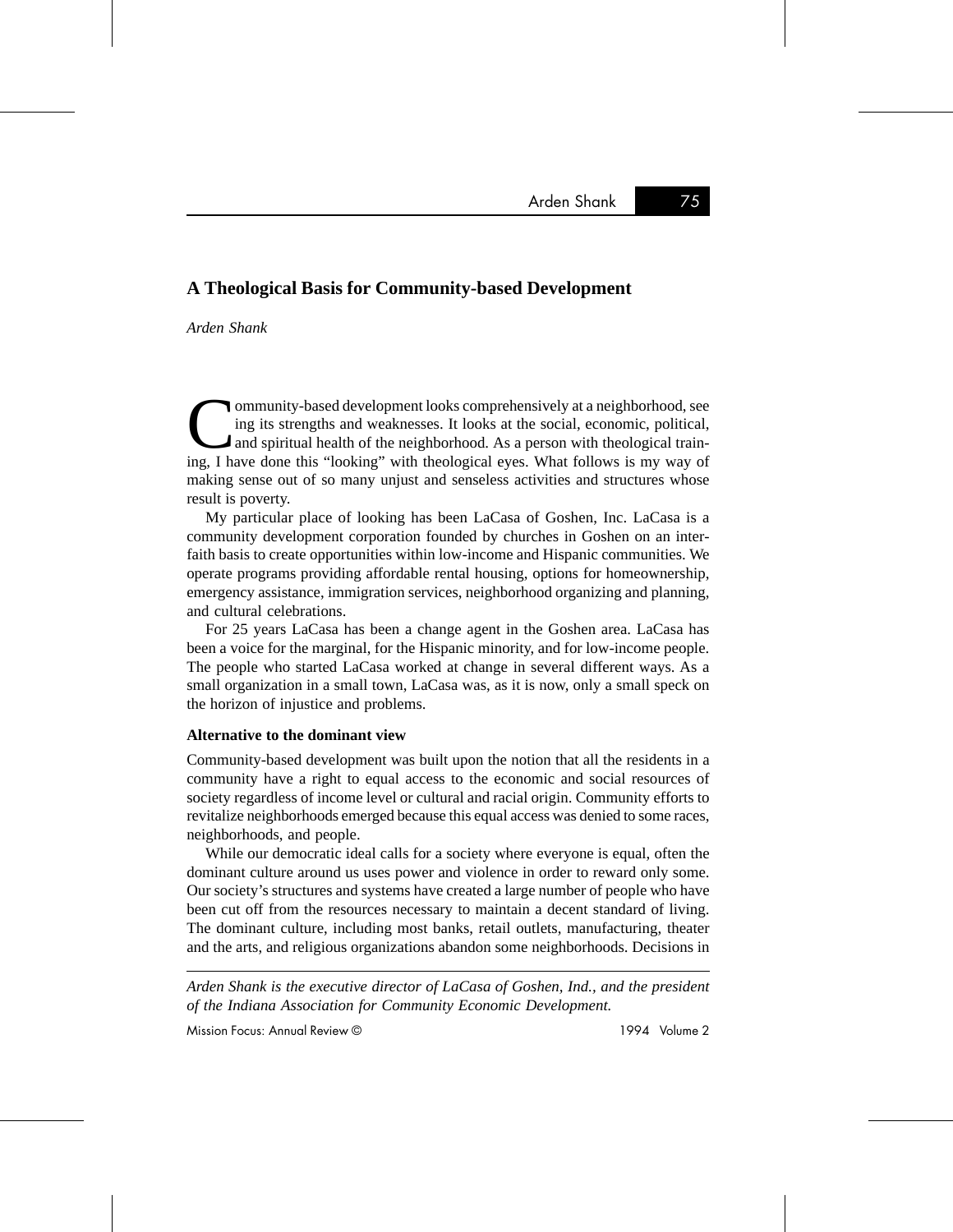far-away corporate offices effect neighborhoods in negative ways.

I have needed a new way to conceptualize this right to equal access, and the accompanying denial of this right. Too often Mennonite thinking and experience have trained us to say that poverty was not our fault. Or we thought serving overseas was the primary way of working at justice. Some Mennonites' experience was so separatist that others' poverty was an unknown quantity.

Most community-based development organizations view their neighborhood differently than the way the larger society does. Neighborhood problems like decaying infrastructure, residents having no voice in community affairs, and the lack of affordable housing and other services can be changed through community-based development. The self-help ideas of broad community participation, of repairing the neighborhood, and of adequate resources is rooted in our Anabaptist history.

Walter Brueggemann's small book, *The Prophetic Imagination,* has provided a beginning point for me to think about my work. Brueggemann claims that the Hebrew faith shaped the community of Moses as an alternative to the royal consciousness exhibited by the surrounding nations and much of the kingship of Israel. The differences came in politics, economics, and religion:

-a politics of justice, not a politics of oppression

-an economics of equality, not an economics of affluence

-a religion of God's freedom, not a religion of God's accessibility<sup>1</sup>

Brueggemann says, "The task of prophetic ministry is to nurture, nourish, and evoke a consciousness and perception alternative to the consciousness and perception of the dominant culture around us."2

This perspective has allowed many community development people to be critical of the existing systems when necessary. When a neighborhood's people are being cut off from resources, community development leaders articulate the problem and offer alternatives.

An example from my experience took place in the mid 1980's when Goshen had a shortage of affordable housing, a municipal housing code that was not enforced, and a public perception that nothing could be done about either. It was LaCasa as a community development organization that articulated an alternative view. LaCasa was critical of the existing housing conditions and the housing code and also assisted in creating new options for housing and helped write a new code. LaCasa, however, did not do this alone. There were low-income tenants, realtors, local government officials, landlords, attorneys, and social workers who worked together for the good of the entire community.

Community development work is not a one-sided, always-oppose-the-powers-thatbe approach. Rather, at its best, community development brings all the persons and groups affected by the change together. It creates a level playing field so that those often left out of the decision-making process are given a voice. Those who are often cut off economically or socially become beneficiaries of the community resources.

Community development brings together the best of the dominant system with the best of the neglected communities. Neglected communities need the education,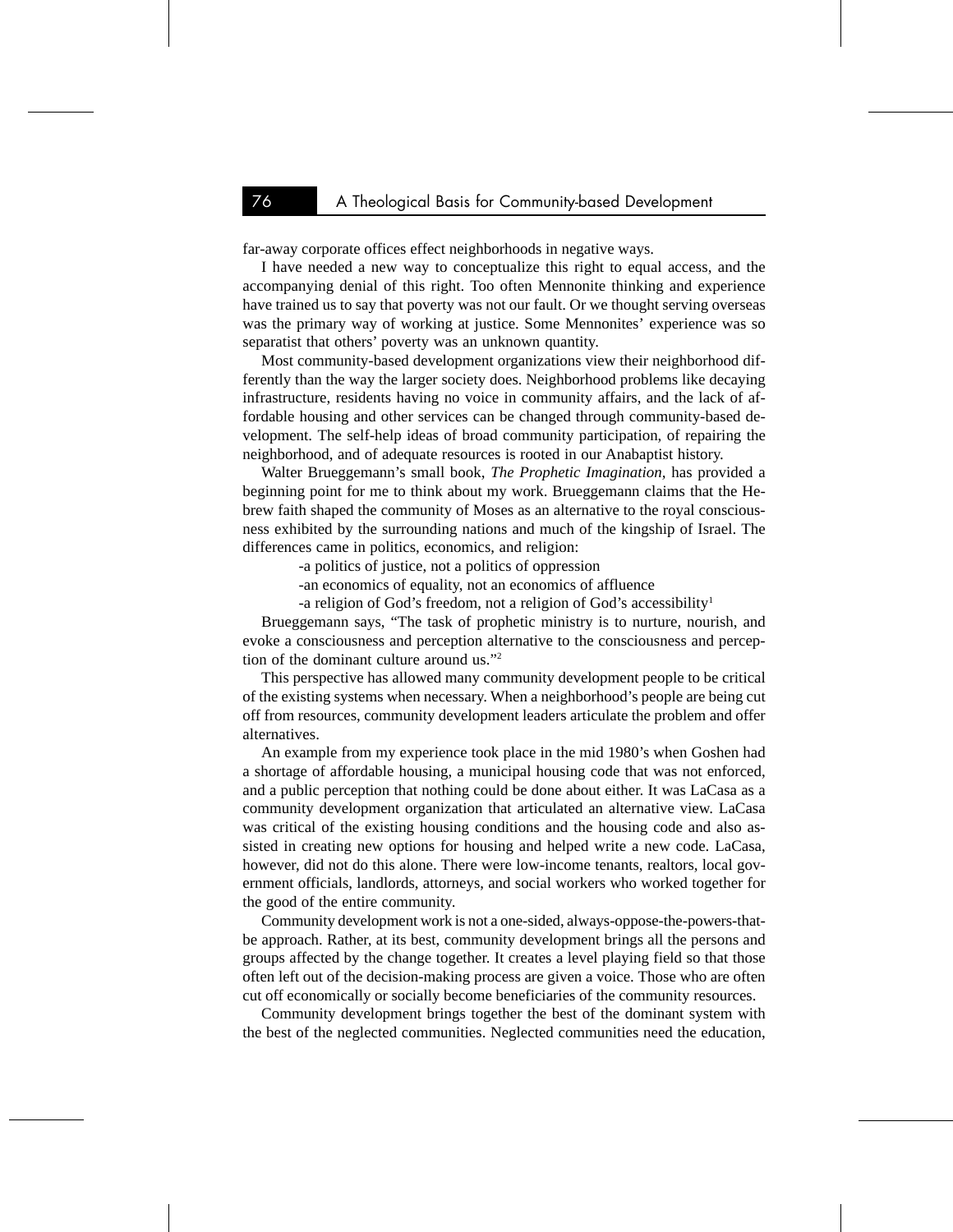the money, and the power that the larger dominant culture has. But the goal is not to completely strip the larger culture of its resources. Proverbs says it well:

Remove far from me falsehood and lying;

give me neither poverty nor riches;

feed me with the food that is needful for me,

lest I be full, and deny thee, and say, "Who is the Lord?"

or lest I be poor, and steal, and profane name of my God. (Prov. 30:8,9)

Conceptually, Walter Wink refines the discussion more when he writes that, while the contrast between the two different views is a very sharp contrast, the alternative view, or God's domination-free order, contains the opposites within it. "God's reign does not represent the polar opposite of the Domination System. Otherwise it would need the latter to supply the tension of the opposites. The opposites are contained **within** God's reign."3

The use of money, power, connections, and leverage are not the sole possession of the Domination System. It is not inherently wrong to own or use these assets. Community development organizations, which in my mind represent little dots of God's reign, also use money, power, connections, and leverage. They use them for the benefit of neglected communities. Through building alternative structures, they enable neighborhoods to speak for themselves and their own economic and social wellbeing.

This alternative consciousness and approach is exemplified in Jesus's banquet story in Matthew 22, Luke 14, and the Gospel of Thomas 64.4 While each of the three stories contains varying details, the general story is that an individual with power prepares for a feast and sends his servants to invite his well-off friends. They decline, saying they have other things to do. The host is angry and invites others, anyone, to the feast. Luke specifically says that "the poor and maimed and blind and lame" were brought in for the feast.

John Dominic Crossan does a very helpful analysis of this parable. He says that this parable is a simple, absolute "situational reversal." The invited are absent and the uninvited are present. Parables like this "shatter the deep structure of our accepted world....They remove our defenses and make us vulnerable to God."5

He diagrams the parable in this way:



"Read: one expects a host to have his friends at dinner and not strangers, but in the story strangers are present and friends are absent, all quite plausibly."6 In the story this reversal is unexpected and very thorough.

While Crossan's identification of the reversal is helpful, his concluding that the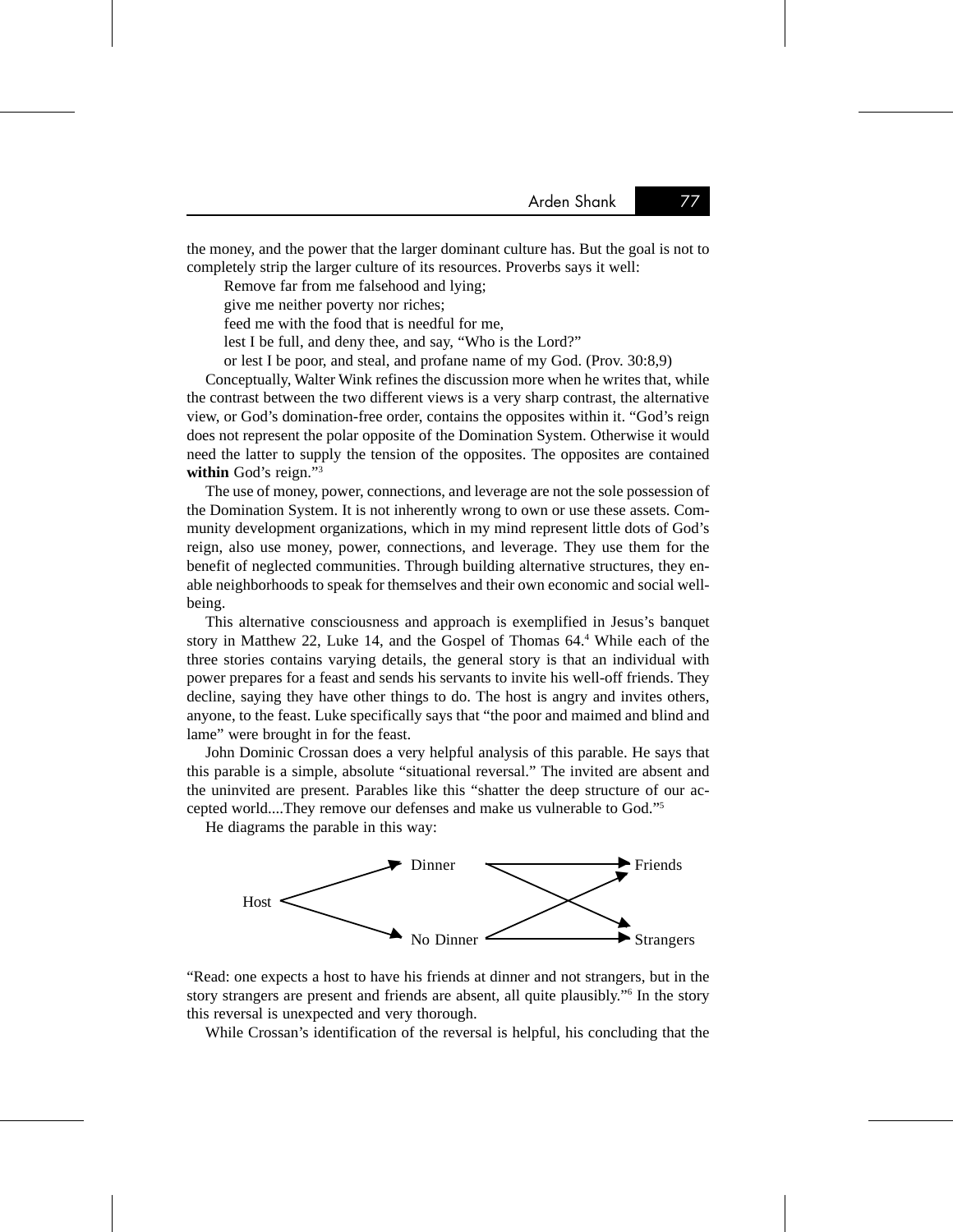parable shatters the structures of our world does not go far enough. This parable contains a clear social and political message that goes far beyond the personal, spiritual realm. Whose world is being shattered? Whose defenses are removed? Who is made vulnerable to God? Is it the homeless victim of domestic violence with three pre-school children? Is it the family of five with an annual income of \$14,000 who know no English and their only wage earner is fired from a job because of speaking Spanish instead of English?

I do not think so. These are the folks for whom the parable comes as good news. They are now being invited to the banquet, and not by just any host. It is Jesus who is doing the inviting.

Those whose world was being shattered were those in power and control. According to the parable, Jesus went to those in religious and political power with the invitation. They rejected the invitation.

I think Jesus, by using the parable, made it very clear to whom he was directing his ministry. Elisabeth Schussler Fiorenza claims that Jesus opened the faith community for three specific groups of people: 1) the destitute poor; 2) the sick and crippled; and 3) tax collectors, sinners, and prostitutes. She describes each of these groups in some detail and concludes: "sinners, prostitutes, beggars, tax collectors, the ritually polluted, the crippled, and the impoverished—in short, the scum of Palestinian society—constituted the majority of Jesus' followers."7 In this way the last have become first. Jesus was not neutral; he took sides. It was not his intent, however, to turn society upsidedown by creating a new included group and a new excluded group. Rather, his effort was to include all.

Jesus's invitation to dinner was a show of hospitality. It was a way of inclusion, of making the rejected outcast be a part of the accepted community. Belonging in the community resulted from the participation in the banquet.

These folks from the under side of society are often the victims of oppression. The Bible makes a direct connection between poverty and oppression. One hundred twentytwo texts indicate that oppression is the cause of poverty.<sup>8</sup> The Bible comes to us with a biased perspective.

Relationship with the poor reflects "God's special concern" and our own faithfulness to the gospel.<sup>9</sup> John Perkins's recent book on Christian community development gives many examples of authentic relationships with the poor.

To understand the banquet parable in its social, economic, political, and religious context, another diagram of double reversal is needed:

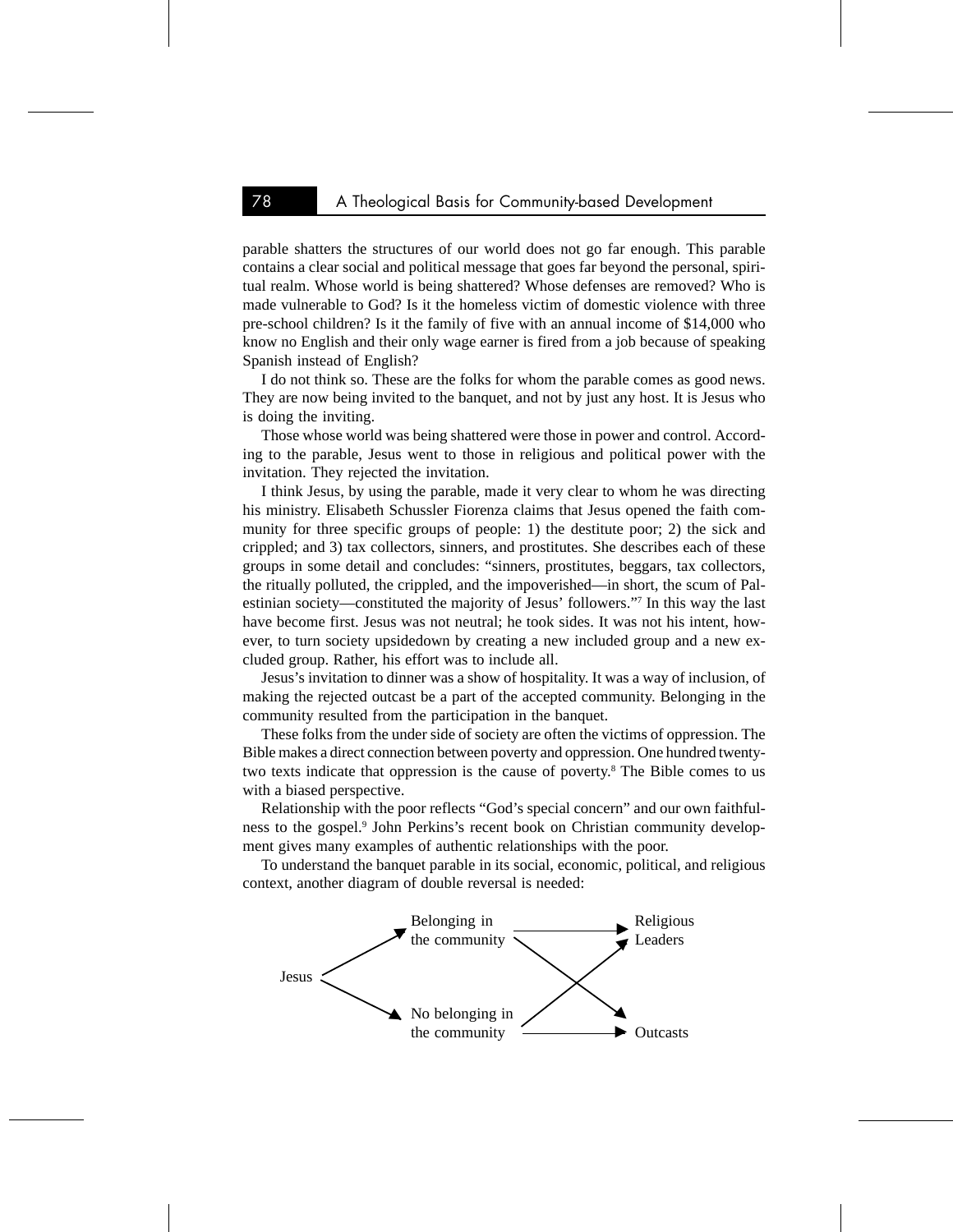Arden Shank 79

Read: one expects Jesus to join the religious and political leaders in their vision of community and in their socio-economic class and shun the outcasts, but in the Gospels the outcasts, not the religious and political leaders, make up the kingdom about which Jesus preaches.

The unexpected reversal, where power is used fairly, where economic resources benefit the entire community, and where the societal outcasts can belong, is what community-based development is all about. At its best community-based development holds the tension of the opposites within the community in a healthy way. The unexpected ones, those who have not been part of the process nor benefited from it, are invited into the development process along with the power people.

This theological context of alternative consciousness and reversal has nurtured and guided my involvement in community development over the past nine years.

The "alternativeness" of this perspective is not to be understood as separateness. One of the primary traditional Mennonite understandings of alternativeness has been marked by a physical and geographical separateness such as Mennonite dress and Mennonite community. Its purpose has been to preserve and protect the Mennonite faith and tradition. The kind of alternativeness to which I refer leads one to direct and often intense engagement with the society around us. Its purpose is not to preserve the faith; we can confidently leave that in God's care. It is rather to work for justice, equity, fairness, and wholeness within the human community.

#### **Biblical texts about community development**

The undergirding of church involvement in community-based development is supported in the Bible. Numerous texts and stories need to be examined in light of the above theological context. I will comment on a few.

With our history of service and giving, we have often heard about charity. The role of the faith community in providing immediate charitable help is clearly spelled out in the Bible. Numerous texts like Matt. 6:1-4; Matt. 25:31-46; I John 3:16-17; and James 1:27 make it incumbent upon the believer to give to the poor. The Old Testament frequently calls the faith community to care for the widow, the orphan, and the stranger.

In the last generation or so we have also heard a great deal about advocacy. The role of the faith community as an advocate for the poor and the marginal is also very clear in the Bible. Texts such as Ps. 12:5 and Luke 1:51-53 show God taking sides with the poor, or being their advocate and protector.

Each year at Advent I read Mary's Magnificat with amazement: "The hungry he has satisfied with good things, the rich sent empty away." (Luke 1:53) There are thousands of people that sing these words every year and most probably do not know what they are singing, and if they did, would not agree. Mary's claim is a powerful statement for equity and fairness. Our role as advocates grows clearly out of our faith as Mary expressed it. The Hebrew prophet Jeremiah said that to know God is to do justice. (Jer 22:16)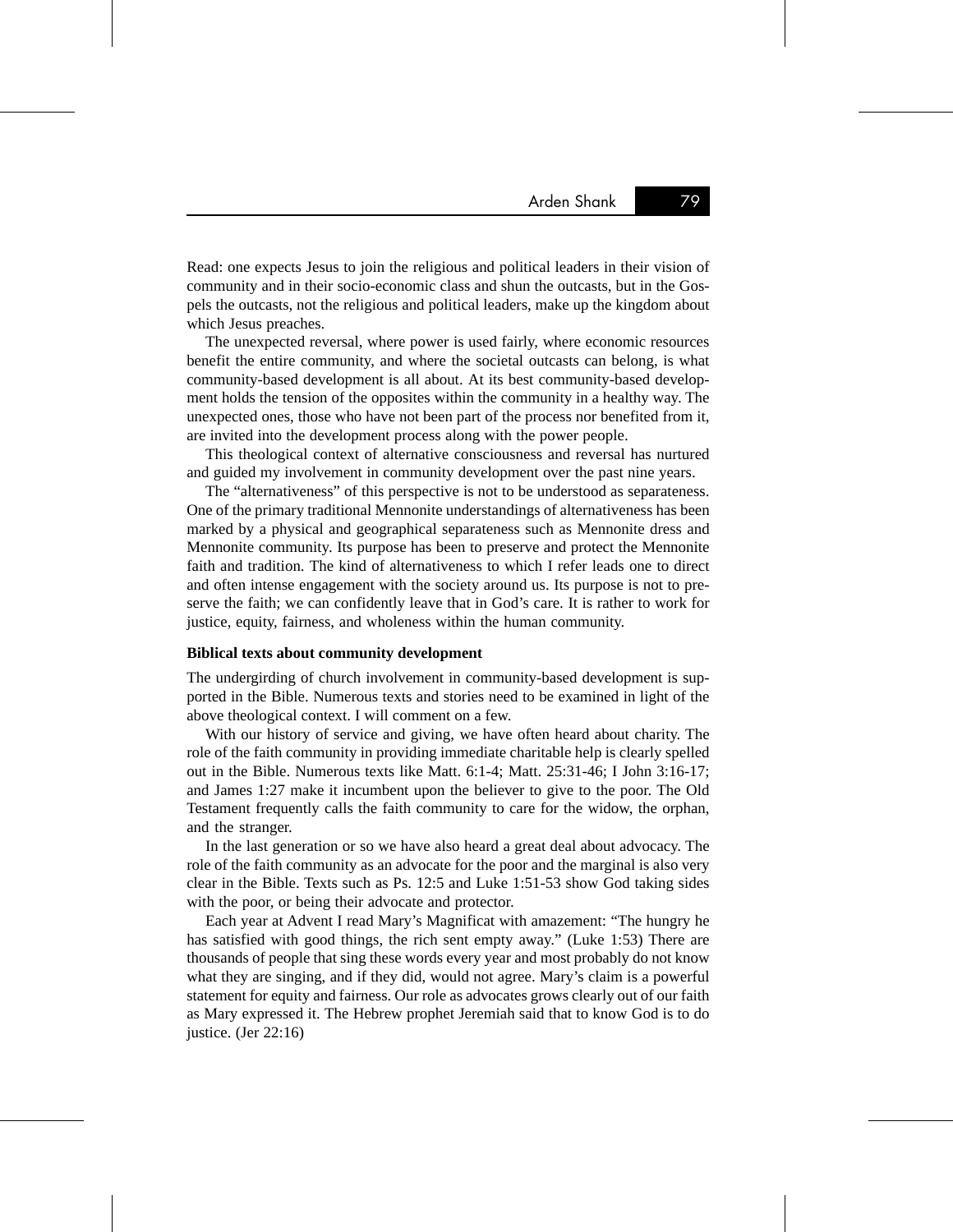Jesus' response to the woman accused of adultery (John 7:53-8:11) is another example of advocacy in the New Testament.

The Mennonite Central Committee Peace Section office in Washington, D.C., established 25 years ago, symbolizes the emergence of the role of the Mennonite church as a advocate for the marginalized. Delton Franz has an excellent small article in the *Peace Section Washington Memo* entitled "Advocacy: A Biblical Calling."10 He lists advocacy "on behalf of those unable to petition our government officials" as one of the three principle functions of the Peace Section Office.

Advocacy work done by community-based development organizations includes dialogue not only with federal government officials, but also with state and local government, banks, and other providers of economic and social services.

Advocacy means both interceding on behalf of one person in a situation of injustice, abuse, or deprivation, and also working for systemic change so that situations of injustice, abuse, and deprivation do not occur.

While charity and advocacy are clearly the resulting activities of a faithful church, the church must go beyond those to a more comprehensive approach which includes economic and social development. Investment of the church's time and dollars in community-based development is a legitimate, faithful response.

The following four texts are examples of community-based development. The themes of self-development and inclusion of the marginal are addressed in these texts. A thorough analysis is beyond the scope of this paper.

#### **Leviticus 25**

The jubilee theme in Leviticus 25 has been explored by a number of scholars as the basis for social and economic justice efforts. Its use by the prophets and Jesus is well known.

A more complete analysis would include looking at Jubilee as the conceptual basis for community-based development. What clues are there to guide a neighborhood or a church in revitalization of its community?

Much of community development is concerned with creating ways for low-income people to build assets. Usually poor people do not overcome poverty by **earning** their way out. Rather poverty is overcome by building assets over a period of time, assets like a home, a small business, or an education. A relatively new legislative movement is forming at both the federal and state levels which is proposing mechanisms for asset-building for low-income people.<sup>11</sup> LaCasa is in the beginning stages of creating mechanisms as part of our on-going programs that enable lowincome people to build assets for future use. Jubilee is about how the marginal, poor people can retain control of economic assets. Many texts in Exodus, Leviticus, and Deuteronomy deal with the fair and equitable distribution or redistribution of land and property.

Many churches have huge assets in their buildings, pension funds, and retirement accounts that could be "socially invested" toward the Jubilee goal of assisting low-income people and neighborhoods to retain or maintain control of assets, such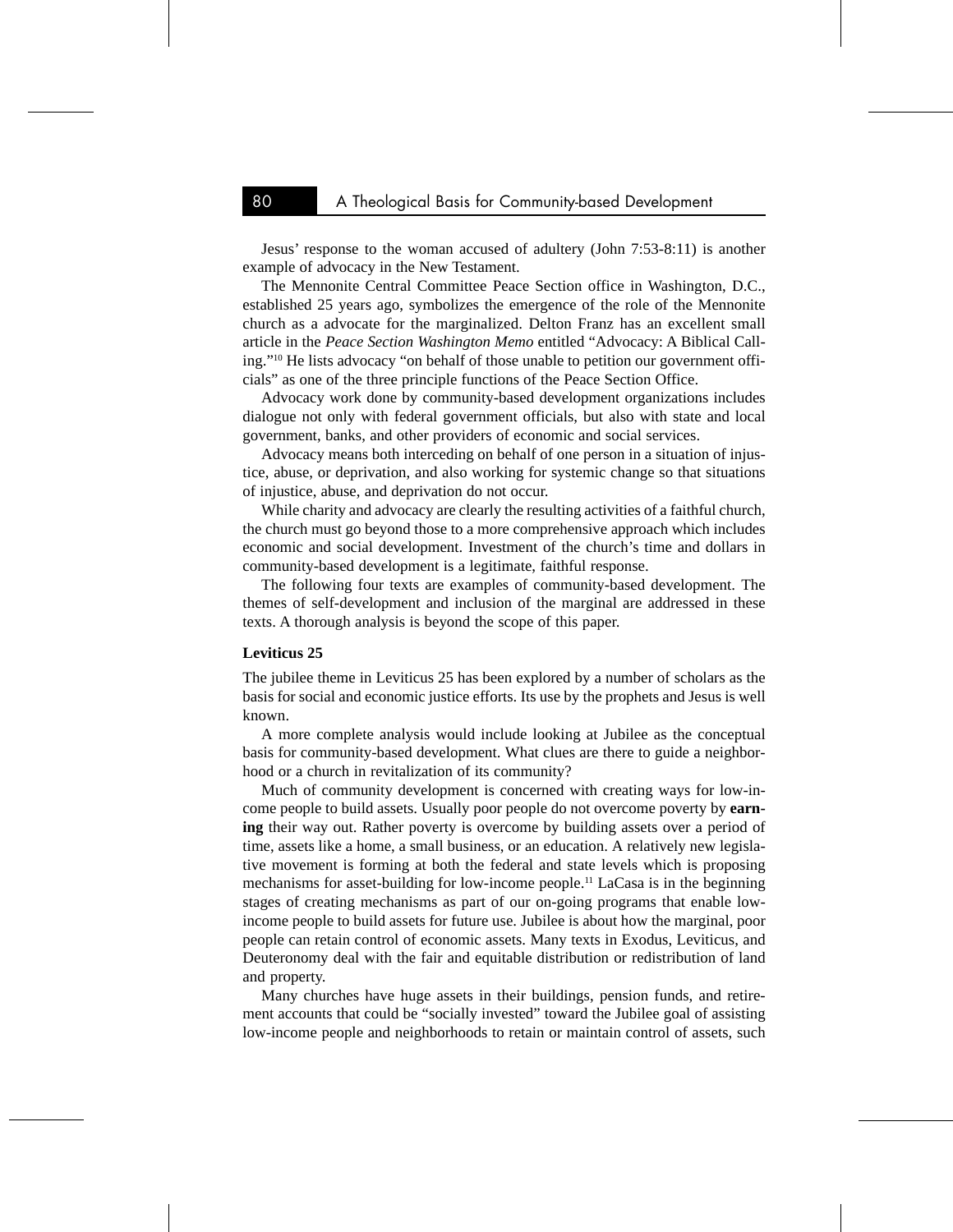as housing and small businesses.

# **II Kings 4:1-7**

The terse, yet powerful story in II Kings 4:1-7 is about a nameless woman with two sons and many debts.<sup>12</sup> The creditor threatens to take the sons for payment of the debts. The woman pleads with the prophet Elisha for help. He tells her to borrow lots of pots from the neighbors and shut herself in her house with the pots, her two sons, and her only possession of worth, a jar of oil. Elisha told her to fill all of the pots with oil. When they completed the task as instructed, Elisha told her, "Go, sell the oil and pay your debts, and **you and your sons can live on the rest**." (Emphasis added.)

The prophet not only met the immediate need of preventing the sons from being sold off to slavery, but provided a means based on what she already had to maintain her life. Common results of poverty are debt and no way to provide for the future. In this story the prophet addresses both problems.

# **Isaiah 58**

This chapter sets a worship context. It says that worship without relationship is not acceptable to God. God is looking for worshippers who free the oppressed, feed the hungry, house the homeless, and clothe the naked. (vs. 6-7) God will accompany or look out for those worshippers. (v. 8) The relationship between worship and justice, faith and action is an integral part of Christian tradition. Other texts like Amos 5:21-24 also make this same point.

The chapter moves on to make a direct connection between faithful worship and rebuilding the ruins.

Your ancient ruins shall be rebuilt; you shall raise up foundations of many generations; you shall be called the repairer of the breach, the restorer of streets to dwell in. (v. 12)

The rebuilding was more than handing out goods to desperate people, although it may have included that. It was more than being an advocate with the powers in control, although it included that, too. Rebuilding meant developing an entire community including the physical, social, economic, and religious structures needed for healthy life.

#### **Nehemiah**

Nehemiah, of course, was the leader of the rebuilding, of which Isaiah spoke. While scholars legitimately debate the religious impact of the work of Nehemiah and his cohort, Ezra, clearly there was a massive rebuilding of the temple, the city wall, and the entire city of Jerusalem. It is an example of community development.

There was a profound commitment to rebuilding, there was clear leadership, and the task at hand was crucial to the survival of the community. The task was very difficult, with many opportunities for failure.

One writer says, "the Book of Nehemiah is a story about the total transformation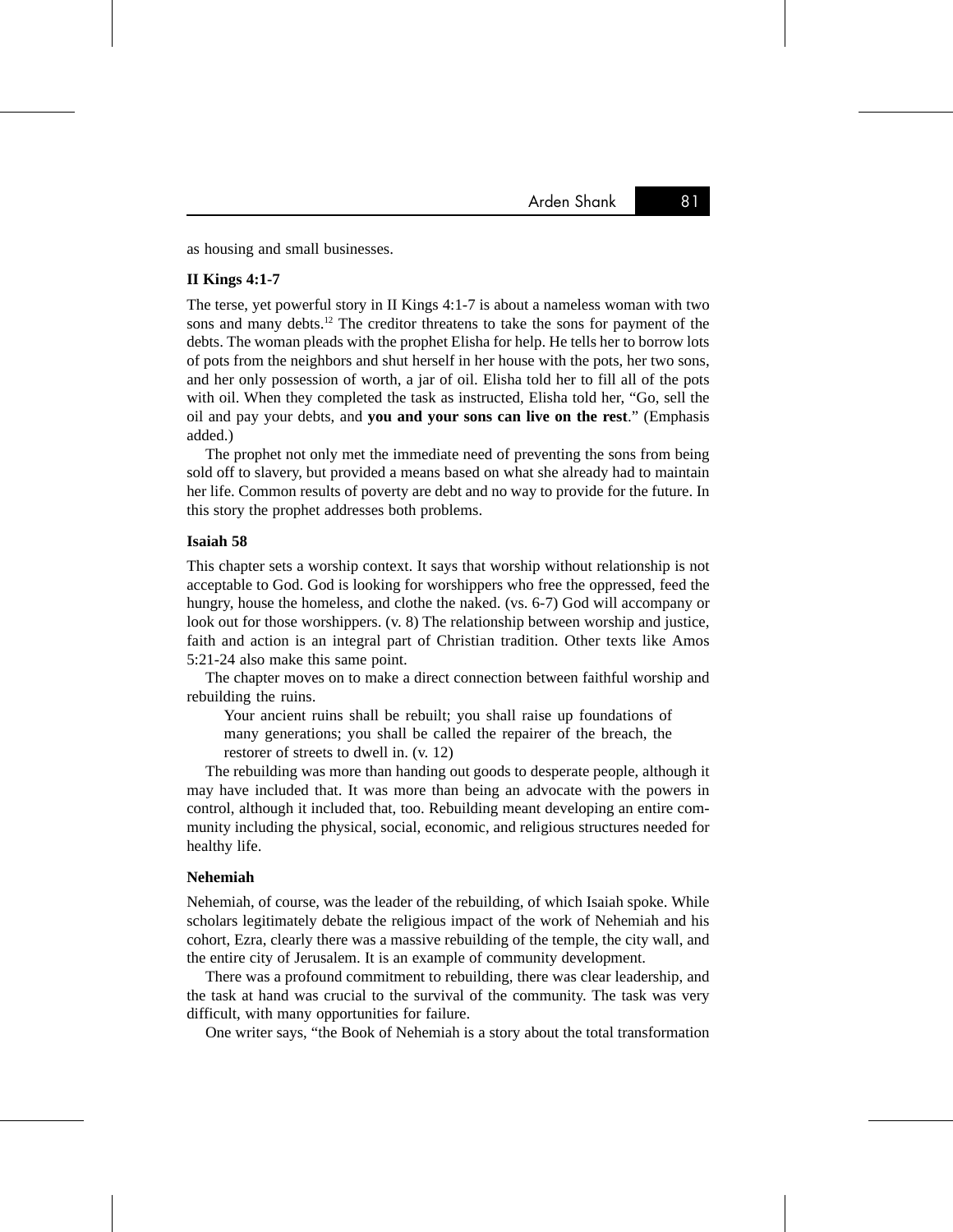of a rundown settlement suffering from economic exploitation and community apathy."13 The Book of Nehemiah contains all of the economic, social, political, and religious intrigue that community-based development practitioners face today in the United States.

#### **The art of hope**

The whole notion of community-based development is predicated on the hope that change and wholeness are worth striving for. Our faith, our Anabaptist roots, invite us to be hopeful people looking for change in our communities as well as in ourselves.

The early church theologian Augustine said that hope is the greatest, not love, as the Apostle Paul said in I Corinthians.14 We are created for hope. This advent theme is a year-around one. Augustine maintained that faith only tells us that God **is** and love only tells that God is **good,** but hope tells us that God will effectively carry out God's will. God's will is justice for all and God will accomplish what God has set out do. HOPE is the awareness that God will do what God has promised.

Augustine goes on to say that hope has two lovely daughters: anger and courage. Anger, so that what can not and must not be, may not be. Courage, so that what must be, will be. Or to say it another way, anger at the way things are and the courage to change them.

Hope must be the foundation of our work. Not to hope is deadly. Communitybased development practitioners see the underside of life and society. We see the way things are stacked. We know our own feebleness. We know how hard it is to change ourselves and the structures around us. Hope for change and justice provides us the motivation for our work.

Hope comes through serious analysis of the social, economic, and political realities around us. Development done in a vacuum, ignorant of the realities of a given community, is worthless.

Analysis will ask the simple questions which are so fundamental to doing the most helpful development in the best possible way. The questions are simple, but revealing.

- 1. Who makes the decisions?
- 2. Who benefits from the decisions?
- 3. Who bears the cost of the decisions?15

The analysis generated by these questions provides us a tested and honest basis through which hope emerges. Hope is the solid foundation for community-based development.

Hope on the part of faithful people is possible even when the dominant culture says that the situation around us is hopeless. Careful analysis from an alternative perspective reinforces hope. A profound statement of hope in a negative political and economic situation comes from Jeremiah 29. Jeremiah the prophet, contrary to conventional wisdom, says the future of the Jewish community at that time was with the Babylonian King Nebuchadnezzar instead of the Jewish kingdom. The prophet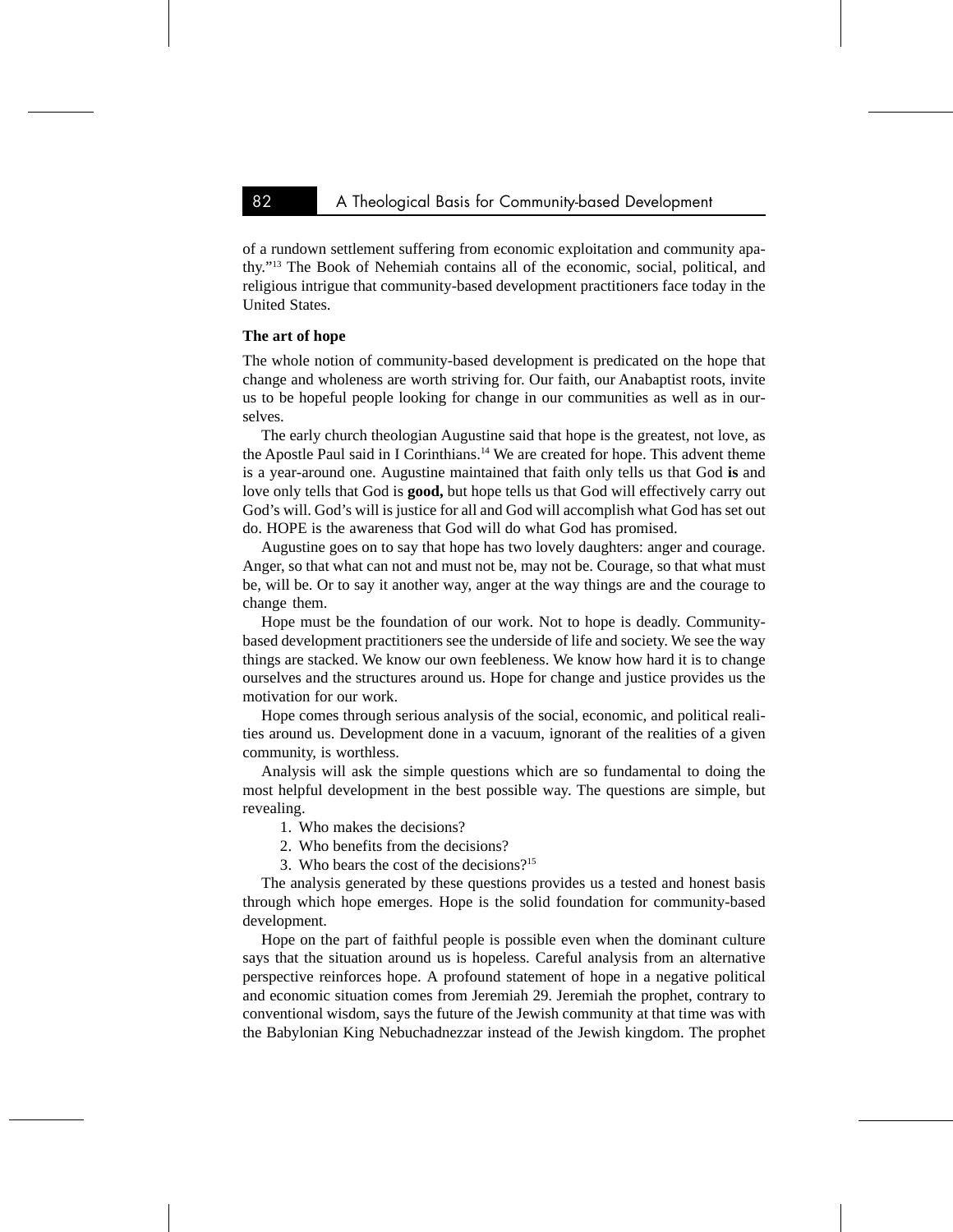Arden Shank 83

encouraged Jews to move to Babylon, build houses, start businesses, and settle in with their families. "Seek the welfare of the city where I have sent you into exile, and pray to the Lord on its behalf, for in its welfare you will find your welfare." (v. 7) Hope and development are closely tied together in this text.

Community-based development is an expression of faith, faith that change can take place. Community-based development practitioners are on the front-lines of mission, creating alternative structures in housing, small business, the arts, and other areas. Our work is undergirded by a faith tradition which empowers marginal people and neighborhoods toward wholeness and justice. Numerous Biblical stories are ripe for further exploration. Hope propels us into the future.

# **Notes**

<sup>1</sup> Walter Brueggemann, *The Prophet Imagination*, Philadelphia, Fortress Press, 1978, pp. 36-37.

<sup>2</sup> Ibid., p. 13.

<sup>3</sup> Walter Wink, *Engaging the Powers: Discernment and Resistance in a World of Domination*, Minneapolis: Fortress Press, 1992, pp. 46-47.

<sup>4</sup> My analysis of this parable is drawn from my paper entitled "The Allegorical Coup" written for a Greek Exegesis class on the Parables at Associated Mennonite Biblical Seminary in 1984.

<sup>5</sup> John Dominic Crossan, *The Dark Interval: Towards a Theology of Story,* Allen, Texas: Argus Communications, 1975, pp. 120-122, and *In Parables: The Challenge of the Historical Jesus*, New York: Harper & Row, 1973, p. 73.

<sup>6</sup> Crossan, *The Dark Interval*, p. 118.

<sup>7</sup> Elisabeth Schussler Fiorenza, *In Memory of Her: A Feminist Theological Reconstruction of Christian Origins*, New York: Crossroads, 1983, p. 122-129.

<sup>8</sup> Tom Hanks, "Why People Are Poor," in *Sojourners*, January, 1981, p. 19-22.

<sup>9</sup> John Perkins, *Beyond Charity: The Call to Christian Community Development*, Grand Rapids: Baker Books, 1993, pp. 64-67.

<sup>10</sup> Delton Franz, "Advocacy: A Biblical Calling," in the *Mennonite Central Committee Peace Section Washington Memo,* September/October, 1993, vol. XXV, no. 5, p. 1.

<sup>11</sup> Michael Sherraden, *Assets and the Poor: A New American Welfare Policy*, Armonk, NY: M.E. Sharpe, 1991.

 $12$  I first heard this use of this text from Old Testament Professor Millard Lind in chapel at Associated Mennonite Biblical Seminary in the early 1980s.

<sup>13</sup> Kenneth D. Tollefson, "Social Transformation in Nehemiah" in *Transformation*, Jan/Mar, 1989, p. 3.

<sup>14</sup> Gordon Cosby, pastor of Church of the Savior in Washington, D.C., quoting Dorothy Soelle, a feminist theologian, "The Biblical Basis of Hope," a sermon at Church of the Savior in Washington, D.C., December 16, 1990.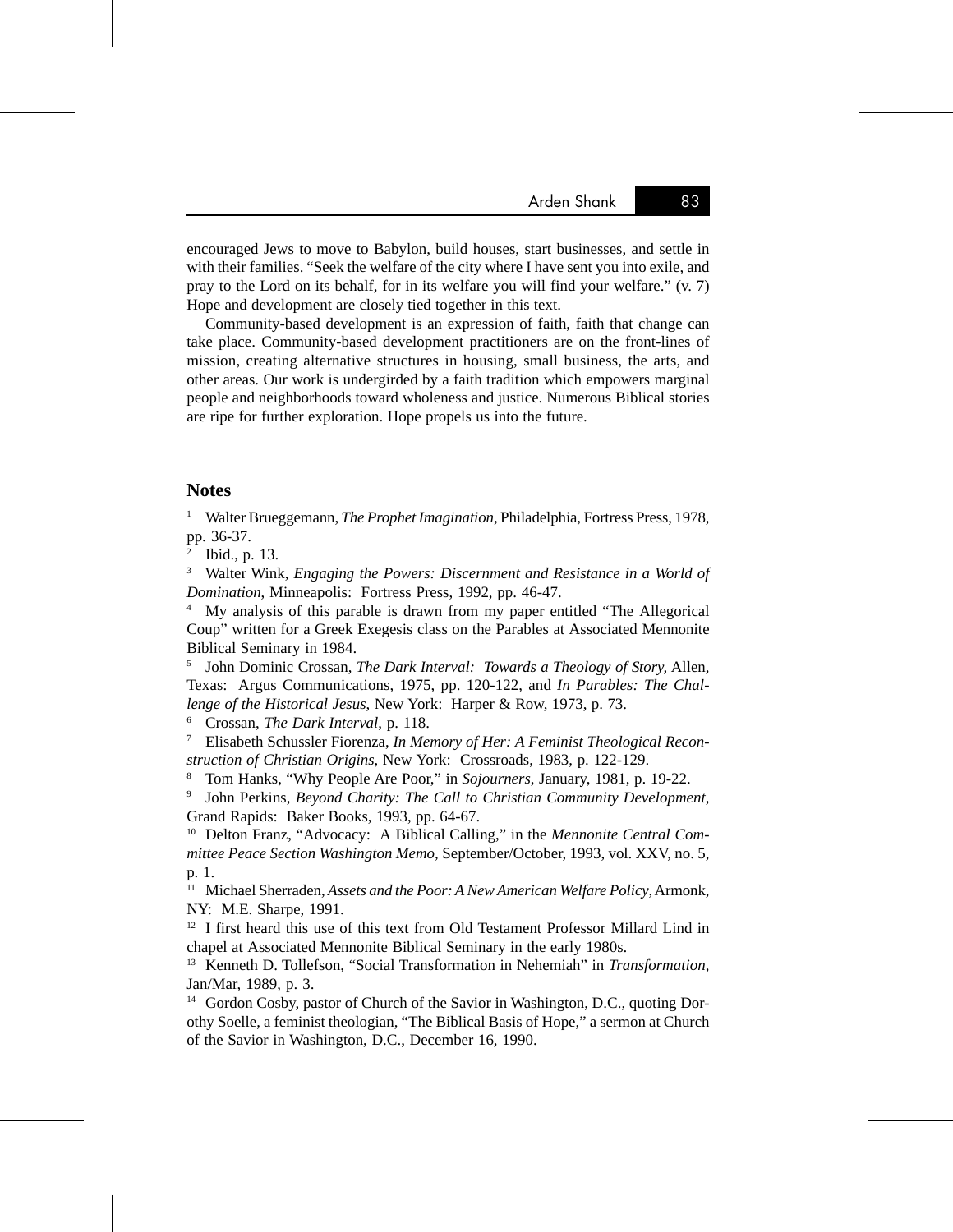<sup>15</sup> Joe Holland and Peter Henriot, *Social Analysis: Linking Faith and Justice*, Maryknoll, NY: Orbis Books and Washington, D.C.: Center of Concern, 1983, p. 28.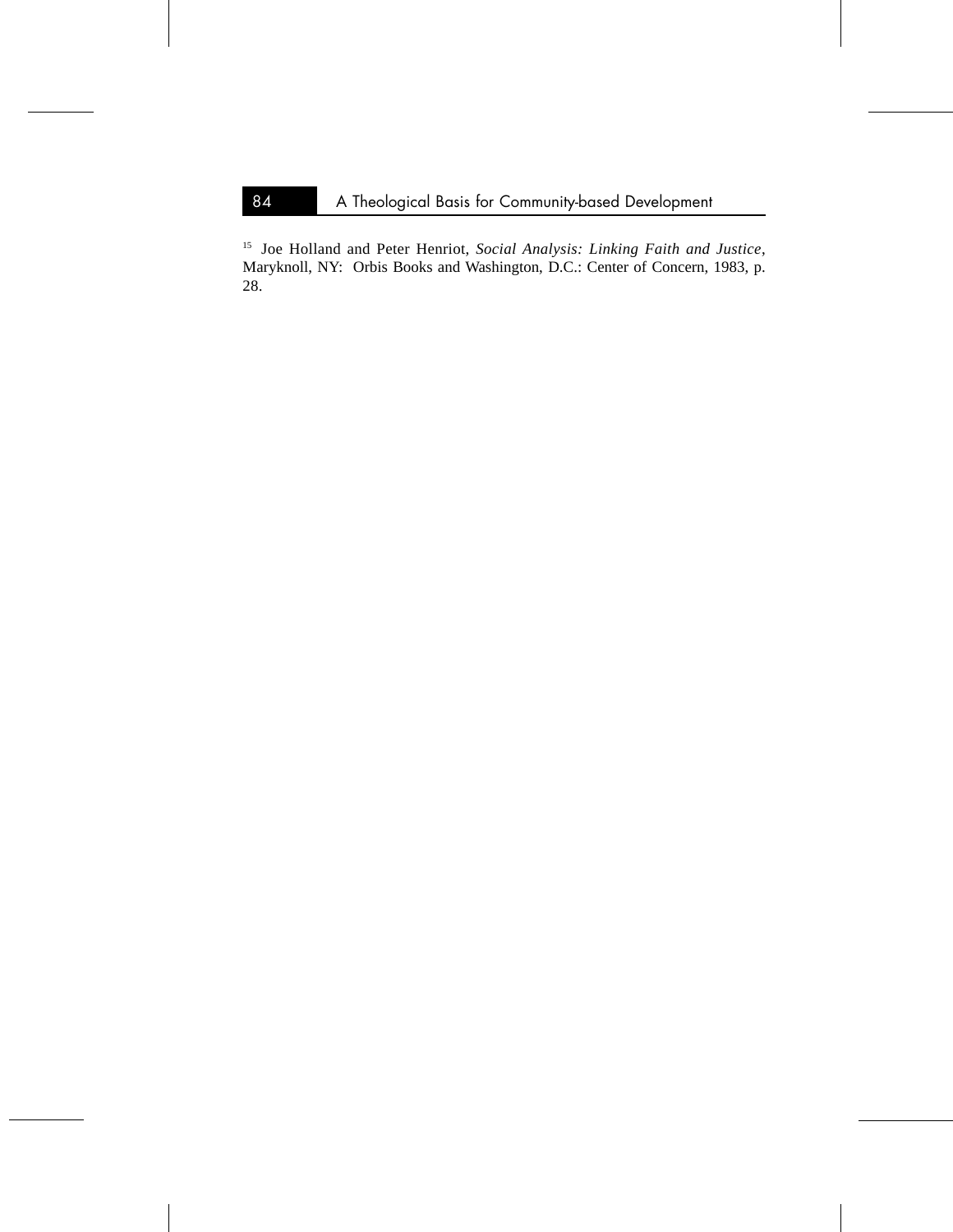# **Church and Mission in Europe 1988 - 1994: A Reflective Assessment**

*Hansulrich Gerber*

#### **Introduction**

This presentation is what its title suggests: a reflective assessment, a collection of observations in various spheres of European society. It is an attempt to name various developments and phenomena. The first part of this assessment will be a headline-style overview of the preoccupations of the years in question, and then we will glance at the development in terms of various fields, culture, economy, church and mission, Mennonites.

## **Headlines over the 5-year period:**

1989 - The fall of the Berlin Wall: the power of non-violent spiritual revolution and the major role of church as people.

1990 - After the wall: reunification of East and West in Germany and what it means for the church; the EKD (Evangelische Kirche Deutschlands) behaves parallel to the state; West swallows East; collapse of East European regimes.

1991 - European Community: preparing the move from a common market to a common society.

1992 - Yugoslavia: after almost 50 years, outbreak of war on European soil

1993 - Crisis in Europe: genocide again; worst economic crisis since WW II; Russia threatens to tumble into violence and chaos.

## **Culture**

The question of a European culture is sometimes asked. Moving towards a unified Europe has demonstrated with increasing force that while there are precursors and pioneers or heralds of a European culture (Comenius, Sattler, Rousseau, de Rougemont, to name a few), one can hardly speak of a European culture. The ideal of the free exchange of goods, ideas, and people across borders of the European community is in question. Europe (or what was assumed to be Europe) has experienced an unexpected expansion. Europe is often thought to equal with Western Europe. For West Europeans, Eastern Europe has until recently been as far away or further than Africa. European unity is also in question because the old partners have

*Hansulrich Gerber, a Swiss Mennonite, is Mennonite Central Committee director in Europe.*

Mission Focus: Annual Review © 1994 Volume 2

Hansulrich Gerber 85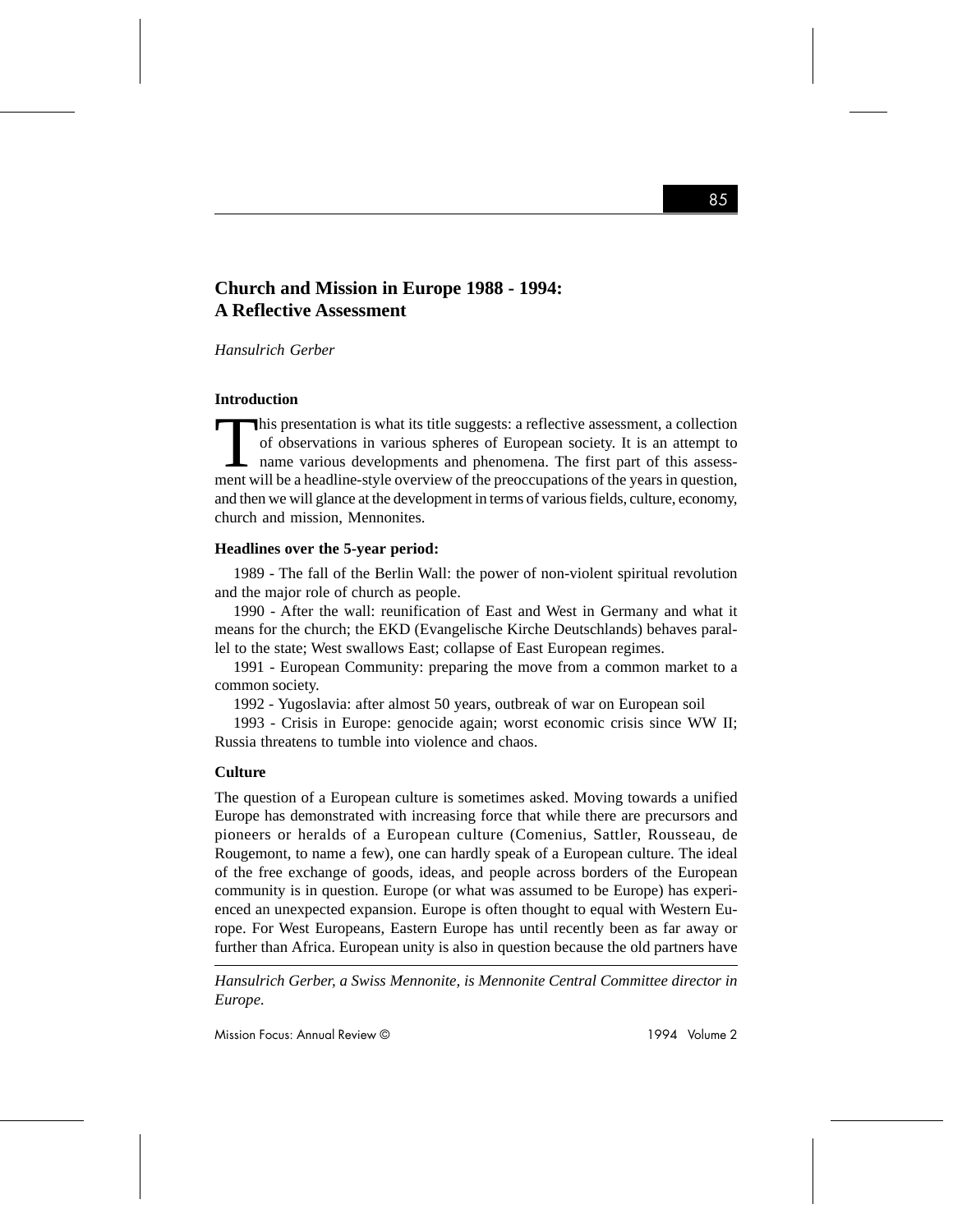great difficulty in agreeing on common terms. What appeared as the biggest handicap for unity in 1990 through 1992, namely agriculture, has been somehow resolved and was immediately replaced by an even bigger threshold: culture in general. In 1993 protesters, many from the fields of film and music, marched the streets in France with the words "We shall not let our agri-CULTURE be destroyed by GATT" (General Agreement on Trade and Tariffs). For once, and perhaps the first time since the revolution, farmers, artists and intellectuals were united. Some old social boundaries fade while others are renewed and strengthened. At the same time as the Chunnel (direct train connection between France and Britain) opens, there is discussion in France about banning Anglicisms from language. American influence and domination is welcomed in some instances and is deplored in other instances. Still, generally it is true that a new European self-consciousness is growing, in Europe, both East and West.

Forty-five years after World War II the re-emergence of ultranationalism and of fascism across the continent, is cause for much concern and debate. Fundamental questions arise: Has the idea of federalism failed? Is it adequate to try to convince the East to use a system that is crumbling at our hands? What has gone wrong with democracy and freedom? Has Europe ever sincerely addressed the issues of racism?

The youth cultures—Teddies, Punks, Rockers, Skinheads, Rappers—are relevant forces in business and culture. Their exponents are teenagers and younger, and belonging often takes a quasi-religious significance. Movies reflect a sense of nihilism, no-future and disgust of everything invented by the adult world. At the same time, polls claim that for two generations the desire to marry and have a family has not been as popular as it is among teenagers now. For decades, American programs have dominated television; now EuroNews is attempting to provide a European counterpart of CNN (less biased); and a European version of MTV (more brutal) is keeping thousands of youth in front of the screen.

Add to that the chain businesses swarming over from North America: you can find our favorite restaurant or shop wherever you go. Walking out of the underground pass from the Budapest train station, you face MacDonalds, Dunkin Donuts, Pizza Hut, KFC, all on the same block.

**Conclusion:** The most adequate adjective for Europe's culture of the late 80's and early 90's is "contradictory." The Missiologist and World Council of Churches pioneer Willem Visser't Hooft pointed out in the seventies that the debate of European culture floats between three forces: Christianity, scientific rationalism, and neo-pagan vitalism. The nineties make it amply clear what Visser't Hooft was talking about, except that "Christianity" would now be replaced or complemented with "Religiosity," and that neo-pagan vitalism has gained the bulk of power.

#### **Economy**

Europe has entered the most serious economical crisis since WW II. Unemployment and homelessness are at a peak. Switzerland, which has not known unemployment rates above one percent for decades, is faced with the quadrupling of unemployment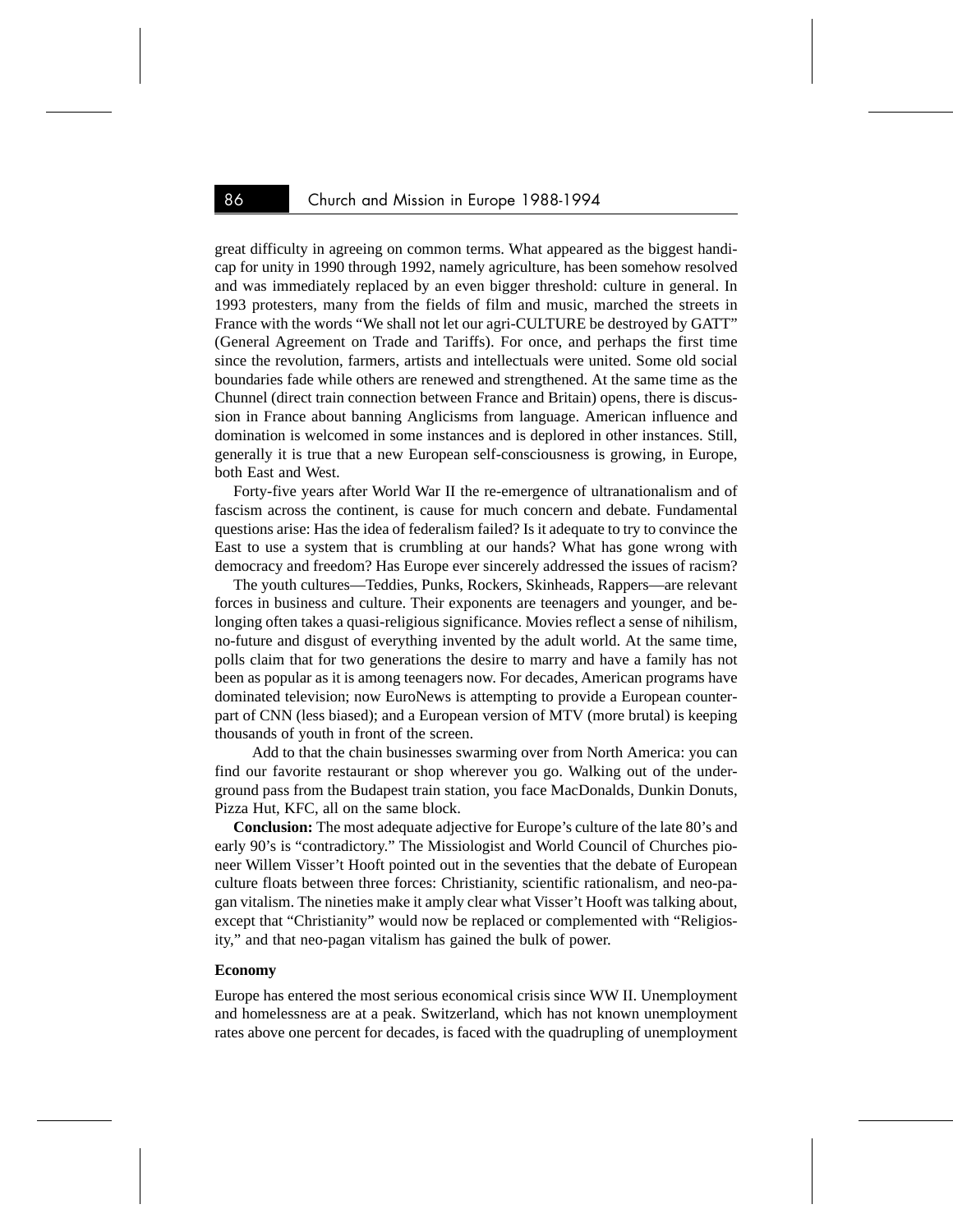Hansulrich Gerber 87

and a threatening collapse of the social security system. In the Western countries the "new poverty" was a shocking reality, and in the East the lost job security became a rude awakening. The loss of mighty markets in the Eastern bloc has meant meager times for many companies. Business needs markets, but in order to create markets, there has to be buying power. Buying power is made possible by business. Western market economy apparently has made its calculations without considering the other side should become real partners. Banks and corporate structures in the West have crumbled under the burden of such change and blind investment over the past several years.

#### **Church and Mission**

State and official Churches are facing an accelerated decline of resources and membership. Secular and church papers speak of mass exodus from these churches. At the same time, religious groups and many free churches seem to be blossoming. The house church movement is one major area of growth, although little of it is visible in public. Contemplative spirituality is sought by many so that in many churches you find brochures about opportunities for retreat and spiritual edification. Articles appear with titles such as "Was kommt nach der Volkskirche?" (What will replace the people's church?) The term Volkskirche can hardly be translated adequately. Often Volkskirche is identical to or derives from State Church.

One of the striking observations after our return to Europe after several years in North America was the complete absence of the notion of church in anything that deals with the issues and problems of people's lives. Although according to polls, a majority believe in God's existence and power, only a very small faction has active church involvement.

This indicates a striking irrelevance of church as a force in society and as a factor in life. Counselors on finance, marriage and education, for the most part seem to ignore the presence and potential of church in the concerns they address. Yet the church is capable, often involuntarily, of making headlines: celibacy of priests, ordination of women and appointment of bishops have generated heated public discussions in society at large which suggests that the church is, in spite of herself, still a functioning social factor.

Books and discussions, for example by Hans Kung and Eugen Drewermann, both Catholic theologians in some dissent with Rome, have caught the attention of large audiences on topics related to ethical issues and to the role of the church. It appears that while the main Protestant churches are struggling with loss of members and decreasing resources, the Catholic church is faced with a growing mass of increasingly frustrated members. How long will it take until the distance between the constituency and the hierarchy causes the structure to collapse?

In Eastern Europe, the Orthodox church might be facing a similar challenge, although sanctuaries are full. Fragmention and loss of traditional authority occur in a time when people feel attracted to Orthodox spirituality—increasingly so in the West. When the Eastern countries opened up for traveling and activities, there was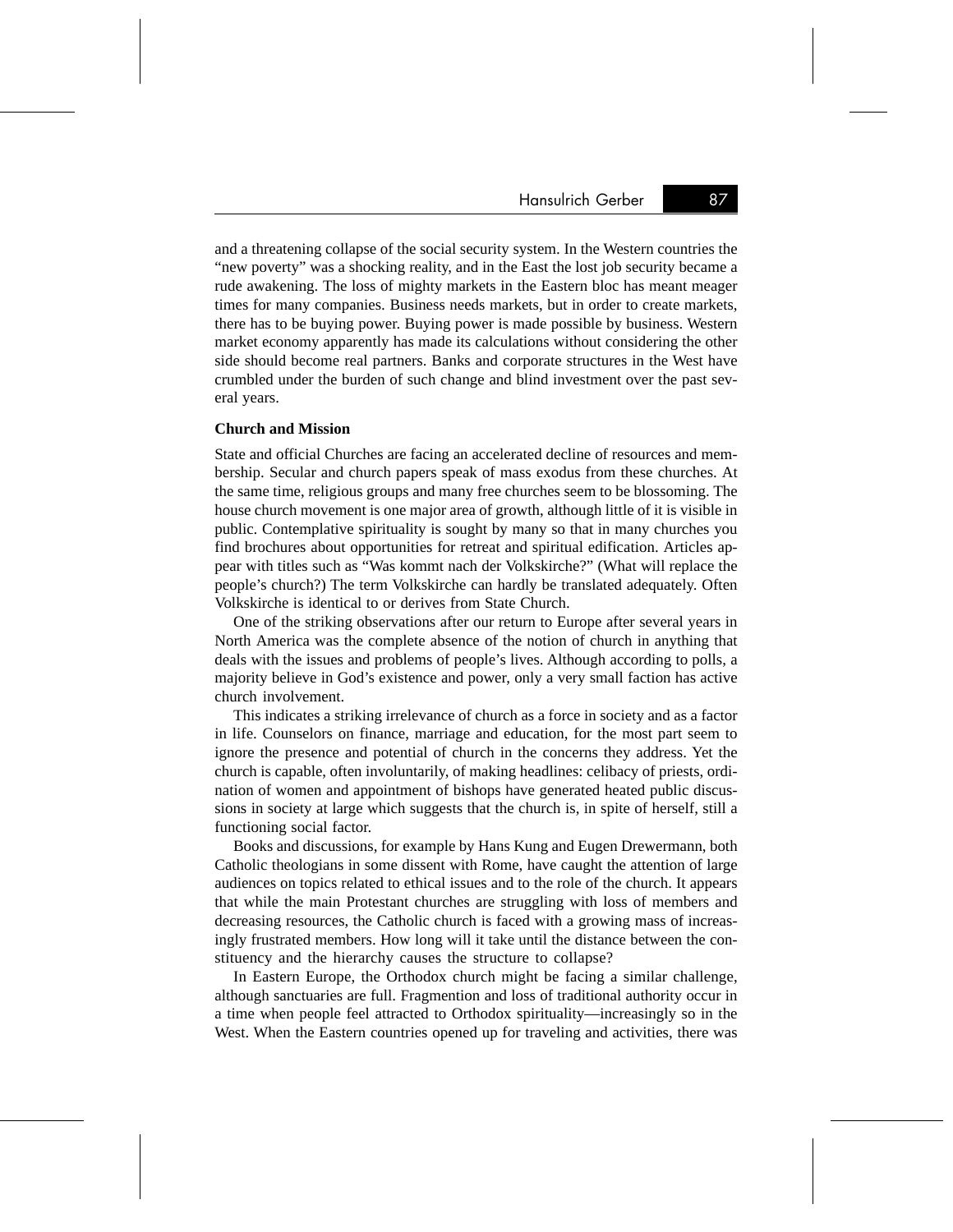much talk of the spiritual and moral vacuum there. Taking a closer look, however, revealed amazingly the quantity and quality of spiritual and community movements. One such movement is the Bokor movement in Hungary, with an unknown number of house cells, meeting weekly or bi-weekly for Bible study and prayer. The Bokor people have been committed to tithing and to conscientious objection to military service for about 40 years. Thus practically all male members of Bokor had been in prison under communist rule.

A new theme for the church at large is the encounter with and challenge of a growing Islamic community in Europe. The difficulty of this is not only in the historical distance between Christianity and Islam but also in the differing Christian approaches. For those who use caution and call for renewed efforts in evangelism, the call for dialogue and understanding by others is seen as compromising. London is reported to have a larger number of mosques than churches. In parts of France, the Islamic communities outnumber the Christian ones by far. There are reports of women in Switzerland converting to Islam, because it gives them more security in terms of community.

In the church media, particularly of the mainline churches, there is an increasing prominence of peace and justice issues. During the crisis in Somalia and Bosnia, the media appeared to be cynical about the peace and justice movement, even within the churches, because of their perceived silence, protesting the West's military involvement during the Gulf war.

The Conference of European Churches (CEC) and the first European Protestant Assembly, held in Budapest in 1992, both stress the importance of a strengthened Christian witness in Europe in responding to the trends of exclusivity along the lines of national, racial, economical, and religious status. The first European Ecumenical Assembly "Peace in Justice," Basel, 1988 spelled out in its final statement several house rules for coexistence in Europe. Its main points are:

- the principle of equality of all inhabitants, strong or weak;

- the recognition of values such as freedom, justice, tolerance, solidarity, and participation;

- an open attitude towards members of other religions and world views, in other words, personal contacts and exchange;

- resolution of conflicts through dialogue rather than by violent means.

The underlying assumption in the efforts of CEC and the Protestant Assembly is that Europe needs to be rebuilt after the fall of the Berlin wall, and that the churches' responsibility in this is to encourage justice and the overcoming of social boundaries, based on the reconciling gospel of Christ. The theme for the second European Ecumenical Assembly, to be held in 1997, will be "Reconciliation—Gift of God and Source of New Life."

While churches involved in the ecumenical movement focus on contributing their part to the Common European House, a term coined by Michail Gorbachev, evangelical free churches tend to draw ideas and resources from the North American church growth movement. If there has been progress in inter-church or ecumenical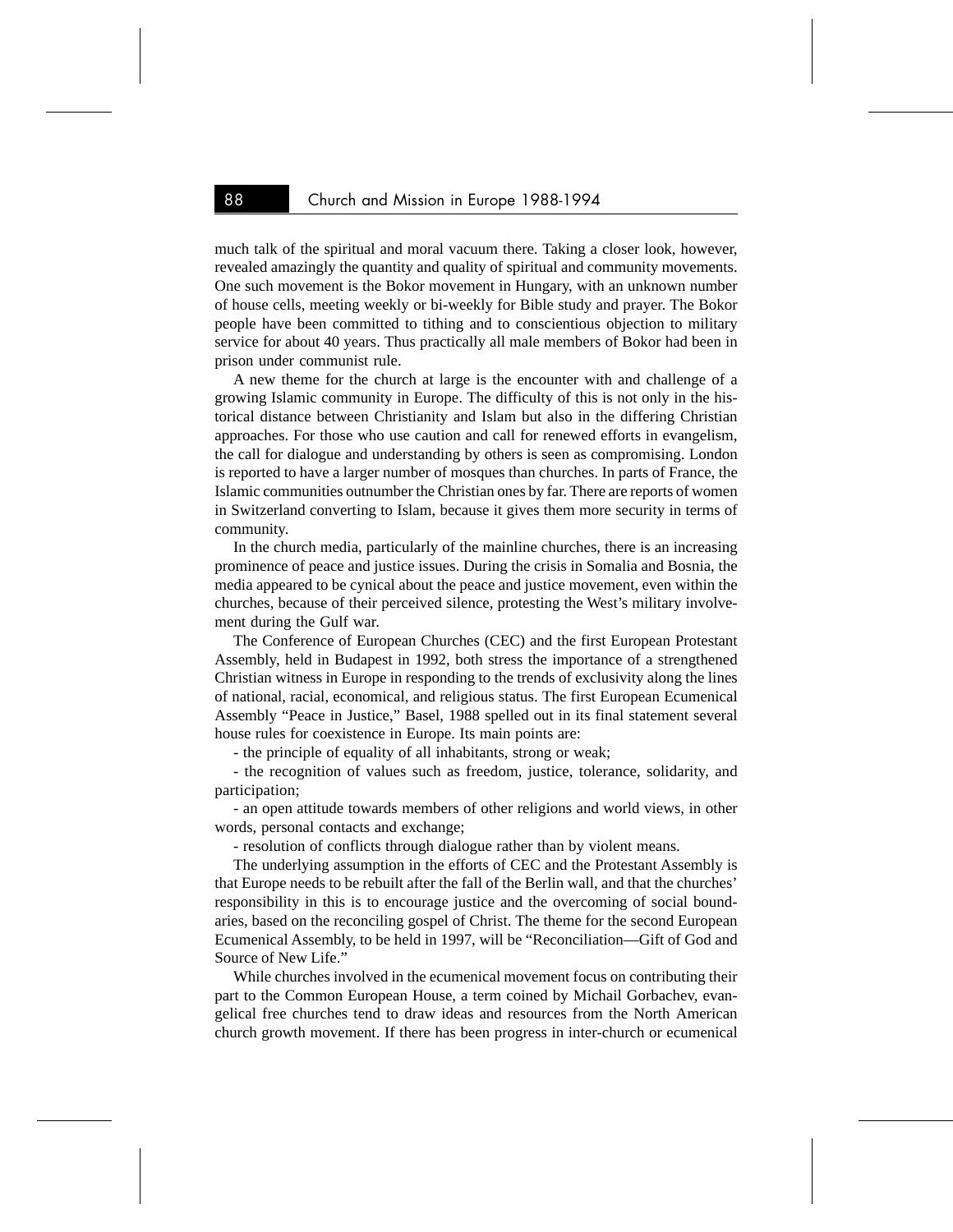Hansulrich Gerber 89

movement, the breach between self-preoccupied evangelical churches and the wider ecumenical churches is as deep as ever. In my town, when the churches invite each other for common services twice a year, there are usually Reformed, Catholic, Mennonite and Salvation Army leaders and some of their members. The other more than a dozen congregations remain unrepresented. This seems to be a pattern across the country, with Methodists and Baptists participating in some places. There is much diversity in the church in Europe. Whatever the differences are, and however much the old denominational divisions still dictate much of the debate, the single deepest division is between evangelical and ecumenical Christians.

In conclusion I would say that the church in Europe is challenged to: consolidate Christian cooperation; resist the temptation of fragmentation; become a reconciling and prophetic body.

### **Mennonites**

Is there a European Mennonite Church? A European Mennonite Regional Conference was held in 1988 and again in 1993. There is no European Mennonite church umbrella or structure, except for the European working committees on peace and on mission. The missions committee EMEK, however, decided to dissolve within one year's time, with its responsibilities going to the country committees.

Conference chairs decided at MERK (European Mennonite Regional Conference) in 1993 to get together annually for sharing and comparing notes. Simultaneously with the call for better structures which allow European Mennonites to encounter and share, one can observe the trend towards localized initiatives for relief, peace and service. IMO might prove itself as a platform for pooling certain projects, where the lead often is taken by a specific regional or local body.

The influx of Aussiedler, although important in numbers, has so far been small in how it affected existing Mennonite churches. It is often thought that the Aussiedler are a unified mass vis-a-vis the other Mennonite churches. To divide Mennonites in Europe into two groups, Aussiedler and traditional, is quite inaccurate. For one reason, Aussiedler are no more unified among themselves than are the other Mennonites. In fact, a rather large proportion of Aussiedler churches which were expected to be identified as Mennonites have grown into their own independent groups. Some have chosen to be affiliated with the Baptist denomination. Actually, the term Aussiedler is most accurate when speaking of people who migrated to Germany within the last couple of years.

It is important to note that among the many newly established churches in Germany, the characteristics that distinguish them from traditional churches are not only in theology but also in sociology: size of families, leadership patterns, understanding of self and of community, economical potential. Perhaps these are the strongest factors in making the difference. It then also indicates that within the next generation, profound change within these now relatively homogeneous communities is to be expected. As an example, in Neuwied there is a new neighborhood which people call "Little Moscow." It has new, large family houses, well built, and a church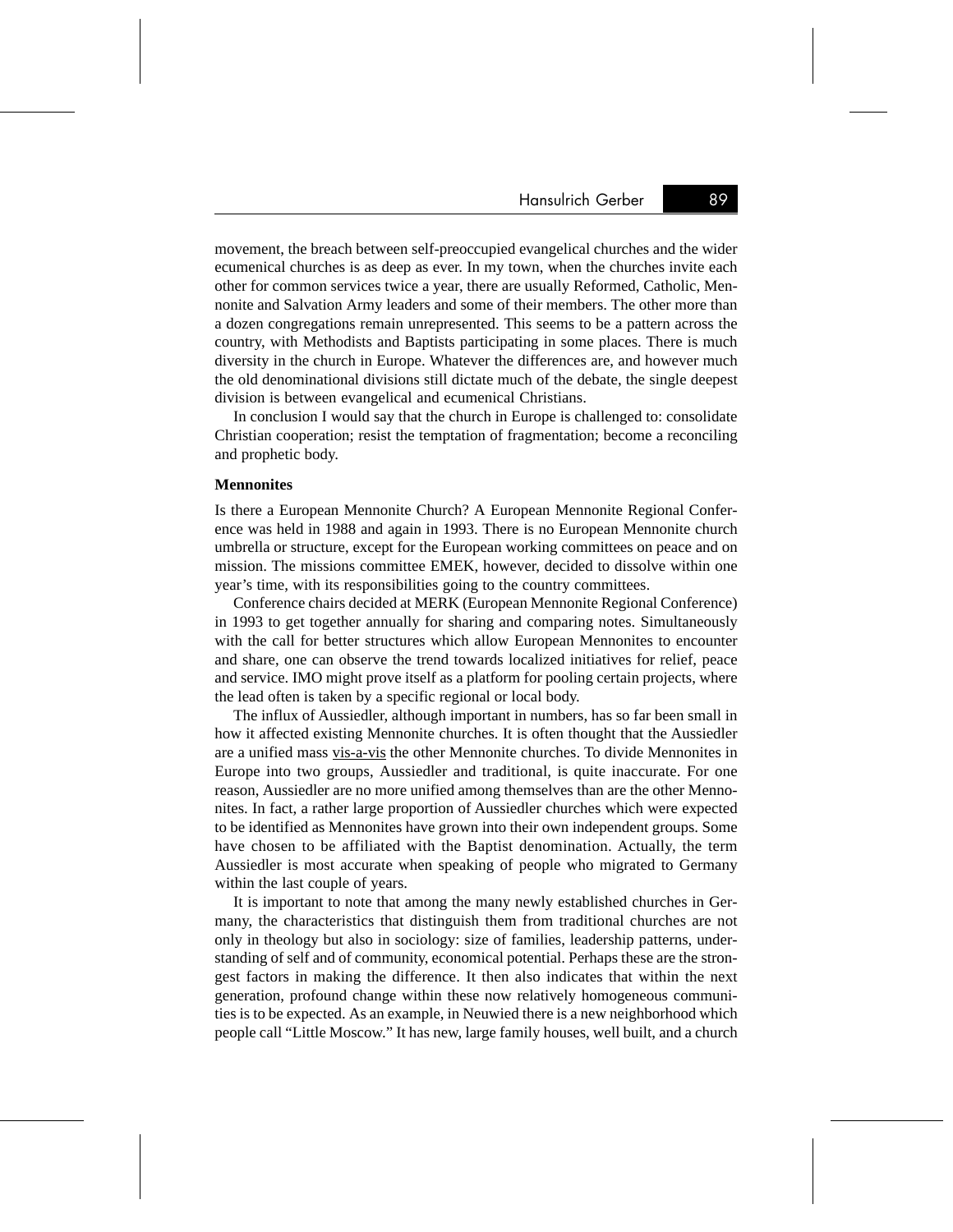center nearby. A visit to this area gives an insight to a world foreign in modern individualistic society. In church life, independence seems to be a common trend, not only for congregations or clusters of congregations, but also for agencies. TABEA and LOGOS, the two largest agencies initiated from among Aussiedler can be identified as independent organizations.

In drawing a map of Mennonites in Europe, one could at least identify the following Mennonite denominations: German Mennonites as under the umbrella of AMG (Arbeitsgemeinschaft Mennonitischer Gemeinden in Deutschland), Dutch Mennonites as under ADS (Algemene Doopsgezinde Societeit), Swiss and French Mennonites under their respective conferences, European Mennonite Brethren under BEMB (Bund Europaischer Mennoniten-Brudergemeinden), and the British Anabaptist-Mennonites who have developed a distinct identity. In Britain and Ireland you find the Anabaptist Network that demonstrates the missionary potential of the British Mennonites. It seems to me that there is a significant indication of future directions for an Anabaptist vision and mission in Europe. The rider that one immediately needs to add here is the fact that the language barrier seems to be an effective factor.

Mennonites in Europe face a multi-layered challenge: one that has to do with the profound change in their own ranks, the enormous confusion and turnover in European political, economical and cultural spheres and the question of what the mission of the church in such a context might look like.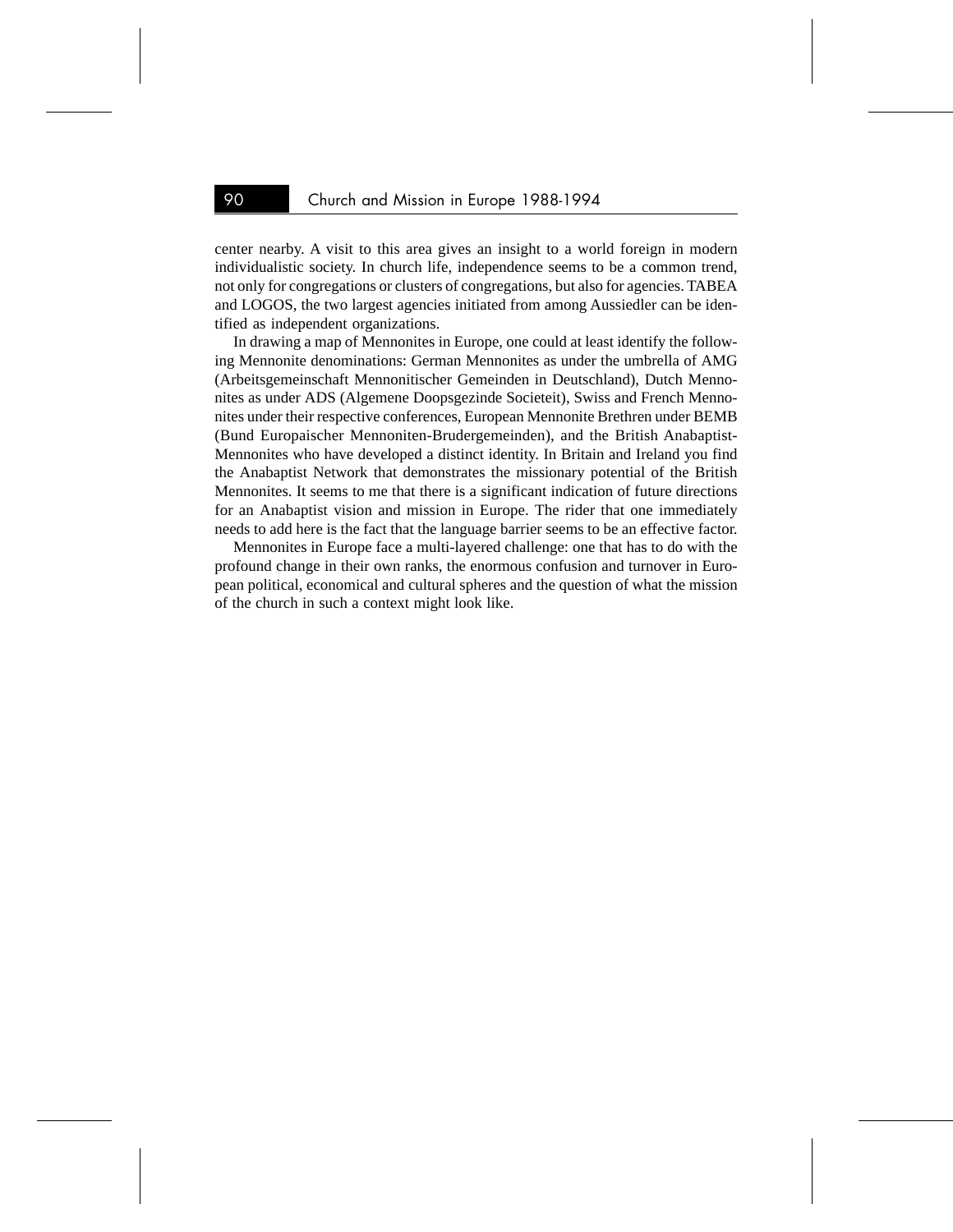# **Reflections on Church, Mission and Society in the Former Soviet Union Today**

*Walter W. Sawatsky*

#### **Key features of the transformation**

Ithough it is a widespread truism that the stages of <u>metanoia</u> include<br>repentance, conversion and then new personhood (2 Cor. 5:17), it is not<br>common for free church persons to think of applying those stages to a people,<br> repentance, conversion and then new personhood (2 Cor. 5:17), it is not common for free church persons to think of applying those stages to a people, a nation, a country. That is due, no doubt, to the fact that the believers churches emerged in the modern era, as an expression of the democratic impulse and the steadily increasing focus on the human individual. But metanoia for a people is a common theme in the Old Testament; indeed the new peoplehood themes of Ephesians and I Peter are more communal than our usual spiritualizing tendency allows.

The former USSR (FSU) has been passing through such a massive moral and spiritual transformation. What we say about the churches, the mission agencies and the social/political developments there would be too easily analogous to North American notions, were we not to remind ourselves of the earthshaking national proportions of their transformation. Their own rhetoric has been self-consciously spiritual. For us therefore, to consider that process primarily in the popular western categories of GNP, living standards based on our cost of living codes, or on electoral prospects of a handful of politicians, is to trivialize a process of transformation that has become quite overwhelming.

The Perestroika era made it possible for the people of the FSU to experience national repentance. Solzhenitsyn long ago had spelled out what such a repentance should be about—a rejection of the grand lie, of one's own personal participation in the lie. It meant a specific renunciation of Stalinism and even Leninism, and it meant that the church leaders needed to acknowledge their complicity or their failure of nerve. There is by now a short list of significant writings telling the story of how those renunciations of past deeds have been attempted. The magnitude of repentance still carries the day, even though the voices demanding a reassertion of national pride, power and dominance were unexpectedly strong in the Russian Federal elections of December 12, 1993. The later reaction should be seen over against

*Walter W. Sawatsky teaches history at Associated Mennonite Biblical Seminary, Elkhart, Ind., and is adviser to Mennonite Central Committee program in Russia. This paper is a revision of a paper presented to the Council of International Ministires Europe Sub-Committee on Dec. 15, 1993.*

Mission Focus: Annual Review © 1994 Volume 2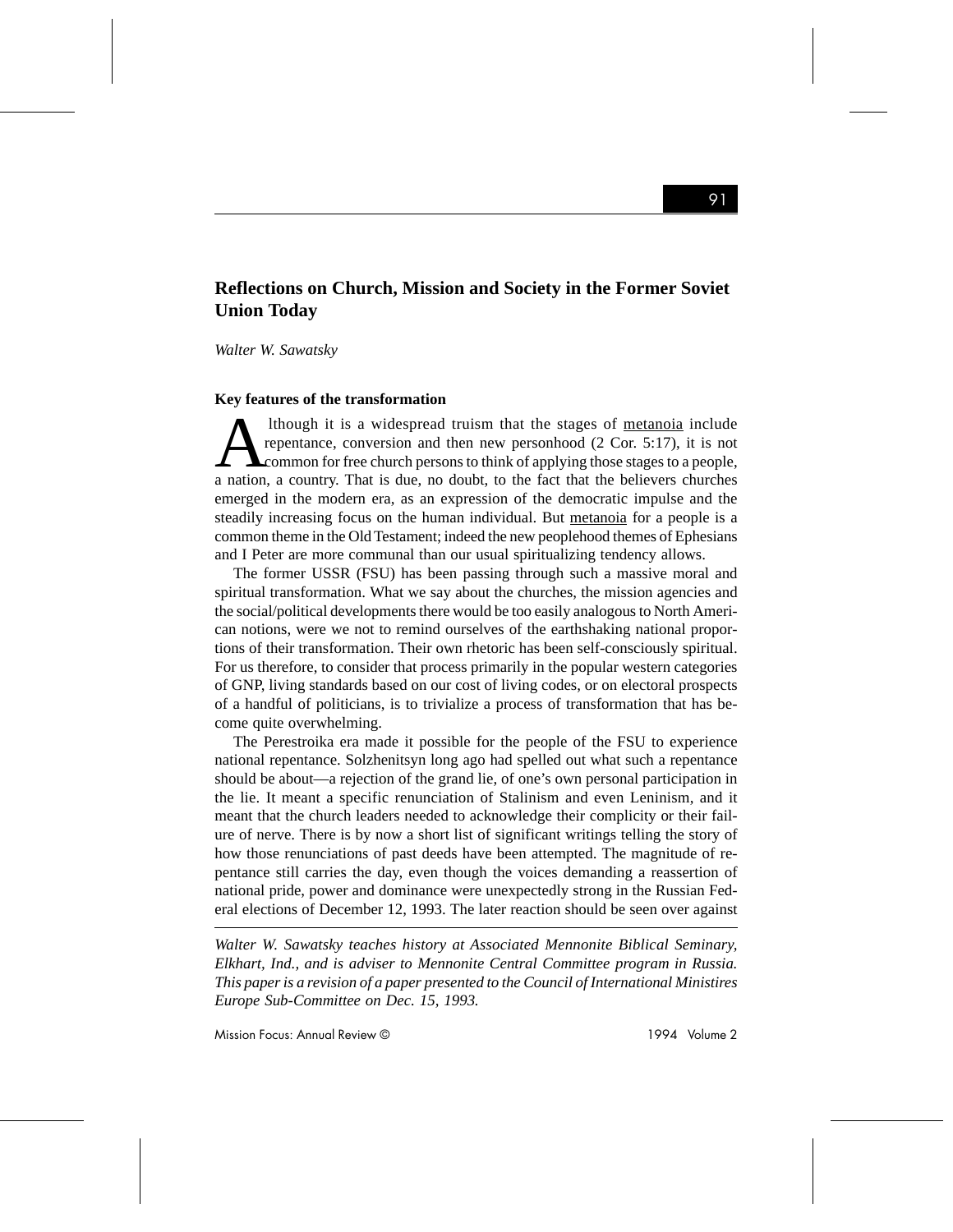of the fact that there has been no serious self-examination by Western society rather a spirit of triumphalism quite out of keeping with the moral pretensions of what had been presented to the Soviets as Christian nations.

In any case, I still find it necessary to think of the widespread screening of the movie, "Repentance," in 1986-7 as the graphic moment of learning to see, to enter into the pain of those who suffered, to feel the starkness of the question—"what good is a road that does not lead to a church?" That represented a profound collapse of commitment to the theory of materialist progress. It represented an acknowledgement of Marxism's poverty of spirit for which some religious option or at least a broad cultural recovery must offer hope.

Some conversions are sudden and datable, others gradual. Among the possible stages of Soviet societal conversion that truly marked the way, the aborted coup of 1991 was the moment of euphoria, especially for those who crowded around the Moscow White House and dared to conquer their fears, the way fellow East Europeans had lighted the night and rekindled their souls in the autumn of 1989. When the USSR ceased to exist at the end of 1991 and the Commonwealth of Independent States (CIS) came into its amorphous existence, Russians, Ukrainians and other peoples began to think of the new beginning.

In 1991 the Soviet public was deeply concerned about, even excited, to discuss the question of what the New Russia was to be like. Now in 1994 it is a more troubling question. The "civil war in a teapot" (around the White House and Ostankino TV station in Moscow) in October 1993 lacked the energizing power that the early Perestroika beginnings and the 1991 nonviolent revolution had attained. No one cared who won the standoff, except that Yeltsin's group was respected a bit more than Khasbulatov and Rutskoi.

Since the general Christian and mission trends of the past five years within the FSU have been shaped so strongly by the drastically changing context, it is imperative that we seek to understand at least the most major societal preoccupations, namely the state of the economy, and the state (or states) and the law. Once the barriers to the practice of faith and Christian mission had collapsed by late 1989, it became common to speak of a spiritual harvest field, of opportunities to be seized. Soon an unseemly race was on to be known to have mission and relief projects in the FSU, the Mennonite press revealing a similar penchant to be seen to be active. What needed to be done was deemed to be simple-to help establish a free market, to establish democracy and to preach the Gospel. The naiveté of expectations for all three has been especially striking.

Instead of making a quick switch to free enterprise, what is now most easily visible is the truly catastrophic economic collapse of the FSU. (Instead of "perestroika" the black humorists now talk of "katastroika" or "destroika.") Joint ventures between Soviet and Western companies were introduced, mainly in the food service industries, but high taxes caused most such ventures to fold soon after. Governmental reform attempts to link prices of goods with the cost of production resulted in catastrophic inflation. So far, the highest inflation rates were recorded in the fall of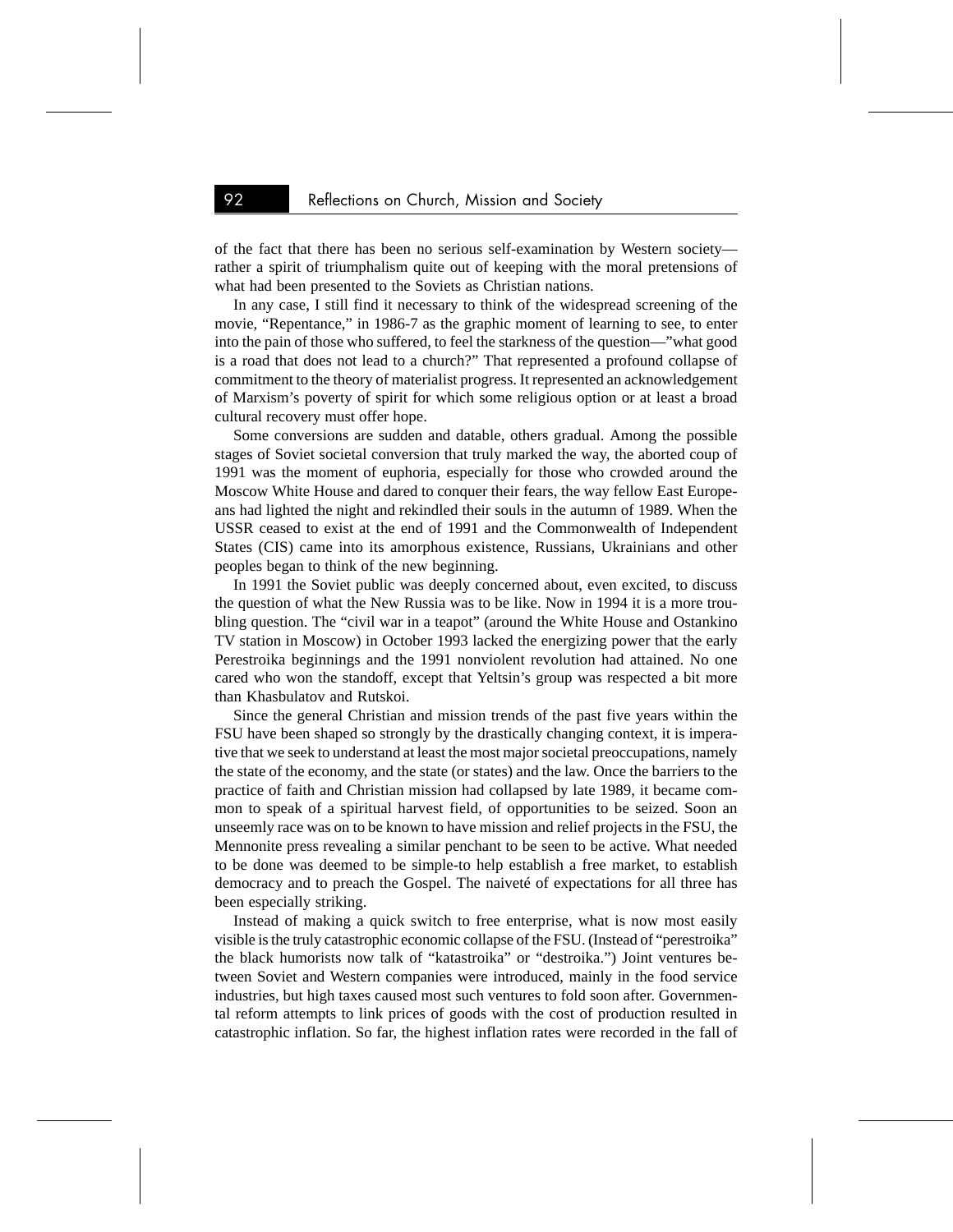Walter W. Sawatsky 193

1993. By the summer of 1994 the Russian inflation rate was listed at only four percent per month. The national bank's lending rate was down to 150 percent and the many new investment "banks" were offering a bit less interest on short term investments than they had in the winter. Now the banks were advertising gains of 50 to 500 percent per annum, depending on whether one invested for one month, three months or six months. Many people made quick fortunes, as has been true in most postwar settings, whereas the millions of people who invested in the MMM pyramid scheme for selling unsupported and unregistered securities saw their shares drop overnight in early August 1994 from 120,000 rubles per share to 900 rubles. Many pensioners had hoped to supplement their rapidly declining monthly pension by such investments now had nothing.

In the big cities of Russia everyone was buying and selling, much of the trade being the surplus products from Western Europe. But trading in foreign goods is no solution for the production and sale of local products. Production, however, has entered into a drastic decline, 40 percent less than a year ago when the decline was already catastrophic. The new bankruptcy law of the summer of 1994 and the further privatization effort by presidential decree will result in an autumnal massive wave of bankruptcies of major state industries and truly widespread unemployment. Major single-industry cities in the Ural region, for example, will be the worst-hit. Some companies that had converted from military to civilian products, such as producing video recorders, were unable to compete with the quality products coming from Japan. The human toll was also expressed in new statistics showing a drop in male life-span by three years, and the most drastic decline in births per thousand people ever.

If the Russian Federal revealed widespread poverty and hardship, incomes of average wage earners slipping from close to the equivalent of \$150 per month a year ago to only \$100 per month, the situation was much worse in the Ukraine and most other former republics of the USSR. For example, the rector of a university in the Ukraine with whom I traveled now earned the equivalent of \$34 per month—the highest salary in his institution—and his only travel now was to Kiev to try to extract more money from the government or industry to meet his monthly salary obligations.

The demagogic speeches of V. Zhirinovsky attracted a quarter of the voters, and in general the voices of the old order were regaining a hearing. Still, some sense of political stabiliity could be noted by the summer of 1994. The new Russian Duma (parliament) was badly divided; nevertheless, political groupings were learning to function. In the Ukraine and Belarus the people elected presidents now more ready to negotiate political and economic arrangements with Russia.

Less publicity is given to the bloodshed caused by ethnic wars in the FSU than if that in for Bosnia, but given the large population and large geographic area, the suffering experienced dwarfs that of the south Slavs. Granted, some individuals have become successful entrepreneurs, but there is a widespread belief that financial success is only possible through paying protection money to the Mafia. The generally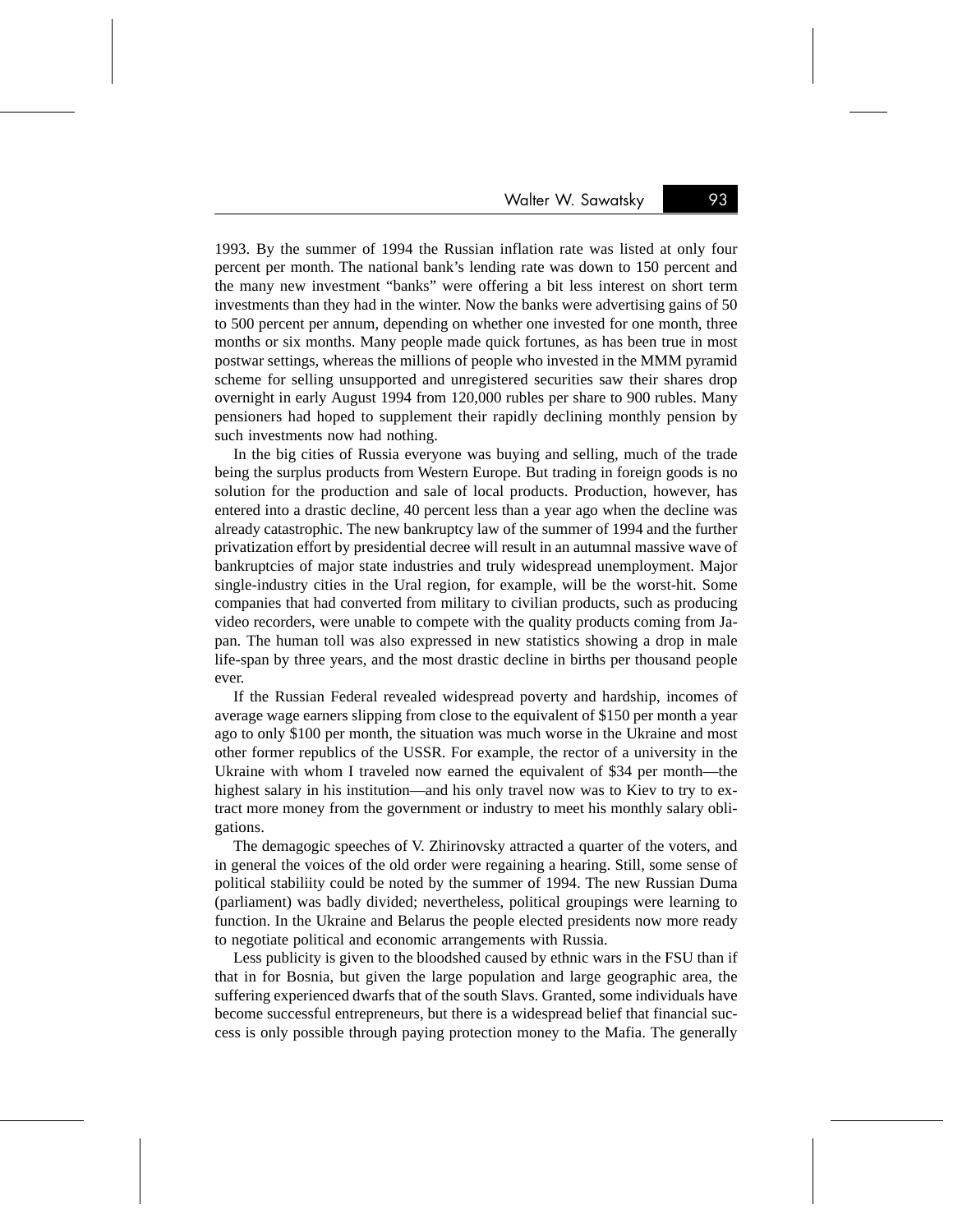reduced need for outright material aid evident during the winter of 1994 (as compared with the previous two winters) shows how much citizens have learned to work out a new networking system not dependent on money. Nevertheless, the countries as a whole, and the Orthodox and Protestant churches within them, are falling into excessive financial dependency on foreign currency. This is new, for both government and the churches had been notable for their independence, when contrasted with their East European neighbors.

There are two areas of concern that make it difficult to see the economic collapse as merely a temporary phase. The political culture of the FSU lacks a good reference point for strength. Gorbachev had openly complained about the absence of a healthy culture of political discourse, of people merely waiting for orders to come down from the center. Presently, visitors to the country are struck by the lack of confidence in any politicians, by the widespread conviction that in the capitals the politicians merely give speeches and avoid action. No longer fearing the once powerful KGB, the police, or the army, the average citizen feels little respct for the structures. What they do see and respect are the numerous private security forces that enforce protection with guns and bombs.

Less immediately evident to the outsider, but probably the most intractable of problems, is the total disarray of the legal system. When the Supreme Soviet was dissolved and Yeltsin called for new elections, the head of the Supreme Court was also dismissed as politically compromised. Russia became subject to the legal edicts of a president and his advisers. The new constitution provided some point of reference, but a host of related legal revisions have not yet followed, and the supreme court itself was only beginning to resume duties in the autumn of 1994.

More fundamental is the collapse of the structure of values that supported the laws created by the Soviet Union. Following the revolution of 1917, the new Soviet authorities had rejected tsarist legislation as class-biased and slowly set about creating a new concept of proletarian law. In practice the new people's courts and local soviets were making laws on the spur of the moment. That experience was particularly difficult for the churches whose understanding of legality was dismissed as bourgeois. This reliance on laws that followed the shifting winds of political change persisted till the 1970s when there was a more concerted effort to establish a sense of "Soviet legality." The latter was an effort to assure the citizens of their rights, of beginning to expect due process.

Before a stable society can function, what will be needed is a reconstruction of some basic moral or societal points of reference for legislation. In the absence of a common law tradition, and having followed the natural rights thinkers of the Enlightenment (in its socialist variation rather than the American individual rights direction), and finding it wanting, it is difficult to imagine what the building blocks for a legal tradition might be. What is needed is a period of re-eduction in jurisprudence, and only then can one hope for the kind of due process taken for granted in much of Western society.

This also means, among other things, that most of the Christian organizations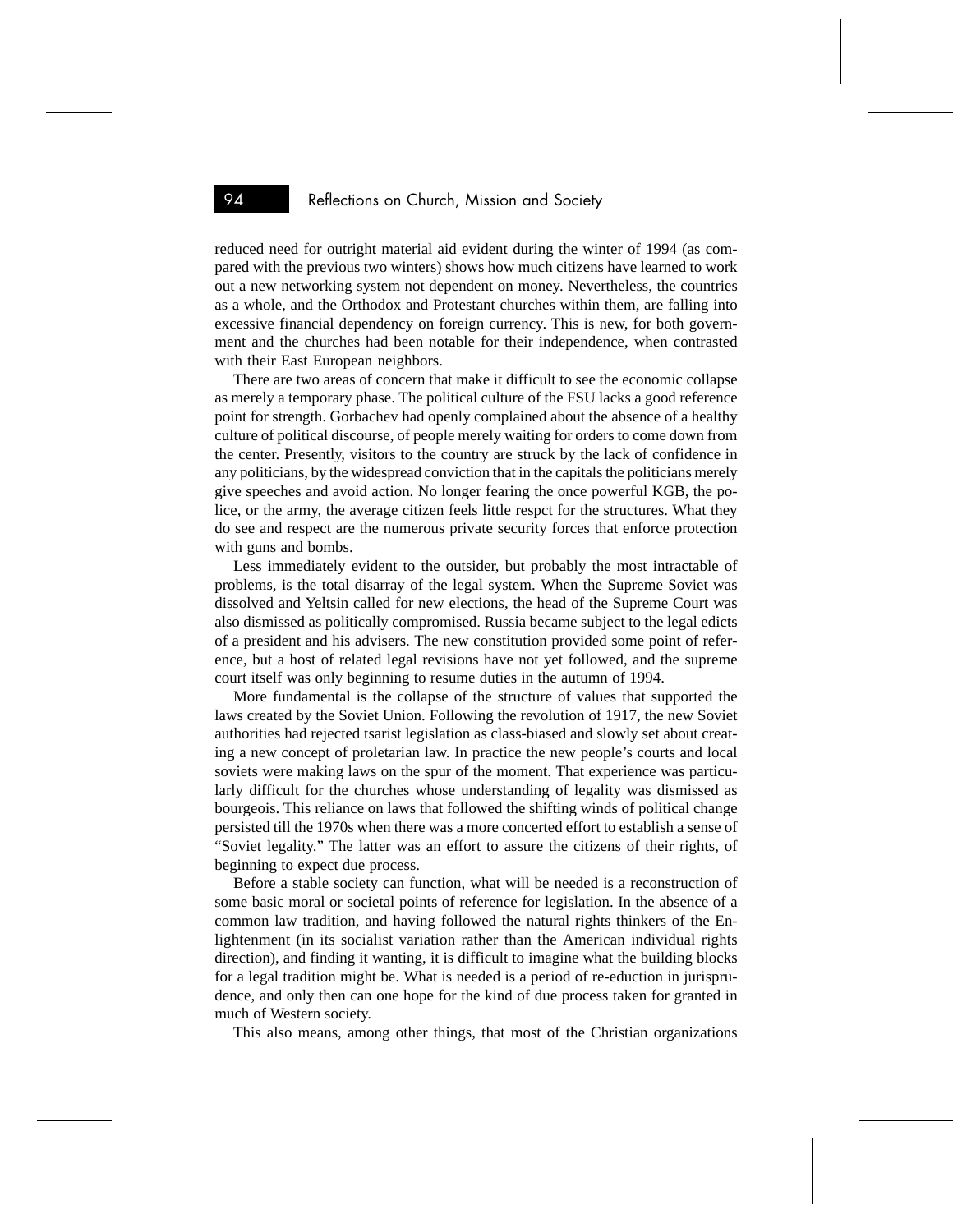Walter W. Sawatsky 195

functioning in the FSU today are still unable to leave a paper trail that bears public scrutiny. Some time in the future those Christian agencies will need to recover a legality that now seems imprudent to insist on. Since the state is seeking to finance itself by the taxes it is able to collect, it has resorted to excessive tax demands but without the necessary tax police to enforce the legislation. So tax avoidance is widespread. Church and mission agencies are also engaging in numerous contracts (from rent payments to payment for services) by paying in cash and with minimal reporting. These habits of paying to get things done will be very difficult to unlearn later.

## **Recent trends for western evangelical protestant missions**

Since 1990 there has been a massive invasion of evangelical missionaries. One encounters their publicity on the street regularly. One is handed tracts and invitations to meetings at the metro stops. The most grandiose and public effort has been the CoMission project to teach school teachers how to teach Christian morality. The idea evoked vigorous criticism from Orthodox spokespersons during the acrimonious encounters between June and October 1993 when legislation to restrict mission work was proposed by the parliament that Yeltsin finally dismissed. The Orthodox wanted to know American Protestants should have the right to work so closely with state educationaal institutions, when any move by the Russian Orthodox to claim state church status was immediately denounced.

Tens of thousands of short-term teachers have traversed the country, virtually none of them arriving with any background in language or culture. At a meeting of religious leaders in June 1994, one Orthodox bishop complained about missionaries who said they were Seventh Day Adventists who walked into an Orthodox worship service in progress and accosted the worshipers, telling them their faith was false and that they should come to the Adventist service. Protestants would like to dismiss such stories as bizarre episodes, but the attitude of denominational disrespect seems widespread.

The missionary invasion that has both Orthodox and Protestant churches in the FSU concerned, is the many independent groups who seek no counsel from their Soviet counterparts. Before it dissolved in June 1994, the Moscow Christian Resource Center (CRC) (World Vision-supported) had developed a data base of over 2000 such Western mission groups. One interesting trend emerging from the first phase of mission invasion has been the fact that some missionaries, after encountering problems, were beginning to ask questions about the culture and about the older Slavic religious traditions.

That has included some quite modest efforts at dialogue with Russian Orthodoxy. Leonid Kishkovsky, ecumenical officer for the Russian Orthodox in America, was invited to a weekend conference at Fuller Institute in Pasadena in late 1993 in which he found prominent evangelical mission leaders asking probing questions with apparent sincerity about the essence of Orthodox faith. The Moscow-based CRC organized a small consultation in May 1994 on Protestant and Orthodox dialogue. It illustrated the problem representative speakers and of finding an appropriate vehicle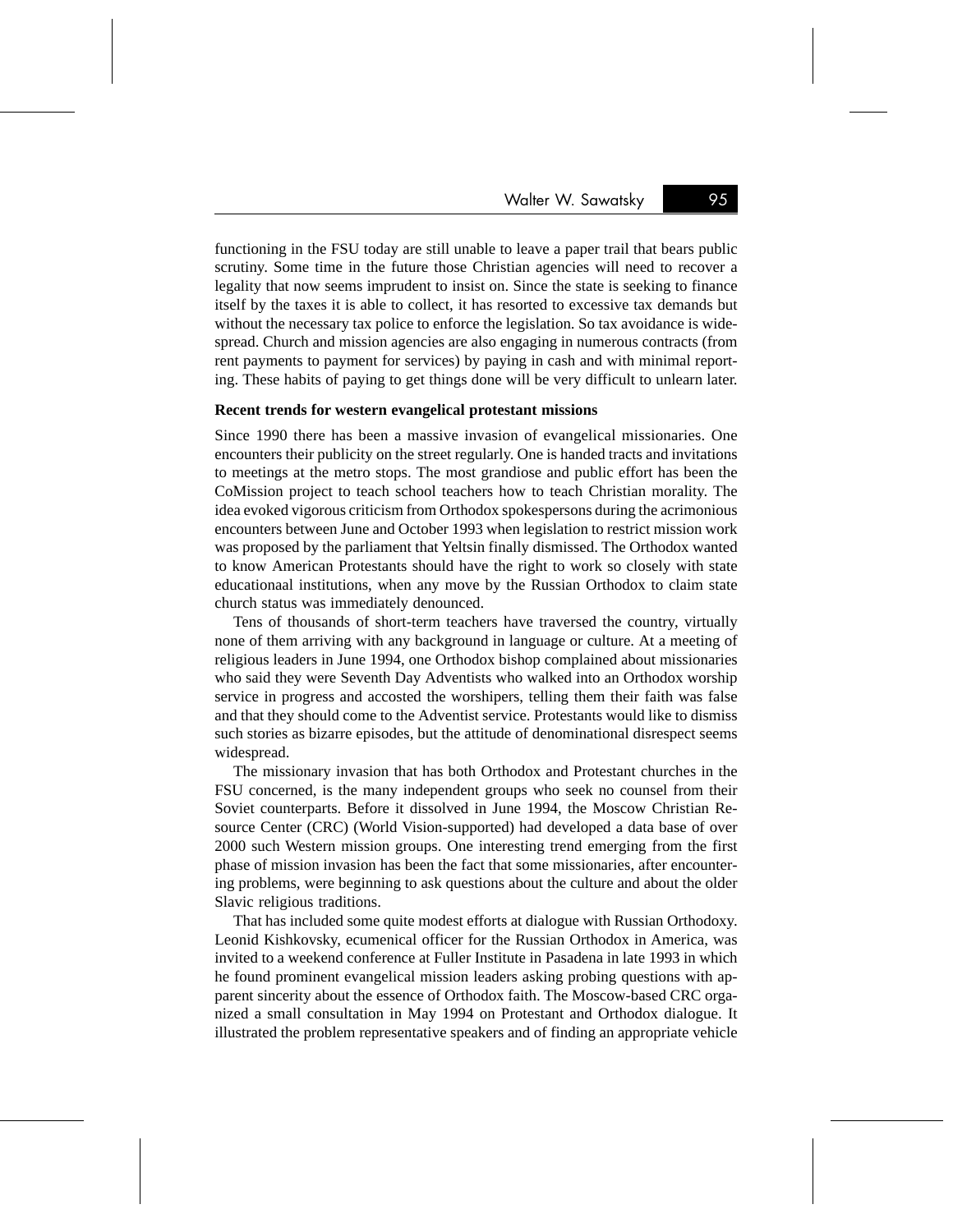for dialogue.

Heads of churches met in June 1994 at the Orthodox hotel in Moscow under the theme, "Christian Faith and Human Enmity." The purpose of the meeting was to publicize the fact that resort to violence could never be justified by appeals to Christian faith. The particiants struggled to design some regular forum where complaints about proselytism and worse violence in the name of religion could be reported and dealt with. In order to meet as cooperatively as they did, they had decided not to invite those Protestant missionaries they so freely denounced, nor did they include the Uniates who constitute the problem between Catholic and Orthodox churches.

The latter conference was notable for involving representatives from the many different confessional groups who had not met since the Soviet Union collapsed. Some participants saw that as the most significant positive fact—they were starting to seek each other out again. What makes this so difficult currently is the near total collapse of an information exchange. Not only are individual church denominations unable to carry on regular information exchanges within their ranks, including simple things such as keeping an accurate list of the number of churches and clergy, there is no reliable source to check on the other churches. The CRC had sponsored regular publication of a Russian language survey of the Russian press on religion, and an English news service, even if the material was episodic and of uneven quality. With the collapse of that service in June 1994, there is now no organized effort at information gathering. With the widespread ignorance of each other's history, plus the fact that Orthodox publishing houses have been reprinting pamphlets against the sects, (based on the flawed materials from the Tsarist era when the Orthodox helped send Protestants into prison and exile), it is hardly surprising that the inter-Christian tensions are so high.

#### **Trends within the former soviet evangelical communities**

There have been many, many new converts and many new congregations established since 1989. There are now mission congregations in areas of the FSU where there had been neither Orthodox nor Protestant witness heretofore. The nature of the influence of these new converts, many of them better-educated than the average evangelical sectarian during the Soviet years, is still not easily apparent. Three larger developments—emigration, denominational collapse and financial dependence are however the cause of current widespread anxiety.

Between 1987 and 1993 most religiously active Mennonites (and Mennonites within the All-Union Congress of Evangelical Christian-Baptists (AUCECB) and Council of Churches of Evangelical Christian-Baptists (CCECB) evangelical unions) had emigrated to Germany. Some of those who emigrated helped sustain serious mission projects in Karaganda, Kazakhstan and Bishkek, Kirgyztan. In Omsk region and in the Slavgorod region of Western Siberia formerly unregistered and independent groups are now somewhat better-organized and calling themselves Mennonite Brethren.

The Friedenstimme Mission, an arm of the Reform Baptists that had its base in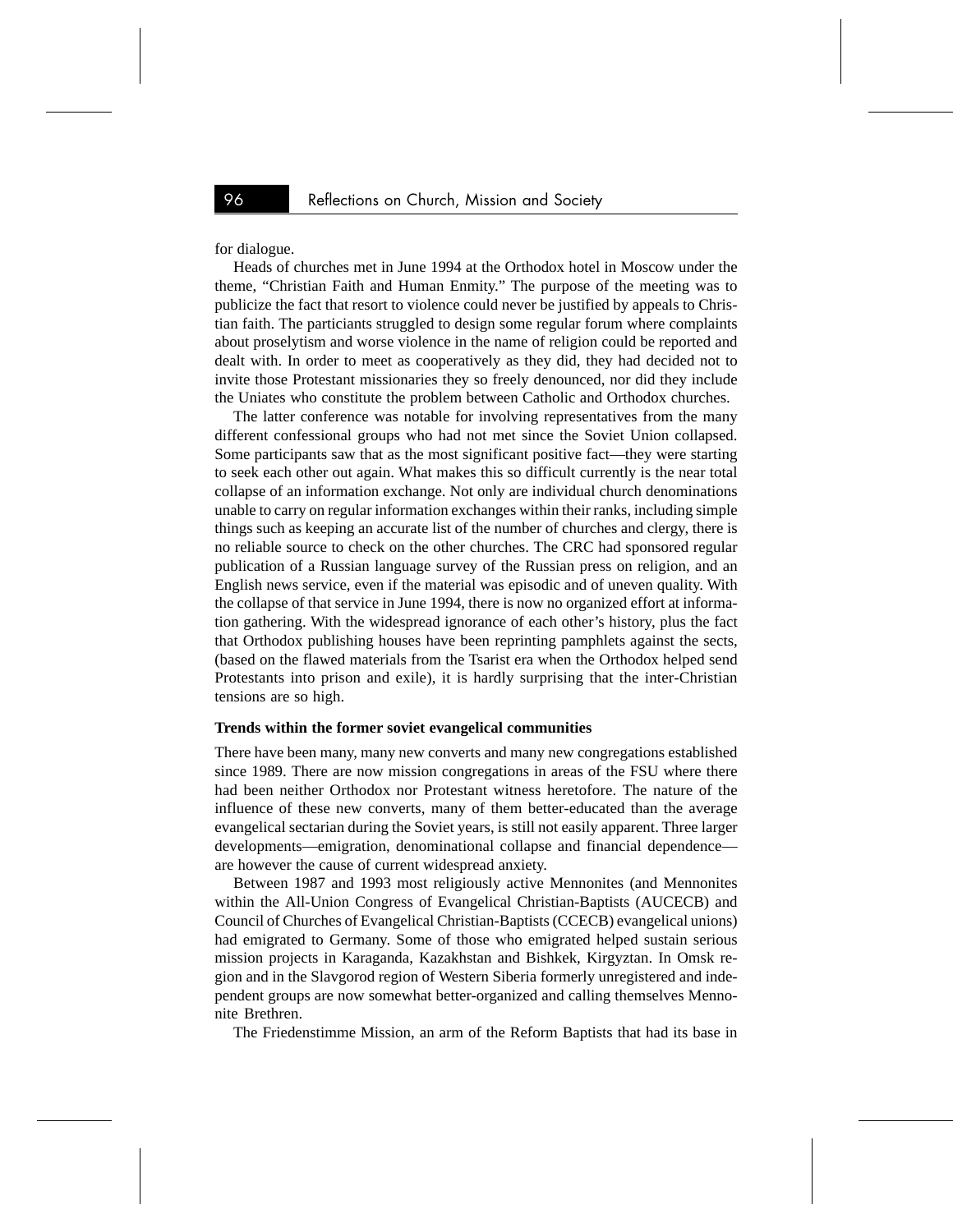Walter W. Sawatsky 197

German Umsiedler churches of ethnic Mennonite origin, had developed a major program of relief even before Perestroika made this easier. That mission still exists, in spite of a recent split, but both sides are now quite restricted to working with the Reform Baptists in the FSU who have become a highly separatist church. Friedenstimme no longer has much linkage to the larger evangelical world, although some accidental links with Beachy Amish and Holdeman Mennonite groups have occurred.

Some young, theologically-educated emigrants (Umsiedler) established LOGOS Mission which experienced an explosion of growth after 1989. Its current support base and linkages with indigenous groups in the FSU probably needs to be re-assessed in light of its long-term potential. Aquila Agency and other less-organized Umsiedler mission support for ministry in the FSU are also becoming regularized. We lack information for a detailed overview.

More alarming for Russian/Ukrainian evangelicals has been the spreading emigration fever. Thousands of Ukrainian and Russian evangelicals have come to the USA, largely for economic benefit, even if some of them claimed entry on the grounds of past persecution. Even students at Western theological institutes, once they have become accustomed to American ways, have been reluctant to return and put their families through the hardships. Emigration has also been aided by the sense that these Slavic people did not feel at home in their own countries.

Yet, on the other hand, their emigration made it even more difficult to counter the spreading sentiment that only the Orthodox are truly indigenous. How could they demonstrate that they are not an alien element? What they sense they need is a better understanding of their history, and a way of making that history known and understood to the general public. Several related efforts at beginning Slavic evangelical history projects have emerged. Yet serious funding will have to come from abroad during the initial phases till there is a broader recognition that without knowing one's past one cannot seriously plan for the future.

At its congress in March 1990, the All-Union Congress of Evangelical Christian-Baptists, the largest most integrated evangelical Protestant body, reorganized its structure and its name. Each republic now created its own union with a "president" as chief administrative officer, and the central union also received an administrative president with three vice-presidents assigned special responsibilities in theological education and international relations, in evangelism, and in finance and administration respectively. For the first time a Ukrainian, Grigorii Komendant (only 45 years of age) was the leader of the whole. Long-time general secretary, Alexei Bichkov, continued as one of the vice-presidents till he retired in 1993. But Komendant suffering from ill health, soon moved back to Kiev, and increasingly the primary leadership fell to the administrative vice-president and treasurer, Alexander I. Firisiuk of Belorus.

Further restructuring after the collapse of the USSR followed. The union now was renamed Euro-Asiatic Federation of ECB Unions. In March 1994, following the death of long time Ukrainian leader Jacob Dukhonchenko (replaced by Komendant)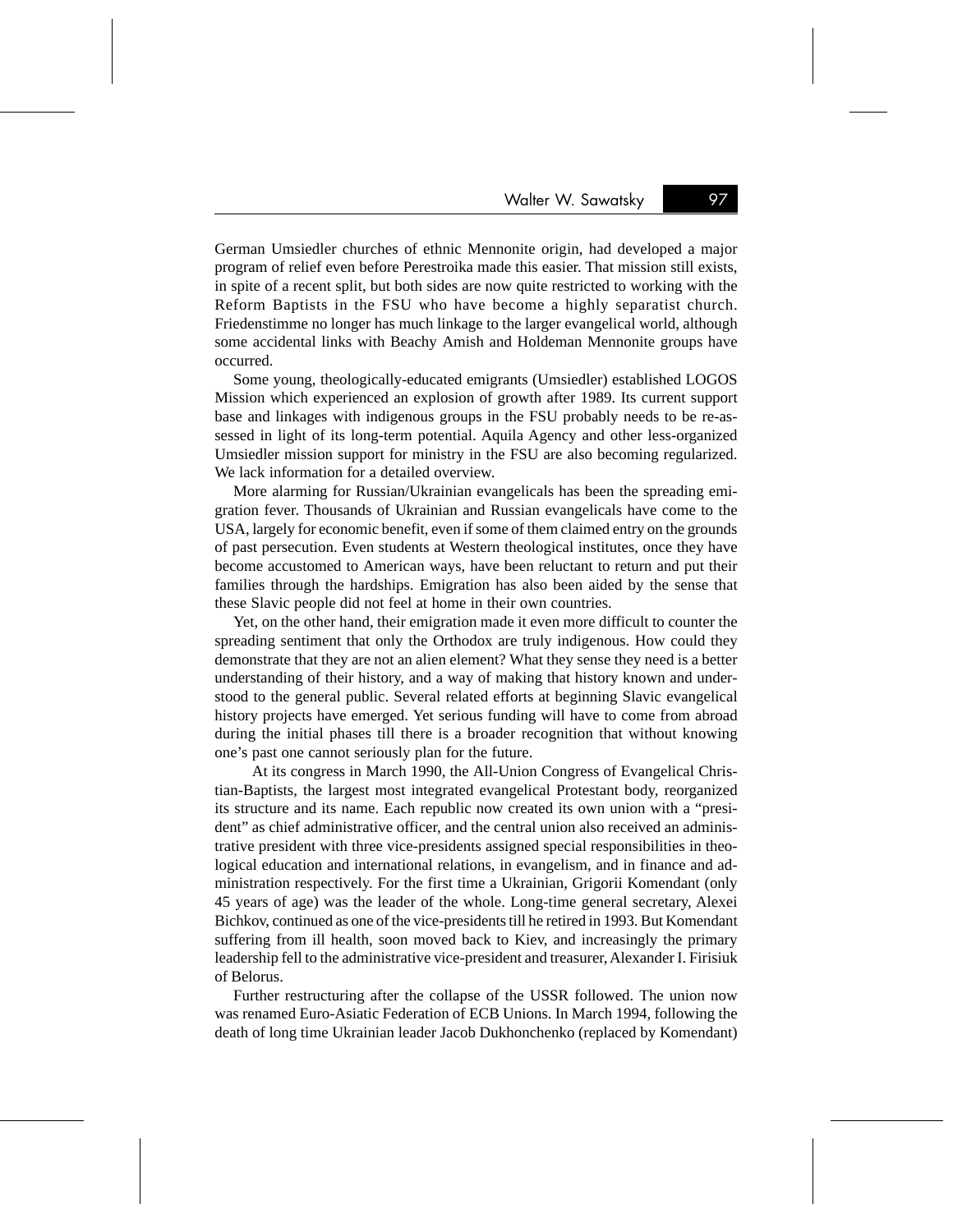and the retirement to Odessa of Russian leader (and former AUCECB president) A. E. Logvinenko (replaced by the unknown Peter Konovalchik) and the departure of A. I. Firisiuk to head the Belarussian ECB Union in Minsk, it was time for yet another change. Walter A. Mitskevich, a long-time regional senior presbyter near Moscow, suddenly became the executive secretary of what was left of the Euro-Asiatic Federation, Komendant remaining as president with two other vice-presidents to assist.

Since March that central union has struggled to meet its monthly financial commitments to a minimum of staff. It continues to debate whether it can afford to maintain its bimonthly journal *Bratsky Vestnik* and monthly magazine *Khristianskoe Slovo*. Although officially responsible for two new seminaries in Moscow and Odessa, it has been unable to send any funds since January 1994. Indeed, the Odessa seminary received no funds from any of the participating unions since the beginning of 1994.

From the beginning (1990 and 1993) those two seminaries received major support through grants and the supply of foreign professors, particularly from the Southern Baptist Foreign Mission Board and the Baptist World Alliance, also some faculty services from Mennonites. By the summer of 1994 both schools were almost totally dependent on foreign aid. Virtually all publication and evangelism planning efforts were being done together with a Western partner. Leaders were also saying that virtually all of the unions would not survive unless current foreign funding would increase. The Euro-Asiatic Federation seems to be on the shakiest financial foundation of all, often turning to Compassion Ministries (an independent relief program with offices next-door headed by Michael Zhidkov) for facilitating communcation with the regions.

The autonomous ECB churches which were the most aggressive in evangelism and charitable work in 1989-90 continue to be active. Nevertheless common planning structures remain weak. Instead individual key leaders and their mission/charity structures are functioning by means of a series of unrelated partnerships with Western groups. LOGOS College, now in St. Petersburg, and Donetsk Bible College (now less directly an arm of the Svet Evangeliia—(Light of the Gospel)—mission) are becoming known as training places for missionaries and some pastors for the independent churches. Most of the teaching is still done by visiting professors, the Donetsk school functioning almost like a branch of the Conservative Baptist Seminary in Denver (augmented by Western Baptist Seminary). The LOGOS school is beginning to refer to itself as St. Petersburg Christian University, although accreditation considerations are only beginning and the liberal arts offerings are quite limited.

The Pentecostals have been slower to organize. Bible schools were started in the fall of 1993 in Kiev and Moscow, in both cases also with the aid of teachers and financial support from the West. There are now independent Pentecostal unions and former ties with the Evangelical Christian Baptists have broken down almost completely. Since many of the new missions are charismatic or pentecostal in orienta-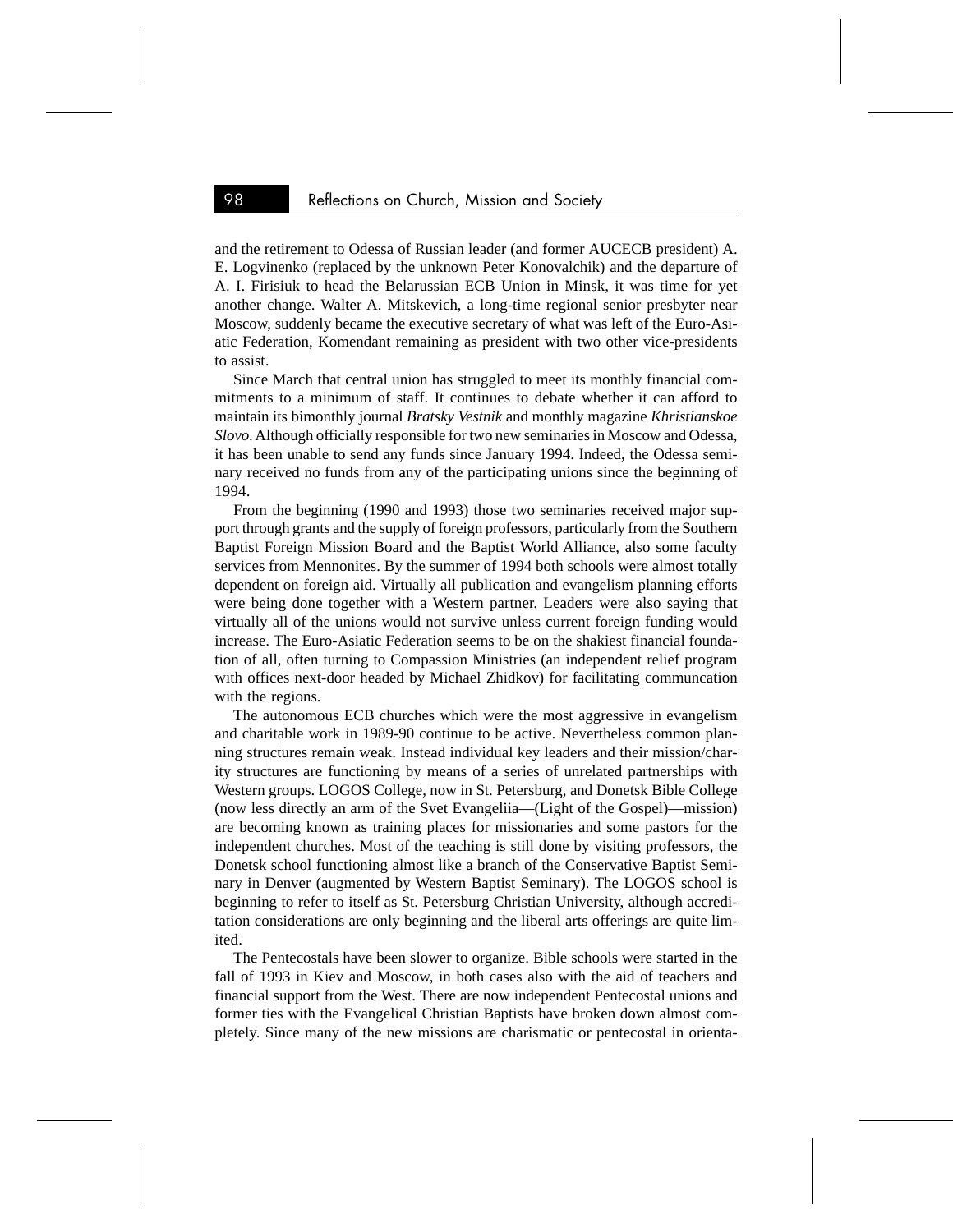tion, the diversity of Pentecostalism in the FSU will likely increase.

#### **What is happening to orthodoxy?**

Orthodoxy has never believed in a controlling central structure that would compare to the Vatican. Russian Orthodoxy is even less tightly-structured because it had been controlled from 1721 through 1918 as part of the tsarist governmental administration, and during the Soviet era the entire structure collapsed before being rebuilt under Soviet state control. That is, current structures lack popular support, the Patriarchate having more the prestige of old tradition than the ability to administer a modern church. It is probably safe to say that Orthodox leaders are more interested in worshiping than in managing structures. There is still a keen sense of the resurrection of faith, since the demand for baptisms of new converts has not yet abated.

Within those parameters,however, there are quite intense countervailing forces evident within the central hierarchy. Patriarch Alexey II is still regarded as a moderate. He is not seeking state church status for Russian Orthodoxy, but he is speaking out more aggressively against Protestant evangelical and Roman Catholic proselytism. His political vacillations during the stand-off between Yeltsin and Khasbulatov have left him with an image of being closer to the anti-Westernism of the conservatives in the new Duma than with the political reformers now in power. The differing Orthodox forces include anti-semites, and liberally-oriented types seeking common ground with the intelligentsia and with Protestants (although one of the most prominent, Gleb Yakunin, was defrocked by the Patriarch in December 1993 because Yakunin would not obey the new decision to keep clergy out of running for election to parlaiment). There are also differing lay Orthodox movements, the brotherhoods (which foster) right-wing nationalism), and others that meet for fellowship, Bible study and other social service activities, who evidence charismatic and Taizé influence.

The Orthodox leaders have exerted quite heroic efforts in theological education. That has included expansion of the correspondence school system, linking this with a catechization program for lay people engaged in children's education. New seminaries have emerged. Diversity of Orthodox visions is evident also in the emergence of other forms of theological education. They include a four-year program of evening school (half the students are women) in Moscow; an Orthodox university (St. John the Theologian) with theology, philology and history faculties; a free Orthodox univeristy (Alexander Men) holding classes in a downtown parish; a free Orthodox university in Petersburg; and a graduate school of religious studies that has an Orthodox section. In most cases the fact that the schools completed a year of studies and planned another one, relying on guest professors from the exisiting universities, was quite remarkable, given the absence of money and minimal administrative structure.

Monasteries are proliferating, including those for women. Common programs and rules seem to be lacking. Some lay retreat centers have emerged. Nevertheless, there is still a quite desperate shortage of clergy and considerable uncertainty about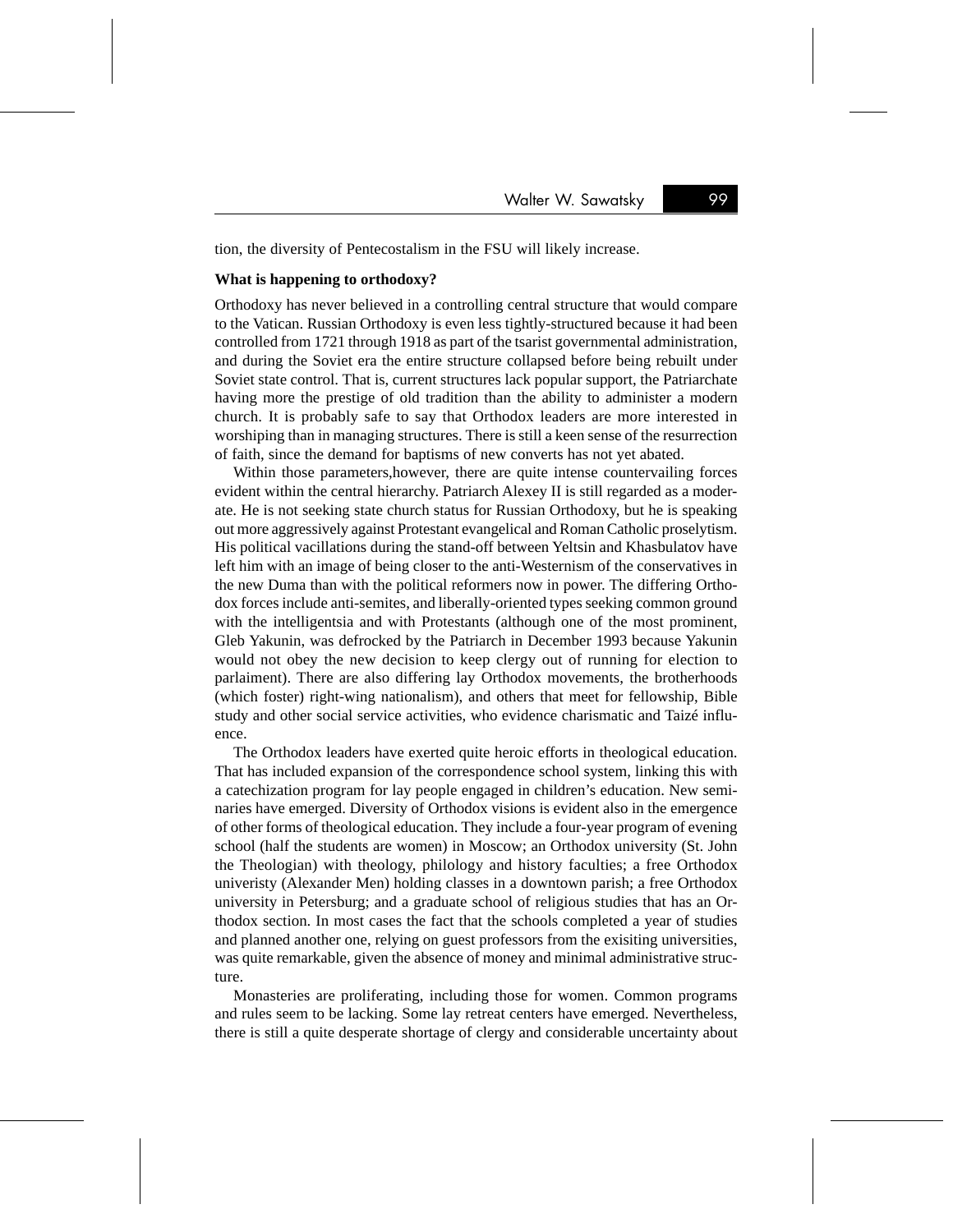how the church is to engage modernity. Most of the ideas for modernizing the church are associated with reform movements that were compromised during the earlier years of the Bolsheviks or those ideas are unknown to current leadership. That includes ideas for more democratic parish structures (still the weakest link in Russian Orthodoxy) and even women preaching!

Ethnic Orthodox conflict has remained intense. Relations between the Russian Orthodox, the Ukrainian, Belorus, Georgian and Armenian Orthodox churches are all under strain. In the Ukraine two schismatic groups plus the legalized Ukrainian Greek Catholic (Uniate) church continue to compete for buildings and allegiance.

Because of the weakness of Orthodoxy abroad, the task of helping the best streams within Russian and Ukrainian Orthodoxy to gain ground should be a challenge to all who care about the growth of Christian faith in the FSU. In early 1994 an Americanbased agency called International Orthodox Christian Charities Organization established an office in Moscow. Headed by Mary Hennigan, who formerly worked with CARE and Catholic Relief Services, they have launched a two-million-dollar relief program.

Mennonite efforts at building relationships with the Russian Orthodox, as well as continuing with Protestant partnerships, are still modest, but there has been some progress. That has included creation of a registered Mennonite Central Committee branch office in Moscow, new staff learning Russian and becoming acquainted with some of the leaders of theological schools, assisting in providing Bible commentaries, as well as participating in dialogue with Orthodox representatives in the West. Mennonite Brethren continue to support a radio ministry, now in the process of being indigenized under the leadership of Leonid Sergienko working from a Moscow studio. Mennonite agencies have also contributed to a variety of educational efforts involving the Christian College Coalition or independent exchanges. More vital than high-budget relief shipments or funding of the highly publicized summer evangelism projects that many independent agencies offer, will be the creation of a core of trained staff commited to long-term relationships and a constituency that remembers its long history of commitment to helping keep Christian faith alive in the FSU.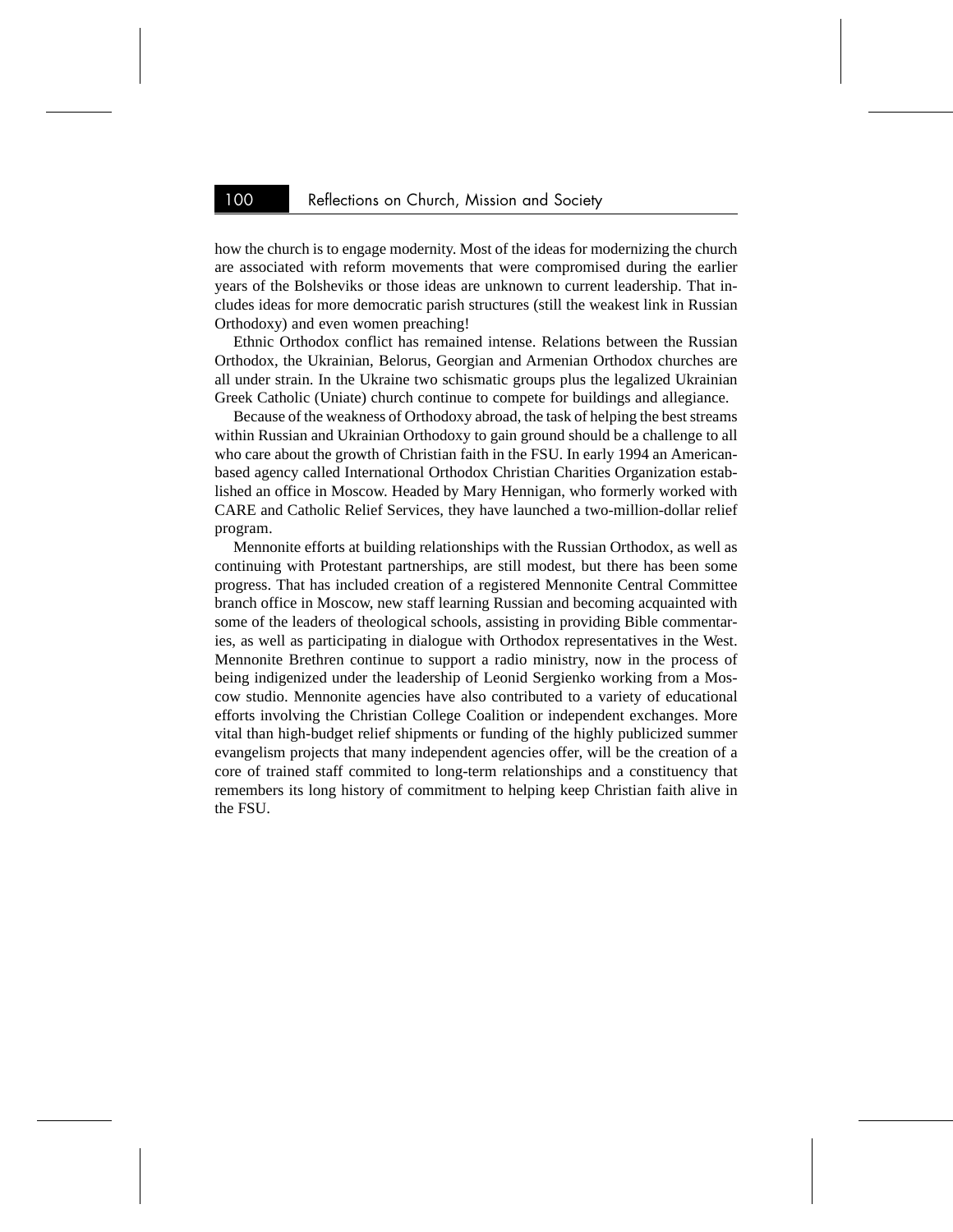# **Christian Witness in Eastern Europe Since 19911**

*N. Gerald Shenk*

In the years following the collapse of communism in Eastern Europe, how much has really changed? When we pay attention to news coverage of political and economic developments of the region, can we also discern the meaning n the years following the collapse of communism in Eastern Europe, how much has really changed? When we pay attention to news coverage of political and economic developments of the region, can we also discern the meaning of these with followers of Christ who are rooted in these various cultures?

For many of our brothers and sisters in faith, the crucial question is no longer how to survive communism and its collapse, but how to survive the recovery from communism in state socialist societies. Even at a great distance, we have all sensed the force of the maelstrom which hit these lands during communism's demise. Morality, civility and basic human dignity were all at risk. In the worst cases, they failed. We must acknowledge that the tests were extreme. People were provoked beyond the capacity of ordinary mortals to resist the fear, the hatred and rage.

Their failures are not only their own. We too are complicit as fellow humans when tragedy and devastation engulf an entire region. We share the burdens of ignorance and ineffectiveness, of responses not delivered in time, of futile paralysis in debates over intervention.<sup>2</sup>

Yet we also share strange confidence that the story of the churches in post-communist Eastern Europe is more profound than daily journalism or economic analysis alone may indicate. Our first observation on this brief interval is that there are now more changes, more churches, and more tragedy and grace than anyone could have imagined in the wake of the Cold War. Anchored in a reality deeper than the discredited political frameworks, faith communities and their leaders have been able to respond to urgent needs when all else fails around them. Proving faithful in small things, many are now expected to move into major responsibilities far beyond the scope of their training or expertise. A seminary director, long regarded as beyond the pale of civil society, now is invited to become the Rektor (Dean) of the regional university. A local pastor, previously barred even from visiting local institutions of social welfare, may be asked to take over the hospital, the orphanage, or the care of juvenile delinquents.

More broadly, Christians in every vocation long accustomed to discrimination

*N. Gerald Shenk, associate professor of sociology of religion at Eastern Mennonite Seminary, Harrisonburg, Virginia, served nine years as a theological education in the former Yugoslavia. He continues to maintain close contact with the region.* Mission Focus: Annual Review © 1994 Volume 2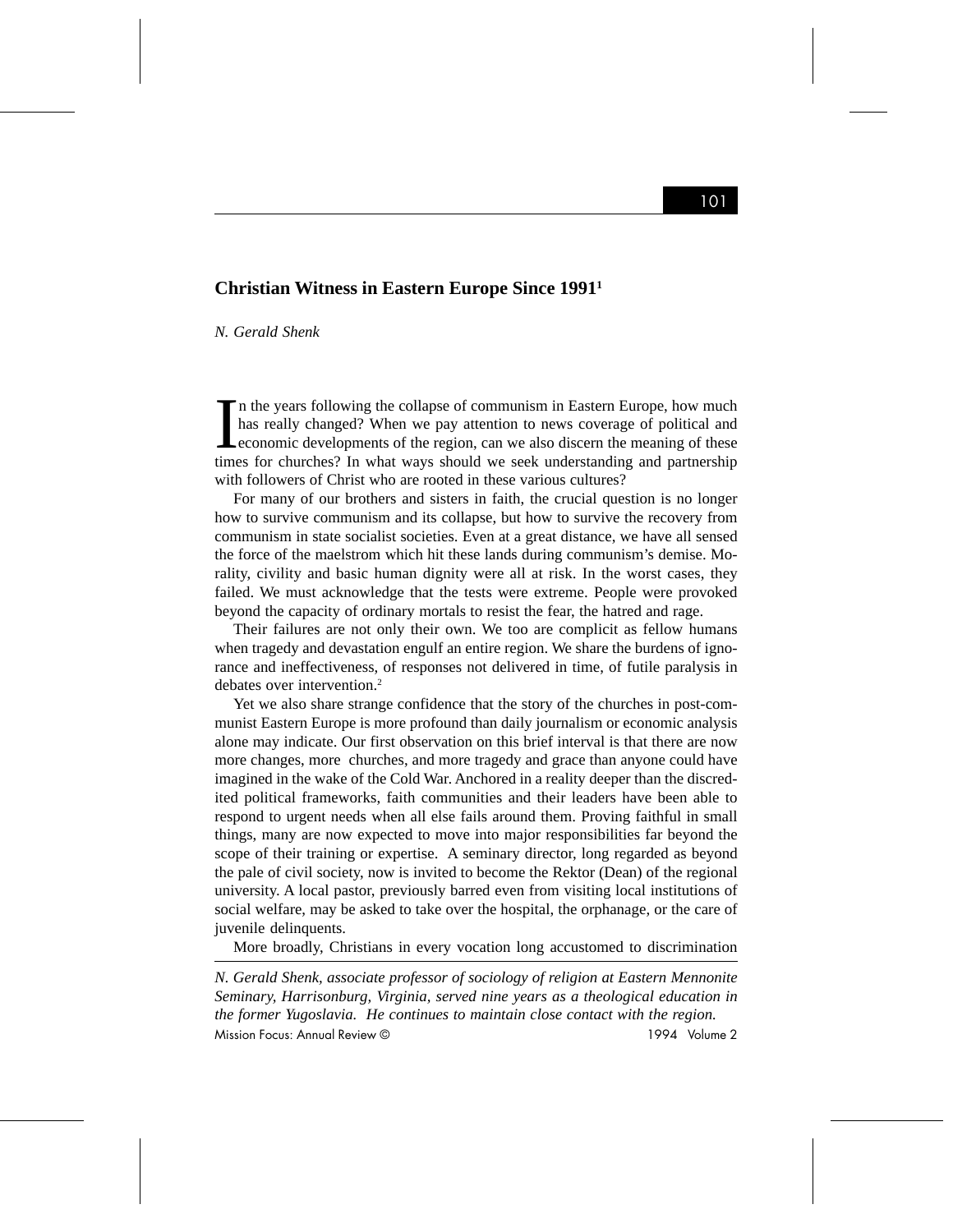due to their religious identity now find that faith and moral character are highly sought after, as morale and basic morality plummet around them. Society and all its ordinary rewards are almost literally up for grabs. Stately trees lining the roads of Albania fall prey in winter to the ravages of a local populace left shivering for lack of imported fuel and foreign exchange. The trees and shrubs of Sarajevo were sacrificed in an even more deadly siege, along with nettles that barely served to stave off starvation.

We quickly realize that the collective sigh of relief at the passing of the Cold War has not translated into much enduring comfort. Tides of economic migration surged into flood stage, cresting with hundreds of thousands of refugees fleeing the unspeakable horror and atrocities of genocide (from the Balkans to the Caucasus and beyond). A fortress mentality shifted into open hostility toward the influx of aliens seeking asylum.

How much deviltry is at work in this weary world, when inhumanity inspires such a response of inhospitable incivility? Yet how many righteous are required to save a city, to redeem the vestiges of humanity in a crumbling society, to retrieve the possibilities of dignity and integrity from the debris of calculated wickedness run rampant in destructive frenzies?

The gathering gloom of civilizations imploding makes even faint glimmers of hope seem like beacons in the night. Solitary acts of courage and compassion begin slowly to outweigh the hollow despair of violence. Promises kept and commitments honored can turn fragility into new strength, weaving gossamer trails of individual character into a fabric that stretches across the gaping wounds, bridges the ancient divides and extends with promise toward livable futures.

Early projections for the recovery from communism anticipated economic shakedown and restabilization stretching over a period of five to ten years. Hard times are now new in Eastern Europe. Millions of ordinary citizens have shown again their capacity to endure privation, resisting the lure of demagogues who vainly promise shortcuts to affluence. "Serbia has the resources to be just like Switzerland," trumpeted its leader, Slobodan Milosevic. Lotteries and criminal schemes of fraud alike tend to flourish in this climate of no confidence in economic solutions. Banks (in Moscow and Belgrade) and factories (everywhere) collapse, after offering impossible returns on investments to hedge against hyperinflation. Organized banditry thrives in every field, including customs, taxation, protection and other rackets formerly the monopoly of the state. The trappings of success, no matter what their origin, are more and more properly viewed with suspicion.

"Recovery from communism was bound to be difficult," people wryly observe. "But how are we ever to recover from this 'post-communism'?" This is all part of the background against which we must try to evaluate the work and witness of the Christian churches in Eastern Europe.

After residing in what was then Yugoslavia for most of the decade prior to 1989, and numerous visits elsewhere across the region during and since that time, I have had more than passing acquaintance with the churches and the choices they face. Last year I was even able to round out the observations with a brief visit to Albania, which had long been the most inaccessible of closed lands.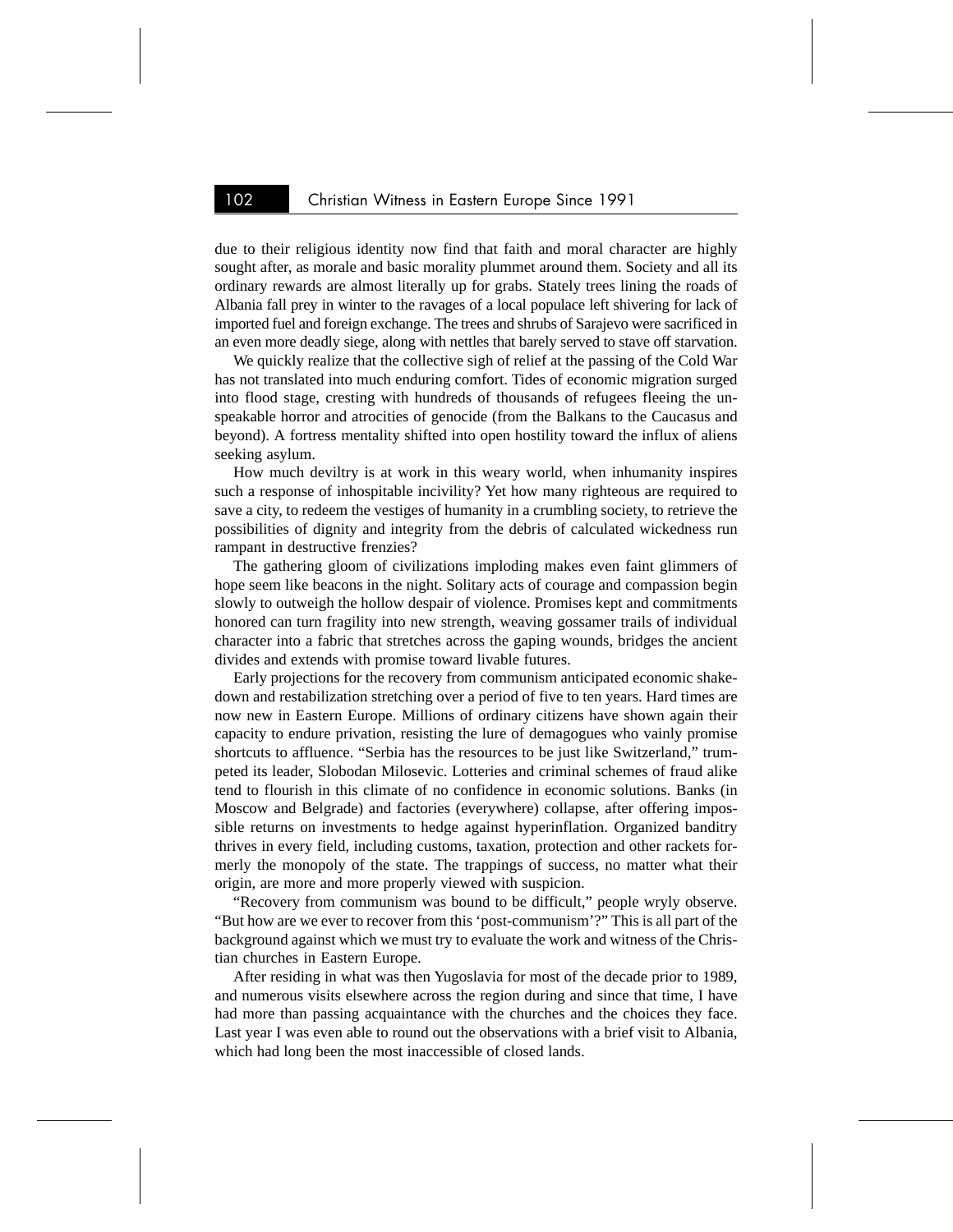N. Gerald Shenk 103

With frequent returns, both for teaching a course each year at the Evangelical Theological Seminary in Osijek (Croatia), and for ties to an emerging peacemaker movement, I have sought testimonies on the power of God's people to meet the tests of these critical times. It has been a privilege to be the bearer of my church's concern for other Christians and to convey some of our intentions for solidarity with them in decisive moments like these. Partnership in the Good News during hard times is most rewarding, especially when it is rooted in trust built up over previous decades shared far from the limelight of world crisis.

Perhaps the most productive interaction for my own further reflection has been the parallel I sometimes sense when intense and somewhat isolated sectarian communities of faith are drawn into a larger sense of social responsibility. Although frequently overshadowed by noisy debates about church and state (a discourse necessarily political), this dynamic is more social in character, defined in local and regional interactions. Not confined to the strictures between a handful of government and churchly bureaucrats, it is more like the cumulative impact of thousands of neighbors acting decently as citizens. They reach out and care for someone in need, having little incentive other than the reward of character and the hope for God's shalom. By caring for war's victims, for the displaced, unemployed and disabled, they undo the deadly poison of ethnic hatred and militarist propaganda: human community can be restored and people who are different can live together after all.

It is intriguing to note that the churches have virtually no competition in this task of restoring human community. Secular and separatist ethnic solutions have been discredited. Christian hope, it turns out, must run deeper than political or ideological optimism about the management of human evil.

In 1993 we set out to document accounts of peacemaking efforts undertaken by people of faith in the conflicts of the former Yugoslavia.<sup>3</sup> By providing significant early attention to these scattered activities, we hoped to draw them into a supportive network for mutual reinforcement. After many inquiries and journeys throughout contested areas, we gathered a select group in a neutral location for roundtable discussion of religious efforts to end the violence and overcome the legacy of hostilities.

What distinguished the participants in this initial venture was like a litmus test for Christian response: prayer for enemies. Those who lit up with recognition at this question exhibited a quality of care for the victims that did not stop at boundaries; they were not consumed only with the losses of their own side. These were the folks who could be counted on to give shelter also to refugees from the wrong ethnic group, to speak out against wrongful evictions, to maintain ties of faith that bridge across political and military divides. By these acts of conviction and at some risk to themselves, these Christians modelled the only sure cure for virulent nationalism.

As children of God, we are privileged to have siblings like these. Their discoveries in the ethics of Christian response to extreme situations are a precious resource to us as well. We rejoice in the authentic character of a young Serbian soldier who refuses to join the attack on innocent civilians in Croatia. We delight in the courage of a Franciscan who crosses fresh battle lines to defuse the fear and arrange a ceasefire. We grieve with him in the murder of his father and many other close relatives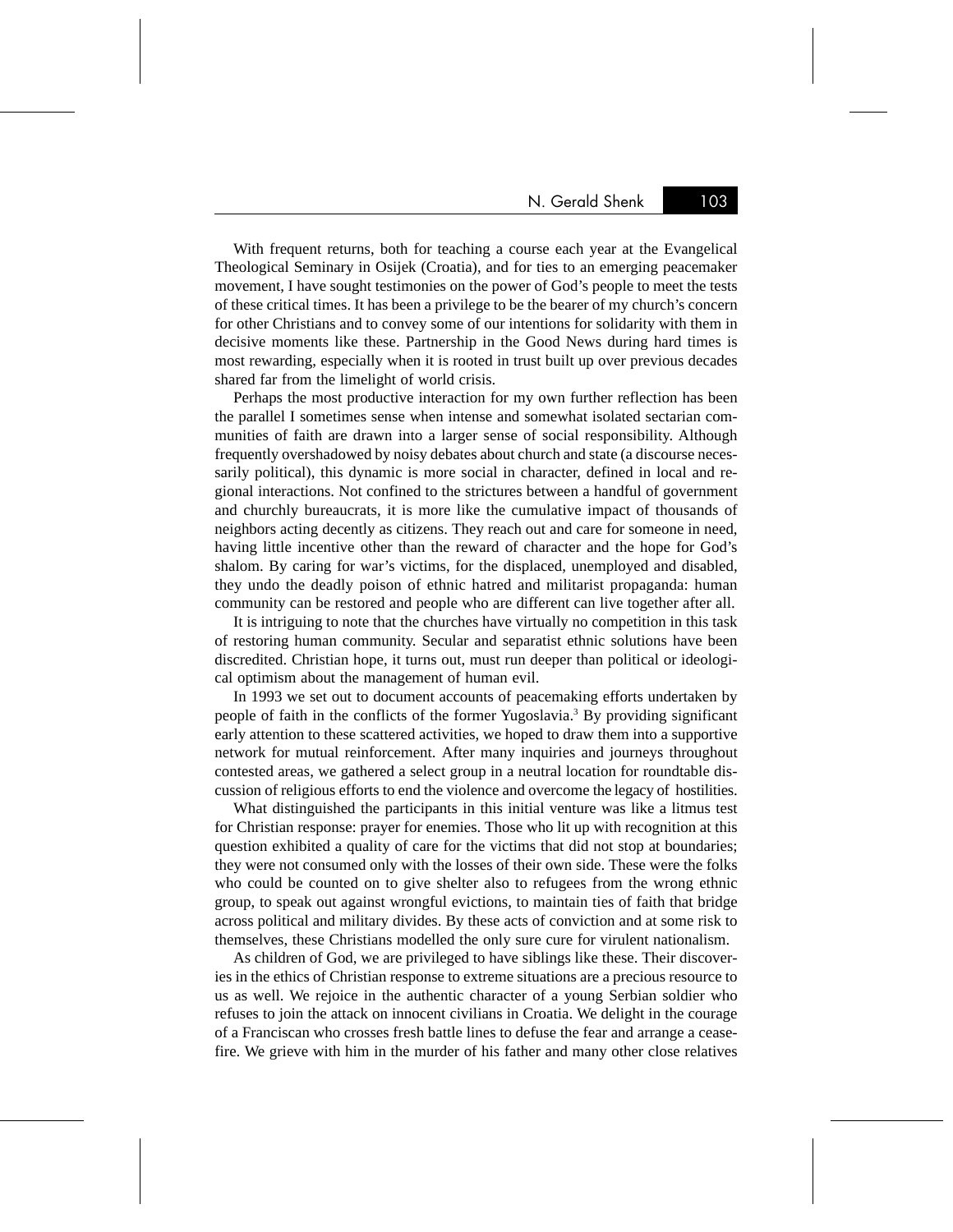when that same region is later engulfed in the larger conflict and dragged into the abyss despite a year of diligent and effective peace process at the local level.<sup>4</sup>

Even while delighting in these witnesses against genocide, we do not deserve to take comfort in the fact that others have found appropriate responses unless we too are moved to compassion. The multitudes of real victims from these several years of turmoil require more than appreciation from us. I dare not bring these reports as a shortcut for consumers of international news coverage to move from indifference through exaggerated helplessness to mere relief that a handful of struggling Christians have found the right responses to immediate crises in Eastern Europe.

True compassion will oblige us to extend our partnership with the faith communities across Eastern Europe. Confessing our own share in the failures of the past, we can work together for the reconstruction which must follow years and generations of devastation. Urgent needs include millions of refugees and other victims of war. This aid should be unconditional, in a principled refusal to exploit the vulnerability of displaced populations. All who can be reached should benefit from it.

In the longer term, to resist the ethos of hatred, violence and revenge, we will seek to build a culture of peace. Much has been lost during the horrors of war, and not only in the Balkan region. More than the destruction of buildings and ruin of territories, the traumas have etched deep disfigurement on our capacity to trust each other. Merely to tolerate minorities will not be sufficient to redress the wrongs. Acceptance and embrace of the other are essential, urges Croatian theologian Miroslav Volf.5

It is wearisome to monitor the scramble of opportunist mission and other outside agencies rushing like carpetbaggers to take advantage of media attention when a region is in crisis. Market niches are clearly crowded with those who would cash in on temporary compassion. But local churches and their longterm partners will have virtually no competition when they take up efforts to restore basic trust, character and dignity for all the peoples of the region. It would be a crisis in our own civility if they could not count on us for partnership in this cause. In the welfare of these cities (Sarajevo–and Beirut, Belfast, Bogota, Jerusalem, Kigali, Los Angeles) we will pray to find our shalom as well.

### **Endnotes**

<sup>1</sup> This updates my earlier article, "Churches, Changes and Mission in Eastern Europe," *Mission Focus,* 19:4 (December 1991), 49-52.

<sup>2</sup> Essential reading: Roy Gutman, *A Witness to Genocide* (New York: Macmillan, 1993).

<sup>3</sup> See the Research Report #15, *God With Us? The Roles of Religion in Conflicts in the Former Yugoslavia,* by Gerald Shenk and David Steele (Uppsala: Life and Peace Institute, 1993).

<sup>4</sup> These and other accounts are presented in the video by Mennonite Media Ministries, "Beyond the News: Hope for Bosnia."

<sup>5</sup> See, Miroslav Volf, "Exclusion and Embrace: Theological Reflections in the Wake of 'Ethnic Cleansing,'" *Religion in Eastern Europe* (December, 1993). This journal is exceptionally valuable for regular coverage of church life in the region.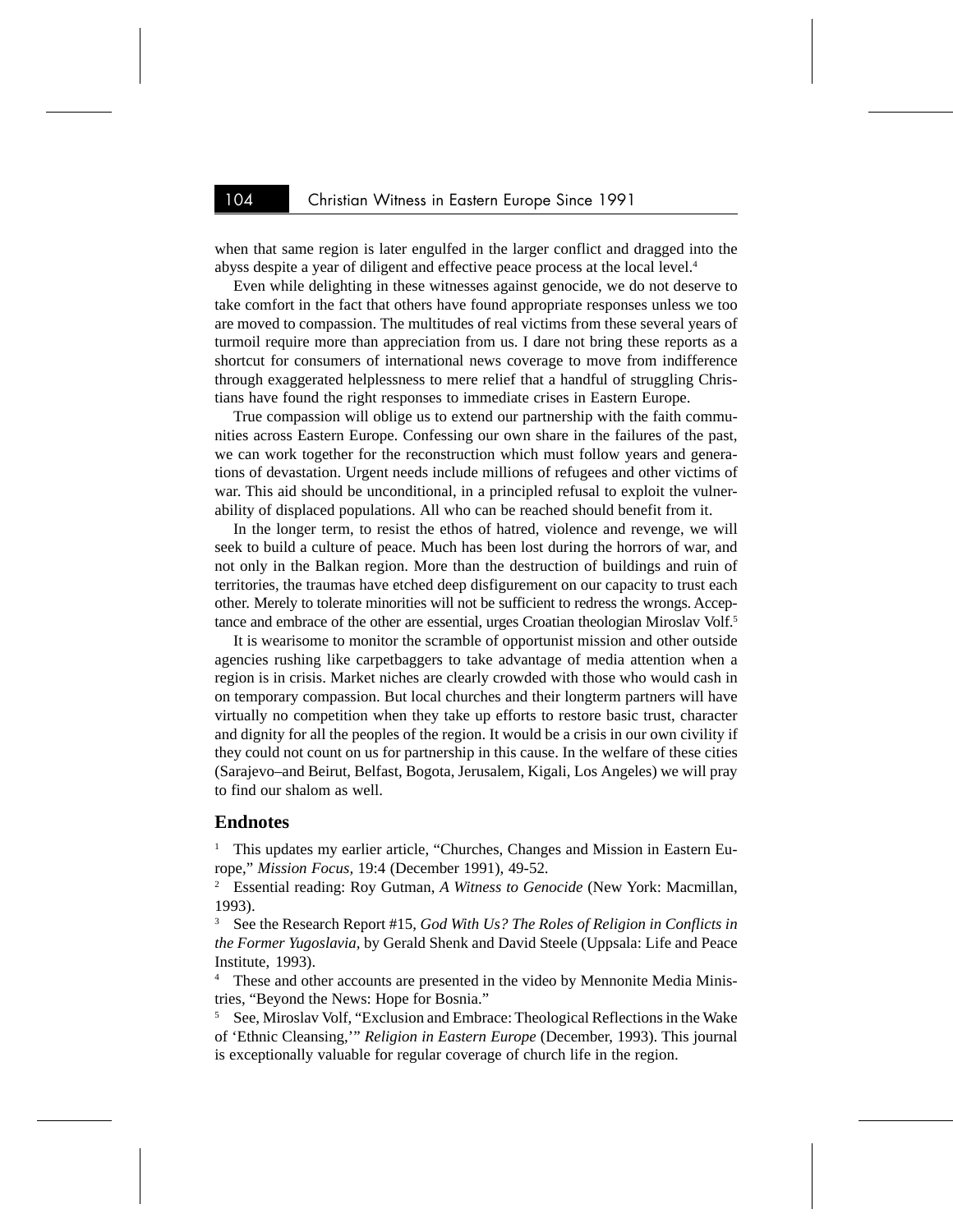# **Kimbanguist Beliefs Taught in Zambia: Law, Jesus Christ, Simon Kimbangu** *A Study of the Lusaka Congregation*

*Rhoda M. Schrag*

**T** adore Simon Kimbangu." "You need to talk to Prince Zako (Simon Kimbangu's grandson) so that you will have no more doubts that Simon Kimbangu is the Holy Spirit." G G T adore Simon Kimbangu."<br>
"You need to talk to Prince Zako (Simon Kimbangu's grandson) so that<br>
"If you will have no more doubts that Simon Kimbangu is the Holy Spirit."<br>
"If you follow the Ten Commandments, you follow

lowed God's law. The Ten Commandments are the key factor in the whole Bible. They contain everything a man should do to be saved."

Such statements from pastors and members of the Kimbanguist Church in Lusaka, Zambia, caused me to ask questions and discuss theology with these church people. Do Kimbanguists today believe that "Jesus alone is Savior and redeemer of mankind," as their profession of faith states? Do they see Jesus, during his ministry here on earth, as the Son of God who shows us the Father? If Jesus is central, then what role does Simon Kimbangu have? And what is the relationship of our faith to the law?

I came to Lusaka, Zambia, in 1990 under the auspices of Mennonite Central Committee with an assignment to teach English to pastors and leaders of the Kimbanguist congregation in Lusaka, the headquarters of this church in Zambia. I have lived among the people, worshipped with them, and listened to sermons from various pastors for the past 18 months. As a preparation for this assignment, I spent one term (Oct. - Dec. 1990) at Selly Oak Colleges, U.K. There I studied new religious movements, especially African Initiated Churches (AICs), and I read every document in the Interact collection concerning the Church of Jesus Christ on Earth through the Special Envoy Simon Kimbangu (commonly know as the Kimbanguist Church). I was eager to meet and learn from these African Christians.

An English teacher by profession, I am a lay theologian by interest. I am not a sociologist or a researcher. But I am a Christian who desires to report as accurately as possible what I am hearing, and so to further our understanding as we dialogue/ communicate with each other.

#### **Procedure**

Sermons in the Kimbanguist church are important. They are preceded by choir num-

*Rhoda M. Schrag, a public school teacher, Goshen, Ind., served with Mennonite Central Committee in Zambia, 1990-93.*

Mission Focus: Annual Review © 1994 Volume 2

#### 105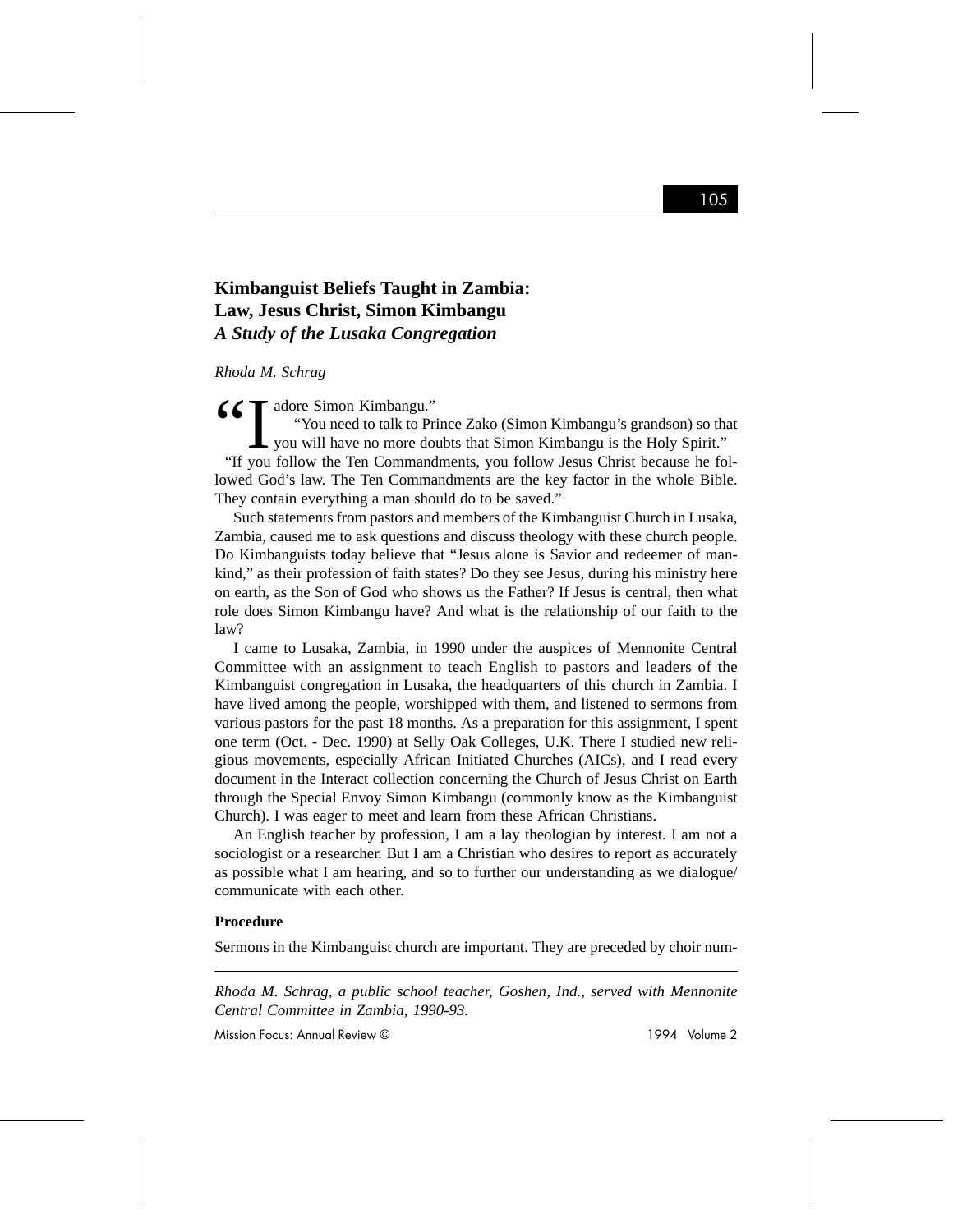bers, prayers, Scripture reading, offering; and they are followed by welcome to visitors, announcements, reports on work of the church, and the long Sunday afternoon **nsisani** (competitive offering). Sermons always follow the same outline:

- comments on the opening reading from a Psalm
- comments on Exodus 20:1-17 (the Ten Commandments, read every Sunday)
- comments on a text selected by the preacher.

I wrote down near-verbatim notes from the translator for 27 sermons that I heard over a period of 18 months. To compile a 22-item questionnaire, I then selected some statements from those sermons, along with several statements from more orthodox Christian teachings which I found missing in the sermons. People were asked to circle **Yes** if they agreed with each statement, and **No** if they disagreed.

The 62 adults who answered the questionnaire were those enrolled in my English classes, those who sing in one of the five church choirs, those who attend women's meetings and church executive committee meetings. Persons could elect to read/ respond in their most familiar language: Bemba, Chokwe, or English.

For those who had difficulty with reading, two women in the advanced English class read the questions individually to them and noted their responses. All adults in the congregation were welcome to give their responses. (See demographic compilation.)

Among the 22 items on the questionnaire, I included three that attempted

(1) to ascertain people's belief in magic/witchcraft:

You get sick because some person hates you. **Yes** 16% **No** 84%

(2) to check assumptions that Jesus was a white person's God:

Jesus did not understand the suffering of black people because he was white. **Yes** 18% **No** 82%

(3) to express certainty about being a Christian:

I have no doubt. I am sure that I am a Christian. **Yes** 95% **No** 5%

In this congregation, then, some still fear the power of magic/witchcraft and some still see Jesus as associated with white people.

In addition to sermon notes and questionnaire results, the students in English classes have used the Good News translation of the Bible, since it is one of the few available and affordable English-language books in Zambia - thanks to the Bible Society. Discussions of theology have accompanied the readings of the Gospel of Luke, Acts, and Galatians. Some of what follows was reinforced in those sometimes heated debates.

# **Limitations**

Certainly there are limitations and possible miscommunications in a study of this sort, especially where the precise language use of a literate culture meets the fluidity of oral-culture language. In addition, I recognize the problems posed by the following:

(1) All sermons came to me via translation from the Bemba language, so it is possible that the preachers' viewpoints were distorted. Similarly, I recognize that the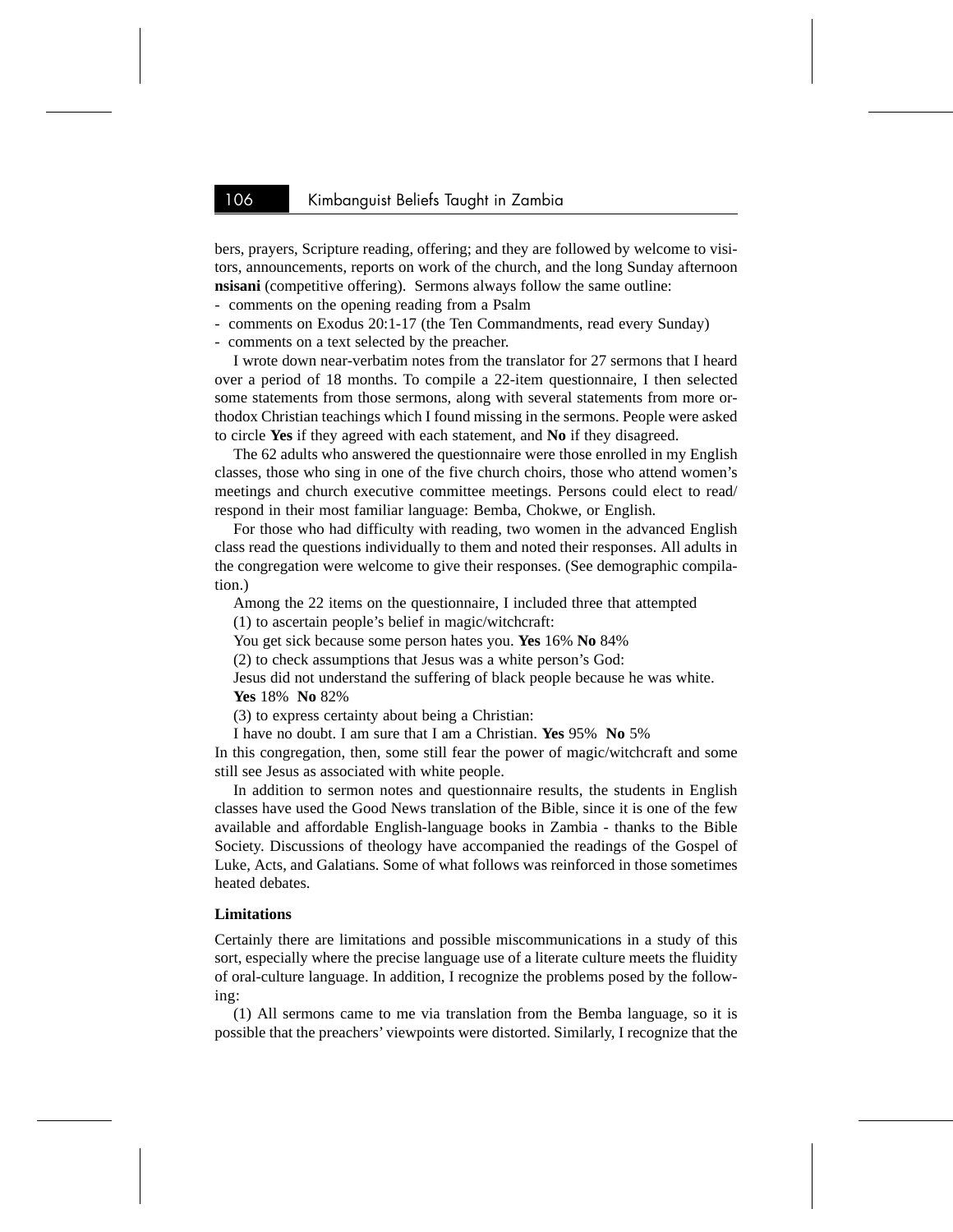Rhoda M. Schrag 107

translation of theological terms in my questionaire may have resulted in languagespecific interpretations of a given question.

(2) Although worship is conducted in the Bemba language to accommodate people from many tribes, this is not the first language of many of the preachers. Consequently, these men and women who preach may repeat what is easy for them to say or what they have heard frequently. Thus sermons may not reflect new spiritual insights of pastors.

(3) Even though many items came from sermons and many people chose to have statements read to them, yet my questionnaire was definitely a literate tool, which may have been quite confusing, and perhaps intimidating, to some of the respondents.

(4) I gave only two choices of response: "yes" or "no." Though I realized that this gave little room for ambiguities of uncertainties, I felt that the respondents would be further confused by a "maybe" or "not sure" category. However, a few persons wrote in qualifications the their Yes responses; these are reflected in my reporting.

(5) Many people said "yes" to all but one or two statements, even if two contradicted each other. Had I anticipated their cultural preference to agree with me—their teacher—I would have perhaps had a more complete picture of beliefs if I had phrased some statements to solicit "no" responses.

(6) Singing is very important to Kimbanguists. All songs used by congregation and choirs in worship are original compositions by Kimbanguists in their short 70 year history, rather than translations of missionaries' songs. Even though many songs are sung in Zairean languages (Kikongo, Lingala, French) and thus are not understood by many Zambians, nevertheless their message needs to be studied alongside sermon content to get a more complete picture of worship emphasis. I regret that I was unable to include song lyrics in my study.

In spite of these limitations, my hope is that what follows will reflect, albeit imperfectly, what this one Zambian congregation is saying about its faith.

#### **Scope**

In this study, I center on three questions that keep recurring in sermons and in conversations with people:

(1) What must a person do to be saved, to inherit eternal life? Along with this, a corollary: What place does the law (Ten Commandments and Kimbanguist prohibitions) have in the life of the Christian?

(2) What do Kimbanguists say about Jesus Christ?

(3) Who is Simon Kimbangu, apart from the historic founder of this church?

I hope to compare sermon statements in this Zambian congregation with the official statements of belief found in Diangienda-Kuntima's, their leader's, "Essence of Theology."1 And I want to check whether church members affirm the beliefs of local church leaders, and whether church leaders themselves agree. I limit my study to this one congregation, which officially lists membership at 924, but on a typical Sunday has 200-300 in attendance. Since the Legal Representative of the Kimbanguist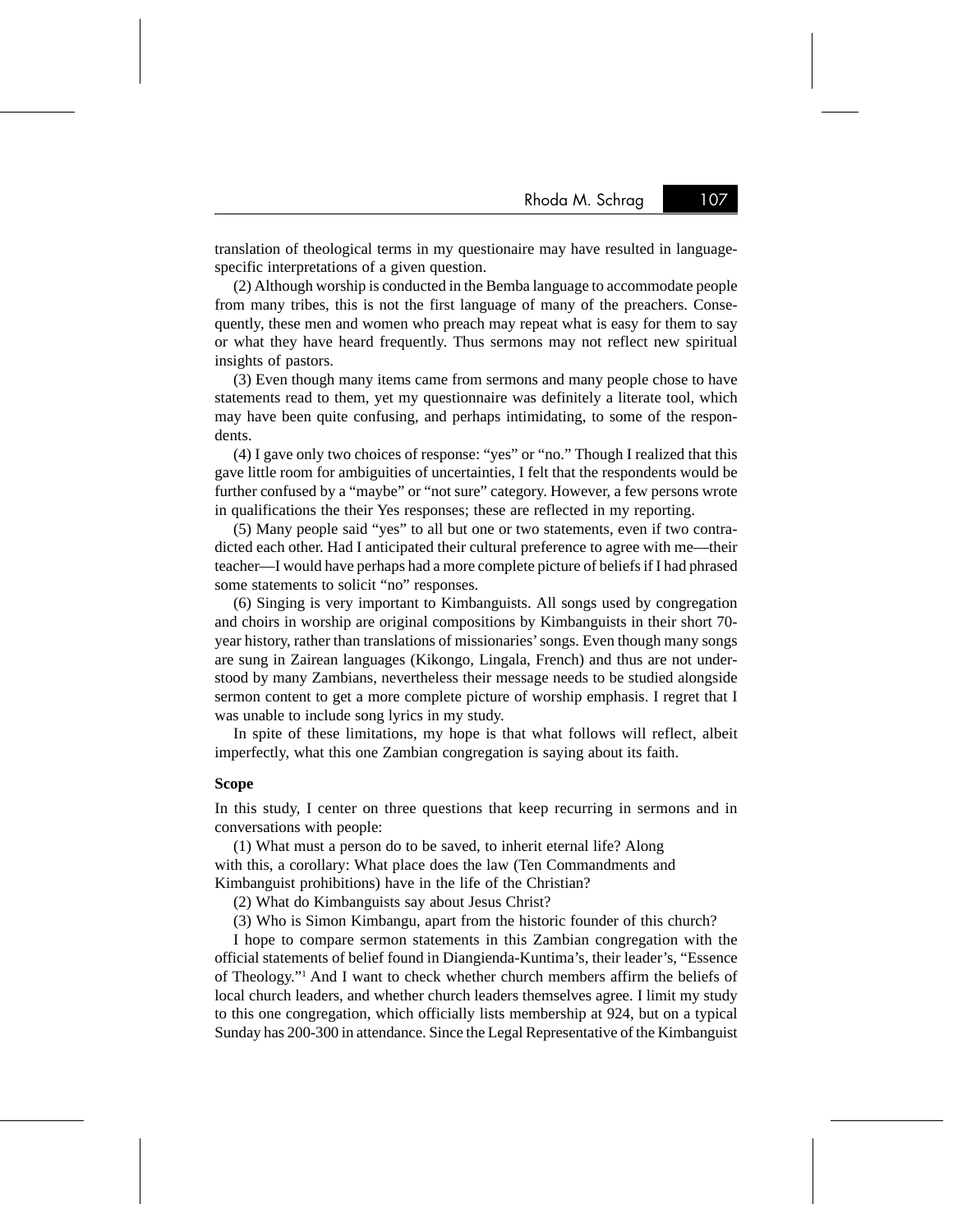church in Zambia, Rev. E. M. Kangonga, resides here and has authority in this country, what I hear is probably representative of the teachings in all the Zambian churches.

## **Grace and Law**

One very prominent teaching of the pastors in this congregation is that Christians must follow the law—both the Ten Commandments and the Kimbanguist prohibitions (no buying or selling on Sunday, no drinking alcoholic drinks, no dancing, no smoking, no taking drugs, no polygamy or adultery, no bathing or sleeping naked, no eating pork, no praying with money in your pockets, no shoes on where people meet for prayer, no short skirts or uncovered heads for women, no long hair or beards for men). In the 27 sermons, people were admonished 134 times to follow/ obey the commandments, and in addition they were warned of punishment for failure to obey 100 times. Such punishments included imprisonment, slavery, not entering the Kingdom of heaven, God's refusal to forgive, God's displeasure, death in the wilderness. In addition, people were told 33 times to obey their leaders and 25 times to obey Christ's command to love each other. And specific ones of the Ten Commandments were cited 100 times.

By contrast, God's love for us was mentioned seven times; God's mercy, two times; God's forgiveness, six times. Of these 15, two were conditional on our following the commandments/living according to God's desires. The word **faith** or **believe** was mentioned 12 times; in 5 of these instances, a Christian's faith depended on keeping the Ten Commandments.

But sermon texts which pastors chose themselves in addition were often taken from the New Testament.<sup>2</sup> Readings from Psalms and Exodus 20:1-17 in each worship service are mandated by headquarters in Kinshasa.) Even when texts speak of God's grace and love, often law was added to that love by the preacher. For example, Romans 8:12-14 speaks of Christians being children of God and freed from fear; the sermon emphasis was that as children of God, we must obey God's rules in order to make God happy.

Of course, many selected texts called for repentance or gave consequences of sin or used Jesus' words about commandments to support emphasis on the law. Also, often the text was not used in its context, or only a fragment of an idea was used.

What do Kimbanguists believe is necessary for our salvation? If we look at Diangienda's writing, we see major emphasis on the great love of God:

God's design since the creation of Adam and Eve has always been to save all human beings....By the death of his son Jesus Christ he has accorded grace potentially to all mankind....God's love for the human race is immense. Is it not written that the Eternal is slow to anger but prompt to forgive? What Kimbanguist theology does not accept is the assertion that this love has no limits. [He cites punishment for sin in the Old Testament.]....The Kimbanguist church does not conceive of God as grim and vindictive....The believing human being experiences God's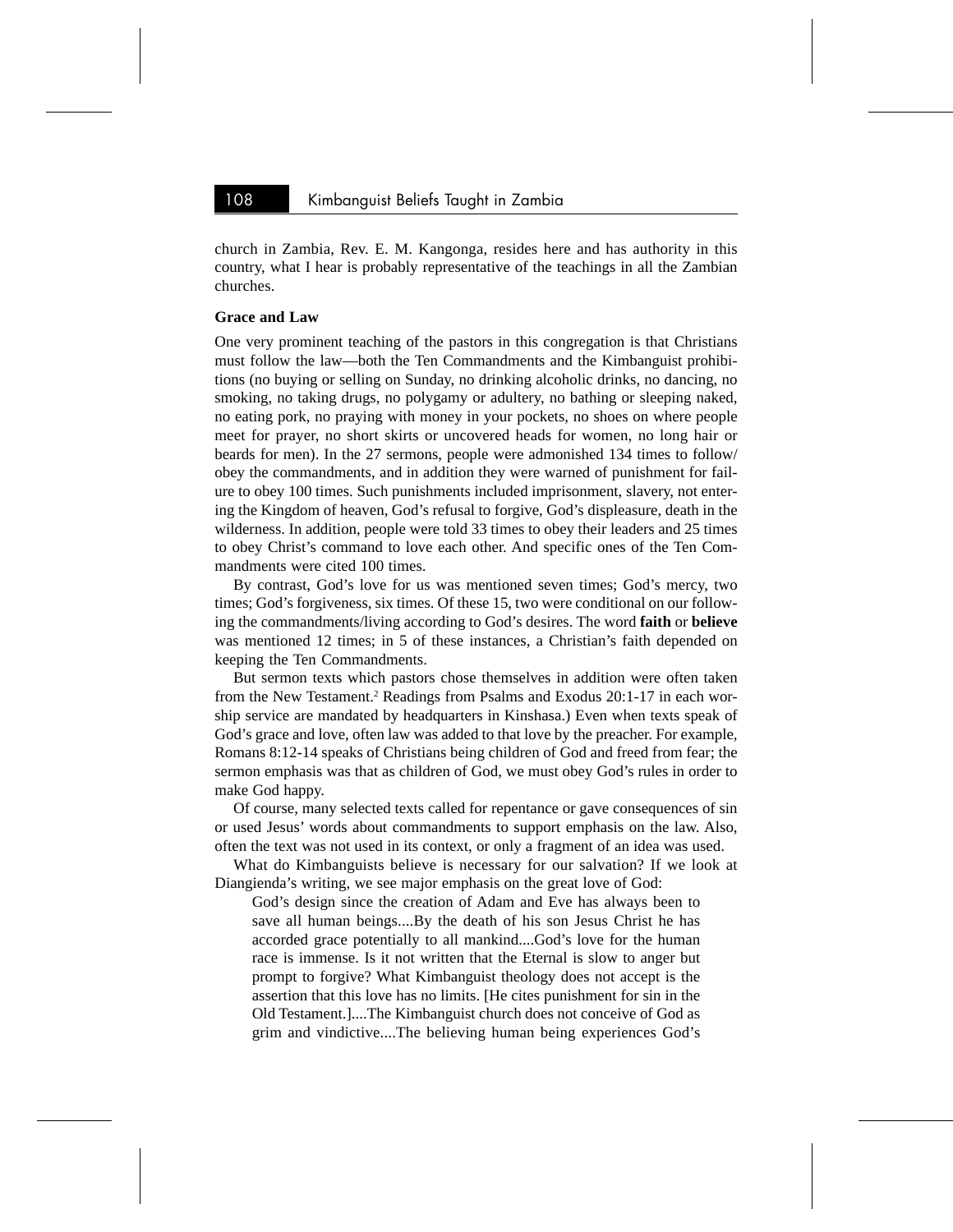patience and love day by day.3

However, using the concept of covenant, Diangienda also asserts that we are not saved by grace alone:

For Kimbanguist theology, man is saved if, and only if, the following three conditions are fulfilled: divine grace, faith in God and his Messiah, good works....Man must make his contribution to the mechanism of his own salvation; for this it is sufficient, since grace is provided by God, for him to give proof of faith in the Holy Trinity and then to put into practice the commandments of God.4

While Diangienda's equation for salvation is grace  $+$  faith  $+$  good works, the church leaders in Zambia use a different set of three: love + Ten Commandments + work for the church.<sup>5</sup> It seems that this second set of three could all be placed in Diangienda's equation under the "good works" portion, rather than substitute for the whole equation. When the Zambian preachers use love  $+$  Ten Commandments  $+$ good works, their emphasis moves from what God has done to what humans must do. In that transition, grace and faith seem to be replaced by admonishment to increase human effort to be good, to try harder. Noticeably absent from this congregations's sermons are the Apostle Paul's "by observing the law no one will be justified" (Gal.2:16) and "I no longer live, but Christ lives in me." (Gal. 2:20) Instead, in our discussion of Galatians, people kept returning to the list of sins and the warning that "those who live like this will not inherit the kingdom of God." (Gal.5:19- 21) Consequently, salvation for many here seems to be based on their "works" righteousness, not on "the just shall live by their faith."

The priority of the Ten Commandments was affirmed by responses to several questions:

The way to become a Christian is to obey the Ten Commandments and

the church rules. **Yes** 92% **No** 8%

Exodus 20:1-17 is the most important part of the Bible.

**Yes** 85% **No** 15%

The Ten Commandments tell you all you must do to be saved.

**Yes** 95% **No** 5%

Alongside these three questions, there was also wide-spread support for Biblical teaching of faith and forgiveness:

You become a Christian because of your faith in God. **Yes** 98% **No** 2% Jesus Christ died so that our sins could be forgiven. **Yes** 100% **No** 0%

But there was less support for God's unconditional love for us:

God does not love a person who sins.6 **Yes** 64% **No** 36%

It seems then, that for salvation, people here combine faith, forgiveness of sins through the death of Jesus, and following the Law. This would be consistent with Diangienda's writing; however, their uncertainty about God's love is not found in Diangienda.

Of the three things that are believed to be necessary for salvation (love, Ten Commandments, work for the church), laws and rules get by far the most attention. Such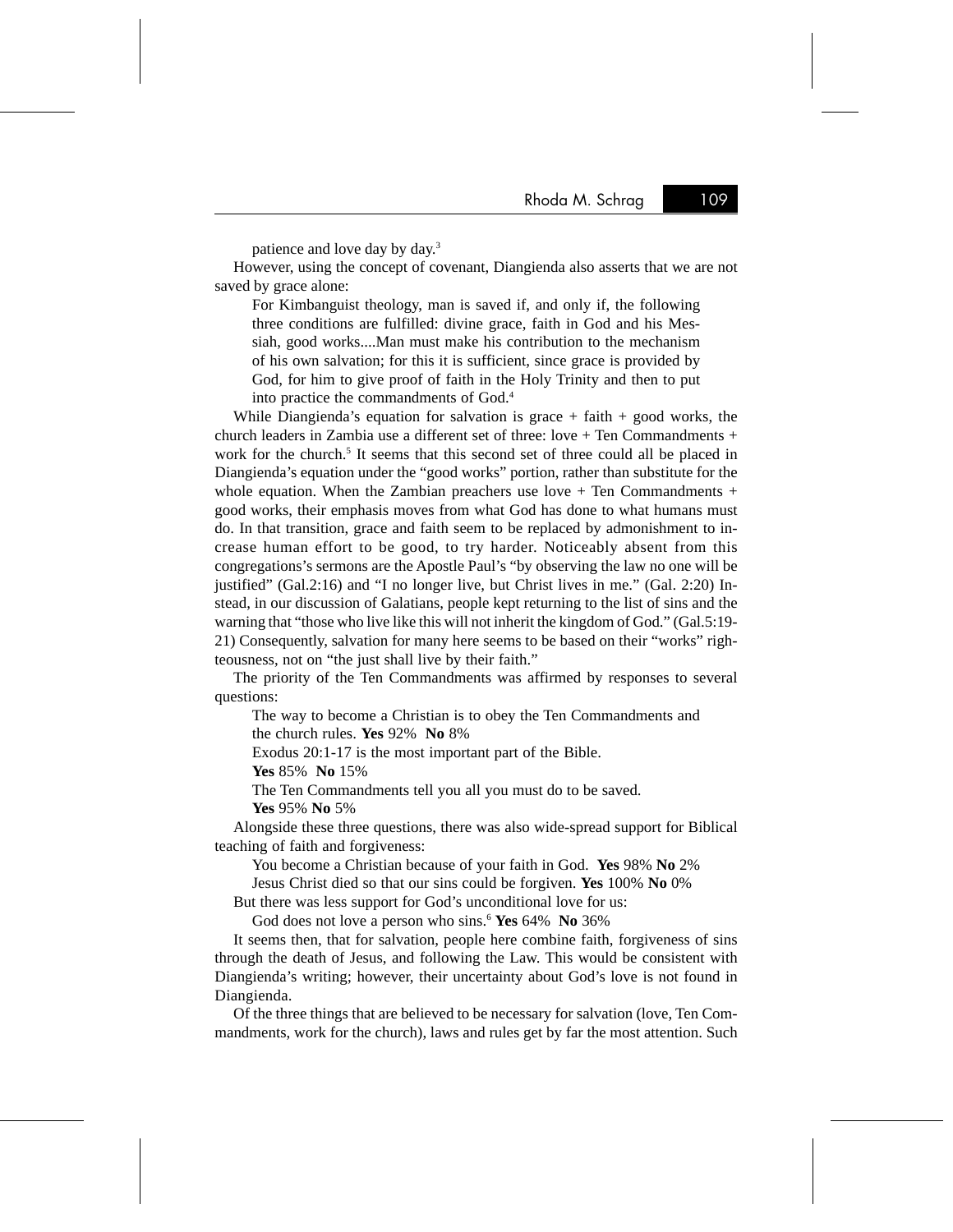emphasis on law seems to be supported by the authority given to church leaders and to the Bible, even if leaders make mistakes sometimes and even if the Kimbanguist prohibitions are not stated in the Bible. Responses to these two statements show this:

Good Christians will always do what church leaders tell them to do. **Yes** 90% **No** 10%

The Bible says that you should not drink alcoholic drinks (beer or wine). **Yes** 87% **No** 13%

From conversations with leaders of other Christian churches in Zambia, from what I've read about African culture, and from my own rather strict upbringing, I am aware that emphasis on law is not unique to the Kimbanguist church. Perhaps legalism is a necessary step in our human moral development, a stage that young Christians and young churches must pass through before we learn to base our ethics on our relationship with God. Perhaps as we mature, we can do good works as our response to God's great love for us, rather than out of our fear of God's punishment. My experience of worship in this church, however, leaves me feeling that the Ten Commandments, rather than Jesus Christ's portrayal of divine love, have become the central focus.

## **Jesus Christ**

In Sunday morning sermons, the name of Jesus is heard more frequently than is the love of God. In fact, there has been a marked increase in the use of the name of Jesus during the months I have worshipped here - perhaps in part due to my questioning its sparsity. Here is a rough compilation of the 104 references to Jesus in the 27 sermons which are noted:

20 times - Jesus told us to follow the Ten Commandments.

- 16 times Jesus promised Simon Kimbangu, who completes the work of Jesus.
- 12 times Jesus came from God.
- 7 times Jesus was rejected.
- 6 times Life of Jesus (preparation by John the Baptist, flight to Egypt, baptism, temptation, death on a cross)
- 4 times Interactions with people (Zaccheus, the adultress, rich young ruler, disciples in a storm at sea)
- 6 times Parables (soils, narrow path, foundations, likeness to child, salt and light, Lazarus and the rich man)
- 12 times Jesus said: (a one-sentence quotation)
- 1 time Jesus died for our sins.
- 1 time Jesus gives eternal life.
- 6 times Jesus will come again; be ready confess your sin.
- 8 times Follow Jesus.
- 5 times "in the name of Jesus" (a formula)

If we set aside those times that Jesus was quoted to support following the law and to talk about the founder Simon Kimbangu's coming, we have left 68 references to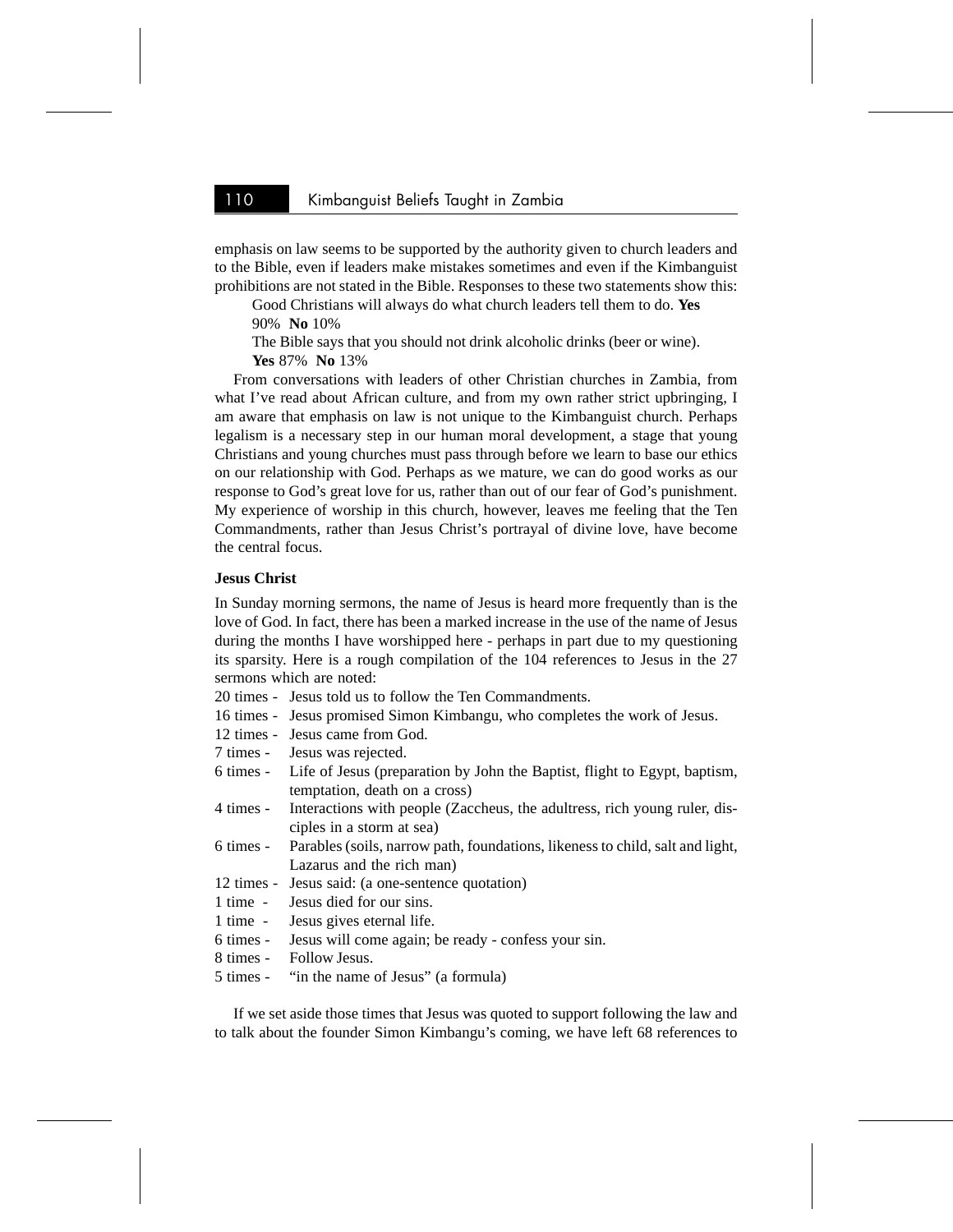Rhoda M. Schrag 111

Jesus, as compared to 334 references to the Ten Commandments/punishment. In other words, a church member hears one mention of the name of Jesus for every 5 references to the law.

It may also be interesting to note what is **not** said about Jesus. Most significant, of course, is the failure to mention the resurrection. And while the rejection of Jesus<sup>7</sup> is talked about, neither the accounts of Jesus' passion and death nor the meaning of his sacrificial death have been used as bases for sermons. In fact Holy Week, Good Friday, and Easter were not celebrated or mentioned at all in the Kimbanguist church here in Lusaka, and I have been told that the Eucharist has never been celebrated in Zambia.

Perhaps also significant to note is how seldom an account of Jesus' interaction with people is given in its entirety. Often a story is cited to make a point about something else. For example, Jesus' dealing with the woman who was taken in adultery (John 8:1-11) was used to show how Jesus tamed his tongue: he stooped and wrote in the dust rather than talking. Statements from the teachings of Jesus are also likewise truncated and thus the text may be used to say something very different from what the context seems to infer. Interesting also is the lack of the many healing stories where Jesus responded in compassion to those whose faith was evident. Furthermore, Jesus is not talked about as one who shows us in his interactions and teachings what God is like.

Diangienda in his "Essence of Theology" speaks about Jesus Christ many times and quotes many Scriptures that refer to Jesus. Here is an overview:

God the Father commands his Son Jesus Christ to come to redeem humanity. Christ in obedient submission joyfully accepts this mission....Not only does Jesus submit to his Father and obey him but he constantly humbles himself before him and ceaselessly glorifies him....The Holy Spirit in turn recognizes and submits to the authority of Christ....Jesus promised his disciples and the world the coming of the Holy Spirit....God sealed a covenant with mankind in the blood of his Son Jesus Christ....By the death of his Son Jesus Christ, (God) has accorded grace potentially to all mankind.... Jesus Christ is the king of kings whose dominion is eternal....Jesus will come again and receive the faithful into his kingdom.

In his section on baptism, he contends that Jesus did not baptize anyone with water, but with the Holy Spirit. (Thus Kimbanguists do not use water in baptismal services. Instead, the applicant kneels before a pastor whose outstretched hand symbolizes the laying on of hands; the person's baptism is by the Holy Spirit.) In explaining the meaning of baptism, he says this sacrament "makes us members of the people of Christ....We receive the Holy Spirit and thereby become one with Christ....The individual binds himself to live a new life in Jesus Christ." Similarly in the Eucharist, "the Lord Jesus Christ humbles himself by coming to dwell in the being of the communicant, and (that person) is united with Christ."<sup>8</sup>

As is indicated by the Kimbanguist sermons in the Lusaka church and by the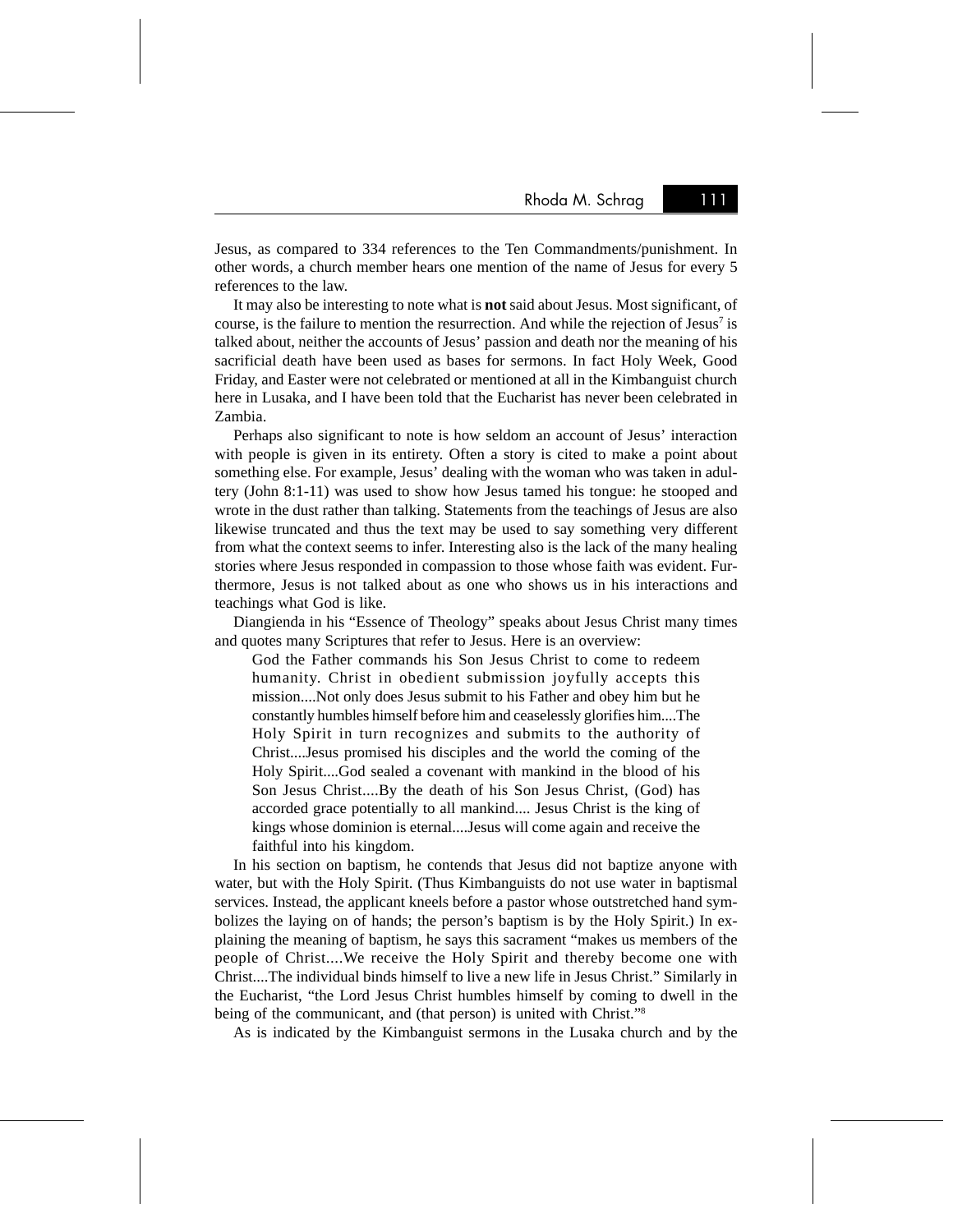writings of Diangienda, Jesus is seen chiefly as one who makes possible our salvation, sends the Holy Spirit, is now in heaven and will return again as judge.

Few respondents disagreed with these statements:

Jesus Christ died so that our sins could be forgiven. **Yes** 100% **No** 0%

Good Christians will follow Jesus and do what he taught. **Yes** 97% **No** 2%

Thus, assent is given to these more orthodox beliefs about Jesus, but important themes such as these are not central in sermons here. Perhaps Jesus is seen as too far removed and too holy to be approached directly. One sermon comment was that if you say you are following Jesus Christ, you are making yourself "big," i.e., not humble.

The church has no teaching program for children or adults, so I wonder where people learn about Jesus, if indeed they do. Some of my adult students say they learned most in Religious Education classes in public school. Some were taught these stories at home. But many, I fear, have only memorized statements of who Jesus is, rather than a picture of a compassionate human being who showed us what God is like. Often then, "Jesus died for our sins" may hold little real meaning for many. And Jesus' teachings are reduced to "believe in God, don't sin, and love each other". Certainly from the dramas performed every year to celebrate the beginning of Simon Kimbangu's ministry (April 6) and his suffering and death (October 12), this church recalls much more vividly the life of Simon Kimbangu than the life of Jesus Christ. Fervent emotional responses seem to be reserved for Simon Kimbangu.

## **Simon Kimbangu**

Miracle stories abound about Simon Kimbangu. As a child he changed feathers into a bird and made palm nuts edible. He was put in burning oil while in prison, but he came out with no burns on his body. He was tied to a big rock and thrown into the river in an attempt to drown him, but when missionaries took a snapshot of this site, the picture showed him freed and sitting with Jesus atop the rock in the middle of the river. When he died in 1951, African doctors refused to do an autopsy, so they asked missionary doctors to do it; when they operated they found no heart, no stomach, no liver. (Therefore, he was God.) In 1951 he was buried near the prison in Lubumbashi; when his body was exhumed 8 years later in order to move it to N'Kamba, it had not decayed at all.

The documented facts about his life are sparse. (He left few written records, since he did not read or write well.) He was born in 1899 in N'Kamba, near Kinshasa, Zaire; a Baptist catechist; called by Christ to preach and heal; began his ministry 6 April 1921; told people to throw away fetishes and trust God alone; arrested six months later by Belgian colonial government because they feared an uprising; sentenced to death for sedition; as a result of appeals by Protestant missionaries, was instead imprisoned in Elizabethville (Lubumbashi); died of heart problems in 1951.

So what are Kimbanguist preachers saying about their founder? In the 27 sermons, Simon Kimbangu was named 135 times. Again, here is a rough compilation: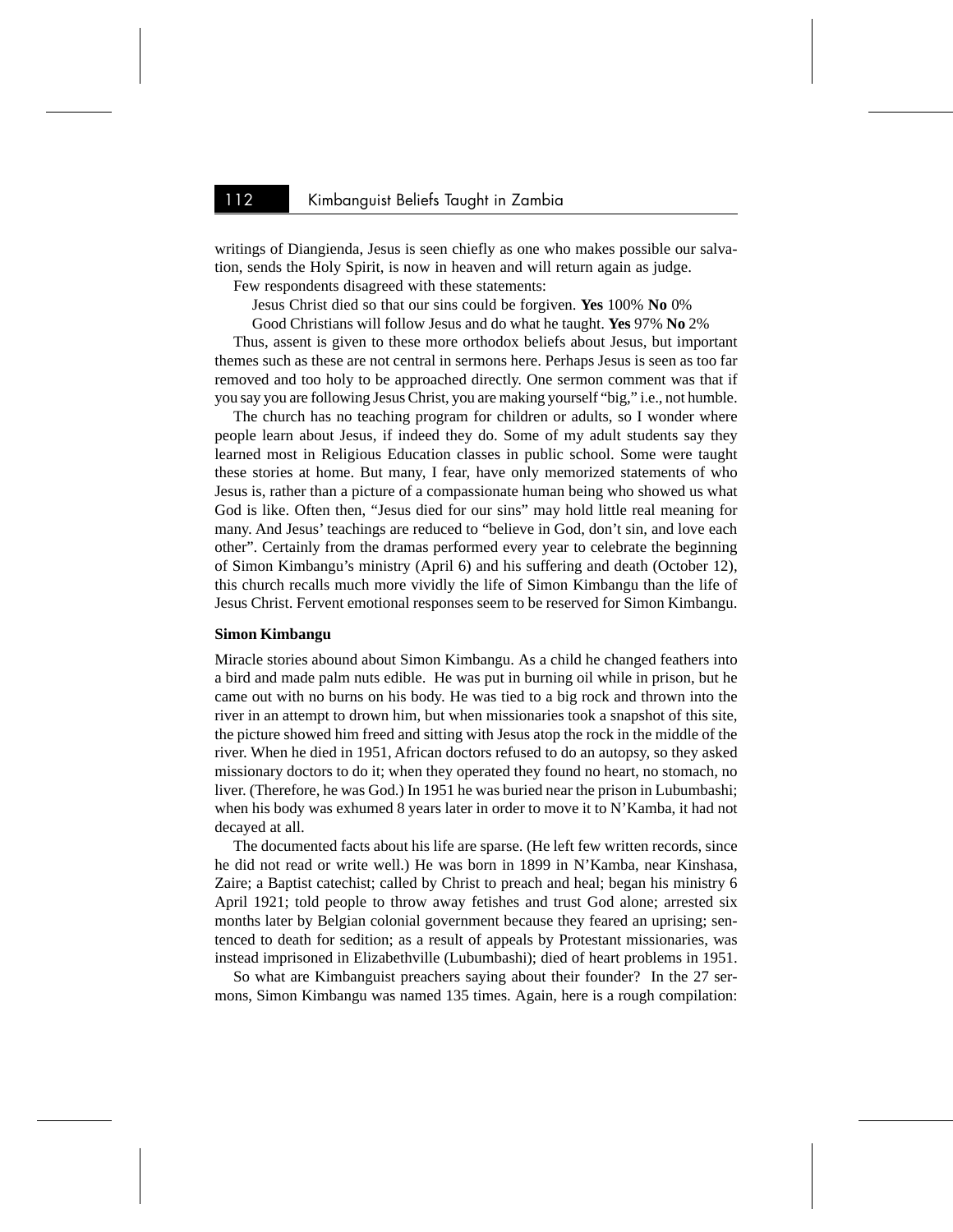Rhoda M. Schrag 113

- 42 times Simon Kimbangu is spoken of in God-language. He is the Holy Spirit (14); existed from the beginning (4); gave us the Ten Commandments (2); knows everything (1); has all power (1); promised by God/Jesus (9); like God, he is our Father (6); the Holy Spirit's coming as a black man is an offence to many (5).
- 34 times Simon Kimbangu is spoken of in Jesus-Language. He left glory and came as a man (1); shows us what God is like (2); suffered for us (2); will rise again when all Kimbanguists follow the Ten Commandments (3); completes the work that Jesus began (2); will meet us at the end of life (3); will reward those who follow the rules (1); brought life to us (1); gives us freedom (2); leads us to happiness (2); empowers us to do right (5); all people will believe in him in the end (3); we must give our hearts to him (1); we must praise/follow him (3); doubting him is from the Evil One (2); said "God has put everything in my hands" (1).
- 34 times Simon Kimbangu is seen as an apostle or prophet. He did the same work as Jesus (5); was filled with the Holy Spirit (1); was reluctant to follow God's call (3); followed the Ten Commandments (3); is an example of humility (2); included everyone, unlike the missionaries (5); suffered (4); teaches us (10); said "Black will be white, and white, black" (1).
- 25 times Believers are admonished to tell others about Simon Kimbangu. We must teach everyone to please/respect him (6); give money and build a house for him (3); tell the world that he is the Holy Spirit (9); make all recognize him through our good deeds (7).

People here in Zambia are convinced Kimbangu is the Holy Spirit. They say he was with God in the beginning. He was without sin. Jesus promised in John 14 that he would send the Holy Spirit. This Holy Spirit was sent to Africa in Simon Kimbangu. We know that because Kimbangu did the same work that Jesus did. Also, Jesus said that not everyone who says "Lord, Lord" will enter the Kingdom of heaven. By this he meant that many people in the world know about Jesus, but they don't believe that Simon Kimbangu was the Holy Spirit.

Using Matthew 24:15, one pastor pointed out that 'the abomination that causes desolation' is that a black man, an African, is the Holy Spirit; many Christians refuse to believe that. According to the head of the Zambian church, Christians who know Jesus have a secondary school level of knowledge, but Kimbanguists have a university-level knowledge because they have the added understanding that the Holy Spirit is Simon Kimbangu. The Kimbanguist mission is to tell all Christians about Kimbangu.

On 17 April, 1991, I had the privilege of conversing with Zako Kiangani of Lubumbashi, Zaire, one of the grandsons of Simon Kimbangu and the first family member to visit the Zambian church. He explained that the church made a change in 1989 from calling Kimbangu a prophet (a white man's word) to calling him a special envoy (Simon Kimbangu's own word). And he affirmed that what I had been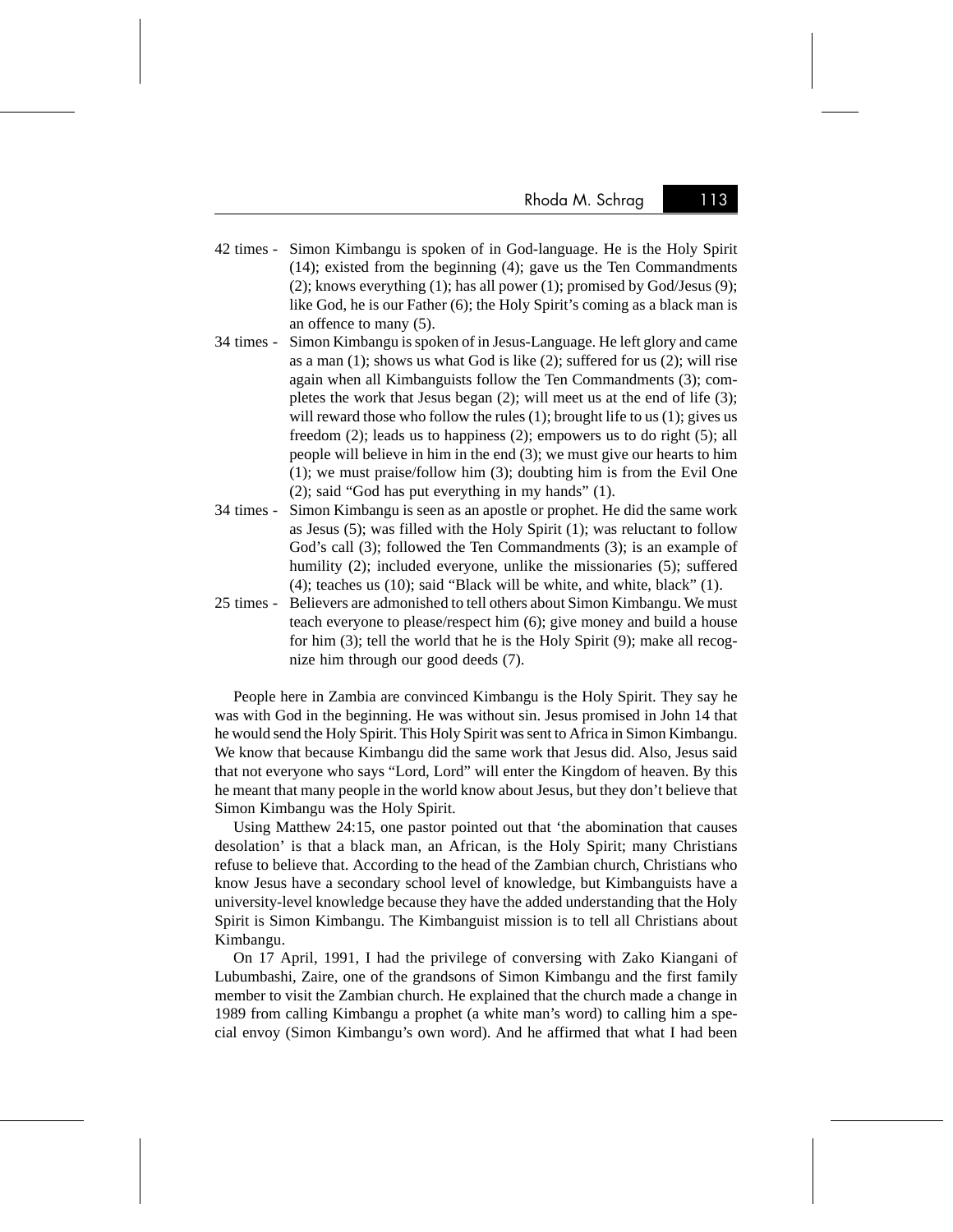hearing is the new Kimbanguist position: that Kimbangu was with God from the beginning, that he was the Comforter Jesus had promised, that he was without sin. God revealed Himself through a man Jesus Christ, so Jesus must reveal himself through a man, who was Simon Kimbangu. I pointed out that this view is not in agreement with what has been officially written by Diangienda, neither in the catechism nor in the theology. He replied that he himself has written this new teaching but he has as yet been unable to get the funds to have it printed (though the church has rather sophisticated headquarters in Kinshasa).

Diangienda's statements about the Holy Spirit do leave open the possibility of a one-time incarnation of the Holy Spirit. When discussing theological views of a trinitarian God, he has this to say:

For the Kimbanguist church, the Holy Spirit is far from being a sort of magnetic or electric current which provides energy for the accomplishment of some particular task. God created man in his image and likeness. That has been confirmed by the fact that Christ, God, lived here below in human form. From this it may readily be inferred that the third person in God, the Holy Spirit, also has a human likeness, whose body is spiritual and consequently invisible to living men. God, Jesus, and the Holy Spirit are three persons clothed in spiritual bodies (I Cor.15:44), but existing in the image and likeness of man, himself created in the image of God.9

However, in both the catechism and the theology, Diangienda states that his father Simon Kimbangu is the exemplary Christian who leads us to Christ and who encourages us to follow Christ. He includes Kimbangu alongside Christ's apostles, Old Testament heroes, and the faithful who now surround Christ, the king of kings, and comprise his court. In this position, Simon Kimbangu can be—if we choose to solicit his help—"an advocate on our behalf with Christ so that the Lord may answer our prayers as quickly as possible".

From the writings, then, Diangienda did not say that his father is the Holy Spirit. The reason he did not state this clearly, according to Zambian church leaders, is that it is never proper to elevate yourself or your family members. Therefore, even though Diangienda knew that his father was the Holy Spirit, they say, he has left it to succeeding generations and to those outside his family to recognize this.

What the Kimbanguist church as a whole believes about the relationship between Simon Kimbangu and the Holy Spirit is not at all certain. Dr. Marie Louise Martin, a Swiss theologian who worked for two decades to train theologians in the Kimbanguist seminary near Kinshasa, Zaire, maintains that Diangienda and some Kimbanguist theologians still hold strongly the classical doctrine of the Trinity and the view that Simon Kimbangu's function was prophetic. She reports that Diangienda remains tolerant and for some reason seldom admonishes the believers.10 Others who have worked with this church suspect that the appearance of orthodoxy was maintained only to keep from offending other Christians and to gain acceptance in World Council of Churches. This may be the case, for in Diangienda's instructions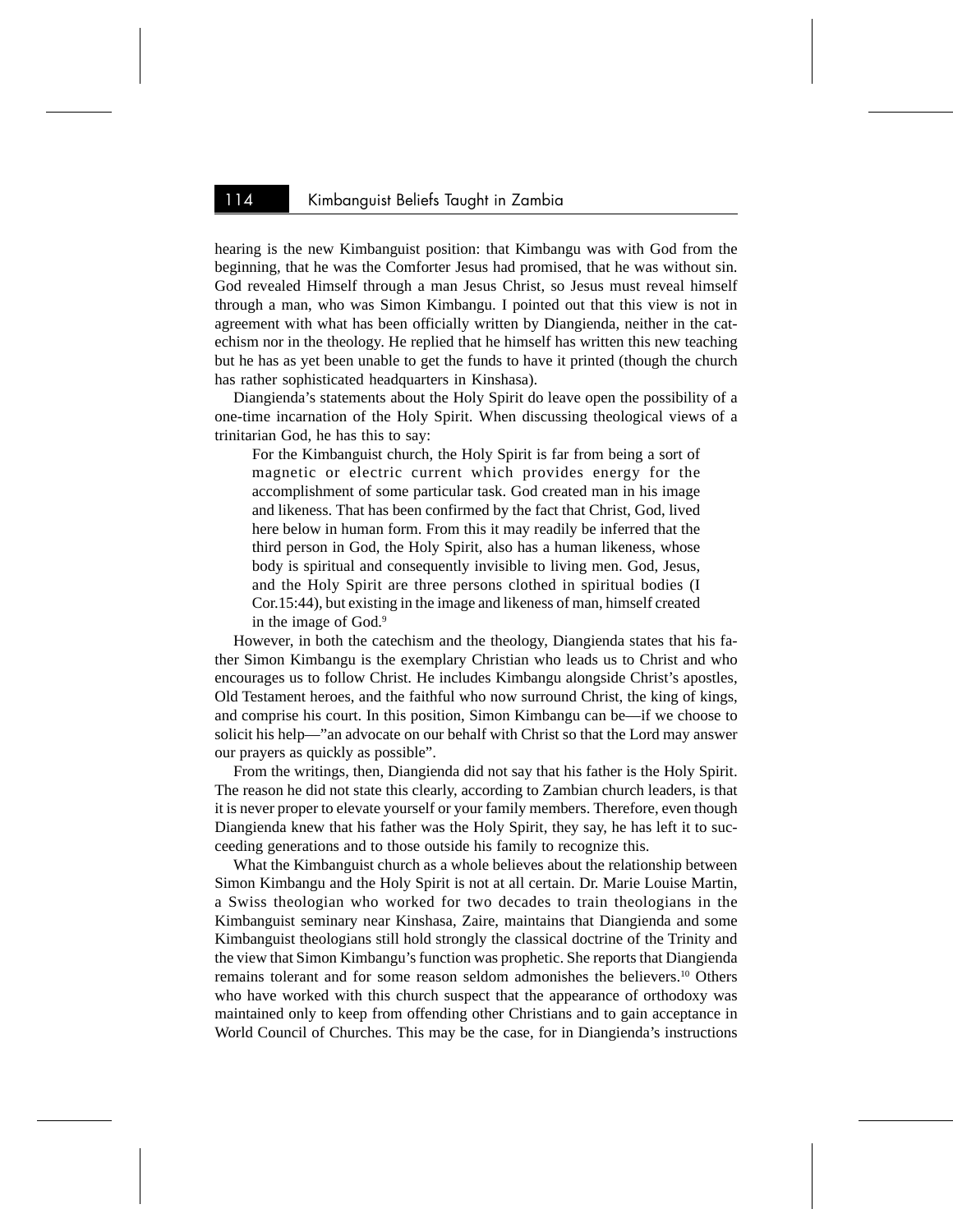Rhoda M. Schrag 115

to church members shortly before his death in July 1992, he includes Simon Kimbangu in the usual place of the Holy Spirit. He says: "Before asking forgiveness of the sin committed by our ancestors ADAM and EVE, it's advisable that everyone makes the true fasting that is accepted by GOD or Father, our Lord Jesus Christ and the Holy Father - Simon KIMBANGU." (Capitalization is his.)<sup>11</sup> Kimbangu's grandson teaches clearly that his grandfather is the Holy Spirit. And Zambian church leaders in sermons in the Lusaka congregation also promote this view.

Most church members agree with the divinization of their founder, as questionnaire results indicate:

Simon Kimbangu is the Holy Spirit that Jesus promised to send.

**Yes** 97% **No** 3%

Simon Kimbangu was with God in the beginning at the Creation. **Yes** 93% **No** 7%

Simon Kimbangu never sinned. **Yes** 74% **No** 26%

Our bodies decay when we die, but Simon Kimbangu's body has never decayed. **Yes** 97% **No** 3%

Kimbanguists must tell other Christians that the Holy Spirit came to Africa in Simon Kimbangu. **Yes** 97% **No** 3%

Kimbanguists pray to Simon Kimbangu in the name of the Father and the Son and the Holy Spirit. **Yes** 95% **No** 5%

Simon Kimbangu carries the prayers of black people to God. (Two people changed "black" to "all".) **Yes** 82% **No** 16% Not answered 2%

A believer is one who knows that Simon Kimbangu is the Holy Spirit.

**Yes** 77% **No** 20% Not answered 3%

Simon Kimbangu was powerfully filled with the Holy Spirit in the same way as church leaders like Peter and Paul in the book of Acts.

**Yes** 77% **No** 31% Not answered 2%

There seem to me to be some inconsistencies in the answers given to these questions. The first and the last were planned to be mutually exclusive: If Simon Kimbangu is filled with the Holy Spirit, then the Spirit is different from the man. Also, the first and the third do not show logically related results: If Kimbangu is seen as God, then it would follow that he never sinned. For some reason, people were more comfortable with the idea of Simon Kimbangu being the Holy Spirit than with his being sinless. Again, "Simon Kimbangu is the Holy Spirit that Jesus promised to send" may be an often-repeated formula whose meaning is not probed very deeply. But many of the members whom I conversed with are adamant that Simon Kimbangu is not to be seen as equal to the apostles, but above them, in spite of the belief that he and the apostles all did the same miracles as Jesus did: raised the dead, gave sight to the blind, made paralytics walk and healed all sorts of illnesses. These works are cited as proof of Simon Kimbangu's being the Holy Spirit. Yet people here proclaim their founder superior to any others who have been powerfully used by God's spirit in a similar way.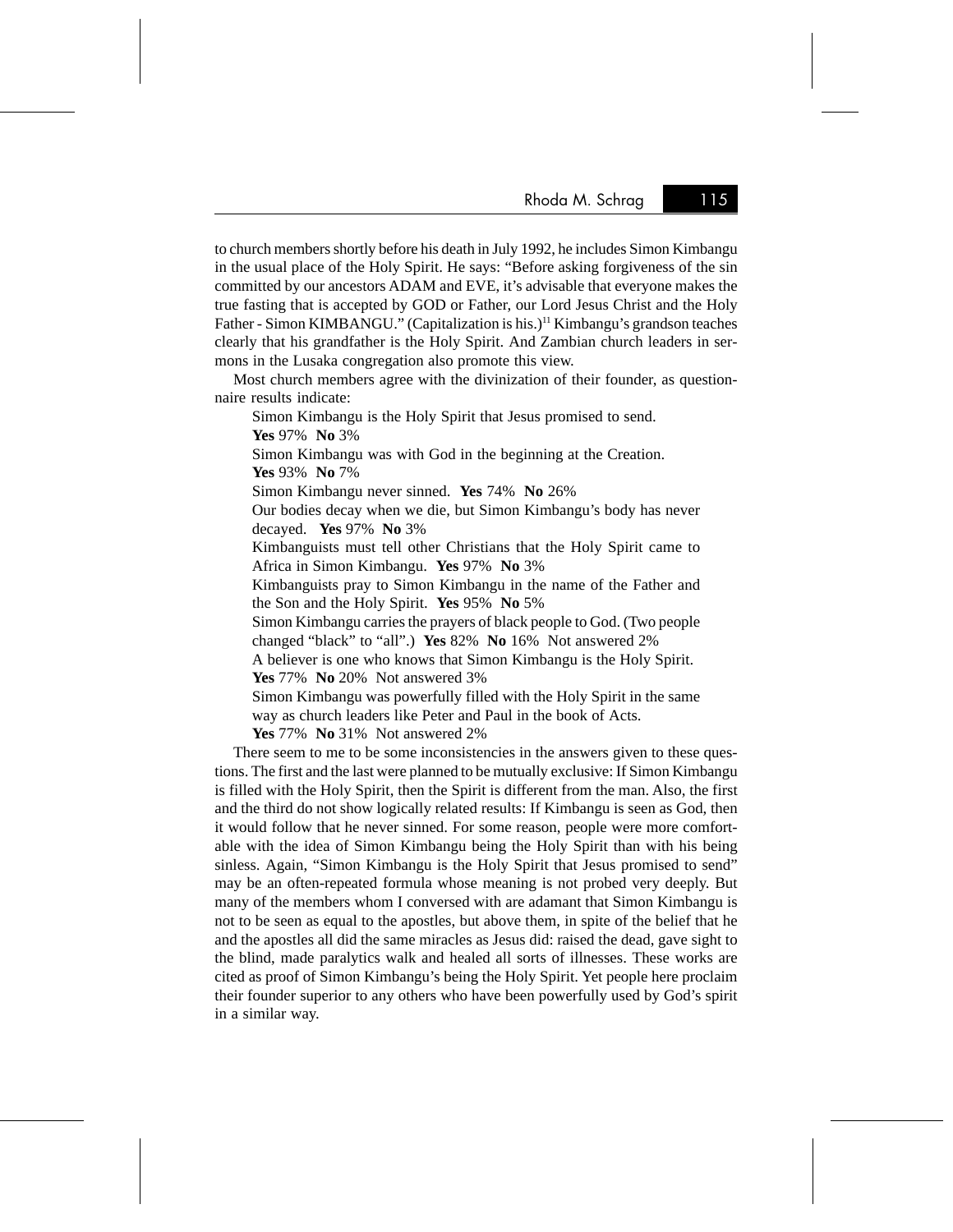## **Other writer's reports**

Many of the people who have written about the Kimbanguist church, especially before 1980, have emphasized the orthodoxy of Kimbanguist beliefs. Perhaps most willing to support this view was Dr. Marie Louise Martin.<sup>12</sup> Rev. James Bertsche, a Mennonite missionary, reported that "never, either before or after his imprisonment, did Simon Kimbangu lead people to believe that he regarded himself as anything whatsoever but a Christian whom God had called to preach the Word of Life to his people."<sup>13</sup>

A Mennonite Central Committee delegation who met with Diangienda in 1967 gave enthusiastic response to this church and suggested we work in partnership with them to communicate their message to the world.14 *The Ecumenical Review* in 1967 reported that the church "has never tried to break away from Christian tradition at any point" and "has no intention of modifying the content of the Christian Trinity, nor of identifying the person of the prophet with the Person of the Holy Spirit."<sup>15</sup>

These intentions are borne out in the writings of Diangienda, both in the catechism of 1963 and in the theology of 1977. This view is what Susan Asch<sup>16</sup> has called "official Kimbanguism." By contrast, the head of the Zambian church, most preachers and members of the Lusaka congregation hold, in Asch's terms, a Kimbanguism of the Kimbanguists (the popular Kimbanguist religion).

Some people who have written since 1985 have been more cautious about affirming this church as in the mainstream of Christianity. Heinrich Balz, who taught at the Kimbanguist seminary in Lutendele for two years, says that defenders of the Kimbanguist church, who saw in the African Independent Churches the true future of African Christianity, are more cautious now, and less vocal. Dialogue is difficult. Though in 1984, Diangienda denied that Simon Kimbangu was the Holy Spirit, he maintains a careful silence on this. And when questioned later, he implied that yes, Kimbangu is the Holy Spirit. He had his own reasons for not writing that in 1984 and letting others proclaim it.<sup>17</sup> Werner Ustorf has also written about this church, and though I was unable to locate his recent work or converse with him at Selly Oak, W. S. Hollenweger comments that Ustorf's research probably proves that the "official" version of Kimbanguism is legendary. The rural Kimbanguists are closer to African traditions and values, though present leaders in Kinshasa have rejected rural beliefs as heretical. He goes on to point out some of the problems in clarifying Kimbanguist theology: contradictions in sources and unauthentic sources, changing views about Simon Kimbangu over the years, interaction between the message and the situation.18 Balz also, on this latter point, says, "The leaders, it seems to me, adjust their behavior to the needs of the many, the simple people."19

Among my English students are several young men from the Kimbanguist Church in Zaire. They do not as heartily endorse the pervasive Zambian view that Simon Kimbangu is the Holy Spirit. One poignantly commented to me recently, "The Kimbanguist church here in Zambia is a sect." For many of the young and educated (perhaps especially if that education took place in Zaire; see Table of Questionnaire Results), whether or not Simon Kimbangu is the Holy Spirit is still open to discus-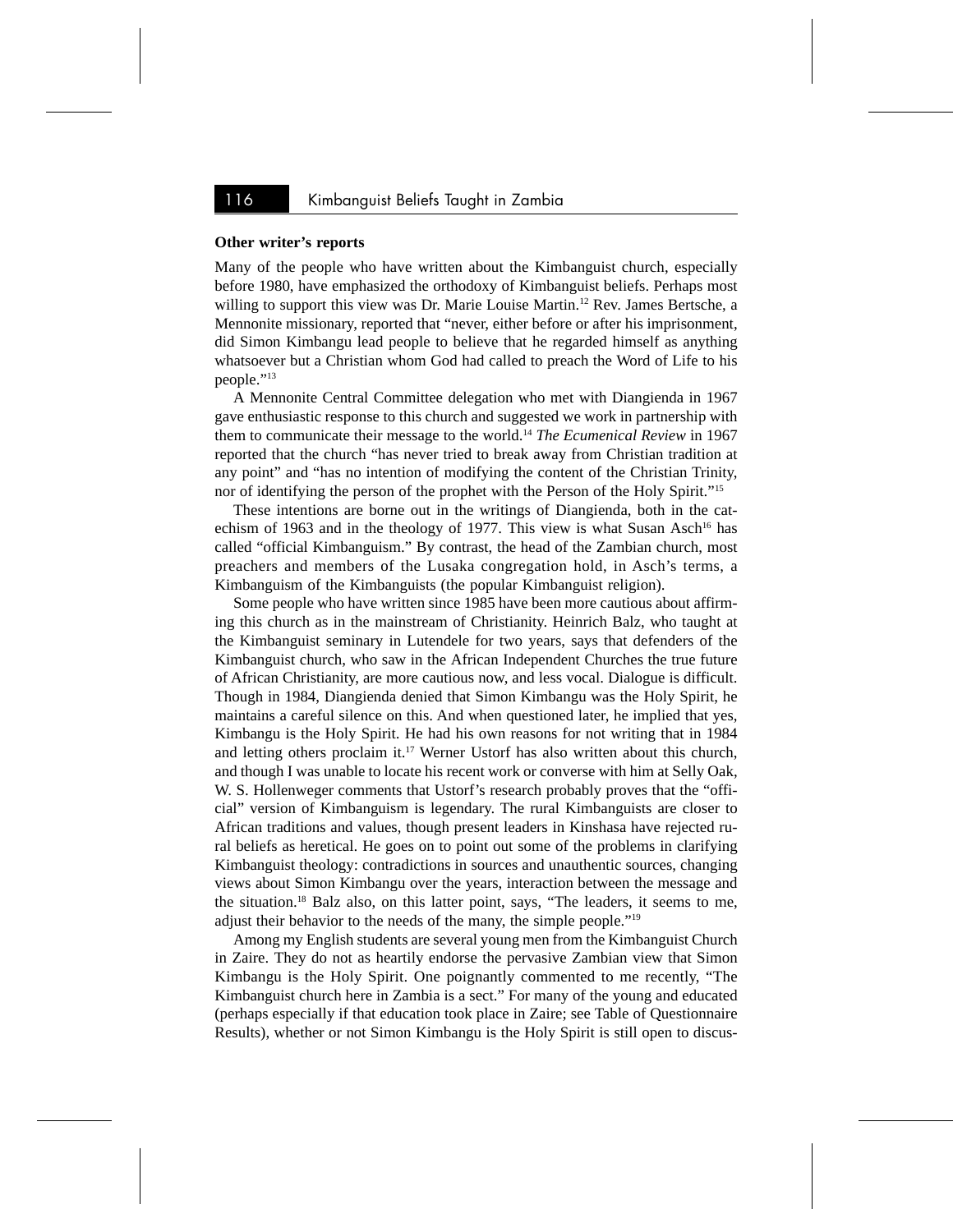Rhoda M. Schrag 117

sion. But the young and educated pose a threat. In the hierarchical structure of this church and society, they must defer to the older, less literate church leaders. So the Zambian church, isolated by difficulties in communication with headquarters in Kinshasa and by education/language barriers from other Christian churches in Zambia, has cherished its uniqueness and its African-ness in its declaration that Simon Kimbangu is the Holy Spirit.

#### **Syncretism?**

The concern of many who relate to African Initiated Churches is the amount of syncretism present in the teachings of a given church. Have these churches mixed cultural traditions with Christian truths to the extent that the message of salvation in Jesus Christ as found in the Biblical record is obscured?

In view of the fact that it is impossible for humans to ever give up cultural ways of viewing the world<sup>20</sup>, churches in every country do well to step back and ask themselves this question from time to time. And all of us who follow Christ are called to critique cultural practices/values in the light of Jesus' teachings and example.

Certainly there are elements in the Kimbanguist church that, given my Western / scientific/democratic culture, cause discomfort for me. The hierarchical understanding of the Trinity where God the Father commands the Son Jesus and Jesus commands the Holy Spirit is not my way of thinking about God in three Persons. And while this understanding can be derived from Scripture and corresponds to tribal chief-spokesman-elder form of governance, I believe that it is not consistent with Jesus' teaching that "the greatest among you will be a servant". Moreover, this hierarchical arrangement is carried over into church structures and family relationships, again with support from African culture, with resultant abuses of power at times. Is this the style of our Servant-Leader Jesus?

Another emphasis that sounds strange to my ears is the prayer for the forgiveness of Adam and Eve (a special emphasis in 1992). Their original sin, so it is stated here, was never forgiven and as a consequence the world is full of trouble and war. If Kimbanguists pray enough this year, then the forgiveness of Adam and Eve will result in peace on this earth. Many local church members concur:

When we pray enough for the forgiveness of Adam's and Eve's sins,

then trouble and war will stop on earth. **Yes** 92% **No** 6%

Not answered 2%

Diangienda has stated in his theology that each individual must work out his salvation, that each will be judged according to his works. So this call to prayer seems to fit neither with Kimbanguist theology nor with Jesus' call to individuals to leave all and follow him. Is this solution to the sins of our age an attempt to manipulate God by magic? Or is it faith?

Holy water is used by Kimbanguists, but seldom in the public worship. Instead, members carry small vials with them which they use—by sprinkling, rubbing onto injuries, or drinking—to bring healing or provide protection. Such uses are always accompanied by prayer. The water is brought from N'Kamba, the birthplace of Simon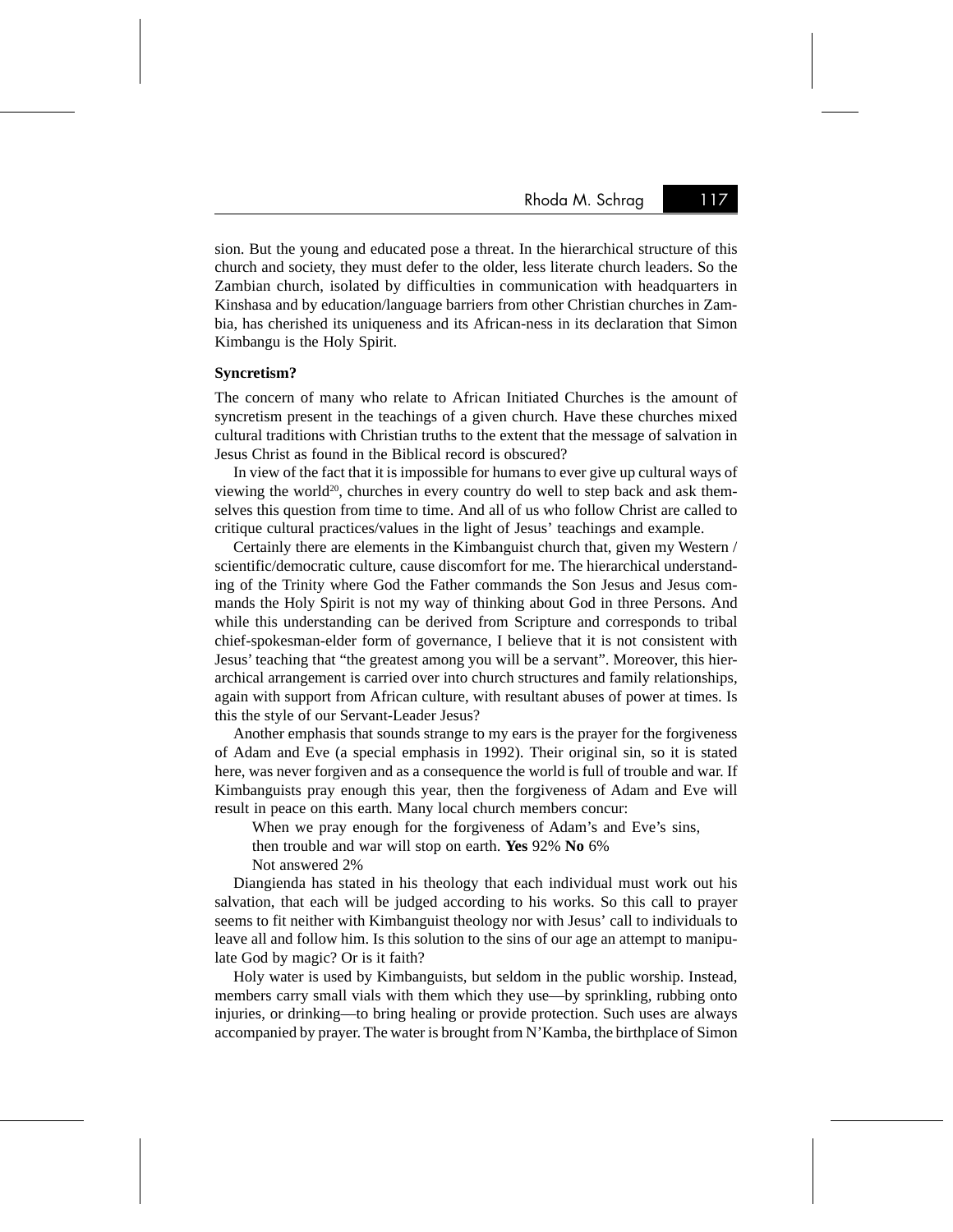# 118 Kimbanguist Beliefs Taught in Zambia

Kimbangu, which is called the New Jerusalem, where all nations will gather when Jesus returns. Is such use of water a fetish? Or is it only a symbol that reminds us of God's care? Perhaps in each of these three cases—hierarchy, prayer for Adam and Eve, holy water—what matters most is whether they lead people to faith in God, or to faith in the object/structure itself. Even though I would not follow/trust these practices myself, I do not feel that these obscure or radically distort the Christian message for many of these church people.

However, I feel differently about the emphasis on law in this church and the divinization of Simon Kimbangu. In my view and from my analysis of sermons, both of these set aside Jesus Christ as the one who is worthy to receive our greatest praise and adoration. People who depend on what they receive auditorially have heard much more about laws and Simon Kimbangu than about Jesus Christ. Both emphases can easily give rise to a sense of self-righteousness and superiority on the part of Kimbanguists: We're better than other Christians because we follow the laws; we know more than other Christians; our founder is more powerful than other church leaders; heaven will be filled with people from every nation who will have become Kimbanguists and will wear the green and white uniforms. (This scene is shown as background for a portrait of Diangienda.) Perhaps some of this is compensation for the years of oppressive church rule by missionaries in collusion with colonial governments.

I recognize that Africans do need to affirm themselves, to internalize the fact that white is not better than black. But to make an idol of a legal code or of a human being does not solve the problem, in my estimation. Nor does it even the imbalance of power. Instead it shows a lack of knowledge/regard for God's powerful work through many Spirit-filled leaders in positions equal to Kimbangu's in the history of the Christian church. Furthermore, it erects barriers in creating unity with other Christian groups, a unity frequently spoken of in Kimbanguist circles. Many Zambian Christians from other churches question whether Kimbanguists are Christians after they have attended worship services in the Lusaka church.

## **Conclusion**

How then do we from other Christian traditions relate to this church? My stance has been to let Scripture speak for itself, to bring the Word to my students. I also try to help students get a glimpse of church history, especially that of my own sixteenth century Anabaptist origins, so that they can begin to understand that their church is not alone in "being persecuted for righteousness' sake". And I consistently hold up Jesus Christ as my Lord, my model, the One who is worthy to receive my adoration.

As Heinrich Balz<sup>21</sup> has said, there is too much good and spiritual in this church to dismiss it as merely a synthetist movement in H. W. Turner's typology.<sup>22</sup> Even if their reasons for following a strict moral code is to earn their salvation, yet the results have been less stealing, less adultery and promiscuity, more honesty than in their surrounding communities. They do have some effectiveness in freeing their people from the fear of witchcraft. And they speak of a holistic gospel that meets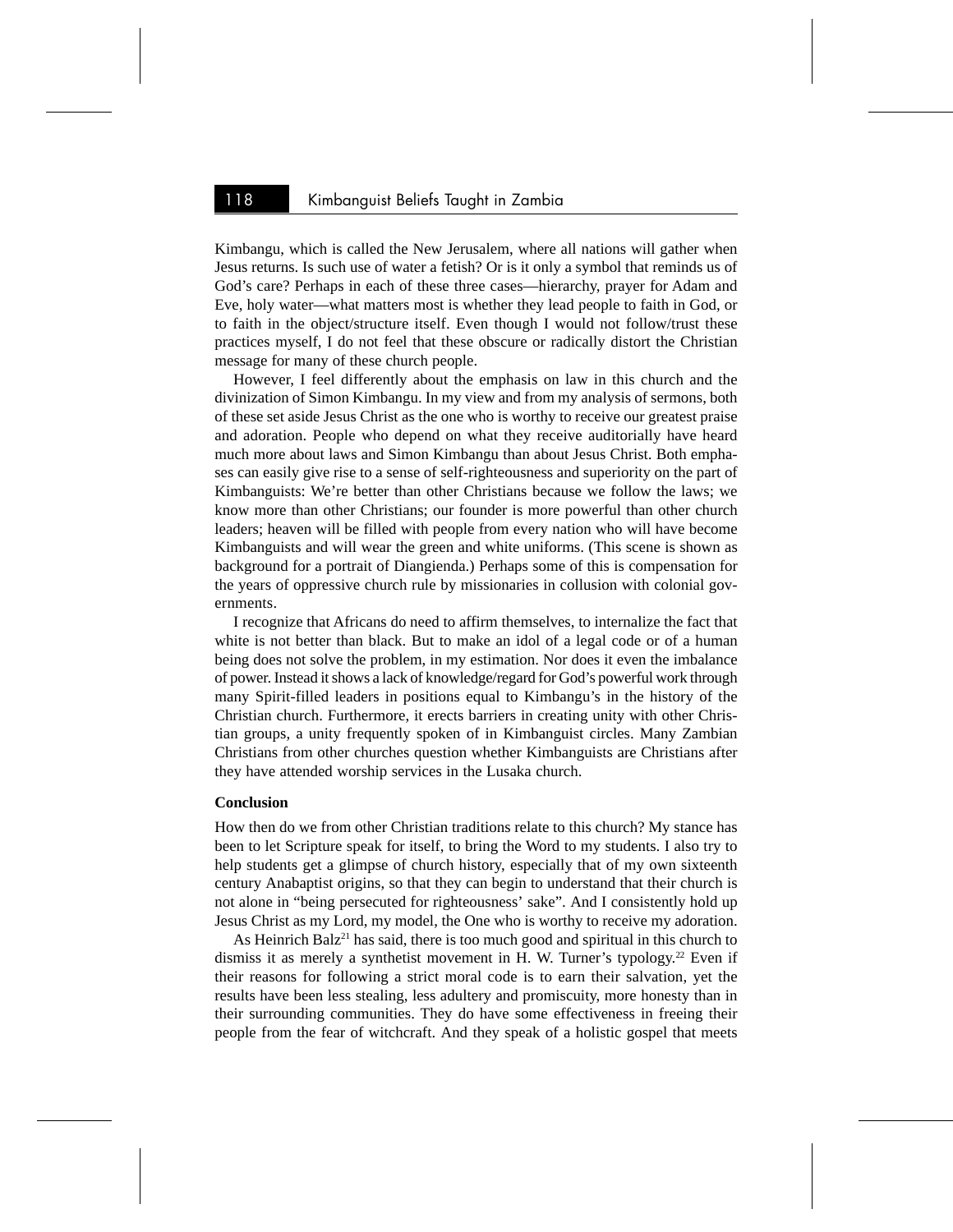Rhoda M. Schrag 119

human needs for health care, education, agricultural development, jobs (although sometimes here in Zambia these may be more a promise than a reality). They see women as equal with men in being spokespeople for God, so women serve as pastors and deacons (but few of them sit on the decision-making executive committee). They do acknowledge that Jesus Christ died for our sins, and they call all to confess and leave a life of sin. They teach that we must love each other, regardless of race or creed—a vital message for Africans with deep tribal and familial loyalties.

Gamaliel's words are still of help today: "If their purpose or activity is of human origin, it will fail. But if it is of God, you will not be able to stop these people; you will only find yourselves fighting against God." Acts 6:38-39.

Who are we to judge? God is probably a lot more tolerant than many of us.

# **Demographic Information**

| Persons answering questionnaire: 61             |             |           |  |
|-------------------------------------------------|-------------|-----------|--|
| Women: 29                                       | Men: 30     |           |  |
| <b>Place of birth:</b>                          |             |           |  |
| Zambia: 51                                      | Malawi: 3   | Angola: 5 |  |
| Zaire: $1+5^*$                                  | Zimbabwe: 1 |           |  |
| <b>Ages:</b> 60 years or older:                 | 7           |           |  |
| 50 - 59 years old:                              | 7           |           |  |
| 40 - 49 years old:                              | 7           |           |  |
| 30 - 39 years old:                              | 11          |           |  |
| 20 - 29 years old:                              | 18          |           |  |
| Below 20 years :                                | 9           |           |  |
| <b>Educational level:</b>                       |             |           |  |
| no formal schooling:                            |             | 13        |  |
| completed up to 5 years:                        | $\tau$      |           |  |
| completed 5 to 7 years:                         | 17          |           |  |
| completed 8 years:                              | 5           |           |  |
| completed 1-3 years of secondary school: 12     |             |           |  |
| graduated from secondary school:                | 4           |           |  |
| studied in college/university:                  |             | $3 + 5*$  |  |
| Those who preach:                               | 30          |           |  |
| Those who do not preach:                        | 31          |           |  |
| Age when attendance at Kimbanguist Church began |             |           |  |
| a baby:                                         | 12          |           |  |
| a child:                                        | 4           |           |  |
| a youth (ages 12 - 17): 16                      |             |           |  |

an adult (over age 18): 29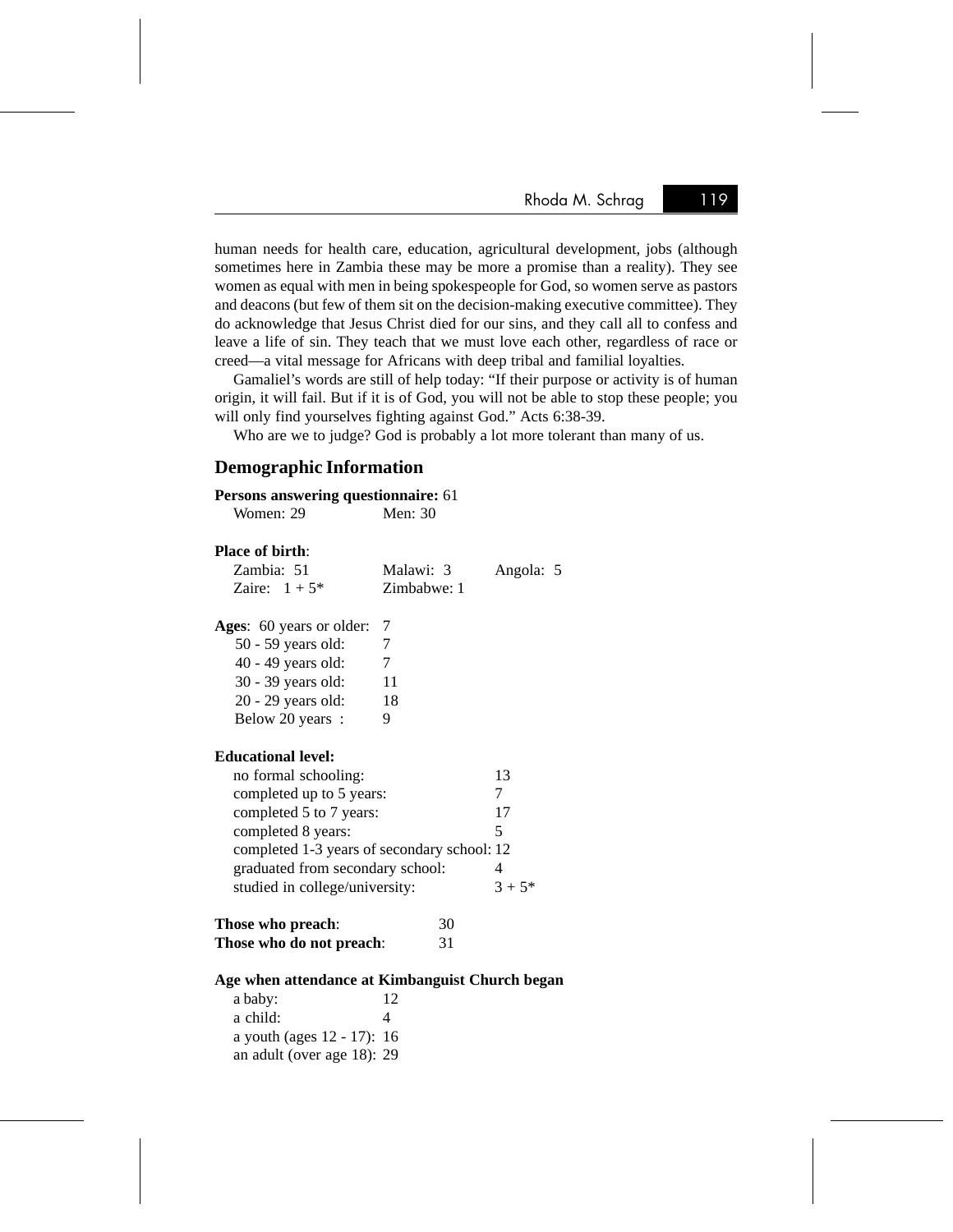## **Church attended previous to Kimbanguist**

| Christian Missions in Many Lands:  | 21                          |
|------------------------------------|-----------------------------|
| United Church of Zambia/Methodist: | 8                           |
| Roman Catholic:                    | 9                           |
| Seventh Day Adventist:             | 1                           |
| Faith Apostolic:                   |                             |
| Full Gospel African Church:        | $\mathcal{D}_{\mathcal{L}}$ |
| None:                              |                             |

\*Some respondents failed to complete all demographic questions. Thus totals may be less than 61. Included in the data for Educational Level are five Zairean students' responses. Since they are recent visitors to the Zambia church, their responses are not included in the other data, at Rev. Kangonga's request.

# **Endnotes**

<sup>1</sup> Diangienda-Kuntima, English translation of his "Essence de la theologie kimbanguiste," 1977, published in Lutheran World Federation, *Christian Theology and Strategy for Mission*, (Geneva 1980), pp. 224-250.

Diangienda-Kuntima was the third son of Simon Kimbangu and named by his father to head the church. He died 08 July 1992. He was instrumental in pulling together various groups under his leadership and nonviolently forcing the colonial Belgian government to recognize and legalize the church in Zaire in December 1959.<br><sup>2</sup> The following have been used as serman taxts. (Same national taxts)

The following have been used as sermon texts. (Some pastors chose more than one Scripture as text.)

| Genesis   | $1:26-27$ | Matthew | $4:1 - 4$  | Acts           | $27:9-11$    |
|-----------|-----------|---------|------------|----------------|--------------|
|           | $4:5-9$   |         | $5:13-15$  | Romans         | $5:12-14$    |
|           | $8:6-10$  |         | $5:43-48$  |                | $8:5-8$      |
| Haggai    | $1:3-8$   |         | $7:13-14$  |                | $8:14-16$    |
| Zechariah | $13:1-5$  |         | $7:21-23$  |                | 11:33        |
| Malachi   | $3:1-3$   |         | $7:24-28$  |                | $13:11 - 14$ |
|           |           |         | $13:1-9$   | Galatians      | $4:8-12$     |
|           |           |         | $18:1-3$   | Colossians     | 1:20         |
|           |           |         | 19:16-22   | <b>Hebrews</b> | 12:12        |
|           |           |         | 24:15      | James          | $3:1-12$     |
|           |           | Luke    | $8:24-26$  | I John         | 3:1          |
|           |           |         | 12:54-59   |                | $4:4-6$      |
|           |           |         | $13:6-9$   |                | $5:1-5$      |
|           |           |         | $21:25-28$ | Revelation     | $22:14-16$   |
|           |           | John    | $1:10-15$  |                |              |
|           |           |         | $14:15-17$ |                |              |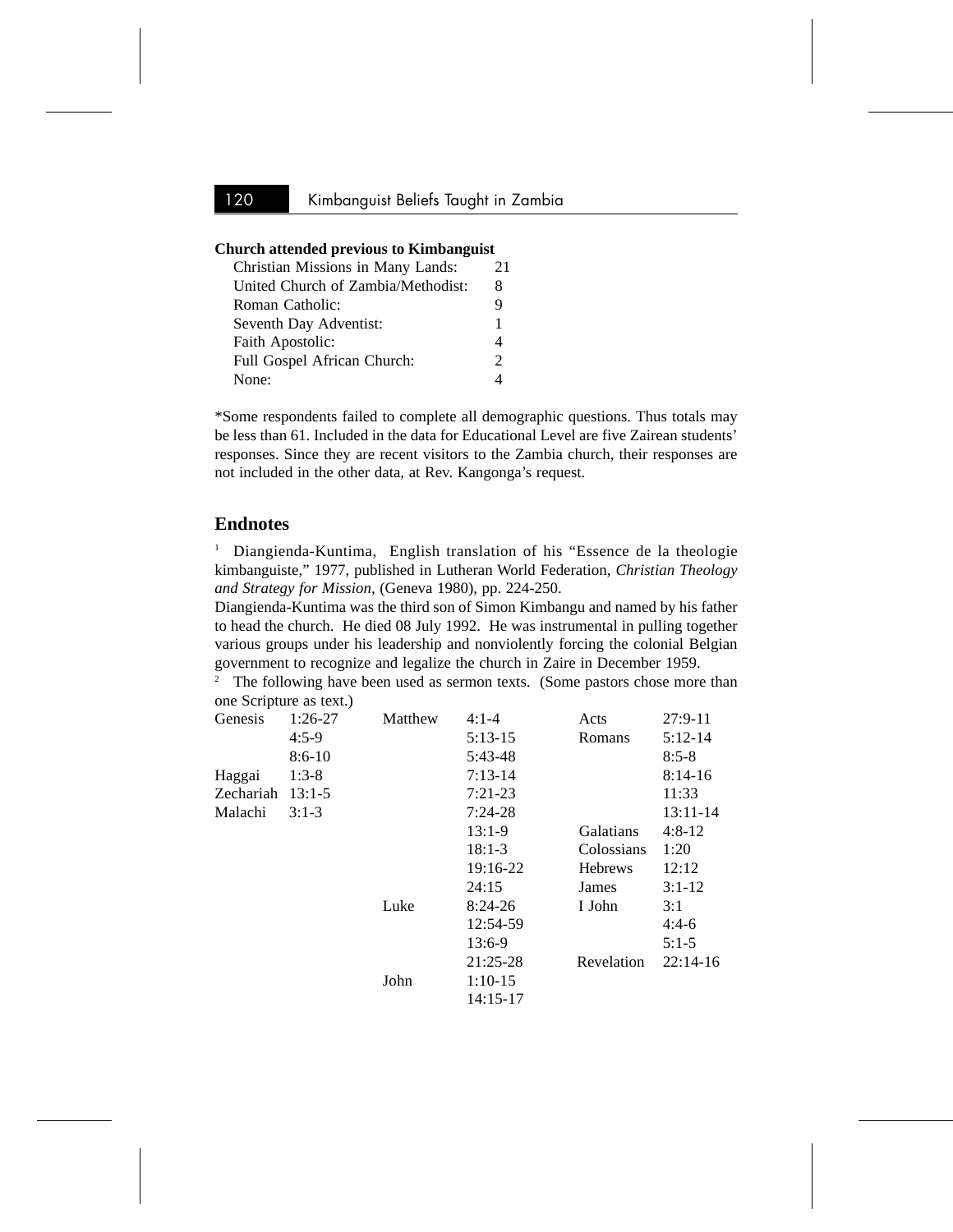Rhoda M. Schrag 121

<sup>3</sup> Diangienda-Kuntima, "Essence de la théologie kimbanguiste," in the section entitled "A Conditional Salvation."

<sup>5</sup> These same three key words are cited by Marie-Louise Martin in her last circular letter (27 February 1990) before her death, and she expresses her concern that a lot more theological work must be carried out so that "Love is given its full New Testament meaning, then commandments and good works will follow in their biblical position." This letter was translated by Ralph Woodhall and printed in *Review of AICs*, Volume 1, Number 2 (May 1990), Centre for New Religious Movements (Birmingham, UK).

<sup>6</sup> The negative way of stating this may have confused some people. However, since such a statement is often made in sermons, I feel that quite a few people believe that it is true as stated.

<sup>7</sup> The suffering of Jesus is mentioned in some of the Kimbanguist songs. However, those songs that have been translated for me remind us that Jesus' suffering is like that of Simon Kimbangu's or like ours who suffer in this black skin.

<sup>8</sup> Diangienda-Kuntima, op.cit., in the section entitled "Sacraments."<br><sup>9</sup> Diangienda-Kuntima, ibid, in the section entitled "A Trinitarian C

Diangienda-Kuntima, ibid., in the section entitled "A Trinitarian God."

<sup>10</sup> Marie-Louise Martin, last circular letter, op.cit.

<sup>11</sup> Diangienda-Kuntima, "Preparing for Fasting" (instructions to churches), Kinshasa, 17 May 1992.

<sup>12</sup> Marie-Louise Martin, *Kimbangu: An African Prophet and His Church*, Friedrich Reinhardt Verlag (Basel 1971) and in Engelish by Basel Blackwell (Oxford 1975). See also Beguin, W. and Martin, M-L *Study Reports on the EJCSK: Its Present Situation and its Ecumenical Relations,* 1969.

<sup>13</sup> James Bertsche,"Kimbanguism" in *Nouvelles missionaries du Congo,* July and October (Kinshasa 1965)

<sup>14</sup> Harold Fehderau and Clarence Hiebert, "A Report on Kimbanguism: a visit to some Kimbanguists in the Congo," Jan. 29 - Feb. 5, 1967.

<sup>15</sup> *Ecumenical Review* 19 (1), January 1967, pp. 29-36 (composite authorship)

<sup>16</sup> Susan Asch, *L'Eglise du Prophete Kimbangu, de ses origines a son role actuel au Zaire,* 1983. Cited by Marie-Louise Martin in "Certain Aspects of Kimbangist Theology: Appreciation and Questions," Ministry in partnership with African Independent Churches, David A. Shank, editor (Mennonite Board of Missions, 1991)

<sup>17</sup> Heinrich Balz in Zeitschrift fur Mission (Basel) 15:2, 1989, pp. 92-99 "Simon Kimbangu and the Holy Spirit" translated by Dr. A.S. Worrell

<sup>18</sup> W. J. Hollenweger, "An African Independent Theology?" 198-.

<sup>19</sup> Balz, op.cit.

<sup>20</sup> See Paul G. Hiebert, *Anthropoligical Insights for Missionaries*, Baker Book House (Grand Rapids, Mich., 1985)

<sup>21</sup> Balz, op.cit.

<sup>22</sup> H.W. Turner in *Mission Focus*, 9 (3), Sept. 1981, p. 49

Ibid.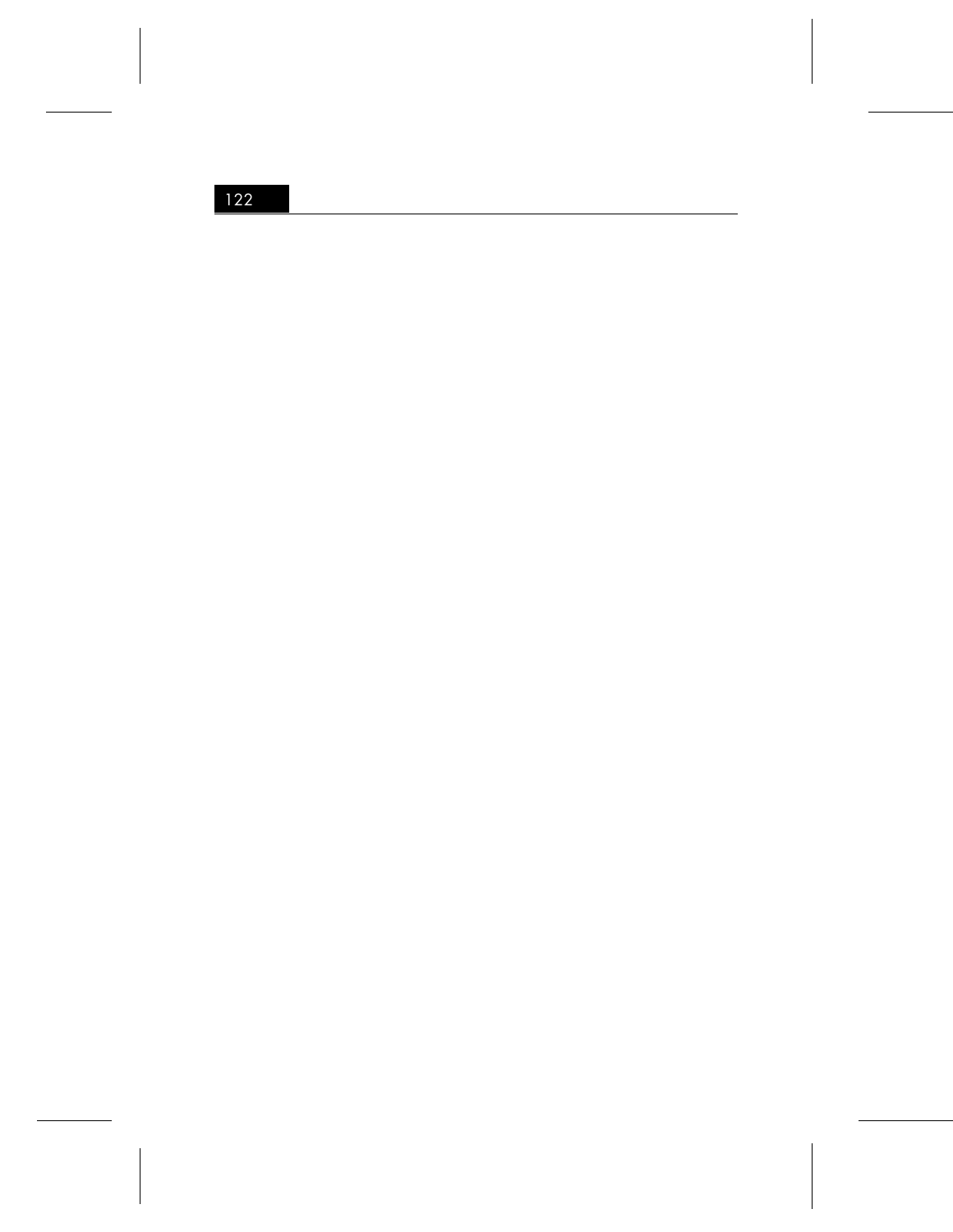# **The New Jerusalem as Paradigm for Mission**

*J. Nelson Kraybill*

The book of Revelation has generated so much mischief in the history of the church that modern readers are wise to be wary of using it for inspiration in mission. The radical church leader who put pen to paper on the islan church that modern readers are wise to be wary of using it for inspiration in mission. The radical church leader who put pen to paper on the island of Patmos late in the first century scarcely could have imagined the long trail of eccentricity his vision would precipitate. From Montanists in second-century Asia Minor to Branch Davidians in modern Texas, Revelation has fed the fevered imagination of countless enthusiasts—sometimes with bizarre or tragic results.

It is unfortunate that such abuse turns many thoughtful readers away from Revelation, since no book of the Bible has a more comprehensive and hopeful vision of salvation. The author of Revelation was a pastor and evangelist who was convinced that the kingdom of God someday would stretch beyond the small congregations he knew in Asia Minor to embrace all of creation. Modern readers who appreciate the genre and context of his work will find a church leader calling the church to faithfulness in the face of social and political pressure to compromise. Identification with Jesus-centered Christian community—a place of healing and welcome—is the missiological strategy of Revelation.

## **The author and his genre**

Modern students of Revelation generally agree John of Patmos was an otherwise unknown Christian Jew who served as prophet and overseer among scattered congregations in Asia Minor (modern Turkey). John apparently was an evangelist, in exile "because of the word of God and the testimony of Jesus" (1:9). His imagination soared to envision a time when the "eternal gospel" would reach "every nation and tribe and language and people" (14:6).

John skillfully harnessed the most vivid poetry and imagery of his Jewish heritage to make a devastating critique of Roman imperial society. His genre was apocalyptic, a Jewish literary tradition replete with heavenly journeys, end-time catastro-

*J. Nelson Kraybill is Programme Director of the London Mennonite Centre in England. He is an appointee of Mennonite Board of Missions (Elkhart, Indiana) and is co-editor of* Anabaptism Today *magazine. This article draws from his recent book,* Imperial Cult and Commerce in John's Apocalypse *(Tübingen: J. C. B. Mohr-Paul Siebeck, 1995).*

Mission Focus: Annual Review © 1994 Volume 2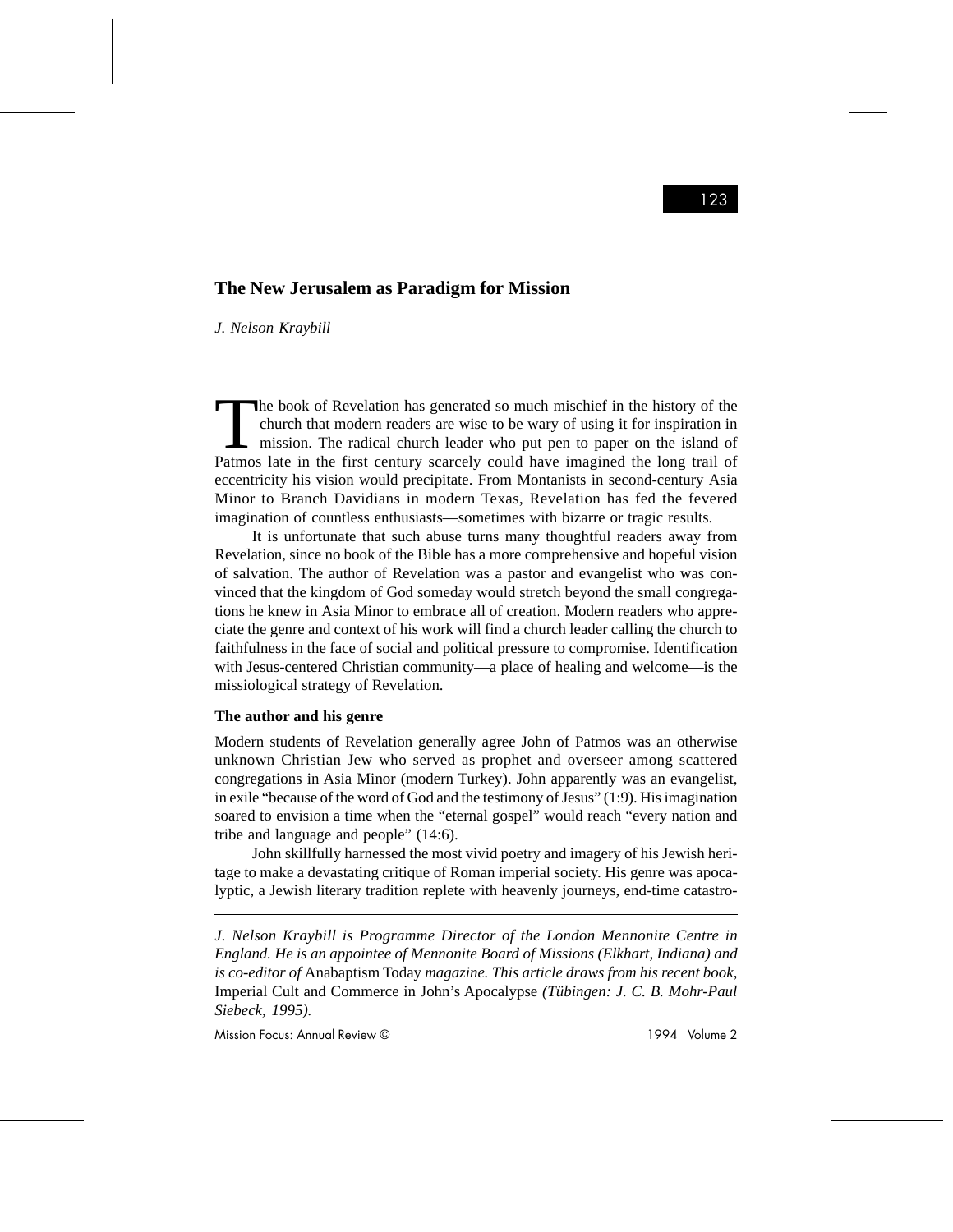phes, and beasts representing political powers.<sup>1</sup> Although only two full-fledged examples of this genre appear in our canon today (Daniel and Revelation), dozens of others survive from the heyday of Jewish and Christian apocalypticism (200 B.C.- A.D. 200). These ancient works are the literary palette of basic word pictures that John used to depict political and spiritual realities of his day. Modern readers are not free to assign arbitrary meaning to Revelation's symbols, since key images of Revelation already had well-understood significance when the author used them.

Gloom and doom feature large in John's world view, since that was how he and other marginalized people often experienced life in the Roman empire. Beyond the storm clouds and violence in Revelation, however, stands the brilliant picture of creation renewed and God dwelling among mortals. This hope for cosmic redemption is the theological foundation of John's world view. The contrast between dread and hope in Revelation might suggest ways modern Christians can deal with ghastly events in suffering nations today. Understanding the social and political critique in Revelation also might open the eyes of Christians in powerful nations to the spiritual rot that pervades empires in every generation. John of Patmos primarily wrote about events and institutions of his era, but the book is God's word for us today as we become alert to twentieth-century parallels.

## **Reading Revelation in cross-cultural context**

A few years after Uruguay emerged from 15 years of military dictatorship, I spent two weeks in Montevideo studying the book of Revelation with 25 students from that country. Many in the class already had some exposure to the pop eschatology and crystal ball hermeneutics often associated with Revelation. The class resolved, however, to spend much of our time exploring what this cryptic book meant **in the first century** before discussing what it might mean today. We looked at first-century political, economic and religious realities that may have shaped vivid panoramas of John's apocalypse. A vision of the cosmic throne room (Rev. 4) reminded us that God is in control of history, even when human rulers claim presumptuous authority (as did the "divine" Roman emperors); a great multitude of worshipers in heaven from "every nation, from all tribes and peoples and languages" (7:9) underscored the world-wide nature of God's kingdom. Students in Montevideo generally accepted the majority opinion of recent scholarship that the first beast of Revelation (13:1-10) represents the Roman empire. We noted that Rome controlled virtually all of the world known to John. Millions of first-century people—including Roman subjects in distant provinces—rejoiced that Caesar Augustus and his successors at last had brought order, prosperity, and unity to the Mediterranean world. Spontaneous gratitude from Roman subjects, particularly in the East, crystallized into the exaggerated patriotism of emperor worship. Our class examined political and economic structures of the Roman empire, including evidence that priests of the imperial cult came to be powerful figures in the military and commercial networks that emanated from Italy. This blend of pagan religion and market economy might explain John's statement that no one could "buy or sell" who did not have the mark of the beast (13:17).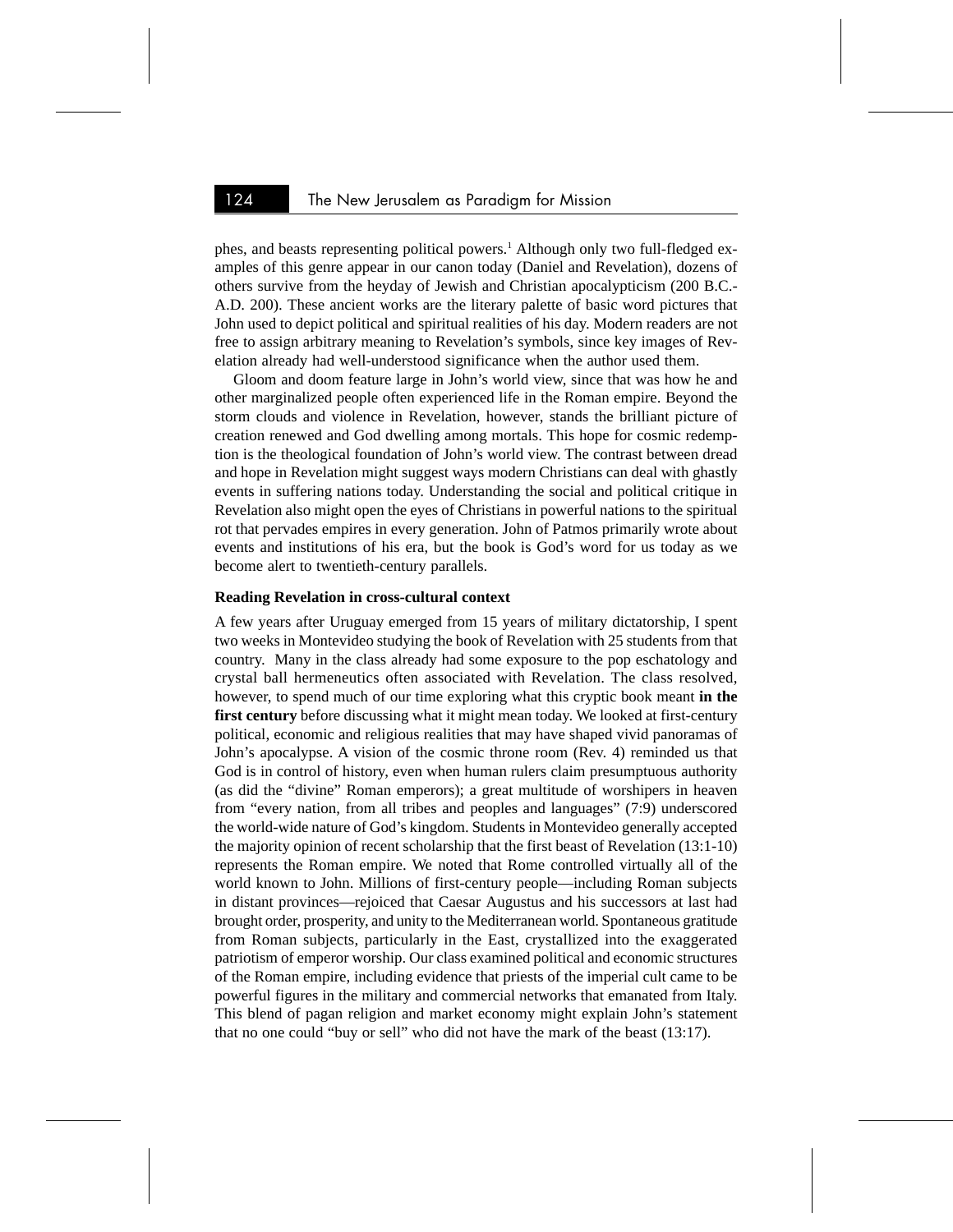J. Nelson Kraybill 125

So long as our study focused on the ancient world, I was comfortable reading Revelation with fellow Christians from Latin America. When the group in Montevideo turned to consider modern circumstances that might parallel political and economic realities in John's day, however, the classroom atmosphere became a bit more charged. If Rome was the beast in the first century, what is the equivalent today? There was a moment's hesitation, as students pondered how honest to be with their North American lecturer. For some people living in Uruguay during the past generation, only the great power to the north comes close to fitting the profile of Babylon (Rome) as an entity that "rules over the kings of the earth" (17:18). Just as Rome ruled much of the ancient world by proxy through quislings such as Herod, Washington exercises decisive power around the globe by making "friends" of virtually any ruler who serves North American interests. Some military police in Uruguay, who earlier had imprisoned and tortured a member of our class, received their training in the United States. If the "mark of the beast" was related to blasphemous honors given to Roman emperors in the first century, the United States makes its own dubious claims today. "In God we trust" appears on every American coin. "Americans don't really trust in God," one student commented, "you trust in the dollar and your armies." That student did not mean the United States is uniquely demonic among nations of the world. Rather, empires of every generation produce blasphemous propaganda and make demands on subjects that raise serious questions of allegiance for followers of Jesus.

## **Insights for mission**

I have a new understanding of Revelation after reading the book alongside believers from a nation that is economically and politically marginal. Revelation deals with themes of power and loyalty, both of which matter a great deal to people on the receiving end of a world empire. Mission work, whether in biblical times or the modern era, often includes building relationships between people on different levels of world-wide political and economic structures. John of Patmos graphically sets out issues of faithfulness that cross-cultural gospel-bearers must consider, including the following:

**1. Mission is about calling people to a new political and spiritual allegiance.** Time and again John calls our attention to the sovereignty of God and the Lordship of Jesus Christ. Twenty-four elders around the throne sing, "You are worthy, our Lord and God, to receive glory and honor and power" (4:11). It was important for John to highlight this, because Roman imperial society was excessively honorconscious. Anybody who mattered in the Mediterranean world was part of a patronage pyramid that linked the humblest slave at the bottom of society to the emperor at the top. Loyalty of client to patron was paramount, so important that millions came to view the supreme patron as divine.2 About the time Jesus was born, loyal subjects of Rome in Asia Minor left the following inscription:

In the third year from the twelfth consulship of the Emperor Caesar Augustus, son of a god . . . the following oath was taken by the inhabitants of Paphlagonia and the Roman businessmen dwelling among them: "I swear by Jupiter, Earth, Sun, by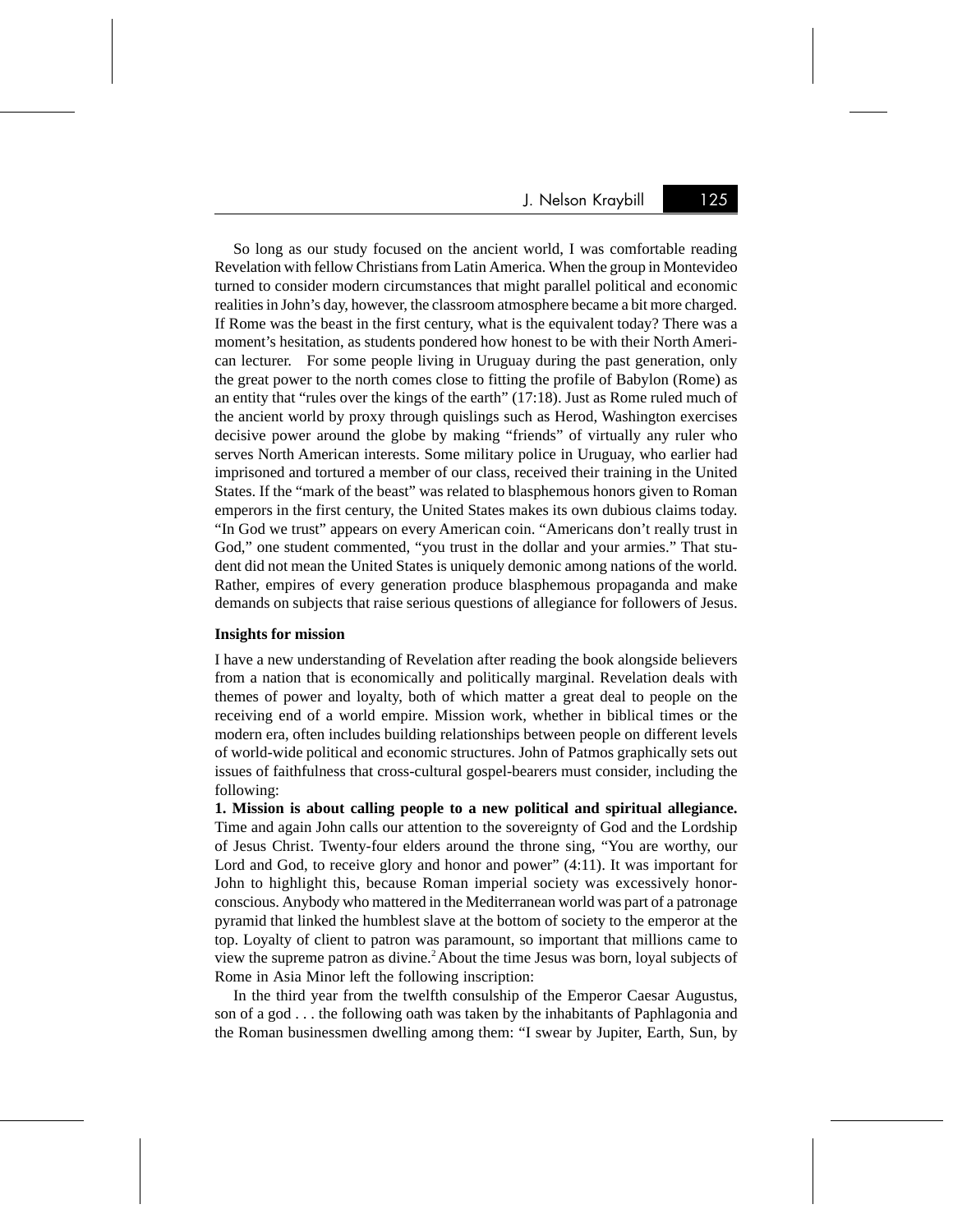all the gods and goddesses, and by Augustus himself, that I will be loyal to Caesar Augustus and to his children and descendants all my life in word, in deed, and in thought, regarding as friends whomever they so regard . . . that in defense of their interests I will spare neither body, soul, life, nor children . . . ."3

That startling oath is typical of the spontaneous loyalty Roman subjects gave to the emperor who brought stability and prosperity to cooperative subjects. The seven churches of Revelation were in the province where emperor worship formally started. By the time John was on Patmos, Asia Minor had dozens of temples or altars to the emperor. As the imperial cult gained momentum, emperors claimed titles such as "son of a god" and "savior of the world." Some followers of The Way recognized that no one can serve two masters; the emperor made demands of loyalty and obedience that could not coexist with allegiance to Christ.

Relatively few modern governments demand the sort of obsequious loyalty that was common in John's day. When Christians call others to faith, however, it may be important to point out that following Jesus could put one at odds with political powers. Some believers in John's time suffered martyrdom (Rev. 2:13; 6:9-11; 20:4). Christians in modern El Salvador or China could tell recent stories of similar persecution. Most countries of the world have armies or government agencies that expect utter loyalty from participants, including a willingness to engage in violence or other actions contrary to the Gospel. Christians who refuse to take part, who refuse to show the expected level of patriotism, may suffer dire consequences.

**2. Geopolitical realities matter when we speak the gospel.** As a North American living in Great Britain, I must recognize that I view the Gospel and the world from the perspective of someone living in "Babylon." John used the name of that ancient Mesopotamian capital as an epithet for Rome (cf. 1 Peter 5:13). This was not a code name to evade detection by imperial authorities. Rather, "Babylon" symbolized the worst imperial power that Jews had ever known, a corrupt place of violence and greed. Just as Babylon destroyed the Jerusalem temple in 587 B.C., an Italian "Babylon" devastated the holy place in A.D. 70. Late first-century Christians and Jews who refused to accept Roman rule as legitimate found themselves without political, social and economic power.

Both the United States and Great Britain have experience with far-flung empire; both have enormous economic and military clout. Things look different in the client states than they do in a world capital. People living in Rome were so close to the military and economic nerve center of the world, so close to prestige and glamor, that they could not see the price other peoples paid for imperial grandeur. Christians from wealthy nations today who carry the Gospel elsewhere in the world would do well to learn from believers like John, who know that one nation's opulence may be at the expense of tyranny or poverty elsewhere (see Rev. 18). Christians in economically powerful nations might decide to invest some mission energy in calling their own governments to pursue just relationships with other countries around the world.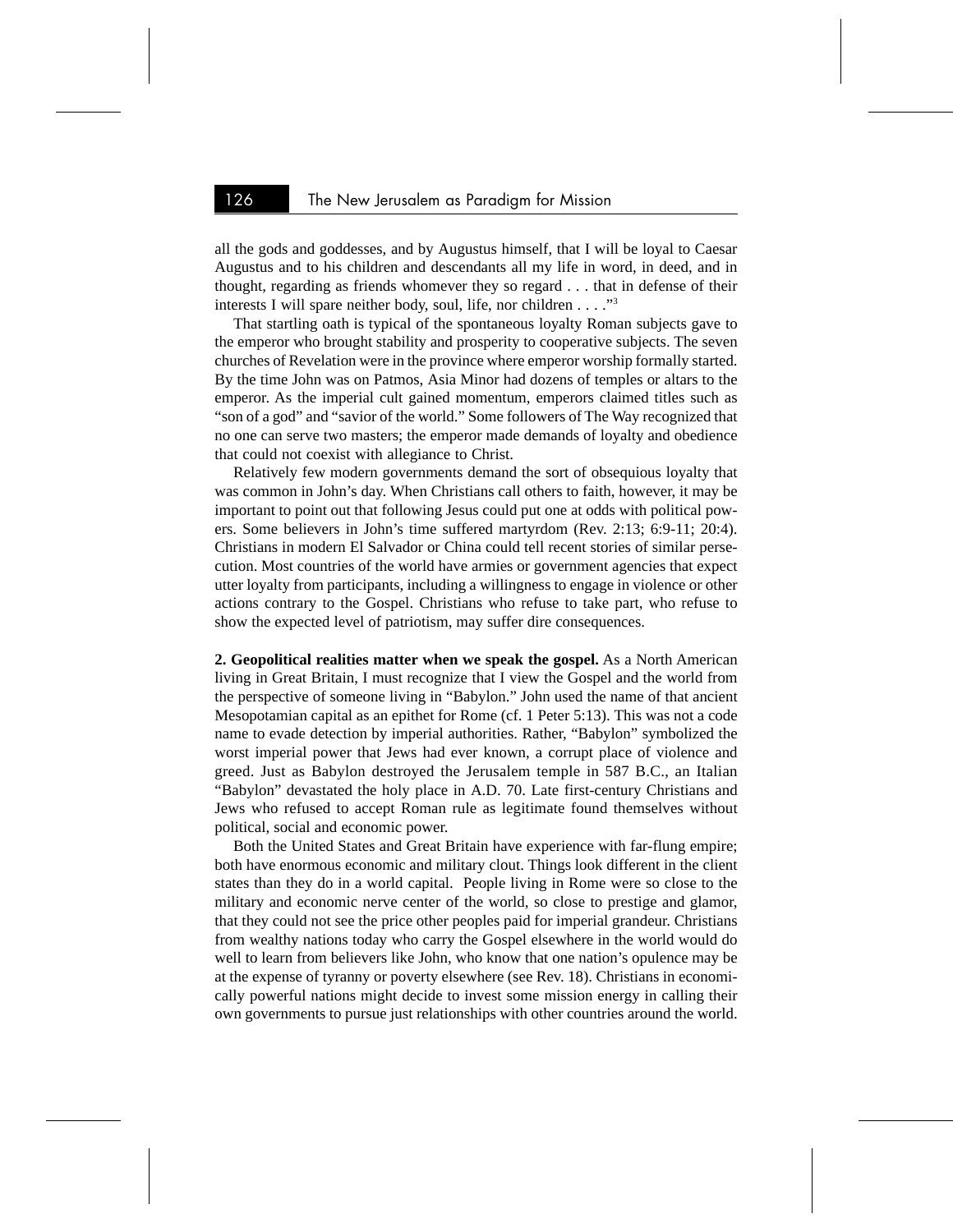J. Nelson Kraybill 127

**3. The Gospel seeks to transform both individuals and institutions.** The Roman empire as a whole had a spiritual personality that John describes as a "beast" or as "Babylon." Institutions are not spiritually inert or neutral; some function as part of God's creative order while others ally themselves with death and chaos. Walter Wink gives helpful insight by describing institutions in rebellion against God as being part of a "domination system." Such entities use force and deception to protect self interest. They subscribe to the notion of "redemptive violence," a belief that coercion can achieve positive ends.<sup>4</sup> Wink notes that it is rare for any given human agency, whether secular or religious, to be utterly in the service of God or wholly captive to the domination system. Most institutions are a mixture of good and evil. A government, for example, might organize a creative school system at home while engineering death in a distant war.

A generation before John was on Patmos, Paul the apostle had a cautiously optimistic view of the Roman empire (Rom. 13:1-7). Even Paul, however, yearned for the day when "creation itself will be set free from its bondage to decay and will obtain the freedom of the glory of the children of God" (Rom. 8:19). We who speak the Gospel to individuals also declare that many institutions of society some day will be set free from violence, greed and the need to dominate. A few human structures are so corrupt and malignant that God will allow them to self-destruct. John says "the beast" (the empire as a whole) eventually will come to hate "the whore" (the city of Rome), devouring her flesh and burning her up with fire (Rev. 17:16). This, apparently, is the fate John anticipated for the world capital of his day.

**4. Suffering is a normal element of faithful Christian witness.** Whenever governments or other institutions of society make demands that run contrary to the Gospel, faithful believers will suffer. It is important to note that many Christians in Asia Minor compromised enough with pagan society that they sensed little or no conflict. The church at Laodicea boasted, "I am rich, I have prospered, and I need nothing." (3:17). While some believers were comfortable, John apparently was in exile and a few others suffered martyrdom (2:13; 6:9-11; 20:4). John rebukes the church at Pergamum because they "have some there who hold to the teaching of Balaam" (2:14). Balaam's sin, in Jewish tradition, was a compromise with pagan religion. Apparently Christians in John's day who made some show of idolatrous allegiance to Rome were able to escape harassment.

In many countries of the world it is possible for Christians to live in comfort if we are willing to make a few compromises: spiritualize or individualize the meaning of salvation; avoid speaking to the greed and violence that allow some nations or some sectors of society to live in luxury while others suffer; push Sermon-on-the-Mount living off to some future dispensation so we don't have to make hard choices today. These short-cuts gut the Gospel of the very transforming power that makes it good news.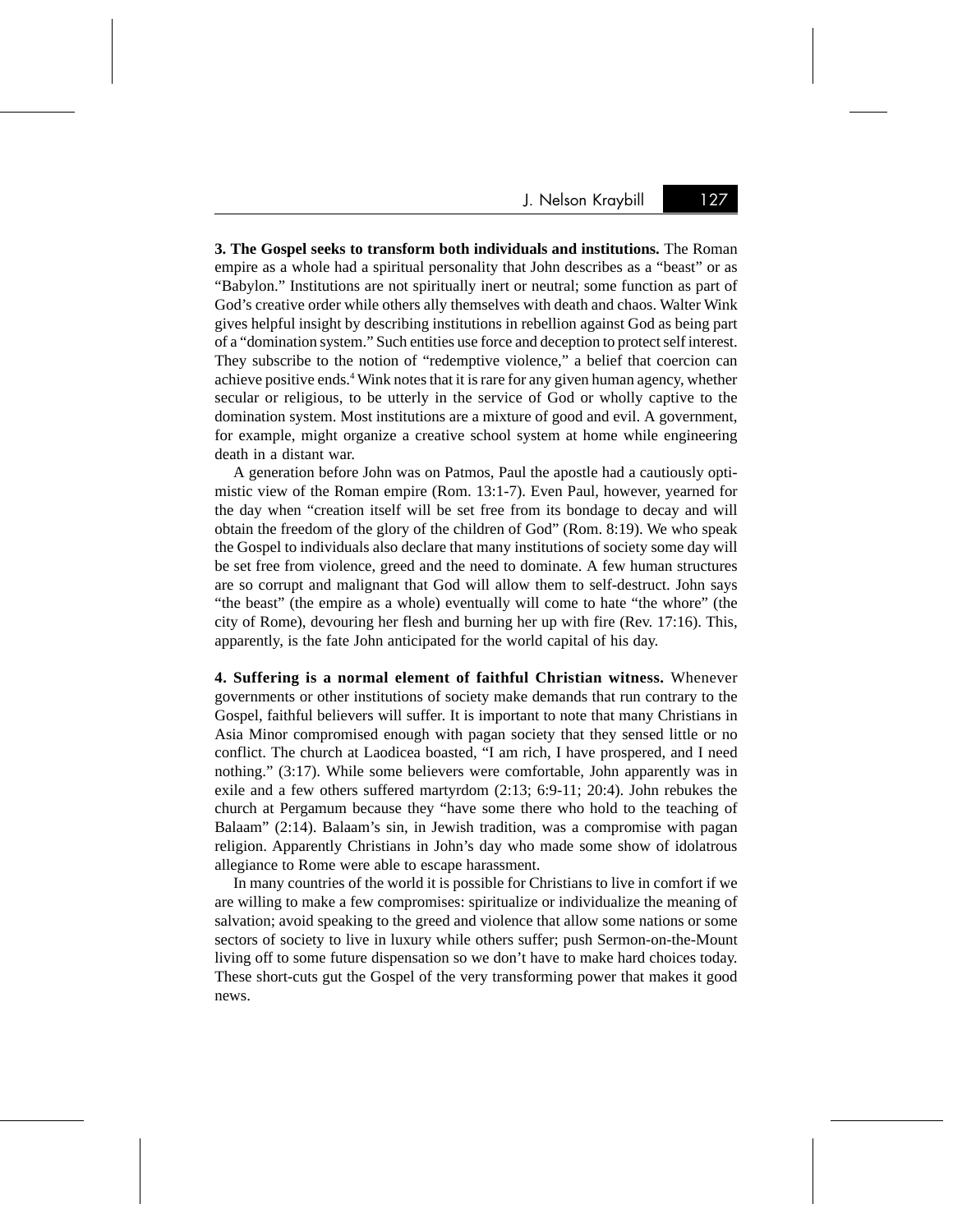**5. Peacemaking and vulnerability are integral aspects of mission.** Despite his manifest rage at the oppression and violence of Roman imperial society, John never imagines Christians taking up weapons or personally serving as agents of divine retribution. In the middle of his portrait of the Roman empire as a bloodthirsty beast, the author reminds readers "if you kill with the sword, with the sword you must be killed. Here is a call for the endurance and faithfulness of the saints" (13:10; cf. 14:12). John calls for faithfulness to a Lamb who had been slaughtered (5:6), for loyalty to a "Lord of lords" who wears a robe dipped in (his own) blood, who conquers only with the sword of the word of God (19:13-16; cf. 1:16).

Few modern ambassadors of the Gospel ally themselves with military might the way Europeans 500 years ago joined church and army to conquer the Americas. But countless churches or mission organizations have discovered the material advantages of courting the favor of political and military powers. "God and country" patriotism is widespread in the United States, and in England the monarch officially is "Defender of the Faith." It is virtually impossible to maintain such comfortable relationships and be faithful to a Lord who loved his enemies, washed feet like a servant, and taught his follows not to "lord it over" others as the Romans did (Luke 22:24-27).

**6. Economic issues affect the integrity of Christian witness.** It is no accident that words of Christ to the seven churches of Revelation have an economic correlation: churches that were poor or who had "little power" won approval (2:8-11; 3:7-13), while a rich congregation came under censure  $(3:14-19)$ . More is at issue here than the usual spiritual hazards of wealth, though the New Testament has a lot to say on that question. Wealth in Revelation is related to the fact that no one could "buy or sell" who did not have the mark of the beast (13:17).

There is a new body of evidence suggesting that, by the end of the first century, priests of the imperial cult became pivotal figures in the merchant associations, shipping guilds, monetary institutions, and municipal governments.<sup>5</sup> People who held any level of office in the imperial hierarchy, and those who were part of trade associations or the shipping industry, routinely took part in professional meetings that included worship of the emperor. Even coins of the empire carried inscriptions proclaiming the emperor's divinity. Christians who refused to participate in the imperial cult could not attain economic or political power. Thus when John speaks of kings "fornicating" with Rome (18:3, 9), and notes that merchants of the earth gained wealth from the harlot city (18:15), he is not referring to mundane sexual relationships. Rather, he is following the precedent of classic Hebrew prophets who used language of "fornication" as a metaphor of illicit relationship with pagan powers.

The imperial cult provided ideological grease for commercial and political wheels of Roman imperial power. Powerful nations today also will cite some ideology such as free-market capitalism or state-controlled socialism—to justify military, economic and political intervention around the globe. The United States and England both recently joined in war against Iraq, ostensibly for the cause of freedom. In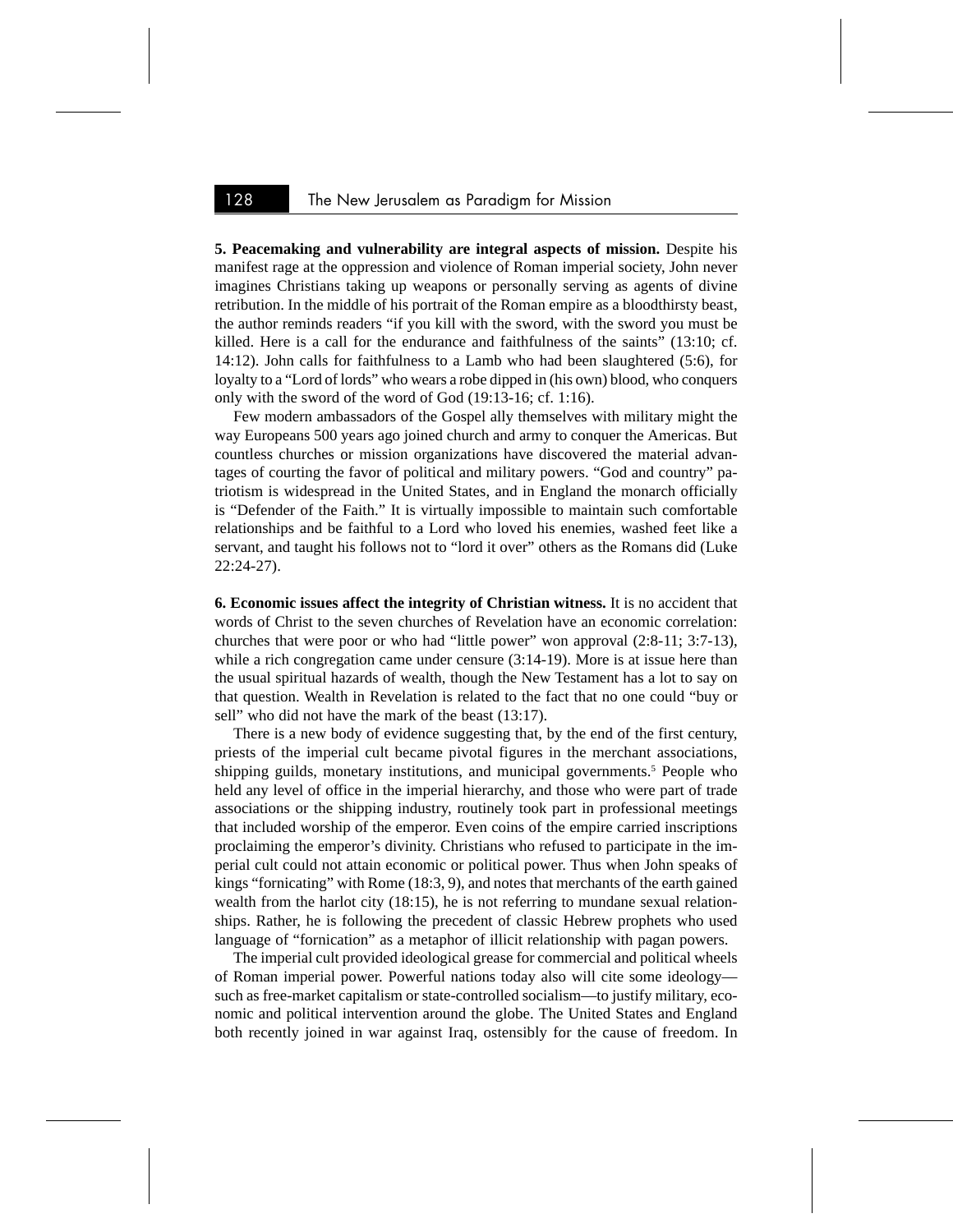J. Nelson Kraybill 129

reality, both countries wanted to protect economic and political interests in the oilrich Persian Gulf region. If the Gospel is going to be good news in an international context, those who profess the Lordship of Christ must speak up to political and economic institutions that exploit the weakness of smaller nations.

**7. Worship and symbol are basic ingredients of the mission task.** Worship of the emperor and adulation of imperial power saturated the Mediterranean world in the first century. Poets sang praises to Rome, public ceremonies focused popular imagination, and patriotic symbols penetrated the consciousness of Roman subjects. John of Patmos countered this pervasive propaganda with a wealth of Christian symbol and liturgy: if pagan society had the "mark of the beast" (probably symbols of the imperial cult), Christians had a "seal on their foreheads" (7:3; perhaps a reference to baptism). While loyal Roman subjects in many cities organized choral societies to sing praises to the deified emperor, John anticipated the time when every creature in the universe would sing "blessing and honor and glory and might" to God and to the Lamb (5:13).

Much of Revelation reads as liturgy, with praise and confession woven throughout. John describes an alternative patronage system that turns the Roman pyramid of power on its head. Christians may be in mortal struggle with the beast, but they give loyalty to a Lamb who was slain. In the short term this is surprising, since the beast and its city of Babylon look so strong. But John knows that in the end Babylon, with all its greed and blasphemy, will fall (Rev. 18). Underlying his view of society is a confidence that he will see the day when "the kingdom of the world has become the kingdom of our Lord and of his Messiah" (11:15). Powerless to act because he is in exile, John awaits divine intervention and counsels his readers to "wake up," to remember what they have heard about Jesus, to "obey it, and repent" (3:2-3). This is a call to radical, daily discipleship.

**8. Salvation means being part of community.** Images of a New Jerusalem coming down to earth at the end of Revelation remind us that some day God's reign will be "on earth as it is in heaven" (Matt. 6:10). The visible starting point of God's sovereignty is the faithful **community,** not merely the hearts of individuals. As if to counter any tendency toward Gnosticism, John emphasizes that the New Jerusalem is coming "down out of heaven from God" (Rev. 21:2, 10). The last chapters of Revelation describe an emerging physical reality on earth, not a place where pious people go when they die.

Paul says the Christian has "citizenship in heaven" (Phil. 3:20), and John of Patmos shared the conviction. While some early Christian writers described a commonwealth in heaven (e.g., Heb. 12:22-24), John stood in the classic Hebrew prophetic tradition of expecting God's reign to appear on earth (cf. Isa. 11:9). What John describes in Revelation 21 is a city free of pollution with fabulous wealth **shared by all.** This is the economic and spiritual community of Acts 2 projected across the entire surface of the globe. Angry as he is at Rome's oppression and idolatry, John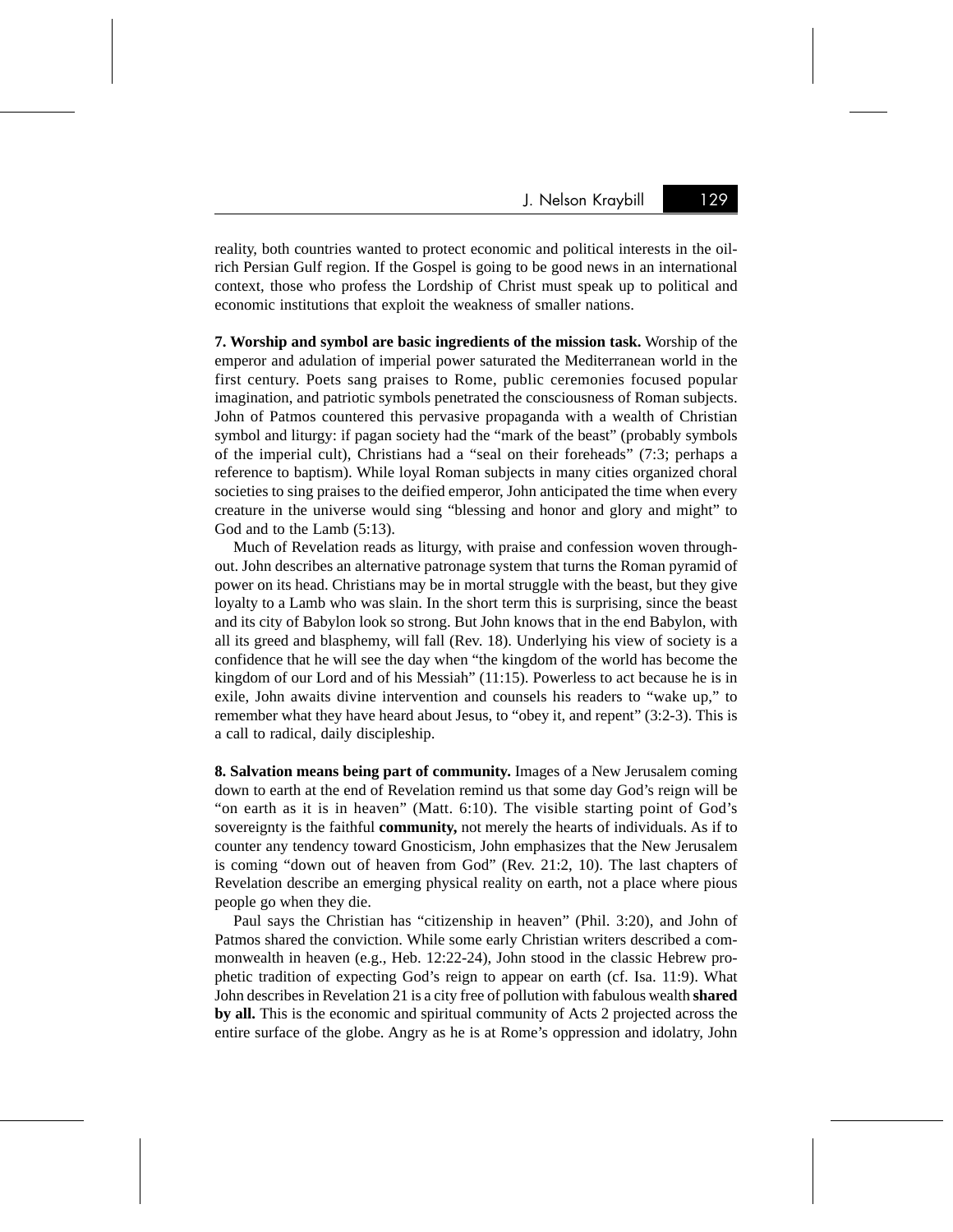goes out of his way to mention that "kings of the earth will bring their glory" into the new city (Rev. 21:24). This signals redemption on an enormous scale, since "kings of the earth" in Revelation are regional quislings who cooperated with Roman rule and "fornicated" with harlot Babylon.

John envisioned a world-embracing community of people changed by their loyalty to Jesus, and this remains the central focus of mission. People who know the love of Christ will care about physical need and human rights around the world. Mission work involves awakening believers to the practical joys of sharing resources and thinking globally. John emphasizes that the city of faith has gates on all sides, and the gates "will never be shut" (21:9-27). This is the mark of an open community, a place of invitation and refuge for people from north, south, east and west.

Vision for building Christian community today most likely will come from nations or peoples who feel relatively powerless, rather than from individualistic and wealthy societies. Modern Christians should expect to find the most hopeful models of witness among comunidades de base in Latin America or in churches of the inner city. John of Patmos reminds us that authentic mission involves calling people to hard choices of loyalty. Following Jesus may mean abandoning the comfort and security of modern "Babylon" to join the New Jerusalem community that some day will cover the earth. Far from signaling isolationist withdrawal, this alternative community nurtures the tree of life whose leaves some day will bring a healing of the nations (22:2).

## **Bibliography**

- Richard Bauckham, *The Climax of Prophecy: Studies on the Book of Revelation.* Edinburgh: T. & T. Clark, 1992.
- ———, *The Theology of the Book of Revelation.* Cambridge: Cambridge University Press, 1993.
- Allan Boesak, *Comfort and Protest: Reflections on the Apocalypse of John of Patmos.* Edinburgh: Saint Andrew Press, 1987.
- Elisabeth Schssler Fiorenza, *The Book of Revelation: Justice and Judgment.* Philadelphia: Fortress Press, 1985.
- S. R. F. Price, *Rituals and Power: The Imperial Cult in Asia Minor.* Cambridge: Cambridge University Press, 1984.

Christopher Rowland, *Revelation.* London: Epworth Press, 1993.

- Leonard Thompson, *The Book of Revelation: Apocalypse and Empire.* Oxford: Oxford University Press, 1990.
- Walter Wink, *Engaging the Powers: Discernment and Resistance in a World of Domination.* Minneapolis: Fortress Press, 1992.
- Adela Yarbro Collins, *Crisis and Catharsis: The Power of the Apocalypse.* Philadelphia: Westminster Press, 1984.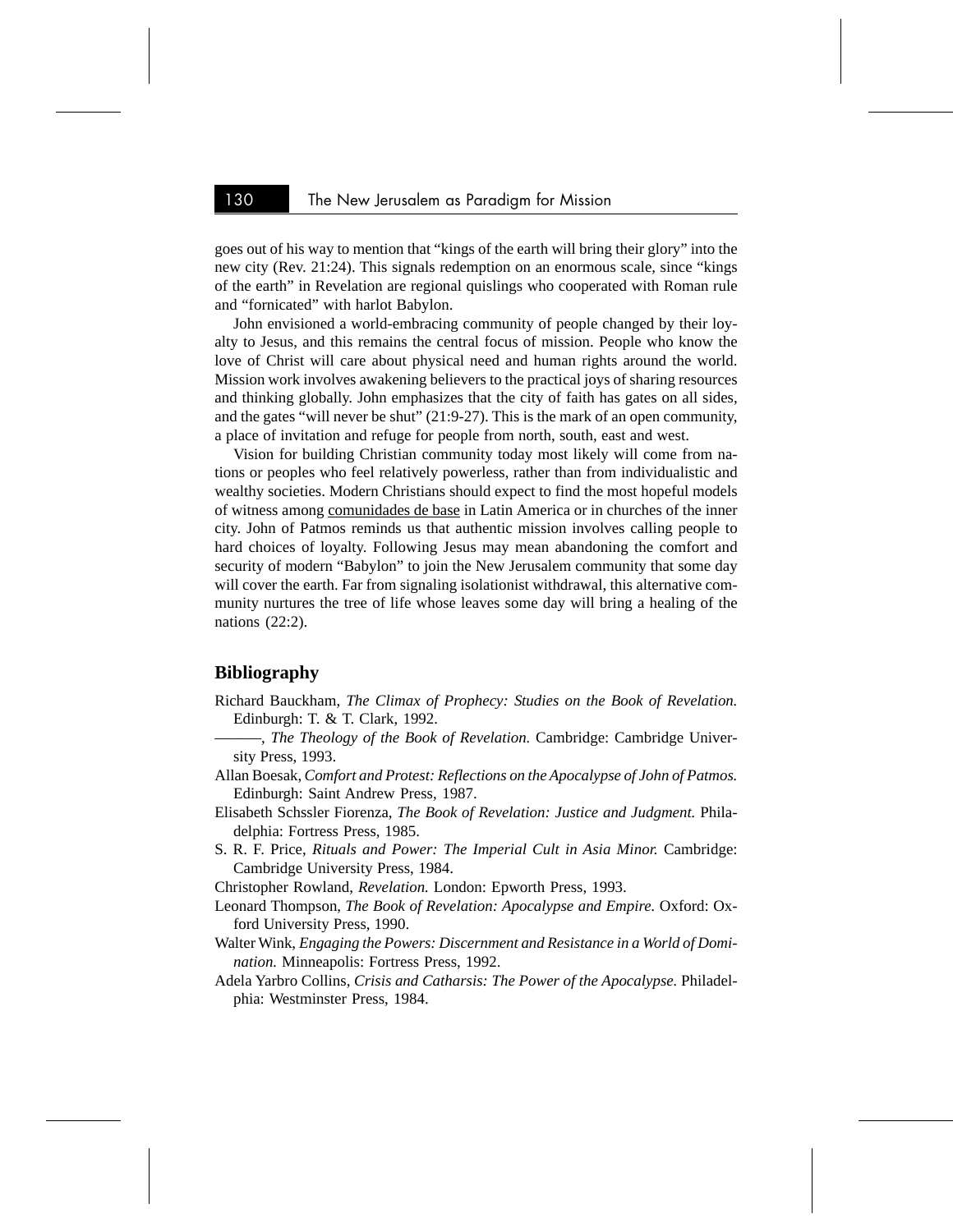J. Nelson Kraybill 131

# **Endnotes**

<sup>1</sup> See D. S. Russell, *The Method and Message of Jewish Apocalyptic* (Philadelphia: Westminster Press, 1964), and Christopher Rowland, *The Open Heaven: A Study of Apocalyptic in Judaism and Early Christianity* (London: SPCK, 1982).

<sup>4</sup> Walter Wink, *Engaging the Power: Discernment and Resistance in a World of Domination.* (Minneapolis: Fortress Press, 1992).

<sup>5</sup> See J. Nelson Kraybill, *Imperial Cult and Commerce in John's Apocalypse* (Tübingen: J.C.B. Morh-Paul Siebeck, 1995).

<sup>&</sup>lt;sup>2</sup> See Richard P. Saller, *Personal Patronage Under the Early Empire* (Cambridge: Cambridge University Press, 1982).

<sup>3</sup> Cited by Naphtali Lewis and Meyer Reinhold, editors, *Roman Civilization* (New York: Harper & Row, 1966), vol. 2, p. 34.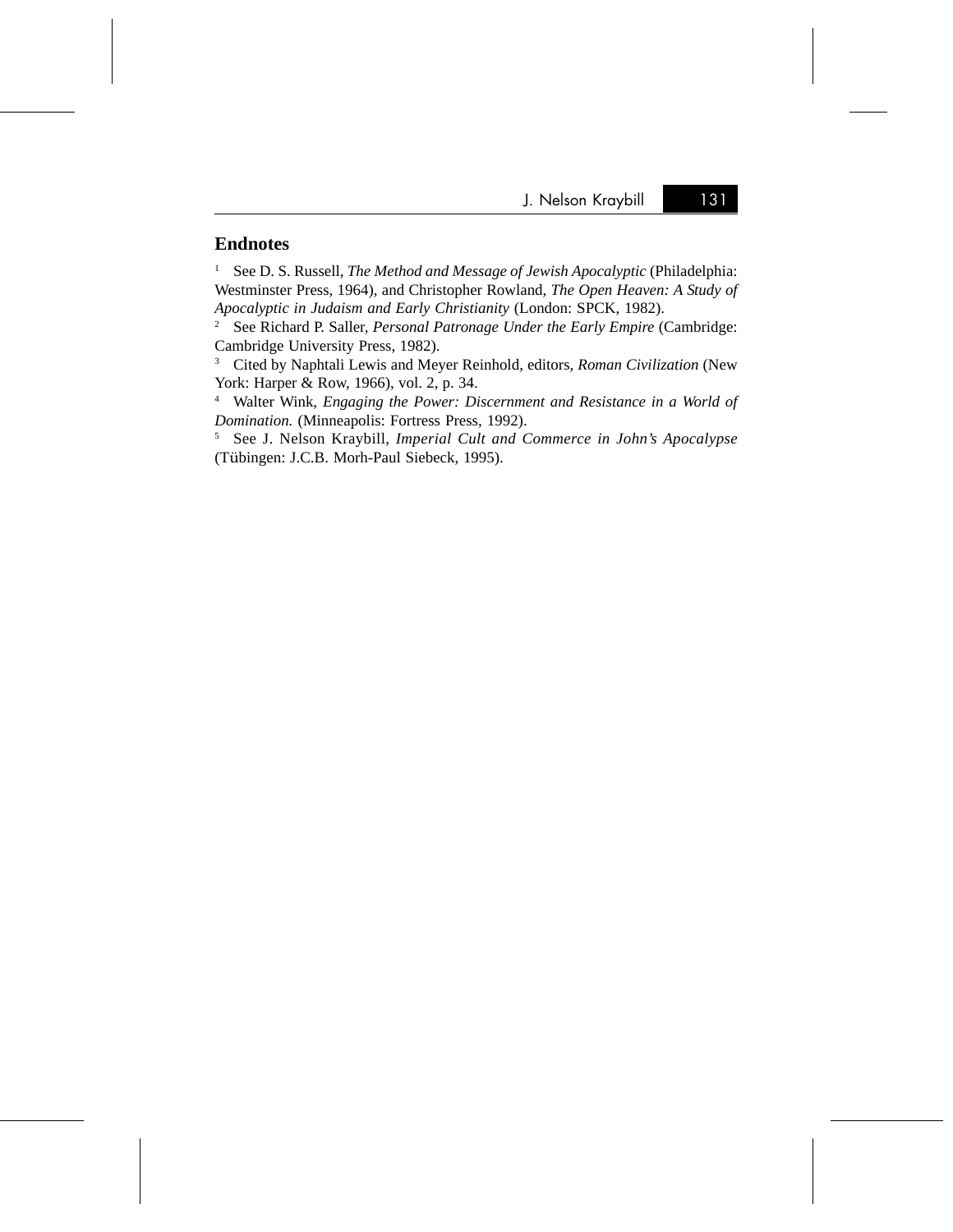$\overline{\phantom{0}}$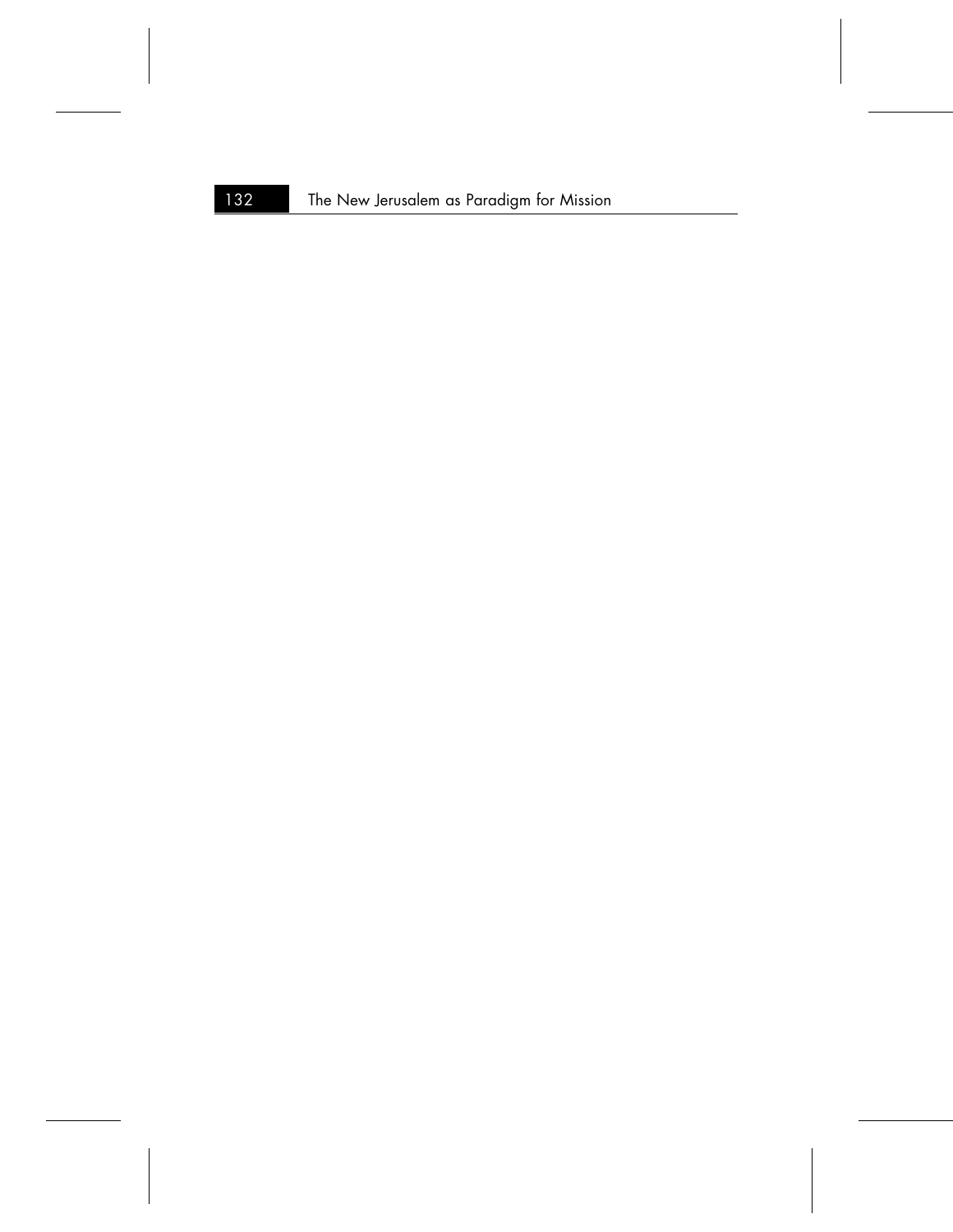# **Why Being Mission-minded Is So Important for Us A sermon based on Acts 10:9-16**

*John R. Friesen*

## **Introduction**

0ur mission as Christians, whether as individuals or as local congregations which relate to the larger church and other denominations, is to reflect God to the world. As the Apostle Peter learned, we cannot let our culture or the details of daily living deflect us or our churches from the purpose of bringing the message of Christ to all people from all cultures.

God is the ultimate missionary, a view sometimes called *missio dei* by missiologists and theologians. Therefore, if we are to be true missionaries, God should be uppermost in our minds.

To truly reflect God is a two-way process. We Christians, who want to reflect God to the world, should do more than share our faith. We should also listen to and learn from our fellow human beings regardless of their culture.

This article on being mission-minded will deal with three major themes: defining what the church is, both the local and the larger church; God as the ultimate missionary; and the Christian's mission of sharing and receiving.

## **Defining the church**

The proposed Inter-Mennonite Confession of Faith (2994), Article 10, *The Mission of the Church,* provides this definition of the church:

We believe that the mission of the church is to proclaim and to be a sign of the reign of God. Christ has commissioned the church to be the witness of his resurrection, making disciples of all nations baptizing them, and teaching them the Gospel of peace.

The article expands this definition with five paragraphs.

1) Here «the church is called to witness to the reign of Christ by embodying Jesus' way in its own life and by patterning itself after the reign of God. Thus it shows the world a sample of life under the lordship of Christ.»

2) In a local sense «the mission of the church is to respond to Jesus' call to make disciples, bringing people to the point of commitment to Christ and also teaching

*John R. Friesen is on the pastoral staff, First Mennonite Church, Winnipeg, Man. He is a former member of the Commission on Overseas Mission. With his wife, Marian, he served with Mennonite Central Committee in Berlin, Germany.*

Mission Focus: Annual Review © 1994 Volume 2

## 133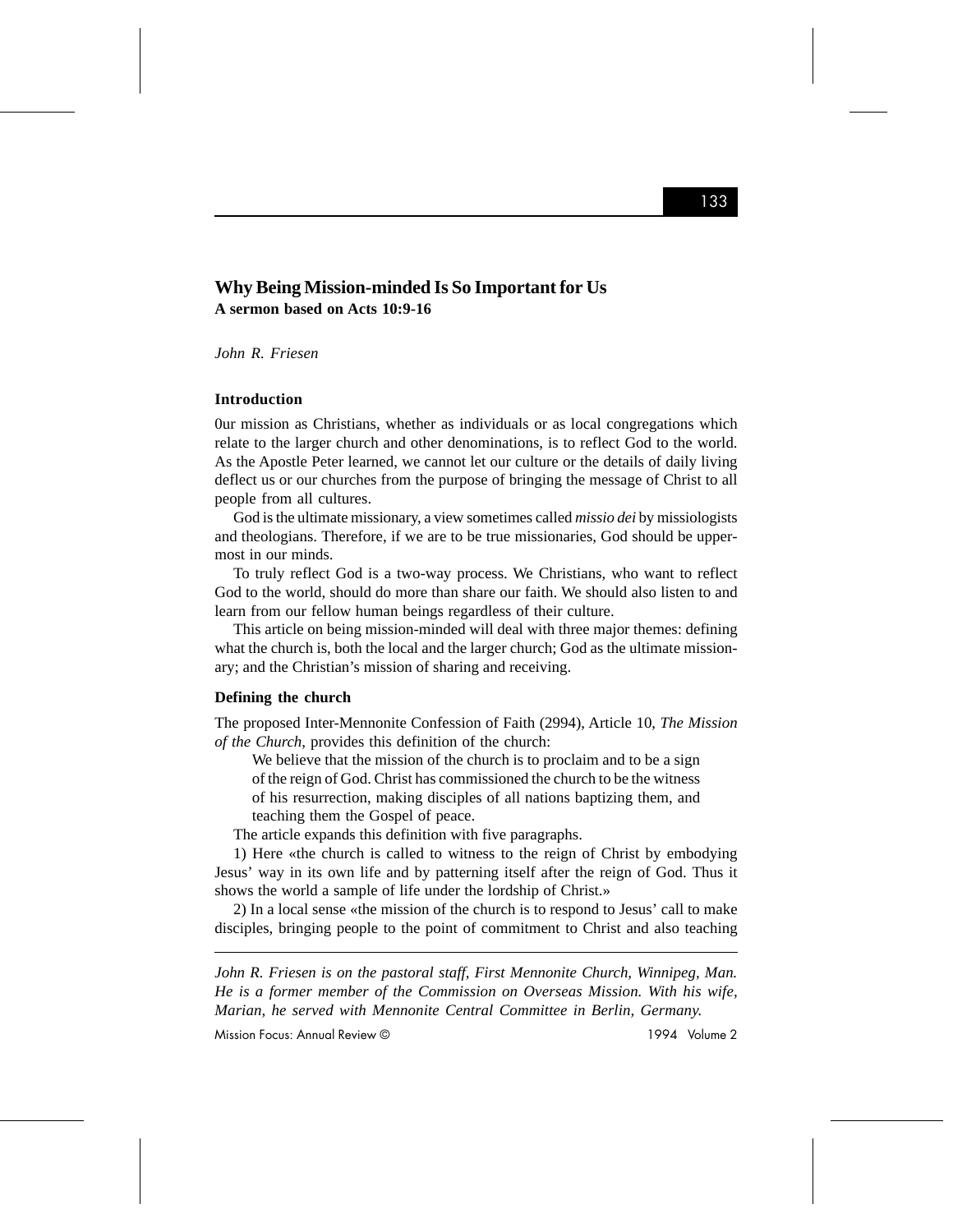them to observe all things Jesus has commanded.»

3) In the international sense this means that «God calls the church to direct its mission to people from all nations and ethnic backgrounds.»

4) This results in the belief that «the mission of the church does not require the protection of any nation or empire. Christians are strangers and aliens within all cultures. Cultural practices need to be tested in light of the Gospel.»

5) The «mission reconciles differing groups, creating new humanity and providing a preview of that day when all the nations shall stream to the mountain of the Lord and be at peace.»

This definition and explanation place Christ's mission squarely with the church. The statement «the mission of the church is to proclaim and to be a sign of the reign of God» is pivotal. This means that the church not only does something, it is something. The church is «a contrast society» to the surrounding culture making individuals in the church aware of relating differently to non-Christians as well as the Christians: through peace, love and forgiveness.

## **The local church and the larger church**

It is also important for us to define more precisely the local church and the larger church. The two differ not only in size but in function. The total church can and must do many things in the world such as carry out projects for justice, provide relief in time of urgent physical need, do theological thinking, educate and train our leaders, to mention only the most obvious.

The **local** church does many of those same things as well but also has several unique functions. It baptizes and serves communion.

The church invites non-believers into the believing community through **baptism.** The local church helps people who have no faith in Jesus Christ to experience faith, joy and the fellowship and love of God.

In the **Lord's Supper or communion,** the church maintains fellowship with God and with believers. Whereas baptism is an individual experience and practice, the Lord's Supper is always communal. We do it together. Baptism is passive—I receive it, communion is active—we do it. We share the bread and the cup with one another in reverence to God and to one another. Whereas baptism suggests that I have experienced forgiveness from God and live in fellowship with God, communion suggests that I live in fellowship with others in the church because we forgive one another.

The **local** church is not only identified by **baptism** and **communion.** It also worships regularly and teaches the elements of the faith. The local church is pivotal because it is the entry point of people from non-faith to faith in God through Jesus.

The work of the total church in organizations like MCC, COM and Native Ministries is also significant. These organizations are doing significant work "In the name of Christ," MCC's motto.

Since these organizations are made up of people who are members of a local church, they frequently function as a church in terms of fellowship and worship. They differ from the local church in that they do not baptize people into their fel-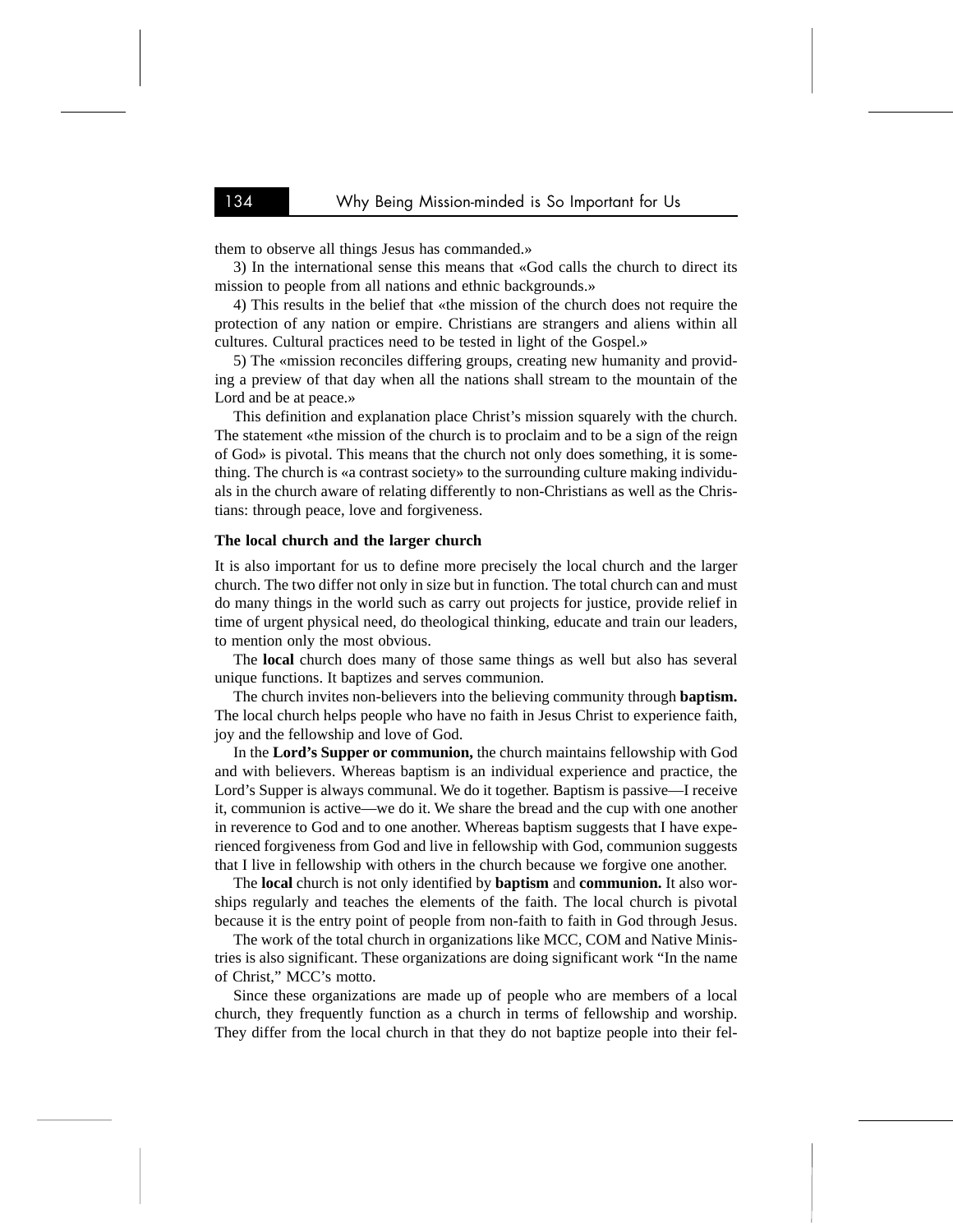John R. Friesen 135

lowship. They have a service mandate rather than a "calling to faith" mandate.

Does this mean that the local church has priority over the larger church? Not exactly. If we look at this situation from the point of finances, we are quickly aware that the local church is the basic unit for raising the funds to operate schools, relief organizations, publishing houses and the like. And yet there is no essential difference between the local church and the larger church. Whatever difference there is, it is not one of superiority

The local church I serve provides an example. It has a church office with space, equipment and staff. It also has paid ministers and a custodian. Was there always a church office here? No. Was there always a secretary or custodian? No. Was there always a paid minister? No. Are these additional elements required for being the church? No. These components help the local church to do its work, but First Mennonite Church could be a church without them.

In spite of its human elements, the local church and the larger church transcend their human components. David Bosch has said,

We now recognize that the church is both a theological and sociological entity, an inseparable union of the divine and the dusty. Looking at itself through the eyes of the world, the church realizes that it is disreputable and shabby, susceptible to all human frailties; looking at itself through the eyes of the believers, it perceives itself as a mystery, as the incorruptible Body of Christ on earth. We can be utterly disgusted, at times, with the earthliness of the church, yet we can also be transformed, at times, with the awareness of the divine in the church. (Bosch, *Transforming Mission, Paradigm Shifts in Theology of Mission*, (1991) p. 389.

## **God is the ultimate missionary**

In the discussion so far the emphasis has been on people and the institutions of the local and the larger church. However, the continuing challenge of the church is not only the mission it is already doing in a vast number of ways. It is not so much the work of the church in a local setting or in its projects, such as our relief drive for Rwanda, or in negotiating peace and working for justice. The real priority of the church's mission is God.

God is the ultimate missionary. We see God as reaching out to the world from the beginning of time to the present: through Abraham, through Israel and now through the church. So our mission as a church is not so much what we do, but how we display "an attribute of God. God is a missionary God" (Bosch, p. 390).

Mission in the larger sense of the word is "a movement from God to the world, the church is viewed as an instrument for that mission. There is church because there is mission, not vice versa. To participate in mission is to participate in the movement of God's love toward people" (Bosch, p. 390).

God also works in ordinary human history quite outside the church. In the Old Testament God used not only the people of Israel but also foreigners to do his will. That recognition by some of the prophets should make room in our theology for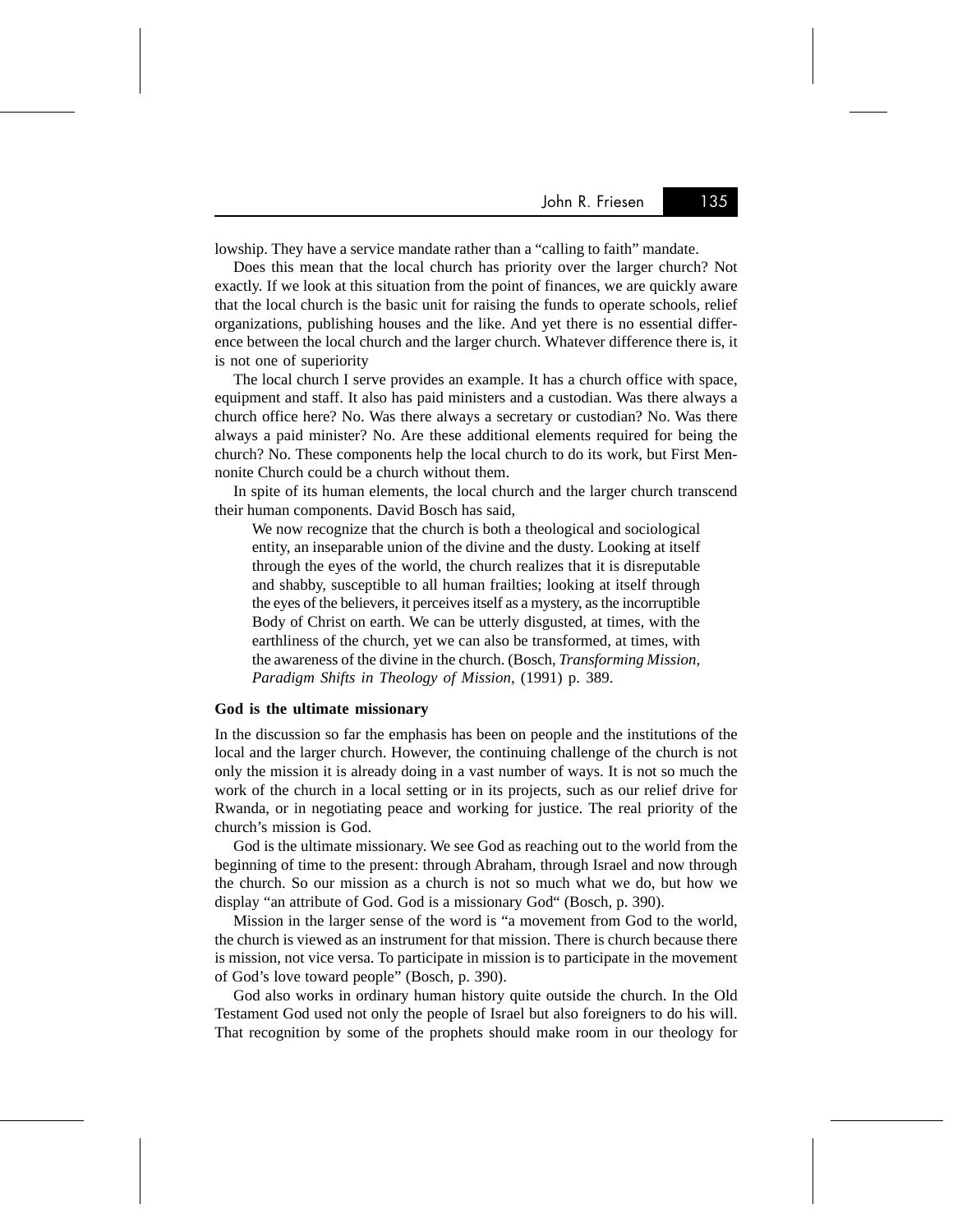God to work the organizations that we recognize.

God's mission may be summarized in many ways. One biblical term is the word salvation. God wants to save the world and its people from death and destruction. God wants to save the world and its people for life, abundant life, for justice, joy and peace.

### **Our particular mission includes both sharing and receiving**

Having acknowledged that our mission as a church is both local and wider-reaching, and having recognized God as the ultimate missionary, we can now look at a third aspect: sharing and receiving.

In the local and total church we need to be aware of our two-fold mission. The church's purpose is to share the Gospel including our views on peace, justice and relief, but the purpose is also to listen to those with whom we share this gift. It is a two-way street from us to them and from them back to us.

When we are involved in mission, it is not like giving to the United Way or paying our taxes. That's a one-way system. We, as a church, are not the Haves who are sharing with the Have-Nots. We do have an important message in the Gospel that we need to share continually: God's love, God's justice, God's care, and God's judgment. Yet we must always be open to what God wants us to learn from and through other people we reach.

For example, every large commercial company has two signs to guide truckers: **shipping** and **receiving.** A company can't ship goods away without also receiving goods. It would soon have nothing left to ship. Similarly a company can't only receive goods without shipping. It would run out of storage space. It must do both. That is what the church is all about: shipping and receiving, making deliveries and making pick-ups.

Often, before we can be ready to receive and learn from other people, we have to clear ourselves of interfering clutter and baggage. The very culture that forms our human identity can interfere with the expansion of our spiritual identity.

The Bible passage, Acts 10:9-16, illustrates that perfectly. God taught Peter that his cultural background, although important, wasn't necessary for faith in God. That was a new revelation to Peter.

How could someone, Peter must have thought, believe in God and not follow the dietary laws? How could someone eat pork, reptiles, shell-fish, shrimp and still believe in God?

How could someone...? Well, God showed Peter such a someone. His name was Cornelius.

Cornelius was a good man morally, although a soldier by profession. Cornelius was a good man religiously. He attended synagogue. He was also a good man because he was generous. In our time he would be like a non-Mennonite who gives large sums of money to MCC.

Although the Christ he followed had demonstrated a type of fellowship with "sinners," Peter did not want to abandon his position and belief, and he thought he knew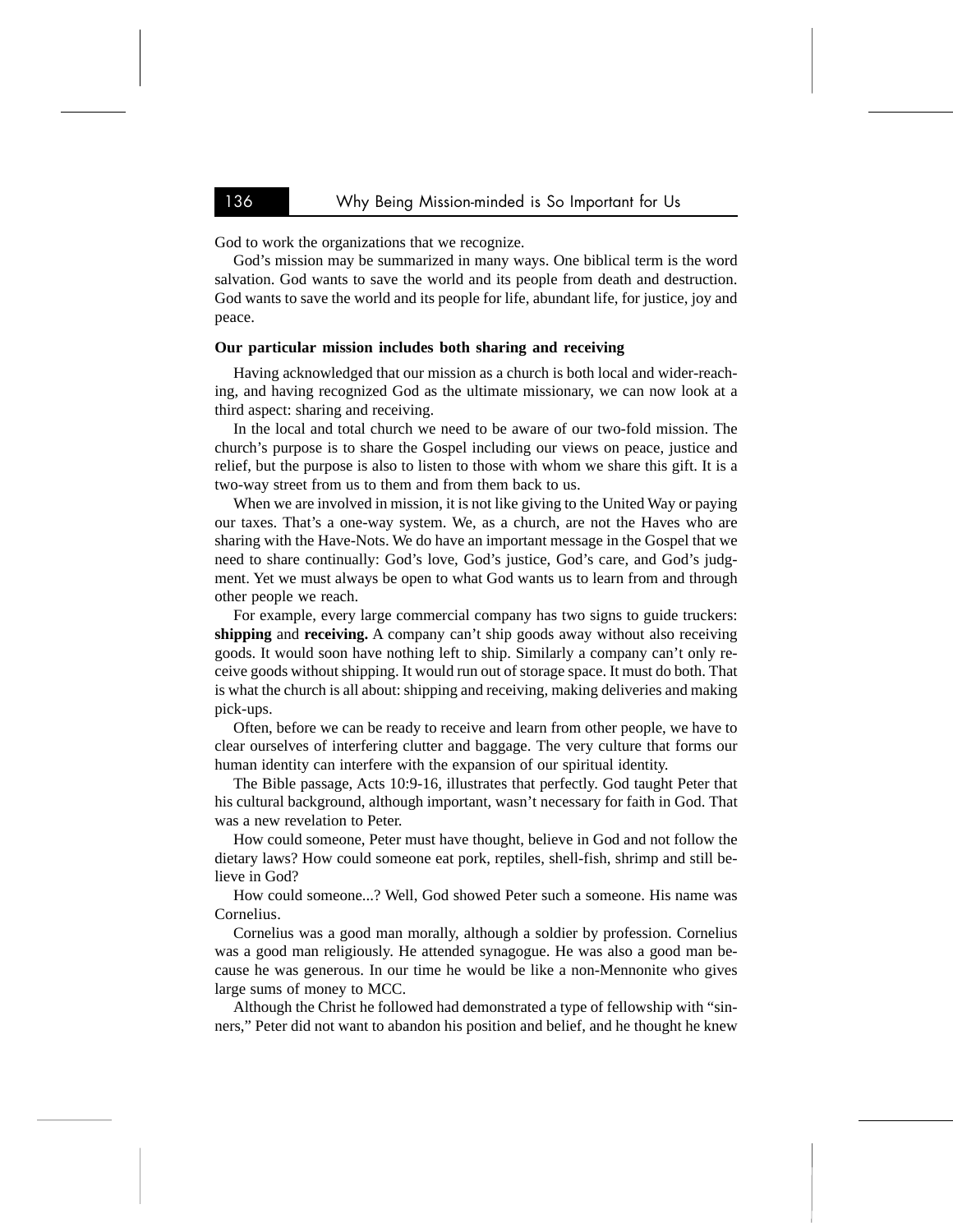John R. Friesen 137

what that meant. He, a Jewish-Christian, would definitely not associate with a Gentile. Furthermore, Cornelius was a Roman soldier, a man of political and military power and a man of economic influence over Jews.

In this example God leads the young church into a new dimension. God wants to expand the church's understanding of itself and its purpose in the world. It is quite clear that God wants this Jewish Christian church to include others, not just those of their own background.

Peter was to be the instrument, but first he had to drop some cultural baggage, that of diet and lifestyle. To be sure, it was part of every other Christian of that time because they were all Jews, but still it was not part of being uniquely Christian.

Peter wasn't the only one in the Bible who had to learn difficult lessons in the school of faith. Paul, the thinker, theologian, and missionary also received some shock therapy.

In Acts 15 Paul discovers that Gentiles without connection to the synagogue come to faith in Jesus, albeit in a church made up of Jews. In Jewish culture circumcision was a crucial issue. Not to circumcise the male off-spring meant nothing less than being cut off from the people of God. Paul had to learn from the Gentiles that circumcision was no longer necessary as a sign that someone belongs to God.

Thus both Peter and Paul, while bringing their message of the Gospel to nonbelievers, expanded and extended their belief system through their encounters with non-Jews. In other words we who claim to be the bringers of the Good News of God must also be open to receiving further Good news that enhances the Gospel's meaning.

That is part of our on-going faith journey. We as Christians or Mennonites in a small community may do what is religiously and culturally acceptable there, we may not realize that what we are doing, although good in itself, may not be part of the Gospel of Jesus.

Theological reflection and insight don't follow spiritual trade routes. In other words, we as Christians or as missionaries, or as MCC or MVS workers don't bring with us a totally finished product. The product is God's presence among us, and that can't be packaged.

The 1989 100-page study, *Mennonite International Study Project* by the husband and wife team Nancy Heisey and Paul Longacre, sponsored by MCC and four North American Mennonite mission agencies, shockingly underscored this point. They noted that the recipients of the Gospel, as well as those receiving relief and development, had a lot to share with the giving community.

One group of church leaders, (COM), found the challenge of freeing money for the foreign church leaders to use at their own discretion a difficult one. As this continues, hopefully, greater trust can be established between the giving and receiving communities. Much more listening needs to take place.

The people out there are the Corneliuses. We are the Peters and Pauls. As Christians we must not only bring the Gospel to others. We must recognize that those Corneliuses, and cultures, can give us new biblical understandings vital for the total Gospel.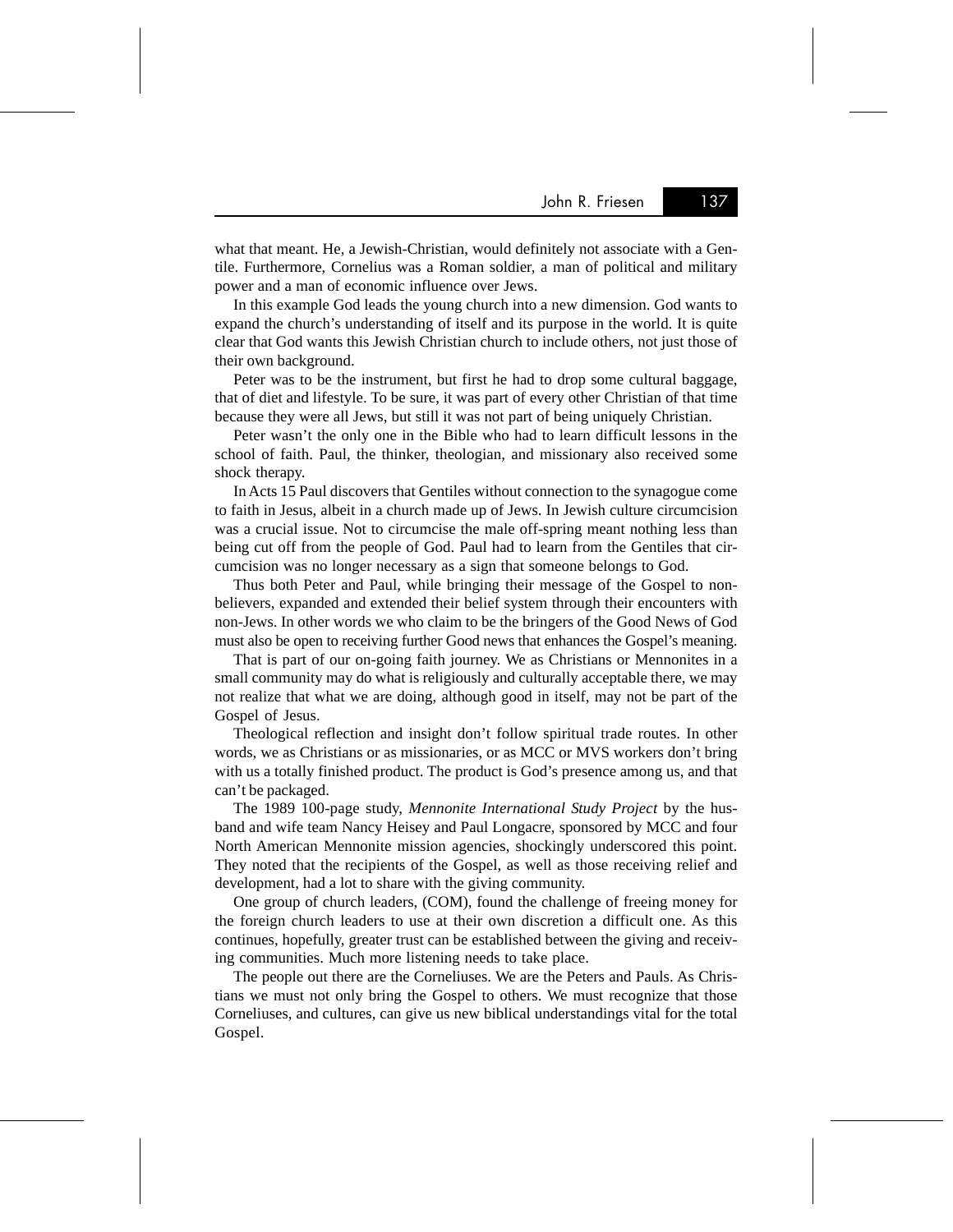## **Conclusion**

In exploring our mission as a church, both as it relates to God and to people of all backgrounds, it is clear that the Gospel is a treasure we can't control. It is one we must handle with care and serve with love. The basic purpose of the church today is the continuing challenge of the Gospel itself, the Gospel of salvation.

We are always just part of the larger picture, either as active members in the local church or as contributing partners in the larger church.

This is God's mission and we are privileged to be involved in it. God is the primary and ultimate missionary.

This message of the Gospel, as we understand it, is vital. However, it is incomplete until we share it with others, learn something about from them in their context, then apply what we learn to our faith.

Such an understanding behooves us to share and live the Gospel in love, humility, service and gratitude.

May the mysterious and the miraculous Gospel continue to challenge us. Amen.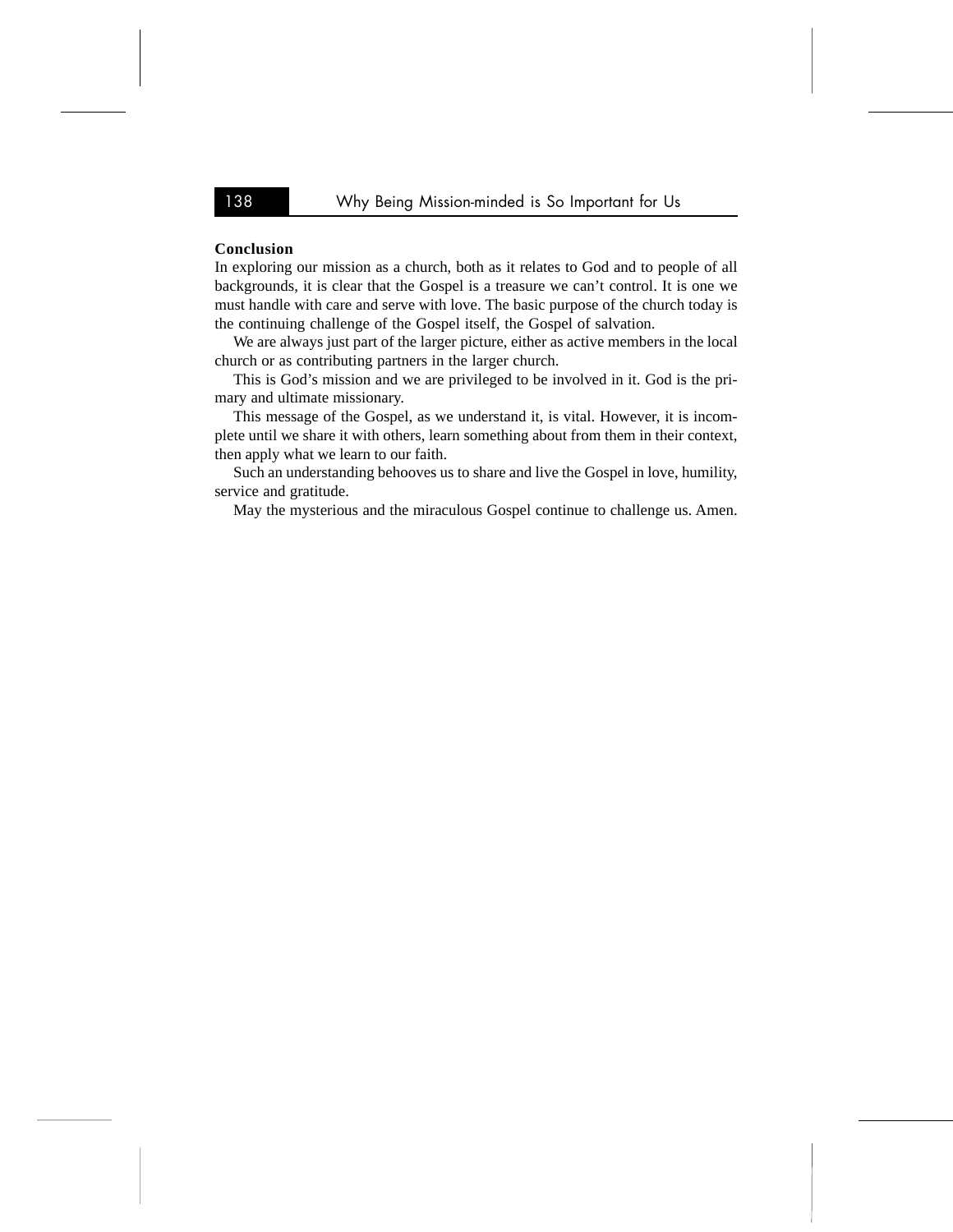# **Toward a Mennonite/Brethren in Christ Missiology for Thailand**

*Mark Siemens*

I have always been interested in mission theology and practice, in previous assignments in Africa and the Middle East as well as in my current involvement as Thailand co-representative for Mennonite Central Committee. Duri have always been interested in mission theology and practice, in previous assignments in Africa and the Middle East as well as in my current involvement as Thailand co-representative for Mennonite Central Committee. During my practice, and tried to understand how Thai people become Christian and what implications this has for mission work here.<sup>1</sup>

Following are a few observations about how mission in Thailand can be formed on a Mennonite/Brethren in Christ theological base, together with three illustrative stories of Thai people grappling with Christian faith.

Thai culture carries strong influences from at least three religious streams (see cultural backgrounds below). The cultures of other groups in Thailand, such as ethnic Lao people or indigenous hilltribe people, are different from the culture of the majority Thai group. But I suspect there are enough similarities, particularly when one considers the primal religion (animist) base that pervades these two as well as the Thai group, that the observations here may apply in significant ways to them as well. That is a subject for further study.

*Rahim, a Thai man of around 25, came to our office one afternoon. He lived in the house next door to our house/office. From his name I could tell that his faith background was Muslim: rahim in Arabic means merciful.*

*He asked about the office and the work of MCC. But he was especially interested in our Christian faith. He spoke some English; I spoke some Thai. With a lot of help from him, I managed to communicate some of what it means to be a Christian.*

*Rahim had a Bible, given to him by a missionary in south Thailand where he grew up. So he was somewhat familiar with the Bible as a whole, but the Bible was in English, and it was a bit beyond his comfortable reading ability.*

*Rahim was interested in reading the Bible in Thai language. I loaned him our office copy, and we had several sessions where I attempted to express to him what the Bible is about and how it is organized. I encouraged him to start his reading in Mark as the shortest and easiest to understand of the Gospels.*

*Mark Siemens is country co-representative for Mennonite Central Committee in Thailand. He previously served with MCC in the Middle East and in Africa.*

Mission Focus: Annual Review © 1994 Volume 2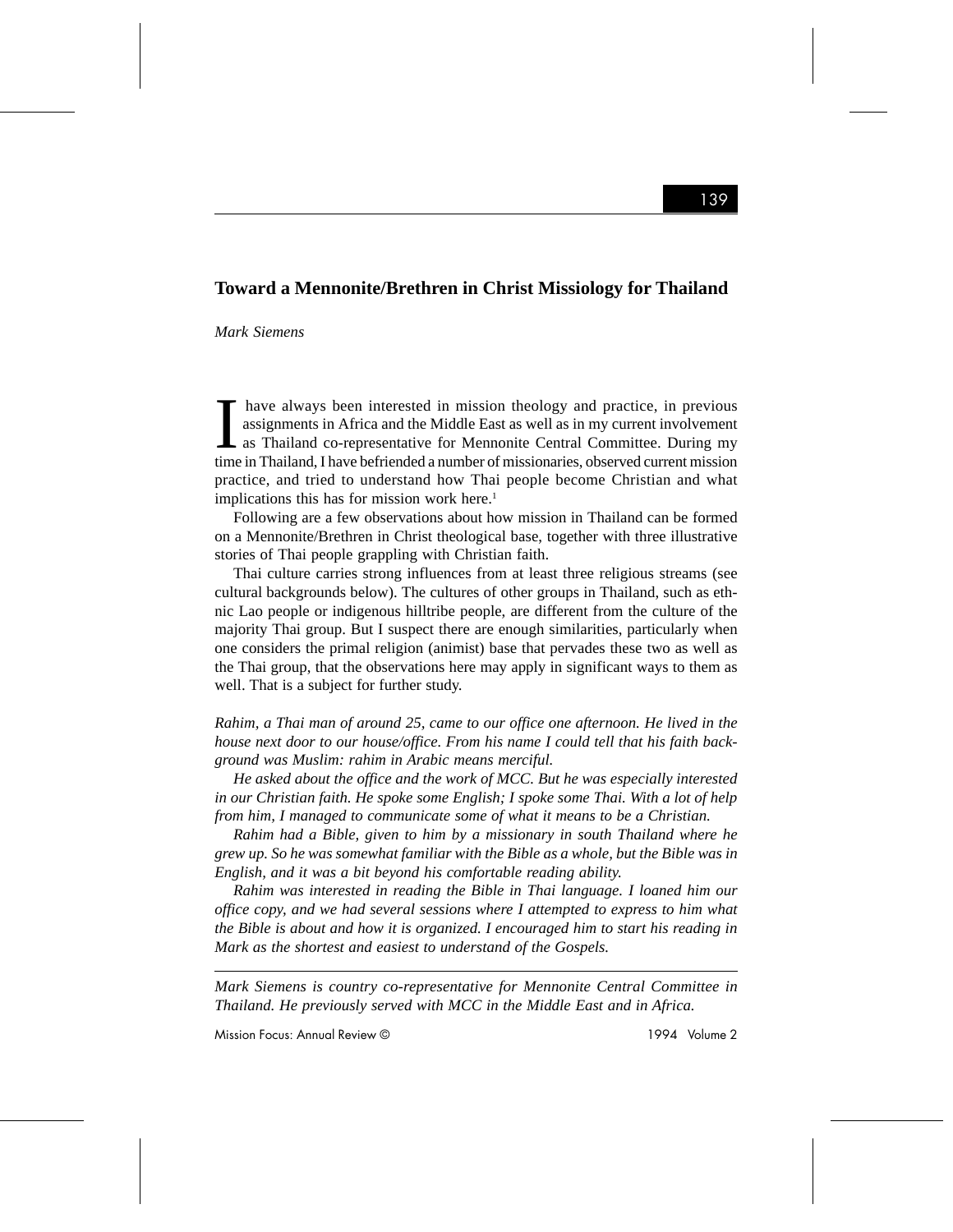*He took the Bible to his room in the neighboring house, where he lived as a boarder with a large Muslim family. One day he brought it back and explained that he could no longer keep it in his room, since one of the women in the household had discovered it while she was cleaning in his room. But he could continue to come and talk.*

*As we talked, I reflected on my previous experience in the Middle East, where I had learned that it was very difficult for a person of Muslim faith to become a Christian. I expressed this to him one day, and he readily agreed. He was quite sure his family would cut him off, or maybe threaten him physically, if he converted to faith in Jesus Christ.*

*Over time our talks about the Christian faith kind of faded away. Rahim struck me as an incredibly curious person, interested in faith questions and willing to explore another faith far beyond what most of his peers would do. He never told me he had made a faith commitment; I never pressed him for a decision.*

*The best I can say about my role is that some seeds were sown, perhaps to come to maturity later in another context.*

#### **1. Cultural backgrounds**

As I attempt to understand Thai culture, I have found it helpful to remember an aphorism I learned during a previous assignment in the Middle East: "If you scratch a Palestinian Christian, you'll find a Muslim underneath." But here, while 95 percent of Thai people are at least nominally Buddhist, the religious underpinnings of culture are more mixed than in the Middle East.

From the Buddhist mainstream, Thai people learn of prohibitions on killing, stealing, lying, "unchaste or sensual" behavior, and use of alcohol or drugs (von der Mehden 1986:68). Followed strictly only by monks, these tenets nevertheless form a bedrock of ideals for Thai society, honored perhaps more in breach than in observance. The well-known Thai gentleness and moderation are undoubtedly related to these Buddhist principles.

One of the major religious shrines in Bangkok is the Erawan Shrine, where there is a representation of the Hindu god Shiva. Many Thai people "make merit" by bringing to this image an offering in the form of flower garlands, carved wooden elephants, or payments to the dancers at the shrine. It is common to see Thais waiing the statue, showing respect by pressing the hands together and bowing the head. The Erawan Shrine illustrates the influence of Brahmanism on Thai culture, producing especially a strong belief in reincarnation and the necessity to live a good life of respect for one's betters if one is hoping to live again as a person at a higher level. This belief provides obvious incentives for stability in society, and discourages revolt against ruling classes who are presumed to be better by right. It is also a significant disincentive for major disagreement with one's parents.

The spirit houses in front of many Thai houses provide an example of the animism that pervades Thai belief, most strongly among hilltribe people but also held quite firmly among even the most secular residents of Bangkok. All beings, objects, and places have spirits, and the spirits of a place that are disturbed when a house is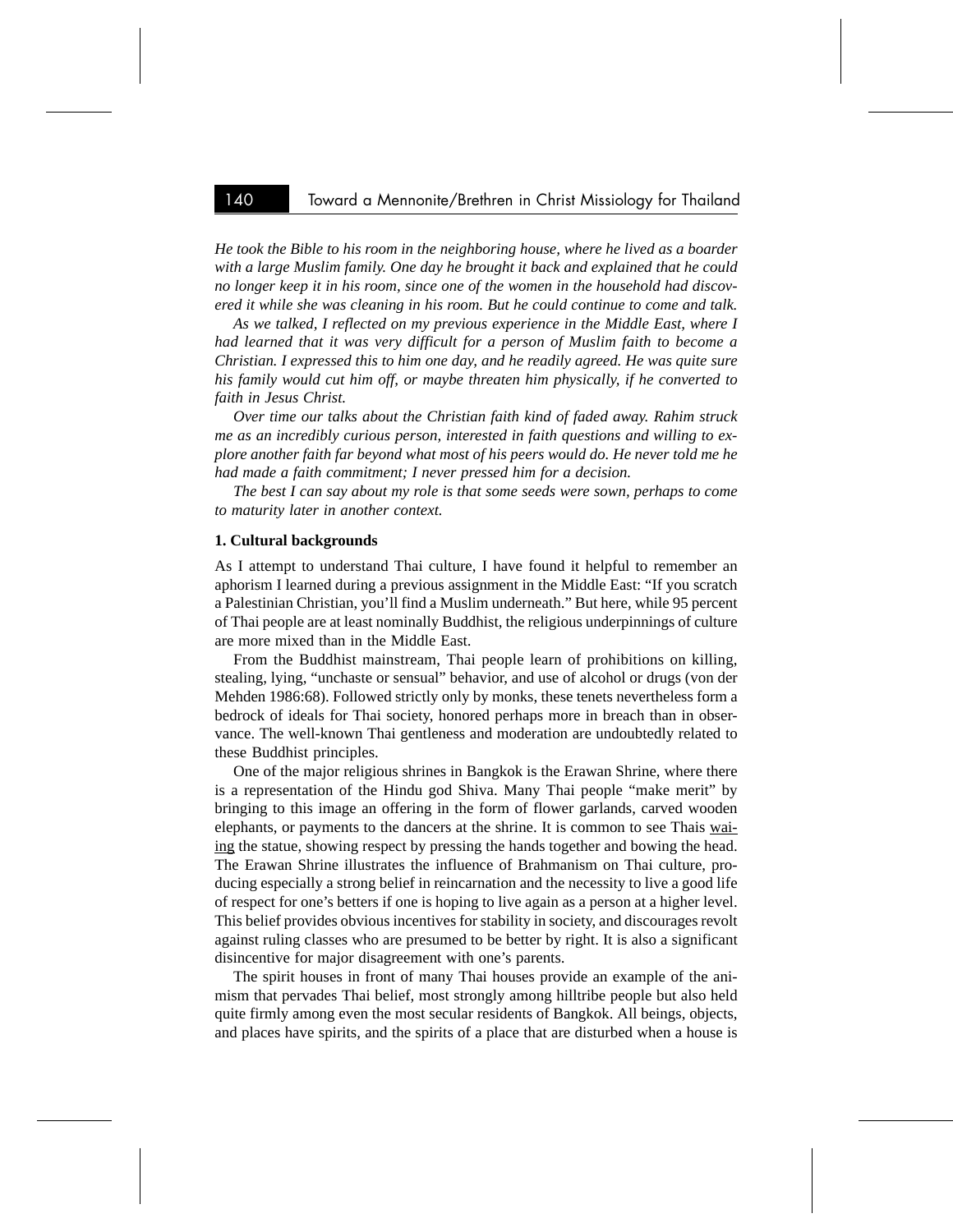Mark Siemens 141

built must have a place to reside—thus the tiny spirit houses, where many Thais place food each morning. When a person dies prematurely, the spirit is not at rest in its assigned place, and may continue to disturb people in the place where the death occurred.

When the grandfather of a friend of ours became a Christian many years ago in a village in northern Thailand, he wanted to get rid of the sacred objects he had used as a spirit medium. He packed them in their wooden box and threw the box into the middle of the river. Many villagers were watching as the box floated upstream out of sight. Incidents of this type illustrate the pervasiveness of spirit belief in Thai culture.

An additional challenge in grappling with Thai culture, beyond its mixed character, is that it is constantly changing, not least as a result of its encounter with western materialism and commercialism. Changes are occurring rapidly not only in large cities but in every village, connected with the cities by an excellent transportation infrastructure, and with the west by television and movies. The challenge for mission is two-fold: (1) to understand a culture that is a constantly moving target, and (2) to avoid bringing our cultural baggage in a way that would further this corrosive impact of the West.

Thai culture borrows from three major religious streams. It is flexible and adaptable, and places a high value on social harmony, maintained more by submission to one's betters and by prevention of conflict than by assertive conflict resolution. Just as Thai monarchs and political leaders have maintained Siam's independence for centuries through a sophisticated and supple negotiating ability, so Thai people tend to be open to other religions while maintaining a quiet autonomy and a profound commitment to their own status quo. And while there are significant contributions from Brahmanism and animism, Thai culture remains strongly identified with Buddhism.

*"Kanchana" was my teacher during my fourth month of language study. Right away in the early days of the module I could sense a deep gentleness in her that went beyond the Thai cultural style. There also seemed to be hints as we discussed various topics in class that she might be among the minority of Christian teachers at the language school.*

*Tutoring sessions were available each afternoon at 1:00. One day I worked up my courage to ask Khru Kanchana whether I could come that afternoon to talk with her about religion. She said, "You can, of course!" As we talked that afternoon, I was amazed to find out that just in the past month she had decided to become a Christian.*

*She told of how she had been reading the Bible for many years, how her husband (a member of the border police who spent weeks at a time on the Cambodian border) and family would not approve of her decision but would not oppose it and would not be surprised, and how she was being discipled by an American missionary. I was humbled when she asked me how to pray; I could only mumble, in my limited Thai,*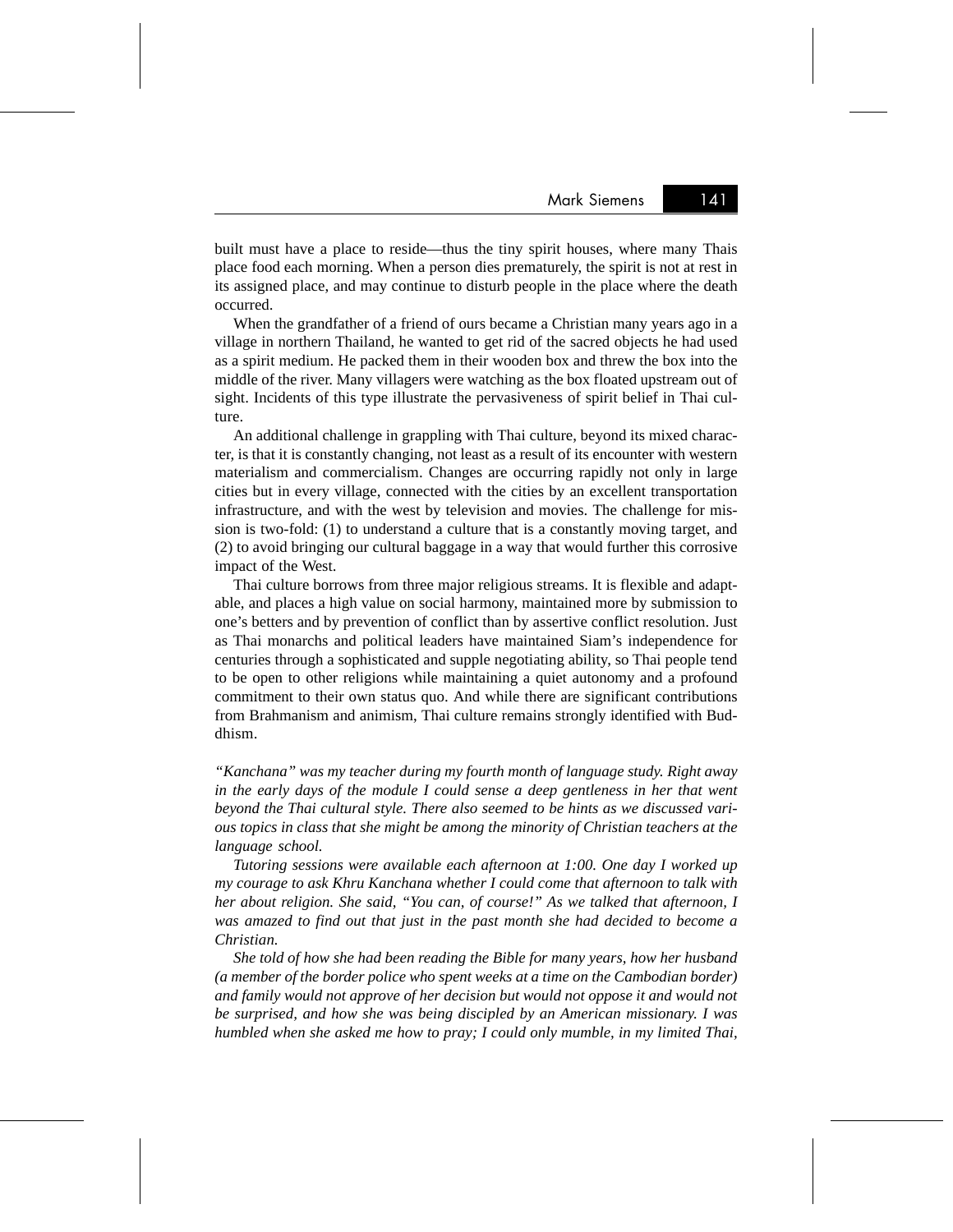*that I thought the Lord's Prayer was the model we should follow.*

*What was it like when she actually made the decision? She felt that there was a struggle in her between the Spirit of God and evil spirits. She had intense headaches and heard loud voices, painfully loud. She was afraid to turn off the lights at night, especially the first night or two. There was pain--the pain of relinquishing the hold of her former spirit system, the pain of new birth which few of us westerns experience who grow up in Christian contexts.*

*I was awed to have a glimpse, albeit flawed and filtered by my limited language, of the heart of a very new Christian. I was impressed that her faith decision had occurred after significant contact with an expatriate missionary and after considerable reading of our Scriptures. Her demeanor and her witness convinced me that the decision was part of a process, one that would undoubtedly continue for years or for a lifetime.*

## **2. The encounter with Christian faith**

How do Thai people become Christian? A facile answer is that not many of them do. After 160 years of Protestant mission activity in Siam/Thailand, less than one percent of the current Thai population is Christian.2

When Thais do decide to become Christians, they begin a process that takes a significant amount of time. One missionary estimates that a Thai person choosing to follow Christ typically takes 10 years to become completely Christian. I suspect it is an even longer process than this, as it is for all of us who never completely live up to our Christian ideals. But the point is clear: Christian faith is so different from the faith experience of most Thai people that an enormous amount of reorientation must occur over time if the person is to identify fully as a Christian and experience a full measure of living in discipleship.

A more significant barrier to Thai acceptance of Christian faith is to be found in the strong identification of ethnic Thais with Buddhism. Thai society is made up, broadly speaking, of ethnic Thai people, who comprise the vast majority; Chinese Thais, descendants of traders and business people who came here from China in the last 100 years or so; and people of other ethnic minorities, such as hilltribe (indigenous) people, people of Malay descent, and people of Indian descent. Of these groups, the one least likely to respond to the gospel of Jesus Christ is the ethnic Thai group. Part of the reason is that the others tend to be marginalized, and therefore have less at stake as they contemplate changing religions. Another reason was provided by a fellow singer after Messsiah rehearsal who responded, when I asked him if he is Christian: "No, I am Buddhist—to be Thai is to be Buddhist!" In Thai schools, the day begins with a recitation of loyalty to the king, the motherland, and Buddhism another manifestation of the close link between ethnic Thais and Buddhism.

One of the key factors in this remarkable resistance to the Gospel is the great flexibility of Thai culture, the suppleness that has also enabled successful Thai diplomacy. Like a palm tree that bends in the monsoon winds but will eventually return to its original angle, Thai people tend to be open and accepting of new ideas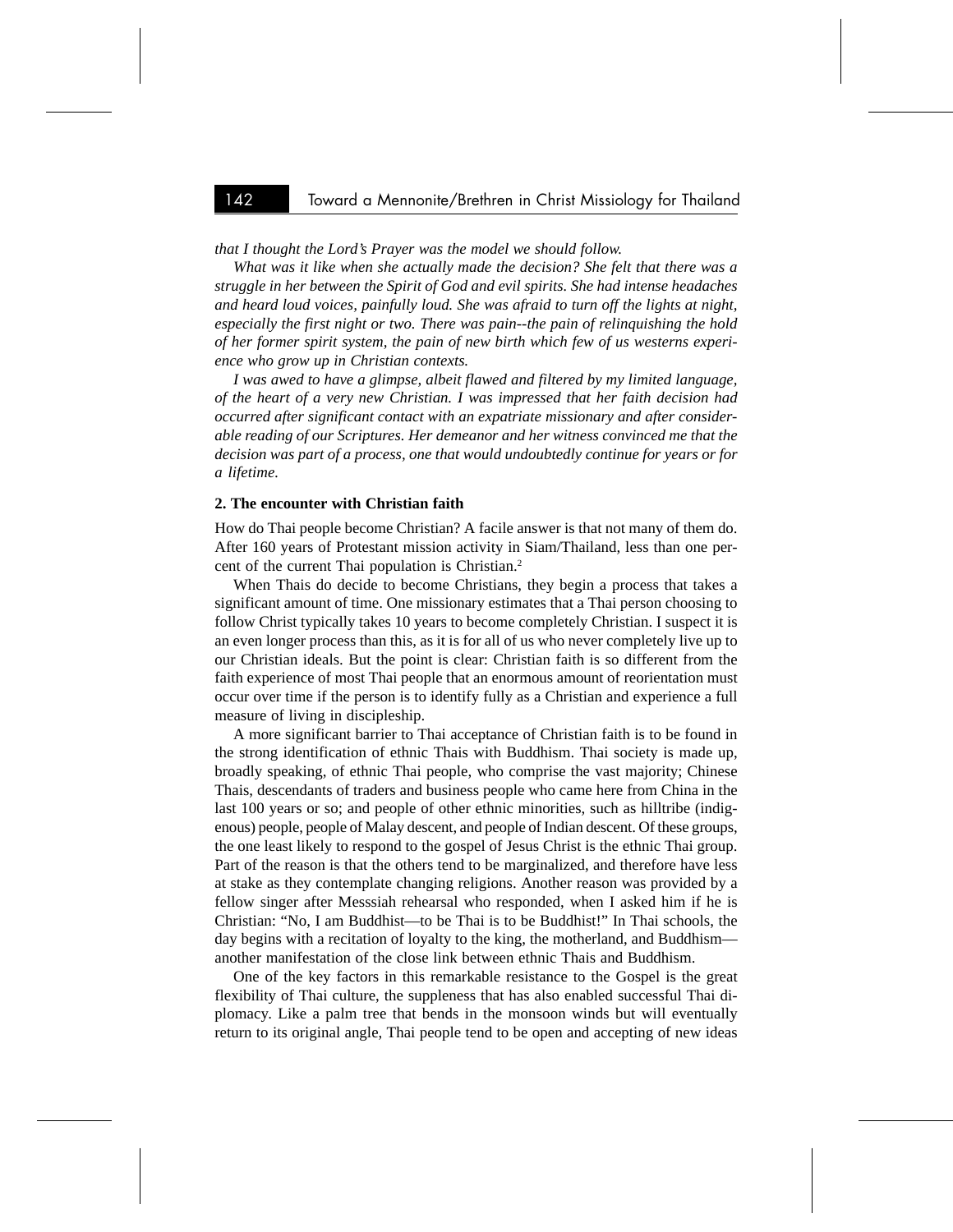Mark Siemens 143

on the surface, while underneath remains a seamless cultural and religious reality which for most Thai people has strongly Buddhist content.<sup>3</sup>

Another barrier is the emphasis on respect for elders, linked to Brahmanist belief in reincarnation, which combines with strong family solidarity to make it extremely difficult and unlikely for young family members to break from the past by changing religious faiths. And older family members tend to be set in their ways, even less likely to consider breaking away from their faith of origin.

Until about seven years ago, there was no significant peace church mission presence in Thailand. There have been a number of missionaries, particularly under the Church of Christ in Thailand, who have been oriented toward peace theology. Whether mission grounded in a shalom theology will be more effective remains to be seen.

#### **3. Mennonite/Brethren in Christ connections with Thai culture**

 Observing the points of contact between Mennonite/Brethren in Christ theology and Thai culture encourages us to consider mission to Thailand grounded explicitly in peace theology.

### **a. Emphasis on ethics**

Thai people consider their behavior and specifically their treatment of other people to be religiously important. The fact that one can "make merit" by performing acts of mercy or devotion suggests an emphasis on "works righteousness." Fred R. von der Mehden (1986:67) states that "Buddhism has been described by some as not a religion at all, but a code of life, the teachings of one of the world's greatest spiritual leaders." Ethical behavior is specifically emphasized also by the Brahmanist stream in Thai culture, though not particularly by that of animism.

Mennonites and Brethren in Christ believe strongly that our faith must be matched by our works, and a strong emphasis on ethical and moral behavior is part of our heritage and practice. The Thai disposition to see their religious commitments in terms of specific behavioral expectations is thus consonant with one significant emphasis of our theology. Moreover, the ethical thrust of Buddhism (see paragraph 2 in "Cultural backgrounds" above) is parallel to that of the Sermon on the Mount, the bedrock of Mennonite/Brethren in Christ moral and ethical commitments.4

### **b. Emphasis on peace**

Partly because of the importance of Buddhist concepts, and partly because of a strong commitment to social order and stability, Thai people tend to place a high value on peace, particularly at the interpersonal level. Thai ways of dealing with conflict are significantly different from Western modes in that Thai people tend to emphasize conflict prevention rather than using resolution techniques after a conflict has escalated. Also, confrontation is usually avoided, so that conflicts tend to simmer slowly, to be dealt with in indirect ways. Still, the ideal of social harmony should be a natural bridge to Mennonite/Brethren in Christ theology of peacemaking.

This is not an attempt to play out this theme fully. But one obvious direction for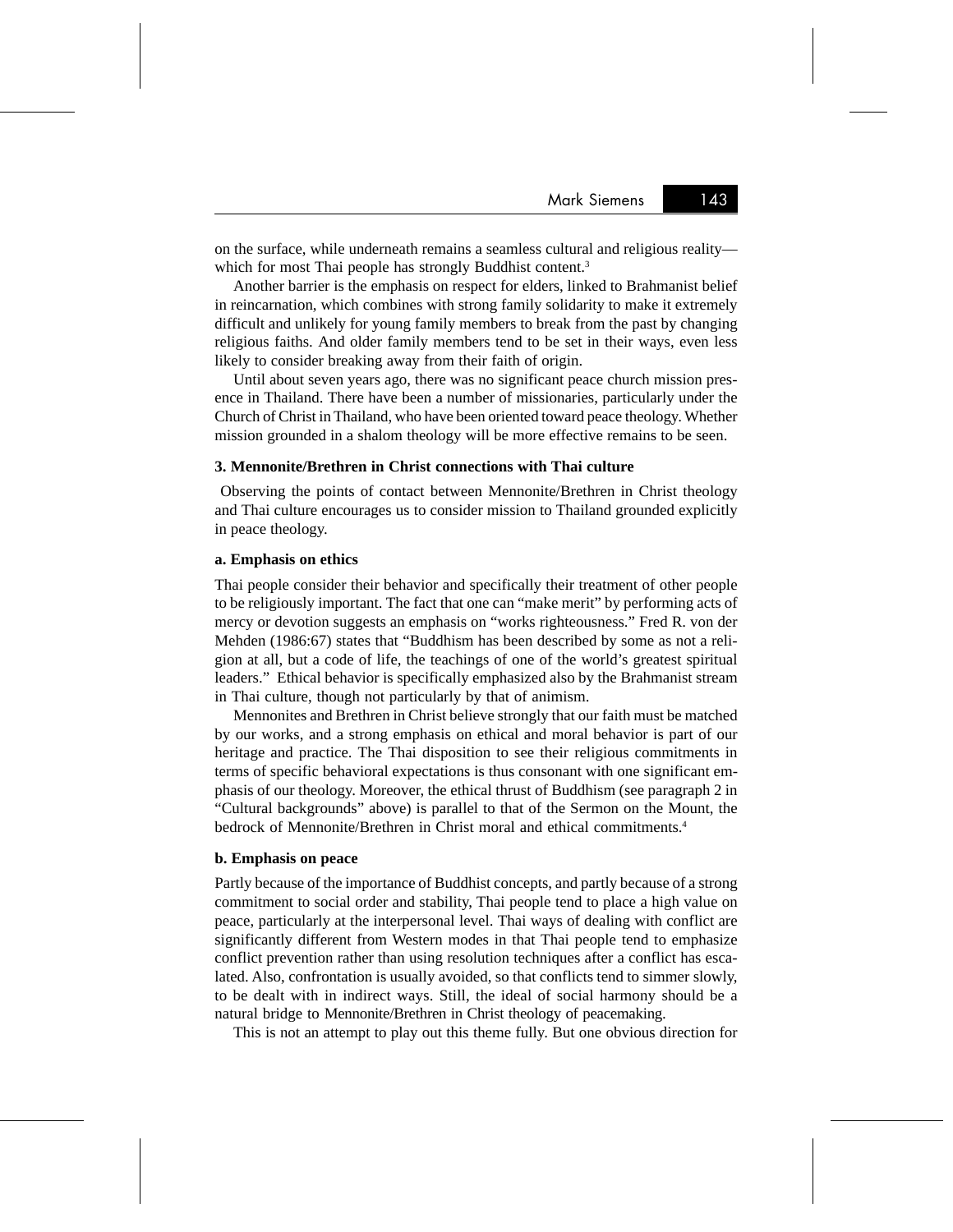further missiological work would be to explore how in other settings the connection is made between a commitment to interpersonal peace and the need for peace with God, a parallel perhaps to Christology "from below" rather than "from above."

# **c. Mutual aid**

Family solidarity built on respect for elders is very strong among Thai people. In traditional Thai society, the community is viewed as having great importance, and one is just as likely to take action on behalf of the community as in pursuit of individual agenda. (Individualism, abetted by Western ideas, is making strong inroads into this communitarian commitment, but the latter remains strong in Thai society.)

Mennonite/Brethren in Christ theology includes an emphasis on helping those in need, both inside the family of faith and in the broader community around the world. It does not seem a large leap to envision Thai people broadening their family and clan commitments to embrace all humankind. This project could be worked on together, since many Western Christians have not "arrived" in this regard either.

These three examples point toward the possibility of a unique Mennonite/Brethren in Christ witness in this country. They encourage an explicit "peace theology" approach in mission to Thai people. While this approach will not necessarily bring a greater stirring toward Christian faith on the part of Thai people, it seems theologically more honest than adopting a generic evangelical theology. The latter would likely lead to further results along the lines already observed.

*"Jit" has been a Christian for eight years. She became a Christian while a teenager, struggling to make meaning of her life at a time when her parents were separating and her own future was in doubt. As a university student, she was befriended by a Thai Christian who shared her faith with Jit. She began attending church regularly and studying the Bible, and when she announced her decision to become a Christian to her cousins with whom she was living at the time, her uncle made a special trip to Bangkok to try to convince Jit not to do it and to tell her that as a Christian she would have to move out of the house.*

*She felt very much alone in the world, but her decision was affirmed when a missionary couple offered to let her stay with them. Meanwhile, the couple met Jit's cousins and worked toward her reconciliation with her family, which happened within the next year.*

*Jit is a thoughtful and active member of a Southern Baptist congregation in Bangkok. She has been a leader in the youth group, where she met her husband, and she invited her sister, six years younger, to come to church and youth group meetings with her. It took several years, but eventually her sister followed her example in deciding to become a Christian.*

*Soon the two of them were working on their mother, who had gotten back together with their father after much mediation, pleading, and prayer by Jit. It was a big event when Mother came to church with them for the first time. Before long she was attending regularly, and in less than a year she professed faith in Christ. But when*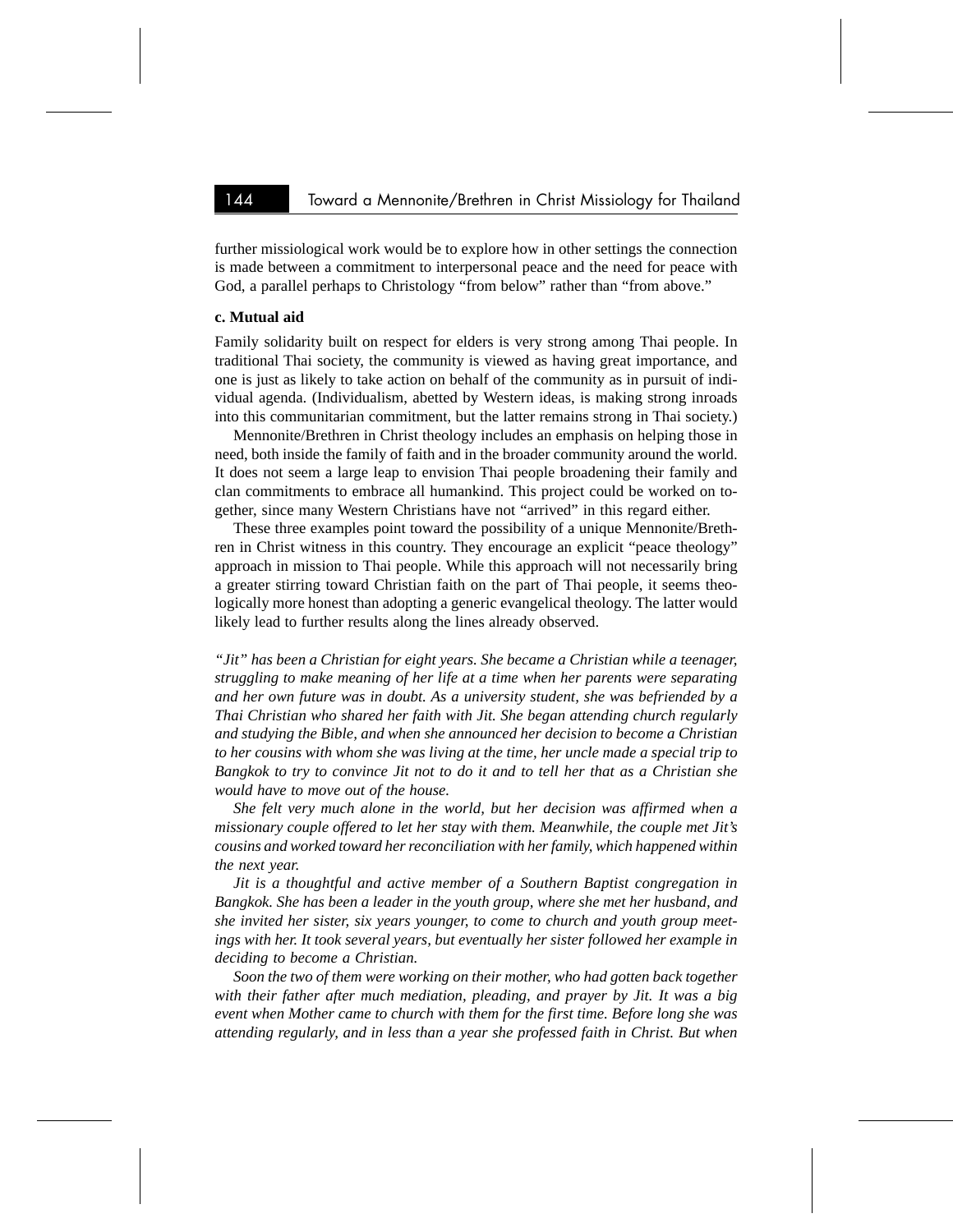Mark Siemens 145

*she returned for a visit to her family in Chiang Mai, northern Thailand, she not only stayed away from church but attended a Buddhist service with them. It took nearly another year before she was strong enough in her faith to attend church in Chiang Mai. There have been relapses but it seems that Mother is firmly on the path of Christian discipleship.*

*The three female family members are praying that Jit's father will follow them into the family of Christian faith. He has visited church once, but it will probably take a lot more time before he will be open to this life change.*

*Jit says a big part of her witness to her family has been her desire to show Christ's love to them in many ways. It is a constant challenge for her to represent Jesus Christ faithfully in her life.*

## **4. Toward a Mennonite/Brethren in Christ paradigm for mission in Thailand**

Here I propose a few modest building blocks of a mission paradigm that might be specially suited to Thai culture. But first, a theological observation. The first three parts of this article have assumed a narrowly defined concept of mission, almost equating it with evangelism and church planting. A full-orbed gospel and ecclesiology are not limited to evangelism as the sole activity of the church. The discussion of this point will begin our exploration of what an explicitly Mennonite/Brethren in Christ missiology for Thailand might look like.

## **a. Mission addresses all needs**

Faithful mission in the name of Jesus Christ must be faithful to Christ's life and teachings, and indeed to his mission goals and methods. There is no disagreement with the fact that Matthew 28.18-20 is a key programmatic element of mission theology. But if we take the life of Jesus seriously as we define mission, we cannot claim that evangelism as "preaching to convert others" was Jesus's exclusive priority. That would exclude the healing and feeding that he did. Nor can we assert that the meeting of physical needs was only an adjunct to conversion, since there are many examples of Jesus's healing or feeding which were not accompanied by a call to conversion.

When we explore the question, "What was Jesus sent to do—that is, what was Jesus's mission?—we are forced to conclude that Jesus was sent to preach, teach, and heal. Jesus's mission was not limited exclusively to calling for conversion, nor to healing only as a means of encouraging conversion or of supporting those already converted. The result of Christ's mission was a community where preaching, teaching, and healing (as well as sharing) are the norms.

I suspect few mission agencies in Thailand focus on evangelism to the utter exclusion of addressing social and material needs. A more subtle error is to tack on a social ministry or two as a mere adjunct or annex to the "real work" of evangelization—which comes close to the long discredited "rice Christian" approach. Genuine integration of evangelism and service—addressing the whole person—is not easy, and indeed is a continuing challenge to the faithfulness of every mission agency and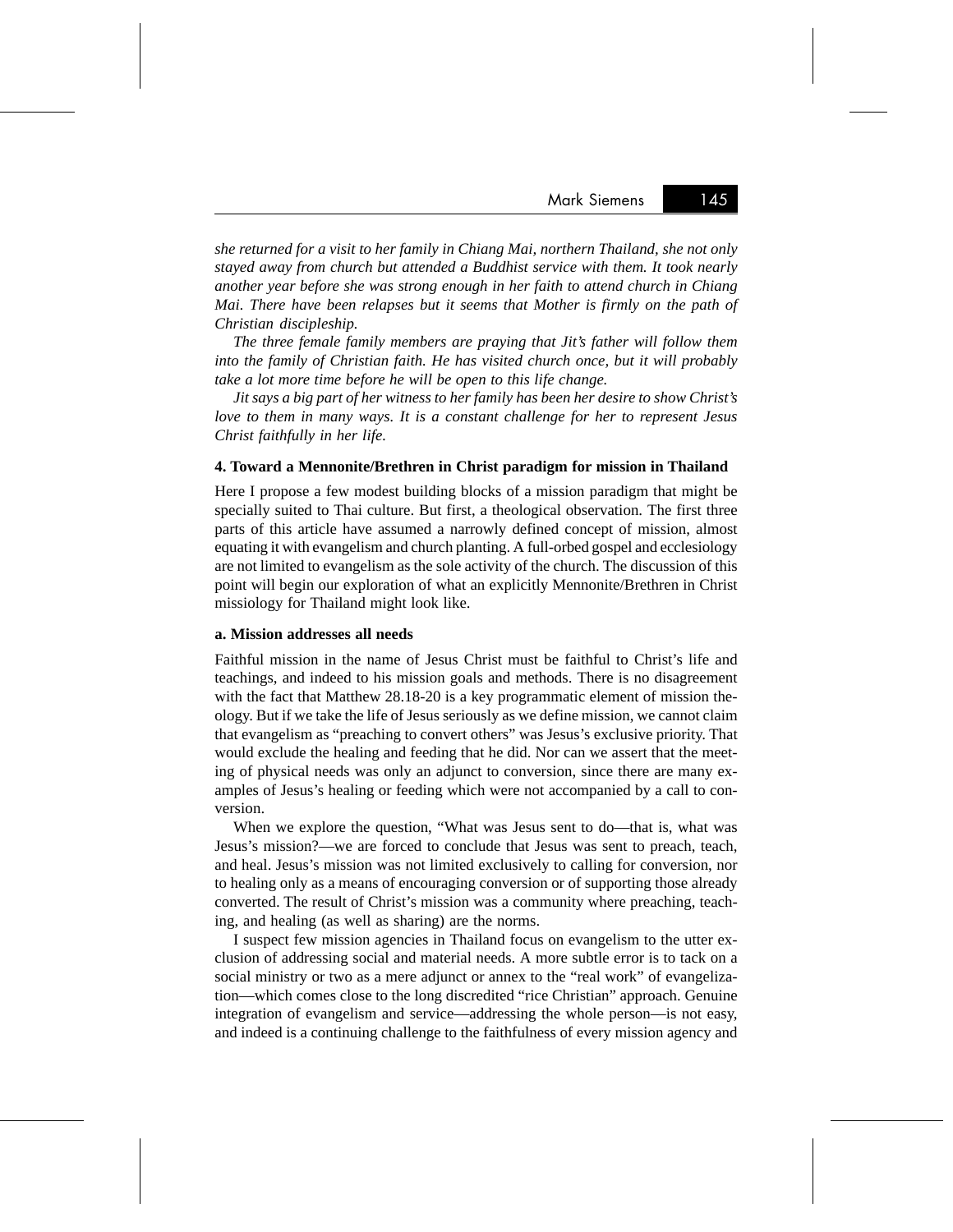every missionary.

## **b. The purpose of the church is to be the church**

A biblical ecclesiology will observe the fantastic growth of the early church in the context of faithful sharing of resources, works of mercy, and ethical decision-making. The church of the first century was well-rounded enough and confident enough to recognize that its primary task was to be faithful to its Lord—in other words, to be the church. To be a part of such a radically faithful church was indeed good news that demanded to be shared.

It is a truncated ecclesiology that suggests that the only, or even the primary, task of the church is to reproduce itself. Such a reductionist conception is dangerously close to "evangeliolatry."

We all can think of examples of congregations that were not growing numerically, but were deepening their faith commitments in ways that later became manifested in visible growth of various kinds, including membership increases. We also know of situations where congregations grew larger by unethical means—by encouraging members of other churches to leave and join theirs, for example. These illustrations challenge the adequacy of setting numerical growth as the only goal of the church, or evangelism as the only activity of the church.

A missiology for Thailand must be built on a whole ecclesiology, and it must have the goal of assisting Thai people in building a whole church in which evangelism takes its place in the context of a faithful community with many functions and ministries.

## **c. Missionaries to Thailand must be thoroughly incarnational**

Because Thai culture is flexible and will bend to new winds while maintaining its essential character, mission to people in Thailand will be ineffective if it attempts to move immediately to confrontation. Thai society and interaction are built on indirection, and only an "indirect" approach has a chance of long-term impact. By "indirect" I mean commitments such as the following: to spend years, perhaps many years, learning the culture before attempting to evangelize; to talk about faith matters as Thai people talk about a sensitive issue, that is, by subtly approaching the subject over the course of many conversations, and by backing off if the time is not right; to understand the Buddhist-Brahmanist-animist roots of Thai culture so thoroughly and sympathetically that the missionary could almost become a convert, and is able to articulate in Thai language what these religious and cultural roots means to the Thai people.

To say that a missionary to Thailand must enter fully into Thai culture is to state the obvious, applicable to any context. But it is crucial here, where there are many barriers to immersion in the culture. One's appreciation of the apparent openness on the surface gives way over time to a feeling that Thai people really may not want them to enter fully. The barriers may be soft and smooth, but they also prove to be tough and possibly impermeable. One can only do one's best and pray that over time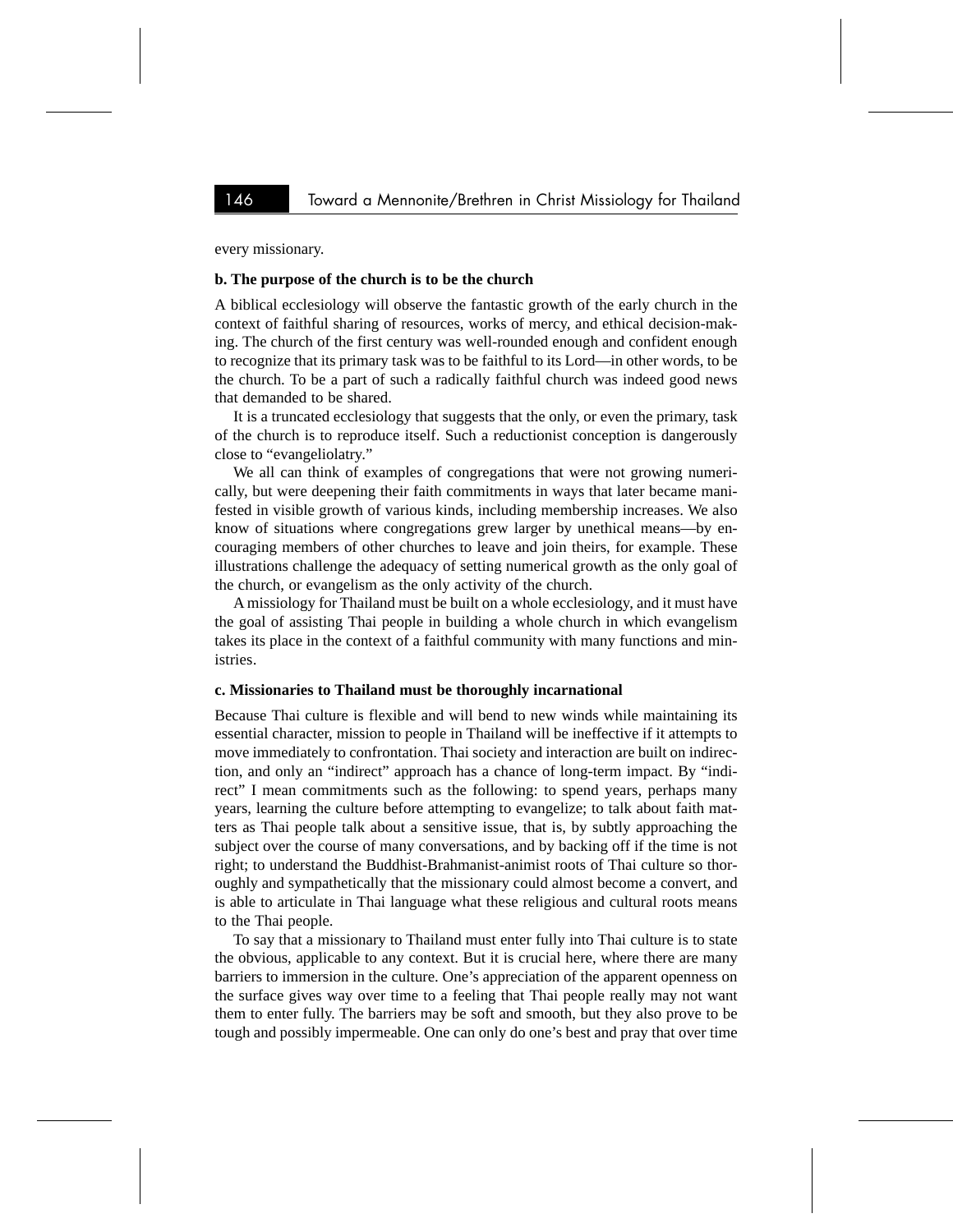sincerity will be recognized and accepted where cultural fluency fails.

The only hope for effective mission by foreigners in Thailand is to incarnate as completely as possible the Good News and the person of Jesus Christ. This is of course impossible and forces the missionary to depend utterly on God's grace.

## **d. Emphasize peace theology**

As observed above, Mennonite/Brethren in Christ theology has unique connections with Thai culture. In one case of mission to Lao ethnic people in northeast Thailand, that I am familiar with, the commitment by the missionaries to peace theology seems to have been one factor in the steady growth of their church in maturity, appreciation for their own Lao culture, relationships, and numbers.

Mennonites and Brethren in Christ can do no less than share with Thai people the joy we've experienced in relationships, vertical and horizontal, when they have been ordered by our understanding of Scripture.

# **e. The best missionaries in Thailand are Thai people**

Our experience in this country, and the reflections summarized above, convince me that no foreigner will ever be as effective a missionary in Thailand as a committed, vibrant Thai Christian like "Jit."

Why then do we have foreign missionaries in Thailand? "Because there are Thai people who have not yet become Christian" does not provide a full answer. I suspect a large factor is the inertia of the mission establishment in this country, which maintains foreigners here in spite of the priority of supporting Thais to do the work of growing their church. It is relatively easy to place missionaries in Thailand, which also makes it easy to keep on doing so.

A more serious and valid reason to place expatriate missionaries here is to provide training for Thai church leaders. I believe this need remains, though the goal should be to work oneself out of a job through a planned program of raising the training level of local leaders.

But I suspect another reason for the continuing existence of the foreign mission establishment in Thailand is impatience by Westerners at the perceived slow pace of growth in the Thai church. Some of this sense is conveyed by Maarten van der Werf in another context:

Our western culture infuses us with an extreme addiction to the success process: I plan; I carry out; it works. We seldom look at side effects. This quick process motivates us. But history [and Thai culture!] operates at a different speed and is unpredictable. Things escape our personal fix-it spiritual power. Resources for sustained motivation then become necessary (van der Werf 1994:5).

We feel we can bring about faster growth—despite the 160 year history of gradual growth and the unlikelihood that expatriates can be as effective as Thai people in mission here. A Thai-driven pace of church growth is more likely to be culturally appropriate and is more likely to result in solid long term expansion in faithfulness,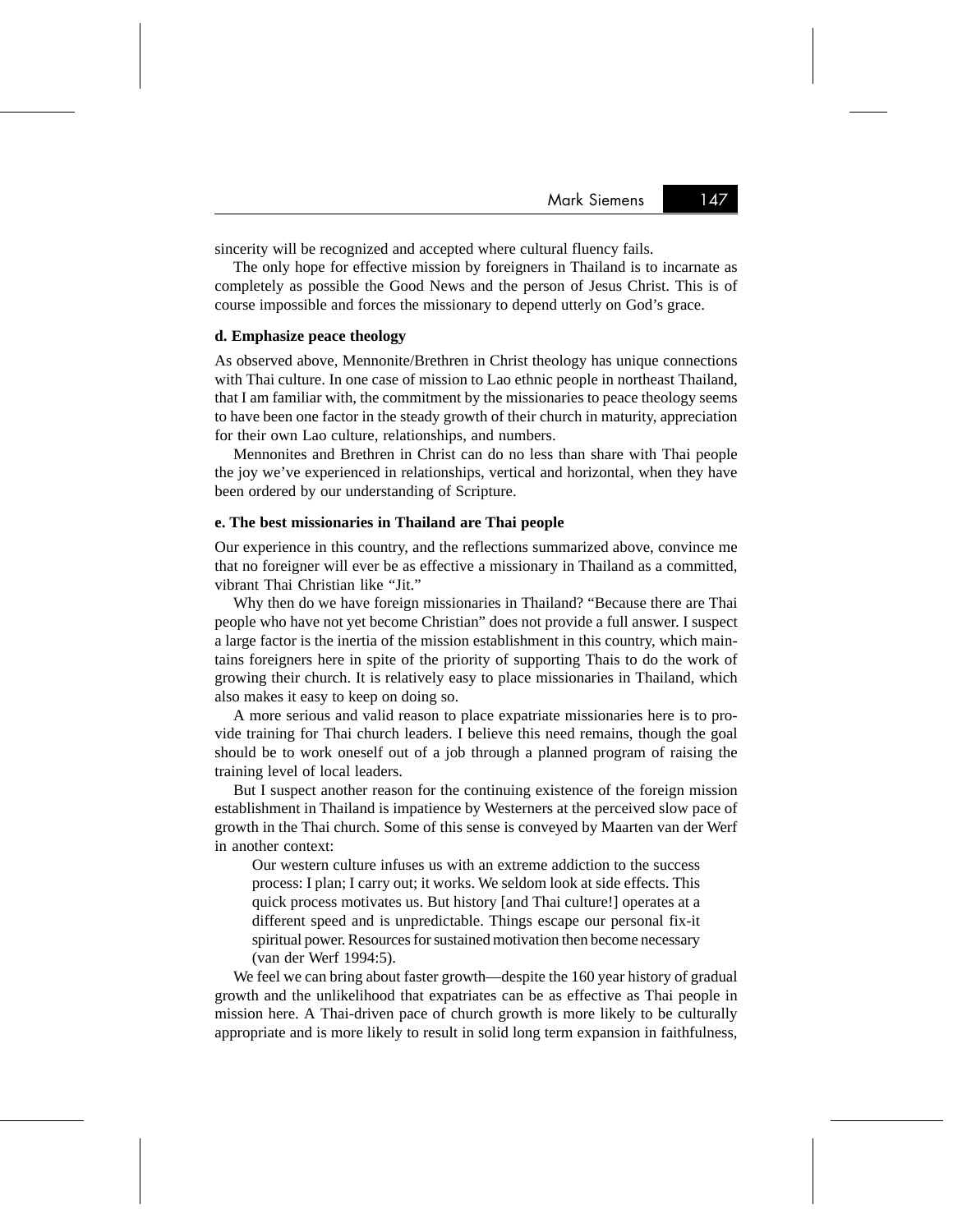ministry, and membership. Can we accept the possibility that God will build the church here in a Thai way and at a Thai pace?

## **Conclusion**

Whatever paradigm is adopted by groups involved in mission in Thailand, they can be assured by history and cultural factors that it will probably continue to be a difficult field of work. I have suggested that an approach built on peace theology might be consonant with Thai culture in some powerful ways. But no one should expect that a new approach will necessarily bring stronger results by any measure.

Mission in Thailand will continue to involve the hard, deep work of being the church and opening windows for others to see into that portion of society that has already been claimed by God's kingdom. Mysteriously, like the seed growing at night (Mark 4.26-29), that church will continue to grow in this amazing Thai land.

# **Bibliography**

 von der Mehden, Fred. R., Religion and Modernization in Southeast Asia. Syracuse: Syracuse University Press, 1986.

- Smith, Alex G., Siamese Gold: The Church in Thailand. Bangkok: Kanok Bannasan (OMF Publishers), 1981.
- van der Werf, Maarten. "Europeans Response: A 'Kairos Moment' in Europe?" MCC Peace Office Newsletter, May-June 1994, p. 5.

## **Endnotes**

<sup>1</sup> Is my current work with MCC "mission"? I certainly regard it as part of the work the church is sent to do in the world, and therefore within the concept of mission. I am not involved in evangelism as a program or in church planting, but as will be seen later, I do not think mission is properly reduced to these activities.

<sup>2</sup> The first Protestant resident missionaries in Thailand were Carl Friedrich Augustus Gutzlaff and Jacob Tomlin, arriving on August 23, 1828. Previous Roman Catholic mission to Thailand beginning in 1511 was effectively curtailed with the execution of a Catholic government minister and the banishment or imprisonment of priests in 1688. (Smith 1981:14,9)

<sup>3</sup> Alex G. Smith summarized a missionary's 1915 account of Thai response as follows: "Evangelists and missionaries are often frustrated at the impassive, lethargic inactivity of Thai in response to the Gospel, though the people may have long listened with apparent interest. This good natured indifference bends under the touch of the Gospel 'only to spring back into place a moment later' secure of Buddhism." (Smith 1981:275)

<sup>4</sup> From the notes of my second conversation with "Kanchana," December 13, 1989: "I asked her reaction to the Sermon on the Mount, which I had encouraged her to read the last time we talked. She said simply that it was very parallel to Buddha's teachings....She said she did not think it impossible to live out, but that she knew she could not always obey and was in regular need of forgiveness."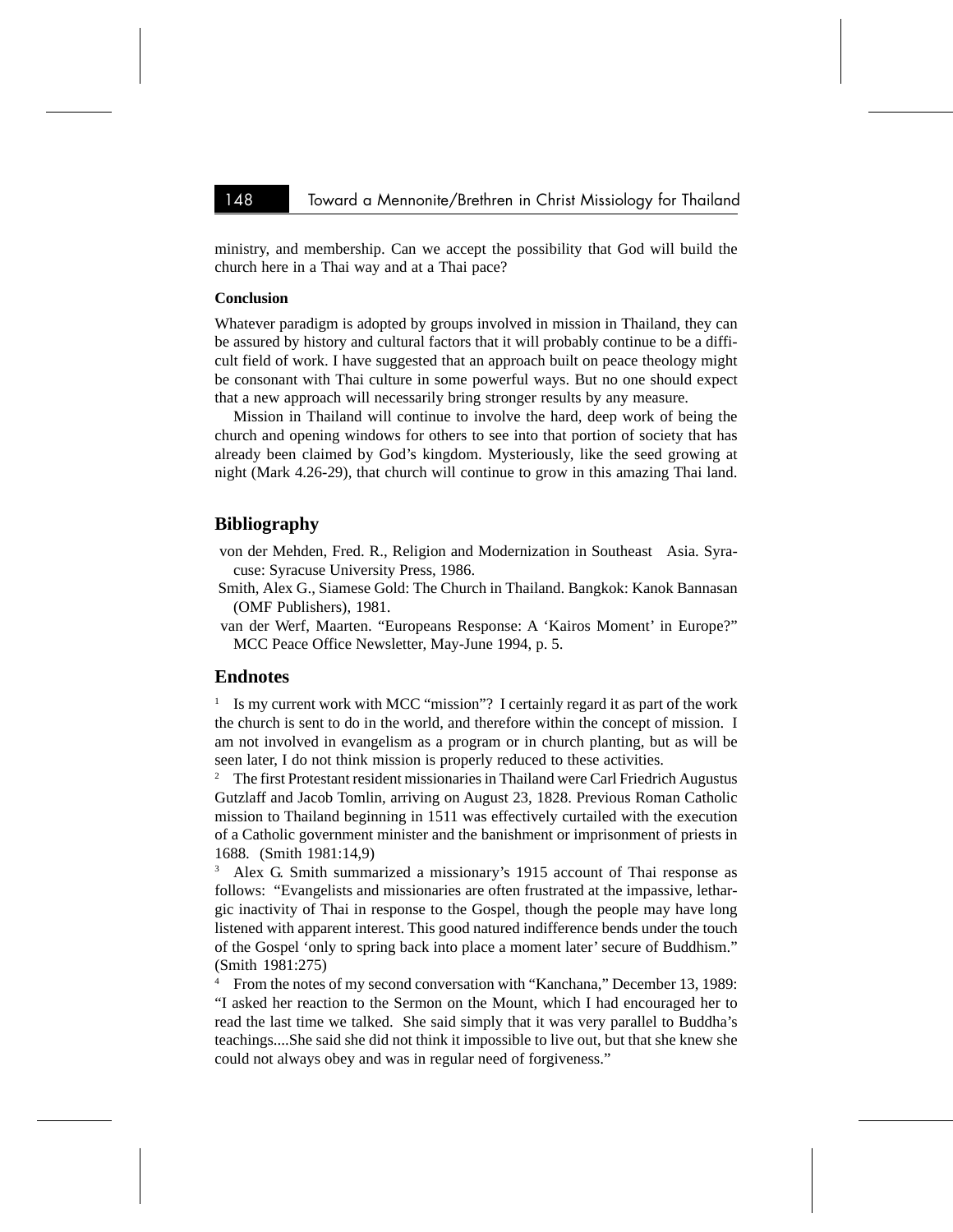# **Dilemmas of a Mennonite Program Agency Mennonite Central Committee Seeks to Find Its Niche in Cambodia**

*Jonathan and Ruth Keidel Clemens*

**MENTER COMPUTER COMPUTER COMMITTEE (MCC)** has worked in Cambodia since 1981.<br>MCC's role in Cambodia has evolved over the years, along with the ever-<br>From the beginning of MCC's presence in Cambodia, it has been pecessary MCC's role in Cambodia has evolved over the years, along with the everchanging political and social situation.

From the beginning of MCC's presence in Cambodia, it has been necessary for program administrators to make difficult decisions as to MCC's appropriate role and profile. These decisions dealt with a large variety of issues. Cambodia's specific situation of having been devastated by years of bombing and the rule of the Khmer Rouge as well as by continuing war, and left isolated by the West, drove much of what MCC did during the early years. Other factors that were weighed as decisions were made over the years were MCC's identity as a Christian/Mennonite organization coupled with Cambodia's being a Buddhist society. To some, it appeared that MCC's decisions involved too many compromises. Others, while acknowledging the unusual nature of the situation, felt nonetheless that the decisions were prudently made, and appropriate for the circumstances.

Our term as MCC Country Representatives in Cambodia (1988-1993) coincided with intense political changes. Much of MCC's identity in Cambodia had already been established, and our challenge was to respond appropriately to the changing times in ways that were fitting for MCC. Decisions about MCC's role were often made in an ambiguous climate, an environment of constant socio-political change and shifting conditions, at times bordering on the chaotic. These changes were reflective of the larger, and increasingly ambiguous, world-wide geo-political picture, as the USSR dissolved and the Berlin wall collapsed.

MCC programs are viewed by the constituency as, by and large, being personnel intensive, relatively low-budget, working at the village level in a "person to person" way, and working to a large degree through church structures. During the 1980s, however, this did not define the MCC Cambodia Program. It was not until around 1990 that significant political changes began to take place in the country, which in turn began to allow for gradual changes in MCC Cambodia's program as well.

MCC Cambodia's history and the way it dealt with dilemmas faced in the Cambo-

*Jonathan and Ruth Keidel Clemens were country co-representatives for Mennonite Central Committee in Cambodia, 1988-1993. Jonathan is now in a public health residency at Johns Hopkins Medical School, Baltimore, Maryland.*

Mission Focus: Annual Review © 1994 Volume 2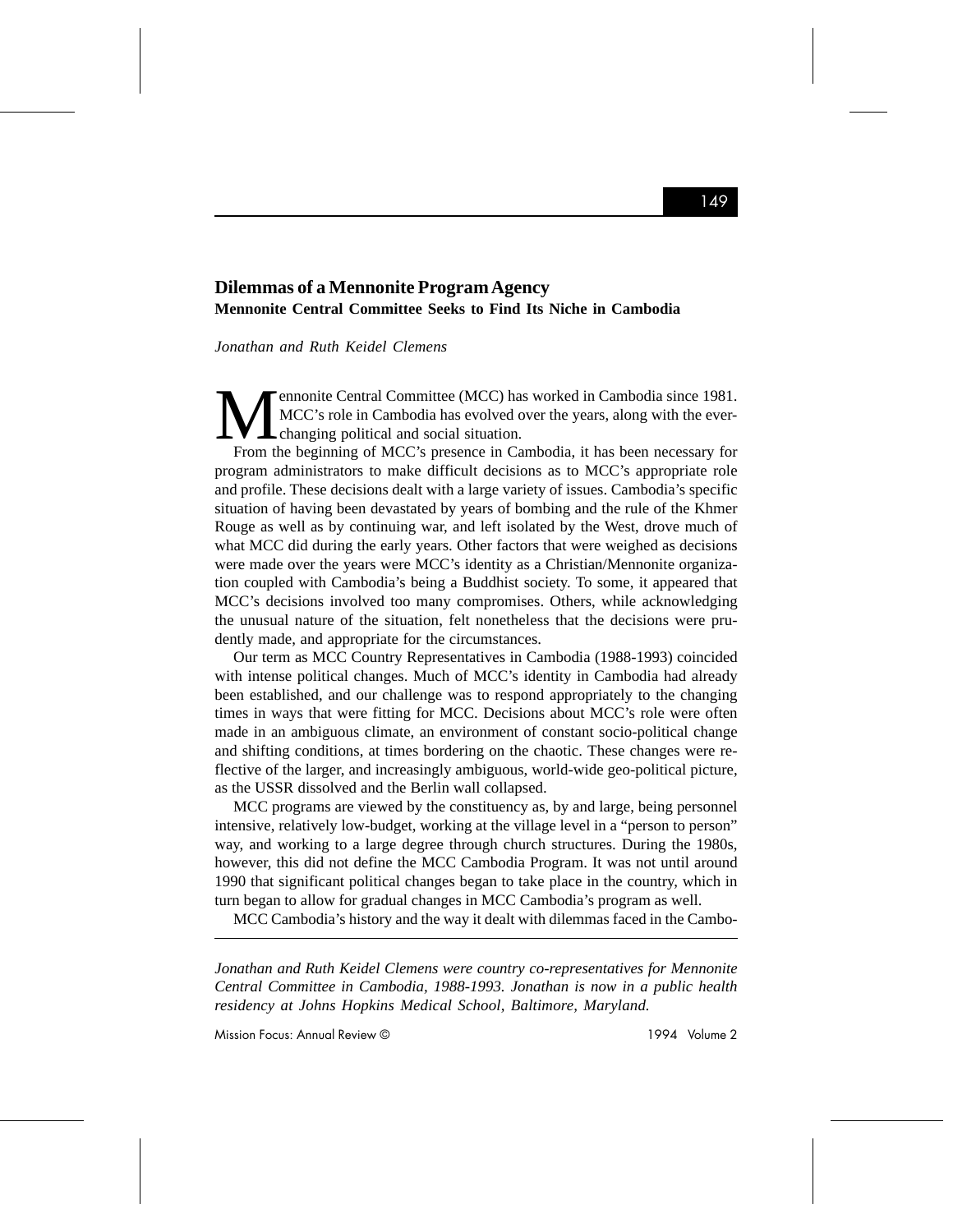dian setting may be instructive to other program agencies in similar situations. Following are a number of themes that have affected MCC's presence and decisionmaking in Cambodia since work began in 1981. The interaction of these themes with MCC Cambodia's course is evident as one traces the program's history. The interdependence of these themes must be emphasized, since it would be misleading to consider them in isolation from one another.

## **MCC Cambodia programs beginning at Cambodia's "Year Zero"**

In 1979 Cambodia was truly left "flat on its back." As a result of the disastrous rule of Pol Pot's Khmer Rouge in which an estimated 20 percent of the population died, the country's infrastructure was shattered and the population thoroughly traumatized. Most of those Cambodians who had some professional training had either died or fled to the border. The term "Year Zero," commonly used to describe what things were like then, gives a sense that the country was starting from scratch.

On top of this Cambodia was denied the international development assistance and access to credit that would have been essential to getting it back on its feet again. To add to this impossible situation, the ongoing war against the Khmer Rouge-led guerrilla insurgency continued to sap what few resources the country had.

Because of the Western aid embargo in the 1980s, MCC's profile in Cambodia was fairly high, as was that of other non-governmental organizations (NGOs). MCC, having comparatively modest resources, nevertheless represented to the Cambodian government a significant chunk of the country's access to Western development assistance. For example, MCC's contribution to the Forestry Department's reforestation program was in the same neighborhood as what was being allocated by the national budget for reforestation.

These factors encouraged NGOs in the early years to develop uncharacteristically large-scale programs. The acute needs at the central infrastructural level determined the direction of NGO resources and attention. MCC Cambodia's budget was larger than MCC programs in most other countries (while having a comparably small expatriate MCC presence), primarily because the program was addressing such largescale and capital-intensive needs that would not have been addressed otherwise.

To summarize, MCC Cambodia's programs have roughly evolved in the following manner and sequence:

**1980-87:** Relief assistance, including large shipments of rice seed, soap, canned beef, school and health kits, and clothing.

**1982-1991:** Addressing large infrastructural needs: building and repairing institutional buildings such as schools and hospitals, refurbishing soap factories, providing vehicles, providing large quantities of medicines and equipment.

**1987-present:** Training emphasis in all programs. Health staff are sent to India for training. Indian doctors and other expatriates came to work in Cambodia with training emphasis in mind. Cambodians from various sectors are sent to other countries in the region to receive further training and exposure.

**1991-present:** Working at a community level, with a participatory approach, as that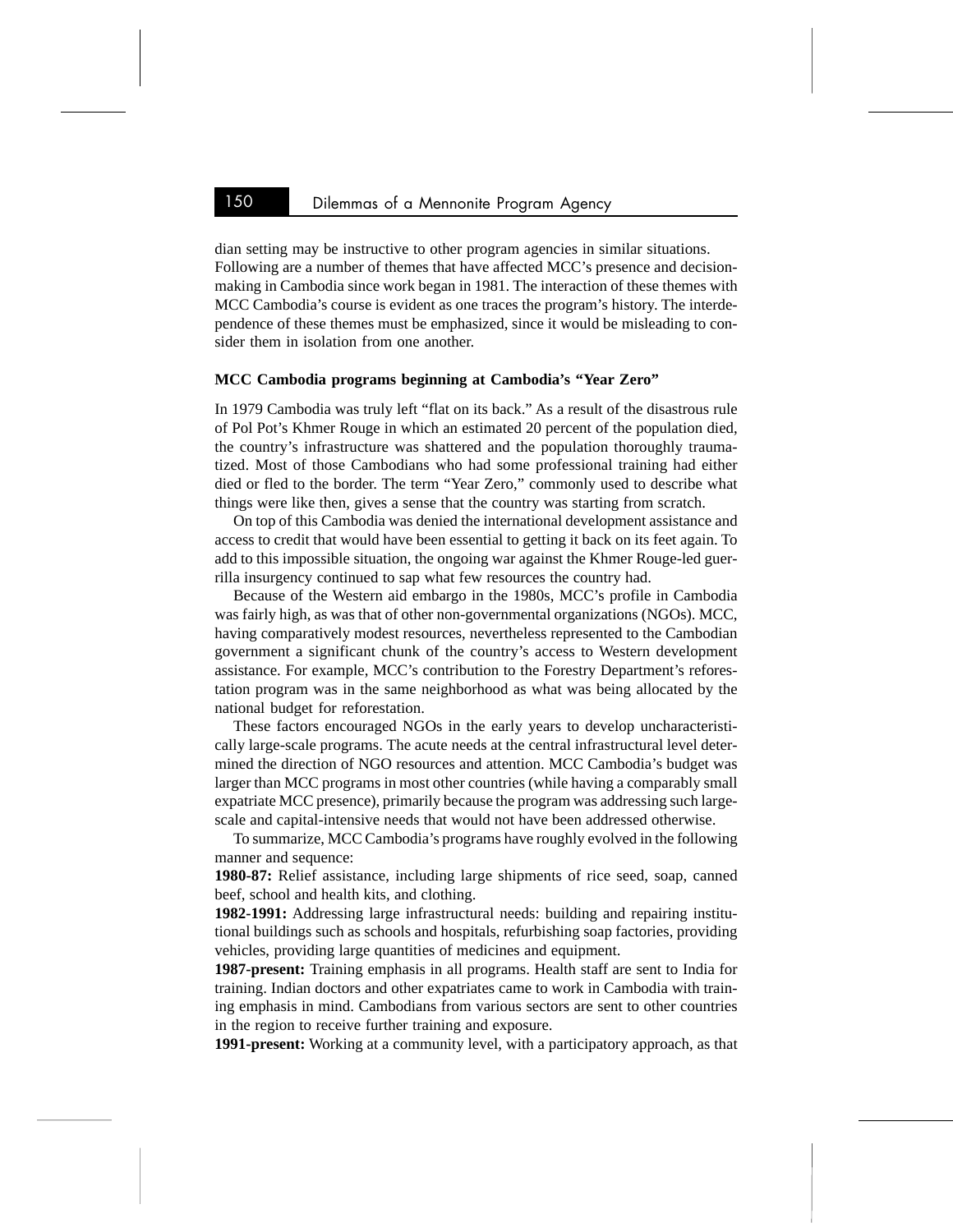## has been allowed.

**1992-present:** Working towards Cambodian-initiated and Cambodian-led activities as trained and experienced Cambodian staff became more a part of MCC programs.

# **MCC's identity as a reconciliatory presence in the face of the western aid embargo**

As mentioned above, Cambodia was subjected to an intense US-led international embargo on aid and commerce through most of the 1980s and into the early 1990s. In essence, the embargo was an indirect attempt to punish Viet Nam, which was backing the Cambodian government during the 1980s. The government of Cambodia, and the Cambodian people, were non-entities in the eyes of all Western governments. Through the 1980s, MCC's presence, along with only a handful of other such organizations, comprised the sum total of Western aid coming to Cambodia.

Thus, from the beginning, MCC's presence in Cambodia was a symbolic act of reconciliation. MCC's identity as an American NGO in a country that the US was ignoring made a statement to the Cambodians and to the US government. To Cambodians it said we were standing with them in spite of our government's policies. To the US government it said that in spite of the harsh policy of embargo, resulting in difficult licensing procedures to discourage program activities in Cambodia, MCC would not ignore the Cambodian people. It said that our government's policies do not determine our Christian sense of service. During those years of embargo, MCC Cambodia tried to take an active role in raising awareness among MCC and other constituencies about Cambodia's isolation.

The recent changes in Cambodia have altered the context for this symbolism. The embargo has ended. There is now a recognized government in place. MCC is now one of a more than 100 foreign aid agencies in Cambodia.

The symbolic importance of MCC's presence in Cambodia has become less relevant, while opportunities for MCC Cambodia to define itself in other ways have multiplied.

## **Working with government restrictions placed on foreigners**

The centrally organized and controlled nature of Cambodia during much of the 1980s, following the Marxist-Leninist model, caused the working environment for foreigners and Cambodians to be oppressive. Government restrictions on foreigners severely curtailed connections foreigners could make with Cambodians.

Apart from occasional stilted encounters, expatriates were not allowed to have mean ingful contacts with rural Cambodians. Conversations with Cambodian civilians, apart from official ministry contacts, were viewed with suspicion. Secret police could periodically be seen across the street from the MCC office, keeping track of the comings and goings. Cambodians with no official role with NGOs were harassed by the secret police if seen associating frequently with foreigners.

All Westerners were restricted to living in three designated hotels, to ensure that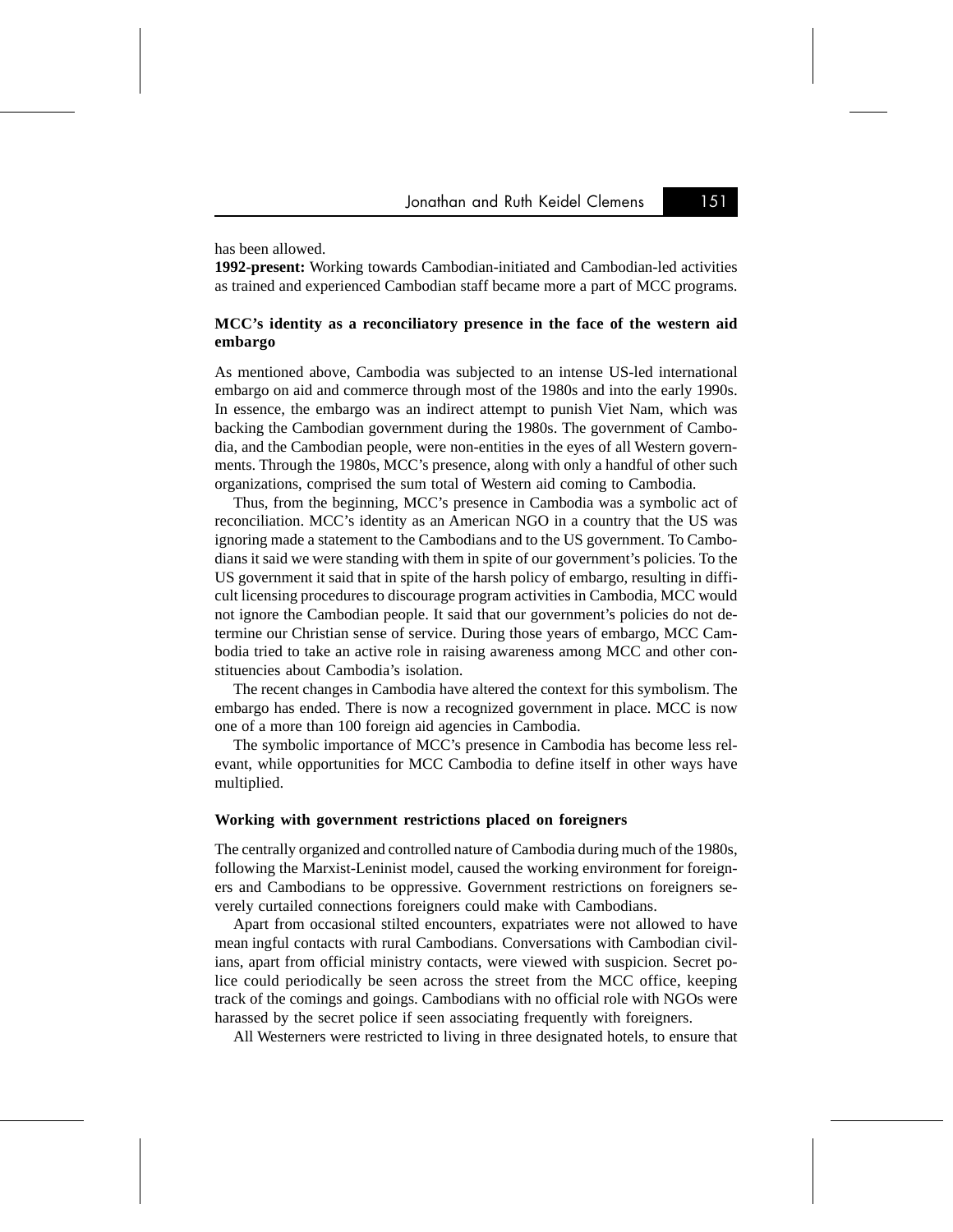they would have as little unmonitored contact with Cambodians as possible.

Official government permission had to be obtained for any travel outside of Phnom Penh. This permission sometimes took up to two weeks to procure. Trips to the provinces could be made only with a guide from one of the ministries, who was required to make a report of each trip. Until 1988, foreigners were not allowed to drive their own vehicles.

Westerners were not permitted to study the Khmer language full-time in-country, and were obligated to get official government permission to study with a Khmer tutor even part-time.

During the early years of MCC's presence in Cambodia, the only NGO workers allowed resident visas were the country representatives. This put great restriction on how personnel-intensive MCC could be in Cambodia, putting yet another crimp in the supposedly "personnel-intensive" nature of MCC. Not until 1988 were longterm expatriate field workers allowed in Cambodia.

These restrictions resulted in a paucity of relationships between MCCers and Cambodian civilians and made some constituency wonder why MCC was in Cambodia in the first place.

The tight conditions described above have changed rapidly since 1990. As a result, possibilities for MCCers relating meaningfully with Cambodians at all levels have opened up tremendously. This relaxation of restrictions on foreigners has made it easier for MCC to work in a relationship-intensive manner, and to work through and with local initiatives. These relationships with Cambodians from all walks of life/all sectors of society now provide the grounding for MCC's presence and work in Cambodia.

# **The position of NGOs, including MCC, in relation to the Cambodian government**

MCC's obligation during the 1980s to work entirely through government channels raised eyebrows among some of the MCC constituency. Being so entirely beholden to and dependent on the power structures in the country did not seem right to many. This was a legitimate concern, and one that has led to some soul-searching among MCCers over the years.

In the face of Cambodia's isolation, and in the absence of the possibility of meaningful contacts with Cambodian villagers, some of these government officials became valued friends, and in this way relationships were always a priority for MCC representatives.

At the same time, it seemed MCCers were not always getting a clear picture of what the real needs were in the countryside, something essential for MCC's approach to development. Because MCC had consented to work through the government, we approached development in a rather "top-down" fashion. We depended primarily on government officials to define the needs of Cambodian people.

It was never entirely clear how much of MCC's assistance was being used to repay political favors or to satisfy other biases. Nor could MCC workers be entirely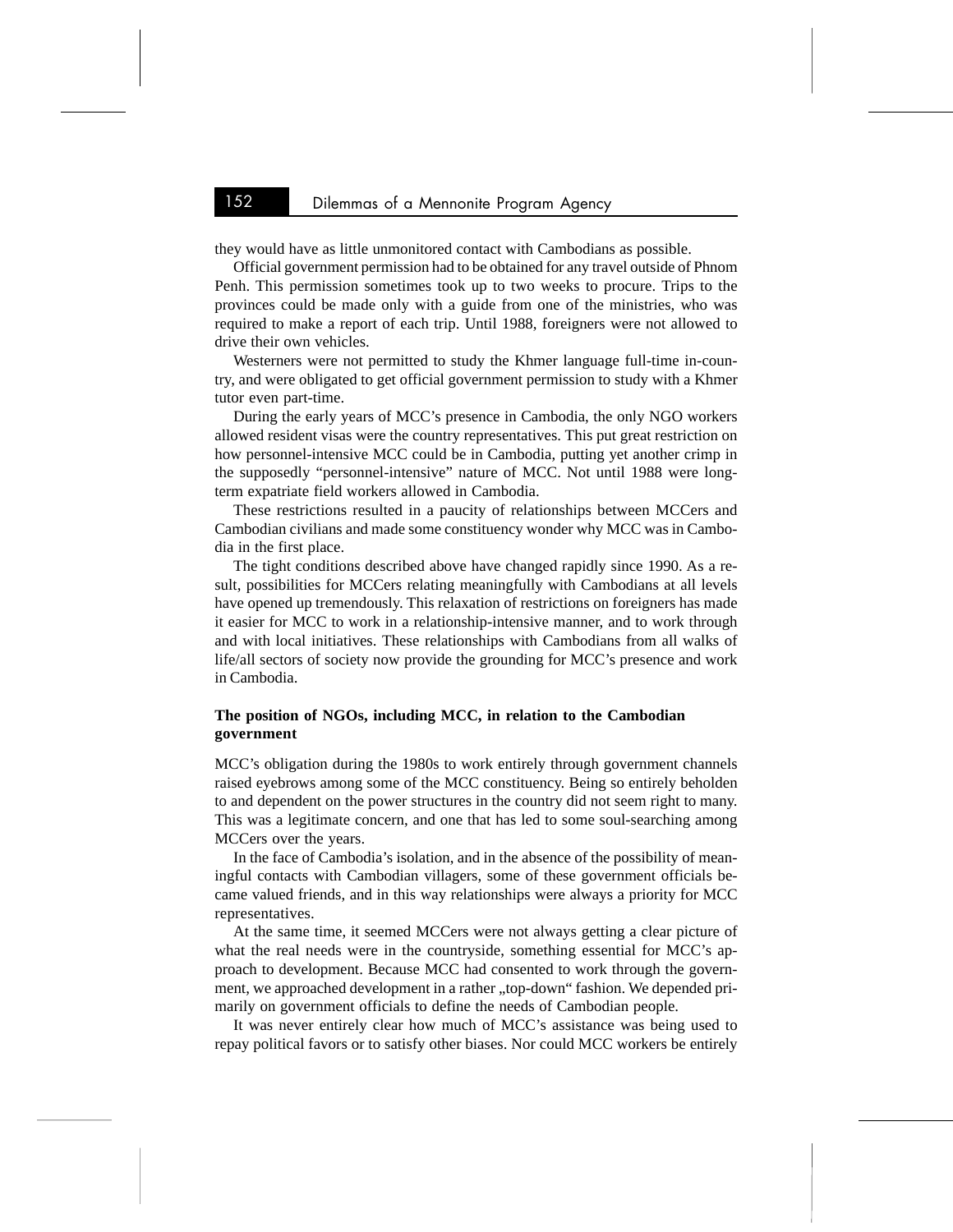sure how much of the funds and materials provided were actually getting to where they were intended.

As political conditions in Cambodia have changed, MCC workers have adjusted their relationships accordingly, with a process of disengagement—moving away from the center. This process hasn't always been easy.

The arrival of more and larger outside aid agencies has decreased the previously ready access MCC had to high officials. Thus some of this progression of moving from the center has happened automatically. MCC has moved toward the periphery, toward programs involving local and indigenous non-governmental initiatives, a more comfortable and "MCC-like" position. Decisions about program have increasingly involved local people.

## **MCC's identity as a Christian/Mennonite NGO**

In the early 1980s, MCC was one of only 15 NGOs working in Cambodia. All NGO workers were housed in one hotel. The isolation imposed on Cambodia provided NGOs with a strong sense of common purpose. These factors served to make the community close-knit, albeit quite segregated from the average Cambodian.

The restrictions on how NGOs were allowed to work, coupled with the immediate needs at the central levels that weren't being addressed because of the aid embargo, served to give all NGOs a fairly uniform and "mainstream" profile in Cambodia. In terms of their approach to the needs that they faced, and in spite of diverse orientations and mandates, NGOs blended together. There was no significant difference between the work of ones that were church-based and those that were not. All worked primarily with the central structures, usually through high government officials and in a high-profile way. All NGOs spent large budgets (by usual standards), and had limited access to relationships with Cambodians. There was no possibility to place field workers in project areas. Therefore country representatives monitored projects by frequent visits. Overarching all of this was a sense of solidarity in the common symbolic reason for being in Cambodia.

MCC representatives during this period undoubtedly reflected what MCC as an organization tries to stand for. However, the space within which the MCC representatives could maneuver was extremely confined, and this limited correspondingly how fully MCC's character could be expressed.

Now, with the political changes in the country the NGO numbers have exploded. Living in hotels is a thing of the past, and the NGO cohesiveness has greatly decreased. In this context, MCC is trying to find and redefine its niche. This task hasn't been an easy one, and MCC's history in the country, while providing a firm basis from which to work, has sometimes felt like an impediment to finding this niche. Certain expectations and relationships, rooted in over 10 years of work, do not change readily.

What should be our unique character as a Christian development agency representing the Mennonite and BIC constituency, "In the name of Christ"? Issues brought to mind by such a question include MCC's relationship with the Cambodian church,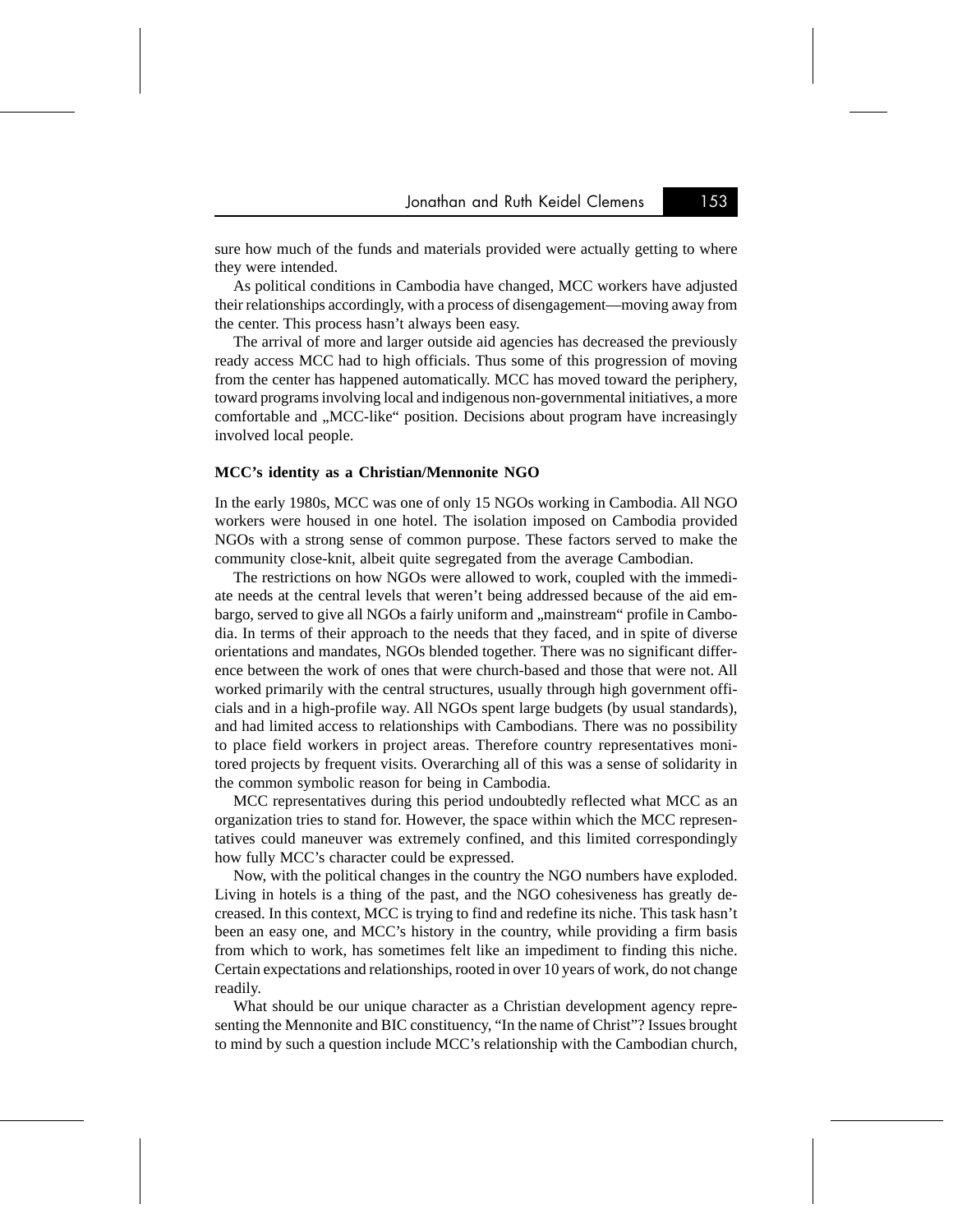how to express and share our faith, what a "ministry of presence" means in the Cambodian context, moving from working primarily with government officials to working with those who are more marginalized, etc.

## **MCC's relationship with the Cambodian Christian church**

MCC's relationship with the Cambodian Christian church was, until 1990, mostly nonexistent. The Cambodian church was legalized only in 1990. Any kind of meaningful contact with the church was difficult and, in fact, illegal before this time. Although legalization of the church didn't change things overnight, since 1990 there has been a gradually increasing access to the church on the part of foreigners.

The church in Cambodia has had a history of being strongly influenced by foreigners, to the detriment of developing its own unique brand of Cambodian Christianity. MCCers have also been mindful of the disproportionate influence outsiders with access to financial resources can wield, particularly in a church as young and small as the Cambodian church. MCC has tried to play a supportive role to Cambodian Christians, while encouraging them to be guided by their own reading of scripture and by God as they seek out their identity as Cambodian Christians.

MCCers are actively seeking out relationships with Cambodian Christians and finding ways to encourage believers in several Cambodian churches. At the same time, MCCers have chosen not to take a leadership role in the worship services. MCC has only recently begun providing modest financial support to various activities of the church, including leadership development seminars and church-initiated social welfare projects.

## **MCC's relationship with the local Buddhist culture and structures**

Because Cambodia is a predominantly Buddhist society, the Buddhist structure and rhythms of life form an integral part of the life of local communities. The influence of Buddhism varies from person to person in Cambodia (as does the influence of Christianity in a «Christian country») from being merely a cultural accoutrement for some to being a cherished belief system and profoundly-felt way of life for others. Either way, its practices have a penetrating influence on the rural communities, and this influence is a fact of life in Cambodia. It has therefore been necessary to reflect on, adapt to and develop an appreciation for the role of Buddhism as MCC works with the communities.

MCC Cambodia, in principle, is committed to working with both Christian and Buddhist organizations and individuals whose concerns for the welfare of Cambodians mesh with ours. But in reality there has continued to be disagreement on the MCC team about how this principle should or should not be implemented in the MCC Cambodia programs.

Schools are often in the pagoda compound. The pagoda often provides the most logical central gathering place in the community. The monks are generally wellrespected by the community, and provide leadership in community projects. In some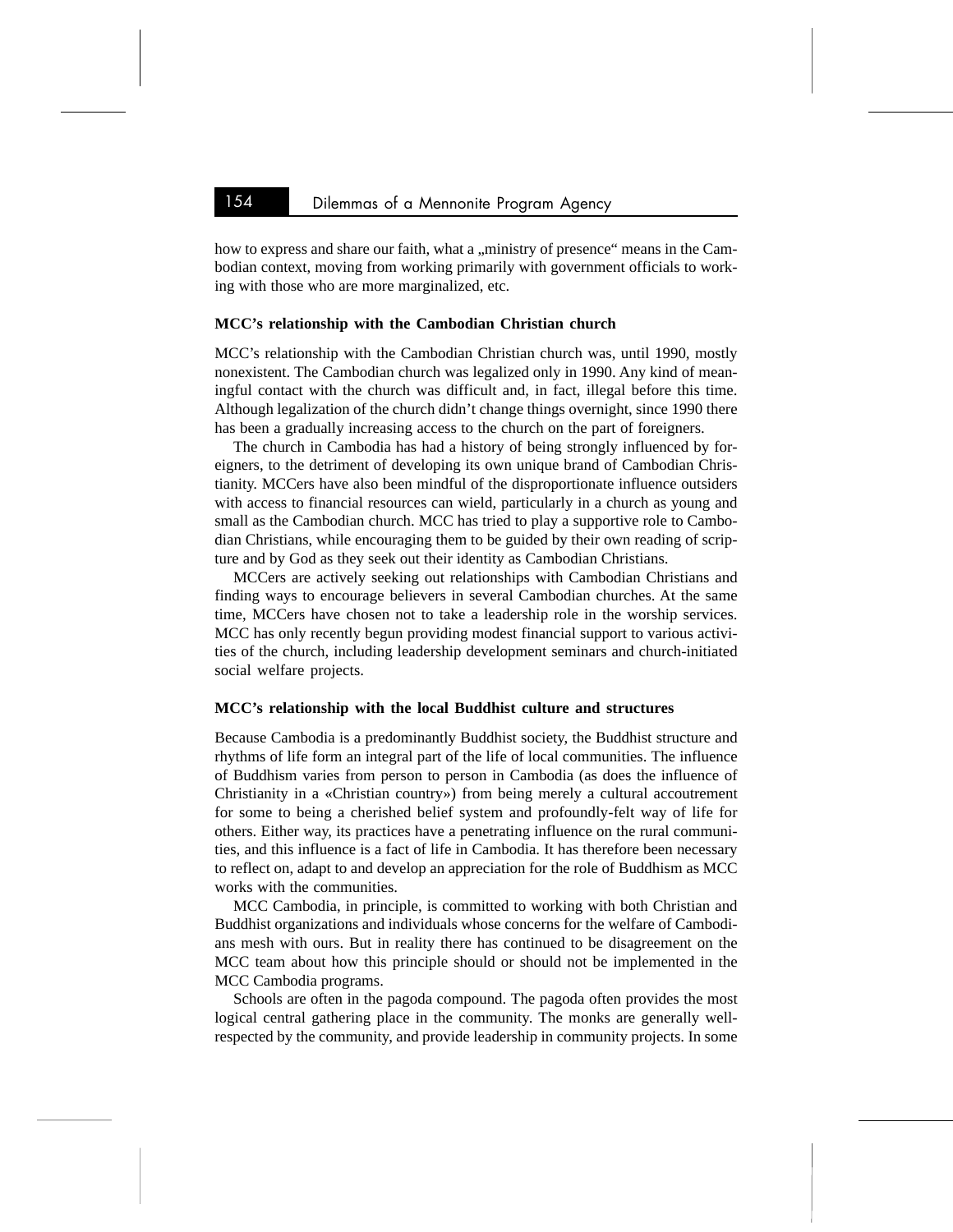cases, therefore, MCCers have made cooperation with local Buddhist leaders a priority for their work.

Other MCCers elect to steer clear of the pagoda systems, choosing, for example, not to install wells in the pagoda area so as not to project the image that MCC is legitimizing Buddhism. They reason, too, that there are many other equally-deserving and appropriate areas where wells can be constructed.

## **Summary and reflections**

To summarize, these have been some of the dilemmas MCC has had to face in the Cambodian situation:

Prior to 1990, were MCC administrators being irresponsible as they worked in a situation that required such striking modifications of MCC's usual mode of operating? Or was there a deeper level of faithfulness, to the MCC vision and ultimately to God, in deciding to work in such a setting and in such a way?

Should MCC have refused to work under the restrictions the Cambodian government placed on us, and therefore sacrificed the possibility of working in Cambodia until such restrictions were lifted? When is it necessary and appropriate to alter MCC's usual mode of operating for the sake of being a reconciliatory presence? What might these «alterations» mean for MCC's role and how MCC is perceived in Cambodia in the future?

How has MCC's presence during the 1980s indicating some support of the previous government, affected our image in the current situation?

How involved should MCC be in providing financial assistance to the activities of the Cambodian church, given the potential to offend the Buddhist majority by perceived favoritism to adherents of a «foreign» religion, and the potential to create dependencies at a crucial point in the young church's maturation?

How involved should MCC be in supporting activities centering on the Buddhist pagoda, in light of its centrality to the life in most Cambodian villages? Should we take our cues primarily or solely from Cambodian Christians?

These kinds of dilemmas are undoubtedly faced by program agencies elsewhere, and must be evaluated squarely and honestly. Given the deepening ideological, social, and class divisions prevailing in the world, Christian agencies such as MCC shouldn't shy away from these dilemmas. Rather they must be prepared to make the necessary difficult decisions and to move ahead in their programs in spite of the ambiguities, seeking to breach the political, cultural and social barriers that divide people.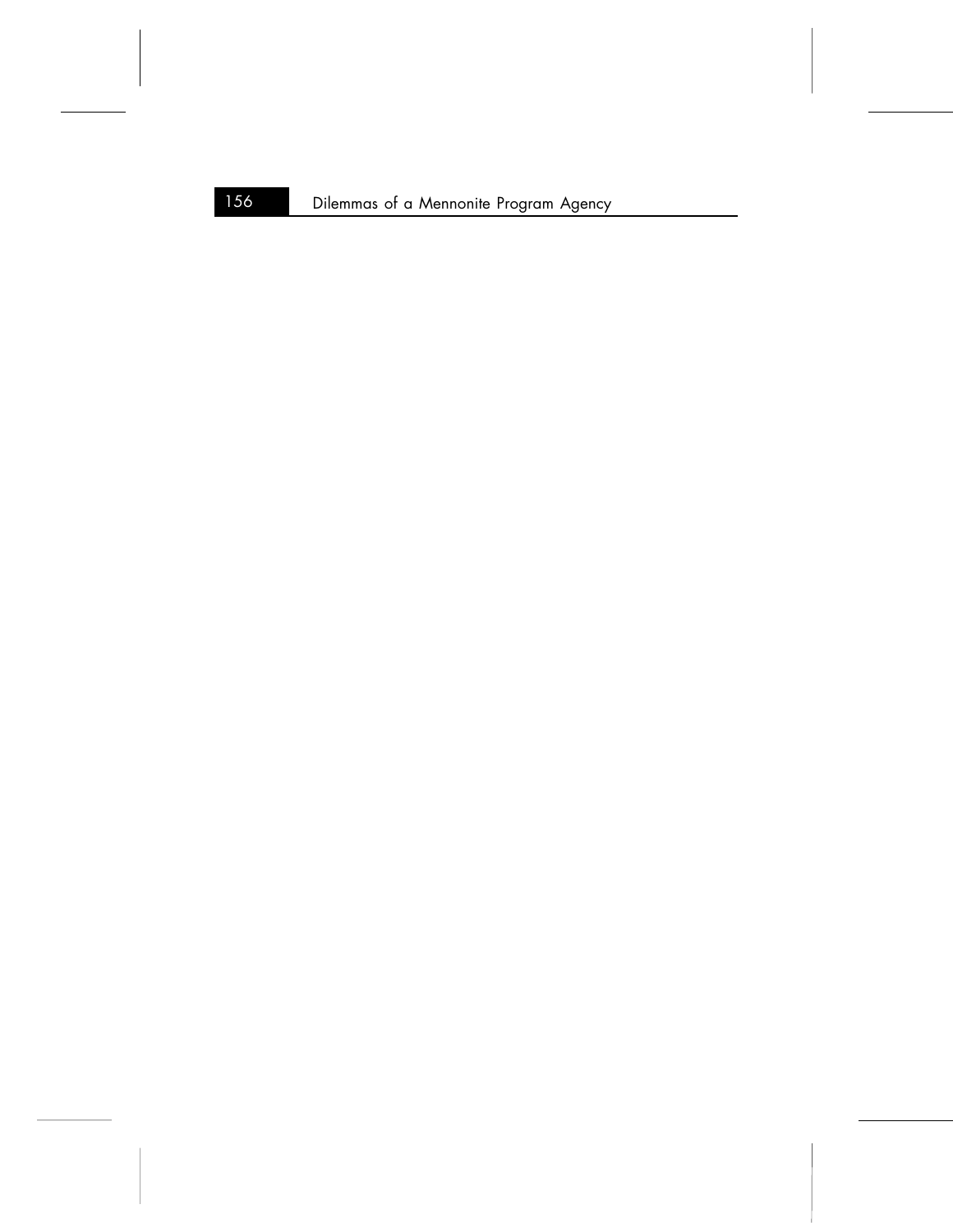# **Becoming a Missiologist of the Road: Personal Recollections and Reflections**

*Hans Kasdorf*

When I was a child my family escaped Stalin's regime, from the Kolundian<br>Steppes of Siberia in the Asiatic Soviet Union we came to the subtropical<br>pungles of Santa Catarina in southern Brazil. More then 150 of us Menno-<br>pu Steppes of Siberia in the Asiatic Soviet Union we came to the subtropical jungles of Santa Catarina in southern Brazil. More then 150 of us Mennonite families were part of thousands of refugees leaving Russia. We found "a place to feel at home" in the thickly forested valley of the Alto Rio Krauel. The terrain was rugged, the erosion massive, the soil unproductive. As far back as I can remember, our main preoccupation was to provide food for the family table and gather fodder for a few farm animals.

## **Family atmosphere**

I was the youngest of nine children, growing up under the influence of devout and godly Mennonite parents of peasant stock. Through their experiences in the Soviet Union and the hardships of pioneering in Brazil, they learned how to survive. Industriousness was considered a virtue, idleness a vice. Daily Bible reading and prayer were indispensable. I saw in my parents "faith, hope, and love" personified long before I became a follower of Christ by personal choice. I treasure the legacy of their example for my own spiritual journey.

With only two years of elementary schooling and no books to read until I was 19, my spiritual and theological horizon remained as narrow as the valley where we lived.

While lying critically ill during a typhoid epidemic I entertained the thought of becoming a medical doctor to heal and help the sick and afflicted. Since this was impossible, my interest shifted to barter and business at the peasant level. I applied myself diligently to learning arithmetic, thinking that adding and subtracting, multiplying and dividing would be a helpful tool. But my greatest aspiration was to go to school to become a church worker.

## **First steps in church work**

When I was eighteen-years-old, a man of our village was killed by lightning, leaving his widow alone with four small children. Yet God used this tragedy to set in motion

*Hans Kasdorf, Professor Emeritus, Mennonite Brethren Biblical Seminary Fresno, California, June 6, 1994*

Mission Focus: Annual Review © 1994 Volume 2

# $157$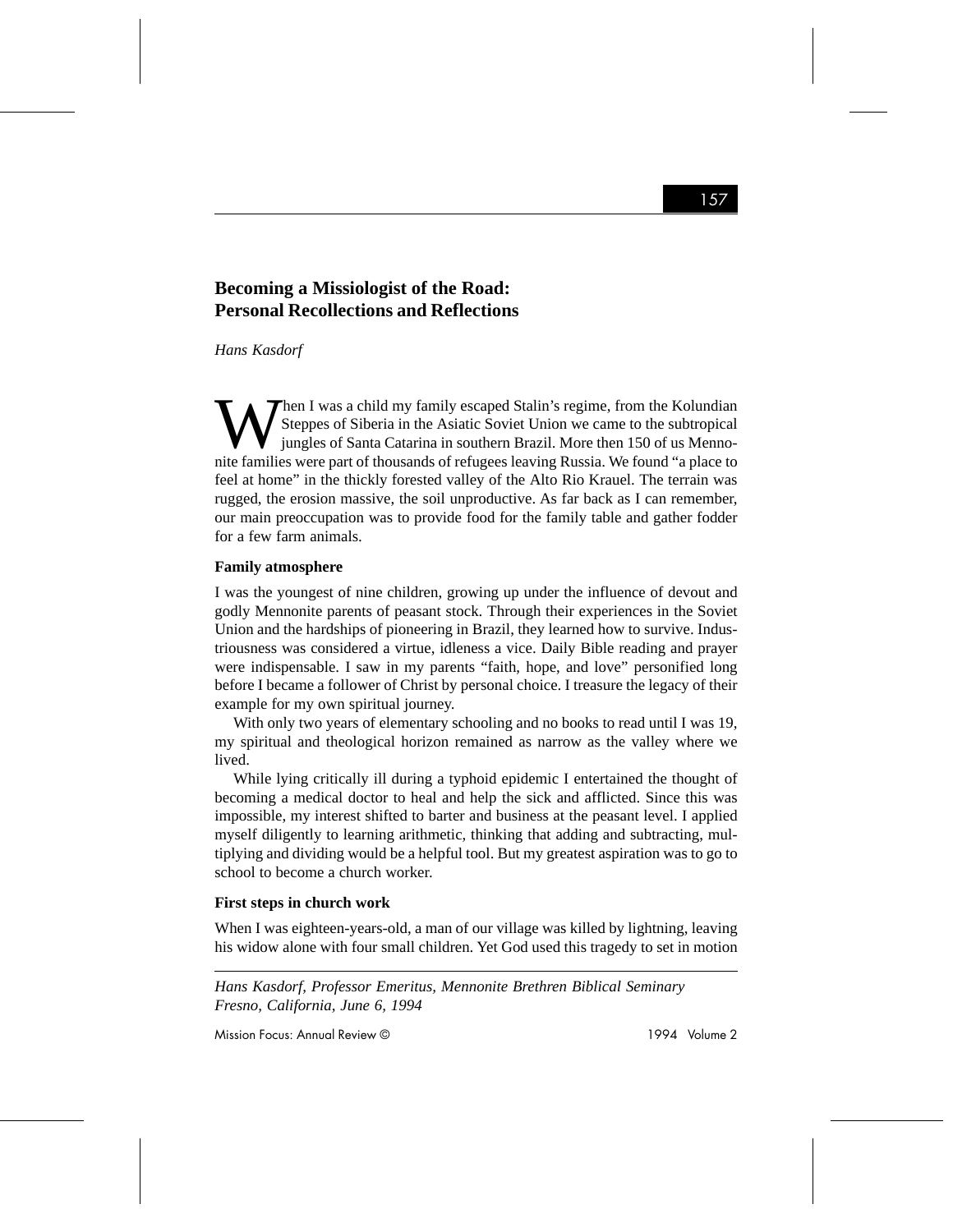a revival in which scores of adults became Christians, were baptized, and joined the churches. I was one of them. I was seeing authentic church growth, though I had never heard the term.

Two of our leading ministers offered elementary Bible instruction to help young converts mature. When they asked me to preach one Sunday, I spoke on Heb. 13:8, "Jesus Christ is the same yesterday and today and forever." I said everything I kneq in five minutes. People complimented me, surely more for brevity than profundity.

The more active I became in the church, the more clearly I sensed an inward calling which intensified my ambition to study. But how? When? Where? World War II had made opportunities in Brazil nonexistent for my generation of stateless aliens. It appeared that my academic achievements would remain at the level of family experience. My only hope was hope itself.

# **The road to books and to the book**

It seemed like a dream, but it was real. God had opened a door! By June 1949 I was on my way to Canada for Bible school. There I spent four years at PNIEL, as the Winkler Bible Institute in Winkler, Manitoba, was then known, then three years at the Mennonite Brethren Bible College (MBBC, now Concord College) in Winnipeg. I haven't the space here to relate how I got there. Suffice it to say that in addition to the sacrifice of my parents, the Mennonite Brethren Youth Conference of Manitoba advanced the money for my ticket from Rio to Toronto.

The journey began with a two-day trip with my parents from the Krauel to Curitiba where my oldest sister lived. As we said our farewells at the train station, Mother cited portions from the Sermon on the Mount, concluding with Matt. 6:33, "But seek first his kingdom and his righteousness, and all these things will be given to you as well." She died before I returned to Brazil eight years later. But her last words to me live on.

Father read 1 Timothy 3:1-13, with special emphasis on the imperatives, "Be strong in the grace that is in Christ Jesus"; "the things you have heard me say...entrust to reliable men who will be qualified to teach others"; "endure hardship with us like a good soldier of Christ Jesus"; and "remember Jesus raised from the dead." Those farewell words remain central to my worldview and philosophy of service.

## *Experiences at PNIEL*

The principal, Mr. H. H. Redekop, took me on a tour of the school, including the library. There must have been close to a thousand books shelved along two walls in a small room with table and chairs in the center. I was mesmerized. Never had I seen so many books! Up to that point I had read only two, one on revivals in Europe and America, the other on David Livingstone's work in Africa. Now there was a whole library at my disposal, restricted only by my limited reading ability and the total foreignness of the English language. But I was determined to learn both. And I did.

Some of the first books I read left me confused and disappointed—five volumes of the French philosopher Jean Jacques Rousseau and *Life on the Highest Plane* by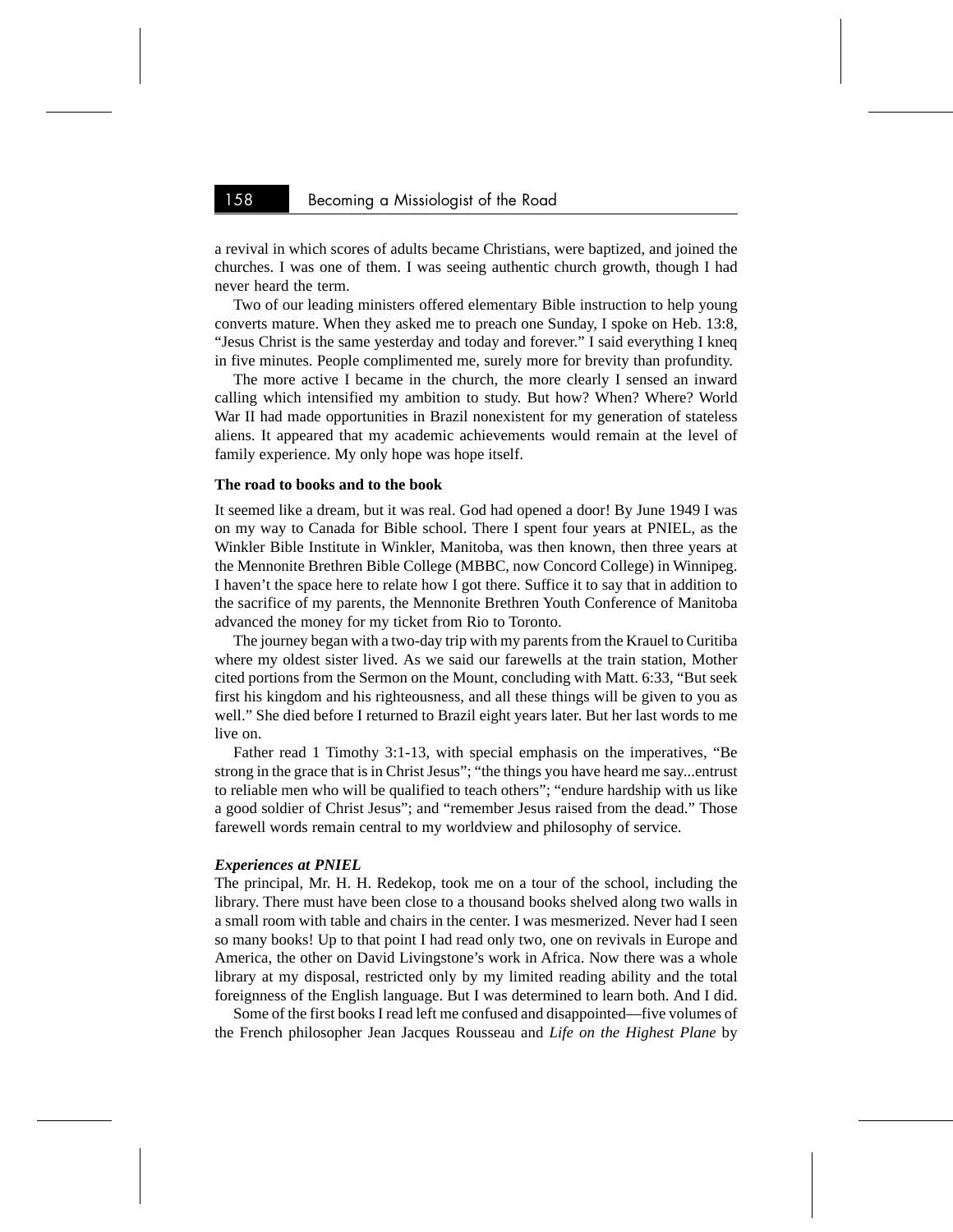Ruth Paxson.

I also walked through a time of feeling painfully lost and lonely. As the only foreign student in a school of some 130 Canadians I experienced profound culture shock that neither I nor my peers understood. It was a rough piece of road, shaking my spiritual and emotional well-being. Little did I realize then that this experience would one day be valuable to me as foreign student advisor.

Another instance still makes me blush, perhaps also caused by culture jolt. I was at a point in my spiritual journey when I considered nearly everything to be sin, including the folk lyrics I had learned, sung, and recited as a teen-ager. One gloomy day I took radical action and burned my hitherto cherished notebook with over 200 handwritten songs and poems in High German, Low German, and Portuguese. When I saw this irretrievable treasure go up in flames I went to my room, fetched my diary and a Grimm's fairy tale book and submitted them to the same fate.

Shortly thereafter, as Providence would have it, I received a letter from my cousinaunt, Katherine Nickel, author, artist and teacher in Reedley, California. Without being aware of my dilemma she gave me some sound advice. In addition to studying the Bible, she wrote, I should read secular books on literature, art, history, and science, lest I become so narrow and pious to be of little earthly good. Her wisdom helped to correct my foolishness. She provided a sense of balance for my spiritual and academic pursuits which I continue to treasure.

What I have come to appreciate most about PNIEL is that it was true to its name: it was a Bible school. I didn't learn **about** the Bible; I simply learned its content. Critical questions were never raised and theological issues rarely, if ever, discussed. That was not considered to be the school's mission.

Equally important was the focus on such practical work as visiting the sick and lonely and teaching Sunday school in surrounding villages. This was a valuable introduction to pastoral ministry in later years.

One thing that was positively discouraged was dating. Yet young people did fall in love, even at PNIEL. I did too. What seemed to make my case tolerable and within the limits of the school's rules was that Frieda Reimer of Yarrow, British Columbia, graduated a year sooner than I, and that though we did not actually date on campus, we corresponded from a distance. We were married in the summer of 1953 and in the fall went to Winnipeg for further studies.

## *Foundations in missiological formation*

My favorite subjects at MBBC were evangelism, world mission, Bible courses, and homiletics. My early mission philosophy was formed by such texts as Scarborough's *With Christ After the Lost*, Glover's *Progress of Worldwide Missions,* Edman's *Light in Dark Ages,* and Brown's *The Foreign Missionary—Yesterday and Today.* Their philosophy called for life-long commitment, not short-term experiment; it demanded obedience regardless of convenience.

In homiletics I learned to analyze and exegete biblical texts and to make sermon outlines, a simple technique that has proven immensely helpful in graduate school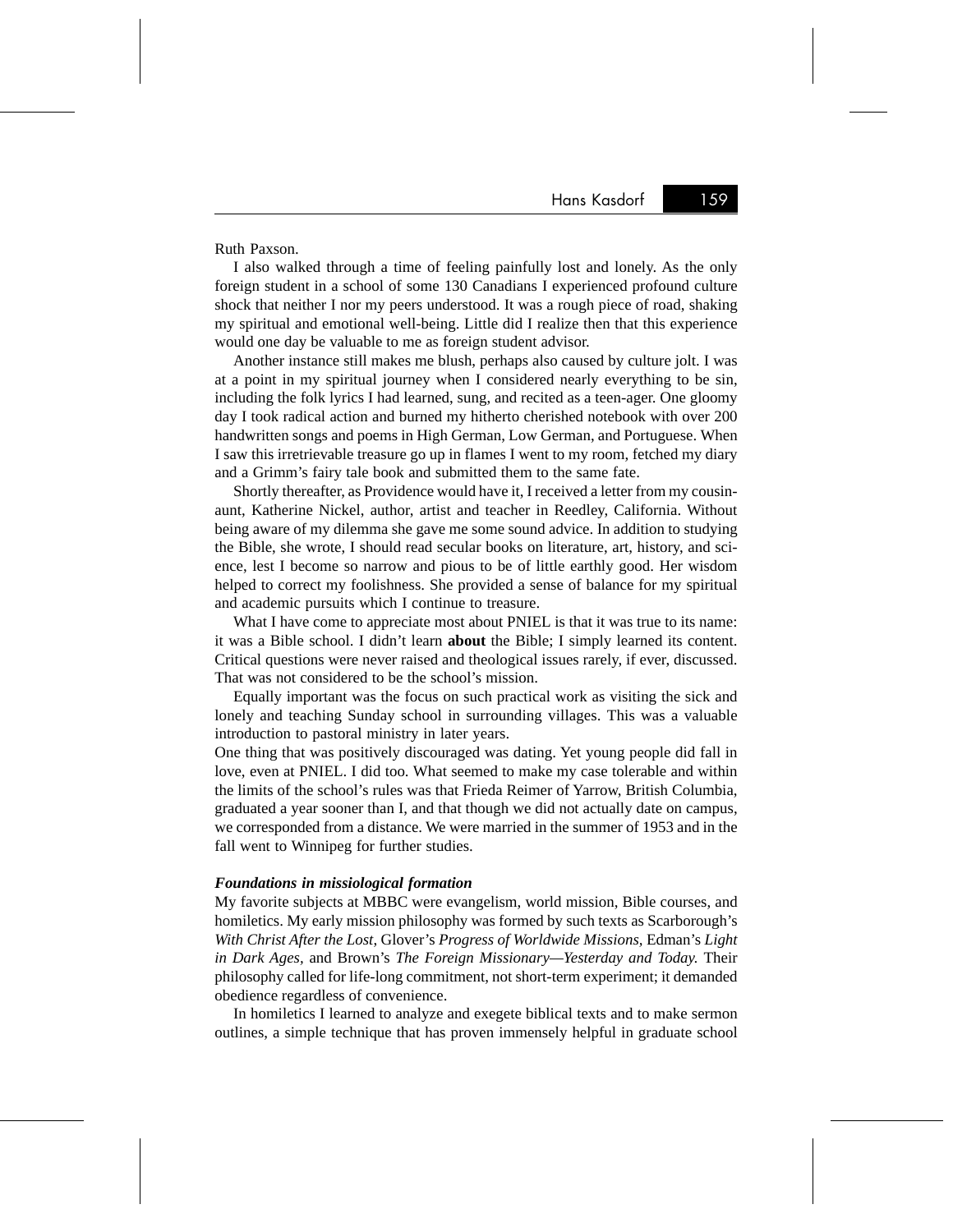for writing papers, theses, and even dissertations.

My early theological training was shaped by Evan's *Great Doctrines of the Bible* and Strong's *Systematic Theology* supplemented by Thiessen's *Lectures in Systematic Theology.* What interested me most was their stress on making known the claims of Christ to all peoples in the world.

Throughout those years at PNIEL and MBBC I was greatly impressed by the life of my teachers. They were intellectual and spiritual giants, top leaders in the denomination with a high view of Scripture and a passion for evangelism and mission. They personified values and ideals I had come to appreciate deeply.

## **On the road of missionary experience**

After seven years of studying and one year teaching in Canada, Frieda and I went to Brazil with our first child. While my theological orientation at the time was more missional than dogmatic, my ecclesiology had remained denominationally confined, leaving little space for ecumenical and global thinking.

## *Historical events in the larger world*

Our missionary work during the late 1950s and early 1960s coincided with historical events of such magnitude that the course of mission and theology was permanently changed.

The election of Janio Quadros and John F. Kennedy to the presidencies of Brazil and the United States respectively unleashed vigor and hope on the American continents, especially in the Roman Catholic Church which stood at the dawn of Vatican II during the pontificate of John XXIII. Kennedy was particularly supportive in launching the gigantic undertaking known as the Catholic Inter-American Cooperation Program which included an appeal for 40,000 missioners to Latin America.

Thousands of trained missionaries from Europe and North America were commissioned to go to the Latin American continent. On one occasion in the city of Blumenau we worked with these missioners side by side in the evangelistic crusades, they in their church, we in ours, and even exchanged Christian films as means of presenting the Gospel. Their commitment to church reform on the one hand and socio-political change on the other become the groundwork for what in the late 1960s emerged as theology of liberation.

The United States government initiated the Peace Corps program to create a reservoir of skilled volunteers to serve in developing countries. These endeavors had the support of the Commission of World Mission and Evangelism formed in 1961 when the International Missionary Council and World Council of Churches joined hands and hearts. Of course, the sixties also gave rise to new mission forces in nonconciliar evangelical circles.

# *In the immediate context*

My spiritual life and theological position were impacted as much by conditions at the local level as by global events. For the first time in my life I worked together with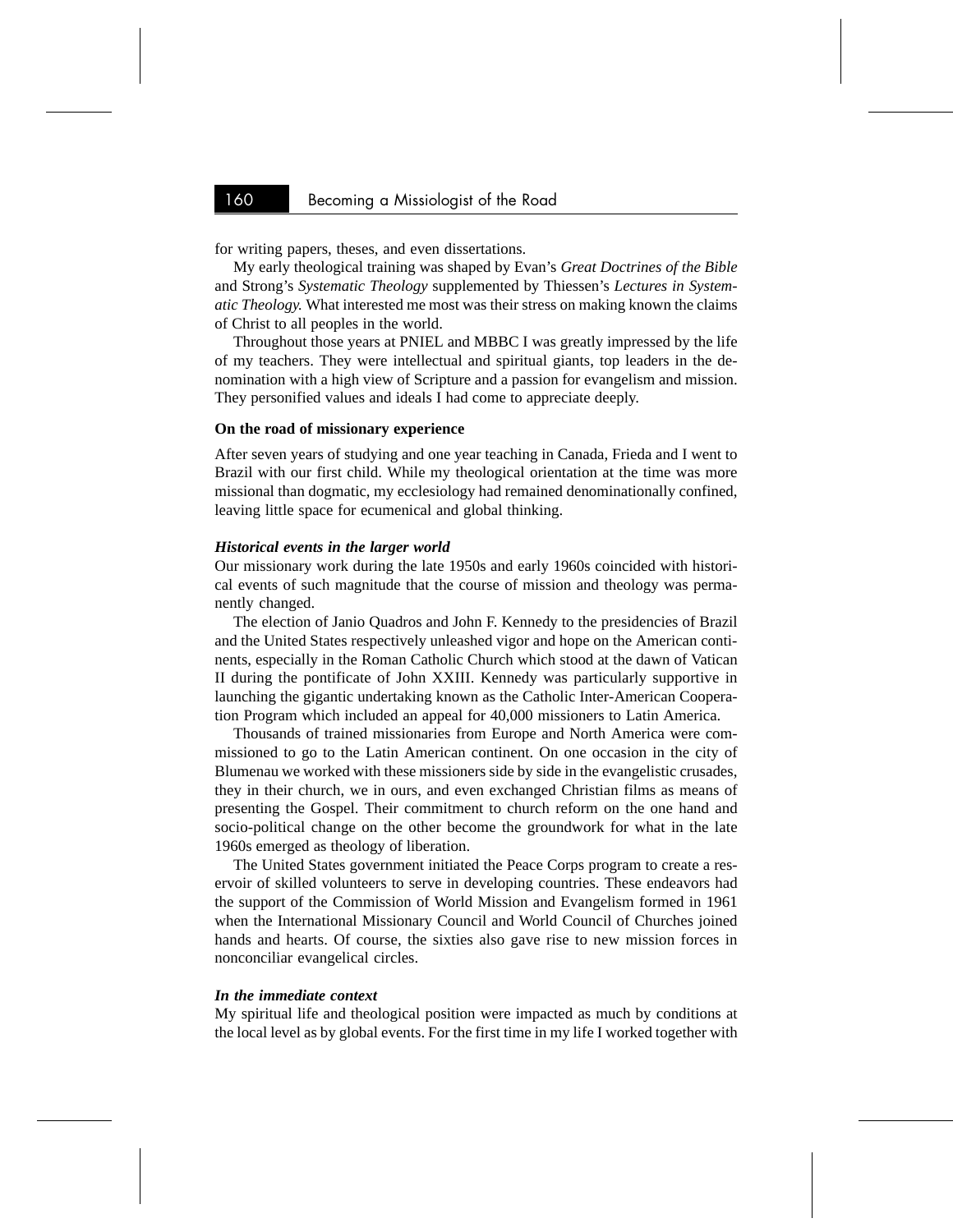Lutherans and Baptists, Brethren and Presbyterians. Here were brothers and sisters with spiritual depths that paled my spirituality; their confessional acceptance of each other made me look intolerant; their evangelistic passion put me to shame.

## *A vision for my denomination*

The Mennonite Brethren in Brazil consisted of a number of quasi-independent congregations, situated in the four southern states of that vast country. While some were missionarily active, there was little evidence of commitment to a common cause of missional vision for peoples beyond the frontiers of Mennonite folk. Each local church seemed to live in its own small world.

How could these independent congregations gain a sense of interdependence? I drafted a vision statement and tested its validity with several leaders. Their response was only positive. The time was ripe. Within a few months the Mennonite Brethren had established an association of churches, using the vision statement as a founding document in which mission was the central controlling idea.

This pioneering venture was not only rewarding; it was also a unique opportunity to learn to walk together with the churches on the road of the missionary dimension and missionary intention in Brazil before I was forced to seek medical help in Canada.

## **Fifteen years of detour**

I interpreted my cancer surgery at St. Paul's Hospital in Vancouver, British Columbia, and subsequent recovery as an interruption of my journey, a detour in the road I travelled. While in the hospital I reflected on Psalm 23 and related my thoughts in a letter to Waldo Hiebert, then pastor in Reedley, California. Hiebert used some of the ideas to preach a sermon entitled "Blessed Interruptions," not knowing that only a few weeks later he would lose his twin brother Lando in an automobile accident.

He shared his grief with me. His letter said essentially, "There are, indeed, interruptions in life's journey. Some are fatal, painful, and devastating from a human perspective. Others we simply do not understand. Still others God can turn into blessings. What really matters is knowing that our Good Shepherd is in control. He leads us in the right path for his name's sake. And that's enough."

## *A map with paths unmarked*

As the mouths of recovery extended I began studies at Western Washington State University in Bellingham and by correspondence from the University of Wisconsin to prepare more adequately for further mission work with the ultimate goal of training evangelists and missionaries for the same task. But I had no idea what form this would take. I walked by faith.

Due to major restructuring of most mission endeavors during the late 1960s, it became clear that we would not be able to return to Brazil, at least not soon. That meant charting a new course and finding new direction on an unmarked road.

While studying at Tabor College I served as circuit pastor in rural United Methodist churches of central Kansas. Studies in anthropology and German under the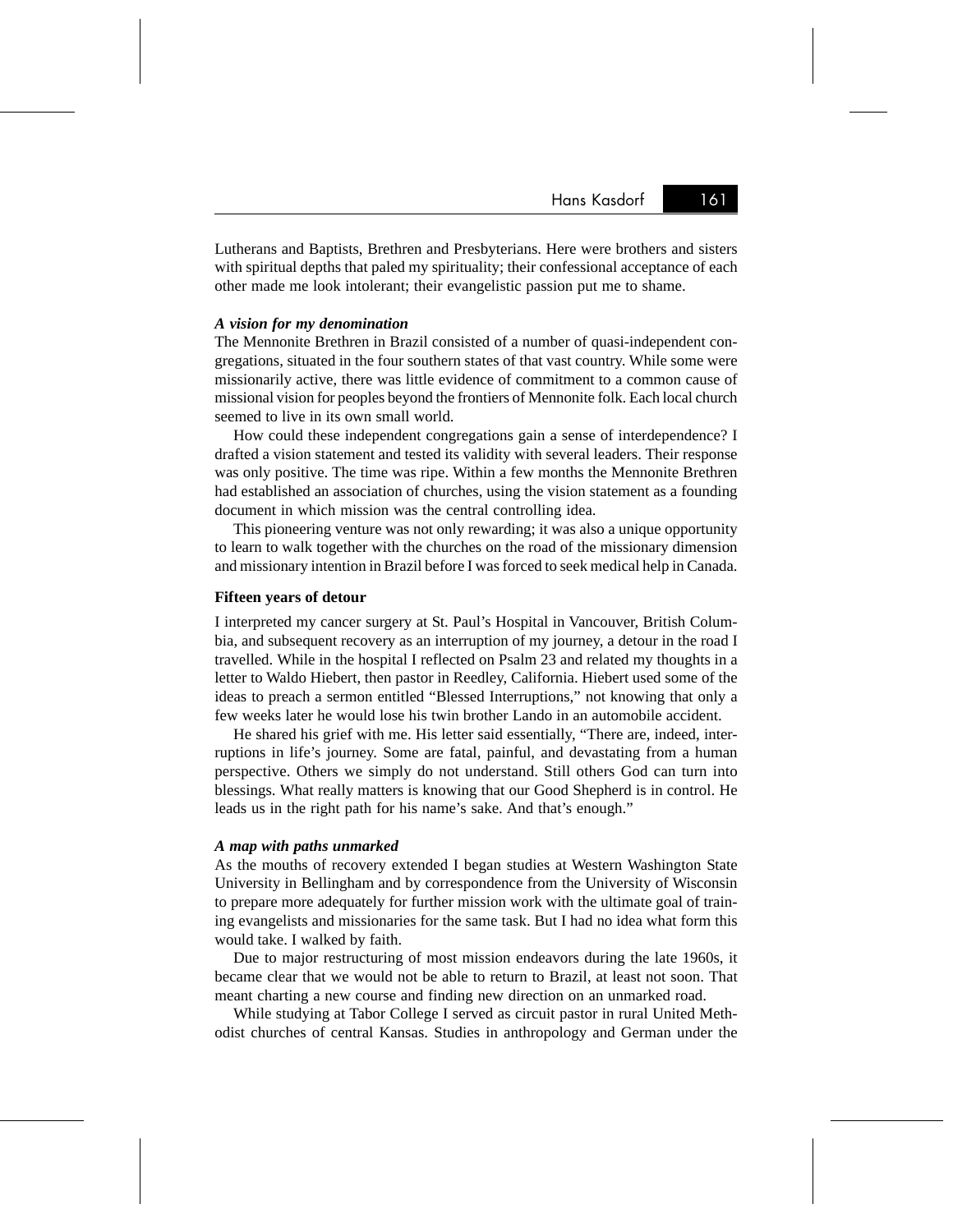eminent missionary linguist, Jacob A. Loewen, and sociology under the late Roy Just, then president of the college, were most fascinating. I was intrigued with the potential of the social sciences for communicating the Gospel in missional contexts. But I also discovered that languages are equally important and that the Indo-European languages, especially those from within the Romance and Germanic groupings, are not too difficult to learn.

This discovery seemed like a sign from heaven through which the Lord was saying to me: "This is the way, walk in it." My detour now had a purpose and a new direction was emerging: I would go to graduate school, apply myself to the study of modern languages and the best teaching methods, secure a position in a college where I could teach to support the family and, on a part-time basis, engage in theological and cultural studies with a focus on missiology. I did that for fourteen years.

Graduate studies at the University of Oregon in Eugene stand out as a turning point in my academic pursuits. I learned to think critically and reflectively. Its language department was superb and the library holdings outstanding.

I was able to develop a study program suited to meet family needs and work schedule. First, I immersed myself in Germanic, then in Romance, philology and literature, focusing simultaneously on the latest methods of foreign language learning and teaching. This led to a three-year teaching assignment at the University, including one quarter of supervising student teachers of foreign languages in the Lane County high school system.

There were also surprises. One of them was the encounter with intellectual and religious history of Rationalism, Protestant Orthodoxy, Pietism, and the Enlightenment. I had not anticipated finding in the tomes of secular literature such a wealth of insightful principles relevant to missiological and theological studies. The writings of men like G. F. Leibniz, F. G. Klopstock, G. E. Lessing, and J. G. Harder, to mention only a few, brought me in direct contact with early missional thinking, though from an entirely new angle.

Moreover, the secular setting was what I needed. It challenged me to think independently and critically; it forced me to define my evangelical position over against liberal and rational theologies; it also taught me to express my Christian worldview in unapologetic terms without feeling threatened or being defensive. I found the injunction of the Apostle Peter very helpful at this point: "in your hearts set apart Christ as Lord. Always be prepared to give an answer to everyone who asks you to give the reason for the hope that you have. But do this with gentleness and respect" (1 Peter 3:15).

Then, too, the study program was quite flexible, covering a wide spectrum of issues, particularly at the doctoral level. No discipline can be studied in isolation. In seminar papers and directed study courses I took advantage of academic freedom to deal with religious and ecclesiastical issues in the context of language and literature. Sometimes my ideas were challenged, occasionally corrected, now and then rejected, often confirmed.

At the University I became acquainted with Alan R. Tippett. He had interrupted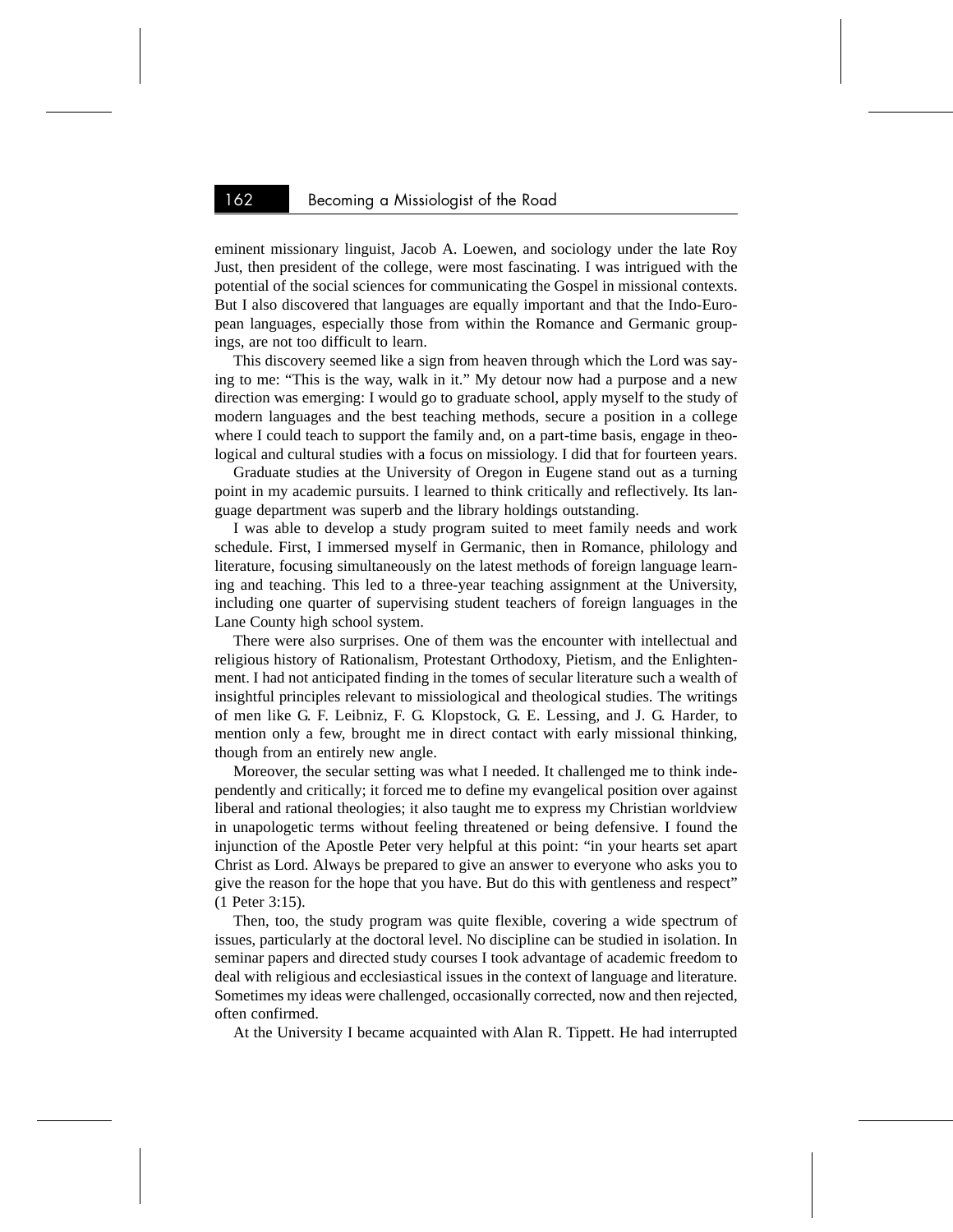Hans Kasdorf 163

his missionary service in the Fiji Islands in order to work on his Ph.D. degree under the renowned anthropologist, Homer Barnett. While there, he teamed up with Donald A. McGavran, founder and director of the Institute of Church Growth which was operating at Northwest Christian College next door to the University. Soon thereafter the humble Institute was moved to Fuller Theological Seminary in Pasadena where it became the famous School of World Mission with McGavran as its first dean and Tippett its first professor of anthropology. These contacts in Eugene became a vital stepping stone toward missiological studies in Pasadena ten years later.

The years in Oregon also provided for us as a family a positive church experience. On our first Sunday in Eugene we met Orval and Bertha Johnson of the United Brethren in Christ. When they told us about their vision for ministry, we decided to join and assist them in a church planting venture in Springfield. We experienced both joy, when women and men were converted and became responsible members of the church, and pain, when we saw social evils ruin individuals and families and undermine the moral fabric of our society.

These experiences in the realities of life within the American social context provided not only a sound balance between academic theory and ecclesiastical ministry; they were also a missiological reminder that the mission of the church is always in the fallen world (which is not only Africa or Asia or Latin America). That is when I began to think more in terms of worldwide mission rather than home missions and foreign missions.

## *A subtle temptation*

At the end of three and a half years I was faced with a difficult question: Should I write a dissertation and pursue a secular career within the university context in which I felt comfortable and secure? Could I not be a witness for Christ in that setting as much as anywhere else? Rationally, I answered each question with an emphatic yes. But what about my commitment to seek first the kingdom of God? And what about my goal to teach languages at the college level while simultaneously pursuing theological studies toward missiology? No matter how hard I tried, none of my rationalizations was as convincing (not to say convicting) as these words of Jesus: "No one who puts his hand to the plow and looks back is fit for the service in the kingdom of God." (Luke 9:62) I had my answer and knew which road to take. I accepted a position for one year teaching German and Spanish at Huntington College in Indiana. For the next decade I taught languages at Pacific College, situated adjacent to the Mennonite Brethren Biblical Seminary in Fresno, California. Here I took every opportunity available to study theology, evangelism, and missiology including the social sciences and world religions first at the Mennonite Brethren Biblical Seminary, then at the School of World Mission in Pasadena, and later also at the University of South Africa.

# **The detour ends but the road goes on**

During one of our service leaves in Paraguay where I was teaching at the Instituto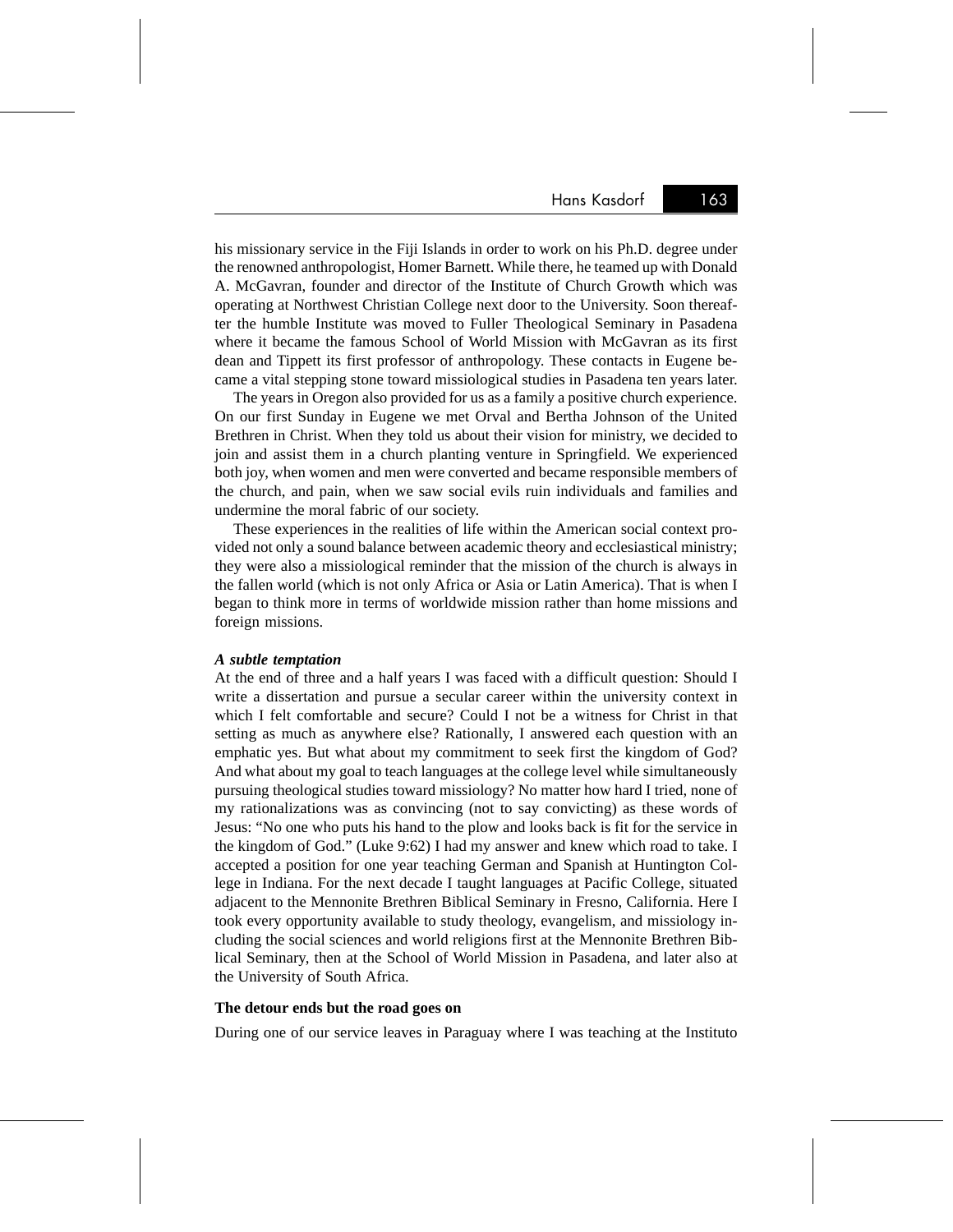Biblico Asuncion, I received a letter of invitation to join the seminary faculty in Fresno. About two years later I was teaching in its Department of World Mission. That marked the realization of my long-range goal and the end of a fifteen-year long detour.

# *Rewarding years of teaching*

Fifteen years of teaching world mission and related subject have been rich and rewarding. It has been an exceptional privilege to rise early and face each day with a sense of anticipation in matters of routine and with a sense of suspense in matters of the unexpected, be they pleasant or perplexing.

My first coronary bypass surgery (I am currently recovering from the second) taught me that life is not to be taken for granted. I accept it as a treasured gift from God and repeat at the dawn of each day the praises of the prophetic age: "The LORD's compassions never fail. Every morning they are as new as the day before sunrise. Great, O LORD, is your faithfulness." (cf. Lam. 3:22-23)

Frieda and I have come to the rite of passage which in our culture is called retirement. That means we have reached three score years and five and are entitled to be awarded social security payments. We have decided to volunteer our time and energy to serve God and his people in the European context perhaps fifteen more years fully aware that our time is in his hands and that each day of life and health is a gift of grace only he can grant and sustain.

#### *Converging missiological currents*

My reflections would be incomplete without a note about my missiological formation within various international, cross-cultural and trans-denominational contexts. Three distinct theological currents have converged in the process of becoming what I like to call a hybrid missiologist of the road.

The first is my Anabaptist-Mennonite heritage. Bible scholars like David Ewert, D. Edmond Hiebert, and Elmer Martens have helped me to read my Bible as the primary missionary book. Historical theologians like J. A. Toews, A. J. Klassen, and J. B. Toews have enhanced my understanding of history which in turn has led me to interpret church history as mission history. Years of studying and teaching in Mennonite Brethren schools have not only shaped my ecclesiology within the Believers' Church tradition, but also given me a biblical understanding for the mission of the church and a basis for denominational appreciation and loyalty.

I have also embraced certain aspects of Reformed theology. The writings and teaching of such esteemed mentors as Arthur F. Glasser of the School of World Mission and the late David J. Bosch of the University of South Africa have deepened my appreciation for the grace and goodness, glory and greatness of our sovereign God as a missionary God. These attributes are focused more sharply in the Reformed than in my own tradition, adding a distinct dimension to my missiological understanding and spiritual formation.

A third current is the Lutheran influence, especially its stress on repentance and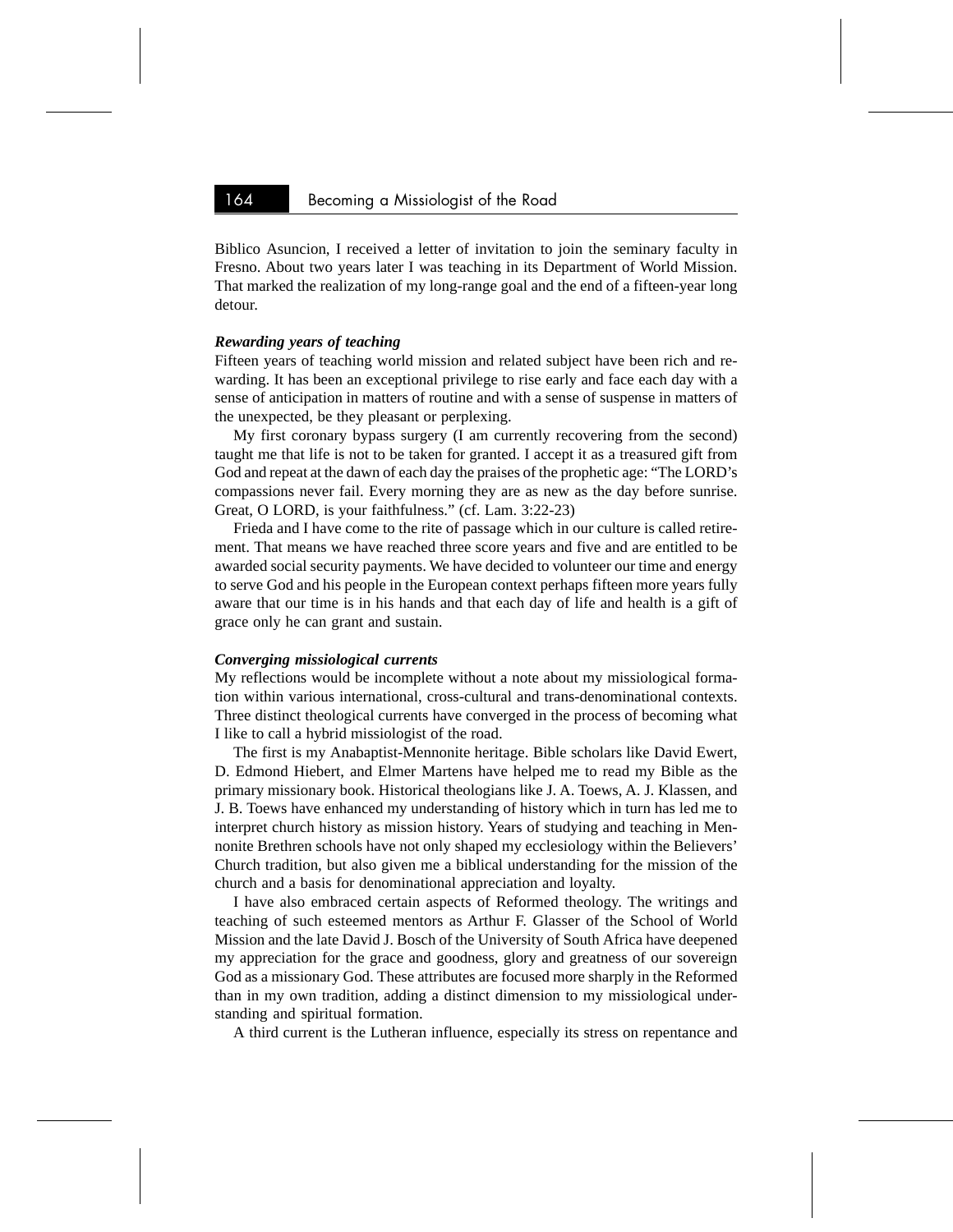Hans Kasdorf 165

faith, the power of the Word of God at all levels of life, and the biblical emphasis on the Holy Trinity. The most fertile resources have been the writings of Philip J. Spener, founder of Lutheran Pietism; my studies of Gustav Warneck, father of modern missiology; books by Georg Vicedom, eminent missiologist of Neuendettelsau; and ten years of personal correspondence with Arno Lehmann of the Martin-Luther-Universitat in Halle, the cradle of Lutheran missiology.

I am profoundly grateful that the road is going on. I have not yet arrived. I am still becoming in terms of missiological development. The journey is ongoing.